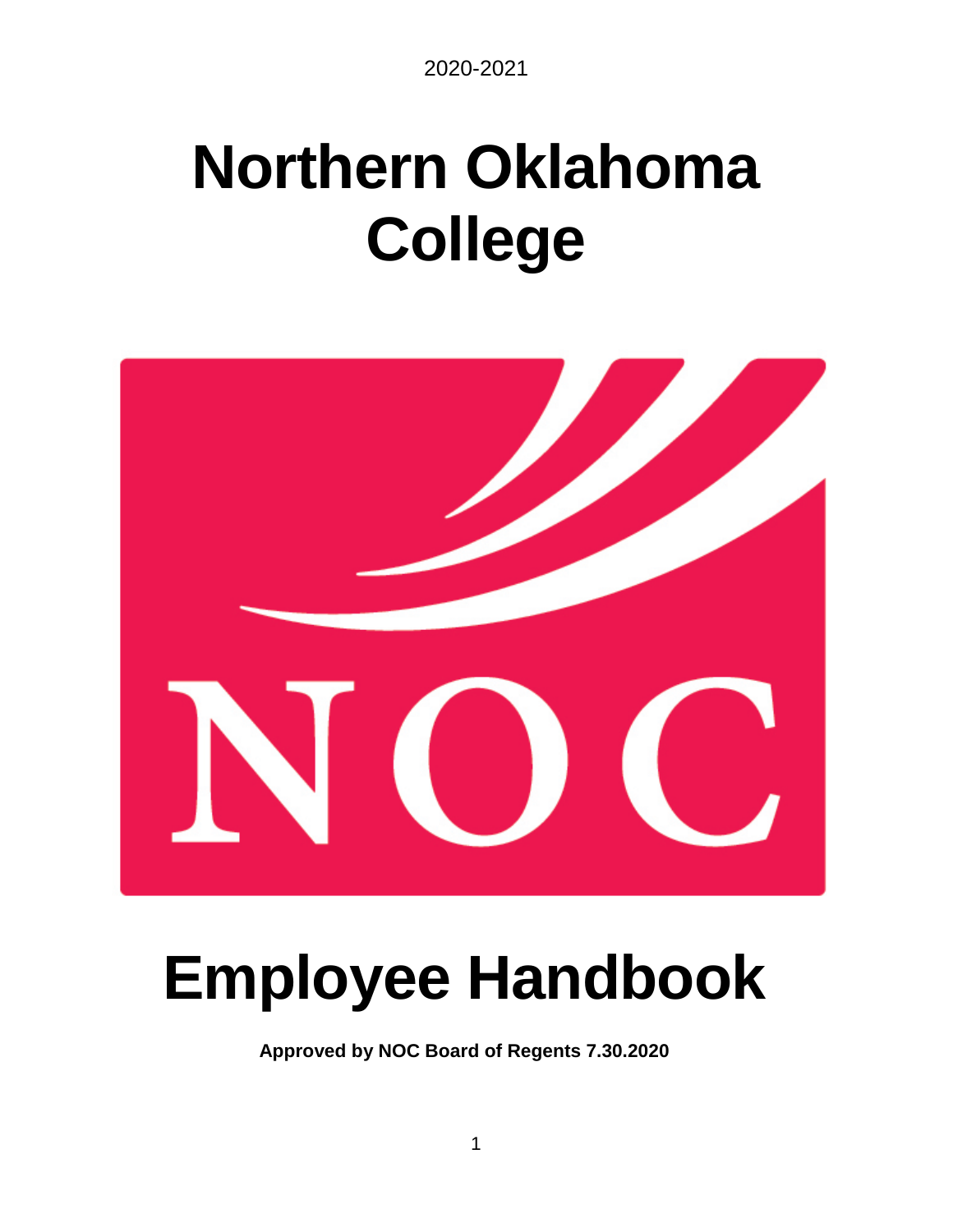# <span id="page-1-0"></span>**Table of Contents**

| 3.0 INSTITUTIONAL POLICIES AND GENERAL INFORMATION FOR ALL |  |
|------------------------------------------------------------|--|
|                                                            |  |
|                                                            |  |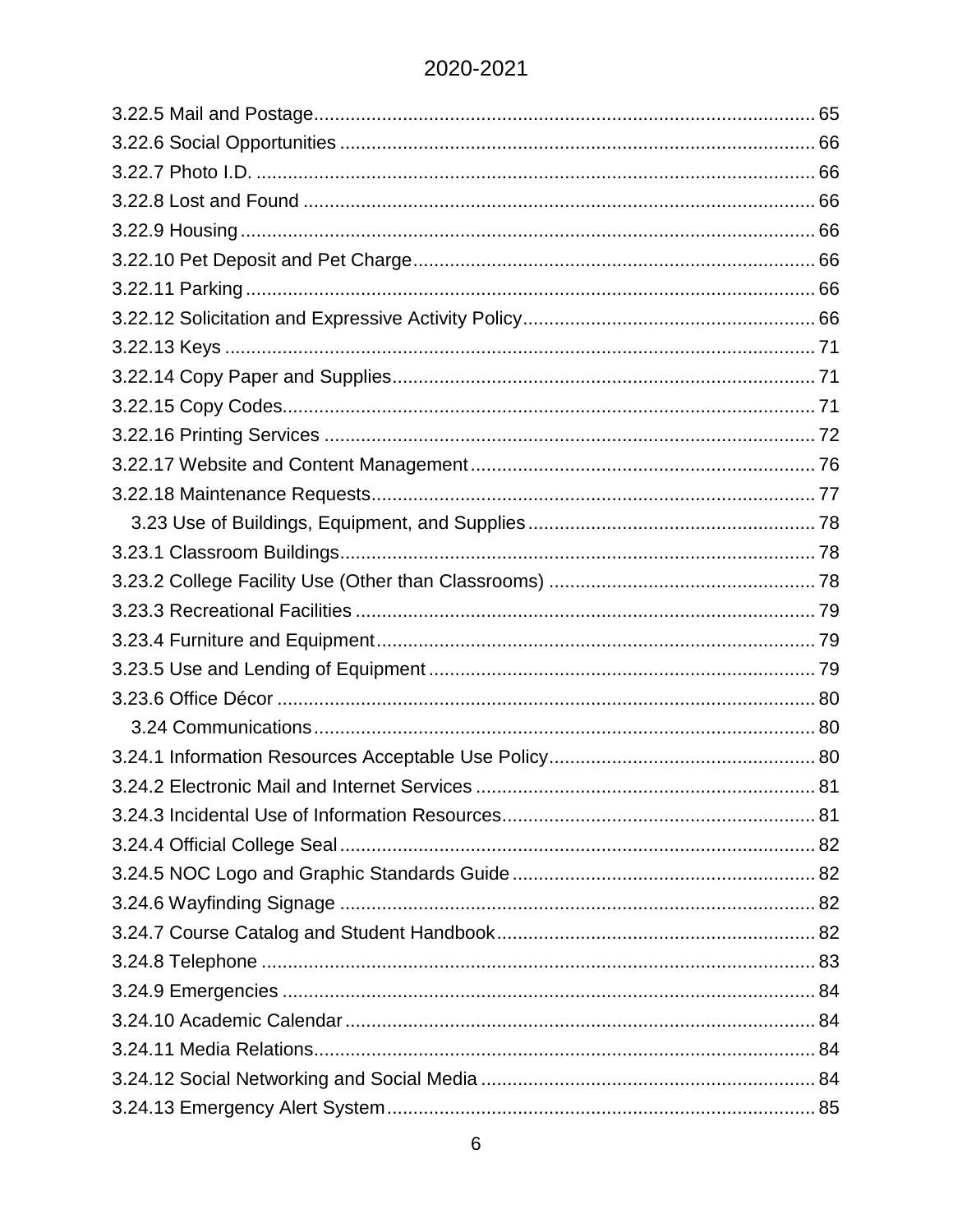| 3.24.14 NOC Policy on Timely Warnings and Immediate Notifications  85     |  |
|---------------------------------------------------------------------------|--|
|                                                                           |  |
|                                                                           |  |
| 3.26 Weapon, Firearms, Ammunition, Fireworks, Explosives, and Dangerous   |  |
|                                                                           |  |
|                                                                           |  |
|                                                                           |  |
|                                                                           |  |
|                                                                           |  |
|                                                                           |  |
|                                                                           |  |
|                                                                           |  |
|                                                                           |  |
|                                                                           |  |
|                                                                           |  |
|                                                                           |  |
|                                                                           |  |
|                                                                           |  |
|                                                                           |  |
|                                                                           |  |
|                                                                           |  |
|                                                                           |  |
|                                                                           |  |
|                                                                           |  |
|                                                                           |  |
|                                                                           |  |
|                                                                           |  |
|                                                                           |  |
|                                                                           |  |
|                                                                           |  |
|                                                                           |  |
|                                                                           |  |
| 3.35.4 Use of College or Foundation Name on All Fundraising Materials 103 |  |
|                                                                           |  |
| 3.35.6 Contributions to Northern Oklahoma College Foundation, Inc.  103   |  |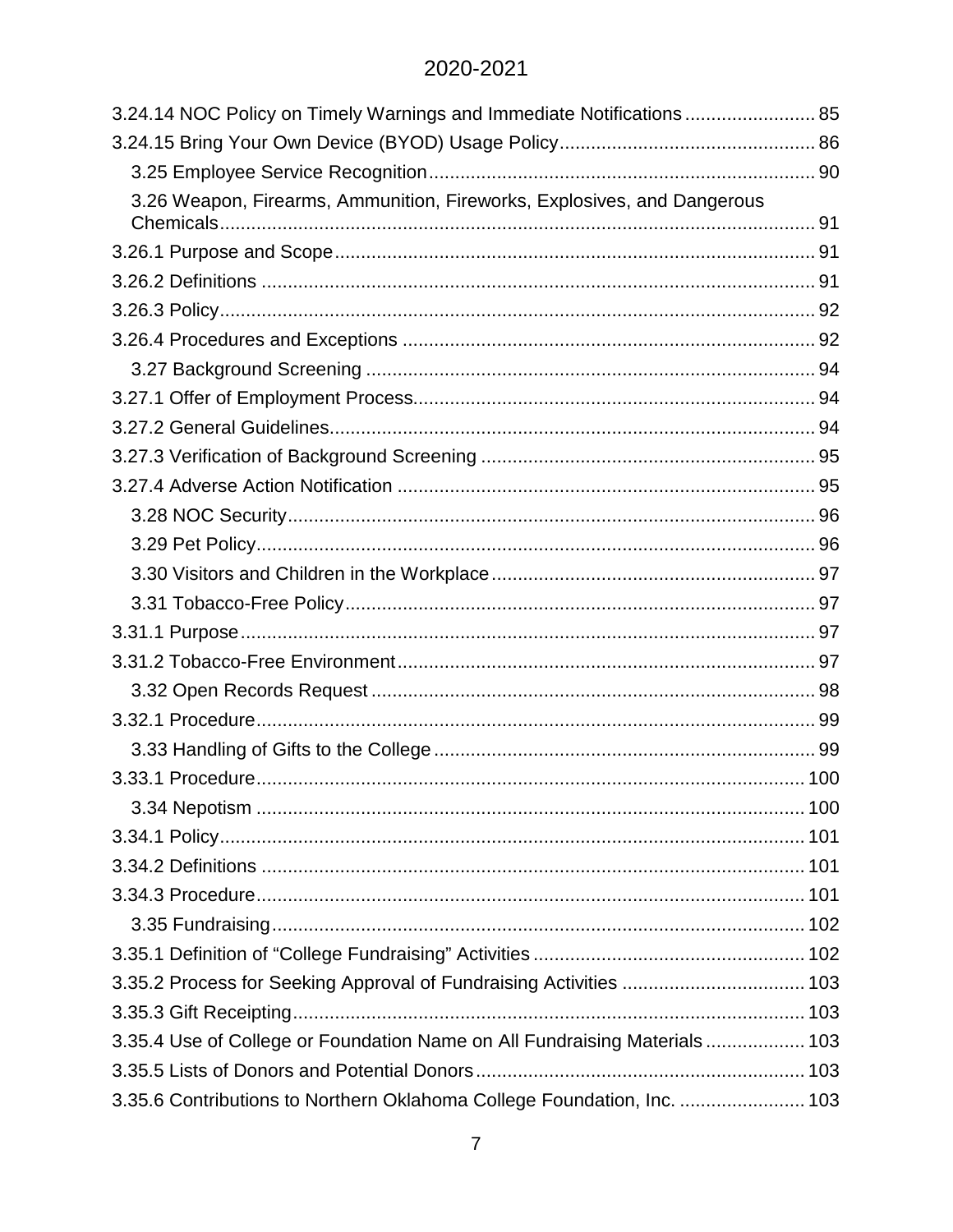| 3.35.8 Disbursement of Designated Funds from the Foundation  104                     |  |
|--------------------------------------------------------------------------------------|--|
|                                                                                      |  |
|                                                                                      |  |
|                                                                                      |  |
|                                                                                      |  |
|                                                                                      |  |
|                                                                                      |  |
|                                                                                      |  |
|                                                                                      |  |
|                                                                                      |  |
|                                                                                      |  |
|                                                                                      |  |
|                                                                                      |  |
|                                                                                      |  |
|                                                                                      |  |
|                                                                                      |  |
|                                                                                      |  |
|                                                                                      |  |
|                                                                                      |  |
|                                                                                      |  |
|                                                                                      |  |
|                                                                                      |  |
| 4.2.4 System for Compensation of Instructional Overloads and Special Assignments 123 |  |
| 4.2.5 Processes Related to Division Chairs and Faculty Liaisons 124                  |  |
|                                                                                      |  |
|                                                                                      |  |
|                                                                                      |  |
|                                                                                      |  |
|                                                                                      |  |
|                                                                                      |  |
|                                                                                      |  |
|                                                                                      |  |
|                                                                                      |  |
|                                                                                      |  |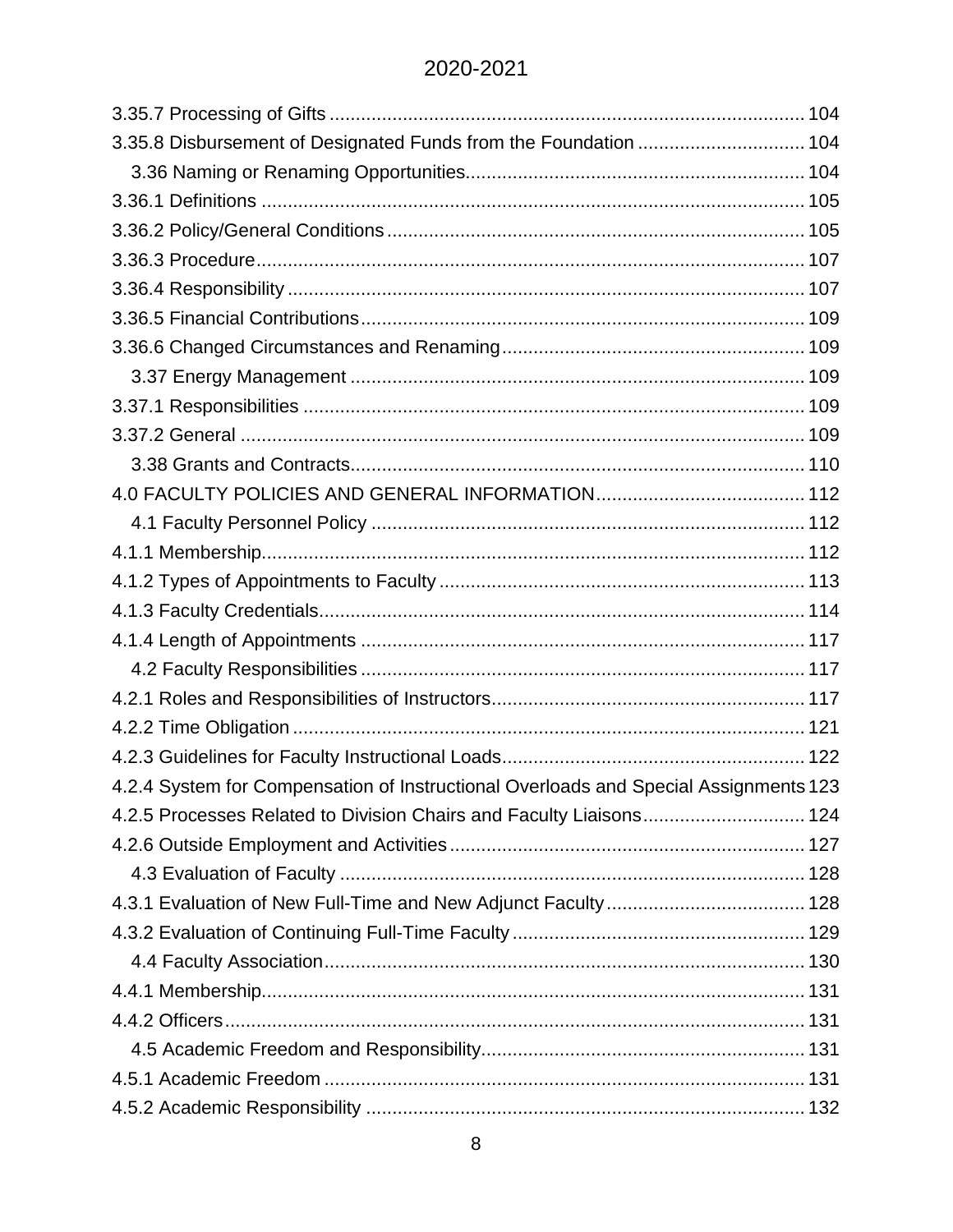| 4.6 Faculty Employment Process, Status, Tenure, and Dismissal 133 |  |
|-------------------------------------------------------------------|--|
|                                                                   |  |
|                                                                   |  |
|                                                                   |  |
|                                                                   |  |
|                                                                   |  |
|                                                                   |  |
|                                                                   |  |
|                                                                   |  |
|                                                                   |  |
|                                                                   |  |
|                                                                   |  |
|                                                                   |  |
|                                                                   |  |
|                                                                   |  |
|                                                                   |  |
|                                                                   |  |
|                                                                   |  |
|                                                                   |  |
|                                                                   |  |
|                                                                   |  |
|                                                                   |  |
|                                                                   |  |
|                                                                   |  |
|                                                                   |  |
|                                                                   |  |
|                                                                   |  |
|                                                                   |  |
|                                                                   |  |
|                                                                   |  |
|                                                                   |  |
|                                                                   |  |
|                                                                   |  |
|                                                                   |  |
|                                                                   |  |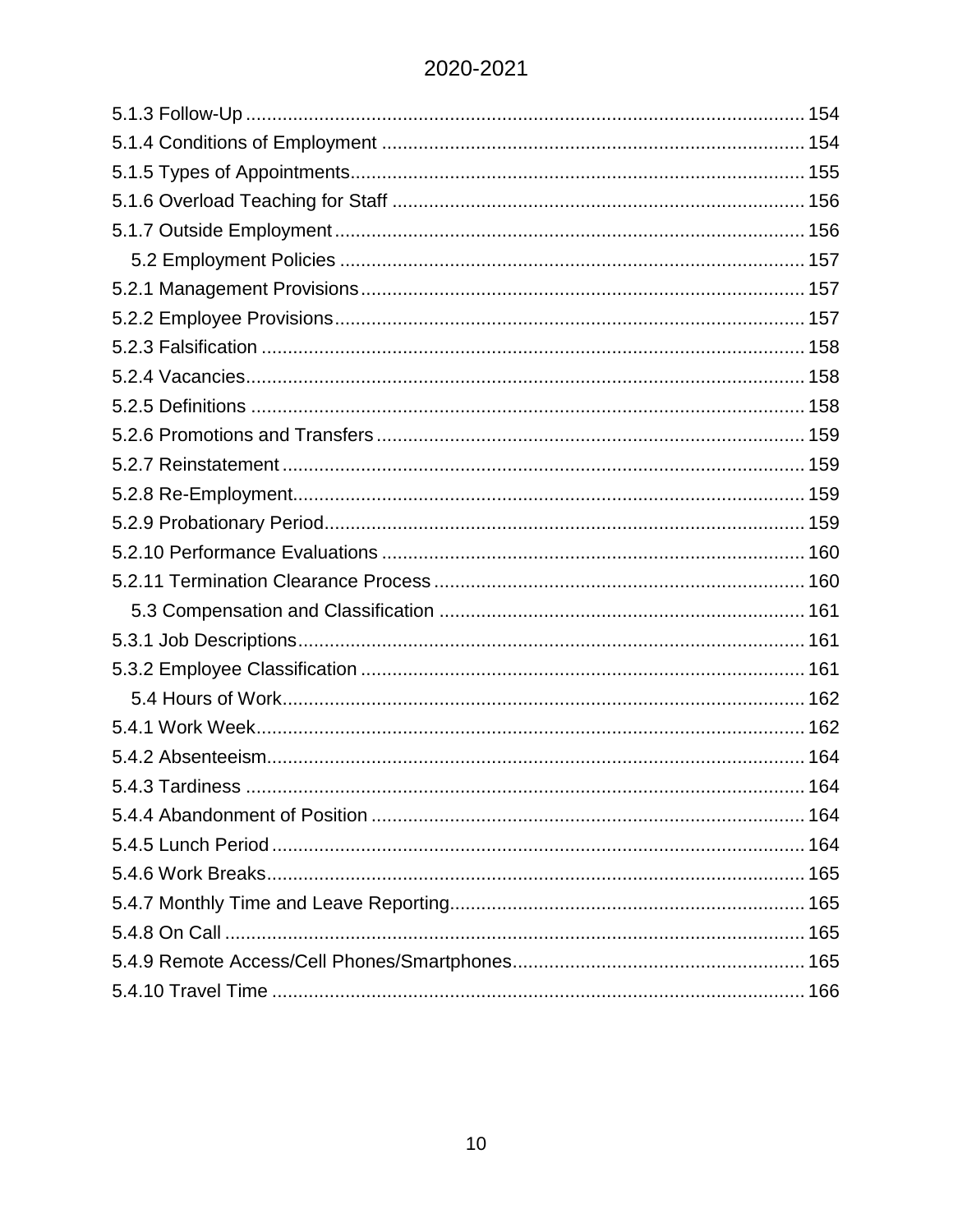# <span id="page-10-0"></span>1.0 INTRODUCTION

This handbook includes college policies, administrative procedures, and other information you will need as a Northern Oklahoma College employee. It is designed to assist in understanding responsibilities and privileges as a member of the College community. This handbook does not, by itself, create a contract of employment. All Federal and State laws referenced in the handbook are subject to change without notice based on revisions, amendments, changes in the law, State Regents guidelines and/or accreditation requirements.

# <span id="page-10-1"></span>1.1 History of the College

The history of Northern Oklahoma College began in 1901 when the Honorable James Wilkin realized the need for a college in the Tonkawa, Oklahoma, area. Thus, the sixth Territorial Legislature passed an appropriation bill on March 1, 1901, for the establishment of the University Preparatory School at Tonkawa. The doors opened to 217 students and 7 faculty members.

During the first two decades, the school served primarily as a "feeder" institution for the University of Oklahoma and paralleled the university curriculum of music, foreign languages, business, literature, and military science. In addition, the school served as a cultural center for the performing arts, a distinction that continues today with the 2006 dedication of the Kinzer Performing Arts Center.

Of utmost importance was the school's first accreditation by the North Central Association of Colleges and Universities in 1948. Then, with the passage of the Higher Education Code in 1965, the institution received its present name, Northern Oklahoma College, and the three-person Board of Regents was expanded to five members. During the last two decades, Northern has expanded its physical plant, broadened its curriculum, increased its student enrollment, and developed locations in Enid and Stillwater.

Additionally, Northern is a leader among Oklahoma colleges in developing multiple online and interactive television courses that serve students in rural and remote areas who could not otherwise attain a college degree. The educational achievements of this school, and the opportunities it affords for the expansion of knowledge, culture, and training, are manifest in the recognition and support currently and historically given it by area residents and businesses, by state agencies, and by Oklahoma peer institutions.

#### **Tonkawa**

The Tonkawa campus, established in 1901, serves as the administrative center for Northern with additional locations in Enid, and Stillwater. All program oversight in academic, financial, student service, personnel, development, physical plant, and information technology is housed in Tonkawa. Students attend class on campus, by ITV, via online, or at technology centers. Offering over 40 degrees with an array of courses, Northern distinguishes itself as a leading community college in Oklahoma.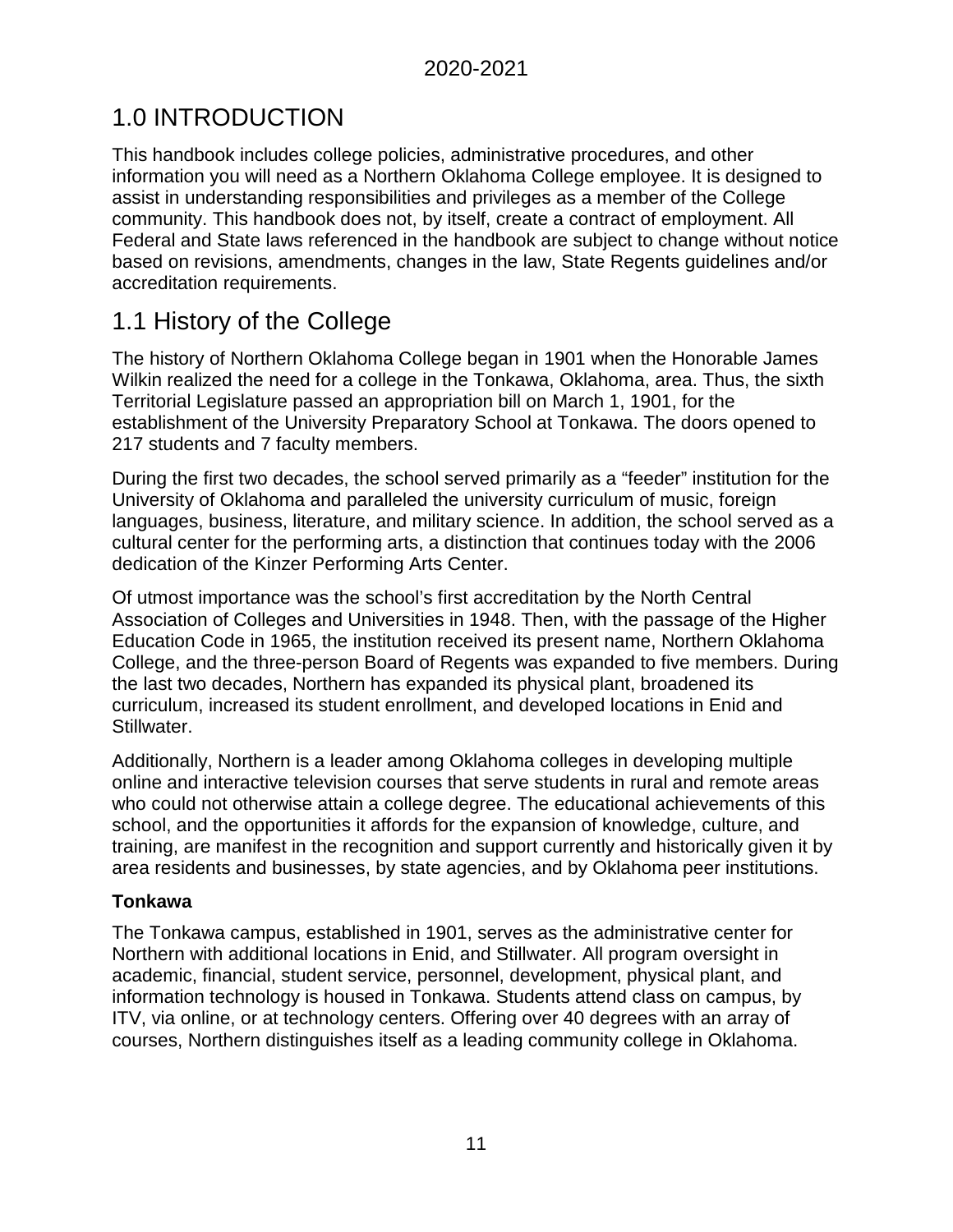## **Enid**

The Enid location was established in 1999 in conjunction with the Oklahoma State Regents for Higher Education (OSRHE) and the City of Enid. This NOC location has grown in offering multiple two-year liberal arts degree programs to students each semester. The Enid location continues to expand its faculty, curriculum, and numerous clubs and activities.

#### **Stillwater**

The Stillwater location, established in 2003, serves multiple missions to area students. Primarily a Gateway Program, serving students who would otherwise not be admitted to Oklahoma State University, NOC Stillwater also admits students seeking general education courses that transfer to other comprehensive colleges and universities.

## <span id="page-11-0"></span>1.2 Mission and Core Values

## <span id="page-11-1"></span>1.2.1 Mission Statement

Northern Oklahoma College, the State's first public community college, is a multicampus, land-grant institution that provides high quality, accessible, and affordable educational opportunities and services which create life-changing experiences and develop students as effective learners and leaders within their communities in a connected, ever-changing world.

## <span id="page-11-2"></span>1.2.2 Vision Statement

Northern Oklahoma College will be a model institution and leader in academic quality and cultural enrichment, promoting student success, collaborative learning, creative and forward thinking, and community responsiveness.

#### <span id="page-11-3"></span>1.2.3 Core Values

- a. Personalized Education:
	- 1. We believe in providing individualized services that lead our students to achieving their academic goals in a welcoming and safe environment.
	- 2. We believe in providing support to students in and out of the classroom so that they receive a full college experience with diverse opportunities.
- b. Community and Civic Engagement:
	- 1. We believe that educated citizens are necessary for a healthy, democratic society, and that free and open expression and an appreciation for diversity are cornerstones of higher education.
	- 2. We believe in economic and environmental sustainability and the importance of enriching the intellectual, artistic, economic, and social resources of our communities.
- c. Continuous Improvement: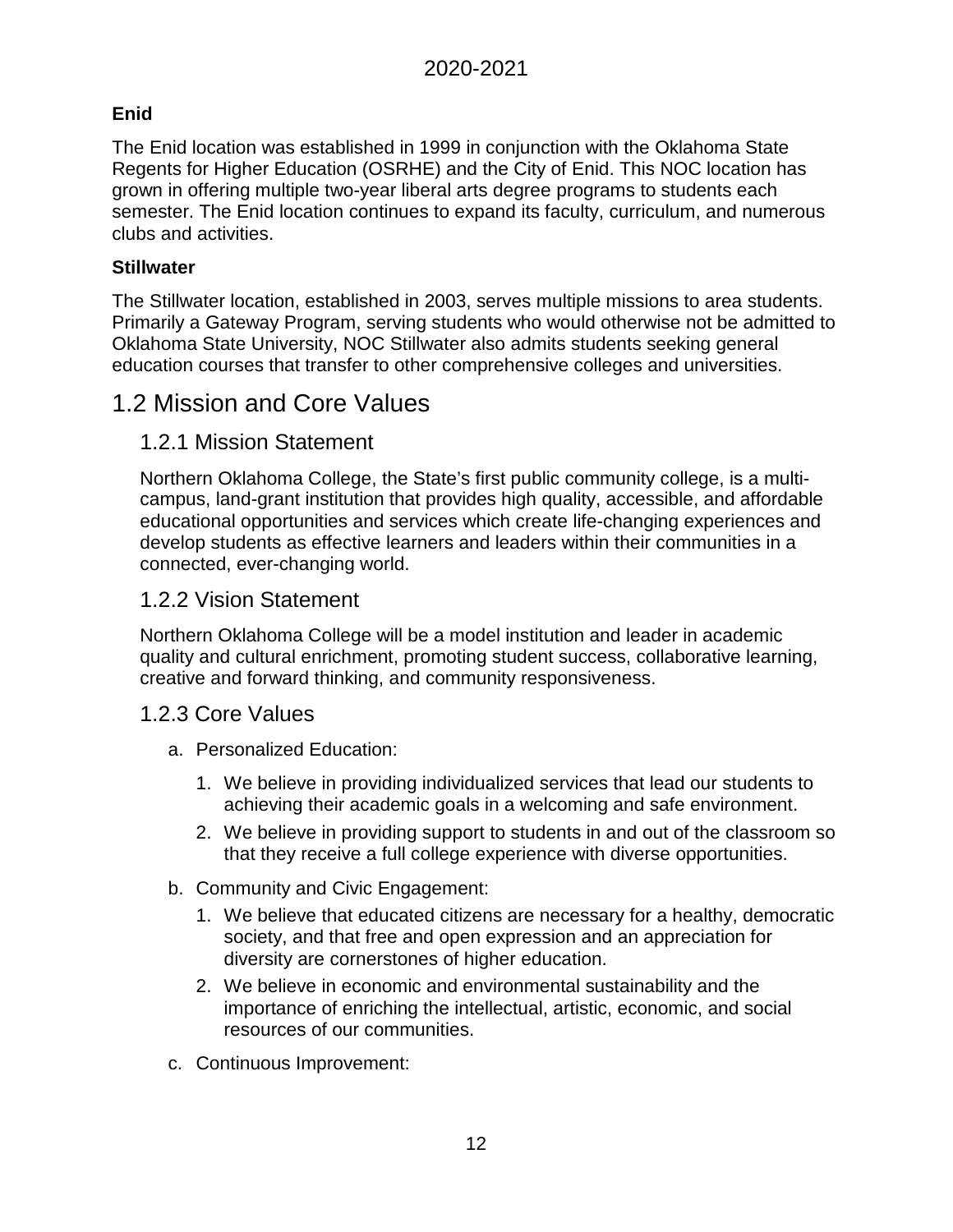- 1. We believe in the inherent value of intellectual pursuit for both personal and professional growth, as well as in the need to prepare students for 21<sup>st</sup> century professions.
- 2. We believe that a knowledge-centered institution is vital to a knowledgebased economy, and we measure our success against national models and standards of excellence.

# <span id="page-12-0"></span>1.3 Organization

The governing boards for Northern are the Oklahoma State Regents for Higher Education and the Northern Oklahoma College Board of Regents.

## <span id="page-12-1"></span>1.3.1 Oklahoma State Regents for Higher Education

The Oklahoma State System of Higher Education was established on March 11, 1941, when the people of the state adopted an amendment to the State Constitution, Article XIII-A, which provided that "All institutions of higher education, supported wholly or in part by direct legislative appropriations shall be integral parts of a unified system to be known as the Oklahoma State System of Higher Education." The same amendment also created the Oklahoma State Regents for Higher Education and identified that group as the coordinating board of control for the entire system. The nine-member board is vested with the constitutional authority to "prescribe the standards of higher education applicable to each of the various institutions and determine the functions and courses of study for each one."

Northern Oklahoma College, as a part of the State System of Higher Education, is subject to a series of legal controls, some of which are enumerated:

The Oklahoma State Regents for Higher Education

- a. Composition: Nine members appointed by the Governor, confirmed by the State Senate, serving nine-year overlapping terms.
- b. Responsibilities:
	- 1. Determine functions and courses of study
	- 2. Prescribe standards of education
	- 3. Grant degrees and other forms of academic recognition
	- 4. Recommend to the State Legislature budget allocations
	- 5. Allocate funds appropriated by the State Legislature
	- 6. Allocate revolving funds
	- 7. Approve student fees and tuition
	- 8. Provide general coordination
	- 9. Coordinate research, study, and planning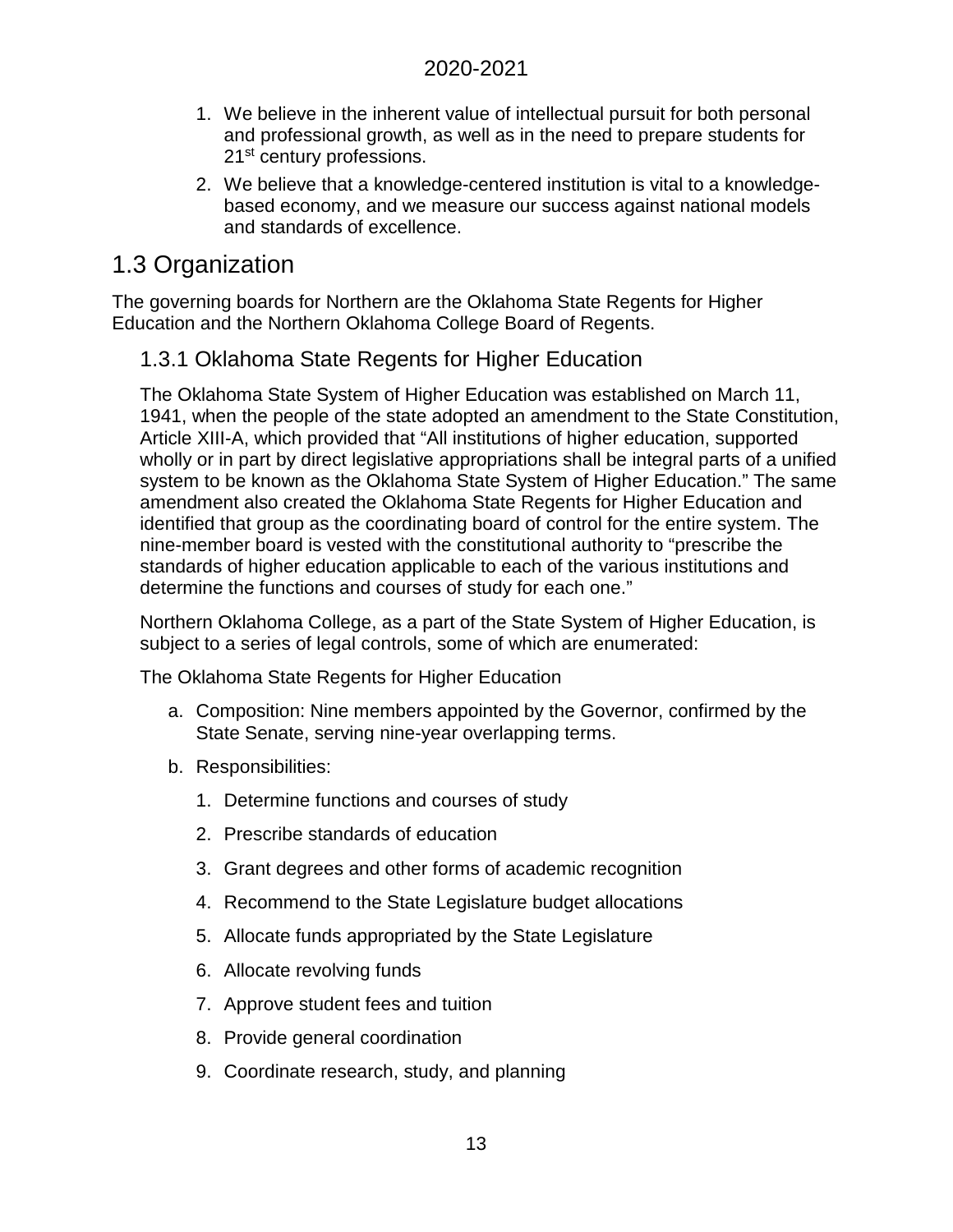## <span id="page-13-0"></span>1.3.2 Northern Oklahoma College Board of Regents

The Northern Oklahoma College Board of Regents has a cooperative relationship with the State Regents for Higher Education. The State Regents act as a coordinating board for members of the state system in such areas as program approval and fund allocations. The Northern Oklahoma College Board is empowered with the statutory authority for governance of its own institution.

The Northern Oklahoma College Board of Regents

- a. Composition: Five members appointed by the Governor with the advice and consent of the Senate, serving five-year overlapping terms.
- b. Responsibilities
	- 1. Employ President
	- 2. Contract for other services as needed
	- 3. Have custody of records
	- 4. Acquire and hold title to property
	- 5. Assume general responsibility for operations of the institution
	- 6. Develop general academic and administrative policy
	- 7. Advance student life
	- 8. Oversee budget administration
	- 9. Coordinate planning and construction of buildings
	- 10.Monitor purchasing
	- 11.Regulate auxiliary purchases
	- 12.Recommend rates for tuition and fees
	- 13.Recommend actions regarding legal matters, harassment or grievance issues, etc., as needed.

# <span id="page-13-1"></span>1.4 Accreditation

Northern Oklahoma College is an institution which is accredited by the Higher Learning Commission of the North Central Association (Chicago, Illinois) to award the following degrees: the Associate of Arts, the Associate of Science, and the Associate of Applied Science. The Nursing Division is additionally accredited through the National League for Nursing. The Business Division is accredited through the Accreditation Council for Business Schools and Programs.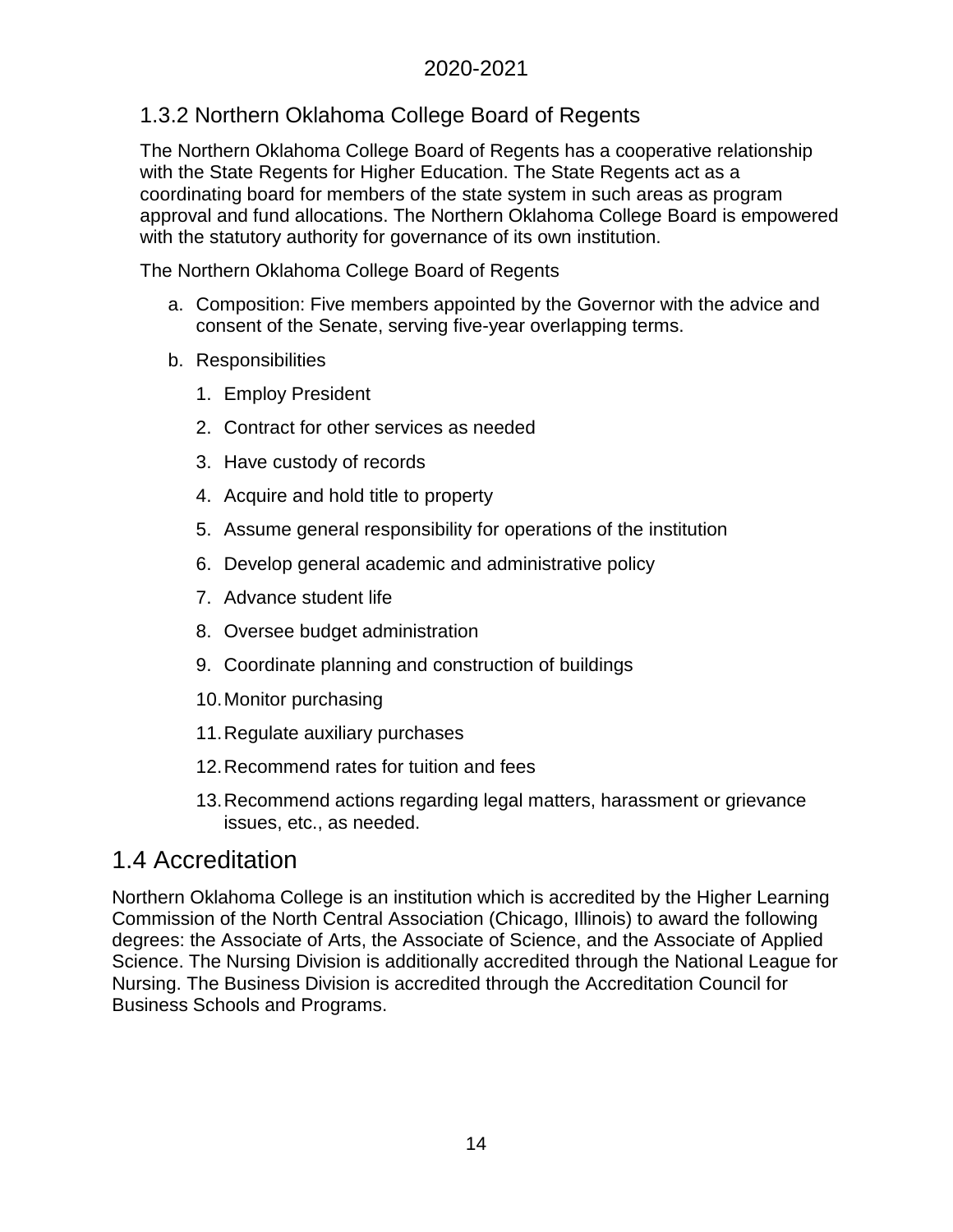# <span id="page-14-0"></span>2.0 ADMINISTRATIVE ORGANIZATION

# <span id="page-14-1"></span>2.1 Administrative Offices

The central task of administration is to foster organization of the College faculty, staff, and students which will best attain its purposes. The administration serves to combine a diversity of interests into an effective whole; to allocate resources equitably and effectively; to keep a proper balance in the overall educational program and upon occasion foster changes; and to provide leadership and direction.

## <span id="page-14-2"></span>2.1.1 President

The President of the College is the Chief Executive Officer of the institution and of its governing board and maintains the authority to administer policies and laws of the State of Oklahoma and the Oklahoma State Regents for Higher Education. Under the auspices of the Oklahoma State Regents for Higher Education, the President is charged with the overall responsibility for Northern Oklahoma College.

Among the duties of the President are:

- a. Working cooperatively with administrative officers, faculty, staff, students, and various committees. The President is charged with leading the institution and developing the necessary long-range plans, data, and strategic recommendations needed for the Board to effectively govern the College;
- b. He or she is accountable to the governing board for Northern Oklahoma College, its personnel, and all its official educational and business activities;
- c. He or she represents the institution with the Oklahoma State Regents for Higher Education, state and federal agencies, public bodies and organizations, and other entities;
- d. He or she is the intermediary between NOC employees and students and the governing board;
- e. The President has extensive delegated authority from the Northern Oklahoma College Board of Regents to conduct business affairs, to handle personnel matters, and to meet other situations as they occur;
- f. The President has the power, on behalf of the Regents, to perform all acts and execute all documents to make effective the actions of the Board and its Executive Council, and has authority to hire, supervise, and discharge any person employed by the College.

## <span id="page-14-3"></span>2.1.2 Executive Council

The Executive Council serves as an advisory group to the President. Composed of the Vice President for Academic Affairs, Vice President for Financial Affairs, Vice President for Development and Community Relations, Vice President for Student Affairs, Vice President for NOC Enid, Vice President for NOC Stillwater, and Vice President for Enrollment Management, the Council's primary function is to provide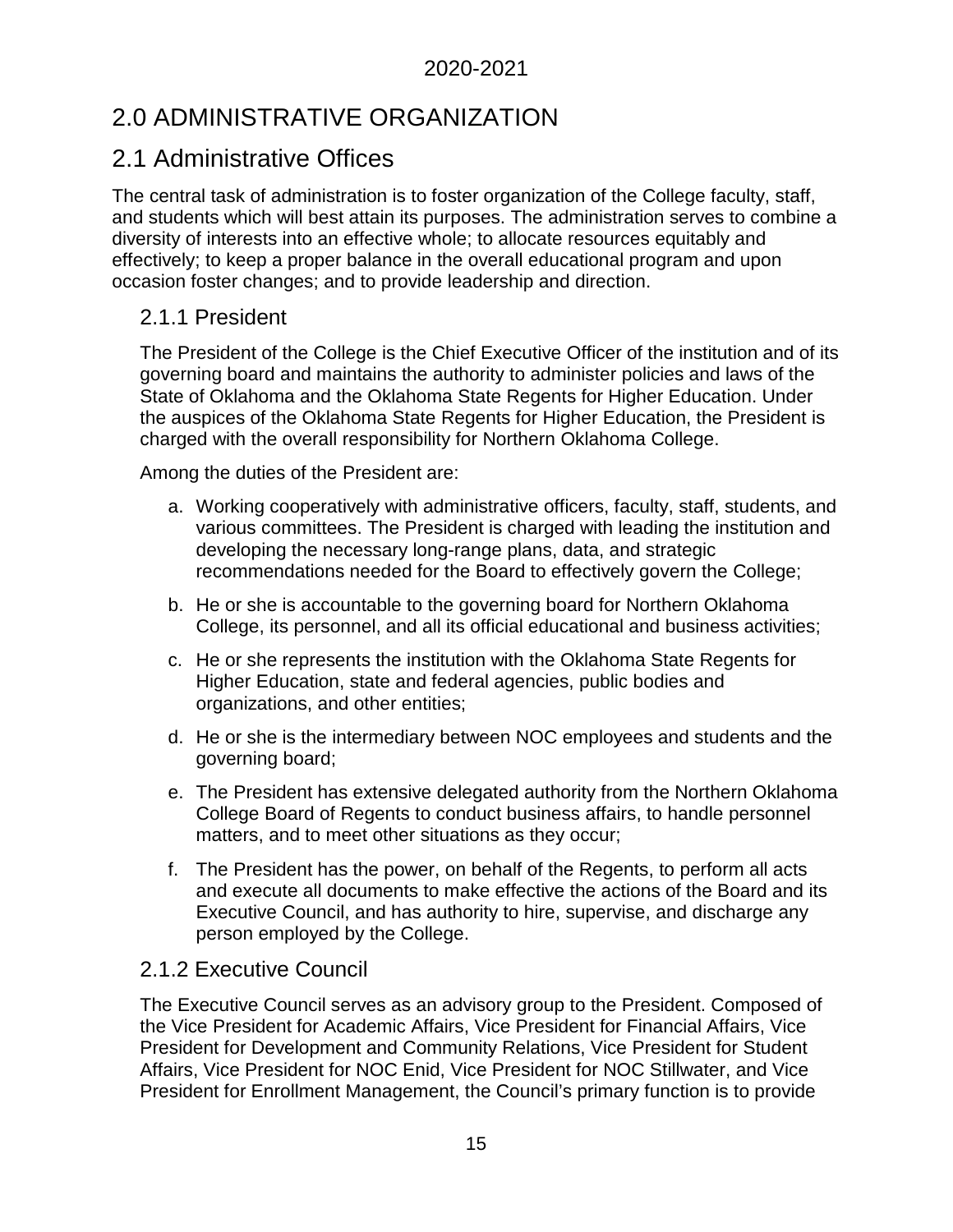open discussion of institutional matters on which the President seeks advice and counsel. On most matters, a consensus rather than a formal action may be sought.

# <span id="page-15-0"></span>2.2 Organizational Chart

The organizational chart for Northern Oklahoma College defines the chain of command for the institution. See the NOC organizational chart by clicking on the following link: <http://www.noc.edu/organizational-chart>

# <span id="page-15-1"></span>2.3 Institutional Standing Committees and Appeals Boards

Northern Oklahoma College has institutional standing committees in such general areas as assessment, employee policies, academic standards, curriculum, and other recognized areas of continuous institutional concern. Special committees may be appointed as the need arises.

The lines of reporting of standing and special committees will be defined by their charge and may vary somewhat as to the nature of the matter, thus involving some discretion of the chairman and the membership. If initiated internally and the matter is of a procedural nature, the recommendation may go jointly to the office which might implement the change and then to administrative officers of the institution. Other policy recommendations will ordinarily be directed to the President of the institution, who then may act on these, recommend them to the Board of Regents, or refer the matter to the Faculty Association for discussion and a vote on a recommendation.

Minutes of committee meetings are furnished to the administrative officers of the institution for information and filing. Minutes which embody a recommendation do not constitute the official conveyance of that recommendation. Where possible, student representatives will be invited to participate in institutional committees.

Significant matters of an academic nature will be routed through the entire faculty association. Routine or procedural recommendations in this same area may go directly to committee to study a certain matter; then the recommendation will be made back to that initiator. If the committee itself initiates the study, then it often tends to take the most direct route, which may mean directly to the President of the institution.

## <span id="page-15-2"></span>2.3.1 Assessment of Student Learning

The mission of the Assessment of Student Learning Committee is to recommend policies and procedures designed to support assessment of student learning and institutional effectiveness and to demonstrate Northern's accountability to its many internal and external constituencies. This committee annually evaluates practices focused on entry-level and mid-level instruments to determine effectiveness and validity, review the process by which they are administered, evaluate effectiveness of those processes, and recommend changes for improvement of these processes.

## <span id="page-15-3"></span>2.3.2 Curriculum – Teaching and Learning

The mission of the Curriculum Committee is to study curriculum proposals from all academic divisions and to serve as a recommending body to the administration for new programs or courses. All course and degree option proposals are presented to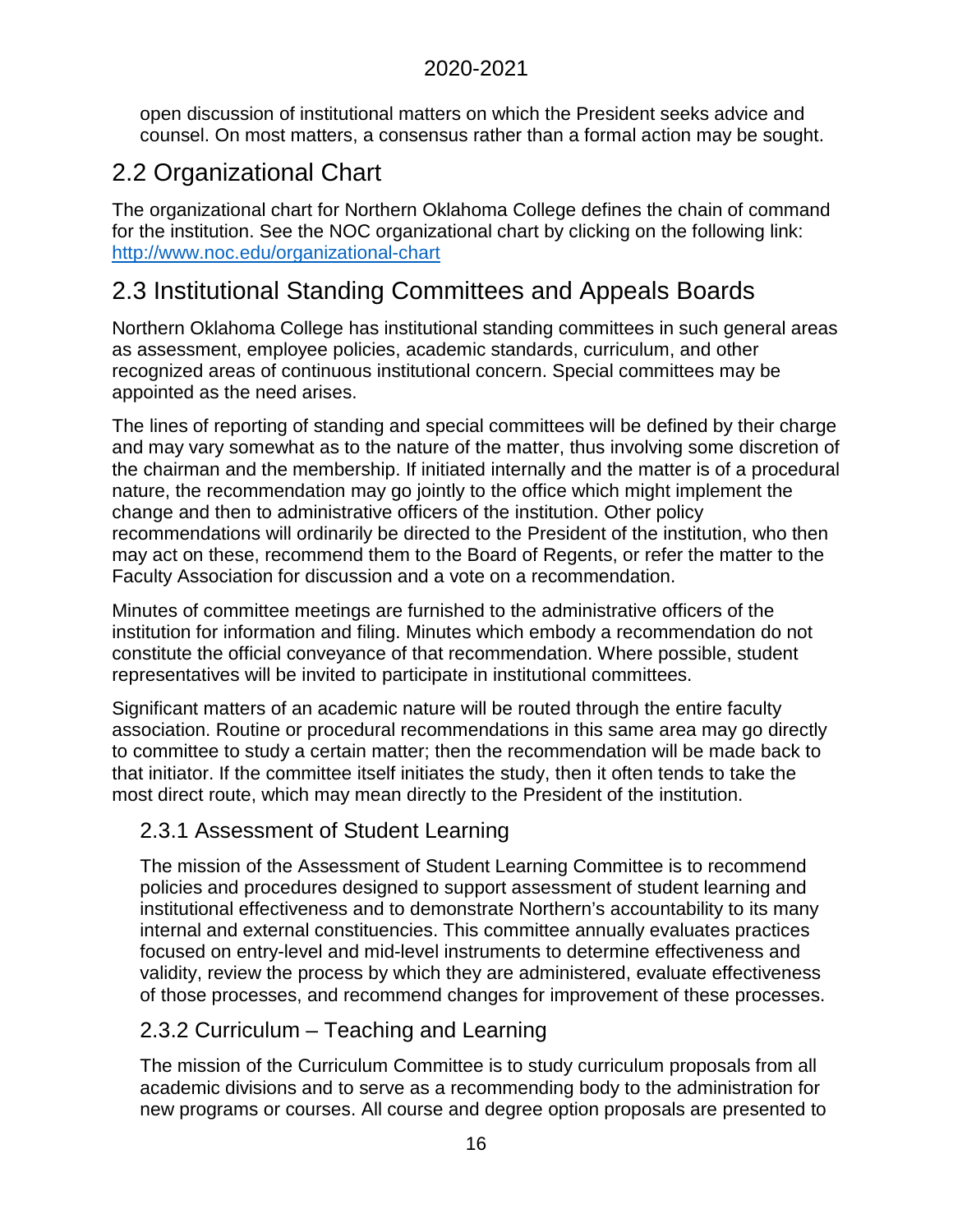the committee by the chair of the appropriate division, and all committee recommendations for new courses or programs are submitted to all full-time faculty for a vote. Subcommittees of the Curriculum Committee include Global Education and Service Learning.

## <span id="page-16-0"></span>2.3.3 Grants

The mission of the Grants Committee is to identify funding opportunities and coordinate efforts to submit grant applications for the development of programs in academics, student services, and other areas as needed.

## <span id="page-16-1"></span>2.3.4 Employee Policies and Procedures

The mission of the Policies and Procedures Committee is to study and recommend to administration new policies or the revision of existing policies and procedures related to employee service and welfare. The Faculty Affairs Subcommittee serves as a recommending body for policies and procedures as they relate to faculty. The Staff Affairs Subcommittee serves as a recommending body for policies and procedures as they relate to staff and should include a representative from each staffing area. Professional Development Subcommittees for Faculty and Staff function as two Ad hoc committees; other Ad hoc committees are formed as required.

## <span id="page-16-2"></span>2.3.5 The Technology and Learning Resources

The mission of the Technology and Learning Resources Committee is to plan, evaluate, and suggest policy in the implementation and usage of technology (computer, Portal, Internet, ITV, etc.), library, media, and other learning resources; to identify developments that might be of interest to Northern; and to make recommendations to administration as appropriate.

## <span id="page-16-3"></span>2.3.6 Student Affairs

The mission of the Student Affairs Committee is to study and recommend changes in areas such as student conduct policy, campus food service, student activities, Wellness Center and ADA compliance. The committee acts as a referral hearing body for student affairs and conduct appeals.

## <span id="page-16-4"></span>2.3.7 Institutional Scholarship Program

The mission of this committee is to recommend policies and procedures designed to support the Institutional Scholarship Program. Additionally, the individual campus committees will work with the Institutional Scholarship Office on the awarding of institutional and foundation scholarships. Subcommittees will be formed to address specific needs.

## <span id="page-16-5"></span>2.3.8 Employee Social Committee

The mission of the Employee Social Committee is to enhance the social environment for faculty and staff in our workplace. This committee plans and carries out employee extracurricular activities each year which include but are not limited to the following: beginning of school and end of school social activities, holiday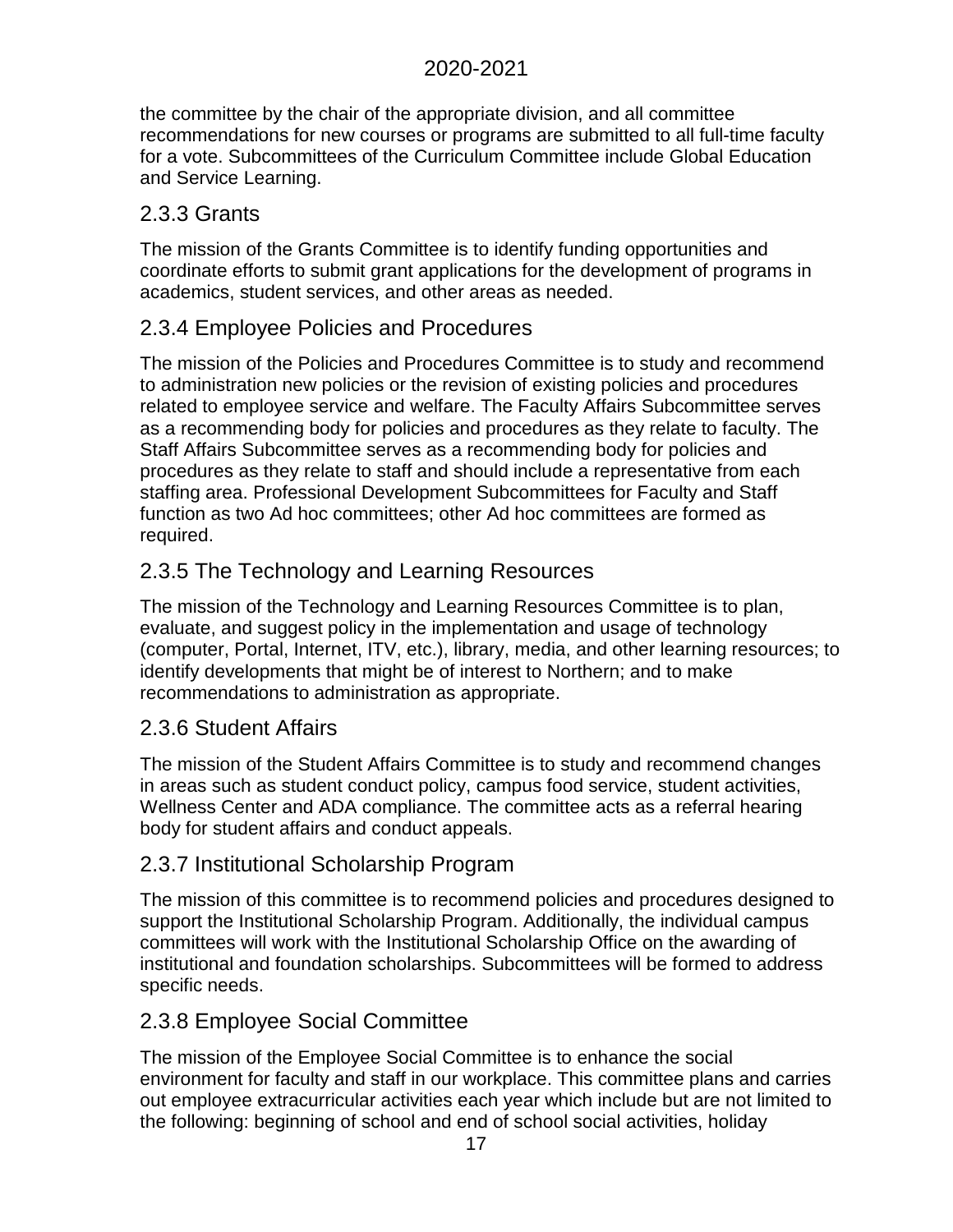luncheons, and retirement receptions. This committee can function independently per campus or as an institutional committee.

#### <span id="page-17-0"></span>2.3.9 Affirmative Action

The mission of the Affirmative Action Committee is to review and implement policies that ensure affirmative action and fair employment practices.

## <span id="page-17-1"></span>2.3.10 Emergency Response Team

The mission of the Emergency Response Team is to review and update as needed the emergency response plan for Northern's three locations, including the emergency alert system used for closing campuses and other emergency alerts. Membership of this committee is made up of the Executive Council members and other designated staff.

## <span id="page-17-2"></span>2.3.11 Appeal Boards

In addition to committees listed above, the following boards have been established to act as hearing bodies for case appeals:

- a. Academic Appeals Board acts as hearing body on case appeals in academic probation, academic suspension, and transcript changes.
- b. Admission Appeals Board acts as hearing body on admissions appeals for students with disciplinary records at prior institutions attended and/or criminal records.
- c. Scholarship Appeals Board acts as hearing body on scholarship appeals for students not in compliance with the institutional policies affecting their scholarship awards.

#### <span id="page-17-3"></span>2.3.12 Diversity Council

The mission of the Diversity Council is to assist in developing a culture of diversity acceptance across the campus community.

#### <span id="page-17-4"></span>2.3.13 Wellness

The mission of the Wellness Committee is to promote overall healthy lifestyles to all members of the NOC community by providing leadership, initiative, and support for wellness improvement through continuing education and program development.

#### <span id="page-17-5"></span>2.3.14 Retention

The mission of the Retention Committee is to recommend policies and procedures designed to improve retention and graduation rates in support of the institutional mission and regional and state goals for degree completion. This committee will review practices related to enrollment, academic advisement, and student support services that have been identified as instrumental in improving retention.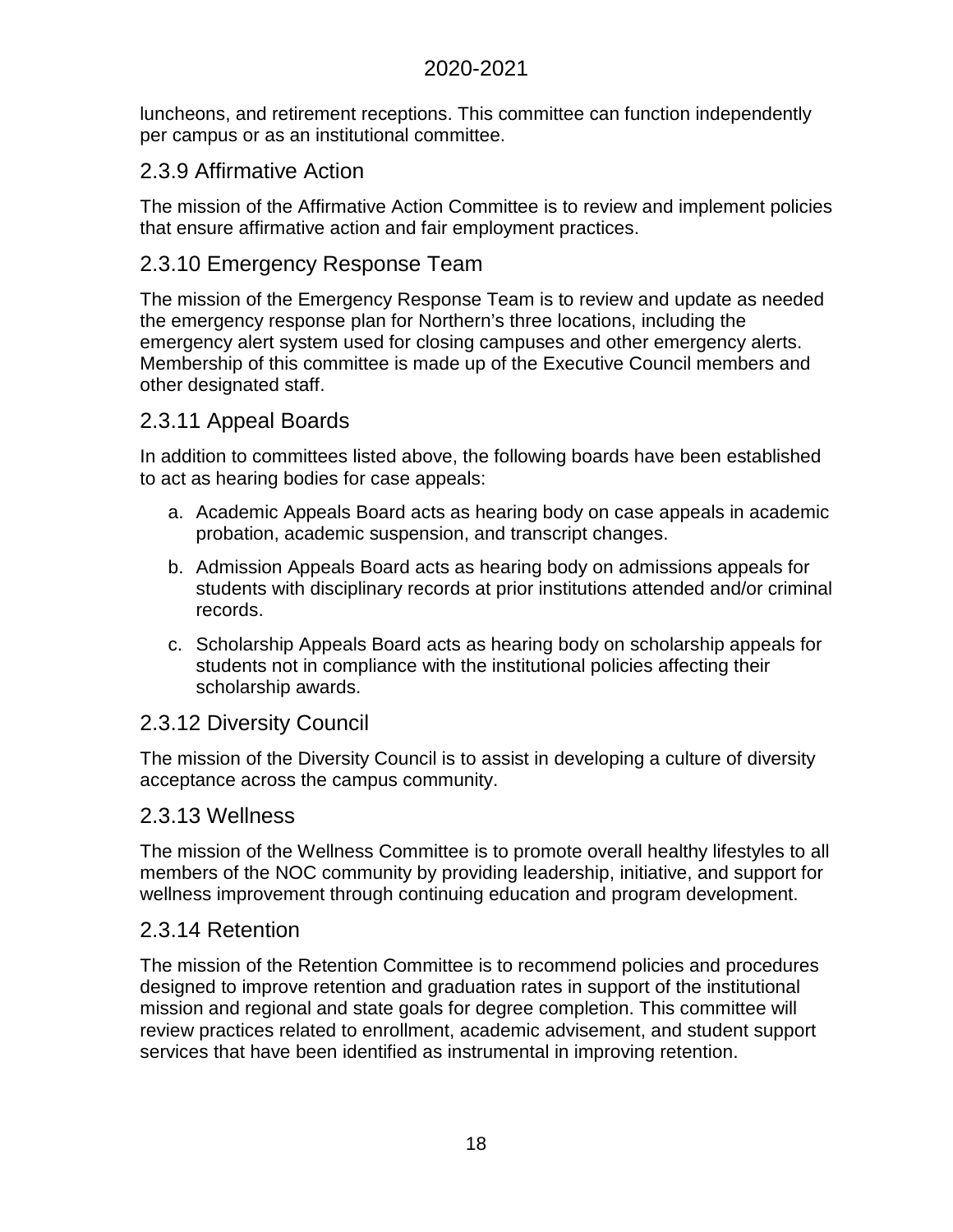## 2.3.15 Recruitment

The Recruitment Committee is responsible for communication between the institution and its target audiences for recruitment. The committee has membership from all three campuses and will review communication plans and make recommendations for changes in policies and procedures.

# <span id="page-18-0"></span>3.0 INSTITUTIONAL POLICIES AND GENERAL INFORMATION FOR ALL EMPLOYEES

# <span id="page-18-1"></span>3.0 Consumer Information

The Student Consumer Regulations of the U.S. Department of Education requires colleges and universities to provide their students access to certain information to which they are entitled as consumers.

[The Higher Education Act of 1965 \(HEA\),](https://www.govinfo.gov/content/pkg/STATUTE-79/pdf/STATUTE-79-Pg1219.pdf#page=37) as amended by the [Higher Education](https://www2.ed.gov/policy/highered/leg/hea08/index.html)  [Opportunity Act of 2008 \(HEOA\),](https://www2.ed.gov/policy/highered/leg/hea08/index.html) includes many disclosure and reporting requirements. A disclosure requirement is information that an institution of higher education is required to distribute or make available to another party, such as students or employees. A reporting requirement is information submitted to the U.S. Department of Education or other governmental agencies. Disclosure and reporting requirements sometimes overlap. For certain topics, institutions are required to make information available to students or others and to submit information to the Department of Education.

Northern Oklahoma College is committed to providing access to information that will allow consumers such as students, parents, counselors, and others to make informed decisions about post-secondary education. The NOC website includes a link to the Consumer Information, which provides a single access point to all federally-mandated reports and disclosures. As new policies and procedures related to Consumer Information and Students' Right to Know are modified and approved, they will be added to the appropriate publications and new website link.

[www.noc.edu/consumerinformation](http://www.noc.edu/consumerinformation)

# <span id="page-18-2"></span>3.1 Equal Opportunity

Northern Oklahoma College does not discriminate on the basis of race, religion, disability, color, national origin, sex, age, sexual orientation, political affiliation, or status as a veteran in admission to its programs, services or activities, in access to them, in treatment of individuals or in any aspect of their operations. Northern Oklahoma College also does not discriminate in its hiring or employment practices.

This notice is provided as required by Title VI of the Civil Rights Act of 1964, Section 504 of the Rehabilitation Act of 1973, Title IX of the Education Amendments of 1972, the Age Discrimination Act of 1975 and the Americans with Disabilities Act of 1990. Questions, complaints or requests for additional information regarding these laws may be forwarded to the designated compliance coordinator: Jason Johnson, Vice President for Student Affairs, 1220 East Grand Avenue, P.O. Box 310, Tonkawa, OK 74653-0310; telephone 580-628-6240; 8 a.m. to 5 p.m. Monday through Friday.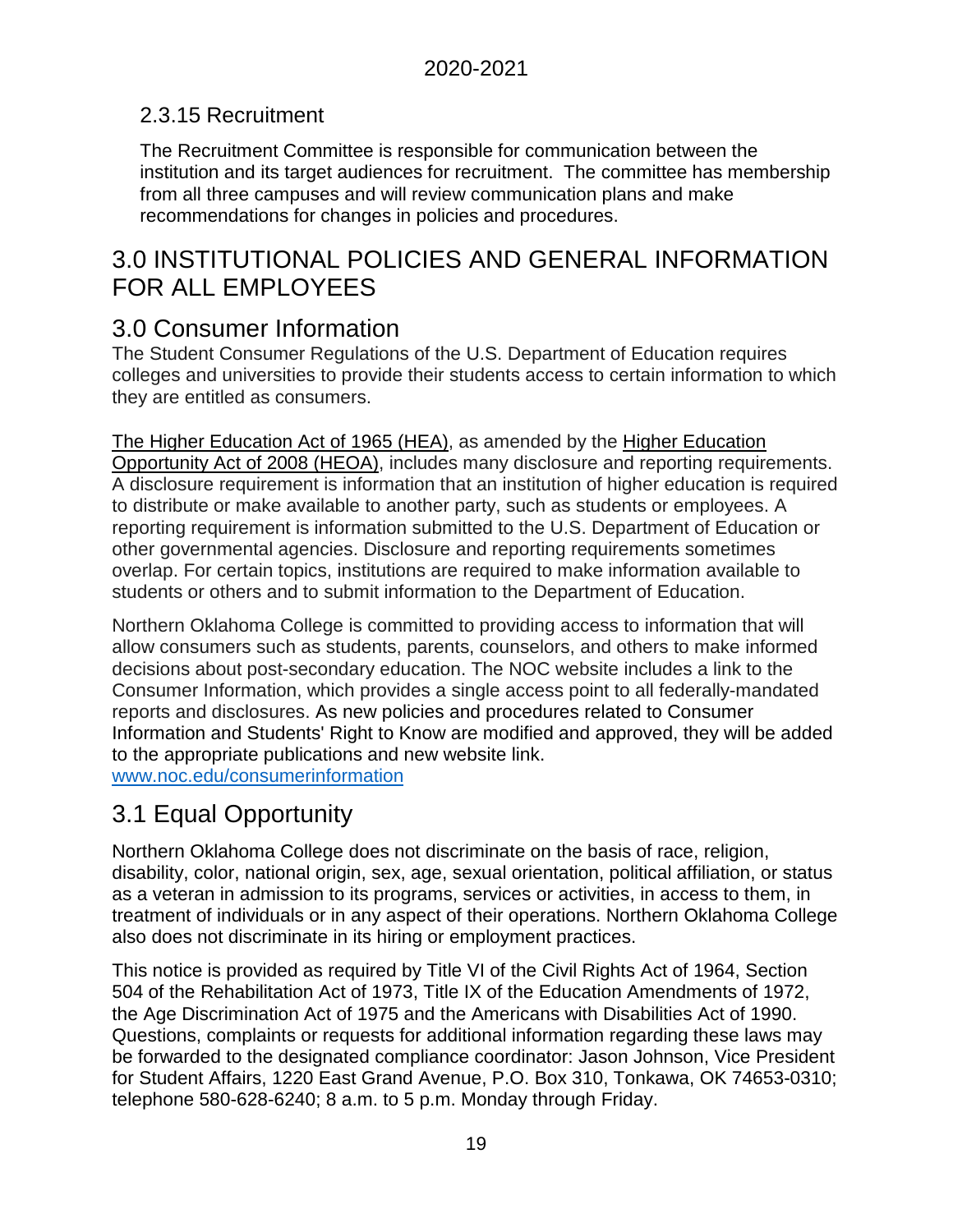# <span id="page-19-0"></span>3.2 Affirmative Action

The Northern Oklahoma College Affirmative Action Program reflects the commitment of the College to equal opportunity and outlines the procedures necessary to fulfill this commitment. Northern is committed by policy of its Board of Regents to promote equal opportunity in all phases of college life for all persons within its constituency. The Northern Oklahoma College Affirmative Action Program complies with the legal requirements for federal and state civil rights laws and implements directives. The principal objectives are to:

- a. Assure all persons equal opportunity for employment and advancement in employment regardless of race, religion, disability, color, national origin, sex, age, sexual orientation, political affiliation, or status as a veteran;
- b. Meet institutional responsibilities under the Civil Rights Act of 1964 and commitments as a federal contractor under Executive Order 11246 and Executive Order 11375;
- c. Take positive actions in the recruitment, placement, development, and advancement of women and racial minority members in college employment;
- d. Affirm a commitment to continue and expand positive programs which will assure the strengthening efforts with respect to the selection, placement, training, and promotion of all employees and with respect to personnel actions such as compensation, transfers, layoffs, education, tuition assistance; and other appropriate programs.

Each person having administrative or supervisory responsibilities is expected to provide leadership in applying the Affirmative Action Program.

# <span id="page-19-1"></span>3.3 Title IX

Northern Oklahoma College, as a public educational institution, must abide by Title IX regulations because it receives federal funding through federal financial aid programs used by students. Specifically, Title IX states: "No person in the United States shall, on the basis of sex, be excluded from participation in, be denied the benefits of, or be subjected to discrimination under any program or activity receiving Federal financial assistance."

Both Title IX and College Policy prohibit discrimination in services or benefits offered by the College based upon gender and stipulate that any person (student, faculty, staff, or guest) who believes that discriminatory practices have been engaged in based upon gender should discuss these concerns and file informal or formal complaints of possible violations of Title IX with the Title IX Coordinator.

Title VII of the Civil Rights Act prohibits employment discrimination on the basis of race, color, religion, sex, and national origin. Title IX further supports Title VII with an emphasis on preventing sexual harassment and sexual violence. Any higher education employee who works with students has a federally-mandated responsibility to report possible incidents covered by this legislation **All NOC Employees have been**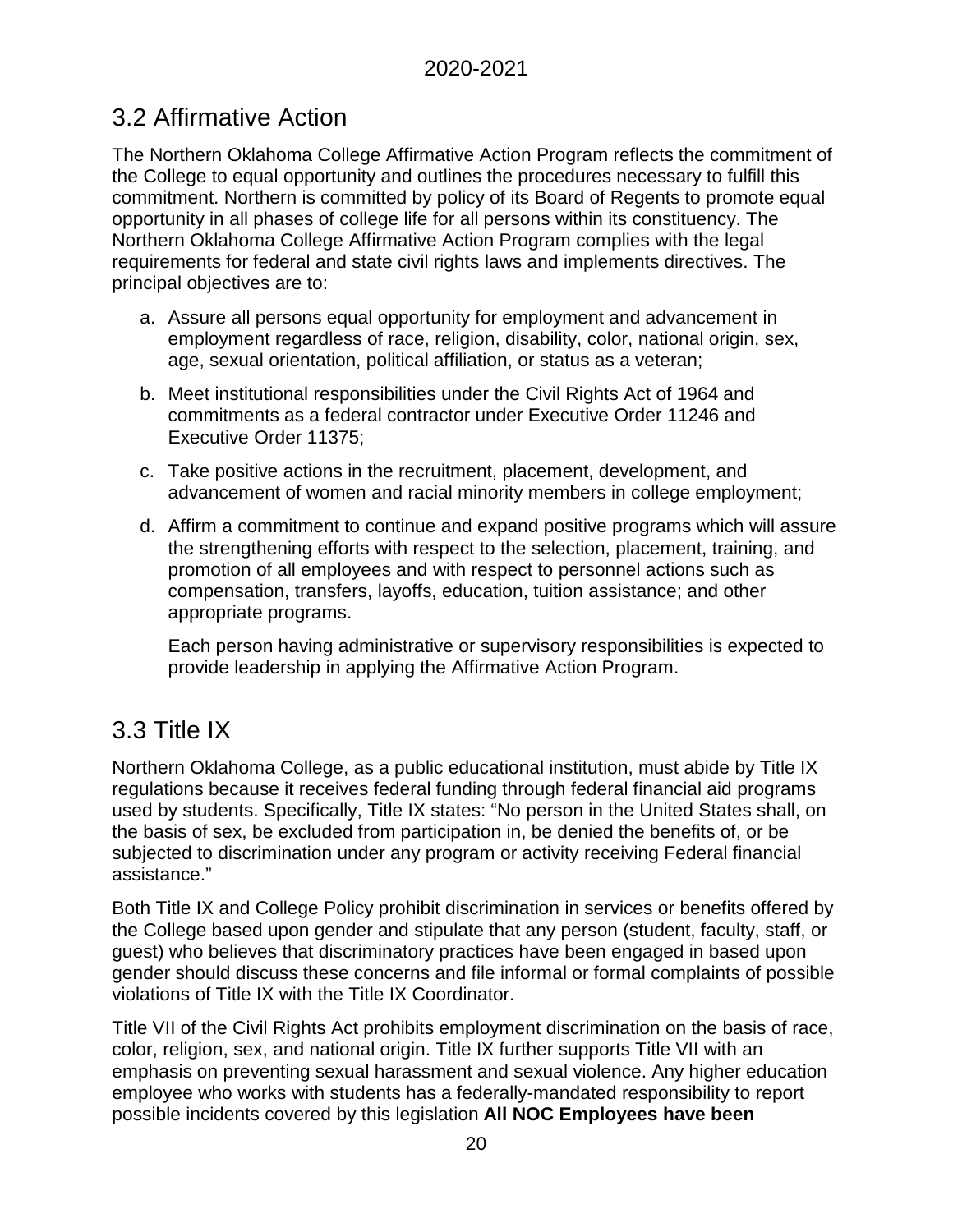#### **designated as responsible employees and as a result are expected to take mandatory annual training on Title VII and Title IX.**

#### **Faculty, staff and students may report incidents to:**

Jason Johnson, Title IX Coordinator for NOC 1220 East Grand Avenue, P.O. Box 310 Tonkawa, OK 74653 Telephone: 580-628-6240 Email: [Jason.Johnson@noc.edu](mailto:Jason.Johnson@noc.edu)

In addition to the contact information above, NOC students at the Stillwater campus should also report incidents to:

Student Conduct Office 328 Student Union Oklahoma State University Stillwater, OK 74078 Telephone: 405-744-5470 Email: [student.conduct@okstate.edu](mailto:student.conduct@okstate.edu)

## <span id="page-20-0"></span>3.4 Emergency Telework Policy Scope

This is a temporary policy concerning appropriate and immediate response to the COVID-19 pandemic. Northern Oklahoma College may establish telework as a condition of employment based on the College's business needs. In the event of a pandemic or similar emergency, the College may institute "social distancing" telework policies. In other words, employees may be directed to stay away from their traditional on-campus workspace. Those employees should be directed to work from home when and where possible. In these emergency circumstances, teleworking may be deemed to be a condition of employment for the duration of the emergency.

Telework is not an entitlement, is not a College-wide benefit, and may be discontinued at any time at the sole discretion of the College President. As a matter of practice, telework shall be used only in circumstances that are unusual, urgent, emergency, or unique, based on the totality of the circumstances.

This policy applies to the whole College workforce with campus locations in Enid, Stillwater and Tonkawa. It applies to all full-time and part-time employees, exempt and non-exempt employees, full-time faculty, adjunct faculty, hourly employees, student employees (both federal work study and regular work), and all temporary employees.

#### **Policy**

Telework is a workstation alternative that is appropriate for some employees but not all employees and all positions. No College employee is entitled to or guaranteed the opportunity to telework. Certain categories of positions are ineligible for telework. The work conducted by employees under telework may be the same as the work otherwise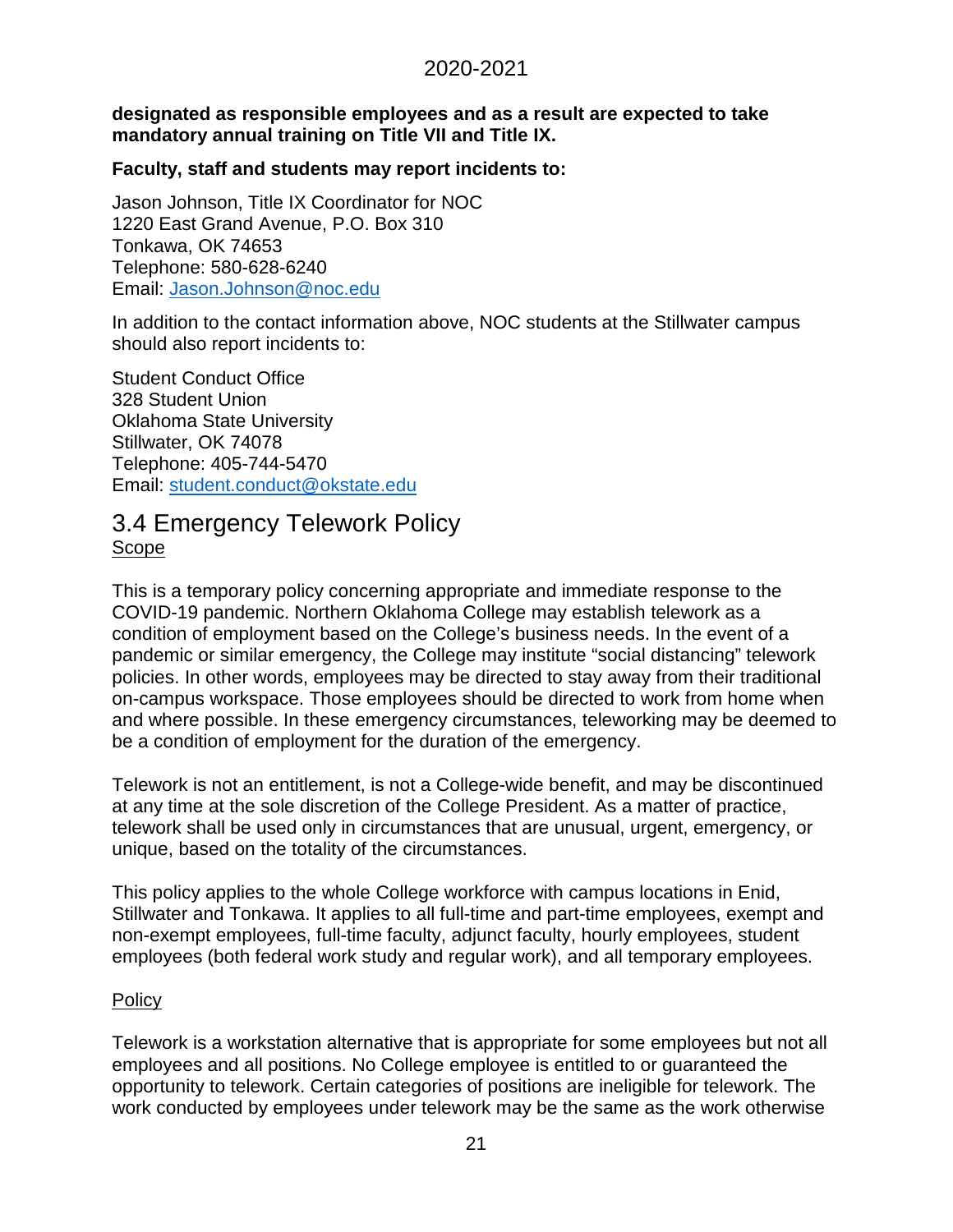conducted at the College workstation, or may fall under "other duties as assigned" and therefore may be different than the type of work assigned at the College workstation, at the discretion of each individual supervisor. An employee's classification, compensation, and benefits will not change if the employee is assigned to telework.

In telework workstations, all College policies that would have applied at the College workstation continue to apply in full effect, including policies related to data security and information protection or privacy.

The total number of hours that fulltime telework employees are expected to work will not change, regardless of work location. The College also expects the same level of productivity from telework employees that is expected from employees at the College workplace. For example, if you normally work a 40-hour work week on campus at your workstation, you will now work a 40-hour work week by telework or a combination of telework/on campus work dependent upon the position and responsibilities. Supervisors may utilize additional templates such as the daily status update form or other comparable forms to help document telework process. Telework employees who are not exempt from the overtime requirements of the Fair Labor Standards Act will be required to record all hours worked in a manner designated by the College the same as they would otherwise. Non-exempt employees who work in excess of 40 hours are eligible for compensatory time in the way they would normally be. Any and all overtime worked must first be approved by an employee's supervisor. When accrued personal leave is taken while conducting telework, it must also be approved by a supervisor in the same manner as if the leave was taken while working at the College workstation and must be submitted to Human Resources.

#### Safety and Workers' Compensation

Workers' compensation coverage is limited to designated work areas in employees' homes or alternate work locations. Employees agree to practice the same safety habits and follow the same safety regulations they would use in the College and to maintain safe conditions in their alternate work locations. Employees who need disability accommodations to work in a telework environment must request such accommodations in writing and shall not assume the employer already is aware of such needs. Employees must follow normal procedures for reporting injury immediately.

#### Equipment and Materials

Normally, the College will provide equipment and materials needed by employees to effectively perform their duties; however, the College will not duplicate resources between the central workplace and the alternate work location. Telework employees may use specific College-owned equipment only for legitimate College purposes. Telework employees are responsible for protecting College-owned equipment from theft, damage and unauthorized use. The College will maintain, service and repair College-owned equipment used in the normal course of employment. The College will stipulate who is responsible for transporting and installing equipment, and for returning it to the central workplace for repairs or service. Telework employees may also use their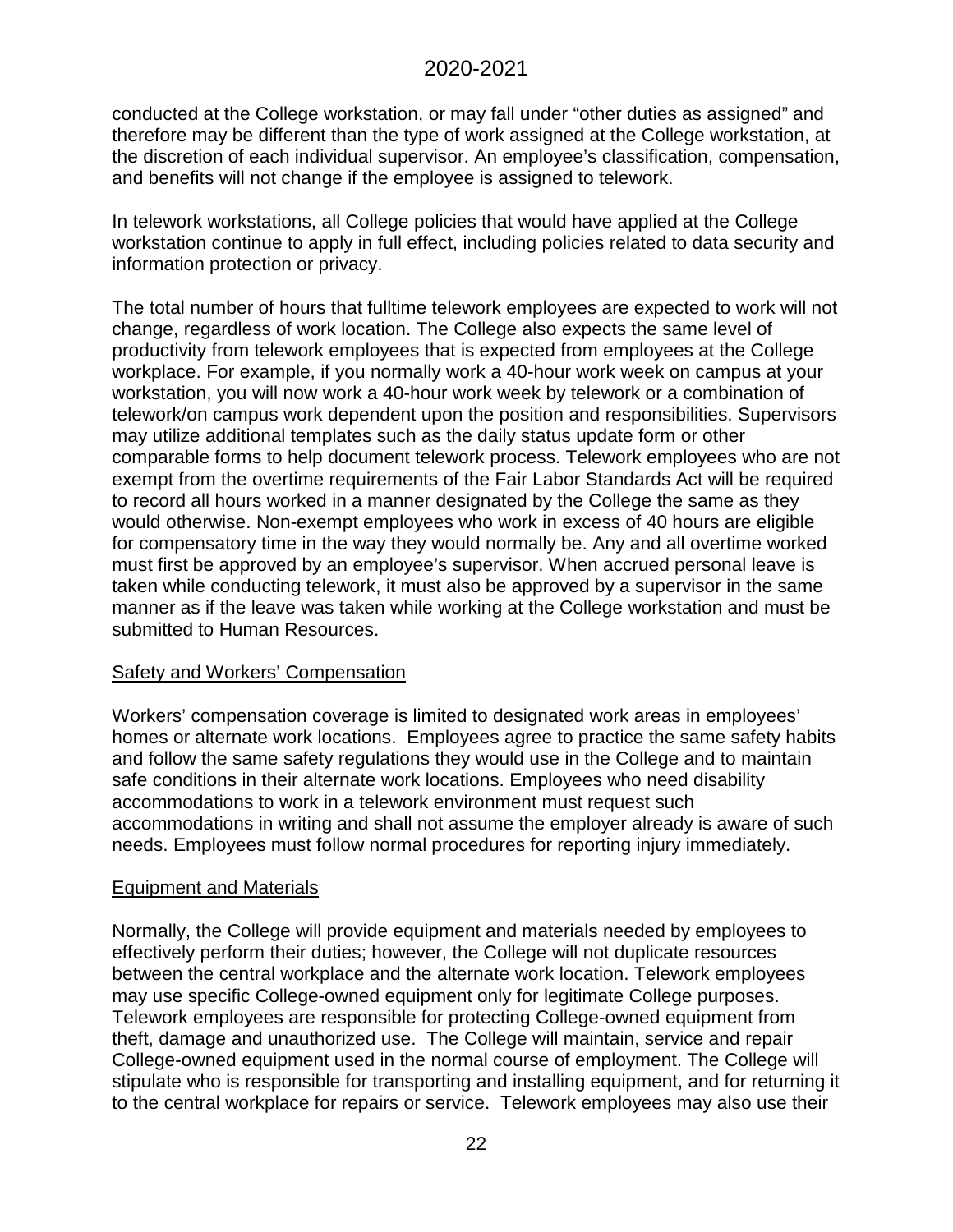own equipment, provided the use of such equipment has been approved by their supervisor. When employees are authorized to use their own equipment, the College is not responsible for the cost, repair, or service of the employee's personal equipment, unless otherwise directly related to the creation of work product for the College.

#### Best Practices

- Employees should expect to be contacted by their supervisor regularly for an interactive conversation (not by correspondence). Employees should be responsible for establishing effective communication among co-workers and customers and to check in with the supervisor to discuss status and open issues during the telework arrangement to be sure to address concerns quickly.
- Be Proactive. To the extent possible, attempt to foresee the needs of your campus, department, or division. Do not wait for instruction unless absolutely necessary to perform your work. When supervisors are assigning tasking lists, attempt to fill each day with meaningful work that provides value to the College. Administration has the authority to add all other duties as assigned. Because this is an unusual situation, there may be unavoidable issues that arise, and everyone must be prepared to do work that is substantially different than that for which they were originally hired, in some cases.
- If your connectivity changes, or the safety of your workstation changes, or any other matter arises that interrupts your ability to conduct telework, inform your supervisor immediately.

#### **Modification**

This policy is subject to change, especially in light of the unpredictable circumstances of the pandemic. Employees assigned to telework might be reassigned to a non-telework workstation at any time and without much notice. All telework employees are considered on-call during their normal work schedule.

## <span id="page-22-1"></span><span id="page-22-0"></span>3.5 Compensation Policies

#### 3.5.1 Salary Changes

Administration reviews the salaries of all employees at the beginning of each fiscal year dependent upon available budget resources. The Office of Human Resources will issue an Annual Appointment Letter to all full-time employees. Any adjustments are based on work performance, promotion, demotion, labor market conditions, legislative actions, and budget constraints. Northern Oklahoma College is an "at will" employer. "At will" employment is for no specified term and is terminable at the will of either the employee or employer.

The institution reserves the right to make selective or general salary changes for these reasons and for budgeting or financial reasons. The right to make layoffs and to furlough without pay is also reserved by the institution. Salary increases of modest amounts may be granted at any time by the President.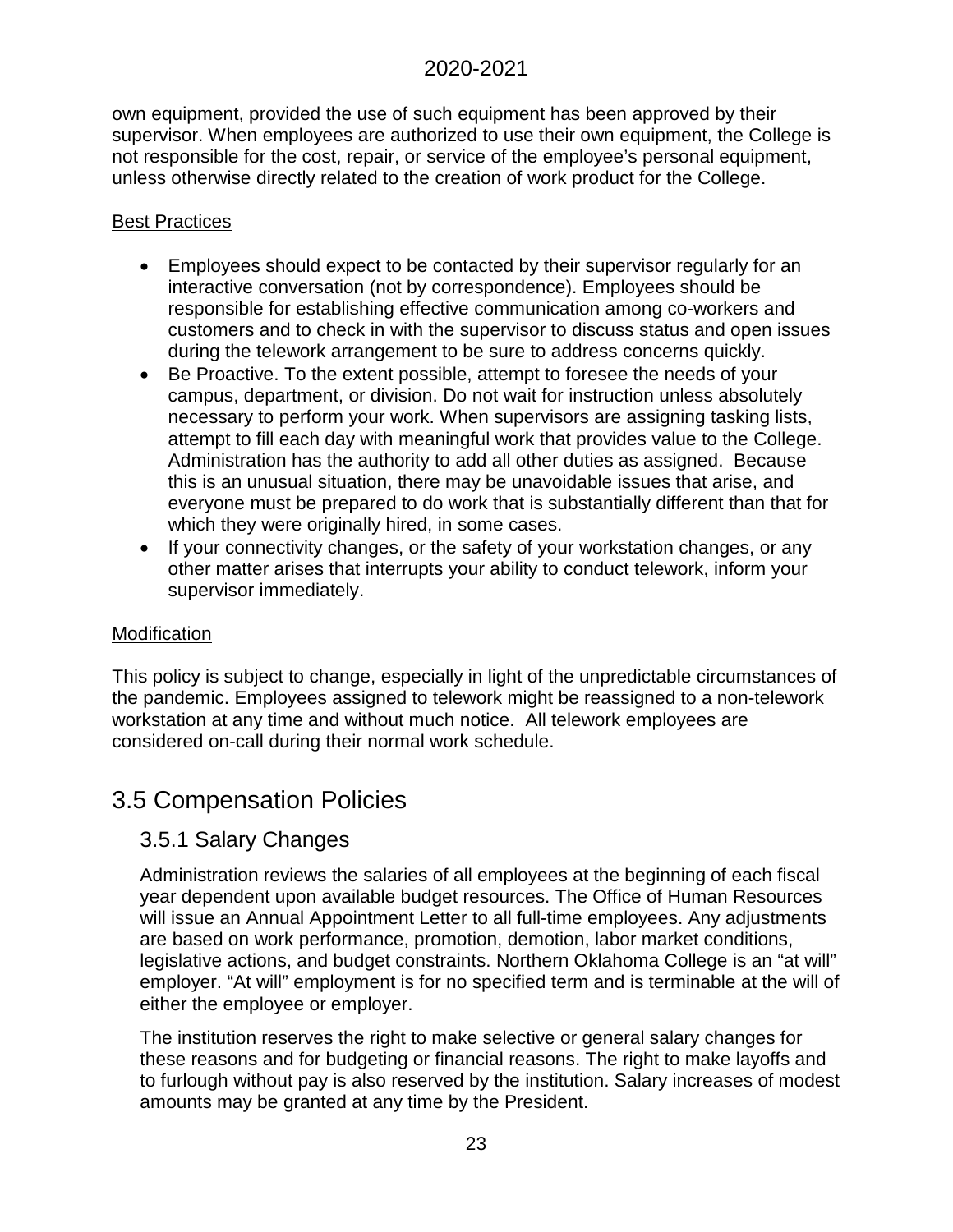## <span id="page-23-0"></span>3.5.2 Reduction in Force

In accordance with, and complimentary to, the official College policies dealing with budget reduction(s) or other reasons such as technological replacement and/or program discontinuance, these policies and procedures will be implemented at such time(s) it becomes necessary to have a reduction in work force, commonly referred to as "layoff."

It is the policy of the College to provide stable employment to personnel. However, there may be occasions which necessitate a reduction in the work force.

A reduction in work force resulting in employee layoff(s) shall be among the last options implemented. It may be instituted in cases of bona fide budget reduction, lack of work, lack of funds, program discontinuation, technological replacement, obsolete job qualification requirements, or any other condition of serious financial distress that may be determined or declared at any time in the future. If reduction in force for full-time faculty is necessitated, program review data may be considered (including cost of the program, credit hour production both within the program and within the general education core, graduation and transfer rates, and regional workforce needs), as well as tenure status and seniority. When such conditions exist, the President will announce or declare the implementation of this policy.

The decision as to the extent of the reduction in work force within the affected division/department shall be discussed with the appropriate division chair, director, or department head (with prior review by the College's Office of Human Resources) by the appropriate Vice President and/or President.

Employees who are scheduled for layoff do not routinely have the right to enter formal grievance charges in regard to layoff action, except for reasons of alleged violation of these policies and procedures governing such reduction of work force, or for alleged acts of illegal discrimination. This provision supersedes normal grievance procedures adopted by the College.

All employees affected by a Reduction in Force shall be notified in writing as early as possible or at least 30 days prior to the enforcement action. However, it is noted that in the case of funding by a grant or contract, shorter notice may be appropriate. The Reduction in Force notice shall be composed by the Office of Human Resources for the President's signature.

The written layoff notice shall contain the following information:

- The effective date of the layoff.
- A statement advising the employee of eligibility to apply for unemployment compensation at the Office of Oklahoma Employment Security Commission
- The College shall extend the option of continuing eligible insurance coverage to employees and/or dependents at their own cost for a specified period after their date of termination in accordance with Consolidated Omnibus Budget Reconciliation Act of 1985 (COBRA). This is administered through our Thirdparty administrator. For additional information, contact the Office of Human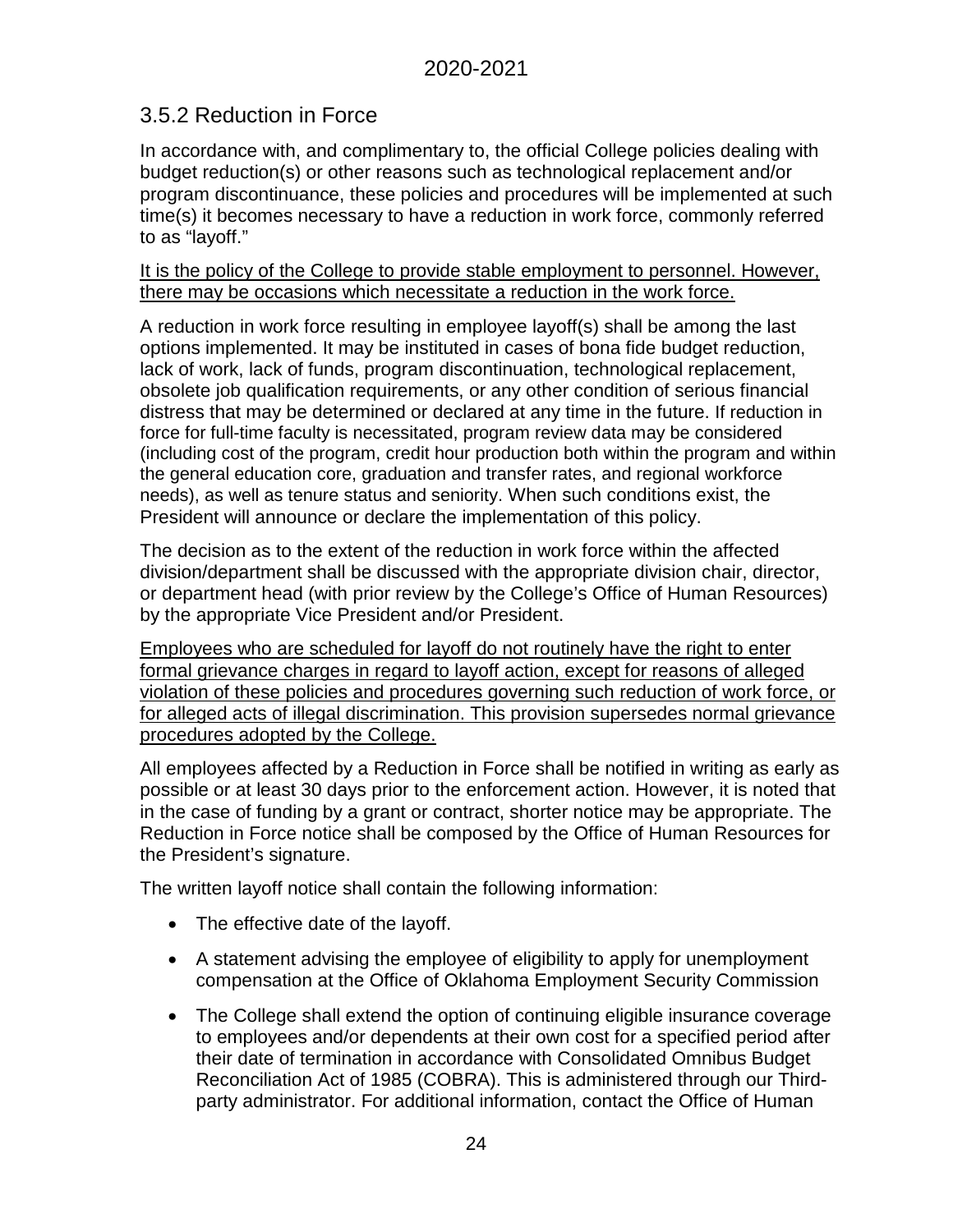Resources. The College reserves the right to conduct an audit of dependent coverage eligibility.

#### <span id="page-24-0"></span>3.5.3 Direct Deposit/Payroll

The Office of Human Resources issues direct deposit notifications of payroll for fulltime and part-time salaried employees on the last working day of the month for the pay period beginning the first day of that month. Direct deposit of a paycheck is mandatory for all employees. To directly deposit a payroll warrant in the financial institution of choice, the employee must sign an Automatic Deposit Transmittal Form in the Payroll Office. The Office of Human Resources posts employee pay information through myNOC under the Employee tab.

Hourly employees will receive payment from one mid-month to the next mid-month on the last working day of the month.

#### <span id="page-24-1"></span>3.5.4 Payroll Changes

Any change in the amount of a payroll deduction should be submitted to the Office of Human Resources by the fifth of the month in order for it to be effective with the next paycheck.

Changes in address, banking account information, life insurance beneficiaries, and fringe benefits should be made promptly in the Office of Human Resources. Failure to report changes may result in a delay of receiving information, receiving pay, and/or benefit coverage.

Employees may elect to make contributions to annuities and the Northern Oklahoma College Foundation through payroll deduction.

#### <span id="page-24-2"></span>3.5.5 Debt Obligation

Each employee is obligated to take care of his or her financial obligations independent of the College. The employee must pay any outstanding debts owed to the College prior to termination, resignation, or retirement.

#### <span id="page-24-3"></span>3.5.6 Garnishments

The College must process and respond to court-ordered wage assignments, garnishments, and tax levies in the legally prescribed manner. Employees are required to acknowledge these garnishments immediately upon notification from the Office of Human Resources.

#### <span id="page-24-4"></span>3.5.7 Compliance with Oklahoma Tax Commission

Pursuant to the requirements of Section 238.2 of Title 68 of the Oklahoma State Statutes, employees must be in compliance with the Oklahoma Tax Commission. Employees who are non-compliant will be notified in writing by the Office of Human Resources. Employees who are non-compliant for a third or greater occurrence shall be given 15 business days to become compliant as determined by the Oklahoma Tax Commission. Failure to meet this requirement will result in termination of employment with Northern Oklahoma College.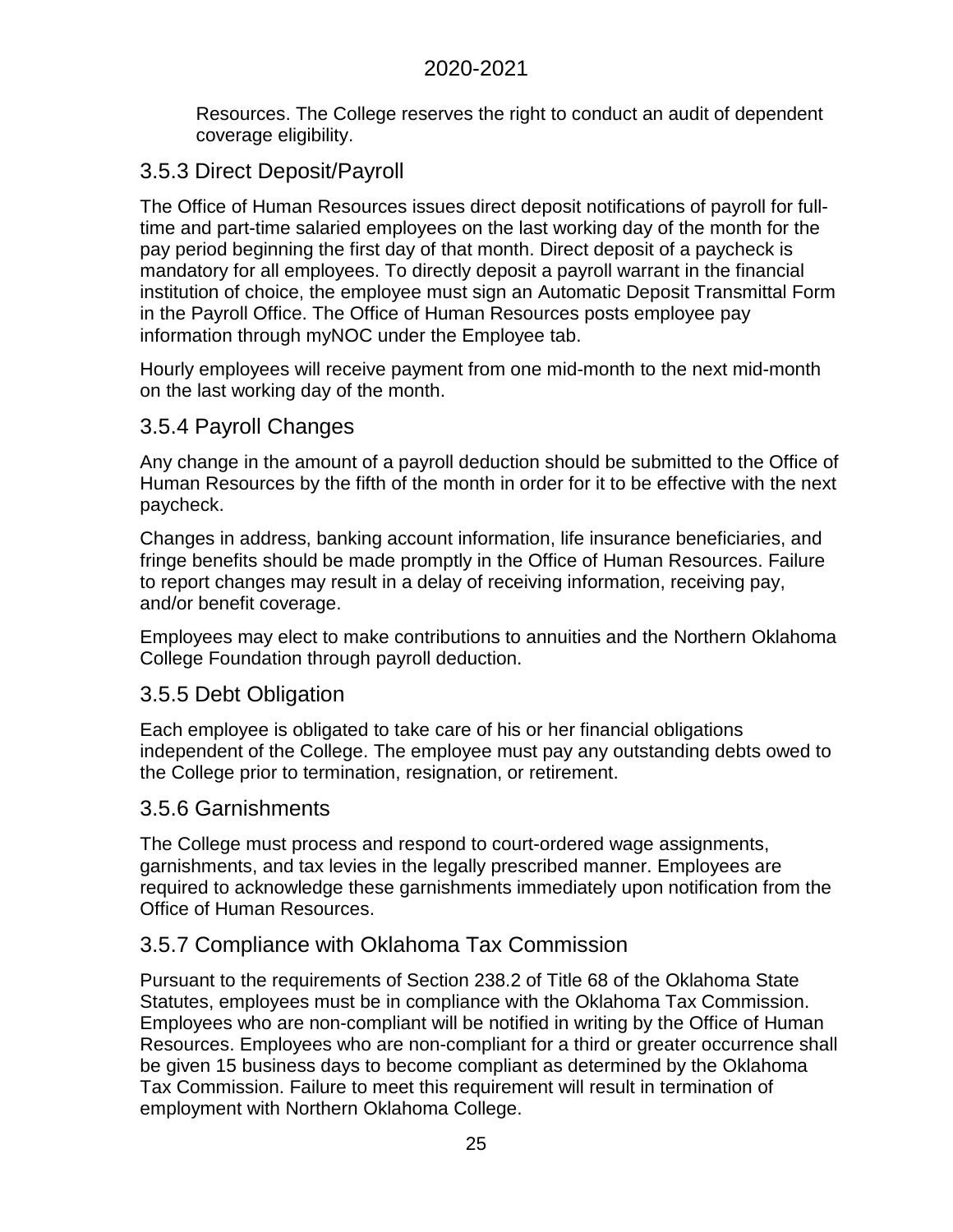## <span id="page-25-0"></span>3.5.8 403B Annuity Plans

The Northern Oklahoma College Board of Regents adopted the 403B Annuity Plan for employee designated contributions. A third party administrator serves as the administrator for the 403B plans. Plan documents should be consulted for specific information. Employees wishing to establish a 403B annuity should contact the Director of Human Resources.

## <span id="page-25-2"></span><span id="page-25-1"></span>3.6 Sexual Conduct and Harassment Policy

#### 3.6.1 Statement of Policy

The Northern Oklahoma College Board of Regents affirms its commitment to ensuring an environment for all employees and students which is fair, humane, and respectful – an environment which supports and rewards employee and student performance on the basis of relevant considerations such as ability and effort. Behaviors which inappropriately assert sexuality as relevant to employee or student performance are damaging to this environment. Sexual harassment by any member of the College community, including students, faculty and staff, is a violation of both law and the Board policy and will not be tolerated. Sexual harassment is a particularly sensitive issue which may affect any member of the College community and as such will be dealt with promptly and confidentially by the College administration. The Board reserves the right to deal administratively with sexual harassment issues whenever it deems it appropriate to do so.

#### <span id="page-25-3"></span>3.6.2 Definition of Sexual Harassment

Sexual harassment shall be defined as unwelcome sexual advances, requests for sexual favors, and other verbal or physical conduct of a sexual nature in the following context:

- a. when submission to such conduct is made either explicitly or implicitly a term or condition of an individual's employment or academic standing, or
- b. when submission to or rejection of such conduct by an individual is used as the basis for employment or academic decisions affecting such individual, or
- c. when such conduct has the purpose or effect of unreasonably interfering with an individual's work or academic performance or creating an intimidating, hostile, or offensive working or academic environment.

## <span id="page-25-4"></span>3.6.3 Examples of Prohibited Conduct

Whether in person, in writing, by telephone, through social media, by electronic means, or otherwise, conduct prohibited by this policy may include but is not limited to:

- a. Unwelcome sexual flirtation, advances or propositions for sexual activity
- b. Continued or repeated verbal abuse of a sexual nature, such as suggestive comments and sexually explicit jokes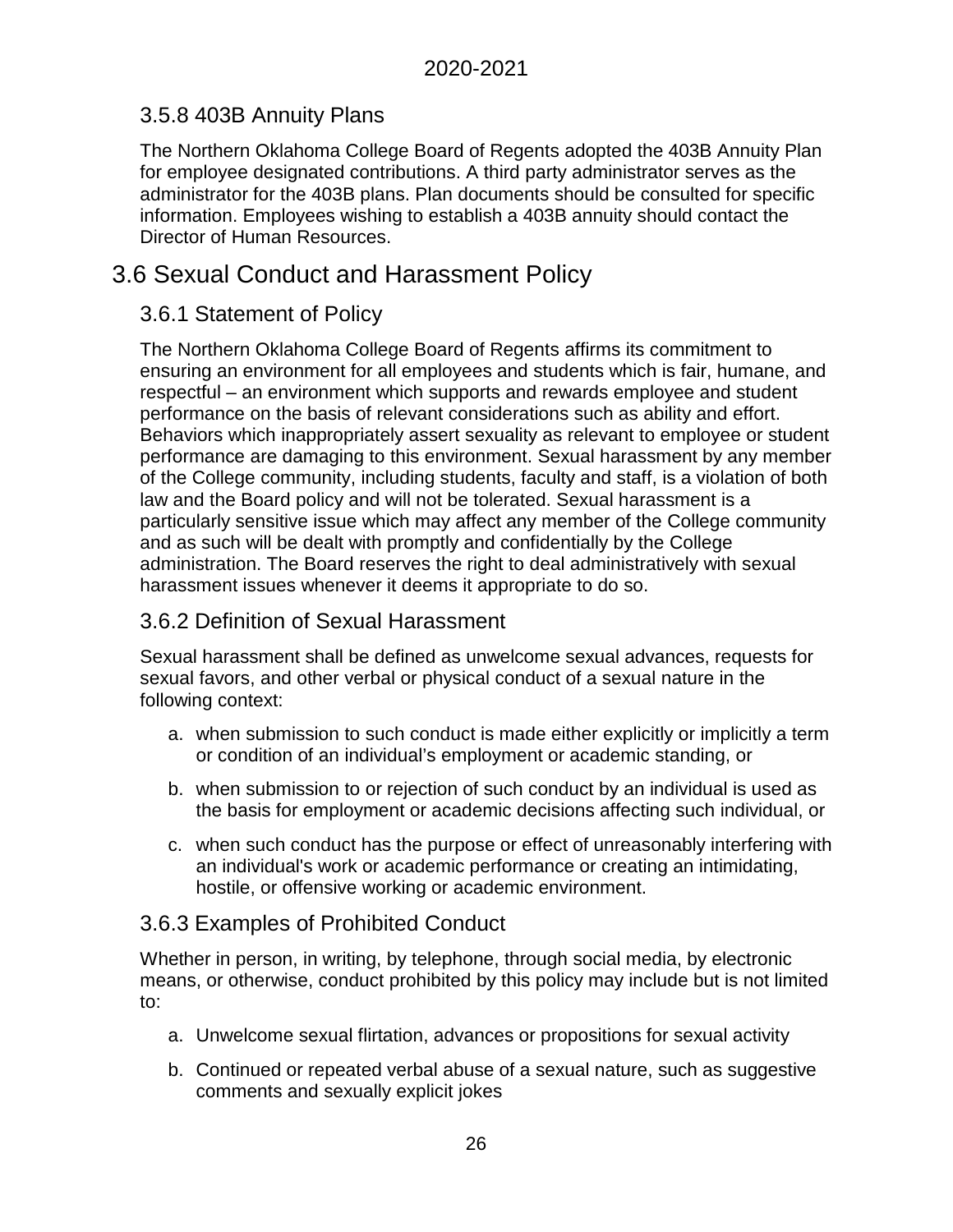- c. Sexually degrading language to describe an individual
- d. Remarks of a sexual nature to describe a person's body or clothing
- e. Display of sexually demeaning objects or pictures
- f. Offensive physical contact, such as unwelcome touching, pinching, brushing of the body
- g. Coerced sexual intercourse
- h. Sexual assault
- i. Actions indicating that benefits will be gained or lost based on response to sexual advances

#### <span id="page-26-0"></span>3.6.4 Retaliation

Any attempt to penalize or retaliate against a person for filing a complaint or participating in the investigation of a complaint of sexual harassment will be treated as a separate and distinct violation of the Board policy.

#### <span id="page-26-1"></span>3.6.5 Sanctions

Violations of this policy may result in disciplinary action taken by the appropriate authority. Sanctions may range from reprimands to suspension, expulsion, or termination. Sanctions shall be based upon the facts and circumstances of each case and shall be in accordance with the terms and guidelines of the NOC complaint procedure.

#### <span id="page-26-2"></span>3.6.6 Complaint Process

This policy is in addition to the current Board and College policies concerning discrimination and applies to all students, employees, guests, or visitors. Complaints alleging violation of sexual harassment policy will be reviewed and investigated by the appropriate College office.

Complaints may be resolved informally or may proceed through applicable formal complaint proceedings. Complaints may be filed in the following manner in accordance with the appropriate process as established by the College policy:

- a. Complaints against students or student organizations shall be filed with the Vice President for Student Affairs for review and investigation. A designated administrator may assist in the informal resolution of the complaint or in processing a complaint through the applicable procedures.
- b. Complaints against faculty shall be filed with the Vice President for Academic Affairs. The Vice President for Academic Affairs may assist in the informal resolution of the complaint or in processing a formal complaint through the applicable procedures for college faculty. An administrator can be designated as the Academic Affairs representative to resolve any complaints in conjunction with the Vice President for Academic Affairs.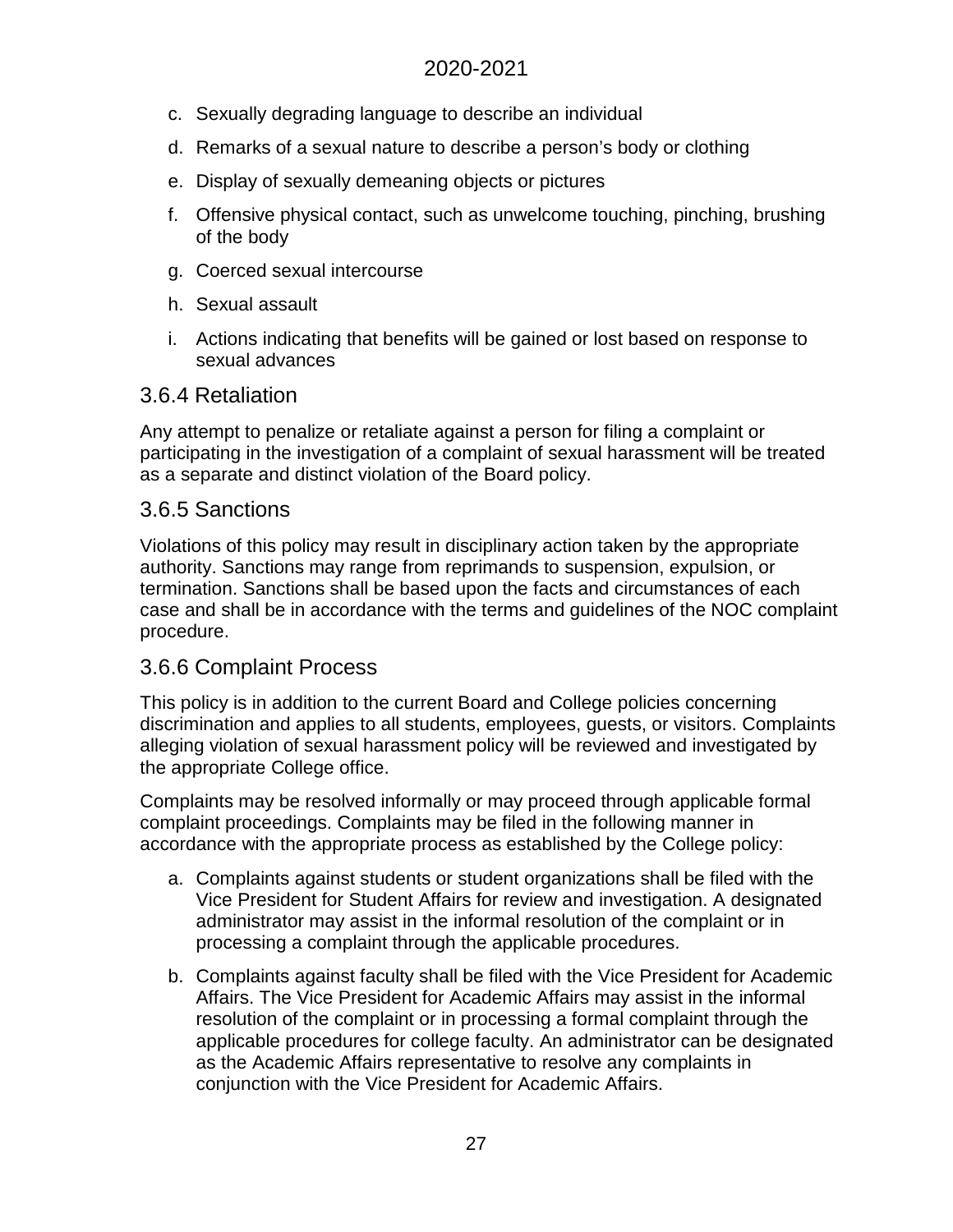- c. Complaints against staff shall be filed with the Vice President for Financial Affairs. The Vice President for Financial Affairs may assist in the informal resolution of the complaint or in processing a formal complaint through the applicable procedures for college staff. An administrator may be designated as a representative to assist in resolving any complaints in conjunction with the Vice President for Financial Affairs.
- d. Complaints against visitors or guests should be directed to the Vice President for Student Affairs. An administrator may be designated as a representative to assist in resolving any complaints in conjunction with the Vice President for Student Affairs.
- e. Complaints involving any combination of students, faculty, staff, guests, or visitors shall result in the appropriate vice presidents being included in the processing and/or resolution of the complaint.

# <span id="page-27-0"></span>3.7 Racial and Ethnic Harassment Policy

The Northern Oklahoma College Board of Regents is committed to a multicultural, multiethnic, and multiracial environment. Diversity is one of the hallmarks of a great college. Promoting dignity and respect among all members of the College community is a responsibility each of us must share. Acts of racial or ethnic harassment are repugnant to the Board's commitments and will not be tolerated. While the Board embraces the principles of free speech guaranteed by the First Amendment to the United States Constitution, it abhors the abuse of this freedom by those who would provoke hatred and violence based on race and ethnicity. Racial and ethnic harassment is a growing concern across American college campuses. It has taken various forms, from criminal acts (assault and battery, vandalism, destruction of property) to anonymous, malicious intimidation and is most often directed toward persons whose race or ethnicity is readily identifiable. While principles of academic freedom and freedom of speech require tolerance of ideas and opinions, racial and ethnic harassment cannot and will not be permitted on campus. The Board reserves the right to deal administratively with racial and ethnic harassment issues whenever it deems it appropriate to do so. Diversity Statement: Northern Oklahoma College is committed to developing an interconnected and globally responsive culture of diversity acceptance that includes, but is not limited to, race, ethnicity, color, socioeconomic status, gender and identity, sexual orientation, religion, disability, national origin, veteran status, genetic information, citizenship, political thought, and age. NOC invites different perspectives and encourages all individuals within the NOC community to listen respectfully, both to consider new viewpoints and broaden one's own perspectives.

## <span id="page-27-1"></span>3.7.1 Statement of Policy

It is the policy of the Board that racial and ethnic harassment shall be prohibited and is subject to disciplinary action as set forth in this policy: Racial and ethnic harassment is defined as:

Behavior or conduct addressed directly to individual(s) related to the victim's race, religion, ethnicity, or national origin that threatens violence, or property damage, or that incites or is likely to incite imminent lawless action.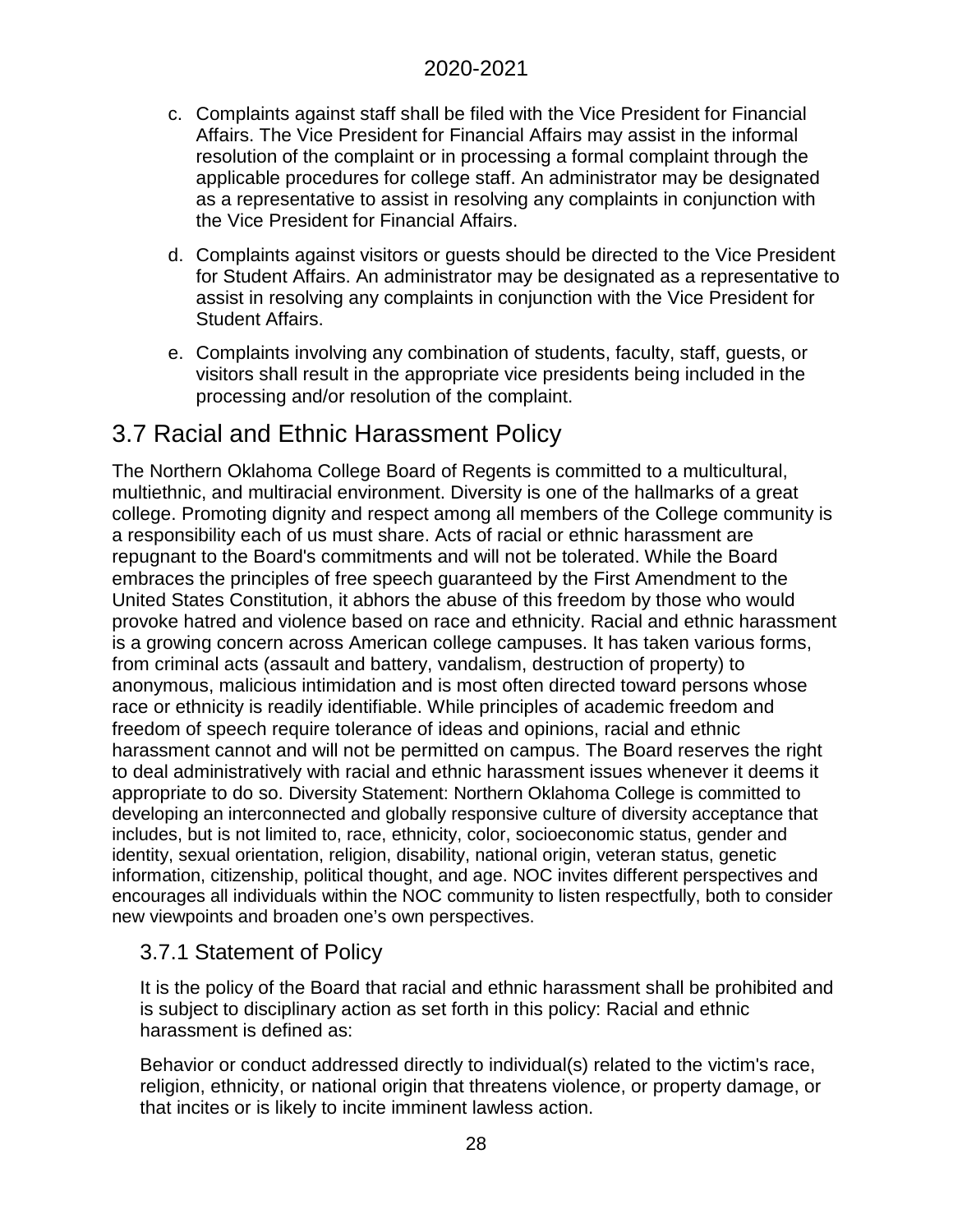## <span id="page-28-0"></span>3.7.2 Sanctions

Violations of this policy may result in disciplinary action taken by the appropriate authority. Sanctions may range from reprimands to suspension, expulsion, or termination. Sanctions shall be based upon the facts and circumstances of each case and shall be in accordance with the terms and guidelines of NOC complaint procedures.

## <span id="page-28-1"></span>3.7.3 Retaliation

Threats or other forms of intimidation or retaliation against complaining witnesses, other witnesses, any reviewing officer, or any review panel shall constitute a separate violation of this policy which may be subject to direct administrative action.

## <span id="page-28-2"></span>3.7.4 Complaint Process

This policy is in addition to current Board and College policies concerning discrimination and applies to all students, faculty, staff, and guests or visitors. Complaints alleging violation of the racial and ethnic harassment policy will be reviewed and investigated by the appropriate College office. The Vice President for Student Affairs serves as the Affirmative Action Officer (AAO). Complaints may be resolved informally or may proceed through the applicable formal complaint proceedings. Complaints may be filed in the following manner:

- a. Complaints against students or student organizations shall be filed with the Affirmative Action Officer for review and investigation. The AAO, or their designee, may assist in the informal resolution of the complaint or in processing a complaint through the applicable complaint procedures.
- b. Complaints against faculty or staff shall be filed with the Affirmative Action Office. The AAO, or their designee, may assist in the informal resolution of the complaint or in processing a formal complaint through the applicable complaint procedures for faculty and staff.
- c. Complaints against visitors or guests shall be filed with the Affirmative Action Office. The AAO, or their designee, may assist in the informal resolution of the complaint or in processing a complaint through the applicable complaint procedures.

## <span id="page-28-4"></span><span id="page-28-3"></span>3.8 Drug – Free Workplace Policy

## 3.8.1 Statement of Policy

Northern Oklahoma College is a drug free workplace. All college employees are prohibited from unlawfully manufacturing, distributing, dispensing, possessing or using a controlled substance on any and all properties owned or leased by Northern Oklahoma College including buildings, land, and vehicles; or as part of any on campus college-sponsored activity. It is the policy of NOC that state employees who use or possess illegal drugs in the workplace or abuse controlled substances will be subject to disciplinary action up to and including termination.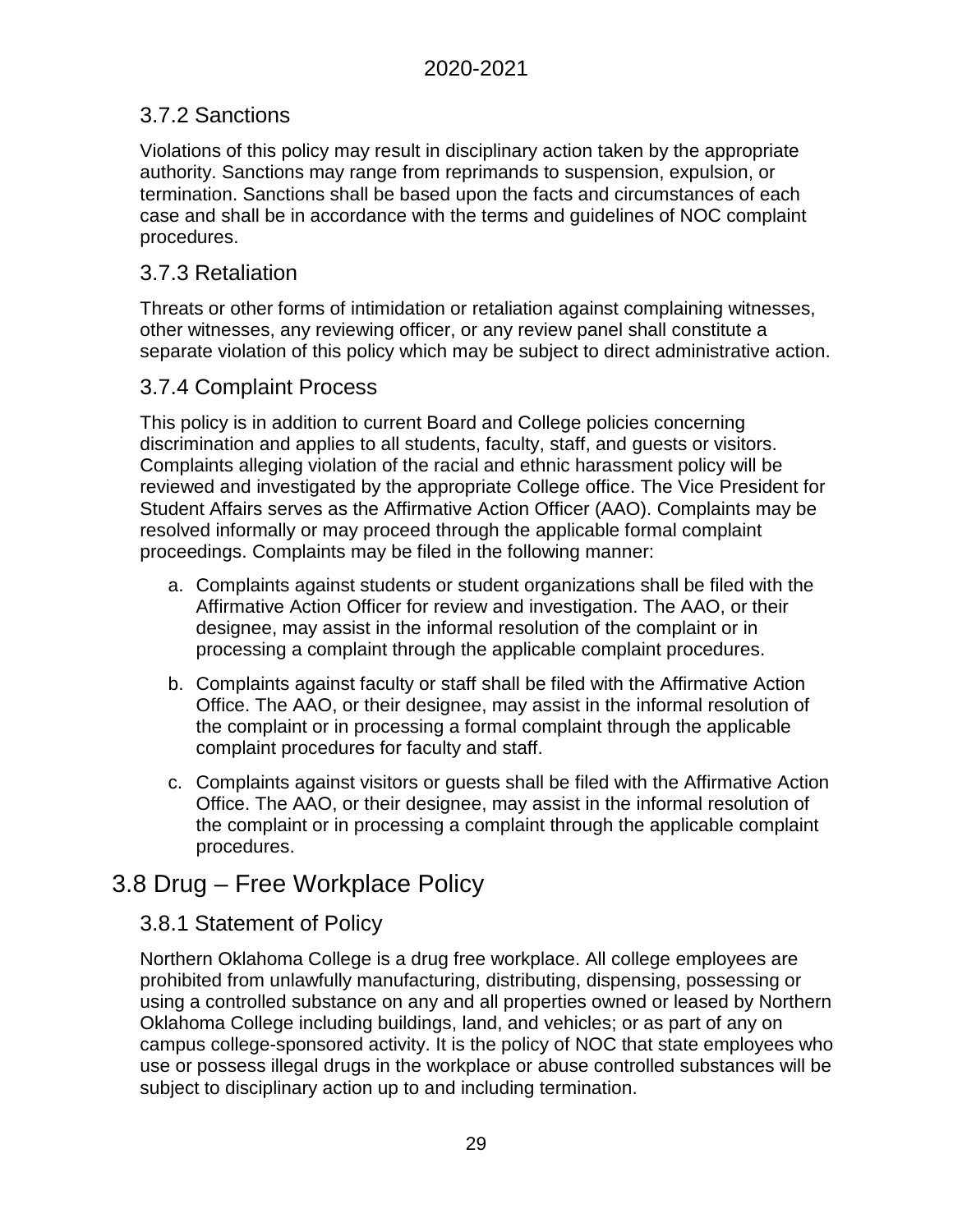## <span id="page-29-0"></span>3.8.2 Reference

2.01 Drug-Free Workplace Act of 1988 / §40-551. Standards for Workplace Drug and Alcohol Testing Act. / Sections 551 through 563 "Standards for Workplace Drug and Alcohol Testing Act". Added by Laws 1993, c. 355, § 1, emerg. eff. June 10, 1993. Amended by Laws 2011, c. 180, § 1, eff. Nov. 1, 2011/ Merit Rule, Discipline 455:10-11-1. / Merit Rule, Employee Assistance Program 260:25-21-1.

## <span id="page-29-1"></span>3.8.3 Definitions

- Workplace- Northern Oklahoma College owned or controlled property or the site for performance of work.
- Controlled Substance Cocaine, marijuana, opiates, amphetamines, and any other substance designated a "controlled substance" including prescription drugs in schedules I through V of Section 202 of the Controlled Substances Act (21 U.S.C. 812).
- Alcohol Means any intoxicating beverage or liquor.
- Criminal Drug Statute A federal or non-federal criminal statute involving the manufacture, distribution, dispensation, use or possession of any controlled substance.
- Conviction A finding of guilt, including judicial acceptance of a plea of nolo contendere, or imposition of sentence, or both, by a judicial body determining violations of federal or non-federal criminal drug statutes.
- Employee Shall include Northern Oklahoma College faculty, administrative and professional staff, classified staff, volunteers, and student appointments.
- Contractors The College shall require contractors performing services for or on behalf of the institution in amounts exceeding \$25,000, to provide certification that said contractor has filed a current plan with the appropriate federal agency assuring the maintenance of a drug free work environment.

## <span id="page-29-2"></span>3.8.4 Procedures

The legal use of prescription drugs is permitted on the job only if they do not impair an employee's ability to perform the essential functions of the job effectively and in a safe manner as prescribed that does not endanger other individuals in the workplace. Employees using prescribed medication that may impair ability to operate equipment and vehicles are not authorized to drive or use equipment.

Employees with drug or alcohol addiction, that have not resulted in and are not the immediate subject of disciplinary action, may request approval to take leave (paid or unpaid) to participate in a rehabilitation program.

Under the Drug-Free Workplace Act, an employee who performs work for a government contract or grant must notify Northern Oklahoma College of any criminal conviction for any drug related activity occurring in the workplace. The report must be made within five days of the conviction.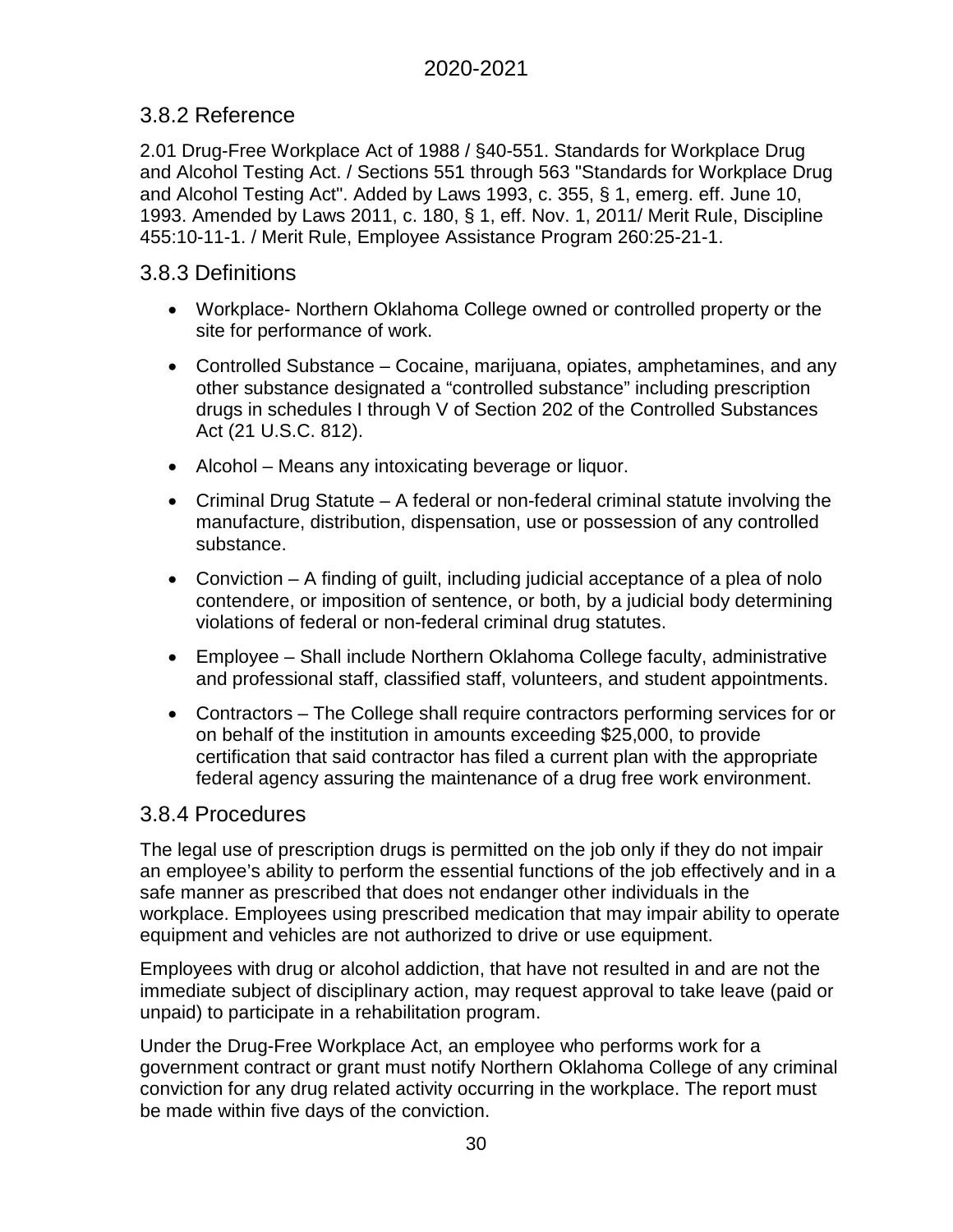They may also wish to discuss the matter with their supervisor, vice president or Human Resources to receive assistance or referrals to the appropriate resources. Employees with questions or concerns about substance/alcohol dependency or abuse are encouraged to use the resources available in the Student Affairs Office.

The consumption or storage of alcohol by college employees on the property of Northern Oklahoma College is prohibited and may result in discipline up to and including discharge from employment.

Violations of this policy may lead to disciplinary actions up to and including immediate termination of employment. Such violations may also have legal consequences.

**Note:** In June 2018, State Question 788 became law in Oklahoma. This state question was an initiative to legalize medical marijuana. Despite passage of State Question 788, the use, possession, sale, or distribution of marijuana (including medical marijuana, edibles, and products containing marijuana) on any collegeowned or controlled property or at any college event remains illegal pursuant to the Controlled Substances Act, the Drug Free Schools and Communities Act, and the Drug Free Workplace Act, and against Northern Oklahoma College policy.

You may not bring marijuana on any college property or to any college event, or smoke or consume marijuana or any product containing marijuana on any college property or at any college event, and you may not come to class or work under the influence of any illegal substance, including marijuana.

Even though medical marijuana is now legal under Oklahoma law, it remains illegal under federal law. As a recipient of federal funding, Northern Oklahoma College must abide by federal law, which prohibits the unlawful manufacture, distribution, possession, and use of illegal drugs, including medical marijuana.

Regardless of having a license for medical marijuana, its use on campus or at college events is strictly prohibited and violation of Northern Oklahoma College policy regarding controlled substances such as marijuana may result in disciplinary action.

# <span id="page-30-0"></span>3.9 Loyalty Oath

All College employees must sign a loyalty oath prior to commencing employment.

## <span id="page-30-1"></span>3.10 Student Rights to Privacy of Records – FERPA Policy

All student records are subject to federal guidelines for student privacy under the FERPA regulations as summarized from the FERPA website below with the institutional name inserted.

The Family Educational Rights and Privacy Act (FERPA) afford eligible students certain rights with respect to their education records. An "eligible student" under FERPA is a student who is 18 years of age or older or who attends a postsecondary institution. These rights include: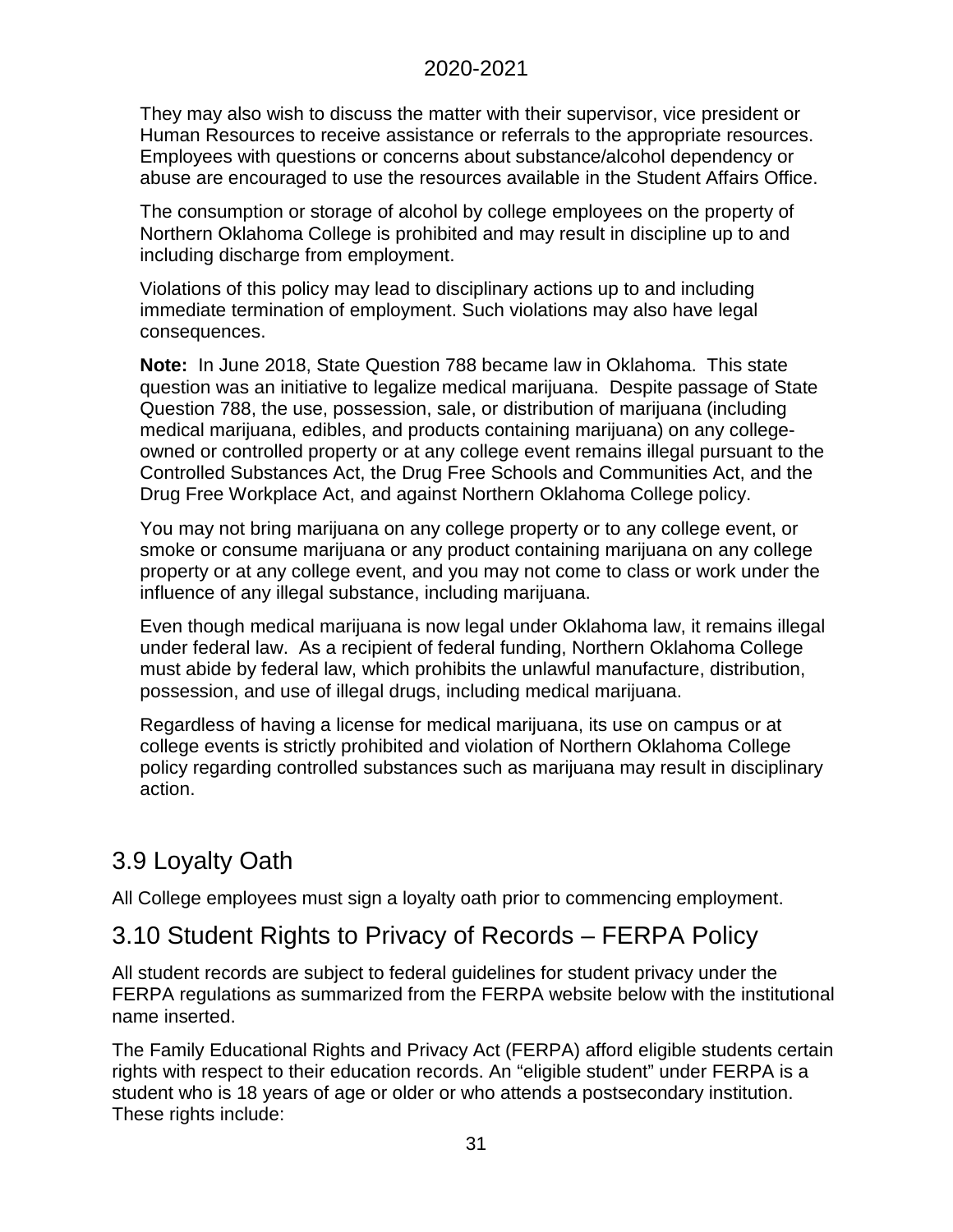- 1. The right to inspect and review the student's education records within 45 days after the day Northern Oklahoma College receives a request for access. A student should submit to the registrar, dean, head of the academic department, or other appropriate official, a written request that identifies the record(s) the student wishes to inspect. The school official will make arrangements for access and notify the student of the time and place where the records may be inspected. If the records are not maintained by the school official to whom the request was submitted, that official shall advise the student of the correct official to whom the request should be addressed.
- 2. The right to request the amendment of the student's education records that the student believes is inaccurate, misleading, or otherwise in violation of the student's privacy rights under FERPA. A student who wishes to ask the school to amend a record should write the school official responsible for the record, clearly identify the part of the record the student wants changed, and specify why it should be changed. If the school decides not to amend the record as requested, the school will notify the student in writing of the decision and the student's right to a hearing regarding the request for amendment. Additional information regarding the hearing procedures will be provided to the student when notified of the right to a hearing.
- 3. The right to provide written consent before the university discloses personally identifiable information (PII) from the student's education records, except to the extent that FERPA authorizes disclosure without consent. The school discloses education records without a student's prior written consent under the FERPA exception for disclosure to school officials with legitimate educational interests. A school official is a person employed by Northern Oklahoma College in an administrative, supervisory, academic, research, or support staff position (including law enforcement unit personnel and health staff); a person serving on the board of trustees; or a student serving on an official committee, such as a disciplinary or grievance committee. A school official also may include a volunteer or contractor outside of Northern Oklahoma College who performs an institutional service of function for which the school would otherwise use its own employees and who is under the direct control of the school with respect to the use and maintenance of PII from education records, such as an attorney, auditor, or collection agent or a student volunteering to assist another school official in performing his or her tasks. A school official has a legitimate educational interest if the official needs to review an education record in order to fulfill his or her professional responsibilities for Northern Oklahoma College. Upon request, the school also discloses education records without consent to officials of another school in which a student seeks or intends to enroll. The right to file a complaint with the U.S. Department of Education concerning alleged failures by Northern Oklahoma College to comply with the requirements of FERPA. The name and address of the Office that administers FERPA is:

Family Policy Compliance Office U.S. Department of Education 400 Maryland Avenue, SW Washington, DC 20202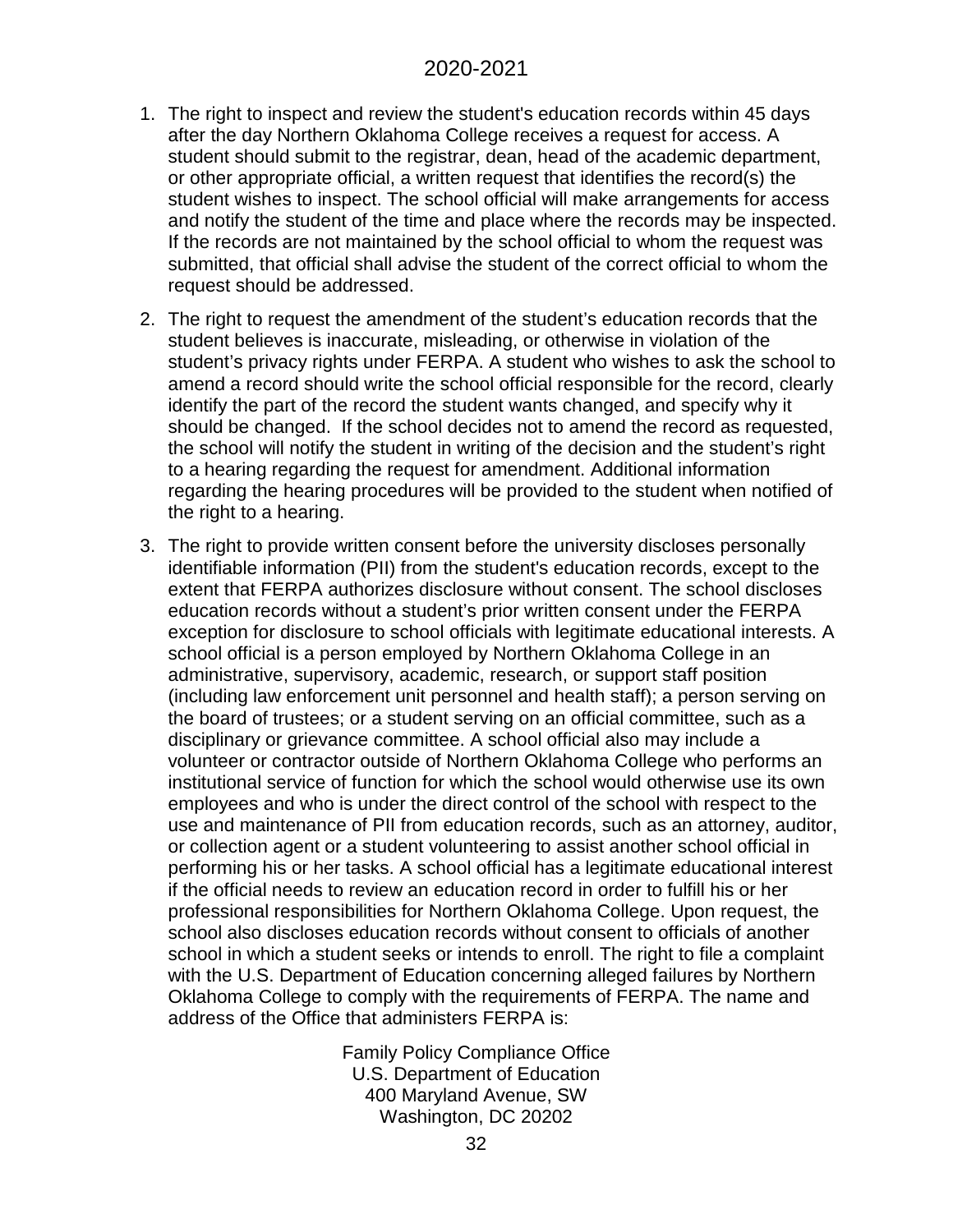FERPA permits the disclosure of PII from students' education records, without consent of the student, if the disclosure meets certain conditions found in §99.31 of the FERPA regulations. Except for disclosures to school officials, disclosures related to some judicial orders or lawfully issued subpoenas, disclosures of directory information, and disclosures to the student, §99.32 of FERPA regulations requires the institution to record the disclosure. Eligible students have a right to inspect and review the record of disclosures. A postsecondary institution may disclose PII from the education records without obtaining prior written consent of the student –

- To other school officials, including teachers, within Northern Oklahoma College whom the school has determined to have legitimate educational interests. This includes contractors, consultants, volunteers, or other parties to whom the school has outsourced institutional services or functions, provided that the conditions listed in §99.31(a)(1)(i)(B)(1) - (a)(1)(i)(B)(2) are met. (§99.31(a)(1))
- To officials of another school where the student seeks or intends to enroll, or where the student is already enrolled if the disclosure is for purposes related to the student's enrollment or transfer, subject to the requirements of §99.34. (§99.31(a)(2))
- To authorized representatives of the U. S. Comptroller General, the U. S. Attorney General, the U.S. Secretary of Education, or State and local educational authorities, such as a State postsecondary authority that is responsible for supervising the university's State-supported education programs. Disclosures under this provision may be made, subject to the requirements of §99.35, in connection with an audit or evaluation of Federal- or State-supported education programs, or for the enforcement of or compliance with Federal legal requirements that relate to those programs. These entities may make further disclosures of PII to outside entities that are designated by them as their authorized representatives to conduct any audit, evaluation, or enforcement or compliance activity on their behalf. (§§99.31(a)(3) and 99.35)
- In connection with financial aid for which the student has applied or which the student has received, if the information is necessary to determine eligibility for the aid, determine the amount of the aid, determine the conditions of the aid, or enforce the terms and conditions of the aid. (§99.31(a)(4))
- To organizations conducting studies for, or on behalf of, the school, in order to: (a) develop, validate, or administer predictive tests; (b) administer student aid programs; or (c) improve instruction. (§99.31(a)(6))
- To accrediting organizations to carry out their accrediting functions.  $((\S 99.31(a)(7)))$
- To parents of an eligible student if the student is a dependent for IRS tax purposes. (§99.31(a)(8))
- To comply with a judicial order or lawfully issued subpoena. (§99.31(a)(9))
- To appropriate officials in connection with a health or safety emergency, subject to §99.36. (§99.31(a)(10))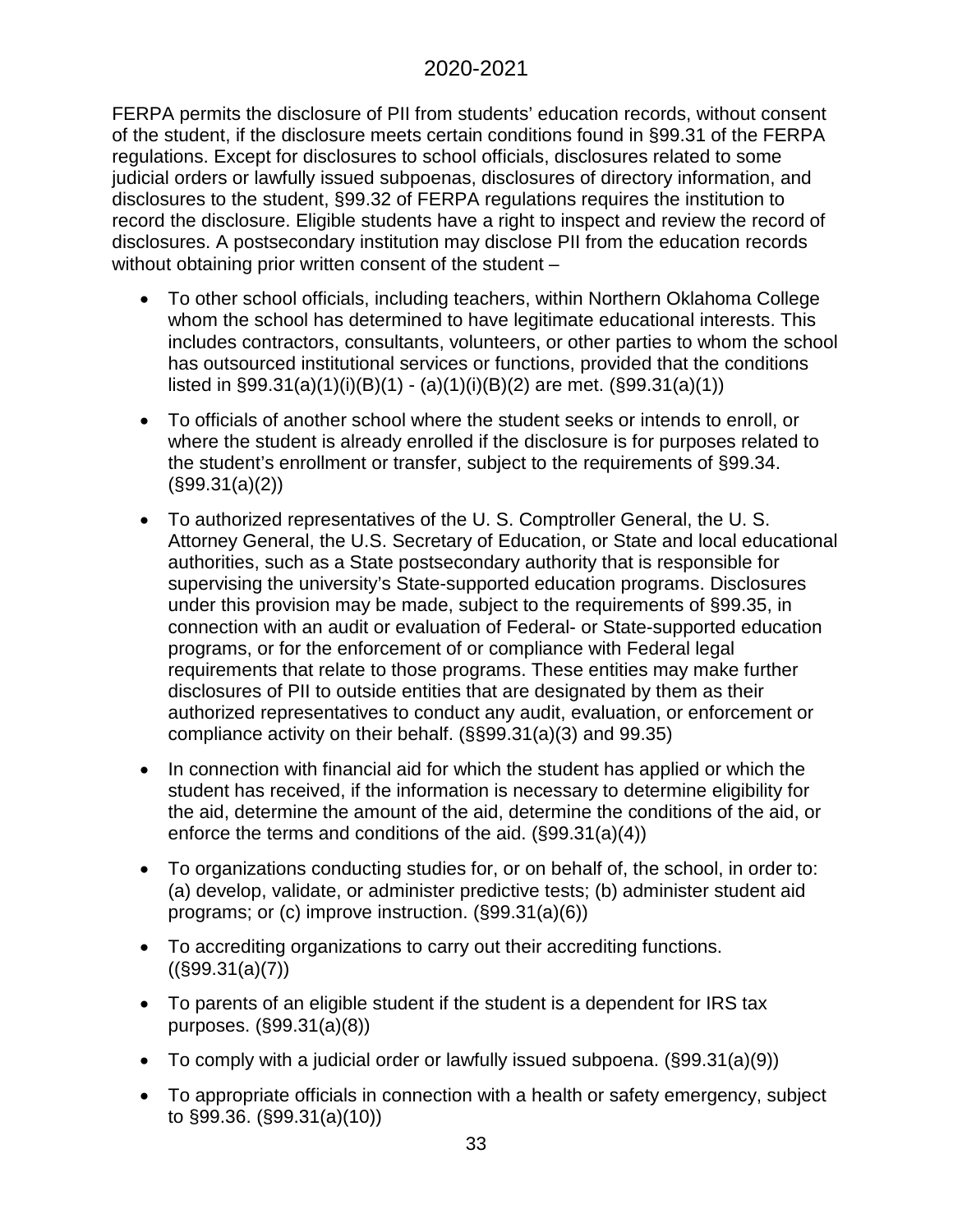- To a victim of an alleged perpetrator of a crime of violence or a non-forcible sex offense, subject to the requirements of §99.39. The disclosure may only include the final results of the disciplinary proceeding with respect to that alleged crime or offense, regardless of the finding. (§99.31(a)(13))
- To the general public, the final results of a disciplinary proceeding, subject to the requirements of §99.39, if the school determines the student is an alleged perpetrator of a crime of violence or nonforcible sex offense and the student has committed a violation of the school's rules or policies with respect to the allegation made against him or her. ((§99.31(a)(14))
- To parents of a student regarding the student's violation of any Federal, State, or local law, or of any rule or policy of the school, governing the use or possession of alcohol or a controlled substance if the school determines the student committed a disciplinary violation and the student is under the age of 21. §99.31(a)(15))

## <span id="page-33-0"></span>3.11 Grievance Procedures

Grievances, as well as constructive criticism, should be discussed with the immediate supervisor. If an employee's dissatisfaction continues, the matter is to be discussed with the appropriate vice president or the Director of Human Resources. Complaints may be resolved informally or may proceed through applicable formal complaint proceedings. Employees should first utilize the organizational chain of command in resolving matters. If an employee wishes to proceed through formal complaint proceedings, the employee must complete a formal written grievance form for submission to the Director of Human Resources. The grievance form can be accessed by logging on to myNOC at [www.noc.edu.](http://www.noc.edu/)

If the employee requests that a Grievance Committee make an investigation of the matter, a written request must be submitted to the Director of Human Resources. Upon receiving notification, the Director of Human Resources in conjunction with the President shall designate personnel to comprise the Grievance Committee as necessary and dependent upon the allegation. A grievance is an allegation by an employee that there has been a violation, misinterpretation, misapplication, or inequity in administering the policies, practices, procedures, or guidelines which govern the College in its relationship with the employees.

The Grievance Committee shall make a full investigation of the matter by questioning all parties involved and obtaining any documents pertinent to the problem. They shall then make a report to the President regarding all information given as well as their findings and recommendations. The President shall respond in writing to the parties involved within 30 days with a final resolution. These grievance procedures shall be utilized for all grievances including Civil Rights or external matters.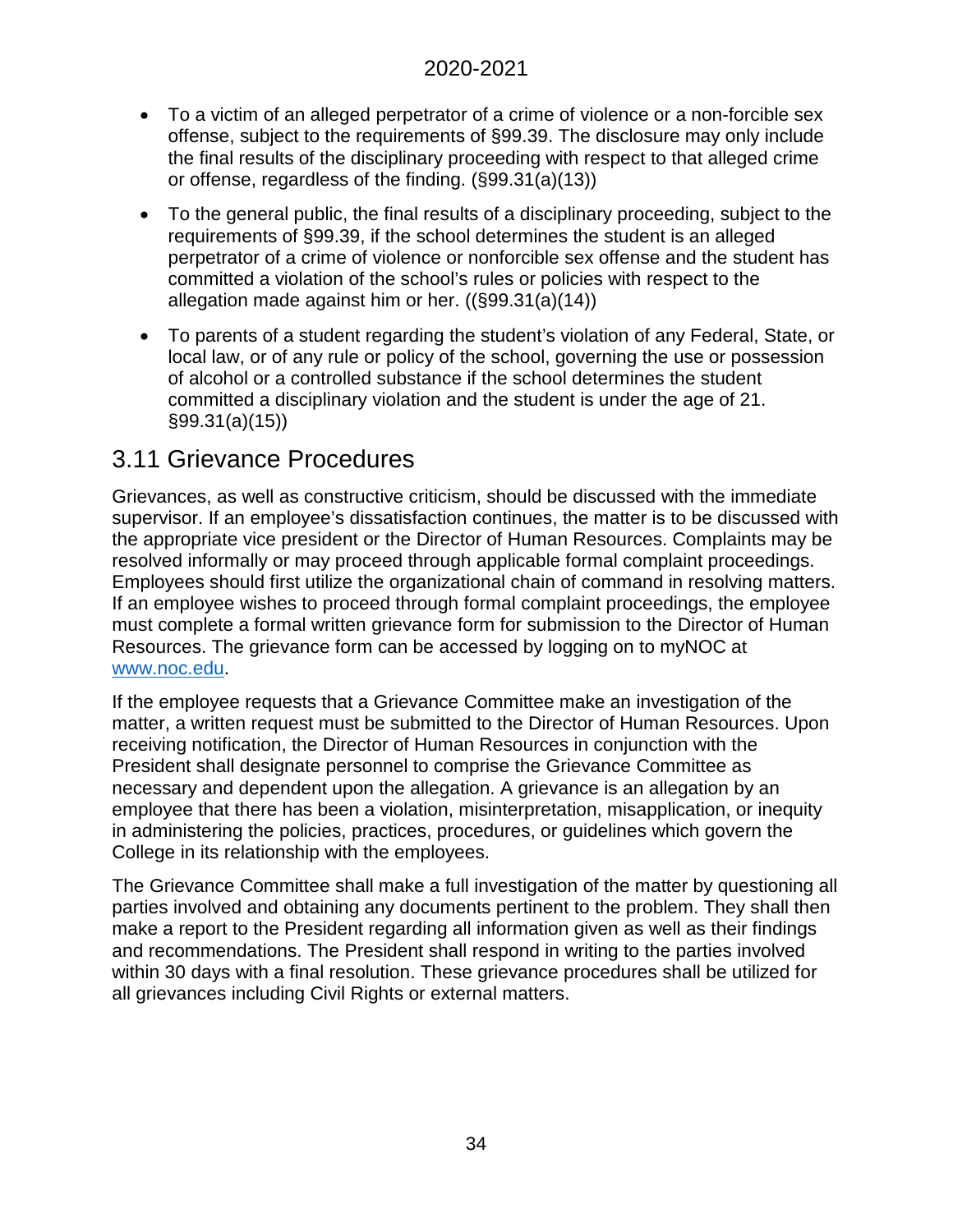# <span id="page-34-1"></span><span id="page-34-0"></span>3.12 Standards of Performance and Conduct

## 3.12.1 General Conduct

Employee conduct off the job affects the well-being and reputation of the institution. Conduct should be not only in conformity with community morals but at a higher standard. Decorum on the job is very important. Maintenance of a proper work climate promotes efficiency and gives a good impression to others. Crudeness and vulgarity are inappropriate. Propriety in relations with students and other employees is necessary.

## <span id="page-34-2"></span>3.12.2 Confidentiality

Many assignments within the College involve knowledge of sensitive information, working in delicate situations, or handling sensitive problems. All employees are expected to maintain an appropriate level of confidentiality.

## <span id="page-34-3"></span>3.12.3 Insubordination

Insubordination or failure to cooperate with others; personality conflicts disturbing to work relationships; and failure to follow the directions of supervisors acting within their province of authority is not acceptable conduct of employees.

## <span id="page-34-4"></span>3.12.4 Trustworthiness

Employees are often entrusted with college funds and property. They often work in environments where the property of others is exposed. It is expected that all employees of Northern Oklahoma College uphold the highest standards concerning the property of others.

## <span id="page-34-5"></span>3.12.5 Initiative

Employees are expected to be aware of job-related work needs beyond those which have been specifically instructed by supervisors. When there are lax periods in tasks for the position, the employee is expected to offer assistance to others. No employee should be idle.

#### <span id="page-34-6"></span>3.12.6 Restrained Socialization

Employees must be restrained in the time spent in social conversations with other employees and with visitors at their work stations.

## <span id="page-34-7"></span>3.12.7 Distracting Incidents

Personal matters of a controversial or emotional nature should be kept out of the work place. Employees are expected to make every effort, including seeking restraining orders, to keep the work place clear of volatile behavior, conversation, or incidents. Employees should keep distracting incidents with fellow employees or visitors out of the work place.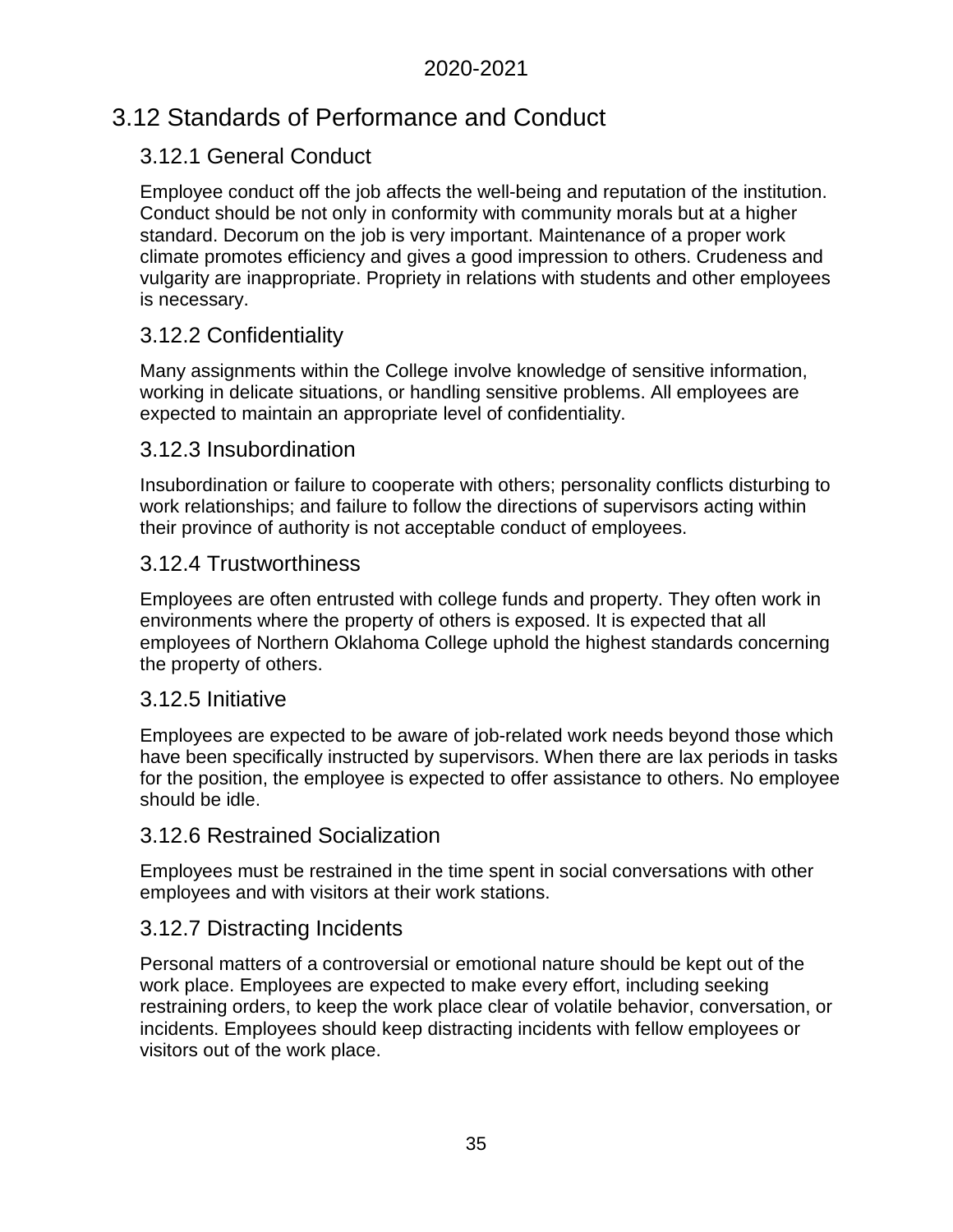## <span id="page-35-0"></span>3.12.8 Legal Charges

Employees with criminal charges of felony status may be suspended without pay until cleared. If not cleared within ninety days or if information available to college administration leads to a strong indication of guilt, the employee may be terminated. Should the person be cleared within six months by a court of law, that person may request reinstatement or consideration of any new vacancy. Misdemeanor charges of such nature as to make one's employment in a position in a public instructional institution sensitive may result in similar action.

## <span id="page-35-1"></span>3.12.9 Safe Environment Guidelines

Northern Oklahoma College is committed to providing a safe environment for faculty, staff, and students. All employees are expected to follow the guidelines outlined in the Emergency Response Plan. Updated protocols and CDC recommendations specifically related to COVID-19 can be found on our

website: [http://www.noc.edu/emergency/.](http://www.noc.edu/emergency/) These protocols are subject to change based on current conditions and are effective until amended in writing*.* 

When students are not following these guidelines, employees should address these concerns with students. However, if behavior continues after concerns have been addressed, then a referral should be made to Student Conduct: Ryan Paul, Dean of Students; Jason Johnson, Vice President for Student Affairs; Raydon Leaton, Vice President for Enid; or Diana Watkins, Vice President for Stillwater. Student Conduct will have specialized sanctions for students found responsible for violating this policy.

When employees are not following these guidelines, supervisors should address these concerns with employees. If behavior continues after concerns have been addressed verbally, concerns should be addressed in writing and the Disciplinary Action procedures outlined in 3.13 will be followed.

# <span id="page-35-2"></span>3.13 Disciplinary Action

Northern Oklahoma College is an "at will" employer. The contents included in this Handbook in no way modify or amend the right of the College as an "at will" employer in originating or terminating employment of personnel. "At will" employment is for no specified term and is terminable at the will of either the employee or employer. Promises or representations made by anyone except the President of Northern Oklahoma College concerning the conditions of employment, express or implied, do not negate the right of the College to terminate employment at any time, without notice and with or without cause.

## <span id="page-35-3"></span>3.13.1 Verbal Warning

A verbal warning is usually the first step in discipline procedure. It involves a discussion between a supervisor and an employee about a minor work performance problem. The objective is to correct the problem by communicating how actual performance falls short of desired performance. The supervisor should record and maintain in the employee's departmental file the date of the discussion and a brief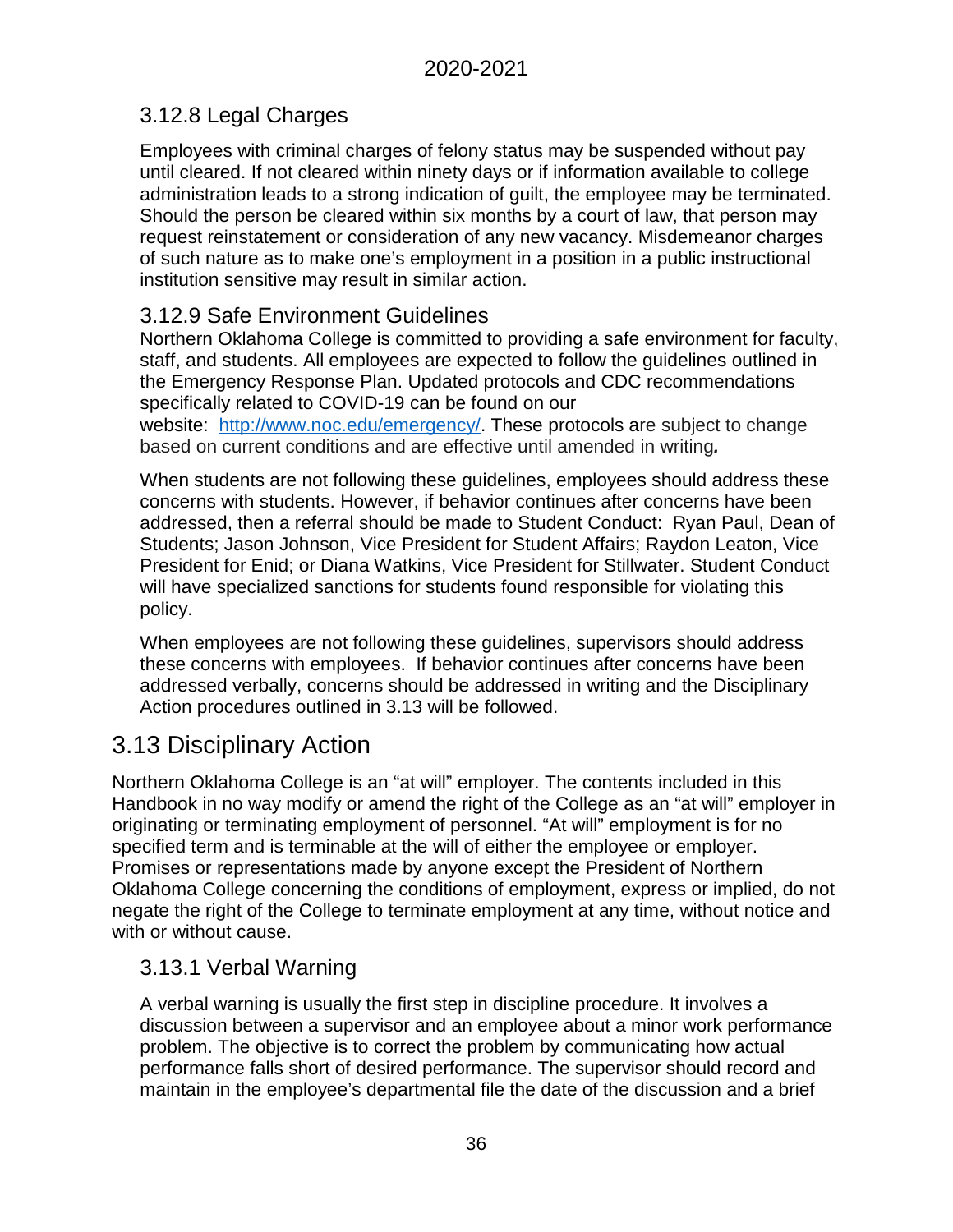summary of the items discussed, to record that the warning was in fact given. If the problem persists, a written warning is appropriate.

# 3.13.2 Written Warning

Should the verbal warning fail to effect improvement in employee performance, the supervisor should complete and ask the employee to sign a Counseling Report and then forward copies of the same to the appropriate vice president and the Director of Human Resources. If the offense is more than minor, a written warning may be an appropriate first step. The report should contain a description of the problem, an explanation of the deficiency, a solution to correct the problem, a definition of the time frame within which correction is expected, and an evaluation of the employee's response. If the employee refuses to sign the report, this fact should be noted on the report along with the signature of a witness to attest that the employee refused to sign.

If the employee receives two written warnings within twelve months, the employee should be considered for termination.

## 3.13.3 Suspension

The President may recommend suspension without pay for serious incidents which may warrant discharge. In this case, the employee may be suspended pending investigation and the decision as to the extent of disciplinary action or termination.

# 3.13.4 Disciplinary Violations

Department supervisors may need to take disciplinary action, including termination, because of assault or battery of a person on College property or at a collegesponsored event, excessive written warnings, theft of College property, unexcused absence of three or more days, falsifying employment application or time or leave records, immoral conduct or indecency on college property or at a collegesponsored event, use of intoxicants during working hours or on campus at any time, insubordination, unauthorized use or duplication of a college key, reporting to work under the influence of alcohol or drugs, excessive absenteeism or tardiness, violating a safety rule or practice, inattention to duty, inefficiency, absence without leave, violation of law or college regulations, disloyalty, lack of integrity, or other conduct inappropriate for an employee of the College.

# 3.13.5 Termination Procedure

When recommending discharge, a supervisor should request such action in writing, and seek formal approval by the President. Documentation should include the employee's name, date of the incident, explanation of the circumstances resulting in the recommendation for discharge, identify policy broken, and reference to any previous disciplinary steps taken with copies of counseling report forms on file.

If discharge is approved, the supervisor should follow these steps:

a. The supervisor will immediately notify the Office of Human Resources so that a date can be established for removal of the employee from the payroll and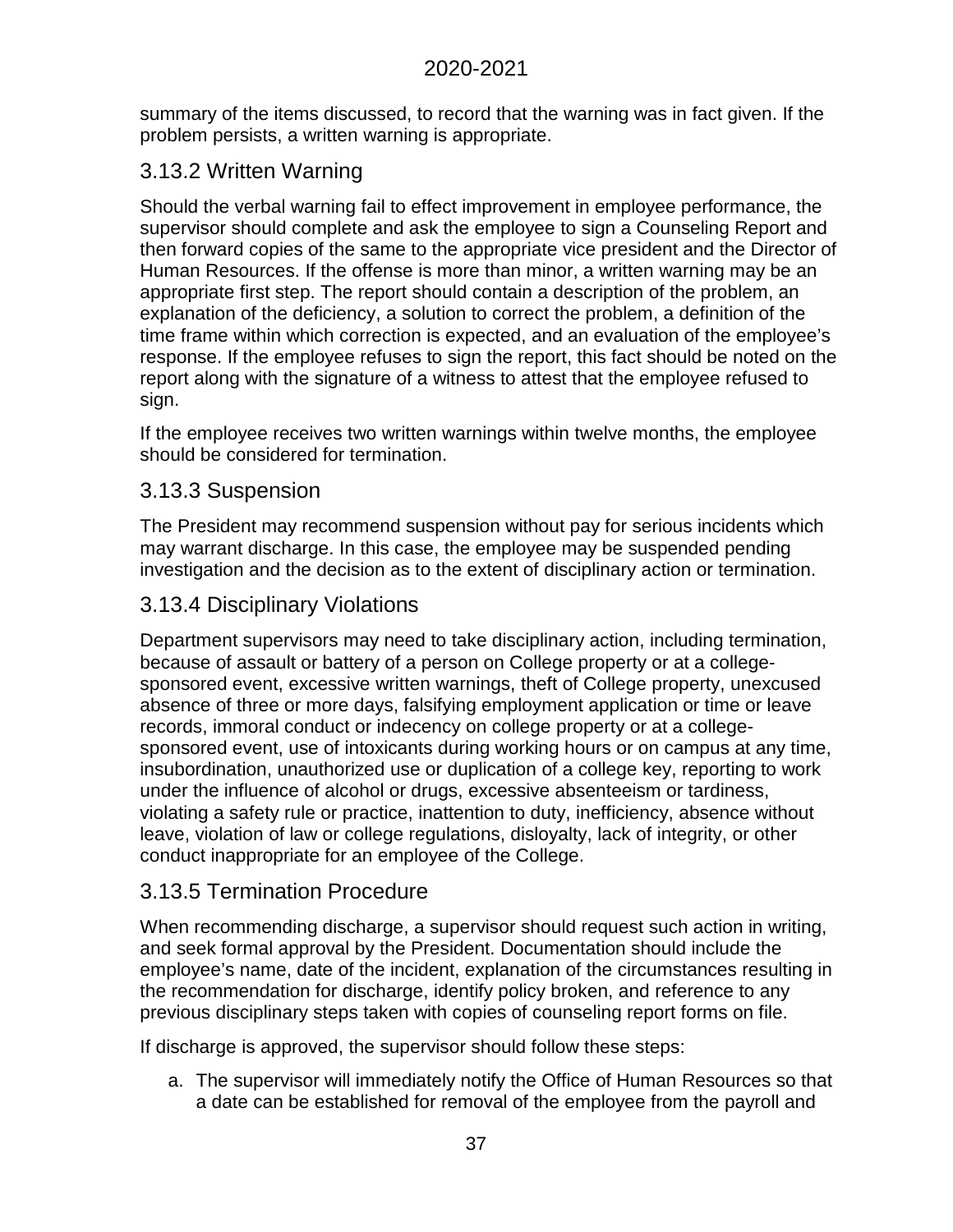an exit interview scheduled. The salary of an employee discharged before the last work day of the month will be pro-rated on the basis of hours worked during the month of termination. The supervisor will prepare a Checklist for Exit Interview. The official date of termination should be the last day actually worked by the exiting employee.

b. The discharged employee will be required to return college keys and equipment, as well as clear all College debts prior to the last day of work. A completed Checklist for Exit Interview must be on file in the Office of Human Resources before the final paycheck will be issued.

## 3.14 Insurance

### 3.14.1 Group Health Insurance Program

The College provides continuous group health insurance coverage for all eligible fulltime employees, and, at the employee's option, eligible dependents. The College reserves the right to verify the eligibility of all dependents covered under our group health insurance plan. Employee coverage is provided at the employer's expense and eligible dependents may be covered, at the employee's option, at the insured employee's expense through payroll deduction of premiums. Employees can choose a lower tier of available coverage at a lesser premium and apply the remaining allowance to the cost of dependent medical. Changes to the employee's health insurance may only be made during option period or when a qualifying event occurs as specified by the plan. Dependent coverage is subject to timely enrollment and payment of premiums. Failure to pay premiums timely may result in termination of coverage in accordance with the terms of the group health insurance program. Parttime, salaried employees and/or hourly employees may be granted special consideration at the discretion of the President. Hourly, adjunct, and temporary employees are not eligible for health insurance coverage. Coverage begins on the first day of the month following the start of employment. To meet requirements of consortium NOC is part of, the College reserves the right to conduct an audit of dependent coverage eligibility.

Employees terminating their service with Northern Oklahoma College who have ten years of consecutive service are considered vested in the health insurance program consortium and may stay on the group health insurance plan. Vested employees remaining on the group health insurance plan are responsible for coverage premiums. Employees under age 65 will remain on the group health insurance plan. Employees age 65 and older will transition to the supplemental group health insurance plan.

Coverage for employees receiving health insurance benefits ceases the last day of the month in which the employee is either physically working on campus or instructional classroom responsibilities are fulfilled for the semester.

For faculty members working a nine-month contract, coverage ends in the month that final grades are due and submitted. If a faculty member is contracted to teach a summer course, coverage ends the last day of the month when the session ends. If an employee does not notify or delays notification to the institution of his or her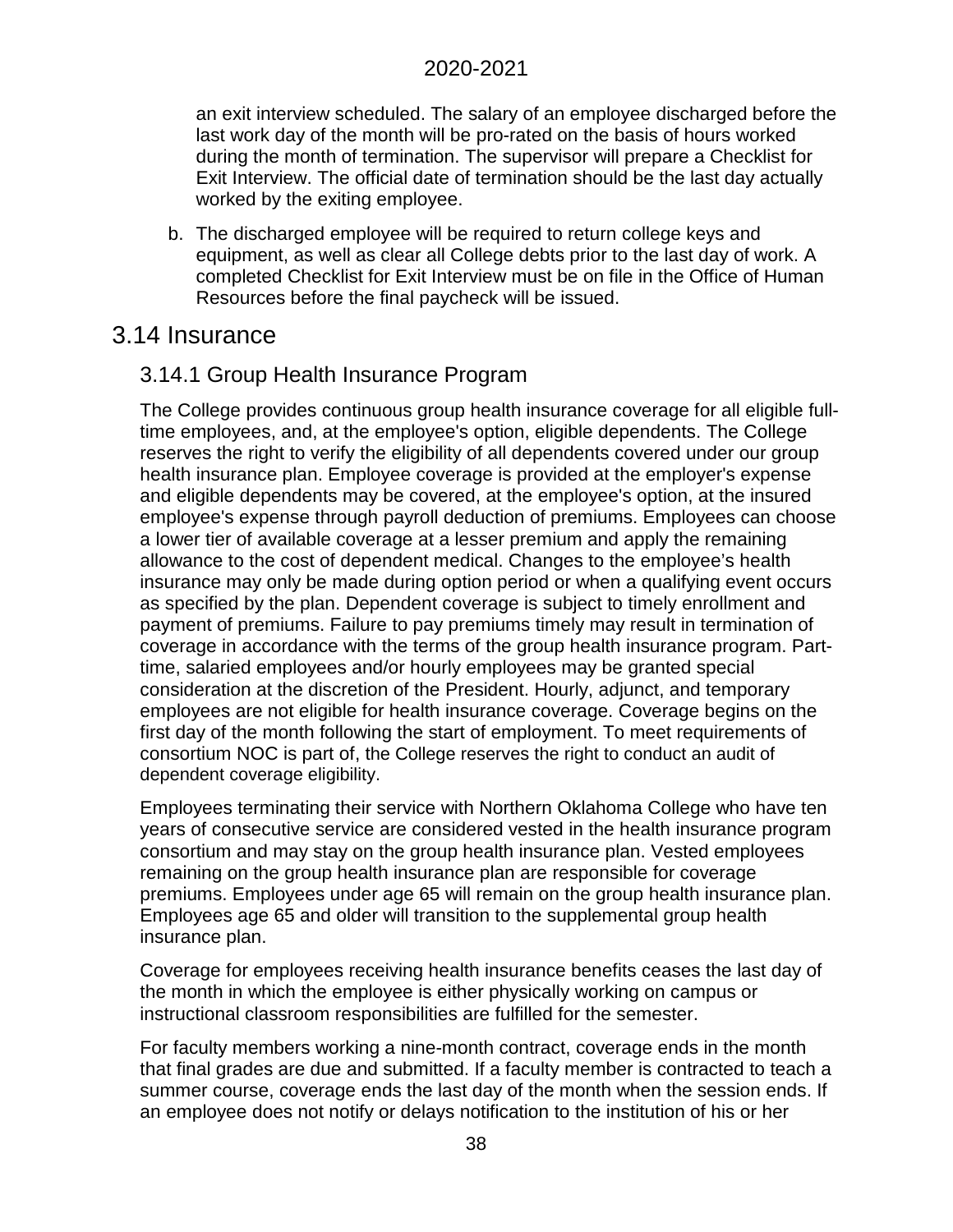separation from the College, the employee will be required to repay the costs that the institution incurred.

The College shall extend the option of continuing eligible insurance coverage to employees and/or dependents at their own cost for a specified period after their date of termination in accordance with Consolidated Omnibus Budget Reconciliation Act of 1985 (COBRA). This is administered through our Third-party administrator. For additional information, contact the Office of Human Resources. The College reserves the right to conduct an audit of dependent coverage eligibility.

Employees who are eligible to retire through the Oklahoma Teachers Retirement System may continue on the group health insurance program. Employees under age 65 will remain on the group health insurance plan. Employees age 65 and older will transition to the supplemental group health care plan. Employees attaining age 65 (or the currently established age required by the federal government) should apply for Medicare. If an employee qualifies for the Oklahoma Teachers Retirement health insurance subsidy, it will be used to fund a portion of the health insurance premium as long as the employee remains on the group health insurance plan. If an employee leaves the group plan, they may not return into the plan and the subsidy is forfeited. The portion of the health insurance paid by the employer, if applicable, is stated in the guidelines established in Section 3.15 RETIREMENT. The employee is responsible for any remaining premiums for coverage.

# 3.14.2 Group Dental Insurance Program

The College provides continuous group dental insurance coverage for all eligible fulltime employees, and, at the employee's option, eligible dependents. The College reserves the right to verify the eligibility of all dependents covered under our group health insurance plan. Employee coverage is provided at the employer's expense and eligible dependents may be covered, at the employee's option, at the insured employee's expense through payroll deduction of premiums. Employees can choose a lower tier of available coverage at a lesser premium and apply the remaining allowance to the cost of dependent dental coverage. Dependent coverage is subject to timely enrollment and payment of premiums. Failure to pay premiums timely may result in termination of coverage in accordance with the terms of the group dental insurance program. Part-time, salaried employees may be granted special consideration at the discretion of the President. Hourly, adjunct, and temporary employees are not eligible for dental insurance coverage. Coverage begins on the first day of the month following the start of employment.

Employees terminating their service with Northern Oklahoma College who have ten years of consecutive service are considered vested in the dental insurance program consortium and may stay on the group dental insurance plan. Vested employees remaining on the group dental insurance plan are responsible for coverage premiums.

Coverage for employees receiving dental insurance benefits ceases the last day of the month in which the employee is either physically working on campus or instructional classroom responsibilities are fulfilled for the semester.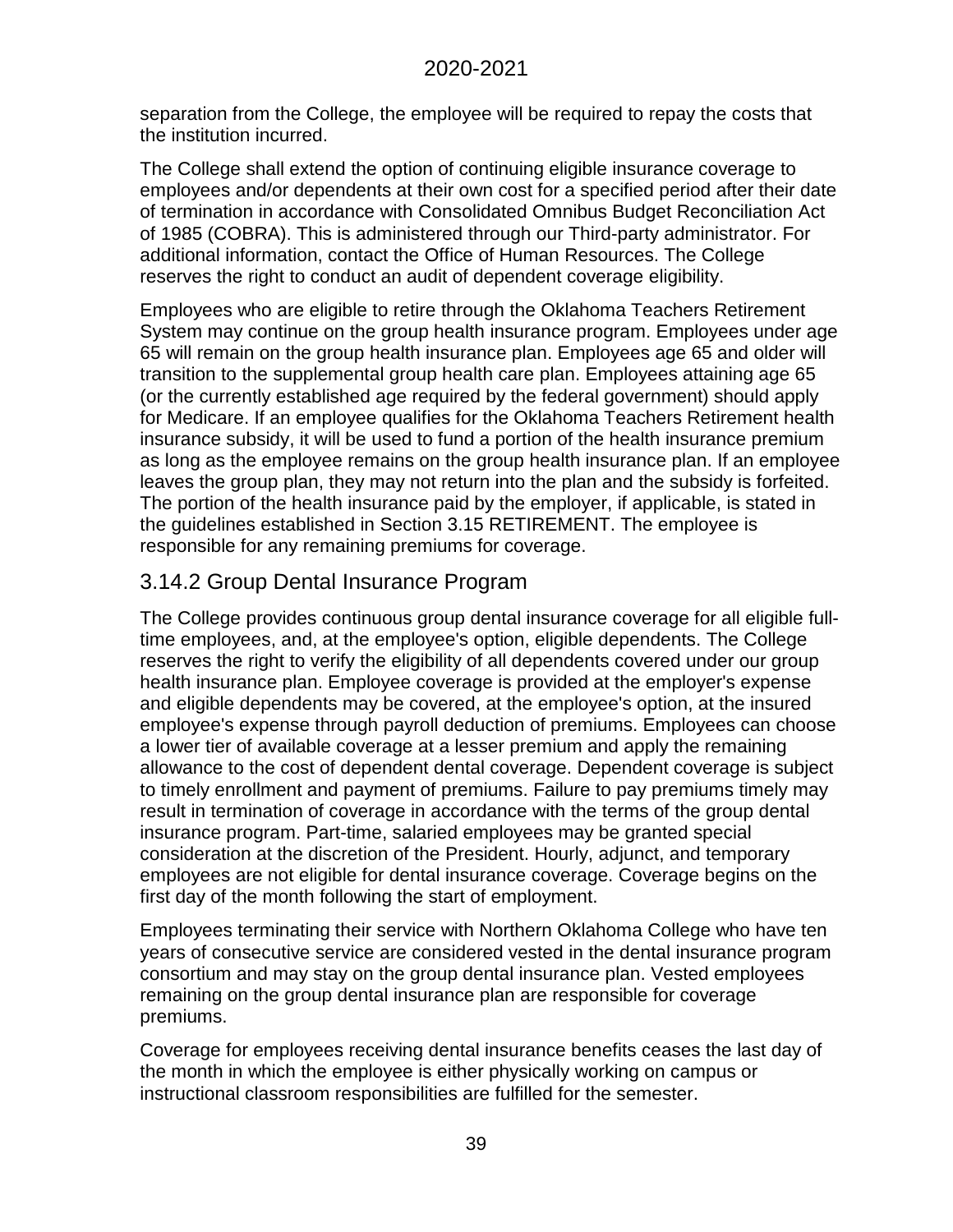For faculty members working a nine (9) month contract, coverage ends in the month that final grades are due and submitted. If a faculty member is contracted to teach a summer course, coverage ends the last day of the month when class grades are due and submitted. If an employee does not notify or delays notification to the institution of their separation from the College, the employee will be required to repay the costs that the institution incurred.

Employees who are eligible to retire through the Oklahoma Teachers Retirement System may continue on the group dental insurance program. Changes to dental insurance may only be made at option period or when a qualifying event occurs as specified in the plan. The portion of the dental insurance paid by the employer, if applicable, is stated in the guidelines established in Section 3.15 RETIREMENT. The employee is responsible for any remaining premiums for coverage.

## 3.14.3 Group Vision Insurance Program

The College offers group vision insurance coverage at the employee's expense for all eligible full-time employees, and eligible dependents, at the insured employee's option through payroll deduction of premiums. Failure to pay premiums timely may result in termination of coverage in accordance with the terms of the group vision insurance program. Dependent coverage is subject to timely enrollment and payment of premiums. Changes to vision insurance may only be made at option period or when a qualifying event occurs as specified in the plan. Part-time, salaried employees may be granted special consideration at the discretion of the President. Hourly, adjunct, and temporary employees are not eligible for vision insurance coverage. Coverage begins on the first day of the month following the start of employment.

## 3.14.4 Group Life Insurance Program

The College provides group life insurance coverage for all full-time employees in the amount of two times an employee's annual salary at the employer's expense. Group Life Insurance coverage decreases by 35% at age 65 and again by 15% of the original amount at age 70 and again by 15% of the original amount at age 75 for active employees. Group life insurance decreases or terminates at retirement as specified in the plan. Additional supplemental life and dependent life insurance coverage is available at the insured employee's expense through payroll deduction of premiums. Coverage is subject to timely enrollment and payment of premiums. Dependent life insurance coverage varies by options available from the provider. Part-time salaried and Part-time hourly, employees may be granted special consideration at the discretion of the President. Hourly, adjunct, and temporary employees are not eligible for life or dental insurance coverage. Coverage begins on the first day of the month following the start of employment.

## 3.14.5 Directors and Officers Liability Insurance

Pursuant to 74 O.S. 85.58A(l) all employees are covered at state expense under the comprehensive professional risk management program administered by the Office of Management and Enterprise Services.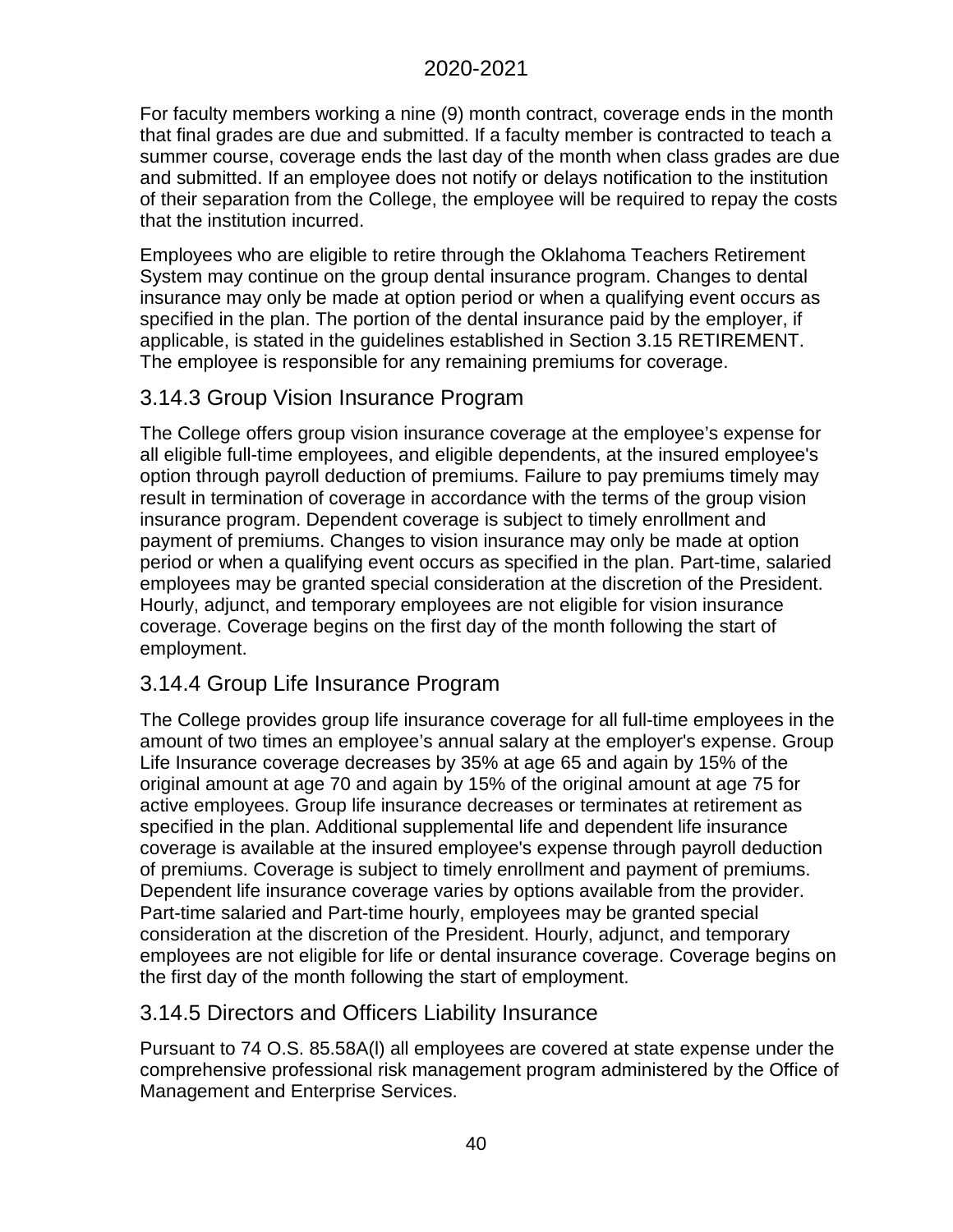# 3.14.6 Group Long-Term Disability Insurance Program

Pursuant to 70 O.S. 3510(k) the College provides group long-term disability insurance coverage on all full-time employees at the employer's expense. The policy covers sixty percent (60%) of the full-time salaried personnel salary on a disability illness, injury, or otherwise incapacitated for a duration of more than one hundred eighty (180) days. Part-time, salaried employees may be granted special consideration at the discretion of the President. Hourly, adjunct, and temporary employees are not eligible for group long-term disability insurance coverage. Coverage begins on the first day of the month following the start of employment.

# 3.14.7 Unemployment Compensation

All full-time employees are covered by unemployment compensation insurance at the College's expense.

# 3.14.8 Worker's Compensation

Pursuant to 85 O.S. 2b, Workers' Compensation Insurance is provided to all employees at the employer's expense. If the employee is injured while working, or contracts an illness believed to be job related, the employee should immediately notify the supervisor and the Office of Human Resources. The employee should not perform any tasks which might result in an injury. Failure to report the incident in a timely manner may result in denial of the claim and impact coverage. If needing medical attention during working hours, contact the Office of Human Resources for designated first responder facilities. If employees need to seek medical attention after hours at an emergency room, this must be reported to their supervisor and the Office of Human Resources within 24 hours.

# 3.14.9 Governmental Tort Claims Act

Governmental Tort Claims Act Pursuant to 51 O.S. 151 et seq., all employees are covered at state expense under the Governmental Tort Claims Act, effective October 1, 1985.

# 3.15 Retirement

# 3.15.1 Policy Coverage and Definitions

This policy shall pertain to regular salaried employees working twenty hours or more a week who have assigned duties and responsibilities and who are treated by all standard conventions as an employee of the College; and who receive compensation commensurate with the responsibilities of the position. Temporary, adjunct, seasonal, supplemental, student and other employees employed on a limited or short-term basis are not regular employees and are thus ineligible unless otherwise enrolled through other employment. Years of creditable service will be calculated in accordance with the Oklahoma Teachers' Retirement System Rules and Laws.

All O.T.R.S. contributions provided by statute for eligible employees on salaries and compensation amounts will be paid by the employer as authorized by state law. The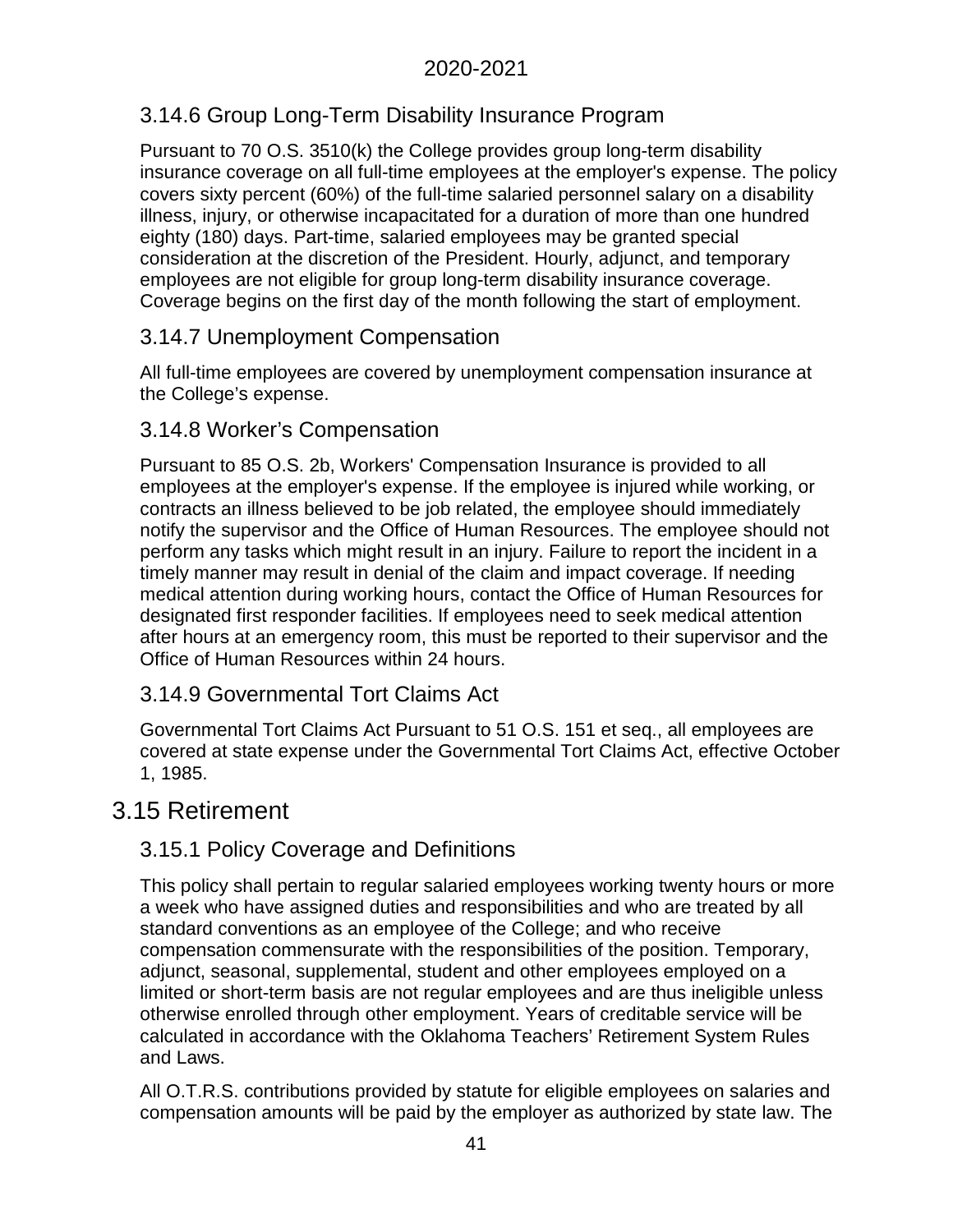College assumes payment of seven (7%) percent of salary into the Teacher Retirement System for each employee effective immediately upon hiring. The College pays a statutory contribution fee of 9.5 percent and for members whose compensation are paid from federal funds there is an additional federal matching fee. Refer to the Oklahoma Teachers Retirement System web page (www.ok.gov/TRS). Each eligible employee is required to belong to the Teacher Retirement System. If the employee remains at Northern Oklahoma College, or any other Oklahoma school, until retirement, the Oklahoma Teachers' Retirement System will calculate the retirement pay based upon the criteria established. Employees should consult the Oklahoma Teachers' Retirement System at [www.ok.gov/TRS](http://www.ok.gov/TRS) for specific information related to their employment and creditable years of service.

## 3.15.2 Retirement

Employees considering retirement should contact Oklahoma Teachers' Retirement System to obtain specific information in relation to their employment and retirement options available. Employees may periodically inquire with Oklahoma Teachers' Retirement System prior to actual retirement to ensure that reported information is accurate. Employees must contact OTRS a minimum of 90 days prior to their retirement date to allow sufficient time for processing. In addition, employees must inform the Director of Human Resources of their intent to retire to ensure that all documentation is in order to coordinate a seamless transition.

Normal retirement age for employees is considered to be the end of the fiscal year during which age 65 is attained or June 30 prior to age 65 if that age is attained before the convening of regularly scheduled classes for the following fall semester.

Early retirement is considered to apply to those persons who leave the service of the institution prior to age 65 after long and creditable service and who are entitled to considerations defined elsewhere in this policy statement. Not all employees voluntarily leaving the service of the College early are considered to be retirees.

The institution reserves the right to evaluate the services of all employees, including those who have passed the ages of early and normal retirement, and to retire or otherwise separate those whose services are below acceptable performance levels.

# 3.15.3 Early Retirement

A full-time salaried employee may elect to retire prior to the normal retirement age of 65 through one of the following retirement options:

a. Officially early retirement from Northern Oklahoma College must meet all of the following conditions: (1) ceasing to be a salaried employee of this or any other public college or school in the State of Oklahoma; (2) qualifying on the basis of age and/or other criteria for full retirement benefits under the then current statutes and regulations governing the Oklahoma Teacher Retirement System; (3) completion of twenty-five (25) years of service creditable at Northern Oklahoma College under definitions in this policy; and (4) active service with the College until the attainment of age 62 or the then current age for eligibility for Social Security benefits under federal law, whichever is older.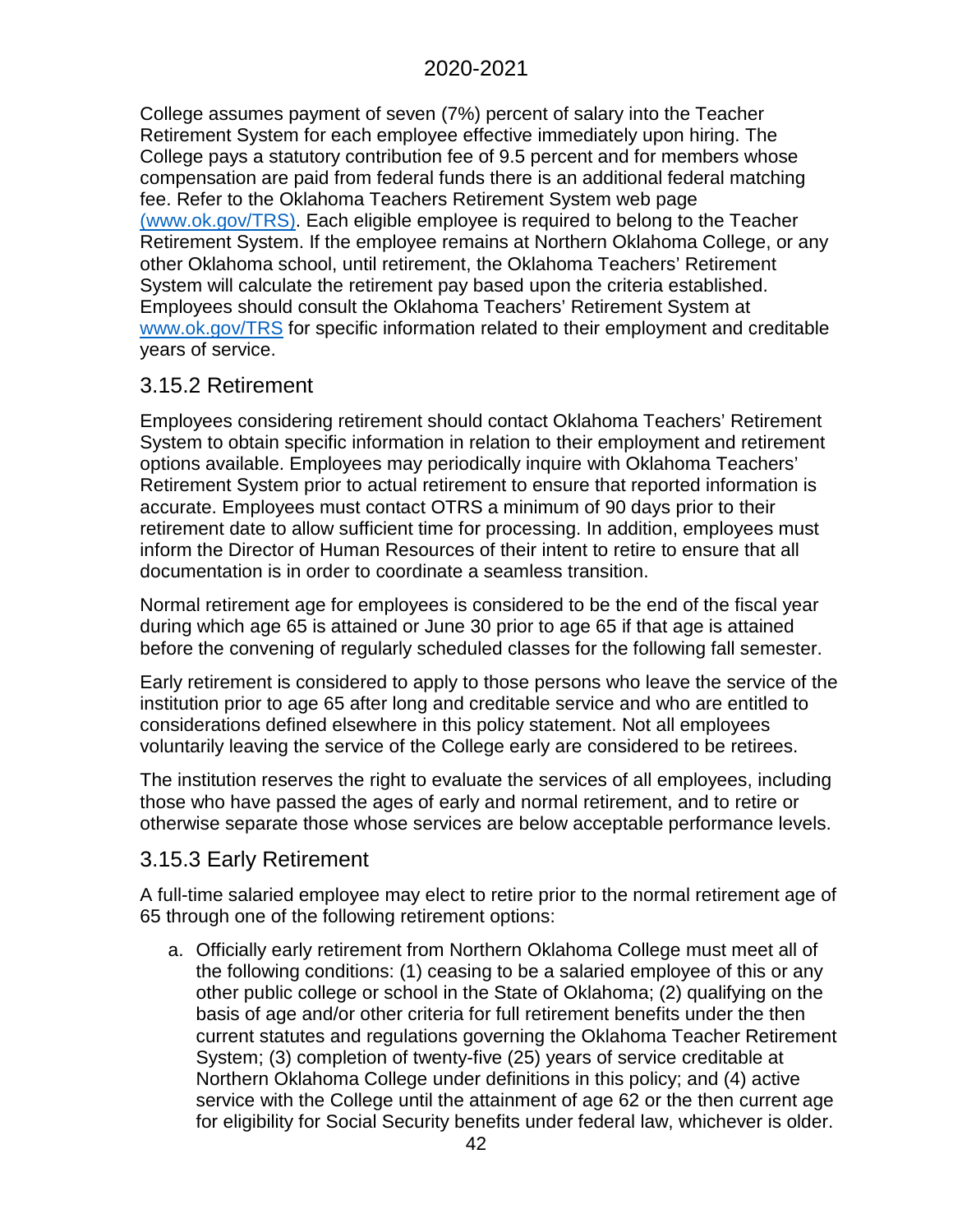Retirees qualifying for and exercising the official early retirement option may request that their individual employee health and dental insurance premiums under the then current college plan be paid until age sixty-five by Northern Oklahoma College and that continued dependent coverage be provided at employee expense. Upon reaching age sixty-five health insurance coverage, dental insurance coverage, and group life insurance coverage ceases upon Medicare eligibility. When a retiree reaches age sixty-five and has a dependent who has not, the College will allow continuation of dependent coverage on its health plan employee/retiree expense.

b. Personal early retirement may be elected by any full-time salaried employee provided the following conditions are met: (1) ceasing to be a salaried employee of this or any other public college or school in the State of Oklahoma; (2) qualifying for full or partial retirement benefits under the then current statutes and regulations governing the Oklahoma Teacher Retirement System; and (3) completing fifteen (15) years of actual continuous service at Northern Oklahoma College immediately prior to exercising a personal early retirement option.

Retirees who choose to exercise the personal early retirement option at age fifty-eight or older may request that health and dental insurance be continued as above with the College paying one-half the employee premiums and the retiree paying for the other half and for dependent coverage, if desired, until age sixty-five. Upon reaching age sixty-five health and dental insurance coverage ceases upon Medicare eligibility and the group life insurance will terminate. When a retiree reaches age sixty-five and has a dependent who has not, the College will allow continuation of dependent coverage on its health plan employee/retiree expense.

Employees separating or terminated from the College employment not meeting stated conditions for retirement will not receive retirement benefits. Employees may continue on the College health insurance plan for up to eighteen months at their own expense under the provisions of COBRA. Employees separating or retiring from the College prior to age sixty-five forfeit all benefits, except those specifically granted and stated under the early retirement provision. Upon review it may be determined that an institutional advantage may exist by offering incentives for early retirement to an individual or group of individuals. Such incentives shall be clearly stated in writing to the specific individuals and in no case shall be interpreted as being generally applicable or continuing unless a Board of Regents policy is adopted. The policy statement shall apply only under the conditions stated and for the time period indicated.

# 3.15.4 Employment of Retirees

Oklahoma Teachers' Retirement System regulations require a minimum of sixty (60) calendar days between a retiree's last day of pre-retirement public education employment and any post-retirement employment with an entity that participates in the System. Retirees may return to work after the 60-day break in service, but only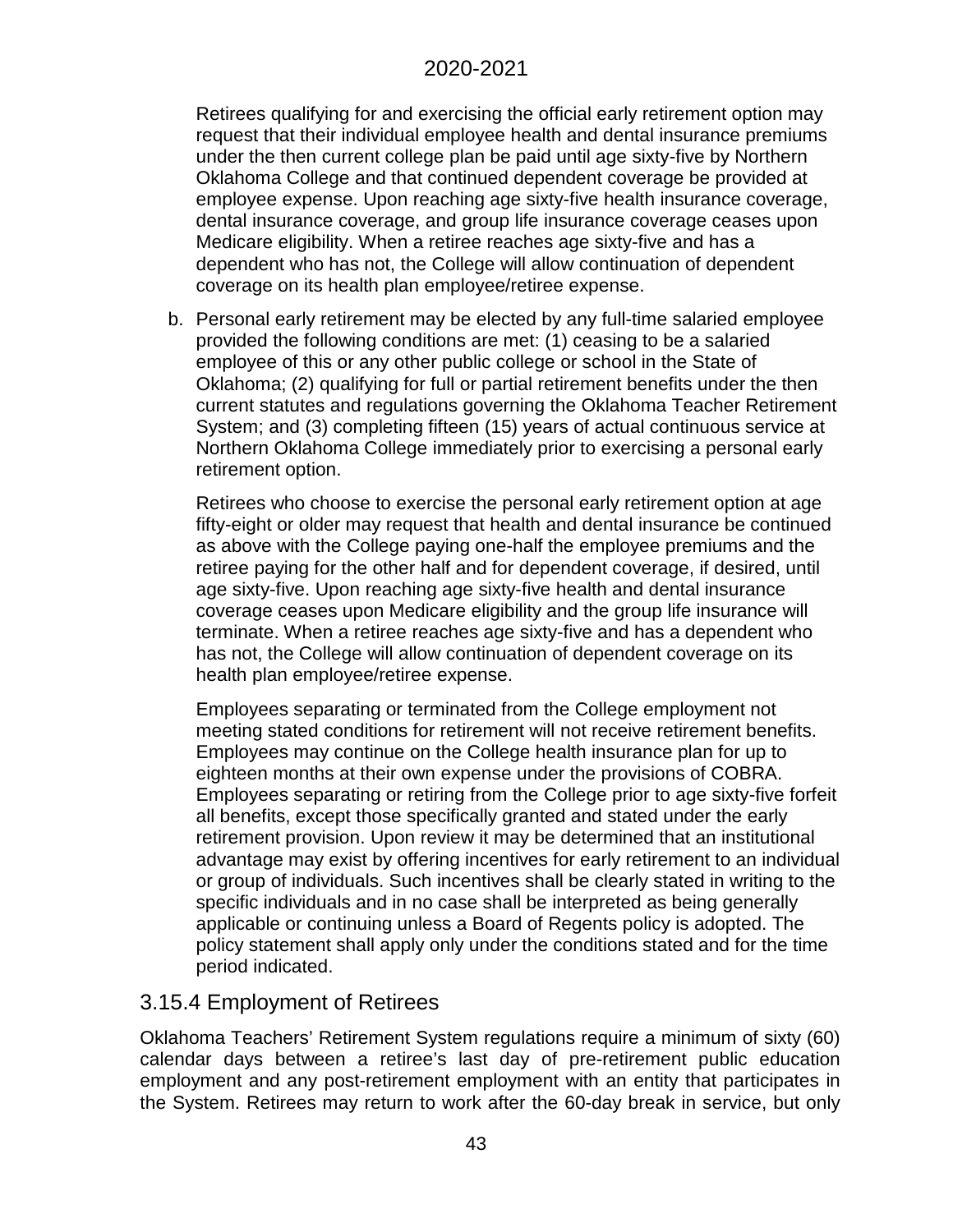within the parameters established by the Oklahoma Teachers' Retirement System and only if the College has need for the services. Copies of the regulations and further information are available in the Office of Human Resources and online at the Oklahoma Teachers Retirement website on the [Retirees Information web page](https://www.ok.gov/TRS/)  [\(https://www.ok.gov/TRS/\).](https://www.ok.gov/TRS/)

# 3.16 Leave Policies

## 3.16.1 Medical Leave

A full-time employee is entitled to medical leave at the rate of 10 hours or 1 1/4 days per month to a total of 15 days for a complete year of service and a total of 12 days for an academic year. Unused days may be accumulated up to 45 workdays. While a physician's certificate as evidence of illness or disability is not required each time an employee does not report for duty because of illness or disability, the College reserves the right to require such certificate from the employee's physician and/or a physician of the College's choosing. Medical leave may be taken for illness or medical purposes for an employee's immediate family or other relatives when the leave is approved by an immediate supervisor. For the purpose of this policy, immediate family is defined as father, mother, sister, brother, spouse, son, daughter, grandfather, grandmother, grandson, granddaughter, or corresponding in-law relationships.

An employee who expects to be absent from work due to medical leave must notify the supervisor of the absence and an Employee Absence Report form must be completed and submitted following an absence. Incapacitated employees may have a designee contact the Office of Human Resources. Failure to contact immediately is considered immediate job abandonment.

Unused medical leave is not compensated upon termination. However, accrued medical leave may be used to the employee's advantage at retirement or in the event of a disability claim. Medical leave is non-transferable to other agencies.

Absences may be charged to medical leave entitlement for an illness or injury which incapacitates an employee and prevents him or her from performing his or her duties or exposure to a contagious disease which, in the judgment of the College, would jeopardize the health of fellow employees and students.

Medical leave may not be earned by an employee during a leave of absence with or without pay, shared leave, suspension, layoff, not under contract, or removal from the payroll for any reason. Hourly personnel do not earn medical leave.

Excessive absenteeism will be noted on the Employee Performance Evaluation Form and may lead to disciplinary action, including dismissal.

#### 3.16.2 Bereavement Leave

Full-time employees who wish to take time off due to the death of an immediate family member should notify his or her supervisor immediately. Bereavement leave will normally be granted unless there are unusual business needs or staffing requirements.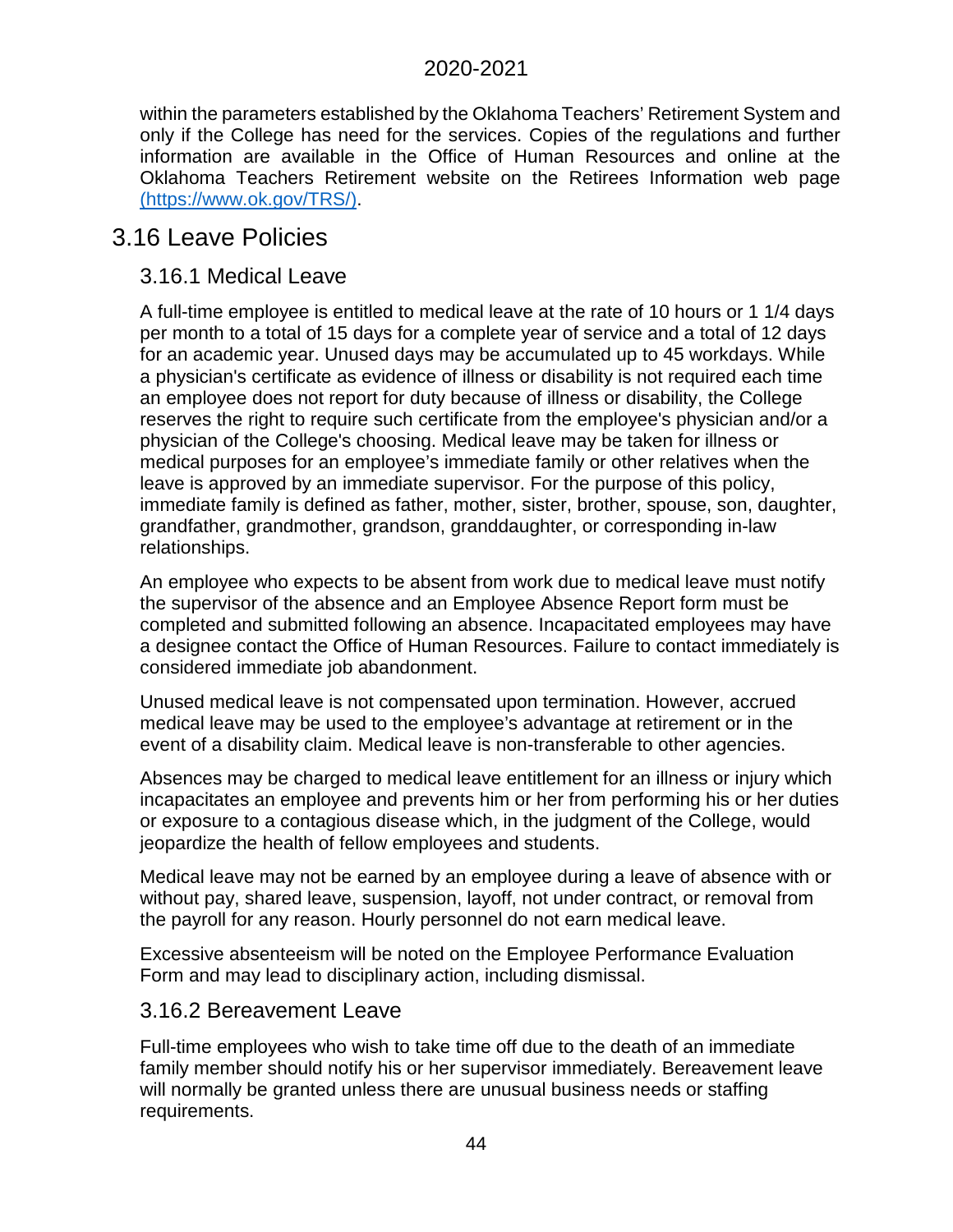Full-time employees are allowed up to three consecutive working days off from regular scheduled duty with pay in the event of the death of a related person in the immediate family. For the purpose of this policy, immediate family is defined as father, mother, sister, brother, spouse, son, daughter, grandfather, grandmother, grandson, granddaughter, or corresponding in-law relationships.

Full-time employees are allowed one day off from regular scheduled duty with pay in the event of the death of a related person not in the immediate family. For the purpose of this policy, related person not in the immediate family is defined as an aunt, uncle, niece, nephew, or first cousin of the employee. Such relatives are regarded as members of the immediate family only if in residence in the employee's household.

Full-time employees are allowed up to four hours of bereavement leave to attend the funeral of a fellow employee or retiree of the College, provided such an absence will not interfere with normal operations of the College. To be eligible for pay under this provision, the employee must attend the funeral of the deceased employee or retiree.

To verify the relationship of the deceased to the employee, a funeral program or obituary may be required by the Office of Human Resources.

In such cases where the three days of funeral leave are not sufficient, additional leave with pay may be authorized by the President or additional time off may be requested either as annual leave or as authorized time off without pay.

When covered funeral leave occurs while the employee is on leave without pay, paid funeral leave is not granted. When such leave occurs while the employee is on annual leave or sick leave, the bereavement leave will supersede the other type of leave.

Full-time employees must use accrued leave or personal leave to attend the funeral of persons not included in this policy unless they are attending as the representative of NOC as designated by the appropriate vice-president. The President and Vice Presidents are designated college officials to attend funeral services for community and college stakeholders, leaders, donors and alumni.

## 3.16.3 Leave of Absence without Pay

The Board of Regents authorizes the College to grant leaves of absence without pay. A leave of absence ensures the employee the same or a similar job upon returning to NOC. Such leave may be approved initially for up to three months. The period may be extended in three-month increments, not to exceed a total of 12 consecutive months. The employee must apply in writing to the President.

All accrued annual leave must be used before the effective date of a leave of absence. Sick leave and annual leave do not accrue during a leave of absence without pay. Insurance benefits may be continued during a leave of absence with the employee paying the entire premium.

The employee is obligated to return to duty within or at the end of the time granted. If the employee will not return to work, the supervisor should be notified immediately.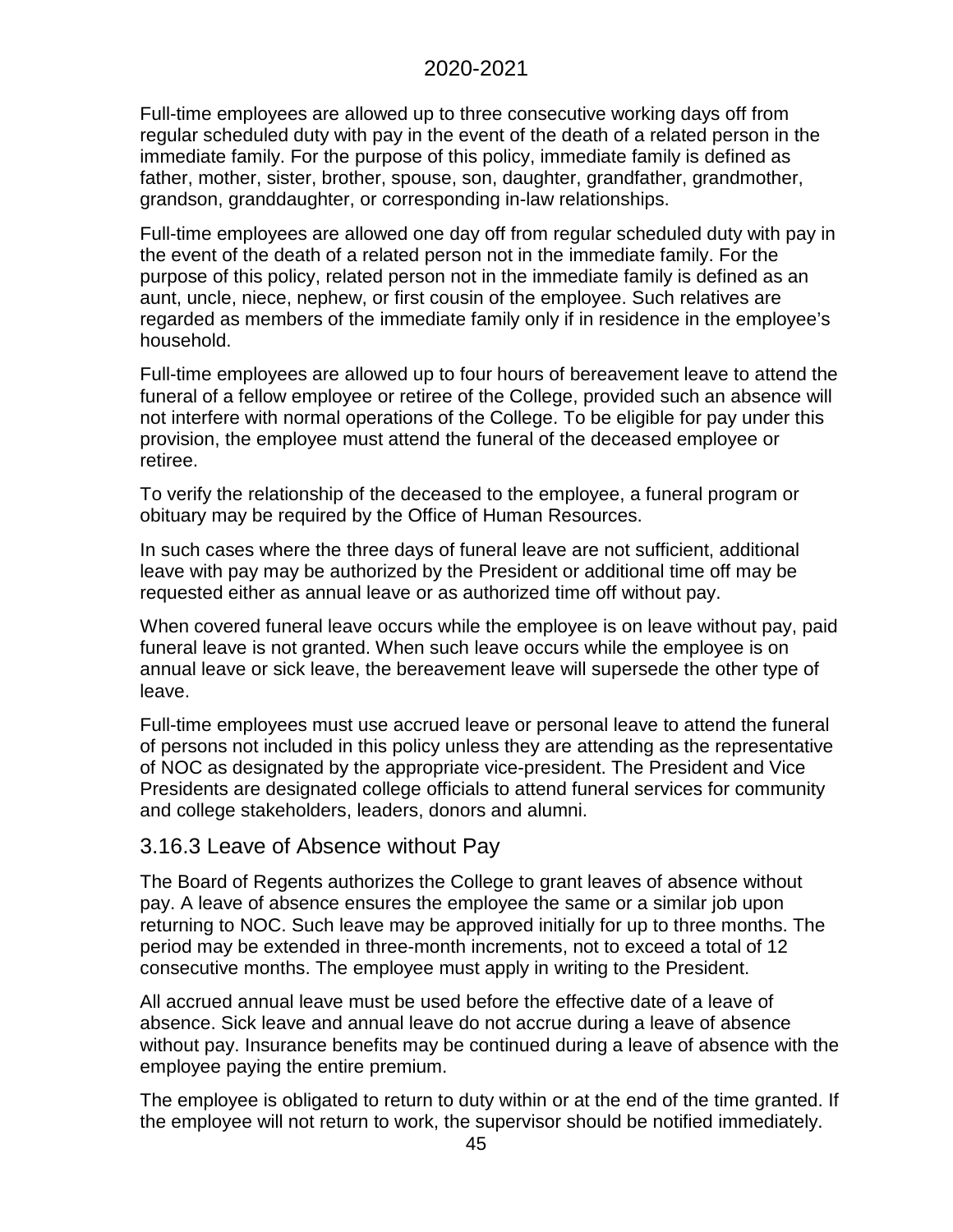At least thirty (30) days prior to the end of the leave, the employee must give written notice of intention to return to work; otherwise, the supervisor is not required to provide such reinstatement but may do so if feasible. Failure to report at the expiration of a leave without pay, unless an extension has been approved, is considered a resignation.

### 3.16.4 Catastrophe Leave

An employee who suffers individual, personal misfortune as a result of an event such as fire, explosion, flood, or violent weather will be granted up to three working days of paid administrative leave if the event occurs while the employee is not on leave without pay. An employee shall not accrue or receive payment for unused catastrophe leave.

## 3.16.5 Personal Leave

Twelve-month, full-time salaried employees shall receive 16 hours of personal leave beginning each January. New employees will receive a prorated number of hours based on their start date. A personal day may not be scheduled during professional development time, peak student enrollment times, or commencement. Employees cannot accrue personal days from year to year. Personal leave is granted upon approval by the direct supervisor and appropriate vice president. Forty-eight hours notice must be given in order to request personal leave and the Employee Absence Report form must be completed prior to leave.

## 3.16.6 Annual Vacation Leave

Twelve-month, full-time salaried employees shall be entitled to annual vacation leave for each month employed. Annual vacation leave is accrued on the last working day of the month as follows:

| <b>Accumulation Rates</b><br><b>Based on Years of Service</b> | <b>Accrual Rate for a</b><br><b>Full Month of Work</b> | Days per<br>Year | <b>Maximum</b><br><b>Accumulation</b> |
|---------------------------------------------------------------|--------------------------------------------------------|------------------|---------------------------------------|
| $0-5$ years $(1-60$ months)                                   | 1 day (8 hours)                                        | 12 days          | 14 (112 hours)                        |
| 6-10 years (61-120 months)                                    | 1.25 days (10 hours)                                   | 15 days          | 20 (160 hours)                        |
| 11 or more years (121-180<br>months)                          | 1.50 days (12 hours)                                   | 18 days          | 30 (240 hours)                        |

Annual leave may be used during the period(s) mutually agreeable to the employee and his or her supervisor, and at the convenience of the College. If an employee resigns or is discharged, full payment for unused annual leave will be made provided the employee has worked for a continuous six-month period. Annual leave will be paid out at the rate of salary at the time of separation from employment. Holidays and other non-working days falling within one's annual leave shall not be charged against one's accumulated leave. Final payment of unused annual leave will be available on the normal pay date the month following termination, contingent on successful completion of the termination procedure. Annual leave may not be used until it has been accrued.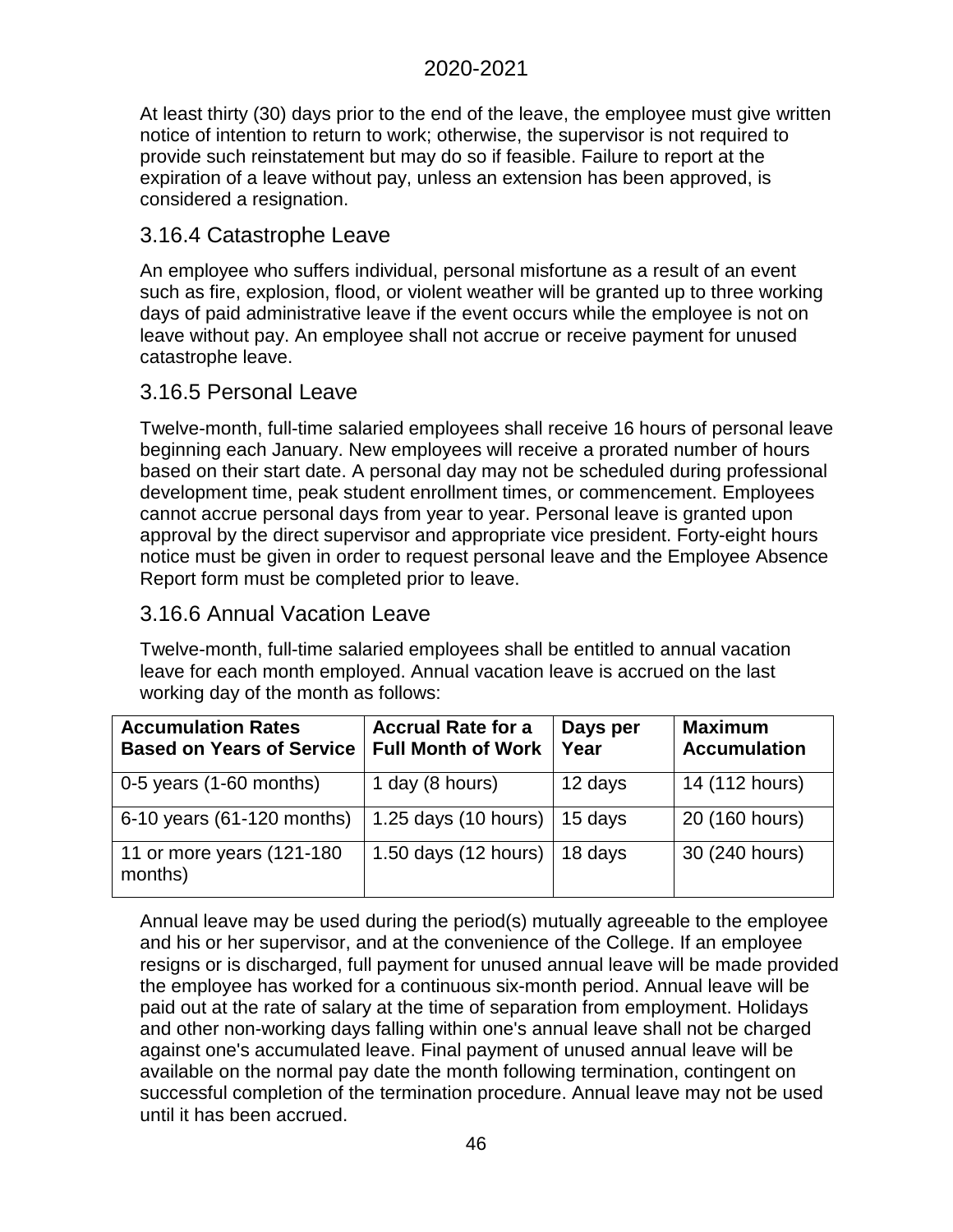Northern does not credit an employee for accrued annual leave earned at another state agency. Annual leave may not be earned by an employee during a leave of absence with or without pay, family medical leave, shared leave, suspension, layoff, termination of employment prior to the last working day of the month, or removal from the payroll for any reason.

Excessive absenteeism will be noted on the Employee Performance Evaluation Form and may lead to disciplinary action, including dismissal.

The President may grant exceptions to this policy.

# 3.16.7 Leave Sharing Program

The purpose of the Northern Oklahoma College leave sharing program is to permit Northern Oklahoma College employees to donate annual or sick leave to a fellow Northern employee who is eligible for and requires family leave, or who is suffering from or has a relative or household member suffering from an extraordinary or severe illness, injury, impairment, or physical or mental condition which has caused or is likely to cause the employee to take leave without pay or terminate employment. For questions please contact the Director of Human Resources.

As used in this section, the following are defined as:

- a. "Relative of the employee" shall be limited to the spouse, child, stepchild, grandchild, grandparent, stepparent, or parent of the employee;
- b. "Household members" means those persons who reside in the same home, who have reciprocal duties to and do provide financial support for one another. This term shall include foster children and legal wards even if they do not live in the household. The term does not include persons sharing the same general house, when the living style is primarily that of a dormitory or commune;
- c. "Severe" or "extraordinary" means serious, extreme, or life threatening; and
- d. "Northern Oklahoma College employee" means a permanent, full-time salaried employee with over one (1) year continuous service with Northern Oklahoma College. It does not include temporary, part-time, or hourly employees or other limited term appointments.

An employee may be eligible to receive shared leave pursuant to the following conditions:

- a. The President or the Vice President for Financial Affairs determines that the employee meets the criteria described in this section; and
- b. The employee has abided by Northern Oklahoma College policies regarding the use of medical leave.

An employee may donate leave to another employee pursuant to the following conditions: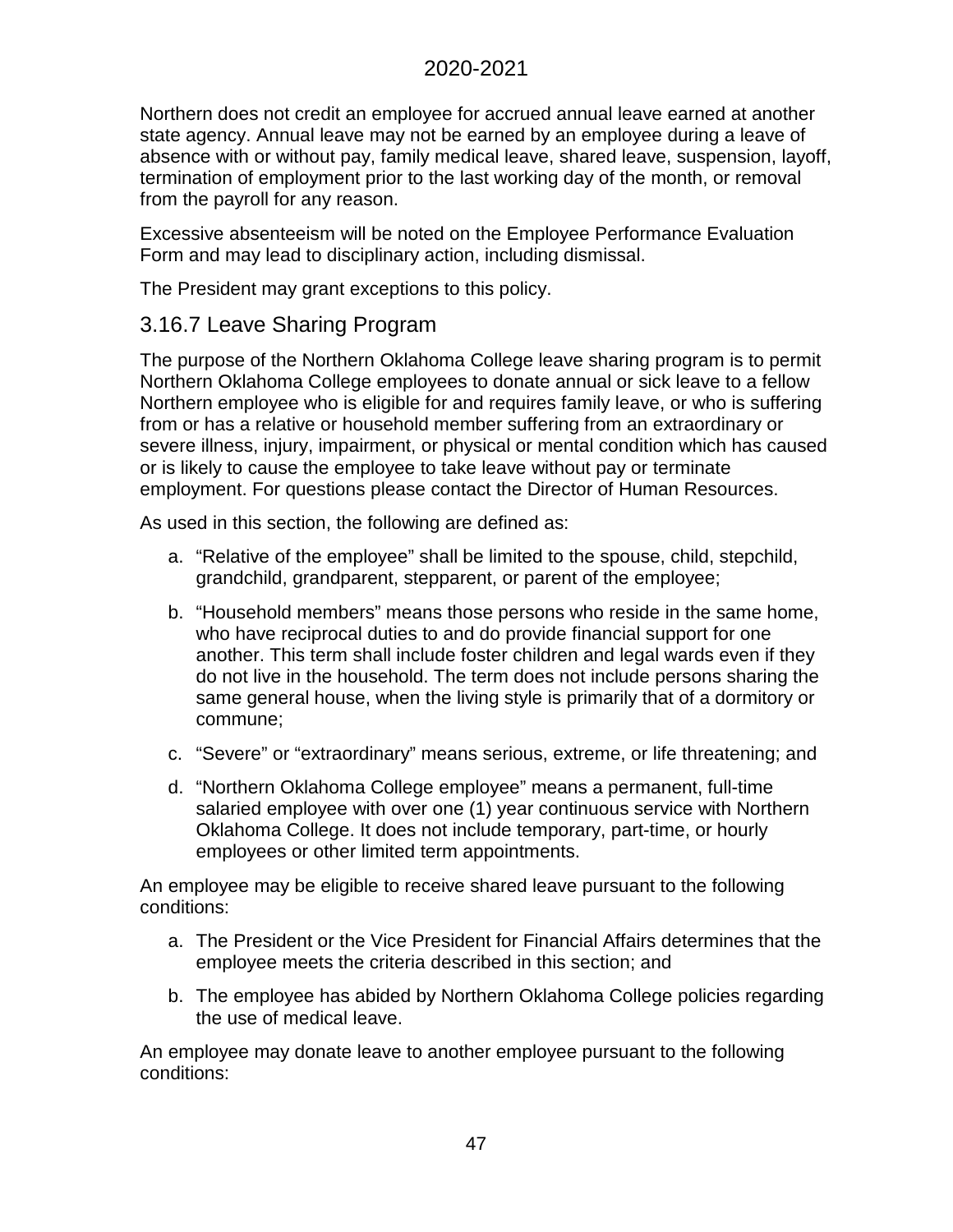- a. The receiving employee has exhausted, or will exhaust, all annual leave and sick leave due to an illness, injury, impairment, or physical or mental condition, which is of an extraordinary or severe nature, and involves the employee, a relative of the employee or household member;
- b. The condition has caused, or is likely to cause, the employee to go on leave without pay or terminate employment, and;
- c. The President or the Vice President for Financial Affairs permits the leave to be shared with an eligible employee.
- d. The donating employee may donate any amount of annual or sick leave provided the donation does not cause the annual or sick leave balance of the employee to fall below eighty (80) hours.
- e. Employees may not donate excess leave that the donor would not be able to otherwise take.

The Vice President for Financial Affairs shall determine the amount of donated leave an employee may receive and may only authorize an employee to use up to the maximum of two hundred sixty-one days of shared leave during total Northern Oklahoma College employment.

The Vice President for Financial Affairs shall require the employee to submit, prior to approval or disapproval, a medical certificate from a licensed physician or health care practitioner verifying the severe or extraordinary nature and expected duration of the condition.

Donated leave is transferable between employees in different college entities with the agreement of both chief administrative officers of the entities.

Donated leave is transferable between employees on an hour to hour basis irrespective of the hourly wage of the donating or receiving employee.

Any donated leave may be used only by the recipient for the purposes specified in this section.

All forms of paid leave available for use by the recipient must be used prior to using shared leave.

Any shared leave not used by the recipient during each occurrence as determined by the Vice President of Financial Affairs shall be returned to the donor. The shared leave remaining will be divided among the donors on a prorated basis based on the original donated value and returned at its original donor value and reinstated to the annual leave balance of each donor.

All donated leave must be given voluntarily. No employee shall be coerced, threatened, intimidated, or financially induced into donating annual leave for purposes of the leave sharing program.

Employees should consider the impact that donating leave will have on accumulation of sick leave for Teacher Retirement purposes.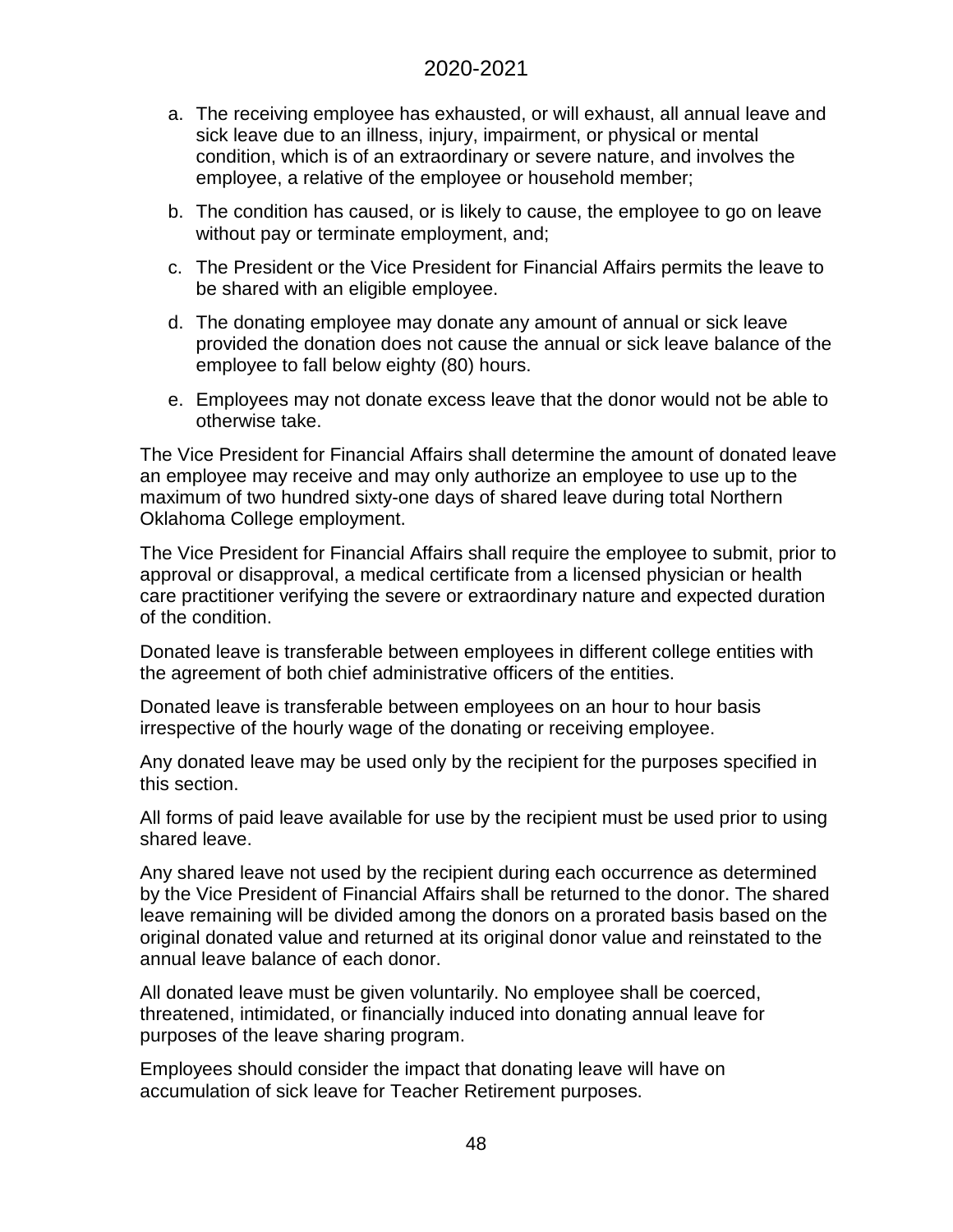# 3.16.8 Family and Medical Leave

In compliance with the Family and Medical Leave Act (FMLA), Northern Oklahoma College provides up to a total of twelve weeks of unpaid leave in a 12-month period to eligible employees for certain family and medical reasons. Employees are eligible if they have worked for Northern Oklahoma College for at least one year and for at least 1,250 hours over the previous twelve months. Unpaid leave may be granted for any of the following reasons:

- a. To care for the employee's child after birth, or placement for adoption or foster care
- b. To care for the employee's spouse, son or daughter, or parent who has a serious health condition
- c. For a serious health condition that makes the employee unable to perform the employee's job.

3.16.8.1 Requirements

Taking of leave may be denied if the following requirements are not successfully met:

- 1. The employee must provide 30 days advance notice when the leave is "foreseeable."
- 2. The College will require medical certification to support a request for leave because of the serious health condition and may require second or third opinions (at the College's expense) and a fitness for duty report to return to work.

For information regarding the need for reasonable accommodation under the Americans with Disabilities Act, contact the Vice President for Student Affairs.

## 3.16.8.2 Benefits and Protection

For the duration of FMLA leave, the College will maintain the employee's health coverage under the group health plan as it was prior to the commencement of FMLA leave. The employee is responsible for paying by check or money order all premiums that normally would be withheld from pay.

An employee may use accrued annual vacation, personal, and/or medical leave to receive partial compensation during the 12-week period.

On returning from a leave, the employee must be restored to his or her position or to an equivalent position with equivalent benefits, pay, and other terms of employment. However, a salaried employee belonging to the higher-paid 10 percent of the employees within 75 miles of the facility where the employee works may be denied restoration if:

1. The denial is necessary to prevent a substantial and grievous economic injury to the employer's business;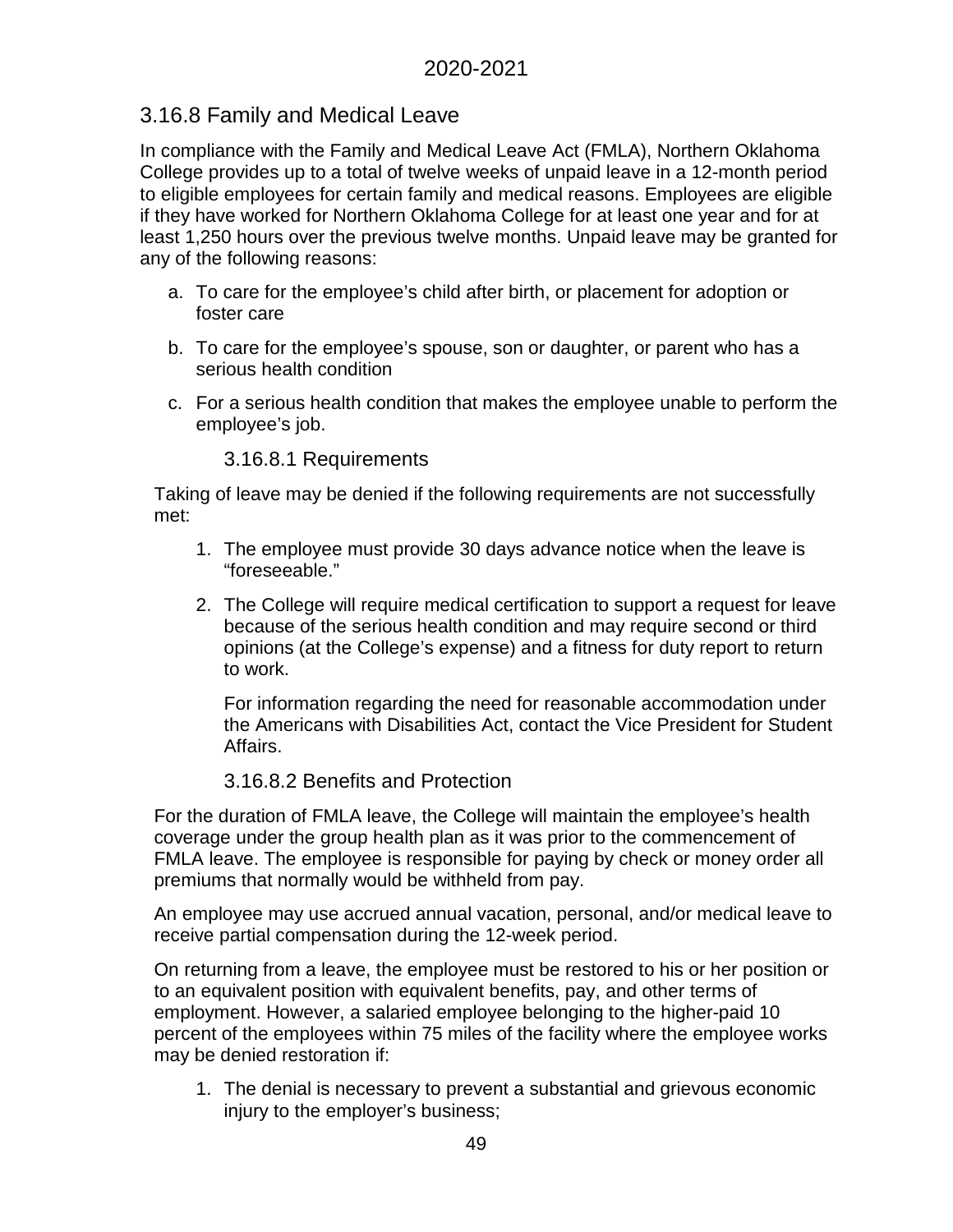- 2. The employee is notified at the time that the employer determines that such an injury would occur; and
- 3. In the case where a leave has started, the employee elects not to return to work after receiving the notice.

The employer can recover the premiums paid for maintaining the employee's health coverage if the employee:

- 1. Fails to return from the leave after it has expired; and,
- 2. Fails to return to work for reasons other than the continuation, recurrence, or onset of a serious health condition, or other circumstances beyond the employee's control.

Employers cannot interfere with or deny the exercise of any rights provided under the law and cannot discharge or discriminate against employees who oppose the employer's unlawful practices or who are involved in any proceedings under the law.

## 3.16.9 Paid Holidays

An employee must be a full-time, twelve-month salaried employee and be in paid status the day before and the day after a holiday in order to receive holiday pay. Employees, when terminating, are not eligible for any holiday pay beyond the date of termination, even though accumulated annual leave time may encompass the holiday.

If a designated holiday falls within an annual leave period for a full-time salaried employee, the holiday shall not be charged against annual leave time. If a full-time salaried employee is on paid sick leave when a college-approved holiday occurs, the employee will receive holiday pay instead of medical leave pay.

Unpublished holidays or partial days prior to a holiday will not be adjusted for employees who have previously submitted a leave request for that time period. The President may grant exceptions to this policy. A full-time, twelve-month salaried employee scheduled to work on a college-approved holiday will be granted an equal amount of time off with pay on a date mutually agreed to by the employee and department supervisor. If an employee is scheduled to work on a college-approved holiday and becomes ill, the employee should request medical leave for that day and receive his or her holiday as previously scheduled by the supervisor. Holiday hours must be used in the same fiscal year as accrued.

## 3.16.10 Military Leave

Pursuant to 72 Oklahoma Statute paragraph 48, all salaried full-time employees who are members, either officers or enlisted, of the Reserve Components to include the Army and Air National Guard and the Army, Navy, Air Force, Marine Corps, the Coast Guard Reserves, or any other component of the Armed Forces of the United States, shall, when ordered by the proper authority to active or inactive duty or service, be entitled to a leave of absence for the period of such service without loss of status or seniority. During the first thirty regularly scheduled work days of such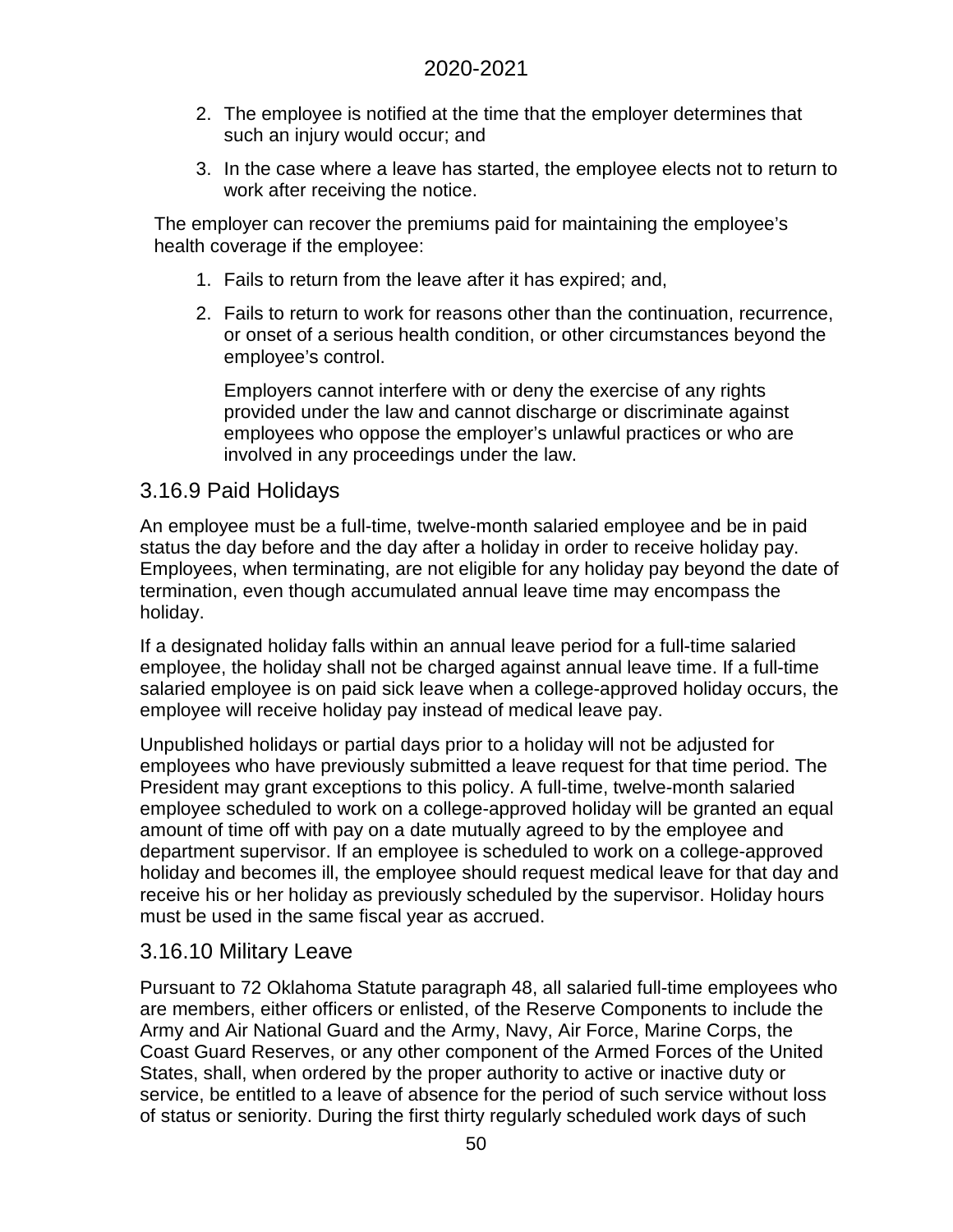leave during the federal fiscal year, the employee shall receive full regular pay. During the remainder of such leave in any federal fiscal year, the state may elect to pay the employee an amount equal to the difference between his or her regular pay and his or her military pay. Military leave does not affect the accumulation of any other type of leave.

Prior approval must be obtained by submitting a copy of the duty orders to the supervisor/division chair and the Office of Human Resources.

Northern Oklahoma College also abides by the provisions of the Uniformed Services Employment and Reemployment Rights Act of 1994 (USERRA) in employment issues concerning members of the armed forces.

# 3.16.11 Court Leave

When in obedience to a subpoena or direction by proper authority, an employee appears as a jury member for the federal government or state of Oklahoma, he or she shall be entitled to a leave of absence for such duty with full pay from the College. The employee must submit a copy of the subpoena to his or her supervisor who shall then forward it to the Office of Human Resources (for the employee's personnel file) prior to the start of the leave. If an employee is not selected for jury duty after reporting each of the required days, he or she must return to work for the remainder of the day. After completing jury duty, the employee must provide the supervisor with evidence of having served on a jury for the time claimed. Fees paid by the court in connection with the jury panel duty may be retained by the employee. The employee is responsible for reporting to the IRS monies earned by the jury duty. The employee is not entitled to receive any fee for serving as a witness pertaining to his or her NOC employment. The employee shall be entitled to receive court reimbursement for mileage.

A leave of absence with pay shall be granted when the court appearance is the result of an act by the employee as a part of his or her official duties as an employee of the College. In no case shall a leave of absence with pay be granted to any employee when the court appearance is the result of the employee being involved in a personal litigation case outside his or her scope of employment.

When jury duty occurs while the employee is on leave without pay, paid court leave is granted. When jury duty occurs while the employee is on annual leave or sick leave, the paid court leave will supersede the other type of leave.

## 3.16.12 Voting Leave

A reasonable amount of time off with pay will be given for the purpose of voting in national, state, and local elections, not to exceed two hours in most instances. If the employee works at such a distance from the voting place that more than two hours are required, then the employee shall be allowed a sufficient time in which to cast a ballot. The supervisor should be notified no later than the day before the election of the employee's need to have time off for voting. When necessary, the law allows supervisors to adjust employees' work schedules in order to allow sufficient time off for voting.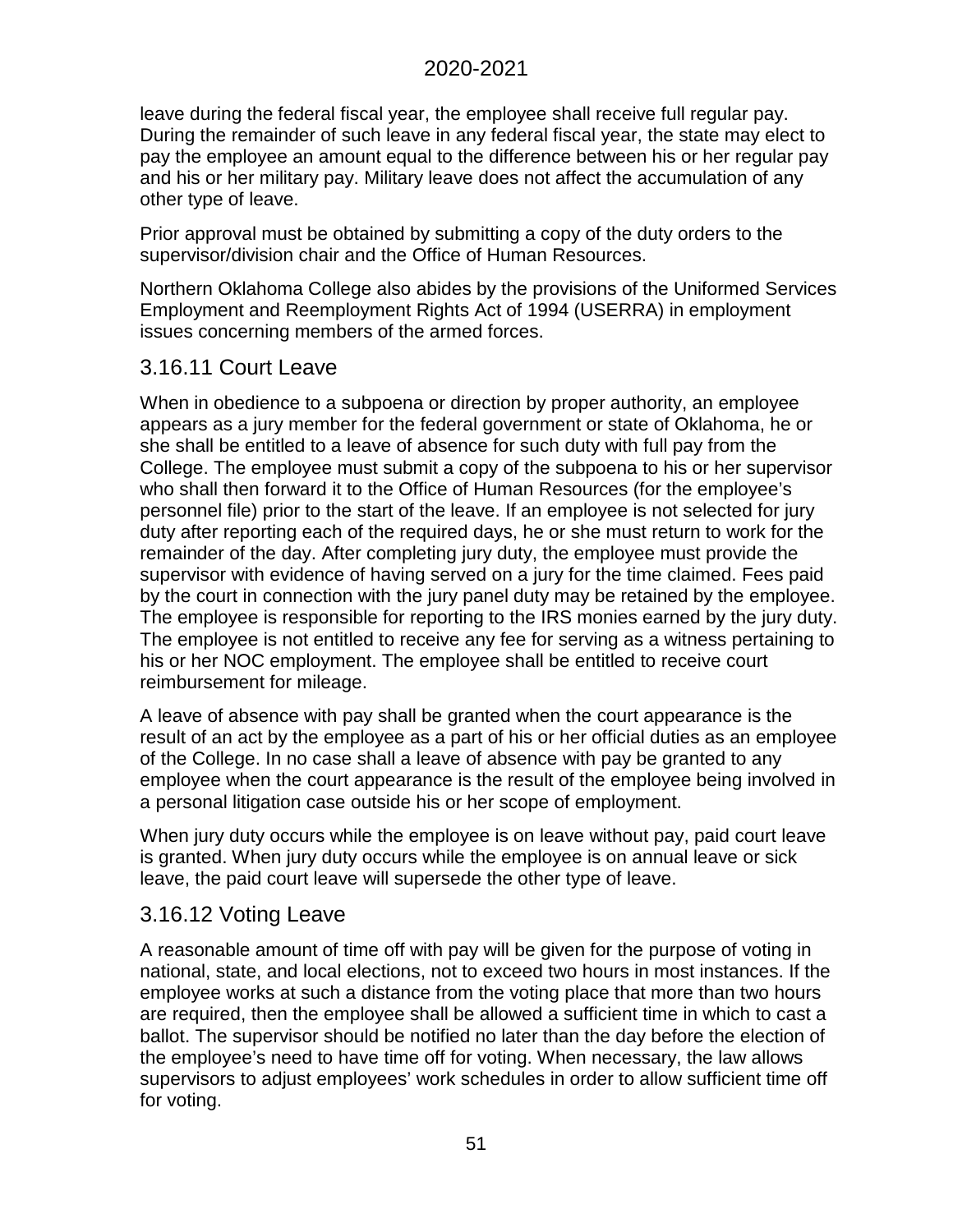# 3.16.13 Inclement Weather Policy

At times, usually in winter, travel to and from the campus for work may be difficult due to inclement weather. Employees are encouraged to use extreme caution when commuting to work during inclement weather. The ultimate decision as to how the employee will safeguard his or her safety is at the employee's discretion. If the employee feels unsafe commuting to work the employee is encouraged to use his or her best judgment. Individual decision does not exempt the employee from proper notification of an absence to the department supervisor.

# 3.16.14 Inclement Weather and No College Closing

Full-time and part-time salaried employees will use annual leave, personal leave or compensatory leave to cover the absence. If annual leave, personal leave or compensatory leave is not available, the leave will be without pay. If sick leave is claimed by the employee, the department head may require satisfactory proof of illness or disabling injury. Employees should continue to maintain contact with the department supervisor regarding the need for an inclement weather absence and expected date/time of return to work. If the College, due to poor weather conditions, decides to allow employees to leave early at their own discretion to ensure their safety in returning to their homes, then the time will be charged as annual leave, personal leave or compensatory leave since it is at the employee's discretion. Employees should notify their department supervisor in advance of leaving when exercising this option.

### 3.16.14.1 Inclement Weather with College Closing

In certain instances, the administration of the College may make the decision to close all offices except those recognized as necessary to maintain essential services. In the event of the College closing, information will be disseminated through the NOC Alert System as well as posted on the NOC website. In addition, any decision will be communicated to College offices, local radio stations and local and state television stations. Because Northern Oklahoma College is a multi-location institution, one location may have different hours of operation than another NOC location due to inclement weather.

If the College closes, administrative leave will be recorded for full-time and parttime salaried employees who were scheduled to work during the time of closing. If an employee is scheduled in advance for annual leave, personal leave, compensatory leave or sick leave, the individual will be charged annual leave, personal leave, compensatory leave or sick leave since the inclement weather did not impact the employee's plans to work. Although not encouraged, an employee choosing to work even though a closing has been announced will be paid for working as usual, whether or not the employee was aware of the closing.

While the College is closed, a department may require certain employees to work to maintain essential services or assist in special necessary functions, such as snow removal. Employees working in response to a request by a department supervisor will receive normal pay and will not receive compensatory time for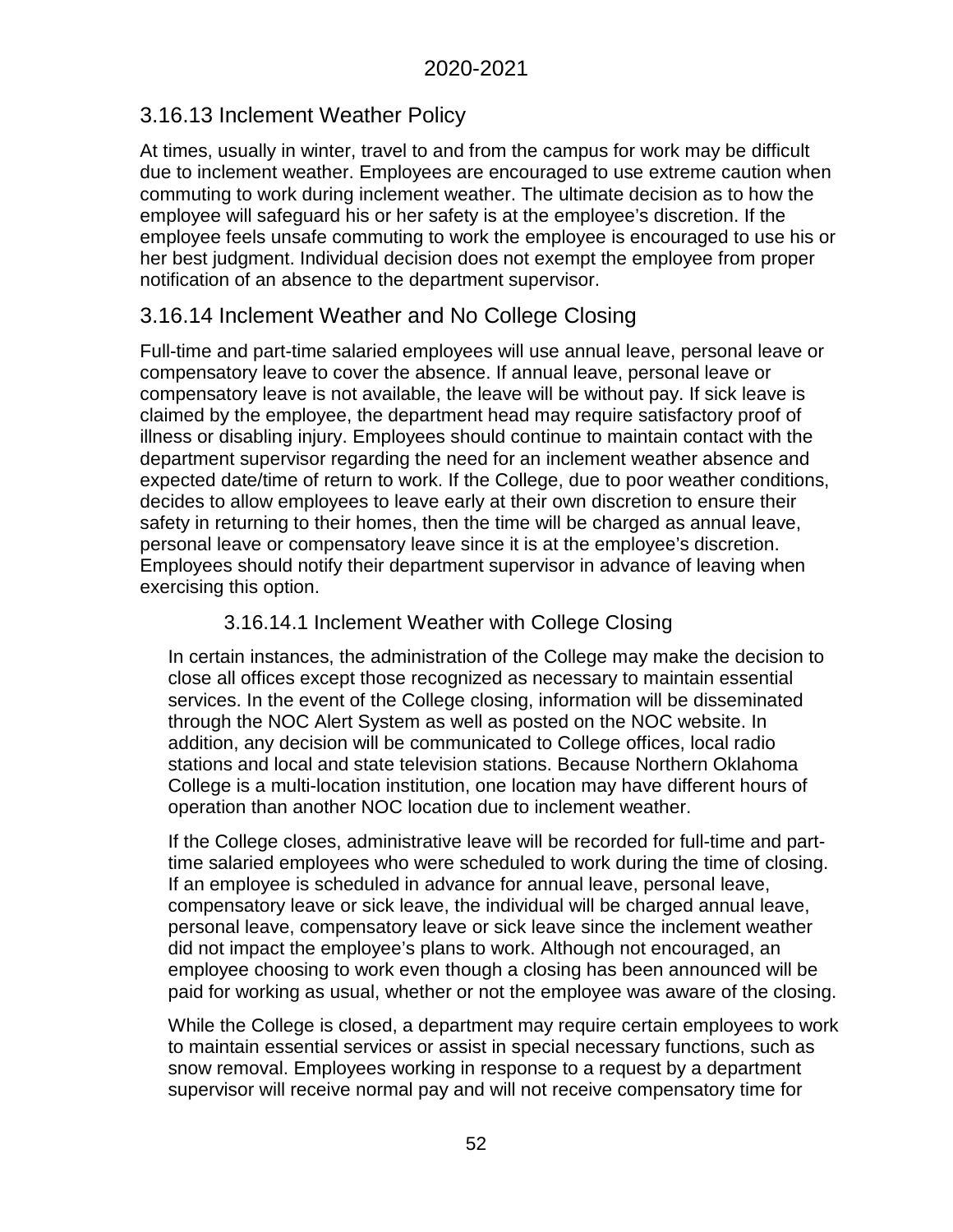hours worked during College closing. If an employee works in excess of normal work day hours of operation, compensatory time will be allowed.

If an employee is scheduled for work, due to emergency snow removal or other essential work, and does not show up for work and fails to call the supervisor to report the absence, the employee will be subject to disciplinary action as under any other circumstances when an employee fails to report for work and fails to call.

If the College decides to close during the work day and sends employees home early, the time worked will be paid according to the number of hours worked and the remaining time will be considered administrative leave. If an employee decides to leave work because of concerns over commuting in inclement weather prior to an actual closing time, annual leave, personal leave or compensatory leave will be charged for leave prior to closing. Likewise, if an employee arrives late at work due to concerns over commuting in inclement weather after the College has resumed activity, annual leave, personal leave or compensatory leave will be charged for the time while the College is actually open. Time during the actual closing will be charged as administrative leave.

3.16.14.2 Inclement Weather Policy for Hourly Employees

Hourly employees are paid only for hours actually worked. If unable to work due to the College closing or to inclement weather, these employees may not receive anticipated compensation. The same situation may exist for employees who elect not to work during inclement weather while the College remains open and do not have or are not able to use annual leave, personal leave or compensatory leave. Departments may choose to allow these employees to work additional hours at another time to make up the shortage of pay; however, such an arrangement would require approval by the supervisor in advance of actual hours being worked.

# 3.17 Political Activities of Employees

Northern follows laws and guidelines established by the Oklahoma Ethics Commission in the conduct of state employees, campaigns for state office and state questions, and lobbying – see Ethics Laws and Guidelines web page at [https://www.ok.gov/ethics/Ethics\\_Laws,\\_Guides\\_&\\_Forms/index.html.](https://www.ok.gov/ethics/Ethics_Laws,_Guides_&_Forms/index.html)

An employee of the College who participates in political activity must do so in a manner that complies with State law and the Oklahoma Ethics Commission guidelines. Violation of these statutes or policies may be considered cause for disciplinary action and/or dismissal.

Additionally, the Vice President for Development and Community Relations shall represent the College and serve as the legislative liaison with the Oklahoma Ethics Commission and follows lobbyist disclosure and reporting standards as required – see the Oklahoma Ethics Commission web page at [https://www.ok.gov/ethics/.](https://www.ok.gov/ethics/)

Display of political literature, campaign placards, signs and posters on campus will be regulated and supervised by the Dean of Students in Tonkawa and Enid, and the Vice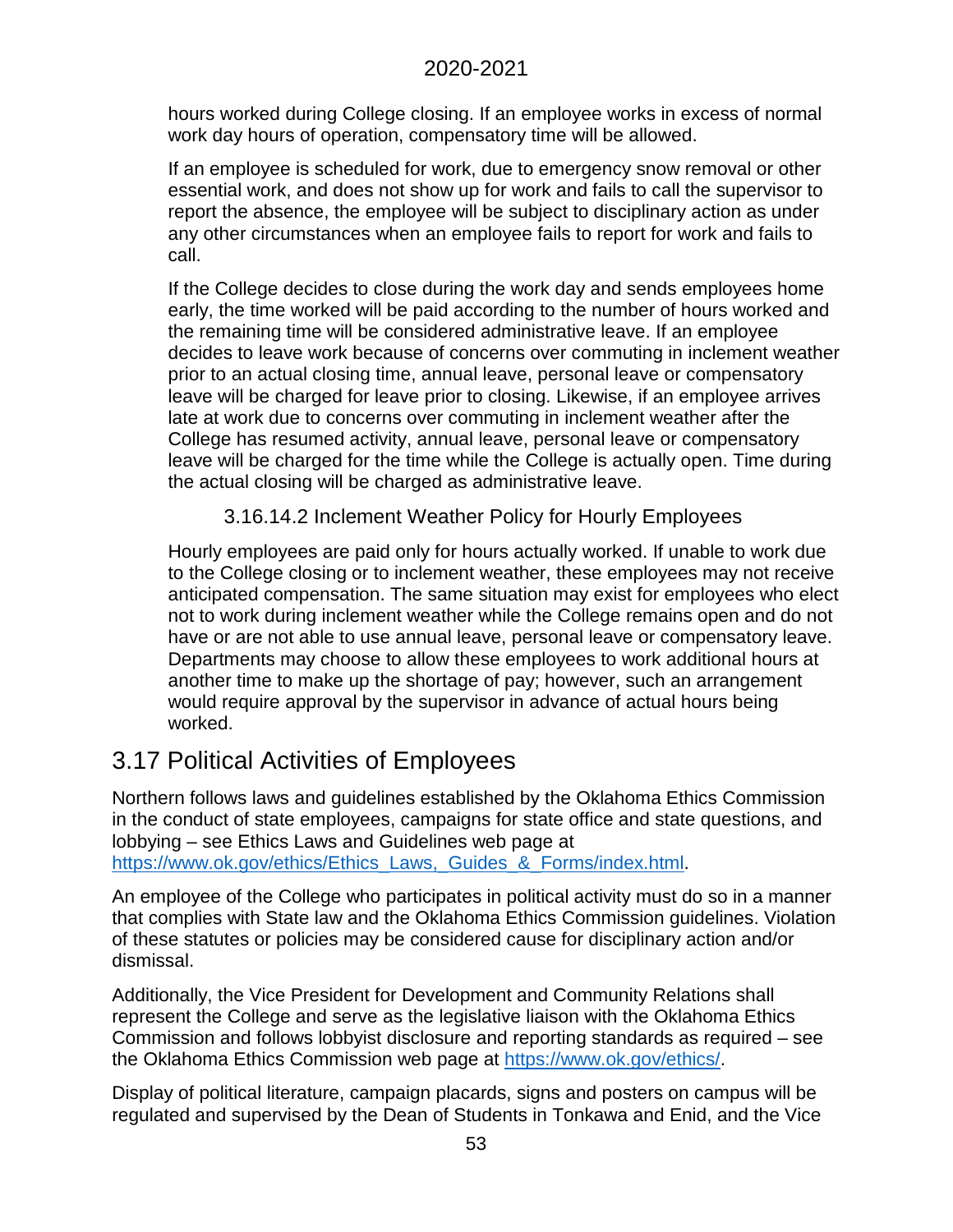President for NOC Stillwater. Such material may not be displayed on educational buildings, trees, sidewalks, handrails or grounds but must be limited to display in the student center or student-housing complex. The Dean of Students in Tonkawa and Enid, and the Vice President for NOC Stillwater will be responsible for communicating and enforcing appropriate and reasonable regulations to control display of political material and prevent litter of the campus. The spirit of this policy is not to suppress political activity by students but to preserve the aesthetic value and appearance of the campus and prevent unnecessary public expenditures because of litter.

# 3.18 Change of Employee Information

The Office of Human Resources must be promptly notified of changes of address, telephone number, marital status, number of dependents, beneficiaries, marriage or graduation of insured dependents, bank account information, etc. Whenever possible, such changes should be reported before they occur to allow the Benefits Coordinator time to notify the appropriate companies and to allow time for the Payroll Officer to make necessary changes in the payroll computer system. Failure to report these changes to the Office of Human Resources may result in denial or delay of benefit coverage, non-receipt of pertinent information, and/or delay in receiving payroll deposits.

# 3.19 Dress Guidelines

Northern Oklahoma College Employees have constant interaction with students, persons from outside the College, and with other employees. A professional, wellgroomed appearance creates a positive reflection on the employee as well as the College. Clothing and grooming should be appropriate for your particular work environment. Safety precautions should receive primary consideration. Northern Oklahoma College has identified two work environments, Office/Classroom and Trades. The following guidelines apply to both work environments. Each work environment will be more specifically discussed following the general guideline section.

# 3.19.1 General Dress Guidelines

An employee's supervisor may adjust the level of dress required depending on the employee's level of position or activities required for the job. Employees should consult their supervisor regarding any dress code requirements specific to their department.

Northern Oklahoma College has established the following dress guidelines. These are intended to be used as guidelines; however, your specific work environment dictates the appropriate attire.

The key to dressing successfully is the use of common sense and good judgment. If you question the appropriateness of any attire, it should not be worn to work.

Fridays during Fall and Spring semesters are designated as NOC Pride Day. Attire on Fridays or other institutionally designated NOC Pride Days should be:

Tonkawa and Enid: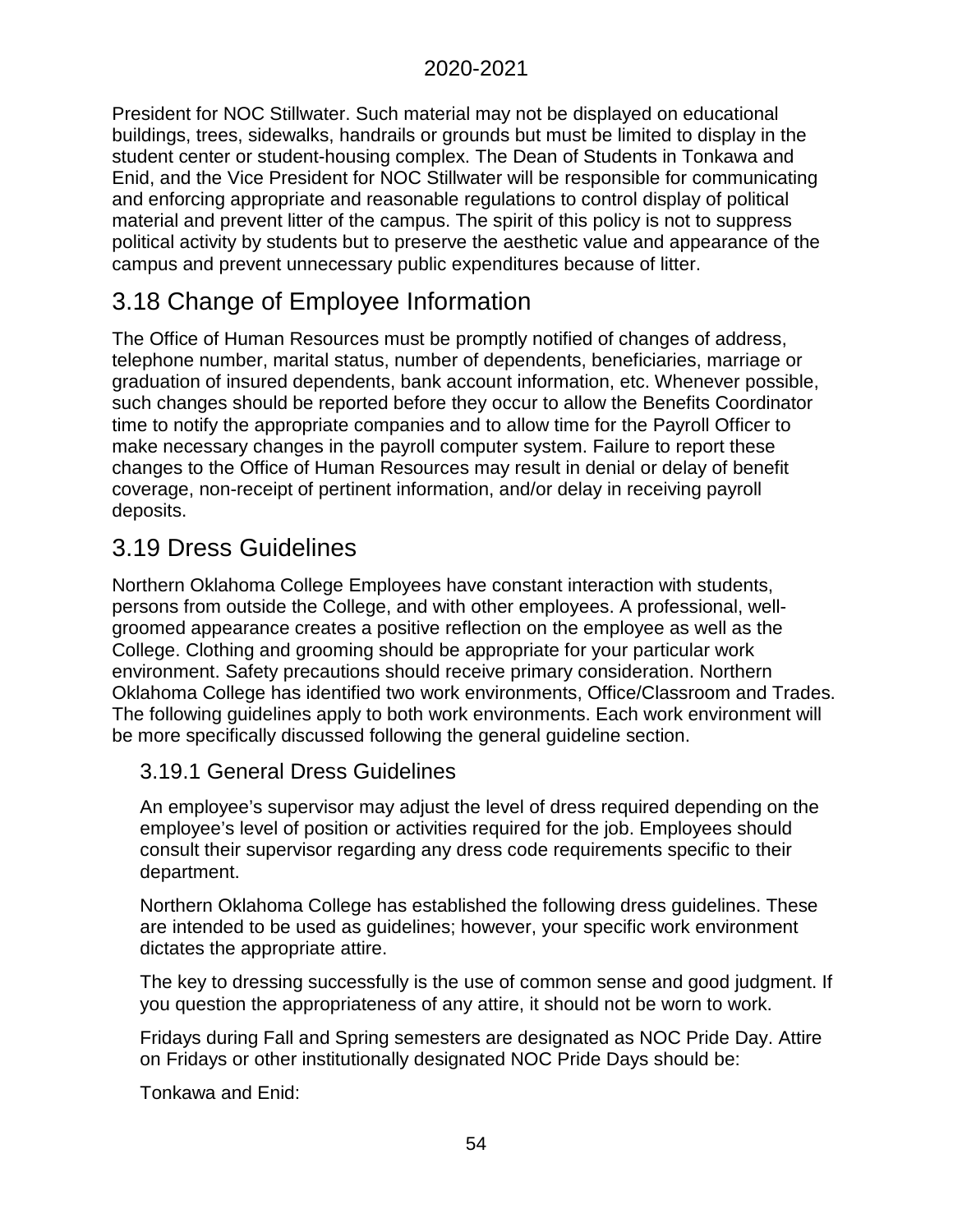"NOC" logo or mascot shirt in college colors or other shirt in college colors. As referenced in the NOC Graphic Standards Guide, official college colors are red and white. Other acceptable colors are black and gray. Clean jeans or casual pants in good condition are acceptable. Clothing articles that are frayed, ripped, patched, or extensively faded are not allowed.

#### Stillwater:

"NOC" logo or "NOC/OSU Gateway Program" logo shirt in orange or college colors or other shirt in college colors. As referenced in the NOC Graphic Standards Guide, official college colors are red and white. Other acceptable colors are black and gray if it is a Gateway logo. Clean jeans or casual pants in good condition are acceptable. Clothing articles that are frayed, ripped, patched, or extensively faded are not allowed.

The last working day of a short work week is not considered as NOC Pride Day unless institutionally designated as such.

During unusual inclement weather, such as snow and ice, dress exceptions in footwear and attire may be appropriate.

As part of professional appearance, personal hygiene and grooming should be carefully maintained. Excessive body odors are offensive. Employees who are unable to maintain proper hygiene may be formally counseled by supervisor. Many fragrances can be harmful to some people with allergies. Employees may be required to eliminate fragrances if deemed necessary.

Tattoos, and piercings, other than in the ears are not to be prominently displayed while representing the institution.

If an employee's attire or appearance is unsuitable, the employee may be asked to return home to change before resuming regular duties. The use of accrued annual leave is appropriate for such absences. In keeping with a professional image, reasonable accommodation will be made for employees' religious beliefs and disabilities whenever possible.

Employees are not allowed to wear halter tops, one-shoulder tops, midriff tops, beachwear, extremely low rise pants, or extremely form fitting attire. In addition, distracting, offensive or revealing clothes are not appropriate on any day of the week. Shirts cannot display alcohol, tobacco products, offensive words, offensive pictures, or offensive logos.

Supervisors are responsible for enforcing the dress guidelines. Failure of a supervisor to enforce dress guidelines may result in the next level of supervisor to enforce policies.

Please refer to the Dress Guidelines List at the end of this section for acceptable and unacceptable items.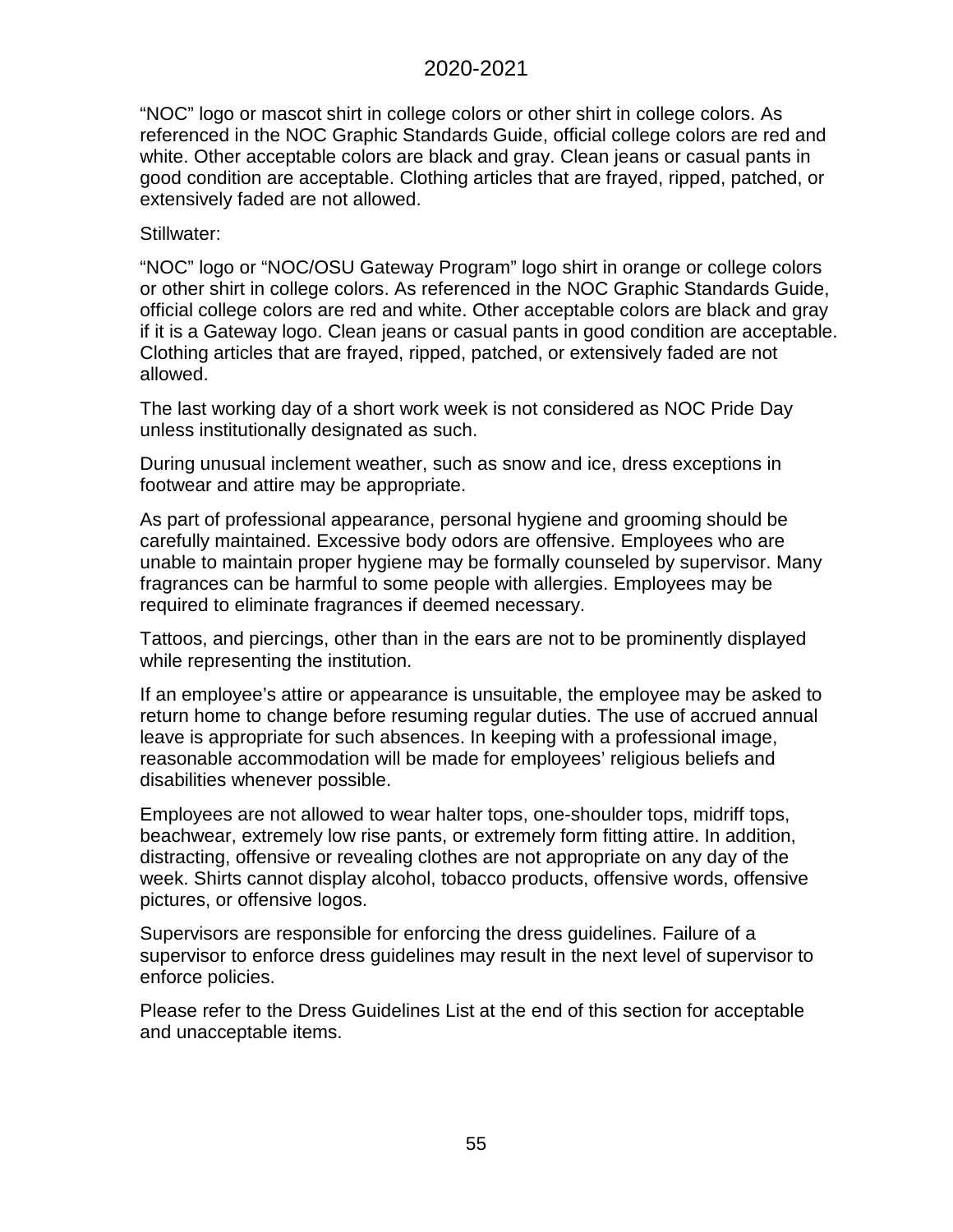# 3.19.2 The Office and Classroom Environment

Northern Oklahoma College supports business casual attire. Business casual is crisp and neat. It should not look like cocktail or party or picnic attire. In addition, distracting, offensive or revealing clothes are not appropriate on any day of the week.

When an employee's workday involves a lot of moving or lifting of materials, bending, filing, or working in confined spaces, a more casual appearance is appropriate. This is referred to as "Manual Work Day." The immediate supervisor must give prior approval for manual work day attire which may include jeans and athletic shoes.

# 3.19.3 The Trades Environment

Departments that perform a service or trade for NOC may not require the stricter guidelines that have been established for the office/classroom environment. Trades Environment may include laboratories, printing services, athletics, creative arts and physical plant. Within these departments it is acceptable and at times recommended that the employees wear jeans, t-shirts, hats, athletic attire or athletic shoes as approved by their supervisor. This is to provide ease, protection, and comfort while doing the job that is asked of the employee. Jeans that are frayed, ripped, patched, or extensively faded are not allowed. T-shirts must be "NOC" logo shirts in school colors. No clothing articles may display alcohol, tobacco products, offensive words, offensive pictures, or offensive logos. Athletic shoes must be in good condition. Hats displaying the NOC logo are preferred; however, hats must remain appropriate for the work environment and for the College.

Employees who are required to wear uniforms are expected to keep them neat and clean in appearance.

Employees are to abide by the safety policies and procedures of their department and to wear required protective clothing and safety equipment. An employee's supervisor may adjust the level of dress required depending upon the employee's level of position or activities required of the job.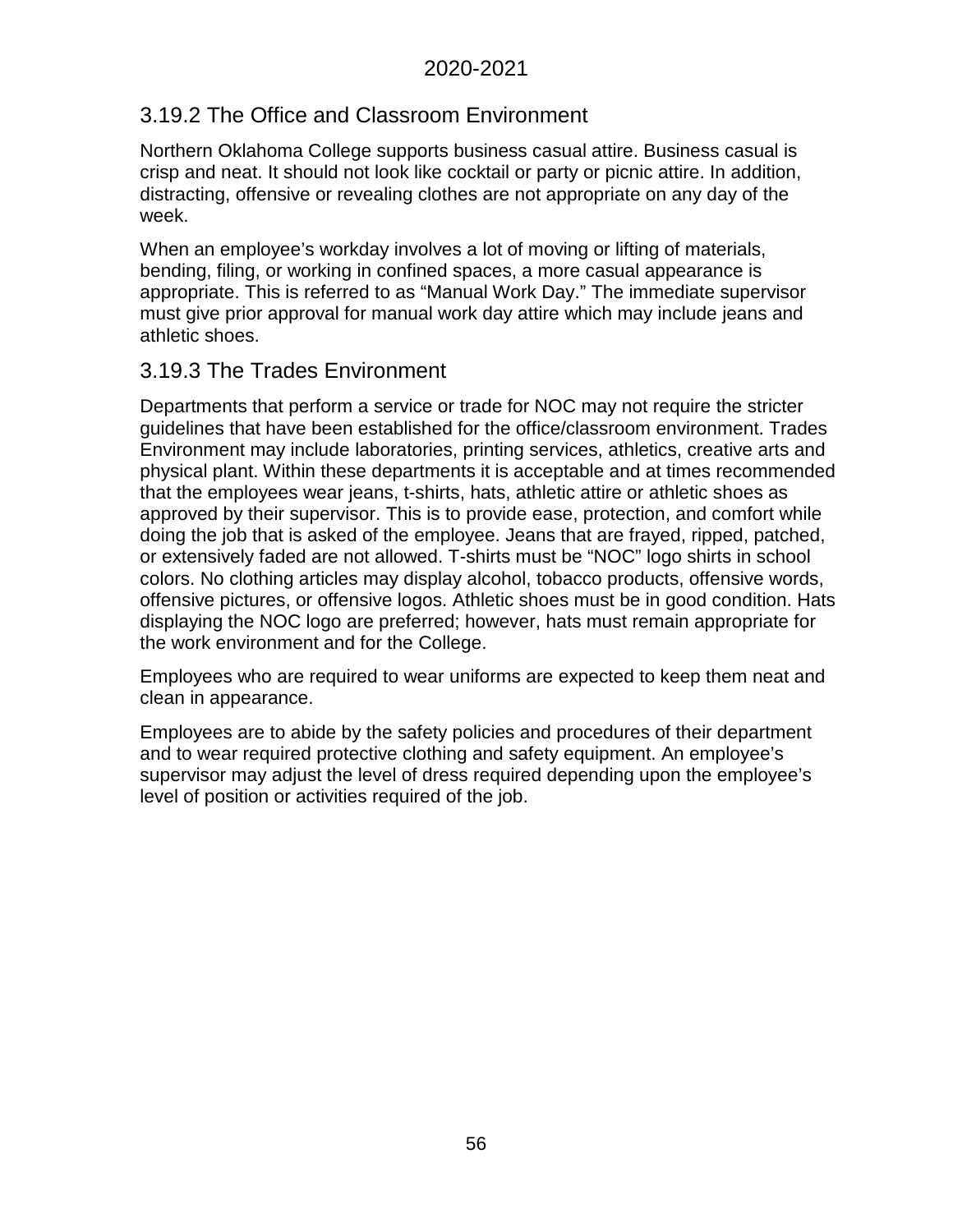| <b>Northern Oklahoma College</b>                                                                                                                                                                                                                                                                                                                     |            |              |                                                    |  |
|------------------------------------------------------------------------------------------------------------------------------------------------------------------------------------------------------------------------------------------------------------------------------------------------------------------------------------------------------|------------|--------------|----------------------------------------------------|--|
| <b>Dress Guidelines</b>                                                                                                                                                                                                                                                                                                                              |            |              |                                                    |  |
|                                                                                                                                                                                                                                                                                                                                                      | Acceptable | Unacceptable | <b>Exceptions</b><br>NOC Pride Day/Manual Work Day |  |
| <b>Tops</b>                                                                                                                                                                                                                                                                                                                                          |            |              |                                                    |  |
| Banded collar sports shirts                                                                                                                                                                                                                                                                                                                          | Yes        |              |                                                    |  |
| Casual shirts with collars                                                                                                                                                                                                                                                                                                                           | Yes        |              |                                                    |  |
| Halter tops/ one-shoulder/midriff tops                                                                                                                                                                                                                                                                                                               |            | <b>No</b>    |                                                    |  |
| Polo/Henley/Golf shirts                                                                                                                                                                                                                                                                                                                              | Yes        |              |                                                    |  |
| <b>Sweaters</b>                                                                                                                                                                                                                                                                                                                                      | Yes        |              |                                                    |  |
| Turtlenecks                                                                                                                                                                                                                                                                                                                                          | Yes        |              |                                                    |  |
| Short or long sleeve dress shirts                                                                                                                                                                                                                                                                                                                    | Yes        |              |                                                    |  |
| Short sleeve blouses/sleeveless blouses*                                                                                                                                                                                                                                                                                                             | Yes        |              |                                                    |  |
| Spaghetti strap tops*                                                                                                                                                                                                                                                                                                                                | Yes        |              |                                                    |  |
| Tank tops*                                                                                                                                                                                                                                                                                                                                           | Yes        |              |                                                    |  |
| T-shirts**                                                                                                                                                                                                                                                                                                                                           |            | <b>No</b>    | Yes                                                |  |
| Sweatshirts**                                                                                                                                                                                                                                                                                                                                        |            | <b>No</b>    | Yes                                                |  |
| *Form fitting shirts may not gap open. Spaghetti strap dresses/tops must be covered by a blouse, sweater, or jacket at all times. Tops may<br>not show the midriff when sitting, standing or reaching.<br>** If you choose to participate in NOC Pride Day a shirt or sweatshirt with an NOC Logo, or school colors must be worn. Sweatshirts and t- |            |              |                                                    |  |
| shirts must be non-offensive, contain no profanity, and must not advertise alcohol or tobacco.                                                                                                                                                                                                                                                       |            |              |                                                    |  |
| <b>Bottoms</b>                                                                                                                                                                                                                                                                                                                                       |            |              |                                                    |  |
| Capri/Crop/Flood/Skinny Pants*                                                                                                                                                                                                                                                                                                                       | Yes        |              |                                                    |  |
| Cargo/Carpenter Pants*                                                                                                                                                                                                                                                                                                                               | Yes        |              |                                                    |  |
| Dress slacks                                                                                                                                                                                                                                                                                                                                         | Yes        |              |                                                    |  |
| Dress skorts**                                                                                                                                                                                                                                                                                                                                       | Yes        |              |                                                    |  |
| Dresses***                                                                                                                                                                                                                                                                                                                                           | Yes        |              |                                                    |  |
| Skirts***                                                                                                                                                                                                                                                                                                                                            | Yes        |              |                                                    |  |
| Denim dresses, skirts and jackets                                                                                                                                                                                                                                                                                                                    | Yes        |              |                                                    |  |
| Denim jeans****                                                                                                                                                                                                                                                                                                                                      |            | No           | Yes                                                |  |
| Khakis/Docker type/Casual slacks                                                                                                                                                                                                                                                                                                                     | Yes        |              |                                                    |  |
| Leggings******                                                                                                                                                                                                                                                                                                                                       | Yes        |              |                                                    |  |
| Overalls                                                                                                                                                                                                                                                                                                                                             |            | No           |                                                    |  |
| Spandex                                                                                                                                                                                                                                                                                                                                              |            | No           |                                                    |  |
| Sweat suits                                                                                                                                                                                                                                                                                                                                          |            | No           |                                                    |  |
| Walking or Bermuda Shorts                                                                                                                                                                                                                                                                                                                            | Yes        |              |                                                    |  |
| *Length must be below the knee and resemble trouser/slack design.                                                                                                                                                                                                                                                                                    |            |              |                                                    |  |
| ** Must not resemble shorts from behind and be an acceptable skirt length.                                                                                                                                                                                                                                                                           |            |              |                                                    |  |
| ***Dresses, skirts, and shorts must be no shorter than 2-3 inches above the knee cap while standing.                                                                                                                                                                                                                                                 |            |              |                                                    |  |
| **** Jeans worn on NOC Pride/Manual Work Days must be clean and in good condition.                                                                                                                                                                                                                                                                   |            |              |                                                    |  |
| *****Leggings must be worn under a dress, skirt or long shirt that is no shorter than 2-3 inches above the knee cap while standing.<br><b>Footwear</b>                                                                                                                                                                                               |            |              |                                                    |  |
| Athletic Shoes*                                                                                                                                                                                                                                                                                                                                      |            | No           | Yes                                                |  |
| <b>Boots</b>                                                                                                                                                                                                                                                                                                                                         | Yes        |              |                                                    |  |
| Canvas shoes*                                                                                                                                                                                                                                                                                                                                        | Yes        |              |                                                    |  |
| Clogs/Mules                                                                                                                                                                                                                                                                                                                                          | Yes        |              |                                                    |  |
| Dress sandals                                                                                                                                                                                                                                                                                                                                        | Yes        |              |                                                    |  |
| Flats                                                                                                                                                                                                                                                                                                                                                | Yes        |              |                                                    |  |
| Flip-flops or thongs**                                                                                                                                                                                                                                                                                                                               | Yes        |              |                                                    |  |
| Crocs/Garden shoes                                                                                                                                                                                                                                                                                                                                   |            | No           |                                                    |  |
| High-heels                                                                                                                                                                                                                                                                                                                                           | Yes        |              |                                                    |  |
| House slippers                                                                                                                                                                                                                                                                                                                                       |            | No           |                                                    |  |
| Leather shoes/boots lace up or slip on                                                                                                                                                                                                                                                                                                               | Yes        |              |                                                    |  |
| Loafers                                                                                                                                                                                                                                                                                                                                              | Yes        |              |                                                    |  |
| Open-toe dress shoes                                                                                                                                                                                                                                                                                                                                 | Yes        |              |                                                    |  |
| Orthopedic shoes                                                                                                                                                                                                                                                                                                                                     | Yes        |              |                                                    |  |
| *Athletic/Canvas shoes must be clean and in good condition.                                                                                                                                                                                                                                                                                          |            |              |                                                    |  |
| ** If the shoe is entirely made of rubber, plastic, and/or foam, it is unacceptable.                                                                                                                                                                                                                                                                 |            |              |                                                    |  |
| Proper undergarments must be worn beneath clothing.                                                                                                                                                                                                                                                                                                  |            |              |                                                    |  |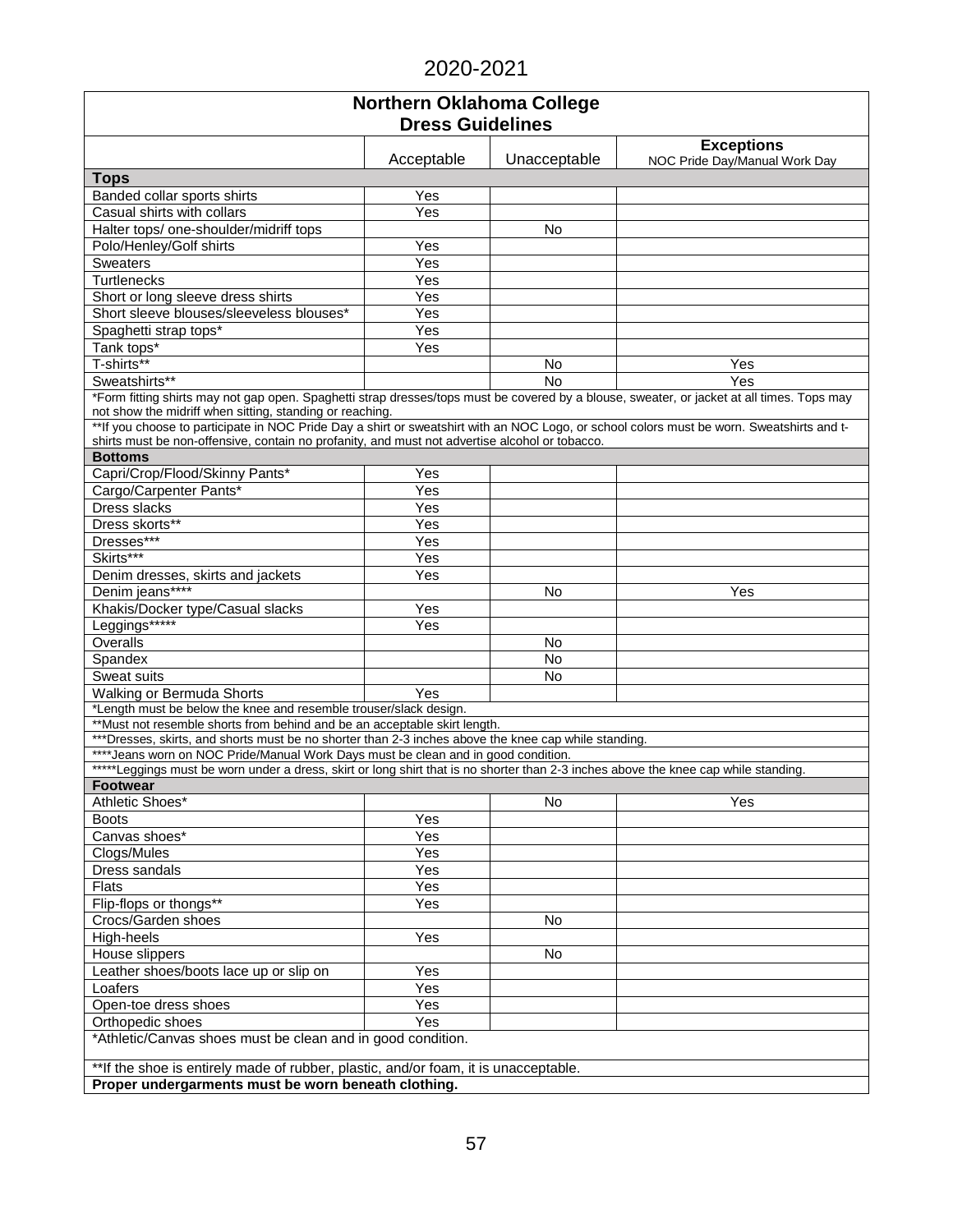# 3.20 Professional Development

Professional development is recognized as an important function of the College to assist in overall educational growth and development. Professional development is designed to establish programs for instructional and skills improvement and to facilitate the maintenance of a healthy institutional climate. Professional Development subcommittees for Faculty and Staff exist. Some Professional Development may be required as a condition of employment.

# 3.20.1 NOC Educational Opportunities

Northern Oklahoma College encourages employees to take classes to improve themselves and to increase skill level in their work. Employees should seek official approval from their immediate supervisor for an appropriate time schedule that does not conflict with regular working hours. If classes are offered at times which conflict with regular working hours, employees must submit a request for an alternative work schedule as defined in 5.4.1.A below. This plan must be approved by the supervisor and appropriate vice president, and then forwarded to the Office of Human Resources to be placed in their personnel file.

There are no restrictions for employees taking classes outside of the employee's regular working hours. However, such course work cannot interfere with the employee's duties as determined by the direct supervisor and appropriate vice president.

#### 3.20.1.1 Employee Associate Degree Scholarship Program

The Employee Associate Degree Scholarship Program is available to full-time Northern employees for NOC courses deemed beneficial to the College and the employee professionally. This scholarship becomes available after three months of full-time employment with the College. The Employee Associate Degree Scholarship Program covers up to 100% of NOC only tuition, fees, and books towards the completion of the employee's first associate degree earned at Northern Oklahoma College.

This program allows for an employee to apply for a scholarship for a maximum of seven Northern Oklahoma College credit hours for the fall and spring semesters and nine credit hours for the summer session. All time missed from scheduled work hours must be made up or taken as annual leave. A request for rescheduled hours must be approved by the immediate supervisor with the original request placed in the employee personnel file for documentation. All class-related activities (admission, enrollment, advising, homework, discussions with classmates, etc.) must be done outside work hours. To remain eligible for the scholarship program, after the first semester, an employee must maintain a cumulative GPA of 2.0 in all course work attempted. Reinstatement in the program after the cumulative GPA falls below 2.0 is allowed only after the employee raises his or her cumulative GPA to 2.0 or greater.

Degree scholarship participants are encouraged to apply for Federal financial aid. Students who are eligible for the scholarship program may also accept other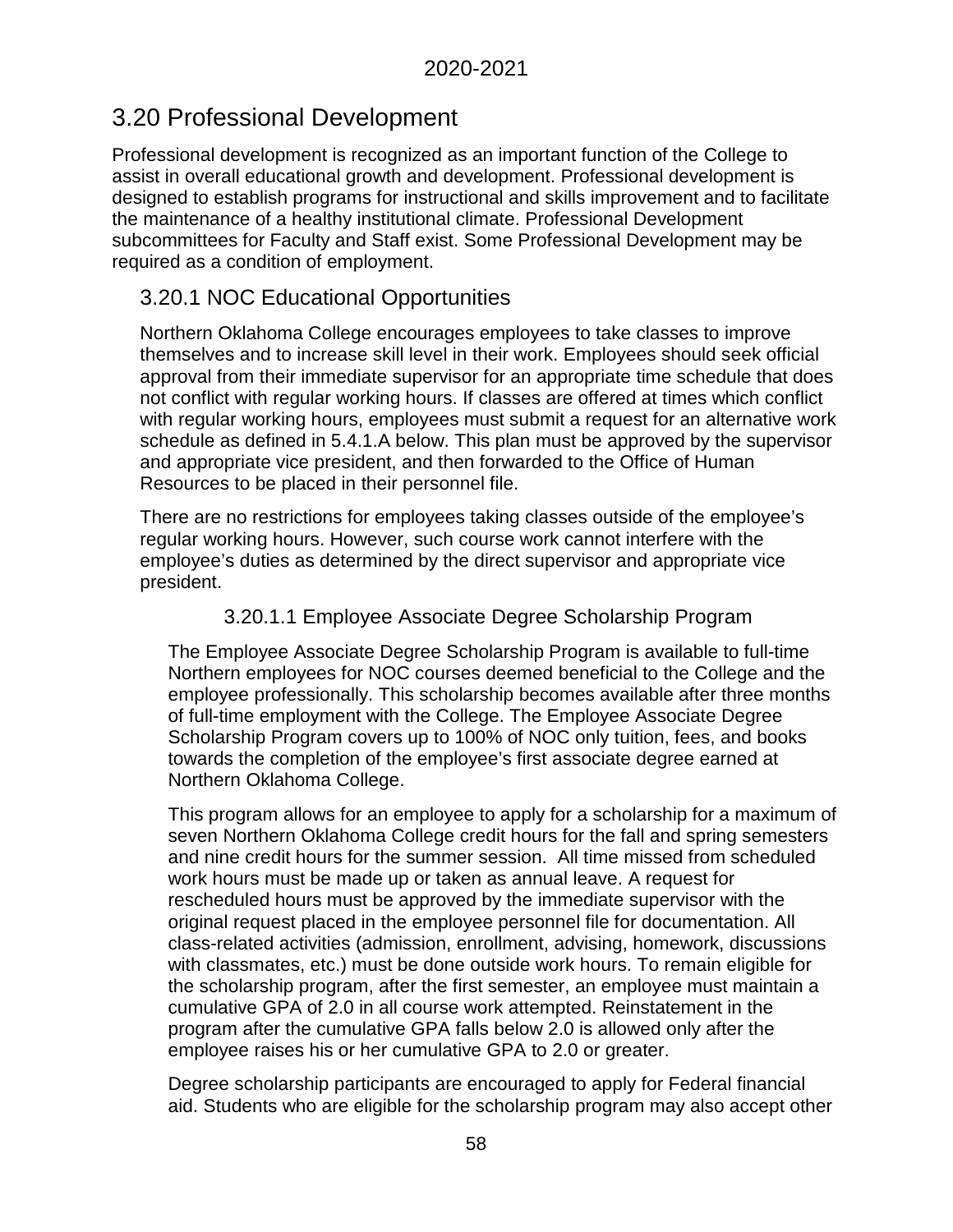Northern scholarships, Federal Pell Grants, SEOGs, and state-supported scholarships and grants. Please note, however, that if the student chooses to accept these other grants and scholarships, the degree waiver will only be applied to increase the total amount of grants and scholarships up to the 100% benefit.

The employee must obtain approval from his or her supervisor before enrolling each semester. Employee Enrollment Request Form is available on the NOC website at [http://www.noc.edu/scholarships.](http://www.noc.edu/scholarships) The completed online form must be approved and submitted before the last day of the drop/add period. Requests received after this date will not be considered. If employment with Northern Oklahoma College ends during a semester the employee is enrolled in course work covered under the program, the student may be required to reimburse the College for the tuition, fees, and books previously paid for by the College. Reimbursement will be at the discretion of the College after review of employment history, relevant circumstances, and length of employment.

Requests may be denied when budget limitations dictate and/or for employees with unsatisfactory job performance or disciplinary issues, or for employees who have previously withdrawn or failed courses for which assistance was provided.

Courses fill up quickly. Please enroll in a timely manner. Employees are not entitled to special treatment when enrolling.

3.20.1.2 The Employee, Spouse, and Dependent Scholarship Program

All full-time employees, their spouses and dependent children up to age of 24 based on Federal Aid Guidelines are eligible to enroll in NOC-billed courses and receive a waiver for one-half of the resident tuition charge for up to 15 credit hours in any fall, spring, or summer term, and half of on-campus residence hall room charges. The employee or their dependent is responsible for the remaining tuition, fees, and/or book costs. Please note, if the student has accepted other Northern scholarships, state-supported scholarships or grants, the waiver will be applied after all other scholarships have been applied. In addition, the employee must still be employed full-time on the first day of the semester for which the scholarship is applied. The online scholarship form can be found on the NOC website at [http://www.noc.edu/scholarships.](http://www.noc.edu/scholarships)

Courses fill up quickly. Please enroll in a timely manner. Employees, their spouses and children are not entitled to special treatment when enrolling.

#### 3.20.1.3 Educational Partnership Opportunities

Northern Oklahoma College has developed relationships with other higher education entities and those entities have extended educational incentives to encourage full-time employees to pursue degrees from those institutions. Fulltime employees who are interested in educational partnership opportunities should contact the Office of Human Resources for current opportunities.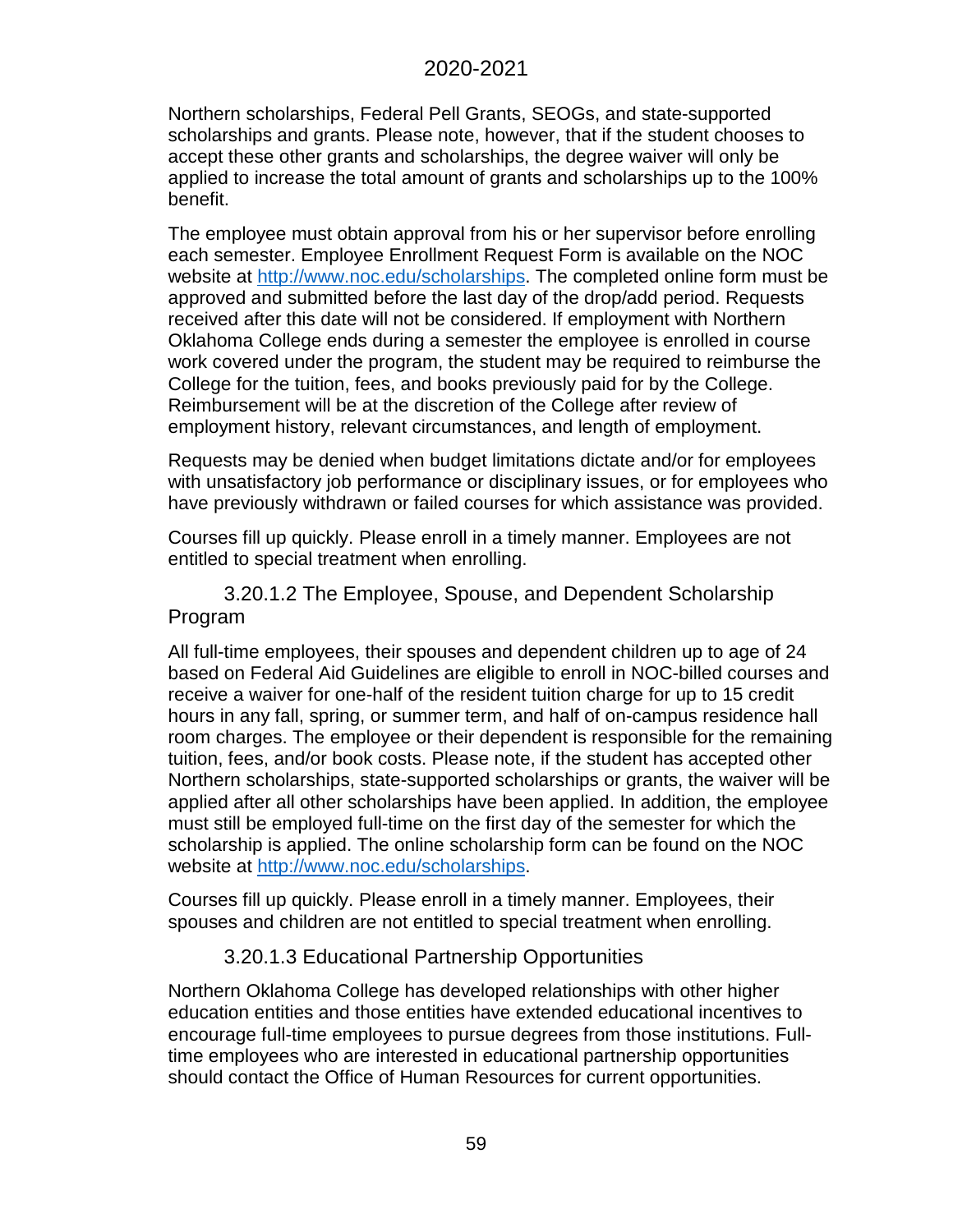# 3.20.2 Professional Development Reimbursement Program

The purpose of the Professional Development initiative at Northern Oklahoma College is to provide an incentive for continuous improvement for full-time faculty and full-time salaried staff.

# 3.20.2.1 Rationale

Northern encourages employees to commit to professional improvement by providing reimbursement for professional development activities when funds are available. In the case of a greater number of applicants than funds, reimbursements will be made according to the following criteria: (1) value to the institution and its mission; (2) value of the experience to the individual; and (3) practicality of the activity. In order to qualify for possible reimbursement, the professional development activity must in some way improve the credentials of the employee, for example:

Coursework, within a plan of study, toward an advanced degree.

Coursework allowing the employee to strengthen a particular academic or workrelated responsibility.

Special practical experience allowing the employee to strengthen a particular academic or work-related responsibility.

## 3.20.2.2 Process

An application for reimbursement must be submitted to the Vice President of Academic Affairs for Faculty and Staff must turn reimbursement forms into the Vice President of Financial Affairs by June 1 following the year the coursework/activity is completed. All applications must be accompanied by appropriate receipts indicating that payment has been made. Additional supporting documentation includes, but is not limited to, the following: (1) a plan of study for completing an advanced degree must be on file in the appropriate Vice President's office, no later than March 1 of the year in which reimbursement is requested; (2) official transcripts indicating completion of coursework to accompany the application; and (3) certificate of completion indicating continuing professional education credits earned to accompany the application. Applications not received, postmarked, or incomplete by June 1st will not be considered.

Reimbursement will be made only on an annual basis for coursework/activities completed during the immediate prior 12-month period, for example, an activity completed in June 2015 would be included on the application to be submitted by June 1, 2016. Reimbursements will be approved annually, and the President will make all final decisions based on available funding at the end of the fiscal year in June with reimbursements paid by the end of July. Employer-paid educational assistance may be taxable per IRS guidelines.

If the employee is reimbursed by the College for greater than fifty percent of the cost of an advanced degree, and then decides to leave the College prior to completing two years of service following the completion of the degree, he or she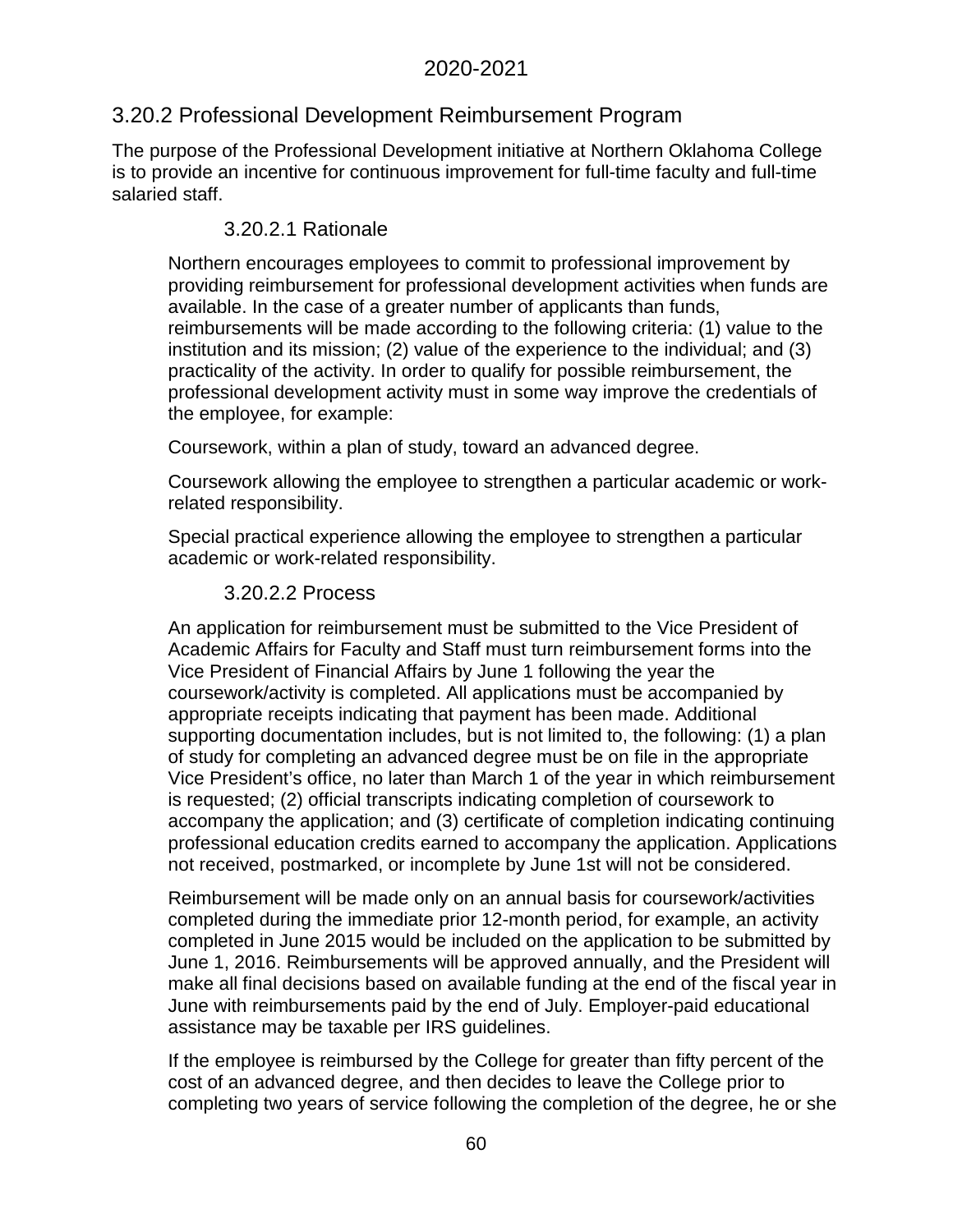may be required to repay the College the amount of funds that were provided from the College through the Professional Development Reimbursement Program.

# 3.21 Student Affairs

# 3.21.1 Use of Student Labor

Departments may be allocated a budget for wages for student help dependent upon available funding. Faculty/supervisors must have student workers approved by the Dean of Students for College Work Study employment and/or the Director of Financial Aid for Federal Work Study employment. The Office of Student Affairs in Tonkawa or the administrative offices in Enid or Stillwater will notify the Office of Human Resources prior to when the student begins or ceases work. The student must complete the following documents in the Office of Student Affairs and have on file with the Office of Human Resources before they start work:

- 1. NOC Employee Handbook Acknowledgement, Loyalty oath, W-4 form, direct deposit form, drug statement, and I-9 signed by student.
- 2. Copy of student's Social Security card and driver's license or other photo I.D. such as a student I.D.
- 3. Acknowledge Employee Handbook

If a student does not have a Social Security number, he or she should apply with the nearest social security office, presenting required documents. Students should not start working until they have a Social Security number issued to them by the Social Security Administration. The faculty/supervisor for who the student works is responsible for making sure these procedures are followed. Student workers can only be included on the bi-monthly student payroll if procedures have been followed and a time sheet has been properly signed and submitted to the Office of Human Resources by the official deadline for the given work period. Students are paid by direct deposit and may request payment information from the Office of Human Resources.

# 3.21.2 Student Sponsors

All student activities or organizational functions sponsored by the College should be attended by at least one employee sponsor. If an employee is scheduled to attend the event and then later finds that he or she is unable to attend, he or she is responsible to ensure that a substitute attends. The purchase or use of alcohol by sponsors or students while participating in student activities or functions sponsored by the College is prohibited.

## 3.21.3 College Newspaper

The Maverick and the Red and Silver are digital student publications. Students in journalism classes form the staff of the paper and are assigned as reporters each semester. Faculty and staff members are requested to supply information for articles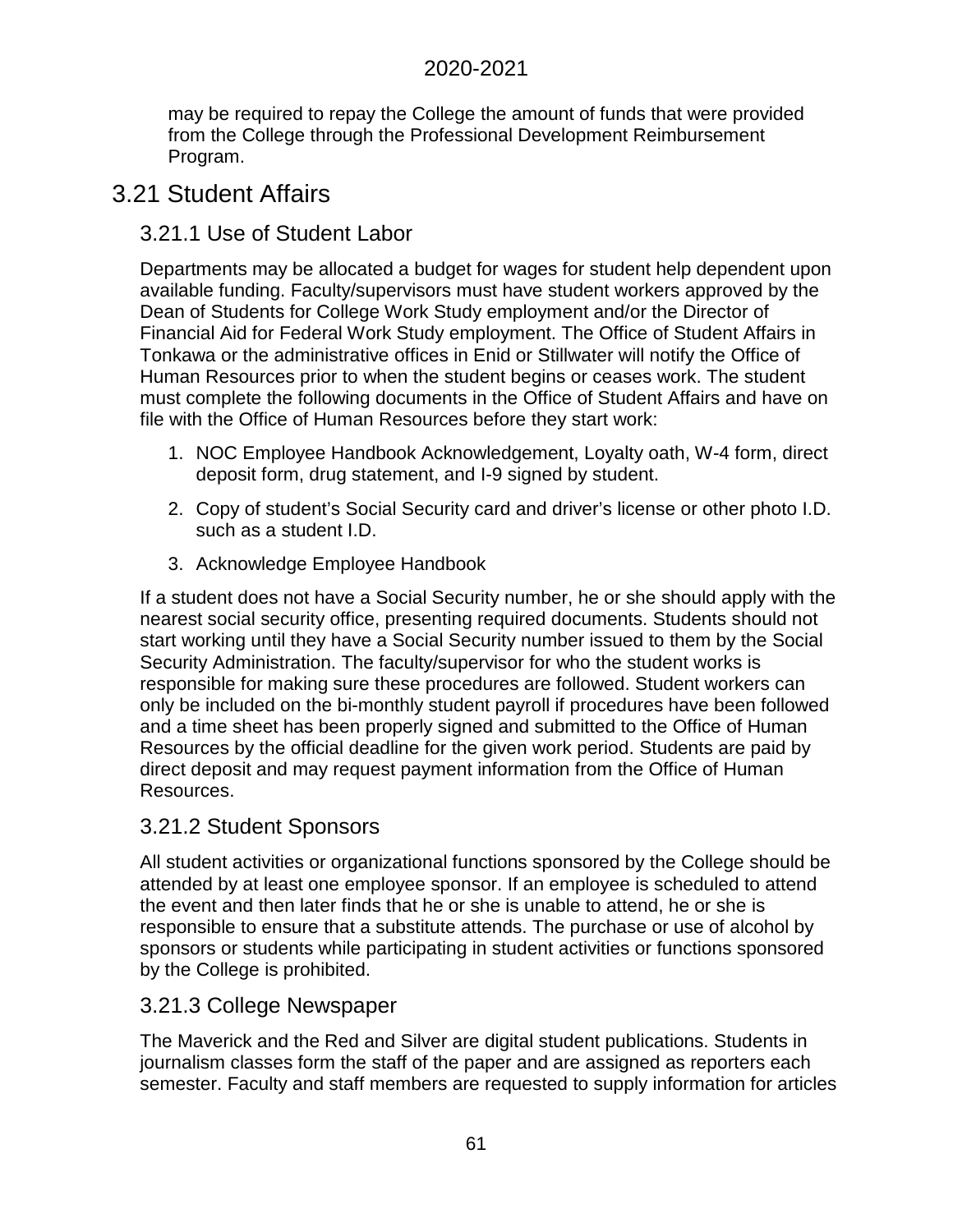to student reporters. Failure of reporters to make periodic contact with any faculty member may be reported to the journalism instructor or advisor.

# 3.21.4 Religious Activities

Various faiths and denominations sponsor college-age fellowship groups.

# 3.21.5 Course Catalog and Student Handbook

The Vice President for Academic Affairs along with the Vice President for Student Affairs prepares a combined catalog and student handbook. NOC/OSU Gateway students follow the guidelines established in conjunction with Oklahoma State University as well as the guidelines established by NOC in the NOC Course Catalog and Student Handbook. The purpose of the document is to provide information to the student body on conduct, rules, regulations, and policies. The book also provides information concerning student organizations and activities. The Course Catalog and Student Handbook can be viewed on the NOC website at [http://northok.publishpath.com/student-handbook.](http://northok.publishpath.com/student-handbook)

# 3.21.6 Career Services

Career Services are maintained by the Office of Academic Affairs as a service agency without cost to the NOC community, employees, and employing agencies. All College departments cooperate with the Office of Academic Affairs to aid students in their pursuit of educational opportunities. Individuals can check the Career Services website at<http://www.noc.edu/career-resources> for potential job opportunities.

# 3.21.7 Alumni

The Alumni Association provides our alumni the opportunity to stay connected to NOC. The association establishes membership dues to support the Alumni Legacy Scholarship, all alumni activities, such as the annual alumni reunion, distinguished alumni hall of fame induction and alumni athletic events. Additionally, it maintains good communication between the alumni and NOC and encourages alumni involvement to strengthen ties to their alma mater.

# 3.21.8 Recruitment

Employees should assist in student recruitment through planned campus contacts during the year. Campus contacts are made generally throughout the year by means of such events as athletic tournaments, music and speech contests, science fairs, and curricular contests. It is the responsibility of all NOC employees to assist in the recruitment of students and to help retain current students to complete degrees.

# 3.21.9 Regulations Concerning Student Trips

The following criteria apply to organizations planning off-campus trips to conventions, concerts, sports days, or any such activities involving students and to help retrain current students to complete degrees.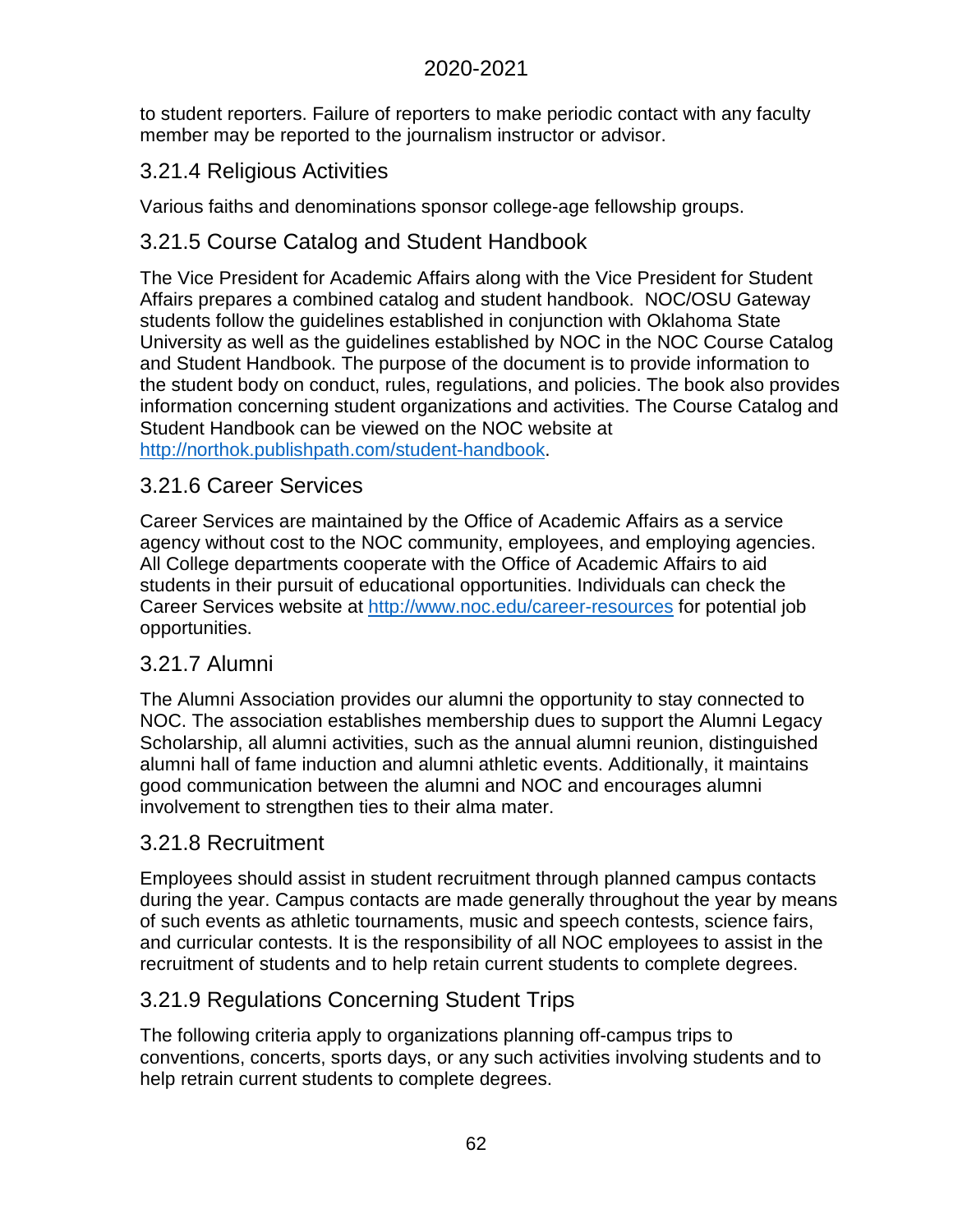- 1. A trip is not a college-sponsored trip unless the employee sponsor or employee substitute sponsor is making and chaperoning the trip. Only approved full-time NOC employees may be primary sponsor of student trips.
- 2. Events should be placed on the calendar prepared by the Dean of Students and facilities reserved if necessary in the Office of Financial Affairs in Tonkawa or the Administration Office in Enid or Stillwater as soon as possible in order to secure use of facilities. The sponsor is also responsible for making necessary travel arrangements upon approval and securing a signed waiver of liability for each student participating in the activity.
- 3. The purchase or use of alcohol by employees or students during collegesponsored activities or student trips is prohibited.

# 3.21.10 Scheduling of Student Activities

All scheduling of student activities is done through the Dean of Students in Tonkawa or Enid or the Vice President for NOC Stillwater. Arrangements must be made for date and place at least two weeks in advance. Facilities must be reserved through the Office of the Vice President for Financial Affairs or the Administration Office in Enid or Stillwater to verify that the facilities at the respective sites are available. If possible, the activity should be scheduled in time for the activity to be placed on the College calendar. Final approval is by the Dean of Students in Tonkawa or Enid or the Vice President for NOC Stillwater.

# 3.21.11 Community Relations

The Development and Community Relations Department operates the College news bureau which keeps campus news flowing into offices of newspapers, radio and television stations. This department is ready to help with informational or promotional opportunities as they arise. Service of a photographer is available to help with photography coverage of publicity-worthy events. The photo request form can be found at www.noc.edu/printshop. Employees wishing to utilize services of this department to promote, report, or publicize college events should confer with the Vice President for Development and Community Relations at their earliest opportunity.

# 3.22 General Services

## 3.22.1 Purchase Requisitions

All purchases must be made in accordance with the Purchasing Policies and Procedures which is available on the NOC website by logging on to myNOC at www.noc.edu. Purchase Requisitions for all supplies, equipment, repairs, or other items must be approved prior to the actual expenditure through written requisitions by appropriate officials. Purchases are not authorized except by this procedure.

## 3.22.2 Travel

The Northern Oklahoma College travel policy has been developed in accordance with Oklahoma statutes. The Travel Rules are available on the NOC website by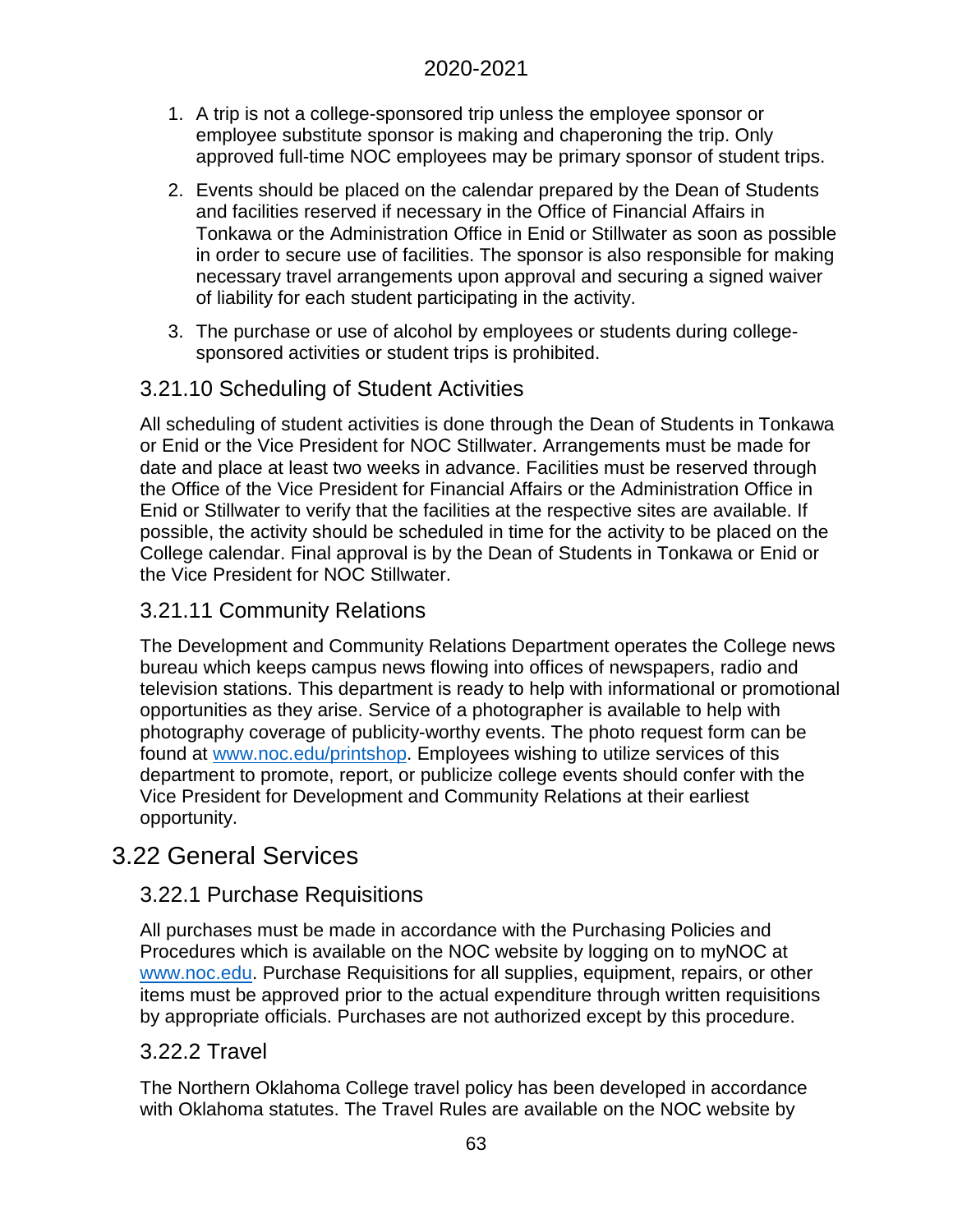logging on to myNOC at www.noc.edu. The policy covers state officials and employees who are performing substantial and necessary services for the State of Oklahoma. No travel expenses shall be incurred or reimbursed except for official business, which has been approved in advance.

### 3.22.2.1 Procedure

The employee should submit a completed Requisition for Travel to the division chair or supervisor as soon as possible, listing dates and times of travel, purpose for the trip, and items requested for reimbursement. The division chair or supervisor is responsible for verifying the essential nature of the trip. Upon signing, the Requisition for Travel should be forwarded to the appropriate vice president. The Requisition for Travel should then be forwarded to the Office of Financial Affairs for indication of budget available and verification of required documentation. Upon approval by the President or the Vice President for Financial Affairs, travel accommodations may be reserved. Employees may make flight arrangements if needed and can make vehicle reservations using TripDirect at [http://www.noc.edu/facilities.](http://www.noc.edu/facilities) The employee is responsible for making hotel and flight reservations, completing registration, and submitting college vehicle requests. An employee scheduled to enter travel status before the maintenance garage is open, after hours, on weekends, or on holidays, must make arrangements with the Physical Plant Department.

During the trip, the employee should ask for receipts for lodging, parking, toll road, and workshop registration fees, etc. Lodging receipts must be itemized, showing name, single room rate, number of people in the room, arrival/departure dates, and listing a zero balance. Registration receipts should show the actual amount paid and the number of meals included in the fee. Continental breakfasts and snacks are not considered meals.

Upon completion of the trip, the employee should complete and submit to the Office of Financial Affairs an Application for Travel Reimbursement, accompanied by required receipts and a copy of the workshop agenda, listing the designated meeting place for the workshop. All required original receipts must be firmly attached to this form and cannot be returned to the employee. It is the employee's responsibility to keep photocopies of all documents for personal reference. From the submitted information, Finance Affairs personnel prepare Office of State Finance Claim Form 19 for the employee to sign before electronic submission to the State. The resulting warrant is printed and sent to the employee by the Office of Financial Affairs.

#### 3.22.2.2 Limitations

Reimbursement for college travel is based on actual expenses incurred, subject to limitations set forth by legislation and College travel policy. Reimbursements may not be claimed for personal services, such as haircuts, dry cleaning, etc. Reimbursements for medications, tobacco products, alcoholic beverages, personal clothing, souvenirs, entertainment, repairs to privately owned vehicles, or other similar purchases are also excluded.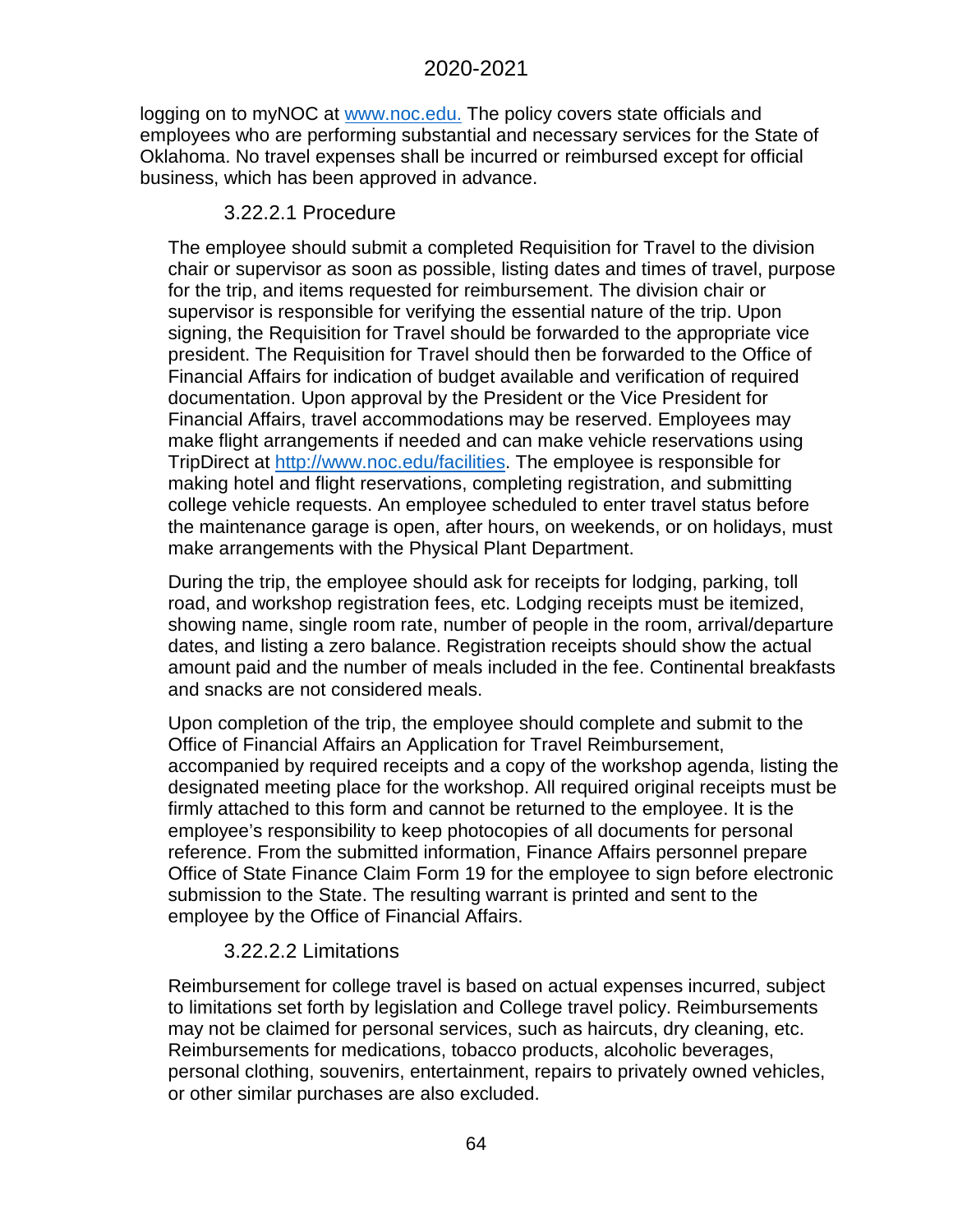# 3.22.3 College Fleet Vehicles

Oklahoma statutes prohibit the use of state-owned vehicles for private purposes. College policy states that unauthorized passengers shall not be transported in state vehicles or private vehicles used for state business. Spouses, children or grandchildren of employees are prohibited from riding in college vehicles. Only authorized college employees are allowed to drive state-owned vehicles. When carpooling to various college locations, college vehicles shall be parked at reputable, well-maintained, and safe locations. College vehicles may be parked at designated official meeting locations.

According to Oklahoma statute, the use of state-owned vehicles to ride to and from an employee's place of residence, except in the performance of official duty, is expressly prohibited. In compliance with Oklahoma statute, smoking is prohibited in college-owned vehicles. Persons using college vehicles are required to use seat belts and to comply with all Oklahoma Department of Highway Safety regulations. If more than one person is in the vehicle, all individuals are required to wear face coverings during a pandemic.

Executive orders signed by the Governor prohibit Oklahoma state employees from text messaging when driving government vehicles, driving private vehicles on government business or when using electronic equipment supplied by the state while driving. The directive defines "texting" or "text messaging" as reading from or entering data into any handheld or other electronic device.

College vehicles can be reserved on the NOC website using SchoolDude's TripDirect at [http://www.noc.edu/facilities.](http://www.noc.edu/facilities)

NOC Stillwater employees have access to both NOC and OSU vehicles. You must contact the Stillwater Administrative Office to reserve a vehicle.

## 3.22.4 Employee Handbook

Employees are responsible for being familiar with the policies and procedures of Northern Oklahoma College. A copy of the employee handbook is available on the NOC website by logging in to myNOC. Substantive changes in the handbook will be communicated to all employees and updated on the website version.

## 3.22.5 Mail and Postage

Incoming mail is distributed to the employee mailboxes Monday through Friday by 10:00 a.m. All outgoing mail must be left at the respective campus mailrooms no later than 3:00 p.m. Letters relative to college business may be left at the mailroom to be stamped and posted. Postage expense will be charged to each department. Personal mail, with postage affixed, may be left at the mailroom.

A courier service between NOC locations operates daily Monday through Friday when the administrative offices are open. Mail for the courier service may be left in the mail room. Courier service during the summer will be adjusted accordingly.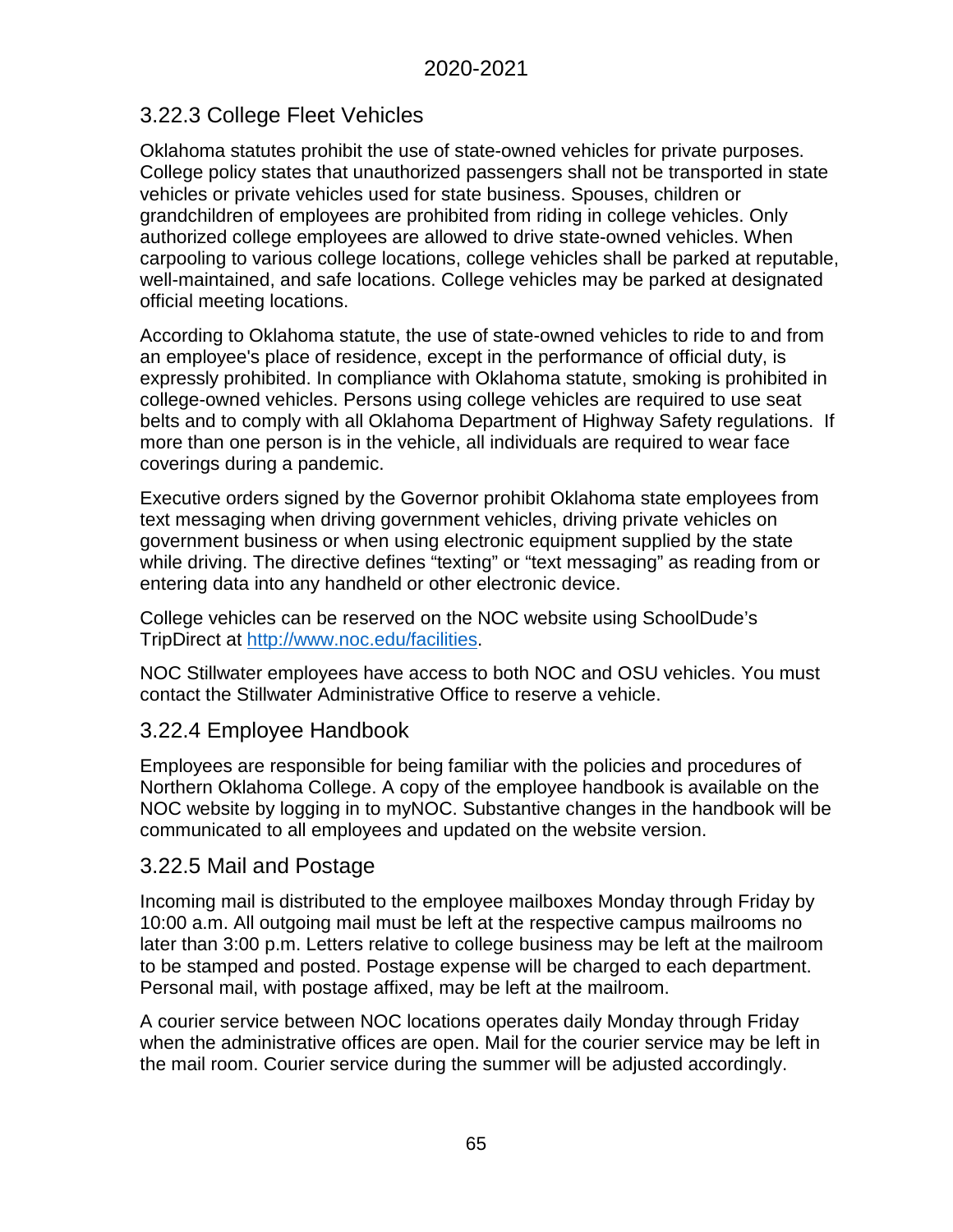# 3.22.6 Social Opportunities

All employees and their immediate family are admitted free of charge, with proper identification, to most athletic, theatre, and music events on campus sponsored by the College.

### 3.22.7 Photo I.D.

College identification cards are issued in the Registrars' Office in Tonkawa and Enid for employees in order to gain admission to most College-sponsored activities without charge. NOC identification cards are issued in the NOC/OSU Gateway Offices for Stillwater personnel.

## 3.22.8 Lost and Found

The Office of Student Affairs in Tonkawa, the Administration Office in Enid, and the Main Office in Stillwater serve as the clearing center for lost and found articles.

#### 3.22.9 Housing

The College owns housing in Tonkawa and Enid that may be rented by employees based on availability. Rental payments are required to be withheld by payroll deduction.

Residence Hall Directors are required to live in their respective residence halls as a condition of their employment at no additional cost; they will also be provided a meal plan during the fall and spring semesters. Spouse and dependents are allowed to reside in the residence hall as long as they are adhering to college policies and procedures and do not pose any concern for the student residents. Summer residents may require shifts to designated summer dorm/residence halls.

## 3.22.10 Pet Deposit and Pet Charge

A \$250 non-refundable pet charge and a \$25 per month per pet charge to be assessed in addition to damage/security deposit of \$100 and monthly rental fee.

## 3.22.11 Parking

The College does not have designated employee parking. Contact the Office of Student Affairs in Tonkawa, and the Administration Office in Enid or the Main Office in Stillwater to obtain a parking decal. The NOC Stillwater campus has limited designated employee parking located on site and in the Monroe Parking Garage on the Oklahoma State University Campus. An NOC Parking permit is required. Parking on sidewalks or lawns is prohibited. Parking personal property such as trailers or boats on NOC property is prohibited and the property will be towed at the owner's expense. ADA parking is available at various locations on each campus.

#### 3.22.12 Solicitation and Expressive Activity Policy

Commercial solicitations may not be done by an official group, organization, or person without clearance and permission from the Office of Student Affairs; however Northern Oklahoma College is committed to providing an environment where issues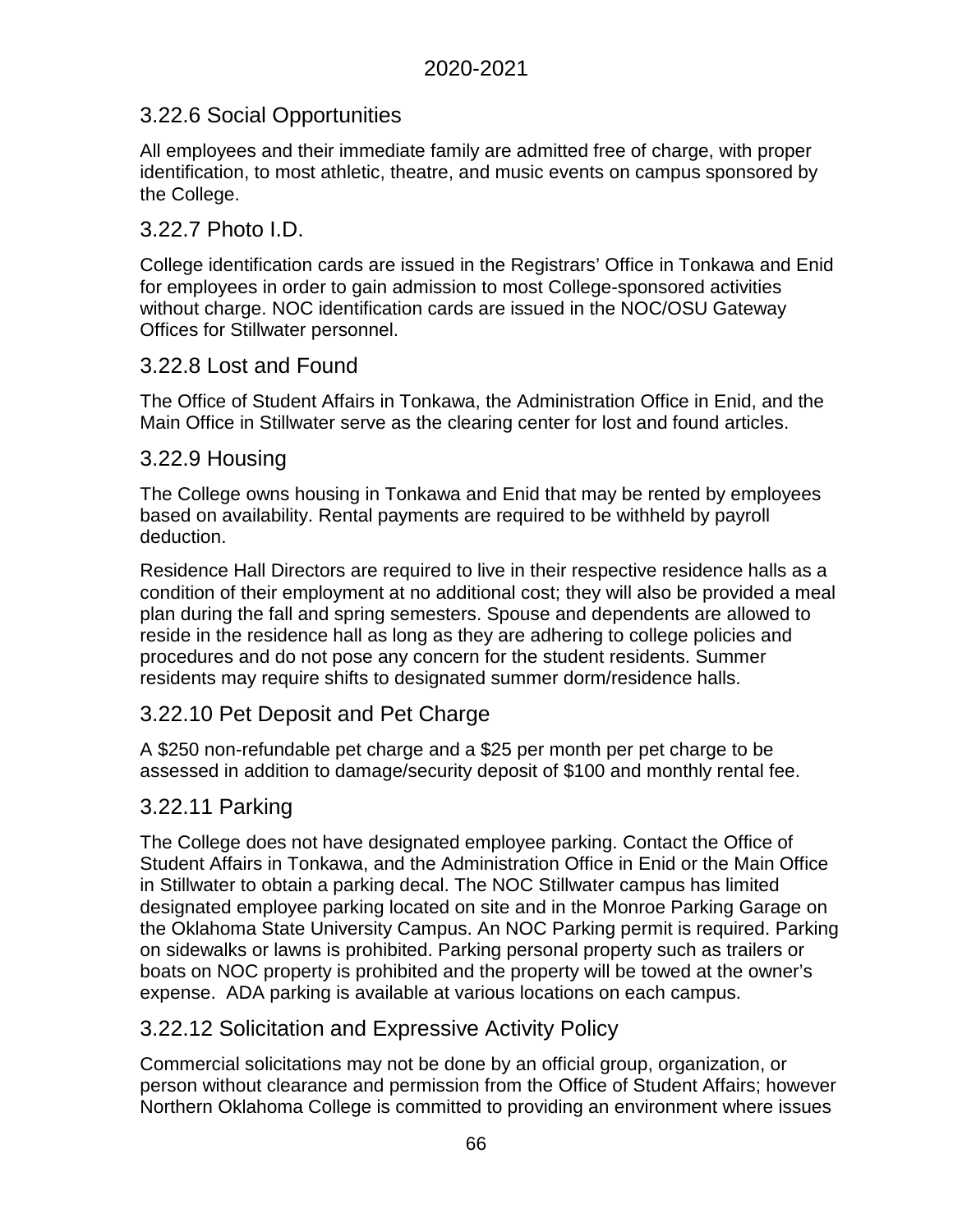can be openly discussed and explored. The freedom to exchange views is essential to the mission of the College. This policy is in place to provide a community environment where open discussion can occur without disrupting the academic mission or daily functions of the College, subject to constitutional time, place, and manner limitations, and without unconstitutionally interfering with the rights of other members of the College community.

# **I. Disclaimers regarding Expression**

A. Members of the College community enjoy significant free speech protections guaranteed by the First Amendment of the United States Constitution. This policy is primarily intended to protect members of the College community from discrimination, not to regulate protected speech. No provision of this policy shall be interpreted to prohibit conduct that is legitimately related to course content, teaching methods, scholarship, or public commentary of an individual or faculty member or the educational, political, artistic, or literary expression of students in classrooms and on campus. However, freedom of speech and academic freedom are not limitless and do not protect speech or expressive conduct that violates federal or state anti-discrimination laws.

B. The fact that certain content-based limitations on expression have been established as legally permissible does not create an obligation or responsibility on the College or any of its officials or employees to exercise any form of limitation or control of expression. Rather, because of its educational mission, it the responsibility of the College and its officials to actively encourage free and open inquiry by avoiding and resisting limitations of expression.

C. As a corollary to the College's commitment to protect and promote free expression, members of the College community must also act in conformity with the principle of free expression. Although members of the College community are free to criticize and contest the views expressed on campus, and to criticize and contest speakers who are invited to express their views on campus, they may not obstruct or otherwise interfere with the freedom of others to express views they reject or even loathe. To this end, the College has a solemn responsibility not only to promote a lively and fearless freedom of debate and deliberation, but also to protect that freedom when others attempt to restrict it.

D. Given the wide diversity of expression that occurs at higher education institutions, the use of any College-controlled facility, area, or medium for any expression shall not constitute or suggest endorsement of the content of that expression, or any proponent thereof, by the Board of Regents, the College, its administration, staff, faculty, student body, or any individual member of those constituencies.

E. Presenters of expression shall assume full responsibility for any violation of law or College policy and procedure that they commit while on College property.

## **II. Members of the College Community**

A. All members of the Northern Oklahoma College community - which includes students, faculty, and staff of the College - are encouraged to exercise the right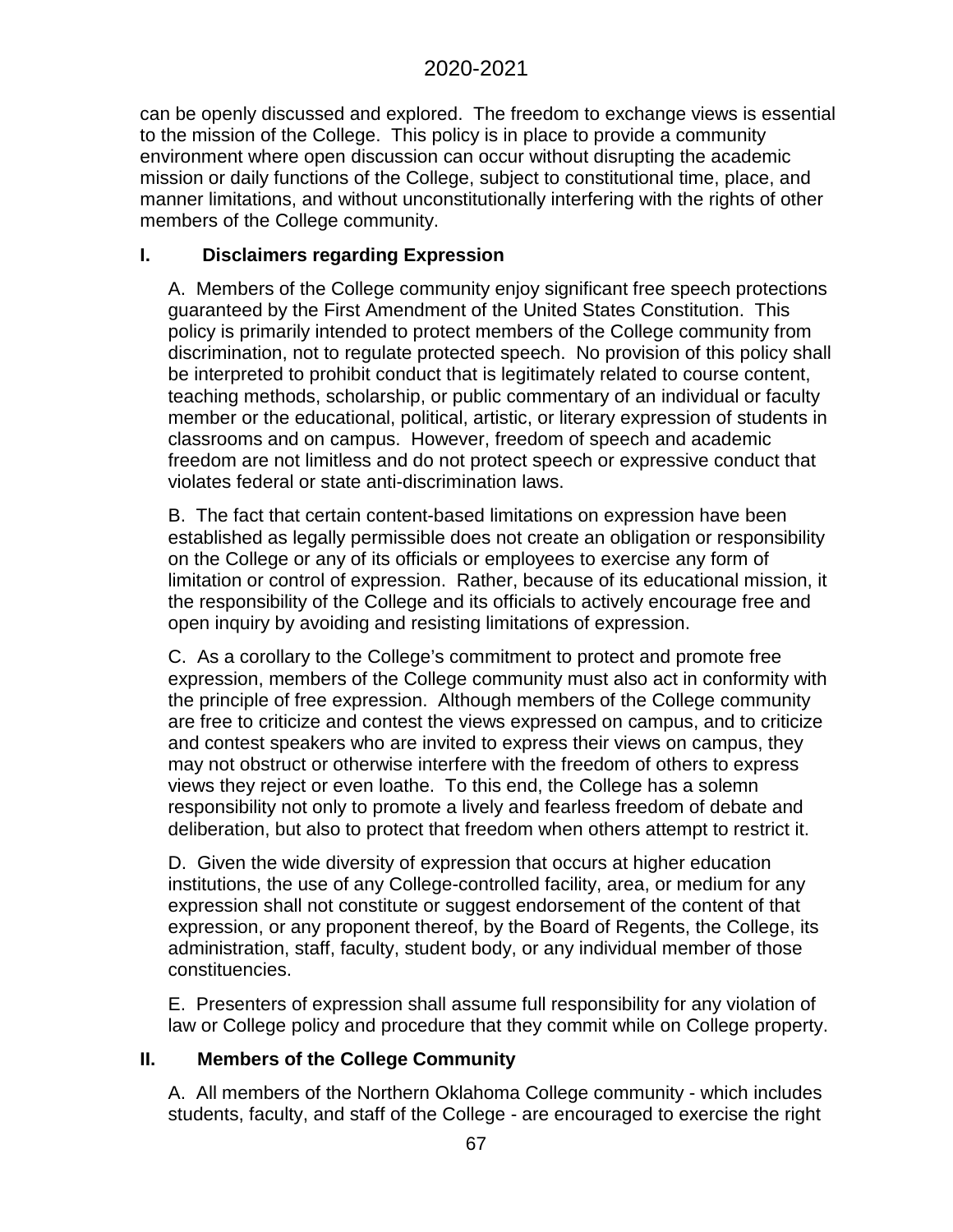of assembly, free speech, and expression throughout the campus, when doing so does not disrupt the academic mission or daily functions of the College. Expressive activities shall not be limited to any specific location on campus. However, the right of assembly and expression does not include unlawful activity that endangers the safety of the campus community or that destroys College property. Expressive activities are also not to unduly disrupt traffic, either vehicular or pedestrian, or violate other time, place, and manner parameters specified in this policy. Forums, rallies, demonstrations, and other similar expressive activities are not to occur within academic, administrative or other College buildings, including residence halls.

B. Any College community individual or small group (10 or fewer) may use, without prior notification or request, on any day of the week during daylight hours, any publicly accessible outdoor area of the College's campus to collect signatures, distribute materials, and/or speak spontaneously (without amplification equipment), so long as they do not disrupt the academic mission or daily functions of the College.

C. All College community individuals and groups (more than 10) wishing to participate in forums, rallies, demonstrations and other similar expressive activities should make a request in advance to the Vice President for Student Affairs or his/her designee (580-628-6240). A request should contain the name of the requestor and how he/she can be contacted; the proposed date, time, and location for the contemplated activity; the expected size of the audience; the topic(s) or subject(s) to be addressed; and any other information which may be necessary to accommodate the needs associated with the activity. The request should be made as far in advance as possible, but in no event less than three (3) working days prior to the activity.

D. The Heilman Gazebo area in Tonkawa, located south of the Student Union, and the Clock Tower area in Enid, located north of the Administration Building, are locations conducive to expressive activity, including forums, rallies, and demonstrations. The Clock Tower area in Enid, located north of the Administration Building While members of the College community are not restricted to this designated public forum to engage in expressive activities, any College community individual or small group (less than 10) may use the Gazebo or Clock Tower areas without prior notification or request on a first come, first served basis. An individual or group who requests and reserves the Gazebo or Clock Tower areas, though, shall have priority over any other individual or group. Once a request is received and granted by the Vice President for Student Affairs or his/her designee, the Gazebo or Clock Tower areas may be reserved through the Administrative Assistant of the Vice President for Student Affairs (580-628-6240).

E. Should the Gazebo or Clock Tower areas be unsuitable or otherwise unavailable on the date and time requested, a limited public forum (excluding academic, administrative or other College buildings, including residence halls), as determined by the College, may be made available to College community individuals and groups for purposes of expressive activity. Once a request is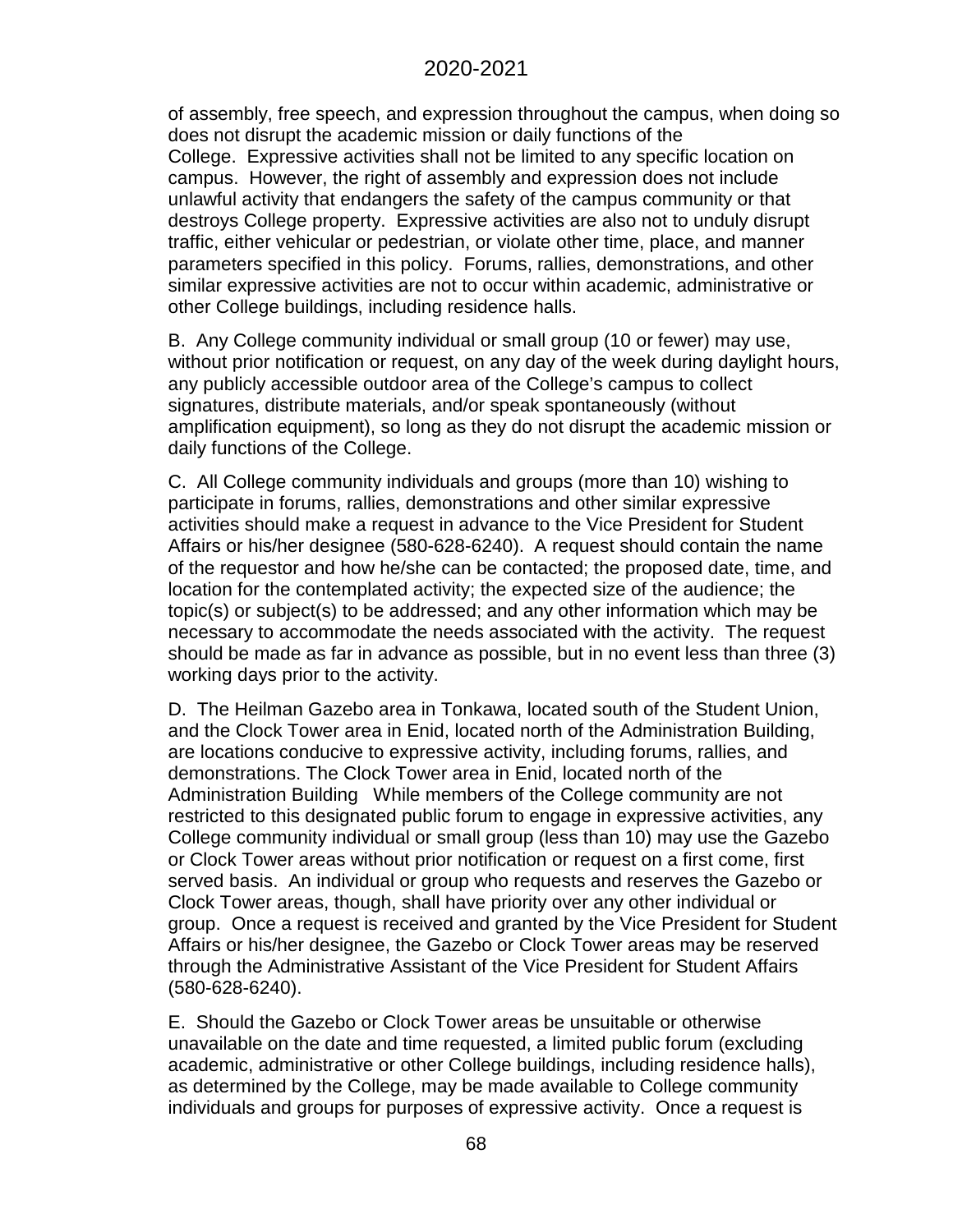received and granted by the Vice President for Student Affairs or his/her designee, a reservation may be made through the Administrative Assistant of the Vice President for Student Affairs (580-628-6240). To ensure priority use and to avoid possible conflict with scheduled College activities, reservations are highly recommended. Use of amplification equipment is not permitted, except in exceptional circumstances and with prior approval from the Vice President for Student Affairs.

F. Denial of any request made by a College community individual or group by the Vice President for Student Affairs or his/her designee shall be in writing and will be subject to final review by the President of the College in consultation with legal counsel. Final review should in most cases be completed within twenty-four (24) hours of denial of the request by the Vice President for Student Affairs or his/her designee. If more time is required based on the particular facts and circumstances, the requestor shall be so notified.

#### **III. Non-Members of the College Community**

A. All individuals, groups, and organizations who are not members of the Northern Oklahoma College community (those who are not students, faculty, or staff) shall submit a written request to the Office of the Vice President for Student Affairs (Vineyard Administration Building, 1220 E. Grand Tonkawa, OK 74653) for purposes of expressive activity on campus. Once a request is received and approved by the Vice President for Student Affairs or his/her designee, nonmembers of the College community will contact the Administrative Assistant of the Vice President for Student Affairs (580-628-6240) to reserve the Gazebo in Tonkawa and the Clock Tower area in Enid, or, a limited public forum as determined by the College if the non-member individual, group or organization is sponsored by a member of the College community. Requests made by individual or group members of the College community shall have priority over any requests made by non-members of the College community.

B. The written request shall contain the name of the requestor and how he/she can be contacted; the proposed date, time, the expected size of the audience; the topic(s) or subject(s) to be addressed; and any other information which may be necessary to accommodate the needs associated with the activity. The request should be made as far in advance as possible, but in no event less than five (5) working days prior to the activity.

C. Denial of any request made by a non-member of the College community by the Vice President for Student Affairs or his/her designee shall be in writing and will be subject to final review by the President of the College in consultation with legal counsel. Final review should in most cases be completed within forty-eight (48) hours of denial of the request by the Vice President for Student Affairs or his/her designee. If more time is required based on the particular facts and circumstances, the requestor shall be so be notified.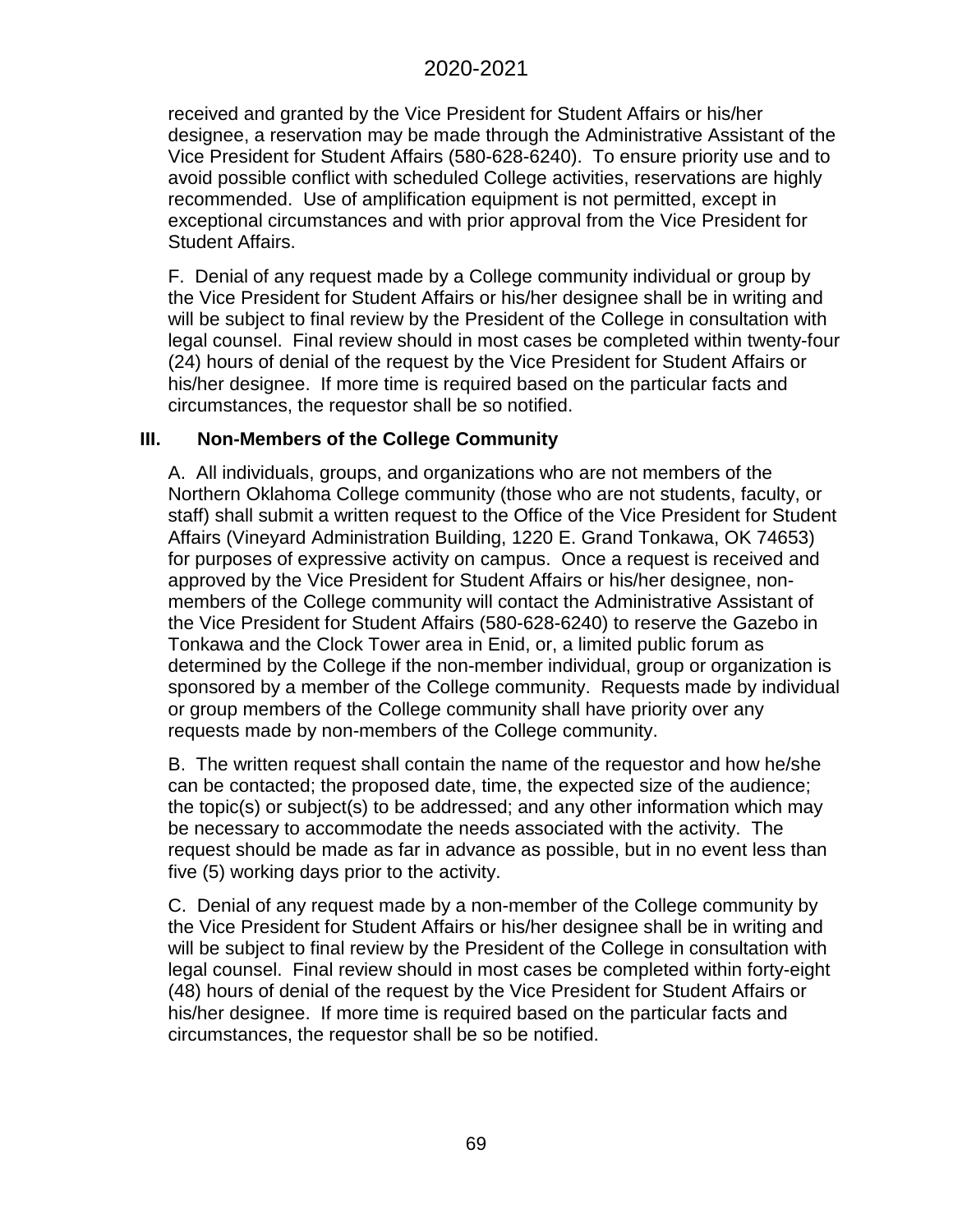### **IV. Time, Place, and Manner Parameters**

A. Expression may be limited or restricted with respect to time, place, or manner only as provided for in this policy statement and other related statements of policy such as the Code of Student Conduct and the Student and Employee Handbooks. Such limitations shall be narrowly tailored to serve a significant interest (such as avoiding disruption of regular classes, avoiding the scheduling of two events at the same time in the same facility, and the protection of the public order) and to assure compliance with applicable local, state and federal laws. Any limitations must be both reasonable and content-neutral, the latter term meaning that the limitations shall be applied without regard to the content of the expression for the purpose of the assembly.

B. Limitations may include requiring (a) scheduling and planning with the appropriate authorized designee, (b) restricting or prohibiting the use of certain areas, (c) limiting certain forms of expression in specific areas, and (d) reimbursing the College any cost associated with the use of a facility, area, or medium.

C. In addition to those stated elsewhere in this policy, the following time, place, and manner parameters apply to expressive activities of both members of the College community and non-members alike:

- The activity must not violate local, state or federal laws, or College policies and procedures;
- The activity must not unduly disrupt traffic, either vehicular or pedestrian;
- The activity must not create unreasonable safety risks;
- The activity must not result in defacement or destruction of College property;
- The activity must not make use of amplification equipment, which is only permitted in exceptional circumstances and with prior approval from the Vice President of Student Affairs or his/her designee;
- The activity must not exceed two (2) hours in length within a 24 hour period;
- The location must be left in its original condition at the conclusion of the event, and reasonable charges or deposits may be imposed to enforce this requirement;
- Unless sponsored by a member of the College community, a non-member individual, group, or organization shall be limited to engaging in expressive activity in the Commons Area, following receipt of a written request and approval by the Vice President for Student Affairs or his/her designee; and
- Campus police, in consultation with the College President, are authorized to immediately cancel any campus event if, in their judgment, an unacceptable risk of harm or disturbance, damage, or injury to any facilities, property, participants, or spectators has been reached.

## **V. Unprotected Speech**

The following forms of expression are not entitled to First Amendment protection and are not permitted on the campus of Northern Oklahoma College. Speech or expression that is: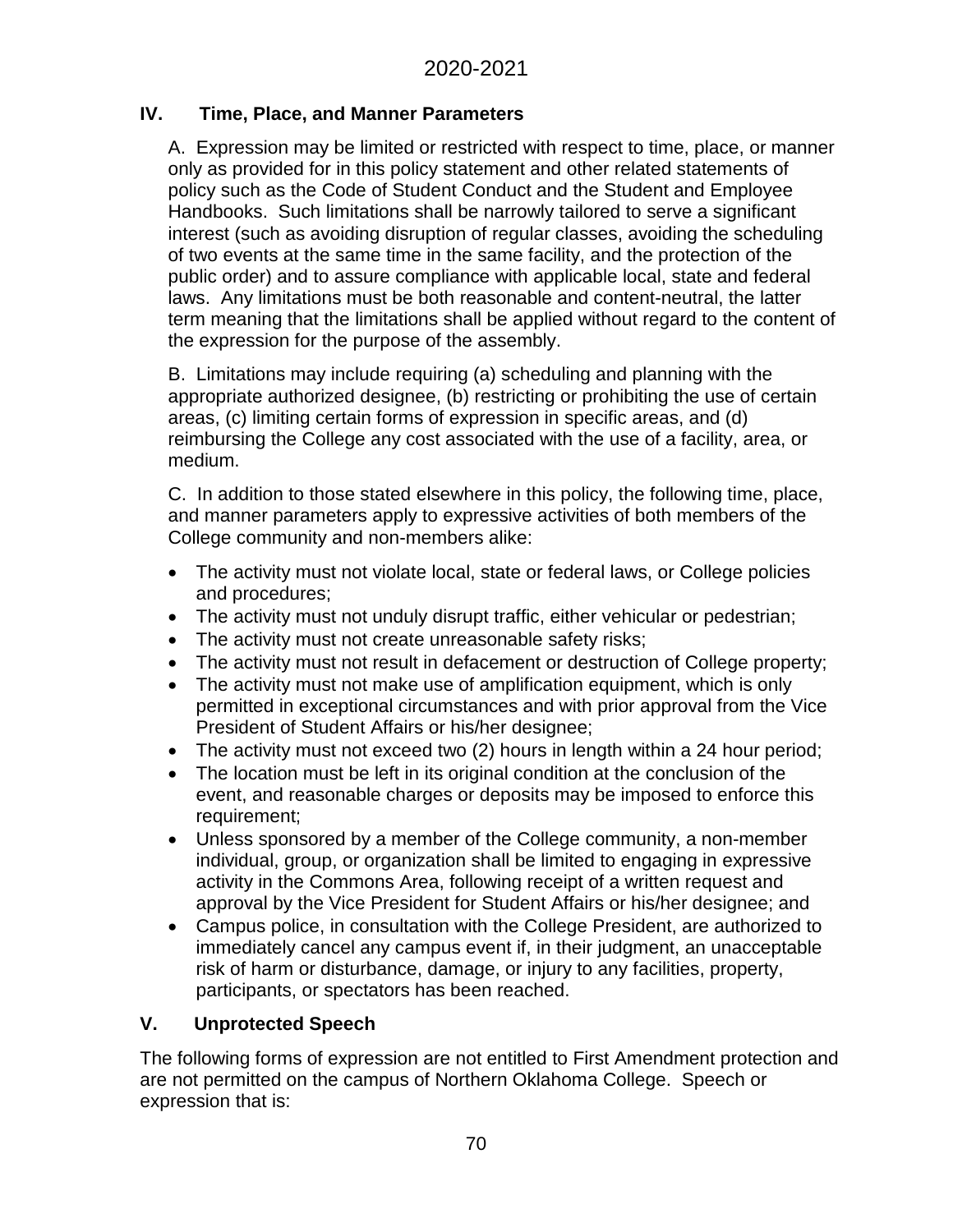Obscene – where a description or depiction of sexual conduct, taken as a whole by the average person, applying contemporary community standards, portrays sex in a patently offensive way, appeals to the prurient interest of individuals, and lacks serious literary, artistic, political, or scientific value;

Defamatory - oral or written falsehoods, which are not merely a statement of the speaker's opinion, that are communicated to a third party, or parties, and would harm another's reputation;

Incitement of imminent lawless action - where the speaker intends to incite unlawful activity, uses provocative words likely to produce such action, and openly encourages such incitement;

Fighting words - confrontational words or threats that provoke immediate violence, words which by their very utterance inflict injury or tend to incite an immediate breach of the peace;

Harassment constituting a hostile environment - unwelcomed speech based on a protected characteristic that is so severe, pervasive, and objectively offensive that it effectively bars the victim's access to an educational opportunity or benefit; or

True threats - words which communicate a serious expression of intent to commit an act of unlawful violence to a particular individual or group of individuals that places the victim(s) in fear of bodily harm or death.

# 3.22.13 Keys

All building keys will be checked out from and returned to the Administrative Assistant for Financial Affairs on the Tonkawa campus, the Office of Registration/Finance in Enid, or the Administration Office in Stillwater. A fee will be charged for replacement of any lost key. Employees should not give their keys to students at any time or for any reason. Vendors should check in and check out with the appropriate office on a daily basis.

# 3.22.14 Copy Paper and Supplies

Copy paper is to be ordered through the NOC Bookstore. Paper will be delivered as needed; two-three days of prior notification is requested. Employees should purchase departmental office supplies through the bookstore. If the bookstore does not carry the supply, the employees may purchase off campus through authorized purchase requisitions.

# 3.22.15 Copy Codes

Each employee is allowed a copy code to use on campus-wide copiers. Employees should contact the Office of Financial Affairs at each respective location to receive their copy code. College employee copy codes are for the use of the employee to whom they were issued. Any abuse of a copy code is the financial responsibility of the department. Copiers are not for personal or commercial use.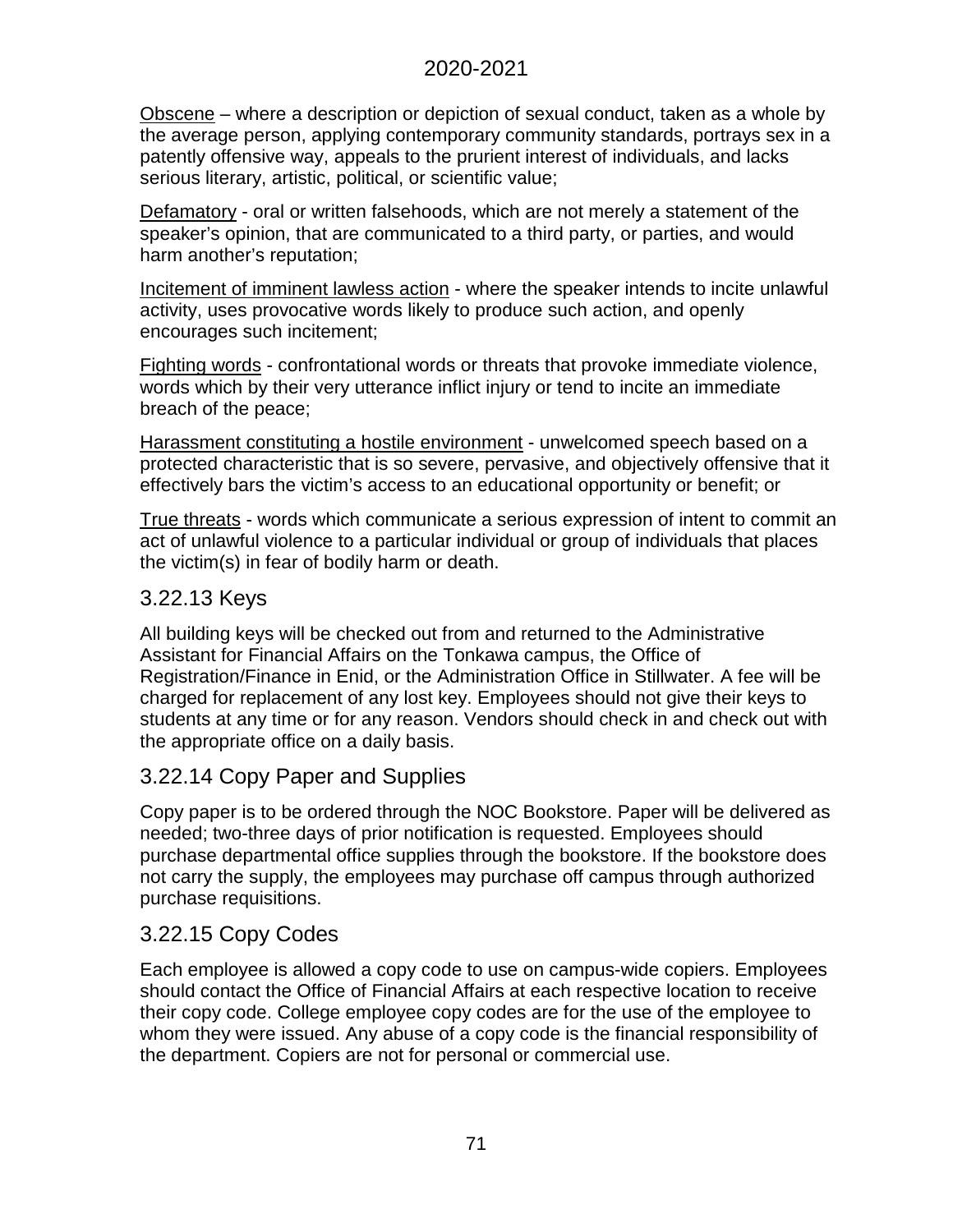# 3.22.16 Printing Services

The Printing Services Department provides the College's community of learners with the highest standard of excellence in printing, copying, bulk mailing, design, photography, bindery services and customer service while maintaining the lowest possible cost in an innovative, dependable, and professional manner. This is done through informed and interactive communication between the Printing Services staff and their customers to support and promote the mission, vision, and values of Northern Oklahoma College and its stakeholders.

All official college publications and materials must comply with the institution's graphic standards guide to present a unified and professional image of the College. All copying jobs of more than 100 sheets and all college printed materials must be procured from the College Print Shop. A detailed list of services available can be found at [www.noc.edu/printshop.](http://www.noc.edu/printshop)

All printing needs will be given priority based on the order in which they are received in the office, date sensitivity and special circumstances. Once completed, copying and printed projects will be wrapped and sent out for delivery by the College Courier. *Two weeks' lead-time is necessary for all printed jobs.*

Any office or department requesting printed pamphlets, brochures, or other material intended for distribution will submit all copy and markup or dummy format to the Vice President for Development and Community Relations. All text must be submitted electronically in a Word, InDesign or Photoshop file. All photos and artwork utilized in the file must be provided with the file. Files may be submitted on flash/USB drives or sent via e-mail. All printed items except copying will require the signature or email approval of the requester prior to printing. A proof copy will be provided prior to printing the full request. The requestor must sign off on the printing and design. Changes made during or after printing will be billed to department budgets for the cost of materials used.

Two forms may be used for various printing and copying needs. A copy request form will be used for all copying; a printing authorization form will be used for all other printing jobs. All requests must be approved by the appropriate department head and the Vice President for Development and Community Relations. Requests can also be made on the website at [www.noc.edu/printshop.](http://www.noc.edu/printshop)

#### 3.22.16.1 Letterhead and Envelopes

All stationery provides a consistent look using the official College colors and must be procured from the College Print Shop. Departments or individuals needing letterhead and/or envelopes are to provide the Printing Services Department with a request form. Institutional letterhead and envelopes may not be utilized for personal use.

Digital files of the department letterhead are available upon request with the approval from the Office of Development and Community Relations. Digital letterhead is designed as a supplement to the official NOC stationery that is printed in the Printing Services Department and should ONLY be used for electronic purposes when the printed stationery is not viable. Personalized note cards, letterhead, or envelopes will not be printed by the Printing Services staff.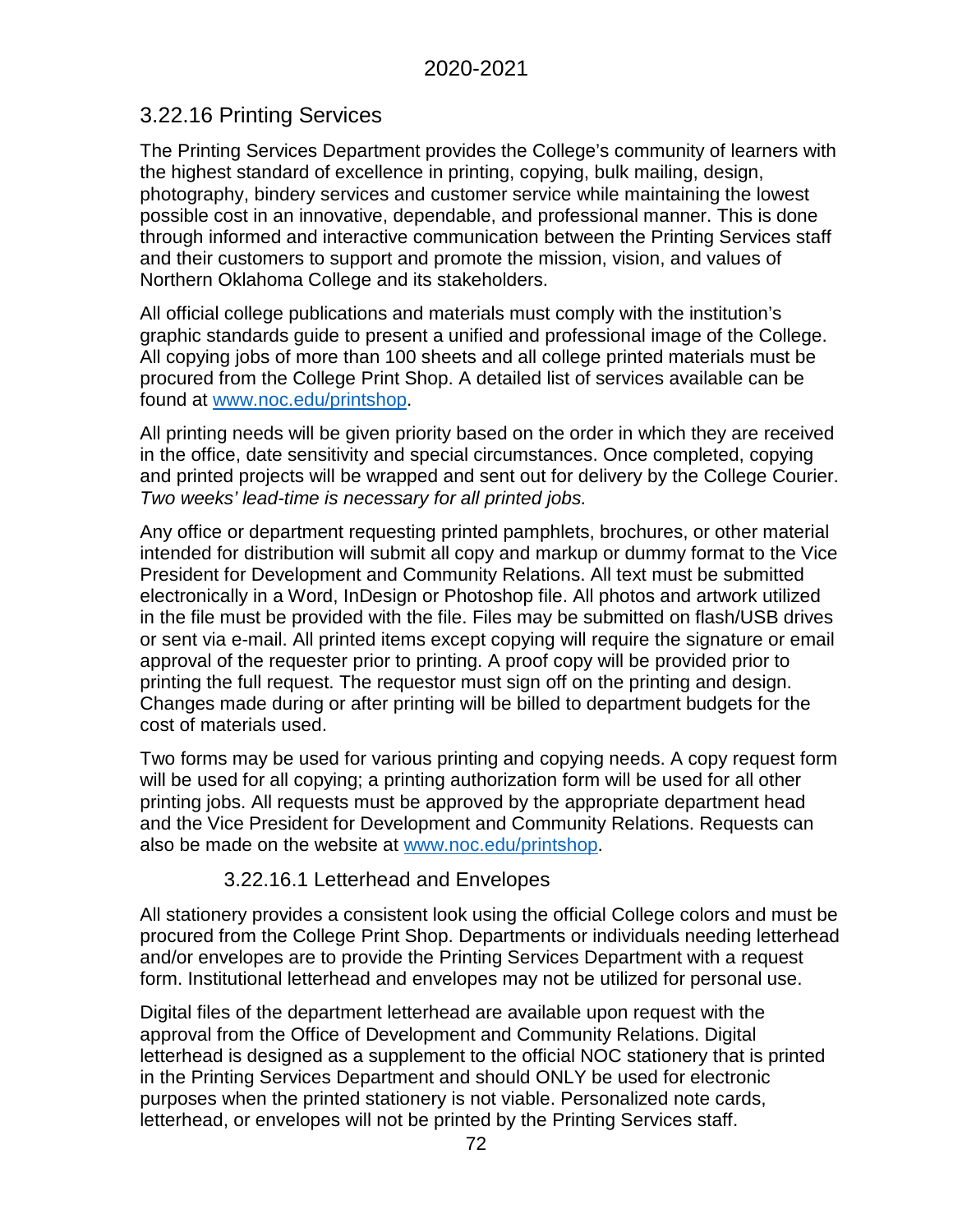### 3.22.16.2 Acronyms

Acronyms, such as NOC, are permitted only after the complete name appears. They should never appear with periods following the letters "N.O.C." When used in conjunction with the locations, the use is the letters "NOC", no hyphen and the location name – as "NOC Enid."

#### 3.22.16.3 Copying Services

Copy request forms must be submitted with all copy jobs on the appropriate NOC location form or by email at [copy@noc.edu.](mailto:copy@noc.edu) For regular classroom materials for Tonkawa, allow three working days' lead-time. For Enid and Stillwater allow four working days, which includes courier time. Study guides and/or syllabi sold through the Bookstores must be submitted no later than eight weeks before the delivery date. Copy request for weekend seminars should allow one work week. Courier service to Enid and Stillwater is available. An extra day is required to facilitate delivery.

Employees are responsible for obtaining publisher or copyright permission prior to submitting a job to the Printing Services Department. The Director of Library Services will provide training to employees who need updates on copyright laws.

Camera-ready materials submitted directly to the Print Shop by departments are subject to rejection if they do not meet accepted standards of appearance and content.

The copying of tests will be handled in as secure of an environment as possible. Tests may be hand delivered, couriered or e-mailed into the office. Students may not copy and/or deliver tests. Tests will be packaged and secured prior to delivery. All concerns about test security, while in the print shop, should be directed to the Director of Printing Services for further review of the situation.

#### 3.22.16.4 Bulk Mail Services

Bulk mail services is an available option to all NOC departments. To qualify as bulk mail the mailing must meet the following criteria: minimum of 200 recipients, nonpersonalized mail piece, domestic mail, standard letter/postcard. Bulk mail must be indicated when submitting a print authorization form. Bulk mailings must be planned early to allow time to arrive before the deadline of the event/promotion happens. The post office has up to 3 weeks to process and deliver bulk mail once they receive it. For any questions about bulk mail services, contact the Development and Community Services Office or Printing Services.

#### 3.22.16.5 Photography

Photographs used should be carefully reviewed for the following criteria: The photo represents the purpose of the publication, the integrity of the College and does not infringe on any copyright or trademark laws, or permission has been granted by the originator. All photos should be no less than 300 dpi and should be in CMYK mode. File formats suggested are jpg, tif and eps. Photography services may be requested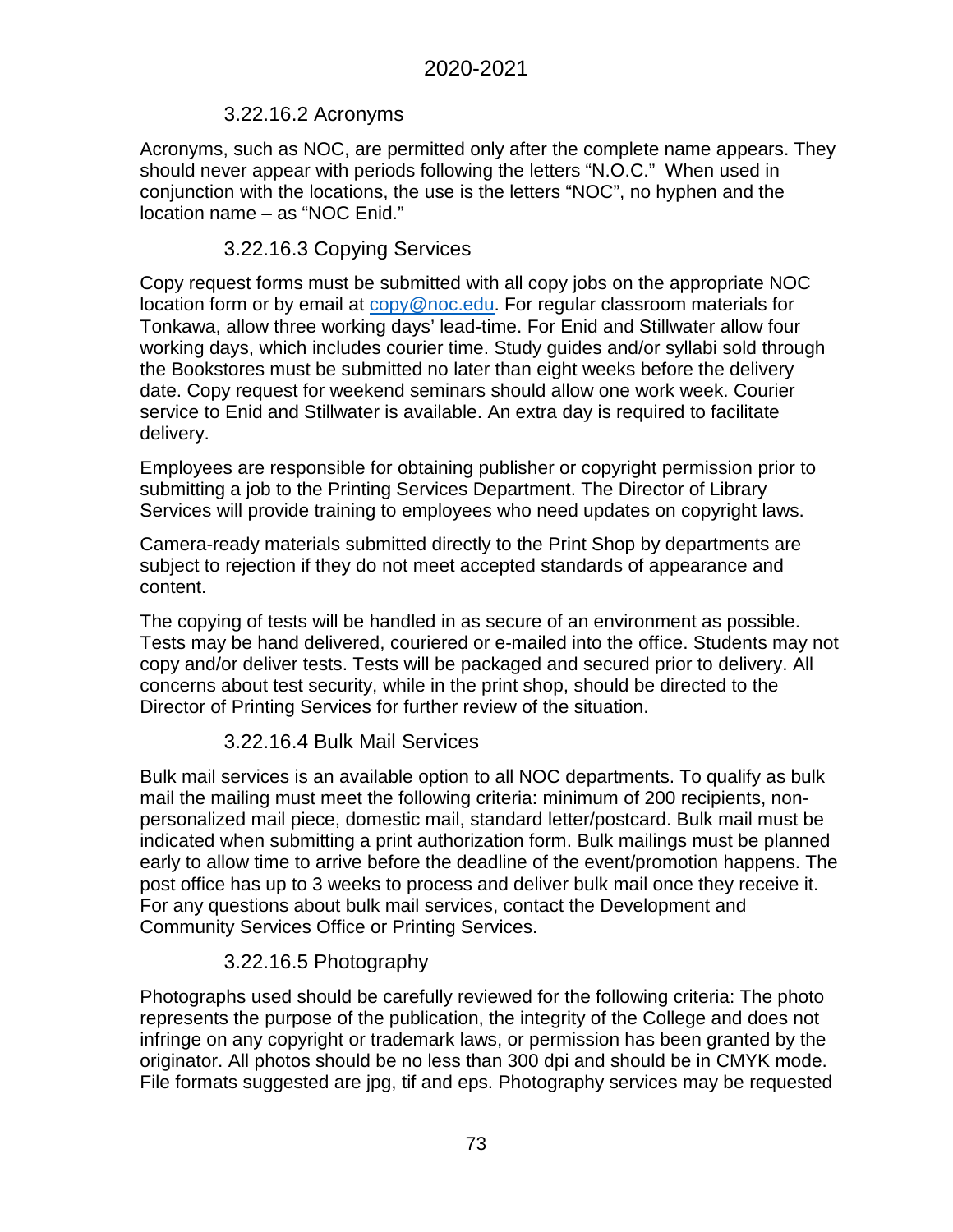by forms submitted electronically on the website or by calling the NOC photographer.

NOC Policy on Use of Photos and Video

Photos and video footage add significantly to the communication value of Northern Oklahoma College publications, videos, marketing, and websites. It is the college's desire to share the achievements and recognition earned by students with the broader community. This effort can be aided by the use of photos or video footage showing students involved in the classroom and college-related activities.

#### Model Release Form

While enrolled at NOC, a student acknowledges that NOC, without compensation, may use the student's image, likeness and other representation in any video, photograph, recording or digital file taken, recorded or obtained while attending or participating in any NOC-sponsored activity or event or in any public spaces across campus.

If a student needs to be recorded (visually or audio) or photographed and the situation does not comply with the specifications above, a model release form must be completed. The photographer will have a release form available in these situations.

#### Opt-Out Form

Unless notified in writing of an objection by a student of age 18, parent, or legal guardian, photographs and video footage of students and/or names may be posted in college-produced materials including printed publications, videos, advertising, marketing, websites, and social media.

If students do not wish photographs or videos of them to be used in these materials, they should complete a Photo/Video Opt-Out form, with a reference photo attached, and file it with the Office of Development and Community Relations. Please be aware that opt-out requests are valid for the current school year and must be renewed at the start of the next school year.

#### **Circulation**

In addition to inclusion in the [Northern Oklahoma College Course Catalog and](http://www.noc.edu/Websites/northok/files/Content/6498880/2019-2020_NOC_Course_Catalog_and_Student_Handbook_12_18_2019.pdf)  [Student Handbook,](http://www.noc.edu/Websites/northok/files/Content/6498880/2019-2020_NOC_Course_Catalog_and_Student_Handbook_12_18_2019.pdf) this policy will be added to the [Graphic Standards Guide.](http://www.noc.edu/Websites/northok/images/NOC-GraphicStandards_7-1-19.pdf) NOC will incorporate a statement that students must acknowledge in the application for admissions that allows NOC to use their image to promote the college.

#### 3.22.16.6 Off-Campus Printing

Printing orders too large for the Printing Services Department to handle will be offered at bid to off-campus printers by the Director of Printing Services and must be approved by the Vice President for Development and Community Relations. The Director of Printing Services will secure bids, set deadlines, and make arrangements for delivery and return to the print shop. Items sent off-campus will be billed to the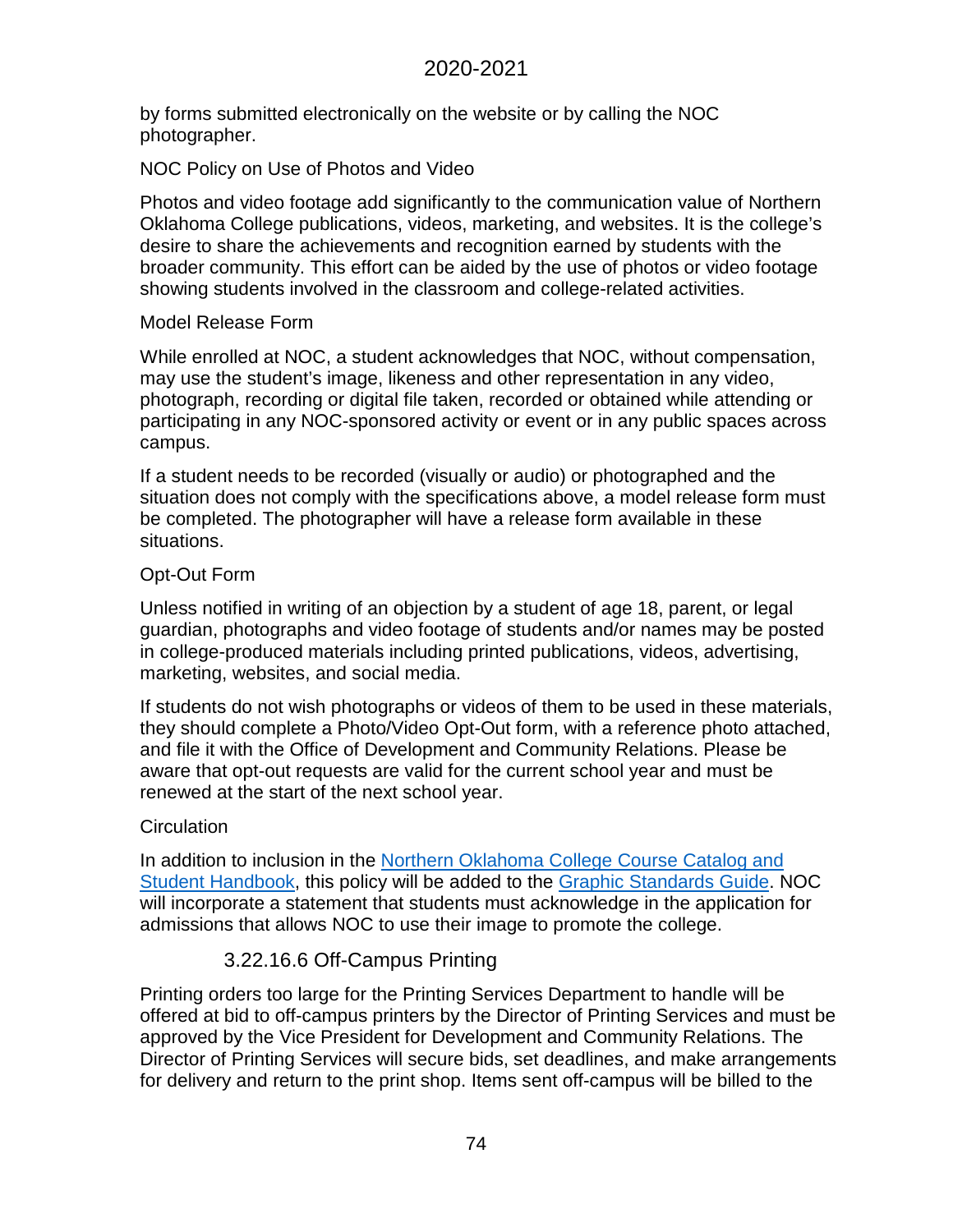Printing Services Department and, in turn, billed back to the department at the end of the month.

### 3.22.16.7 Budget

Each department is given a printing/copying allotment each fiscal year. Individuals may have items printed, with written approval of the department head, as long as the department does not exceed its printing budget. Cost effectiveness should be considered in making such decisions to ensure good stewardship of state funds in the area of publications and print material. Cost and completion estimates may be obtained from the Print Shop prior to the submission of requests for printing services.

#### 3.22.16.8 State and Federal Law

Publications such as booklets, newsletters, magazines, catalogues and pamphlets which bear the College name and are produced for external audiences must carry the following two disclaimers:

#### *1. Notice of compliance*

Northern Oklahoma College does not discriminate on the basis of race, color, national origin, sex/gender, age, religion, political beliefs or disability in admission to its programs, services or activities, in access to them, in treatment of individuals or in any aspect of their operations. Northern Oklahoma College also does not discriminate in its hiring or employment practices.

This notice is provided as required by Title VI of the Civil Rights Act of 1964, Section 504 of the Rehabilitation Act of 1973, Title IX of the Education Amendments of 1972, the Age Discrimination Act of 1975 and the Americans with Disabilities Act of 1990. Questions, complaints or requests for additional information regarding these laws may be forwarded to the designated compliance coordinator: Jason Johnson, Vice President for Student Affairs, 1220 East Grand Avenue, PO Box 310, Tonkawa, OK 74653-0310; telephone 580.628.6240 8 a.m. to 5 p.m. Monday through Friday.

#### *2. Notice of printing cost*

"This publication, issued by Northern Oklahoma College as authorized by (originator) was printed by (printer) at a cost of (cost of printing only)/ (number printed)/ (month printed)/(year printed)."

#### 3.22.16.9 Community Service Jobs

Requests for printing services in support of externally-funded projects must be approved by the Vice President for Development and Community Relations. A community service printing authorization form must be completed and approved before community service orders will be processed. Charges will be determined so as to recover cost of the services, which must be paid by the community service organization. Printing services that fall into this category will be accomplished on a time available basis and invoices will be mailed.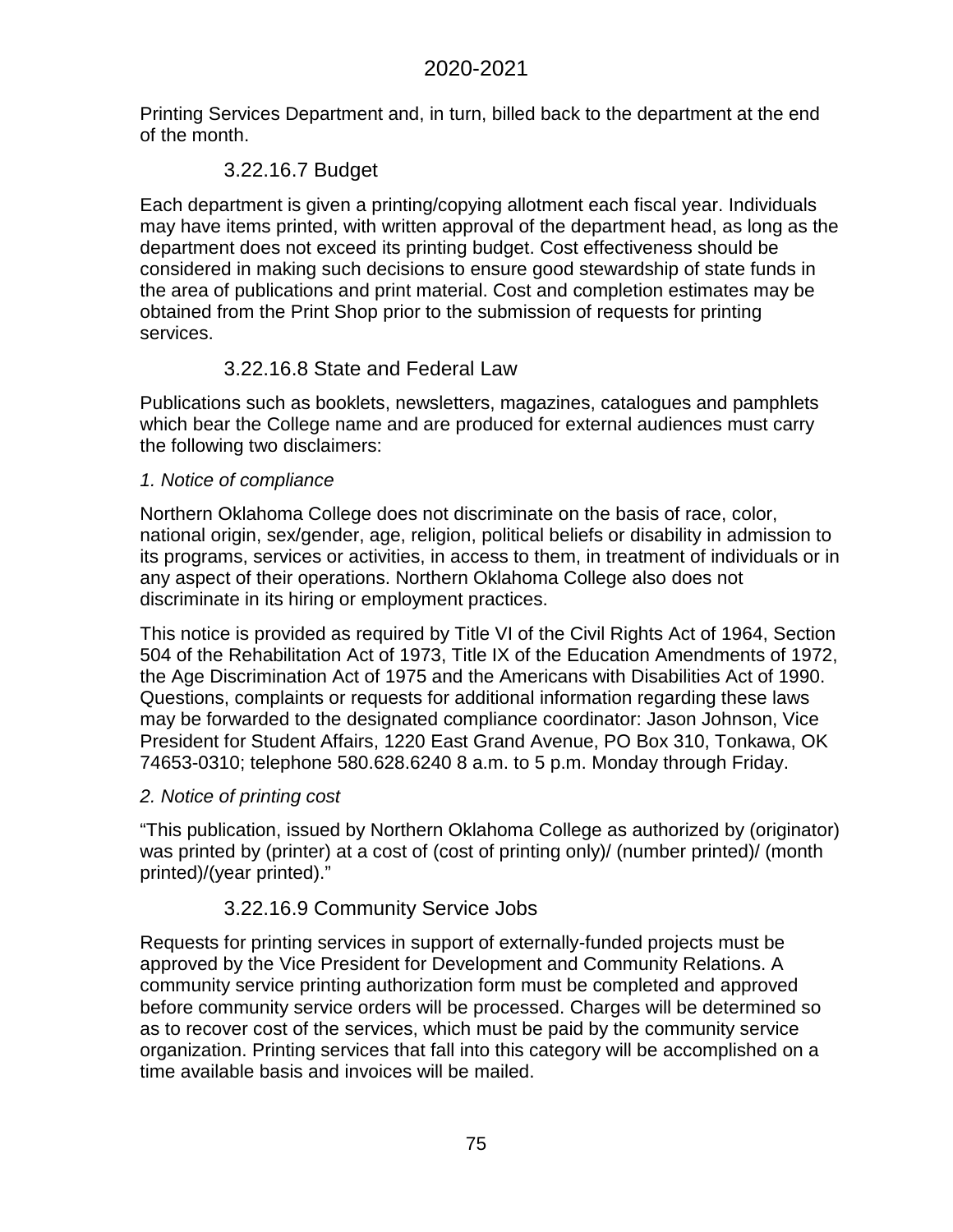Jobs for an outside/professional organization may be submitted for approval as a Community Service job if the event or project meets the following criteria:

- 1. The organization or event has a direct tie to our institution, programs or employees.
- 2. The College has some level of involvement in the event.

#### 3.22.16.10 Disclaimer

Printing Services reserves the right to refuse any printing/copying item that violates copyright laws, that does not meet quality control measures, that has not been approved by department chairs, that does not comply with the institutional graphic standard guide or that contains erroneous information that may be seen by the public. Printing Services will forward any item to the Vice President for Development and Community Relations if it is inappropriate until the person or department is contacted and the item in question is discussed. The Vice President for Development and Community Relations will determine if the item will be printed or returned to the department or individual. Printing Services does not police copyright laws or censor publications, but the staff will not be held accountable for information that does not meet the established standards.

### 3.22.17 Website and Content Management

The NOC website [\(www.noc.edu\)](http://www.noc.edu/) is an essential source of information and a communication medium for all College audiences: current and prospective students, employees, colleagues at other academic institutions, NOC Foundation, parents, alumni and media. Our website is a medium of communication that defines who we are today and who we will be in the future.

The Webmaster maintains content and oversees day-to-day management as well as assures quality and integrity of the college's presence on the World Wide Web. The Webmaster reports to the Vice President for Development and Community Relations.

Each department or division will be responsible for appointing a person(s) who are web liaisons. Web liaisons are responsible for maintaining department or divisional office web pages, keeping content up-to-date and following NOC's graphic standards guidelines. Liaisons are expected to attend periodic training from the College's Webmaster to ensure proper maintenance and accessibility compliance with the Web Content Accessibility Guidelines (WCAG) 2.1/AA.

#### 3.22.17.1 Content Management System (CMS)

The Content Management System is the system that stores and displays official College web content. Management and use of the CMS will comply with all official policies of the College, including but not limited to, discrimination and harassment policies, compliance with all federal, state, and local laws, statutes, and regulations, brand standards, confidentiality of records, positive data security and appropriate use of computing facilities. Any official College information made available to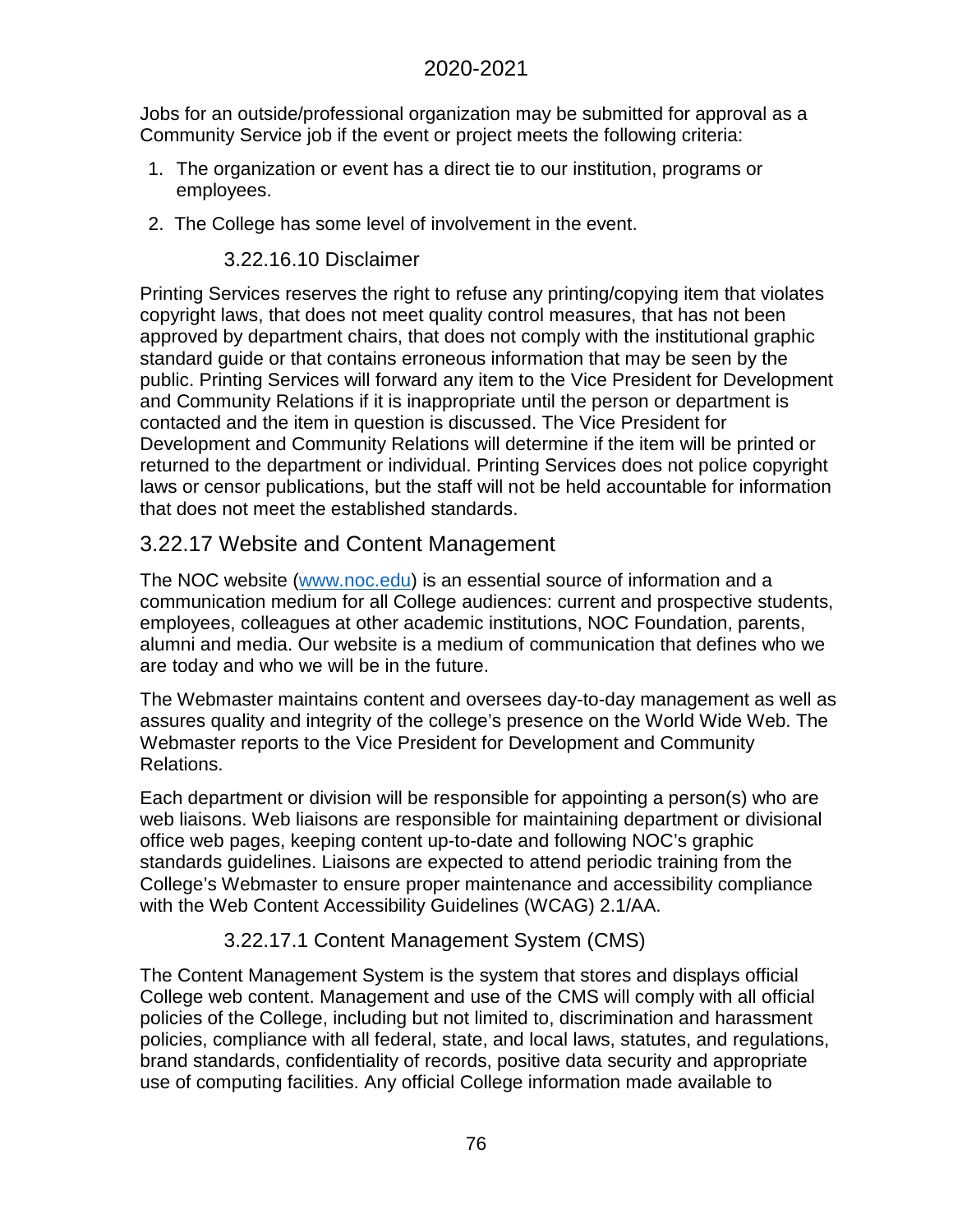external users is subject to review by the College to ensure consistency with laws and College policies.

#### 3.22.17.2 Web Accessibility

Web accessibility refers to the inclusive practice of removing barriers that prevent interaction with, or access to websites, by people with disabilities. When sites are correctly designed, developed and edited, all users have equal access to information and functionality. Northern Oklahoma College follows the Web Content Accessibility Guidelines (WCAG) 2.1/AA.

## 3.22.17.3 Third-Party Hosting

Departments or divisions may need to host web services offsite with a third-party vendor. Each department or division should contact the Development and Community Relations office to request approval of such offsite services. It is further required that all Northern Oklahoma College faculty or staff in charge of maintenance of a third-party hosted site follow the Web Content Accessibility Guidelines (WCAG) 2.1/AA as well as the graphic standard guidelines of the College. NOC Webmaster should serve as an Administrator on all NOC social networking sites as well as websites affiliated with NOC.

## 3.22.17.4 Inappropriate Web Content

Materials are prohibited on the Northern Oklahoma College's website if they: -Contain copyrighted information without written consent of copyright owner

-Violate federal, state, or local laws or regulations

-Violate College policies

-Are defamatory to any group(s) or individual(s) or are disparaging of any group(s), organization(s), or institution(s)

-Are abusive, profane or sexually offensive

-Consist of information that may injure someone else and/or lead to a lawsuit or criminal charges

-Use the College name and logo without official authorization in ways that imply endorsement of commercial organizations, their products, or services

-Are advertisements for commercial products or enterprises

-Represent the operation of a commercial enterprise(s)

-May constitute an invasion of privacy of any group or individual

-Violate the confidentiality of college or student records

The types of material listed above or any direct link to another page containing such material should not be included in any Northern Oklahoma College webpage.

Northern Oklahoma College reserves the right to remove any page or material that is in violation of any of Northern Oklahoma College's standards or procedures guides.

## 3.22.18 Maintenance Requests

Maintenance Requests Maintenance services requests can be made on the NOC website using SchoolDude's MaintenanceDirect at [http://www.noc.edu/facilities.](http://www.noc.edu/facilities) Employees should submit electronic requests to report needed repairs.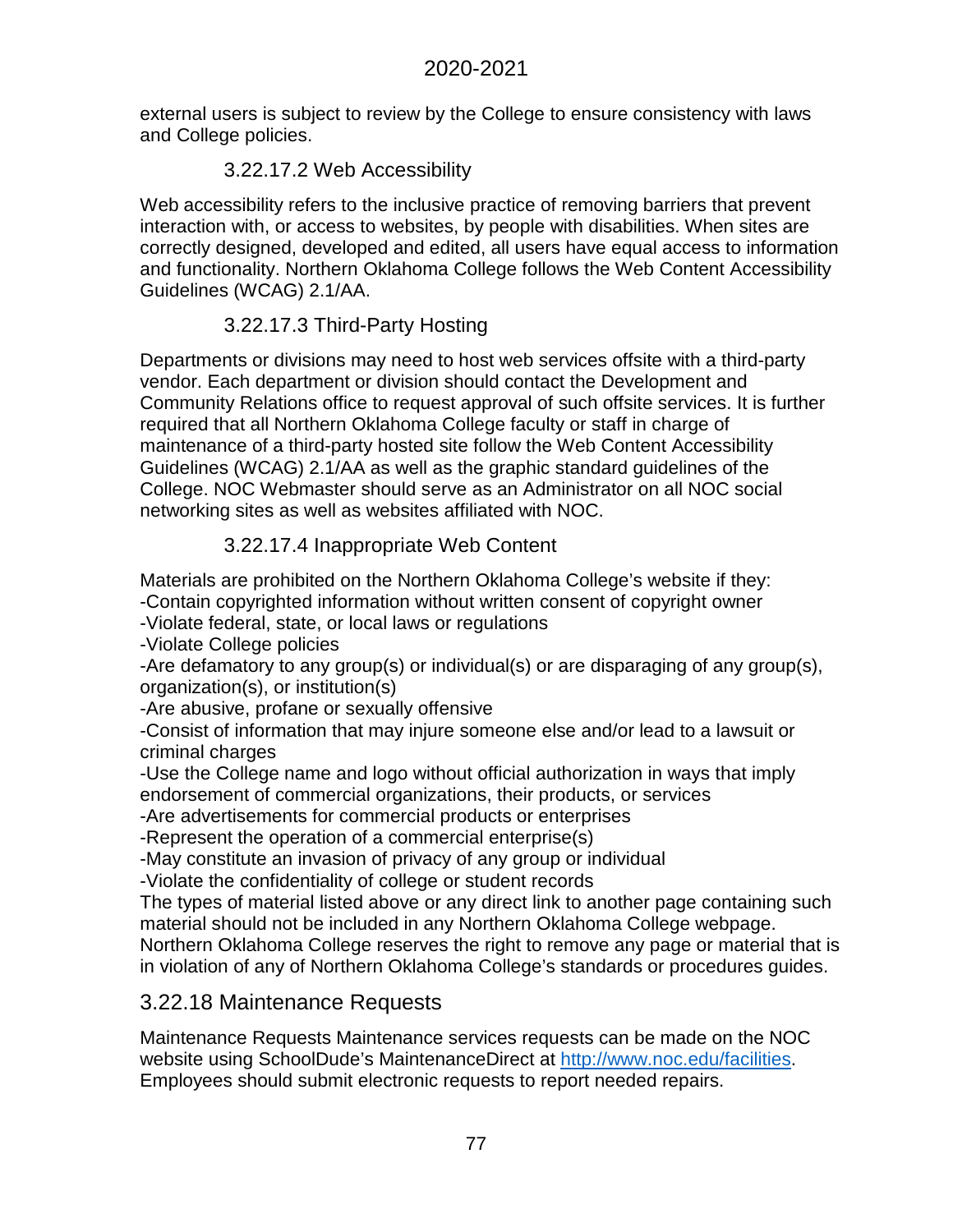# 3.23 Use of Buildings, Equipment, and Supplies

The use of all College buildings and facilities is to be scheduled through the appropriate office.

## 3.23.1 Classroom Buildings

Scheduling of classroom space, including changes to meet class expansion or reduction, is to be approved by the Vice President for Academic Affairs in Tonkawa, the Vice President for NOC Enid, or the Vice President for NOC Stillwater. When evening or weekend use of a building is required in Enid and Tonkawa, NOC Security will open the building according to official instructions. For NOC Stillwater, requests for evening and weekend use should be submitted to the VP for NOC Stillwater.

## 3.23.2 College Facility Use (Other than Classrooms)

Use of the College facilities (other than classrooms) is scheduled using SchoolDude's FS Direct at [http://www.noc.edu/facilities.](http://www.noc.edu/facilities)

General regulations regarding the use of the College facilities are as follows:

a. Use of College facilities for seminars, community service classes, student activities, college organizations or college functions may be utilized at no charge. All courses, meetings, and practice sessions must be properly scheduled through the Office of Financial Affairs in Tonkawa, the Administration Office in Enid, or the Administration Office in Stillwater and must be supervised by the employee scheduling the event or their designated representative.

Employees renting college facilities for personal use should inquire into the availability and applicable rental fees. Extra fees may also be charged for technician services, custodial services, security needs, and any damage to property. The facilities must be properly scheduled through the Office of Financial Affairs in Tonkawa, or the Administration Offices in Enid or Stillwater.

Any external group renting College facilities must submit a facility request form in writing. Rental will be based on availability with scheduled college activities taking first priority. Upon approval by the Vice President for Financial Affairs in Tonkawa, the Vice President for NOC Enid, or the Vice President for NOC Stillwater, applicable rental fees will be due. Extra fees may also be charged for technician services, security needs, and any damage to property. External groups are required to carry liability insurance to cover their group and all of its participants.

- b. All events should be scheduled well in advance.
- c. Technology equipment needs for employee or nonemployee events (microphones, projector, computer equipment, CD or DVD player) will be communicated to the Information Technology Department via the event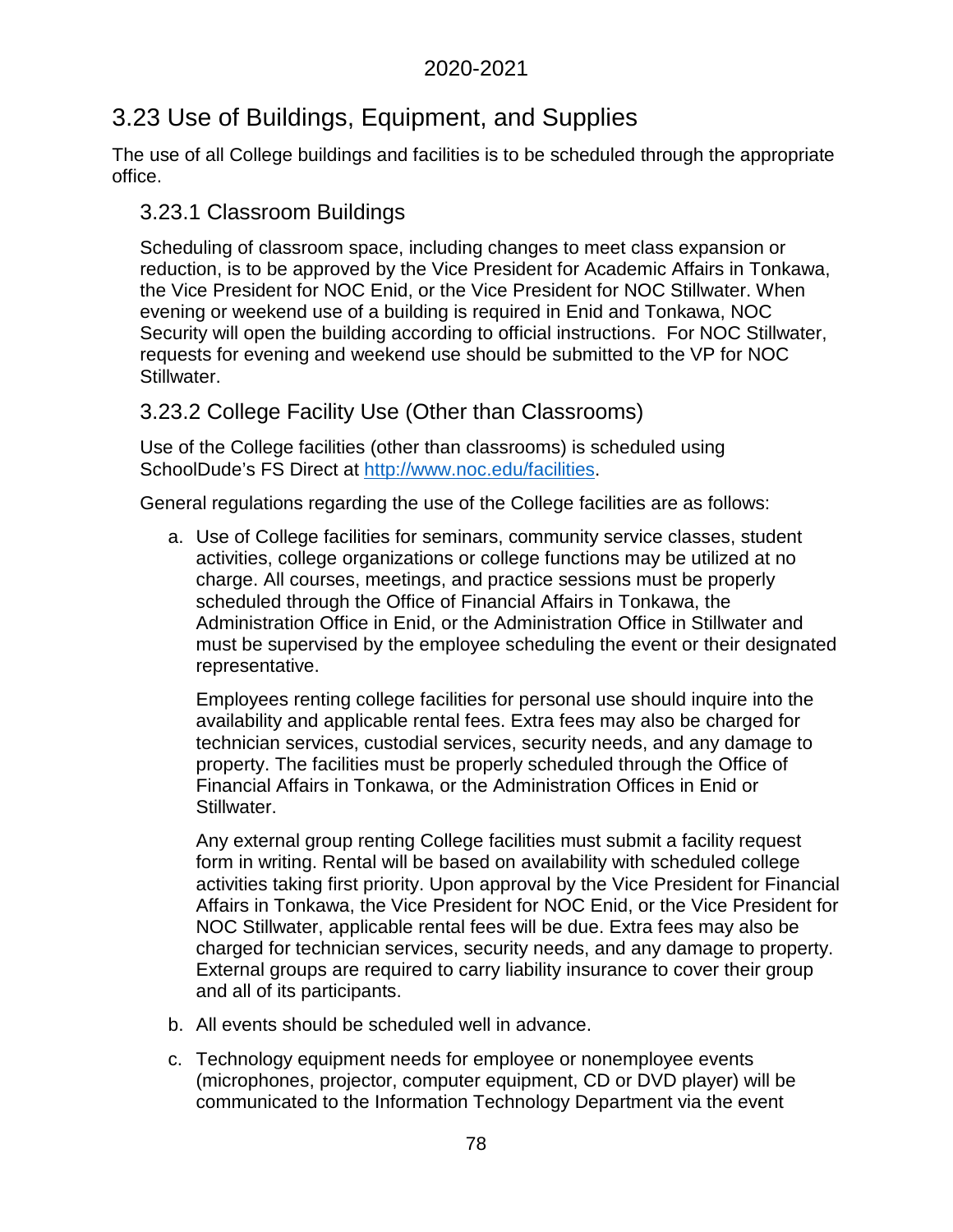request form as soon as the rental is confirmed. The event request form can be found on the IT services web page. The Event Request Form is available online at<http://northok.publishpath.com/event-request-form> and the Facilities Request Form is available online at [http://www.noc.edu/facilities.](http://www.noc.edu/facilities)

- d. NOC Security will be notified via School Dude in Enid and Tonkawa. The office of administration will be notified for the Stillwater campus.
- e. Tobacco and alcohol use is prohibited on all College properties. The full tobacco policy can be found on the NOC website at [http://www.noc.edu/tobacco-policy.](http://www.noc.edu/tobacco-policy)
- f. Use of candles or open flames is prohibited inside all College properties.

Northern reserves the right to refuse the use of any NOC facilities. Limited access may be available in order to save on energy and personnel cost.

### 3.23.3 Recreational Facilities

Employees may use the College recreational facilities during posted hours. Special arrangements must be approved by the Vice President for Financial Affairs and scheduled through the Athletic Director and the Office of Financial Affairs in Tonkawa and Enid. Employees and their families may use the Wellness Center and Racquetball Courts. Family is defined as employee, spouse, and natural or adopted children. Children under the age of 16 may use the facilities but must be accompanied by a parent. Kaw Lake facilities may be rented by employees dependent upon availability. Reservations must be made through the Administrative Assistant for Financial Affairs.

## 3.23.4 Furniture and Equipment

Employees should exercise reasonable supervision over furniture, equipment, and apparatus in their rooms. Any malicious damage done to furniture or equipment should be reported immediately to the Vice President for Financial Affairs. Personal furniture and equipment should not be stored or used on campus. Modifications, painting, etc. must have prior approval from the Vice President of Financial Affairs office.

## 3.23.5 Use and Lending of Equipment

If employees desire to use special equipment in another location on campus, they must secure permission from the department responsible for inventory of the equipment. The use or loaning of College equipment for personal use is prohibited by state statutes. For College equipment to be loaned off campus for civic or public service use only, the President must approve the request for such loans. The Vice Presidents for NOC Enid and NOC Stillwater may approve loans of equipment off campus for civic or public service.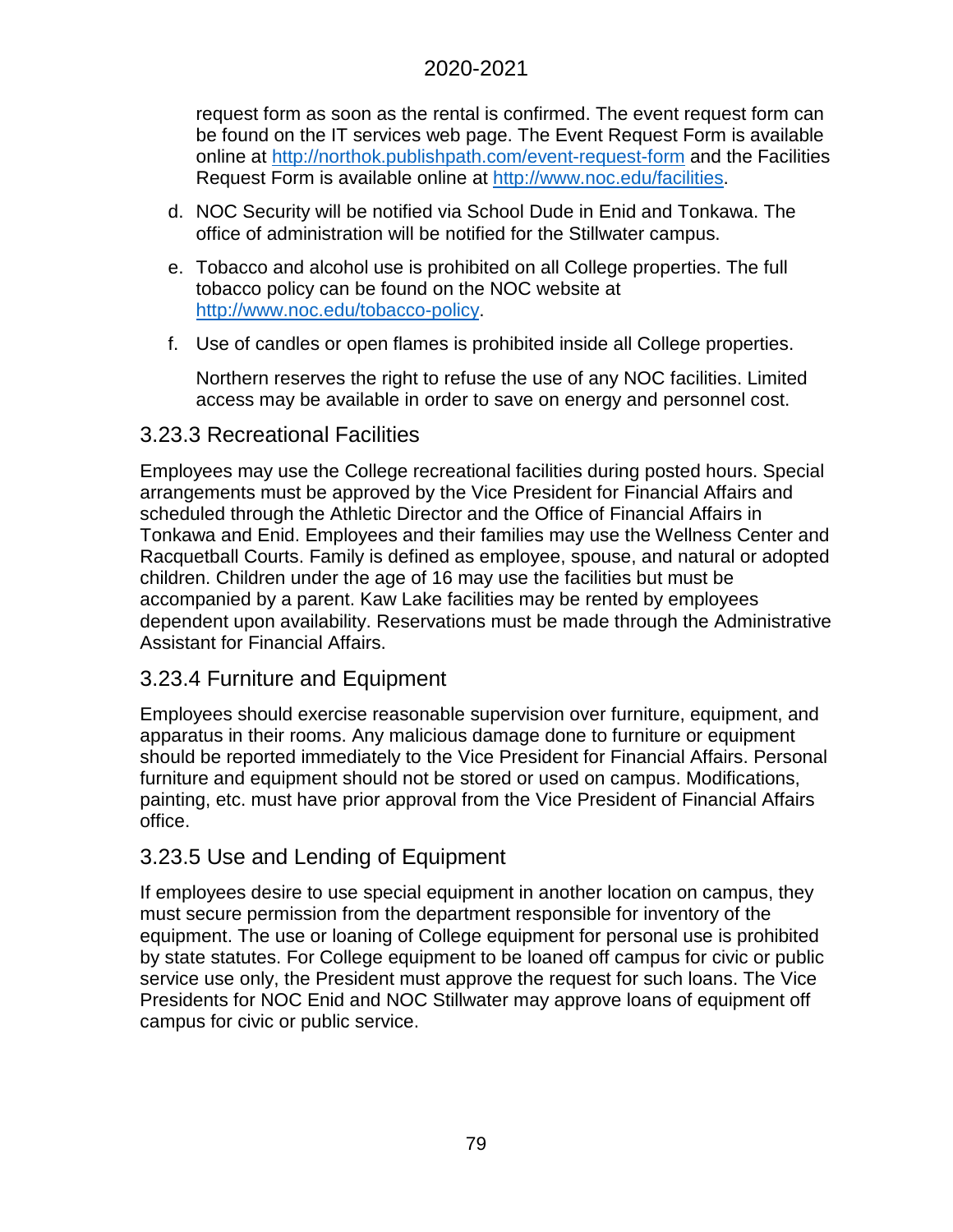## 3.23.6 Office Décor

Office décor should be professional and collegiate in appearance and representative of NOC pride and shall not promote other collegiate institutions. Office areas should be kept neat and orderly without clutter.

# 3.24 Communications

#### 3.24.1 Information Resources Acceptable Use Policy

Northern Oklahoma College relies on networked computers and the data contained within those systems to achieve its missions. This Acceptable Use Policy is to protect these resources in accordance with state law and OneNet rules. All individuals granted access to Northern Oklahoma College Electronic Information Resources must follow the acceptable use rules. Employees should refer to the Information and Instructional Technology Policy. A copy can be found on the IT Services web page located at the [Planning and Policies web page](http://www.noc.edu/planning-policies)  [\(http://www.noc.edu/planning-policies\).](http://www.noc.edu/planning-policies)

#### 3.24.1.1 General Use

Electronic information resources are provided for the express purpose of conducting the business and mission of the College.

Information resources must not be used to: engage in acts against the mission and purposes of the College, intimidate or harass, degrade performance, deprive access to a college resource, obtain extra resources beyond those allocated, or to circumvent computer security measures.

Information resources must not be used to conduct a personal business enterprise or for the exclusive benefit of individuals or organizations that are not a part of Northern Oklahoma College. Any exceptions must be in support of college missions and require the prior written approval of the President of Northern Oklahoma College.

Illegal activities, such as harassing other users, accessing or distributing threatening or obscene material, and intentional spread of computer viruses or other destructive information, malicious service disruption, unauthorized attempts to break into any computer system or use resources or access or destroy data belonging to Northern Oklahoma College or any other organization or individual, or unauthorized use or retrieval or distribution of copyrighted material are strictly prohibited. Any illegal use of Northern Oklahoma College-provided electronic mail and Internet/Intranet services will subject the user to prosecution to the full extent of the law. Users can also be held personal liable for any and all damages caused by such activities and may be subject to immediate discharge.

Faculty, staff, and students must not copy or reproduce any licensed software except as expressly permitted by the software license, use unauthorized copies on college-owned computers or use software known to cause problems on college-owned computers.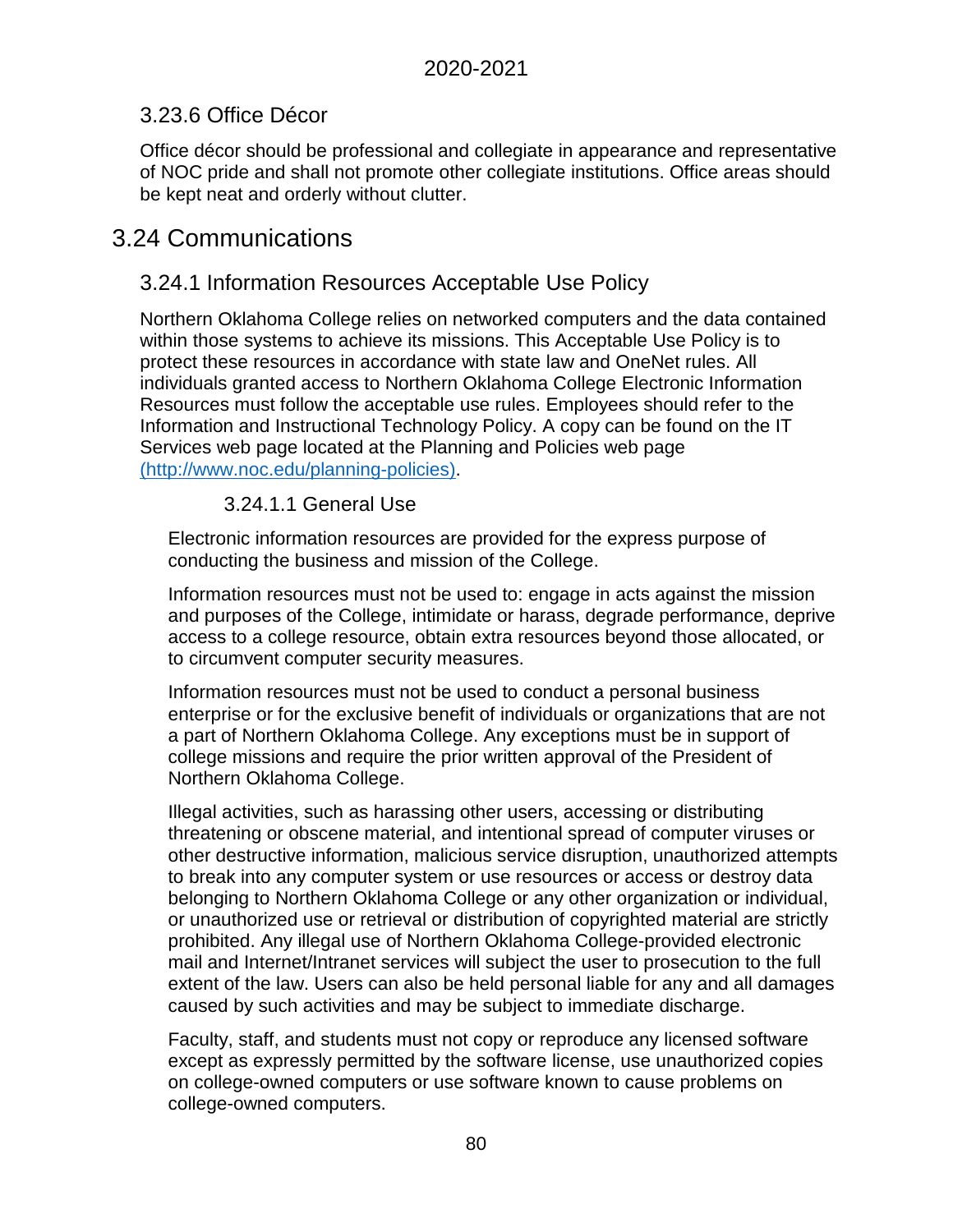## 3.24.2 Electronic Mail and Internet Services

Northern Oklahoma College-provided electronic mail and Internet/Intranet services are valuable business tools that enhance productivity and communication, but these tools cannot be abused. While incidental and occasional personal use of provided electronic mail and Internet/Intranet services are permitted, they are valuable corporate resources and must not be used for personal solicitation of non-college business, advancement of individual views, or illegal activity. All use and product of such use, including e-mails, is the property of Northern Oklahoma College, not the individual and is subject to the Open Records Act.

As part of our visual brand, employees are required to use the official email signature. Email signature links are available at the [Standards and Guides web page](http://www.noc.edu/graphicstandards)  [\(www.noc.edu/graphicstandards\).](http://www.noc.edu/graphicstandards)

Electronic information on Northern Oklahoma College-provided electronic mail and Internet/Intranet services is an asset of Northern Oklahoma College, not the individual user. The College has the right at all times to monitor all electronic activity and information on the provided electronic mail and Internet/Intranet services. This Policy serves as notice to each user that the College may monitor activity on provided electronic mail and Internet/Intranet services without any advance notification to or consent by the user. Northern Oklahoma College reserves the right to disclose any information or communication transmitted or received using the provided electronic mail and Internet/Intranet services as may be appropriate, including disclosure to management, internal security, and law enforcement.

The full policy can be found on the NOC website at the [Planning and Policies web](http://www.noc.edu/planningpolicies)  page [\(http://www.noc.edu/planningpolicies\).](http://www.noc.edu/planningpolicies)

#### 3.24.3 Incidental Use of Information Resources

Incidental personal use of email and Internet access is permitted by college policy but is restricted to employees (it does not extend to family members or other acquaintances). It must not interfere with normal performance of an employee's duties, must not result in direct costs to the College and must not expose the College to unnecessary risks.

All messages, files and documents stored on college computing resources including personal messages, files and documents are owned by the institution and are subject to review.

Any files, messages or documents residing on college computers may be subject to public information requests and may be accessed in accordance with this policy. Therefore, a college email account should not be used for personal email correspondence that is confidential in nature.

The full policy can be found on the NOC website at the Planning and Policies web page (http://www.noc.edu/planningpolicies).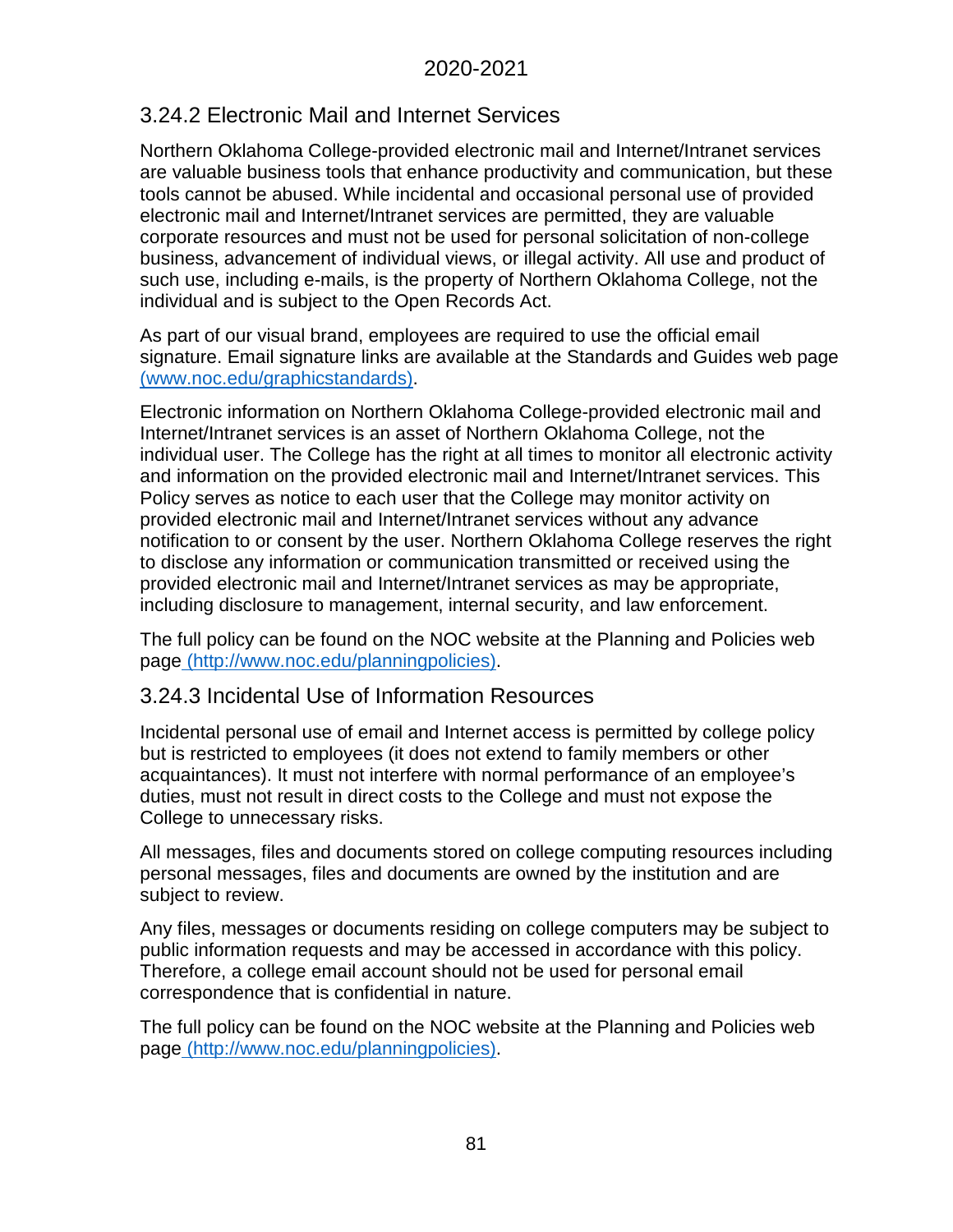## 3.24.4 Official College Seal

The Official College Seal combines the firm foundation and rich traditions represented in the original seal of 1933 with a modern, progressive image.

It is important to realize the pride and heritage that the College Seal represents. It should not be used as a logo. Its use is limited to official Northern Oklahoma College business – official certificates, legal documents, diplomas, transcripts and other uses as approved by the Office of Development and Community Relations.

## 3.24.5 NOC Logo and Graphic Standards Guide

The Northern Oklahoma College and graphic standards guide reflects our comprehensive exploration of ways in which we can build consistent visual impressions of NOC and expand our reputation for providing quality education to our growing audiences.

This system promotes clear and consistent use of these standards across our sites, branding Northern Oklahoma College as an institution that, although in three separate locations, works together to carry out a common mission. The standards guide covers use of the logo, signature colors, type fonts and other matters that strengthen NOC's visual identity. The graphic standards guide represents the authorized guidelines for using our current identity system for the College, including the identity system for the athletic programs. The guide is available at the [Standards](http://northok.publishpath.com/graphicstandards)  and Guides web page [\(http://northok.publishpath.com/graphicstandards\).](http://northok.publishpath.com/graphicstandards)

## 3.24.6 Wayfinding Signage

Wayfinding signage is a hierarchy of identifying landmark, identity and directional elements with a visual identity system for exterior/interior buildings, parking, fire safety, regulatory and other miscellaneous signage. As part of the wayfinding master plan, the exterior/interior signage shall:

- Promote simple and effective navigation throughout the locations by students, faculty, staff, and visitors.
- Create an identity at each gateway to the locations.
- Have a theme that incorporates existing logos and colors in accordance with the Graphics Standards Guide.
- Maintain compliance with ADA regulations. For a detailed wayfinding master plan or for additional guidelines on usage, contact the Vice President for Financial Affairs.

## 3.24.7 Course Catalog and Student Handbook

The College Course Catalog and Student Handbook is the official publication of the College. It describes the instructional program of the College and is the official guide and authority for instructional requirements and regulations. The College Course Catalog and Student Handbook supersedes all other publications regarding official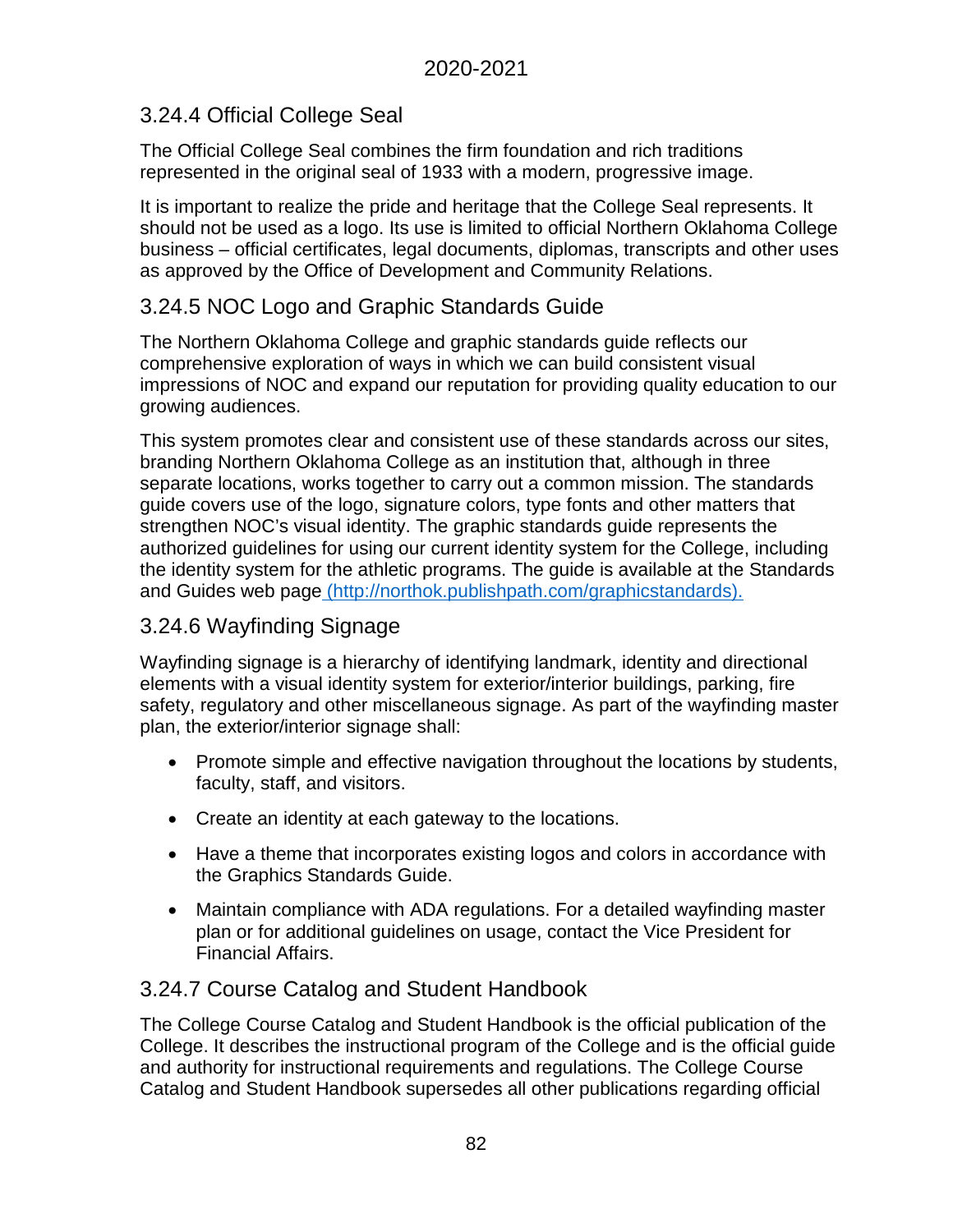academic policy of the College. The Course Catalog and Student Handbook is available on the NOC website at [http://northok.publishpath.com/catalog.](http://northok.publishpath.com/catalog)

#### 3.24.8 Telephone

This policy is designed to help employees understand the importance of phone usage for Northern Oklahoma College land lines and cellular telephone use. NOC employees rely on the telephone system and cellular telephones to conduct daily business and to better serve the NOC community. The full Telephone Usage Policy can be found on the NOC website at the [Planning and Policies web page](http://www.noc.edu/planningpolicies)  [\(http://www.noc.edu/planningpolicies\).](http://www.noc.edu/planningpolicies)

#### 3.24.8.1 Local Calls

All Northern Oklahoma College owned or operated telephone systems should be used only to conduct official business. Employees should limit personal telephone calls, in frequency and duration, to the greatest extent possible. This includes incoming as well as outgoing telephone calls. Personal calls should not interfere with an employee's duties or with the duties of others and should not impact an employee's productivity. Certain personal phone calls may be allowed including:

- Calls to notify or contact family members and/or physician in the case of an emergency;
- Calls to notify family members of a scheduling change or travel delay that is a result of NOC business including calls to make alternate child care or transportation arrangements;
- Brief calls to an employee's residence or family members, and
- Brief calls to local businesses, including government agencies, physicians, auto or home repair, which can only be reached during working hours.

These calls should always be kept to a minimum and only be made using an NOC owned telephone if they cannot reasonably be made on a personal cell phone.

#### 3.24.8.2 Long Distance Calls

Long distance telephone calls using NOC owned telephones should only be made for official college business. Students are not authorized to make long distance calls on NOC owned telephones. Collect calls to the College are not authorized unless the employee accepting the call has full knowledge of the intent of the call and that it is college business related. Long distance calls should not be made for personal reasons.

#### 3.24.8.3 Cellular Phone

Cellular phone use in the work place shall fall under the same policy standards as listed previously. Employees should limit personal cell phone calls, in frequency and duration, to the greatest extent possible. This includes incoming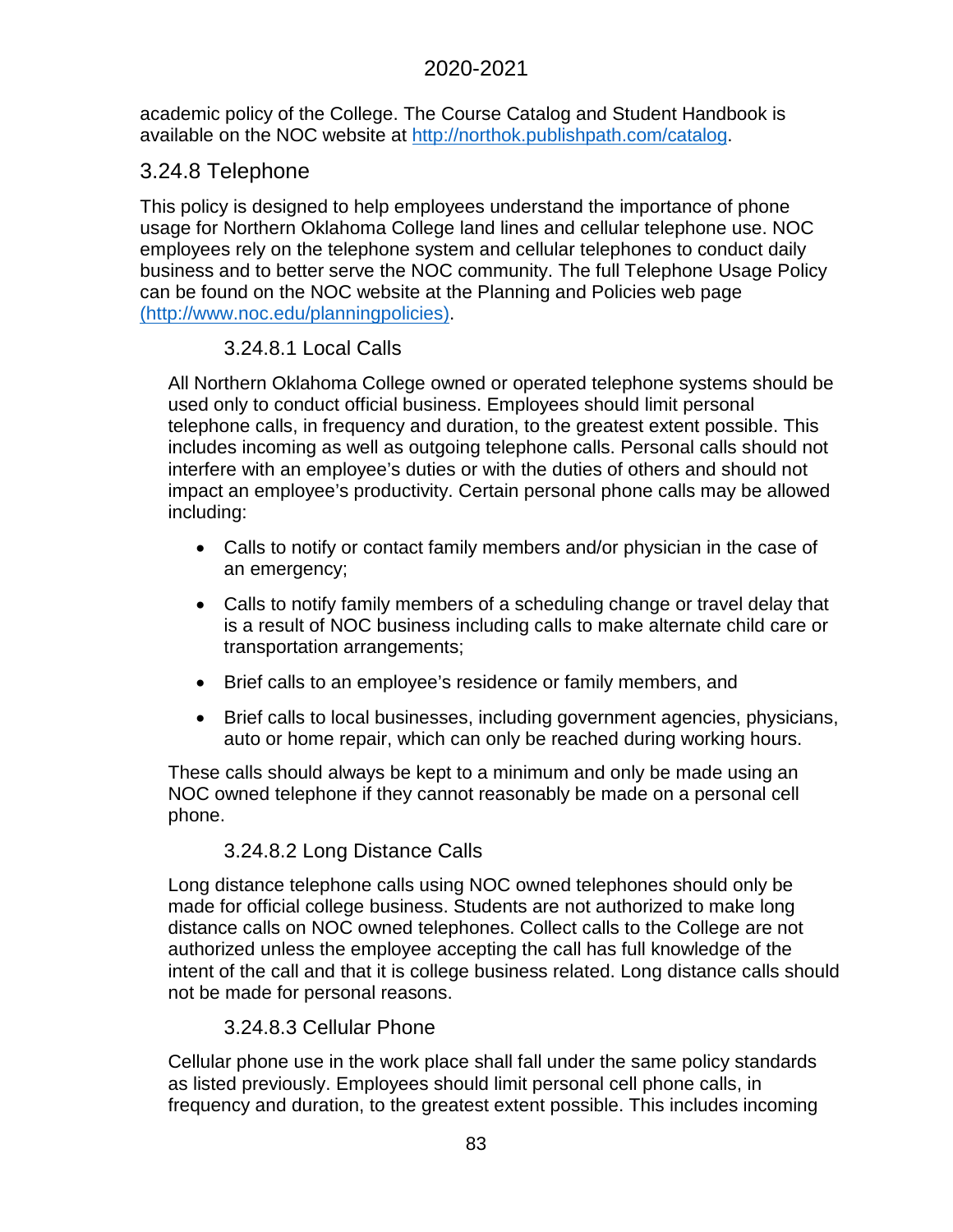as well as outgoing cell phone calls. Personal calls should not interfere with an employee's duties or with the duties of others and should not impact an employee's productivity.

In addition, NOC employees that use cellular phones to conduct business should be aware of the laws and regulations that pertain to the use of cellular devices while operating a motor vehicle. These laws and regulations differ among states. Employees should act in a manner that is in accordance with these laws and regulations while operating a motor vehicle. Confidential information should not be discussed on a cellular phone in a public place where the information could be overheard.

#### 3.24.9 Emergencies

For emergencies, call 911 and then immediately inform the Office of Student Affairs in Tonkawa, the Administration Office in Enid, or the Administration Office in Stillwater regarding the emergency. These offices will then notify the President's Office of the situation. Employees should be familiar with the College Emergency Response Plan and refer to the emergency response guide for summarized instructions and contact numbers. Emergency information can be found on the NOC website at [http://www.noc.edu/emergency.](http://www.noc.edu/emergency)

### 3.24.10 Academic Calendar

The official academic calendar announcing the opening and closing dates of all terms and all observed holidays is available in the Office of the Vice President for Academic Affairs or on the NOC website at [http://northok.publishpath.com/course](http://northok.publishpath.com/course-schedules)[schedules.](http://northok.publishpath.com/course-schedules)

#### 3.24.11 Media Relations

Each employee plays a part in shaping the College's public image. The actions and comments of each employee reflect on the College. Each employee must be conscious of this fact.

The President and the Vice President for Development and Community Relations are the official media spokespersons for the College.

#### 3.24.12 Social Networking and Social Media

Northern Oklahoma College recognizes the need for a strong presence in the social media realm. The use of social networking and social media websites are increasingly common for departments, students and employees, and these communication tools have the potential to create a significant impact on organizational and professional reputations. Northern Oklahoma College has developed a social network and social media policy and application process to ensure that any and all interactions on behalf of Northern represent the College's best interests. The intent of the policy is to properly portray, promote and protect the institution and to assist Northern entities in creating and managing their social media accounts. The policy also provides suggestions on how to protect personal and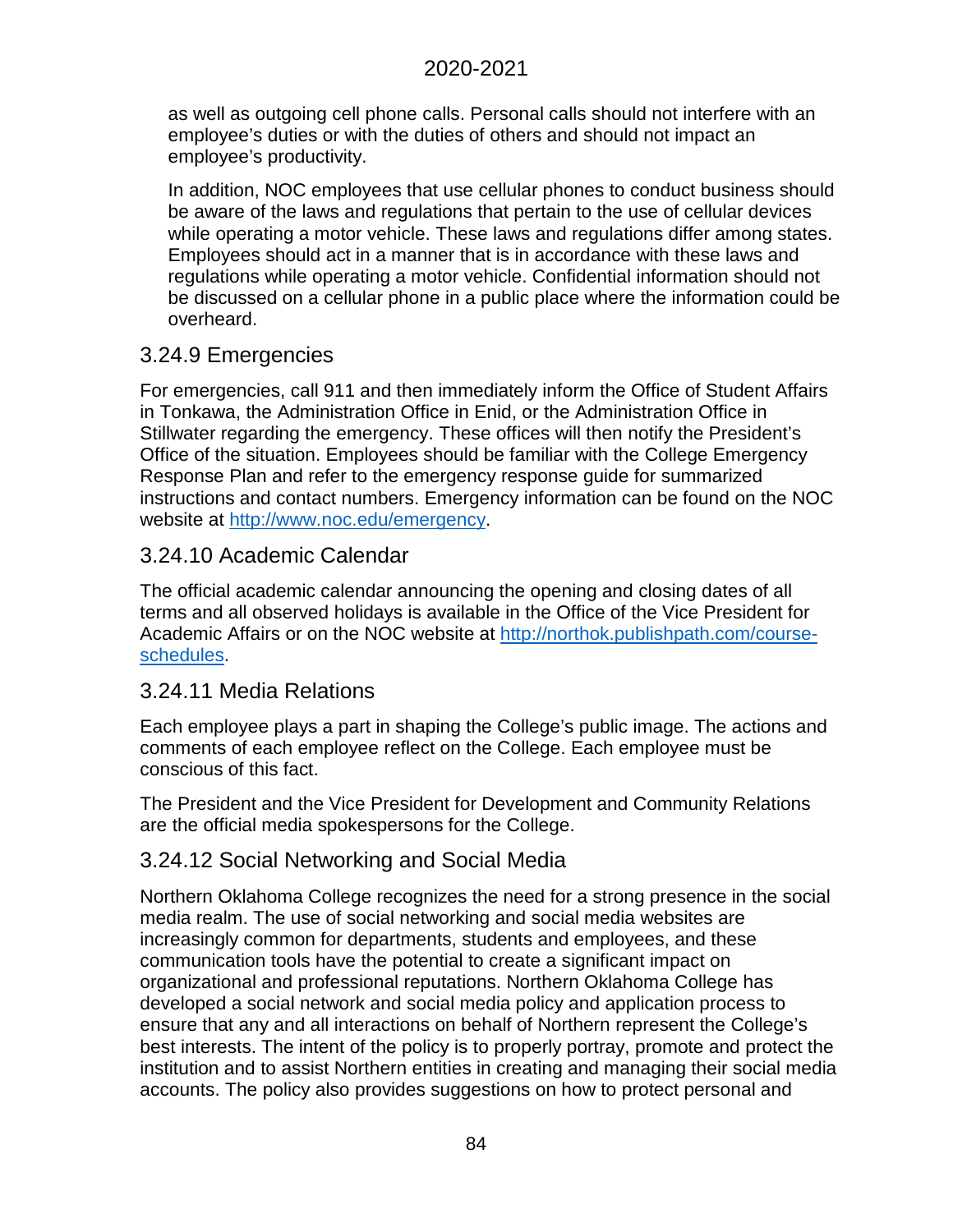professional reputations while using social media. The full policy is available on the NOC website at [www.noc.edu/socialmedia.](http://www.noc.edu/socialmedia)

#### 3.24.13 Emergency Alert System

To ensure the safety of all students and employees during an emergency situation (e.g. impending severe weather, intruder on campus, etc.), Northern Oklahoma College has implemented an emergency alert system. The NOC Alert System uses text, voice and email messages to alert the NOC community in these events.

Northern employees and students are automatically signed up for the "NOC Alert." If you need to make changes to your account, add a number or opt out, please sign in to myNOC at www.noc.edu. After logging in with your username and password, click on the tab that reads "NOC Alert," and then click on the "Alert" icon. You will be asked to "Agree to the Terms"; then the screen following will allow you to add or change numbers and/or emails. Your NOC email will always remain the same and cannot be deleted from your account. Click the "Help" tab for information on how to opt out.

NOC conducts a test of this system the first working day of each month. If you do not receive a test text message on your cell phone, please contact the Webmaster at 580.628.6330.

3.24.14 NOC Policy on Timely Warnings and Immediate Notifications

In an effort to provide timely notification to our campus, and in the event of a crime which may pose a serious on-going threat to our community, the NOC RAVE alert will issue "timely warning" and "immediate notification" crime bulletins to notify members of the community about serious crimes against people that occur on campus. These procedures will expedite communication within the campus, from the campus to the media, and to the public in the event of an emergency or crisis.

NOC will issue a "Timely Warning" notice, without releasing confidential information about the victims, whenever a Clery crime is considered to pose a threat to students and employees. These crimes include, Criminal homicide, sex offenses, robbery, aggravated assault, burglary, motor vehicle theft, arson, Arrests and referrals for disciplinary actions including liquor law violations, drug law violations and illegal weapons possession. If any Clery crime is determined to be a hate crime, it will be counted as a hate crime as well. If it is determined that larceny-theft, simple assault, intimidation, dating violence, domestic violence, stalking or destruction/damage/vandalism of property are acts of hate crimes, such crimes will be reported as such in the annual crime statistics.

Timely warnings will also be issued when a crime poses an ongoing threat to the NOC community. The NOC President or their designee shall make the decision as to whether an incident poses an ongoing threat and if a "Timely Warning" advisory is required. NOC is NOT required to provide a timely warning with respect to crimes reported to a pastoral or professional counselor. In the event of an immediate threat to the health or safety of this campus, NOC will follow its emergency notification procedures. NOC is not required to issue a timely warning based on the same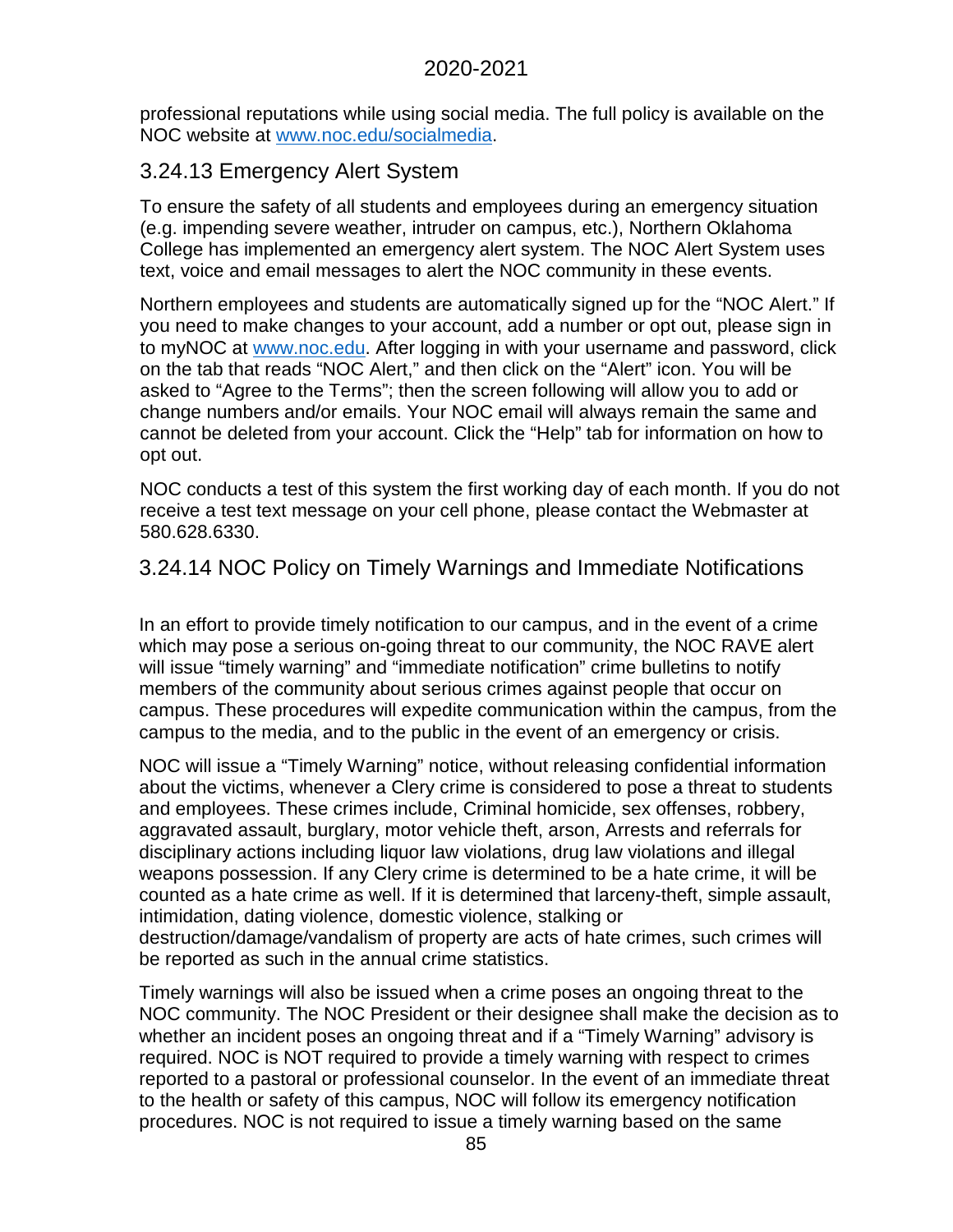circumstances; however, NOC must provide adequate follow-up information to the community as needed.

NOC will issue an "Immediate Notification" in the event that there is a confirmed significant emergency or dangerous situation involving an immediate threat to campus community (per judgment of the NOC President or their designee), NOC will, without undue delay, and considering the safety of the community, determine the content of the notification and initiate the immediate notification system. However, if the NOC Emergency Response Team believes the notification may compromise efforts to assist victims or to contain, respond to, or otherwise mitigate the emergency, the notification may be delayed.

The NOC President or their designee shall provide the VP for Development and Community Relations with specifics of the case for the purpose of drafting the content of the immediate notification. The NOC Emergency Communication Team also maintains prescripted short messages for a variety of hazards to assist in the timely issuance of immediate notifications. In all cases, Immediate Notifications and Timely Warnings will be sent to NOC employees and students via campus e-mail.

Northern Oklahoma College also uses a mass text and email notification system, RAVE Alert System. The system is tested on a monthly basis. To sign up to receive these emergency warnings, via text or email, visit [www.noc.edu](http://www.noc.edu/) and follow the links to sign up for this service.

### 3.24.15 Bring Your Own Device (BYOD) Usage Policy

#### 3.24.15.1 Purpose

The purpose of this policy is to define standards, procedures, and restrictions for end users who have legitimate requirements to access college data from a mobile device connected to an unmanaged network outside of Northern Oklahoma College's direct control. This mobile device policy applies to, but is not limited to, all devices and accompanying media that fit the following device classifications:

- Laptop/notebook/tablet computers
- Mobile/cellular phones
- Smartphones
- Home or personal computers used to access institutional resources
- Any mobile device capable of storing corporate data and connecting to an unmanaged network

The policy applies to any hardware and related software that could be used to access institutional resources, even if said equipment is not college sanctioned, owned, or supplied.

The overriding goal of this policy is to protect the integrity of the private and confidential institutional data that resides within Northern's technology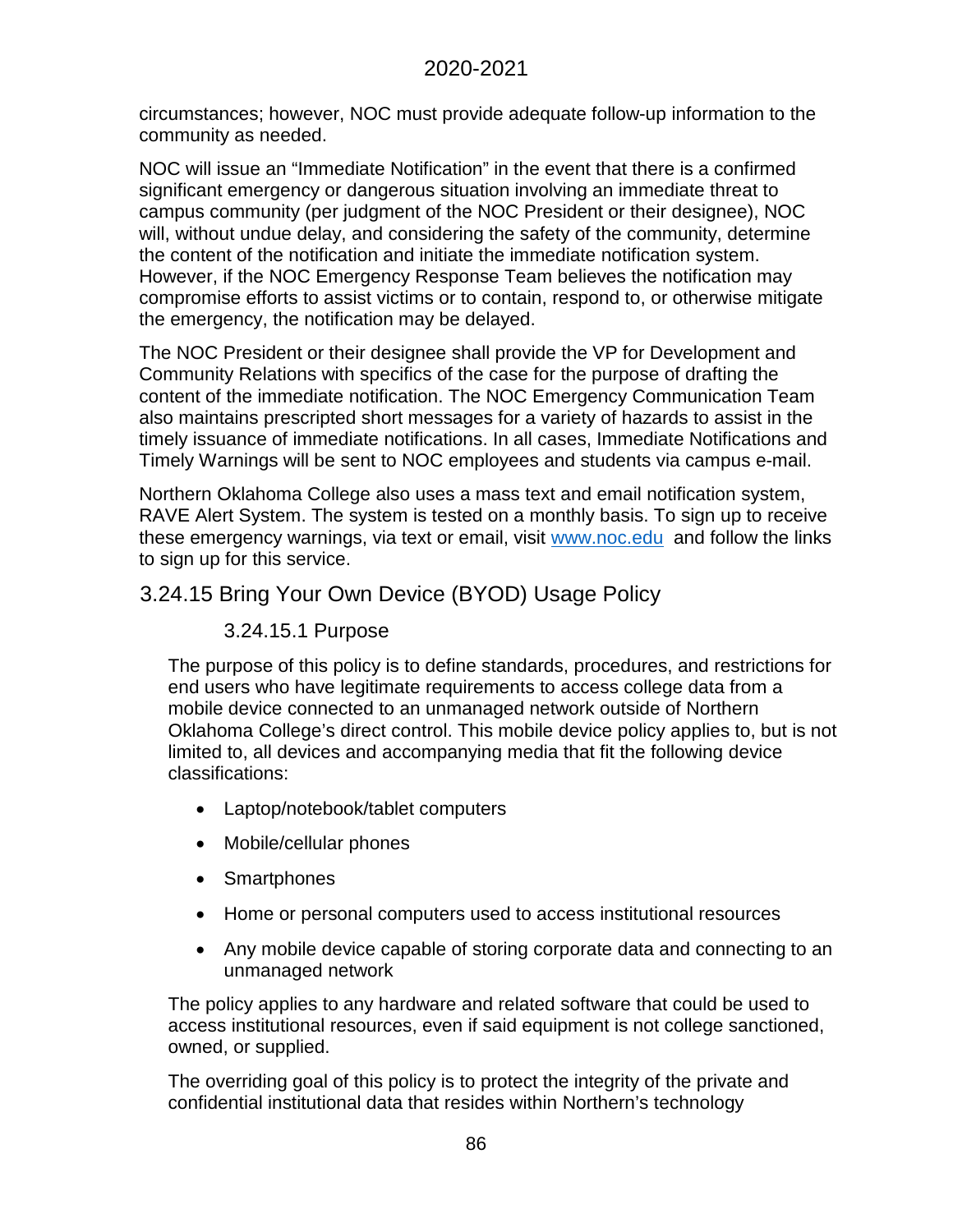infrastructure. This policy intends to prevent this data from being deliberately or inadvertently stored insecurely on a mobile device or carried over an insecure network where it can potentially be accessed by unsanctioned resources. A breach of this type could result in loss of student or employee information, damage to critical applications, and damage to the institution's public image. Therefore, all users employing a mobile device connected to an unmanaged network outside of Northern's direct control to backup, store, and otherwise access corporate data of any type must adhere to college-defined processes for doing so.

#### 3.24.15.2 Applicability

This policy applies to all Northern Oklahoma College employees, including full and part-time staff, contractors, freelancers, and other agents who utilize either company-owned or personally-owned mobile devices to access, store, back up, relocate or access any department or student-specific data. Such access to this confidential data is a privilege, not a right, and forms the basis of the trust Northern has built with its students, employees and community. Consequently, employment at Northern does not automatically guarantee the initial and ongoing ability to use these devices to gain access to institutional networks and information.

It addresses a range of threats to or related to the use of institutional data:

- a. Loss Devices used to transfer or transport work files could be lost or stolen.
- b. Theft Sensitive institutional data is deliberately stolen and sold.
- c. Copyright Software copied onto a mobile device could violate licensing.
- d. Malware Viruses, Trojans, Worms, Spyware and other threats could be introduced via a mobile device.
- e. Compliance Loss or theft of financial and/or personal and confidential data could expose the College to the risk of noncompliance with various identity theft and privacy laws.

Addition of new hardware, software, and/or related components to provide additional mobile device connectivity will be managed and issued at the sole discretion of the Department of Information Technology.

#### 3.24.15.3 Affected Technology

Connectivity of all mobile devices will be centrally managed by Northern's Information Technology Department and will utilize authentication and strong encryption measures. Although Northern is not able to directly manage external and mobile devices which may require connectivity to an external network, end users are expected to adhere to the same security protocols when connected to non-institutional networks. Failure to do so will result in immediate suspension of all network access privileges so as to protect the College's infrastructure.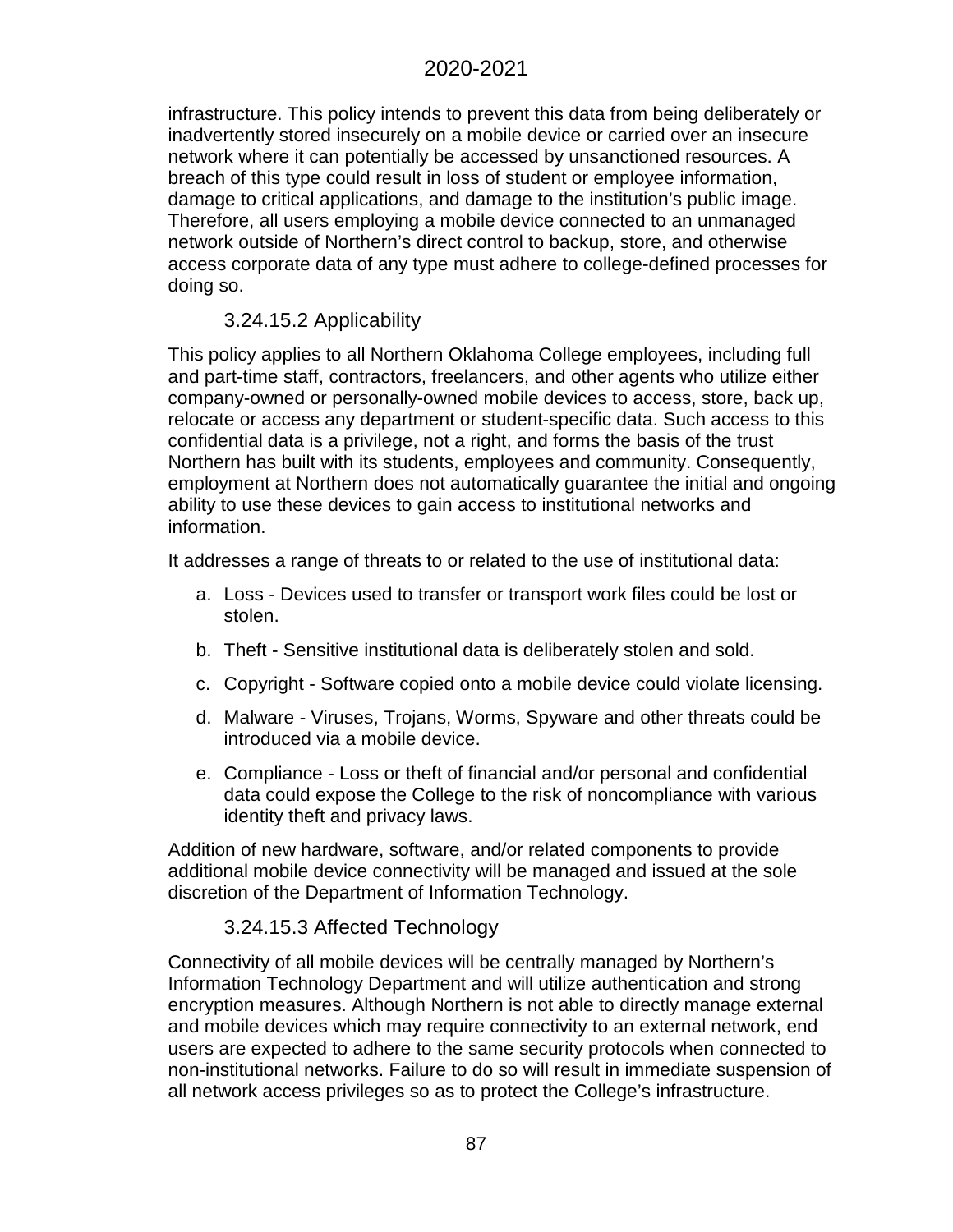#### 3.24.15.4 Policy and Appropriate Use

It is the responsibility of any employee of Northern who uses a mobile device to access institutional resources to ensure that all security protocols normally used in the management of data on conventional storage infrastructure are also applied here. It is imperative that any mobile device that is used to conduct college business be utilized appropriately, responsibly, and ethically. Failure to do so will result in immediate suspension of that user's account. Based on this, the following rules must be observed:

#### a. Access Control

Northern reserves the right to refuse, by physical and non-physical means, the ability to connect mobile devices to institutional and institutionalconnected systems. Northern will engage in such action if it feels such equipment is being used in such a way that puts the College's systems, data, employees, and students at risk.

Prior to initial use on Northern's network or related infrastructure, all college owned mobile devices must be purchased through and registered with the Information Technology Department.

All mobile devices attempting to connect to the corporate network through an unmanaged network (i.e. the Internet) will be inspected using technology centrally managed by Northern's Information Technology (IT) Department. Devices that have not been previously approved by IT, are not in compliance with IT's security policies, or represent any threat to the College network or data will not be allowed to connect. Laptop computers or personal computers may only access the College network and data using a Secure Socket Layer (SSL) Virtual Private Network (VPN) connection. The SSL VPN portal Web address will be provided to users as required. Smart mobile devices such as smartphones, PDAs, and UMPCs will access the corporate network and data using Mobile VPN software installed on the device by IT.

#### b. Security

Employees using mobile devices and related software for network and data access will, without exception, use secure data management procedures. All mobile devices must be protected by a strong password (See Section 3 of IT Policy). Employees agree to never disclose their passwords to anyone, particularly to family members if institutional work is conducted from home.

All users of mobile devices must employ reasonable physical security measures. End users are expected to secure all such devices used for this activity whether or not they are actually in use and/or being carried. This includes, but is not limited to, passwords, encryption, and physical control of such devices whenever they contain college data. Any non-college computers used to synchronize with these devices will have installed up to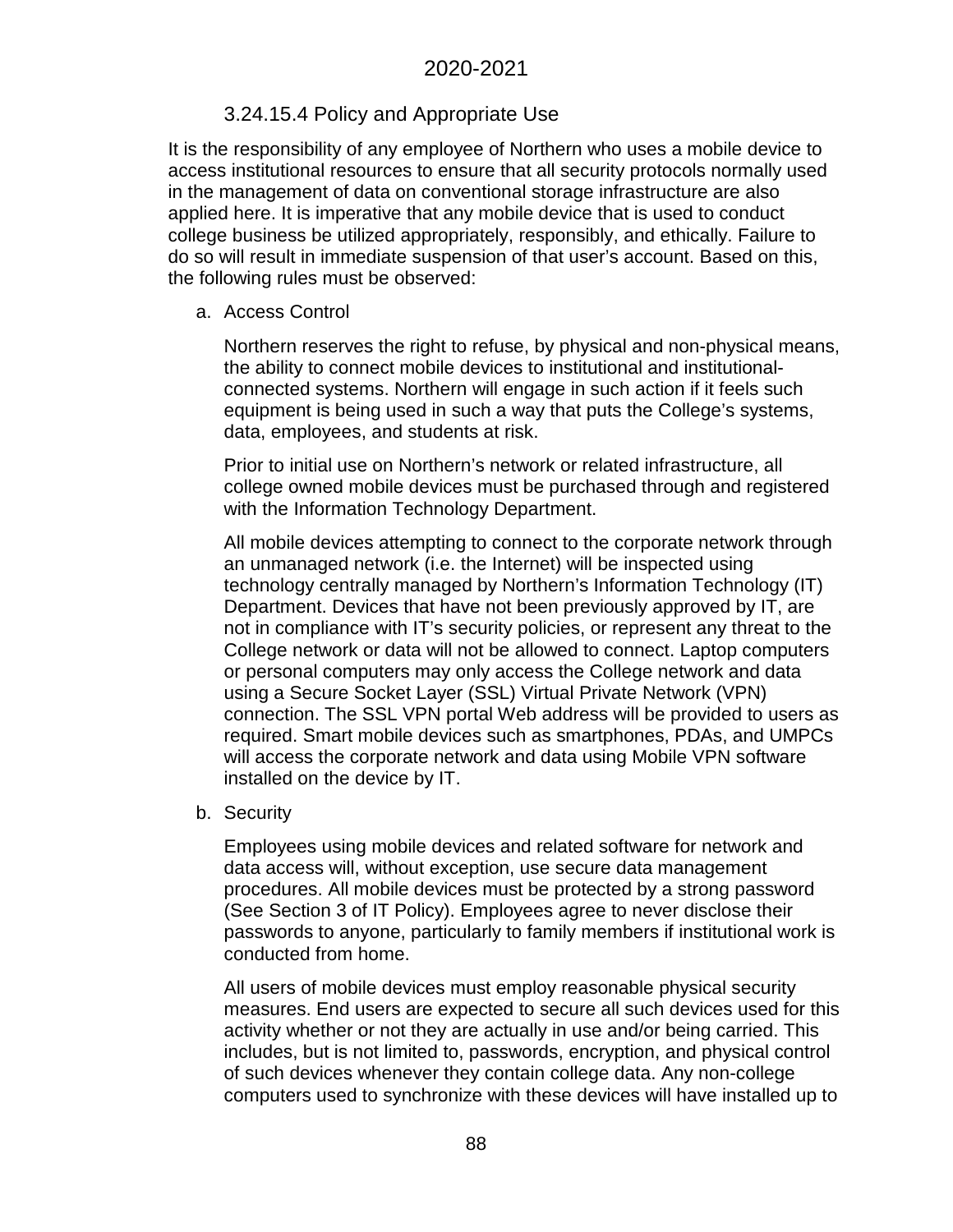date anti-virus and anti-malware software deemed necessary by Northern's IT Department.

Any mobile device that is being used to store Northern Oklahoma College data must adhere to the authentication requirements of Northern's IT Department.

IT will manage security policies, network, application, and data access centrally using whatever technology solutions it deems suitable. Any attempt to contravene or bypass said security implementation will be deemed an intrusion attempt and will be dealt with in accordance with Northern's Information Technology policy.

Employees, contractors, and temporary staff must erase all college related data permanently from personally owned devices once their use is no longer required. Divisions and departments must notify the IT Department when a college-owned device needs a transfer in users, be replaced or is no longer needed.

In the event of a lost or stolen mobile college device it is incumbent on the employee to report this to IT immediately. IT will attempt to remotely wipe all data and lock the device to prevent access by anyone other than IT. If the device is recovered, it can be submitted to IT for re-provisioning.

Usage of location-based services and mobile check-in services, which leverage device GPS capabilities to share real-time user location with external parties, is prohibited within the workplace. This applies to corporate-owned mobile devices being used within the College premises.

c. Help and Support

Northern's IT Department will support its sanctioned hardware and software, but is not accountable and will support such devices on a very limited basis and at the discretion of the Director of Information Technology for conflicts or problems caused by the use of unsanctioned media, hardware, or software. This applies even to devices already known to the IT Department.

Employees, contractors, and temporary staff will make no modifications of any kind to company-owned and installed hardware or software without the express approval of Northern's IT Department. This includes, but is not limited to, any reconfiguration of the mobile device.

IT reserves the right, through policy enforcement and any other means it deems necessary, to limit the ability of end users to transfer data to and from specific resources on the enterprise network.

d. Organizational Protocol

IT can and will establish audit trails and these will be accessed, published and used without notice. Such trails will be able to track the attachment of an external device to a device, and the resulting reports may be used for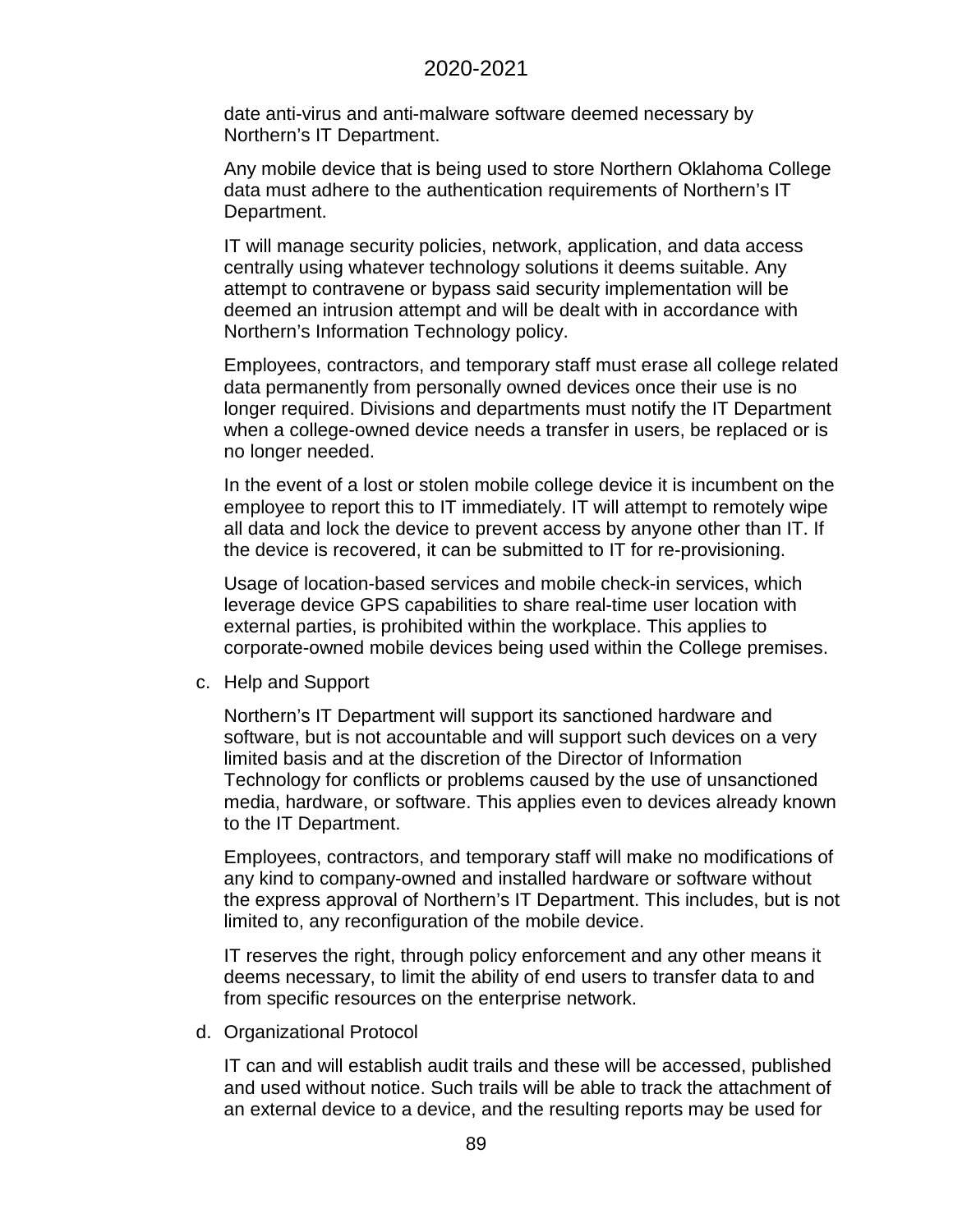investigation of possible breaches and/or misuse. The end user accepts that his or her access and/or connection to Northern's networks may be monitored to record dates, times, duration of access, etc., in order to identify unusual usage patterns or other suspicious activity. This is done in order to identify accounts/devices that may have been compromised by external parties. In all cases, data protection remains Northern's highest priority.

Northern employees must immediately report to his or her manager and Northern's IT Department any incident or suspected incidents of unauthorized data access, data loss, and/or disclosure of company resources, databases, networks, etc.

Northern Oklahoma College will not reimburse employees if they choose to purchase their own mobile devices. Employees will not be allowed to expense mobile network usage costs.

# 3.25 Employee Service Recognition

In order to celebrate the Northern Oklahoma College employee's commitment to excellence, the administration will host an annual employee recognition ceremony in late spring. Lapel pins of appreciation will be awarded at this time to full-time employees completing one year and five year increments. These will be engraved with NOC and the number of years of service in the following increments:

| <b>Years of Service Award</b> |                            |
|-------------------------------|----------------------------|
| 5 years                       | Bronze Lapel Pin           |
| 10 years                      | Silver Lapel Pin           |
| 15 years                      | Gold Lapel Pin             |
| 20 years                      | Bronze Lapel Pin with Ruby |
| 25 years                      | Silver Lapel Pin with Ruby |
| 30 years                      | Gold Lapel with Ruby       |
| 35 years                      | Watch                      |
| 40+ years                     | To be determined           |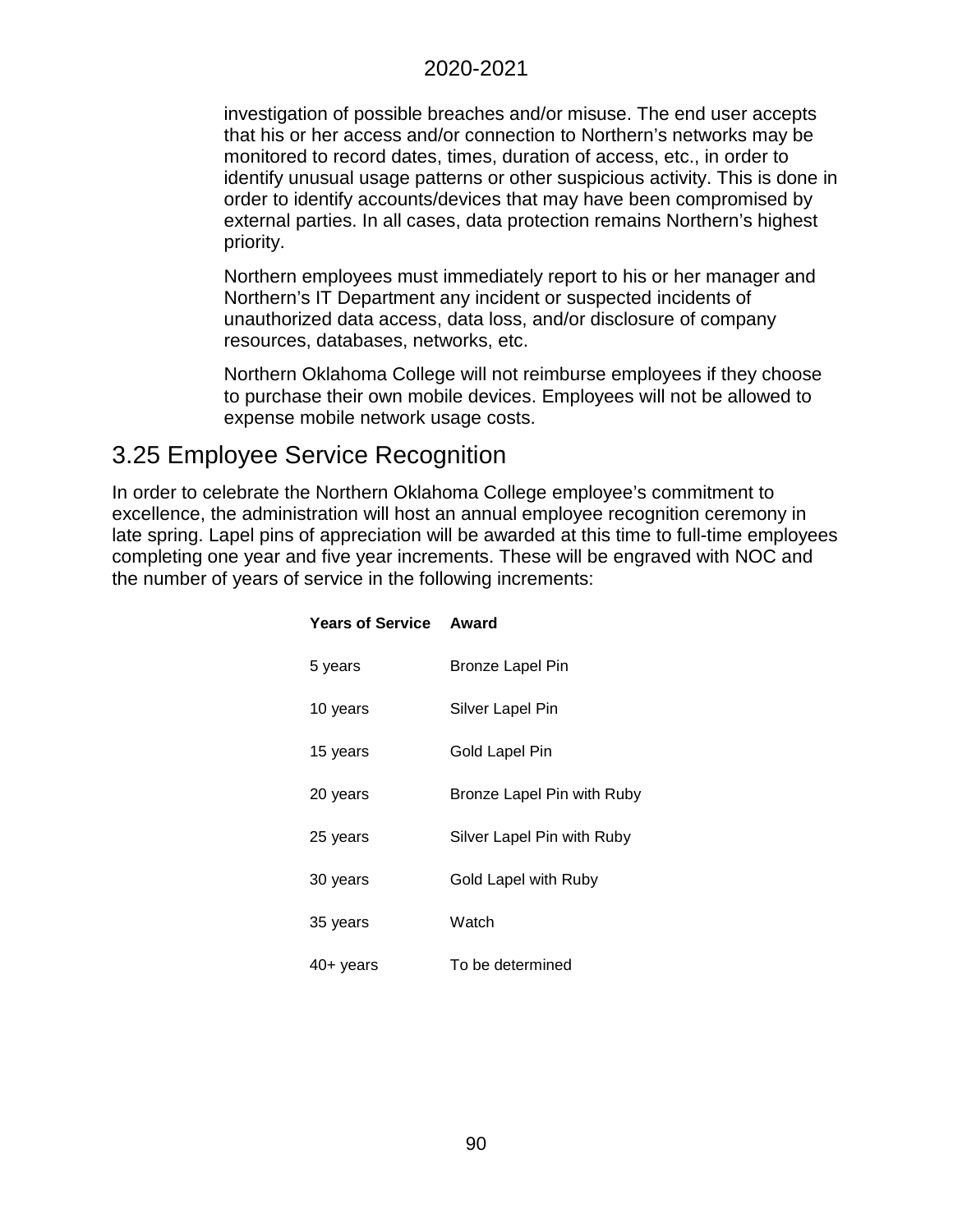## 3.26 Weapon, Firearms, Ammunition, Fireworks, Explosives, and Dangerous Chemicals

## 3.26.1 Purpose and Scope

The students, faculty, and staff of Northern Oklahoma College can best learn, work, and live in an environment free from the dangers and constraints, both physical and psychological, which can arise from the presence or use of weapons, firearms, ammunition, fireworks, explosives, and dangerous chemicals on the campus. It is therefore the policy of the College to prohibit or strictly regulate the possession or use of any of the items on campus, in college vehicles or on college-sponsored trips.

#### 3.26.2 Definitions

- a. Campus shall include any real property, buildings, or other structures or improvements owned or controlled by the College. Note: By definition of the Higher Learning Commission, for state budgeting purposes, Northern has a campus in Tonkawa and locations in Enid and Stillwater; however, campus is used in this document to mean an NOC location, or any space leased by the College or foundation for functions.
- b. Firearm shall mean any device capable of discharging a projectile by gunpowder, gas, or other means of propulsion. By way of example and without limitation, firearms shall include shotguns, rifles, handguns, pellet guns, BB guns, flare guns, and other similar devices.
- c. Weapon shall mean any object that could potentially inflict injury or harm if used in a threatening, aggressive, or careless manner. By way of example and without limitation, weapons shall include archery equipment, slingshots, martial arts devices, swords, bayonets, clubs, knives other than small pocket or kitchen knives, and other similar devices.
- d. Fireworks shall mean any combustible or explosive composition, or any substance or combination of substances, or article, prepared for the purpose of producing a visible or audible effect by combustion, explosion, or detonation. By way of example and without limitation, fireworks shall include firecrackers, torpedoes, skyrockets, roman candles, and other similar devices.
- e. Ammunition shall mean any device which contains gunpowder or any other substance designed to propel a projectile and intended for use in a firearm.
- f. Explosives and dangerous chemicals shall mean any substance whose chemical properties make them inherently dangerous. By way of example without limitation, explosives and dangerous chemicals shall include dynamite, blasting caps, plastic explosives, and flammable liquids and solvents such as gasoline, kerosene, and propane. Nothing contained in this policy shall be deemed to prohibit the use of chemicals in the normal conduct of classes or facility maintenance function or in the operation of equipment or motor vehicles.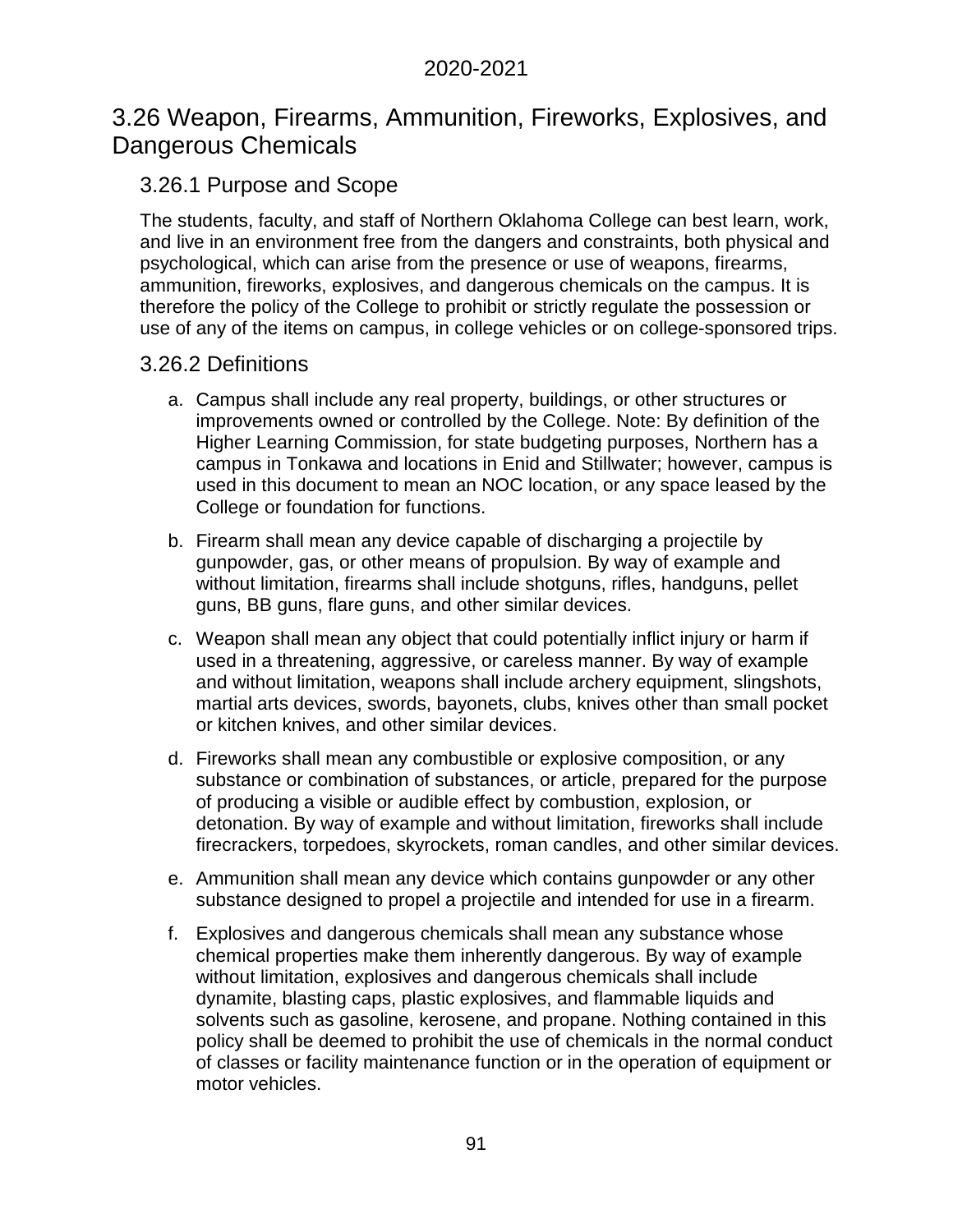g. Certified police or peace officer shall include those persons employed by municipal, county, state, or national agencies who comply with the statutory requirements for certification as a police or peace officer.

#### 3.26.3 Policy

Except as expressly provided in this policy, no person is allowed to possess, display, or use firearms, weapons, ammunition, or fireworks on campus at any time.

#### 3.26.4 Procedures and Exceptions

- a. No person in possession of any concealed handgun pursuant to the Oklahoma Self-Defense Act shall be authorized to carry the handgun into or upon any college property, except as provided below.
- b. Police and peace officers employed by the College and those who have been called to assist or to perform law enforcement duties on campus may possess or use firearms, ammunition, or weapons in a manner consistent with professional standards which prevail in the State of Oklahoma and in accordance with state statutes.
- c. Police and peace officers, who in their official on-duty capacities and in the performance of their duties find it necessary to come on campus, may possess firearms. In all such instances, the officers must coordinate their efforts with the Office of Student Affairs.
- d. Police and peace officers who have been invited to demonstrate or lecture to a class may carry a firearm, ammunition, or weapon on campus. College employees responsible for extending these invitations should advise the Office of Student Affairs.
- e. Police or peace officers who are also students shall not be permitted to possess or display firearms, ammunition, or weapons in class.
- f. Certain classes and activities both on campus and off involve the use of weapons, firearms, ammunition, dangerous chemicals, or fireworks. Authorization and conditions for these classes and activities and other appropriate exceptions shall be submitted for consideration to the Vice President for Student Affairs with final decision given by the President.
- g. Employee authorized by written consent of the College president, provided the written consent is carried with the handgun and the valid concealed handgun license while on college property.

#### **Guidelines for Presidential Authorization for Request Under O.S. 21 53 1277, D3**

Process for requesting Authorization to Carry a Firearm with a Concealed Carry License on Northern Oklahoma College Property.

A request for authorization to carry a firearm at any Northern Oklahoma College property must be made in writing to the President. A written request may be submitted in person or mailed to: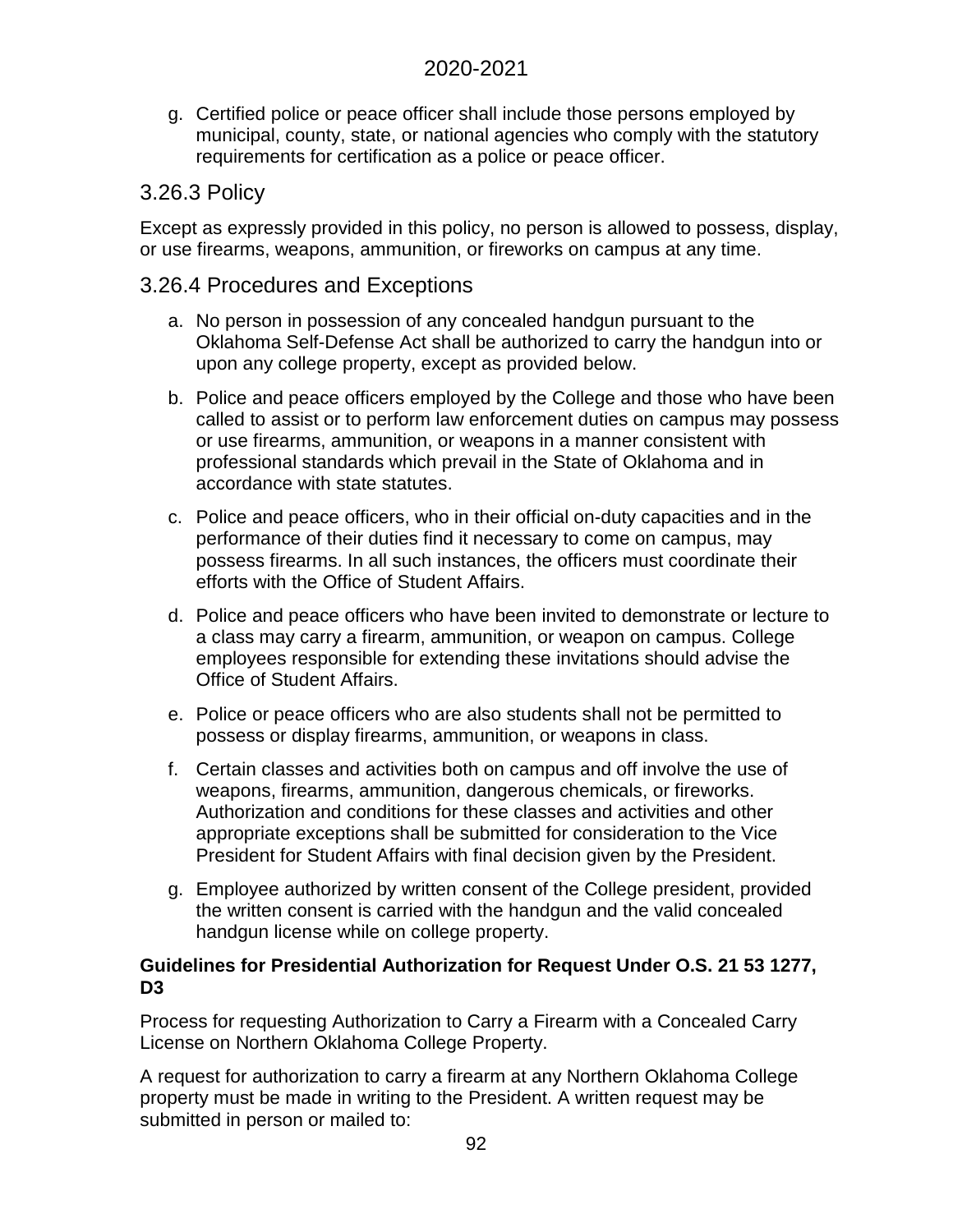Northern Oklahoma College Office of the President 1220 E. Grand Ave. Tonkawa, OK 74653

Upon receipt, the request will be reviewed and considered for authorization by meeting the following requirements:

- A copy of the requestor's valid concealed handgun license must be attached to the request.
- The requestor must disclose any mental health diagnoses and medication currently being taken. Documentation must be submitted from a licensed Medical Doctor and/or Psychiatrist.
- The request must be made for specific period of time. If authorized, the dates within which a requestor may be authorized to carry a handgun on campus will be determined by the circumstances.
- The requestor must specify the type of gun, maximum capacity of the clip/magazine, type of ammo in use.
- The requestor must specify which Northern Oklahoma College properties the authorization is being requested for.

Upon meeting the requirements listed above, a background check will be conducted for any recent convictions that would otherwise revoke licensure under the Oklahoma Self-Defense Act. The request will be made available to the Northern Oklahoma College Student Affairs Office as well as other Police Departments within the Northern Oklahoma College service area.

Requests for authorization will be reviewed within the scope of the following determinants:

- The level of immediate threat to the requestor,
- Whether or not, the threat is an internal or external threat,
- The relationship of the requestor to the College, for example, part-time, contractor, etc.
- A complete and full disclosure must be made surrounding the relationship of the requestor to the threat, the circumstances, and the reasons for the request,
- The ability of the Northern Oklahoma College Security Department to provide safety measures to the requestor,
- The background of any student requestor with regard to violations of the Student Code of Conduct,
- The background of any employee requestor with regard to violations of the Employee Handbook.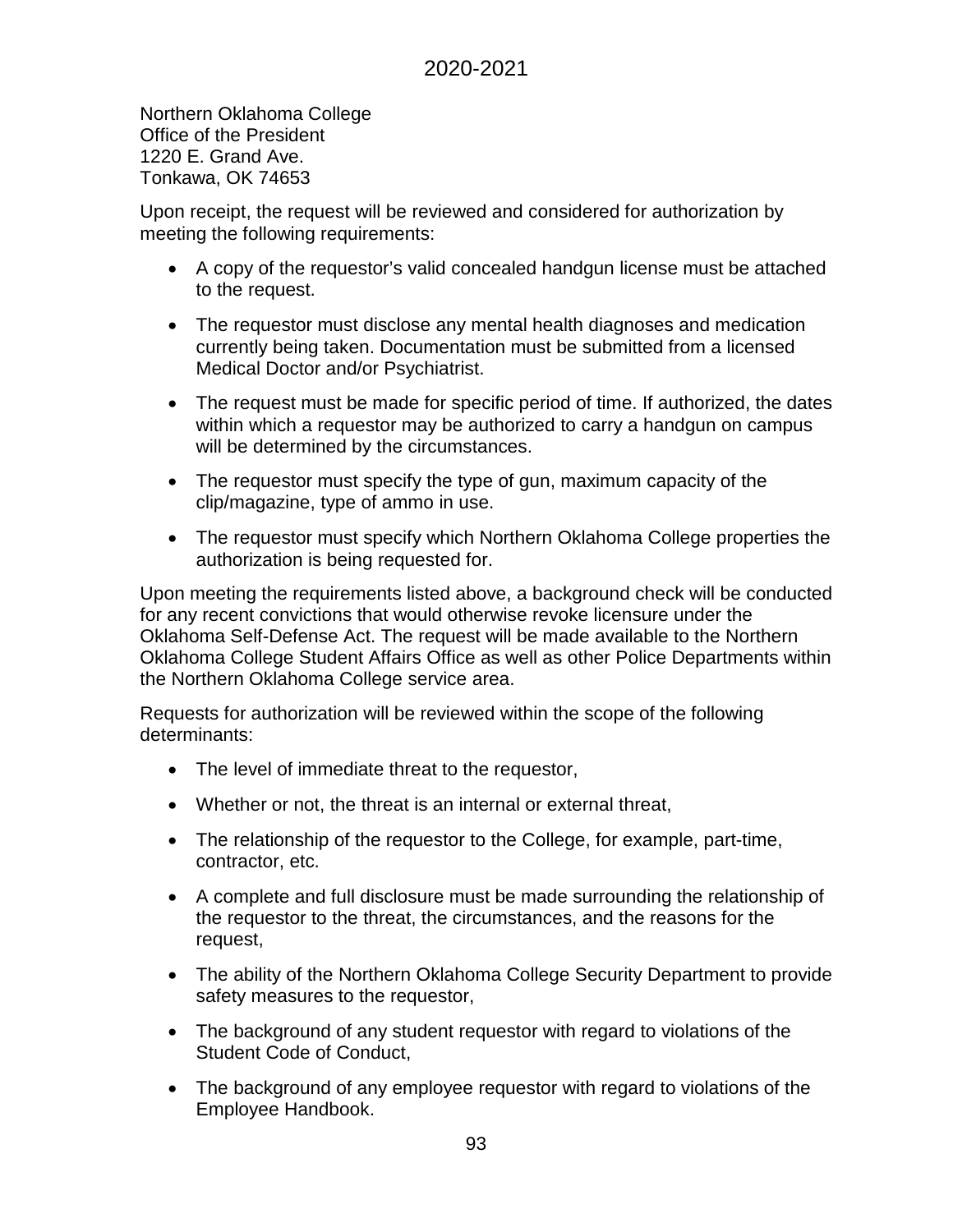Any request submitted in compliance with the procedure described here will be acted upon within 30 working days from the Office of the President. False or misleading statements within the request will be grounds to dismiss the request for authorization to carry a firearm with a Concealed Carry License on Northern Oklahoma College property.

Any property set aside for the use of any vehicle, whether attended or unattended, provided the handgun is carried or stored as required by law and the handgun is not removed from the vehicle without the prior consent of the College president while the vehicle is on any college property.

# 3.27 Background Screening

Northern Oklahoma College conducts background checks on all final job candidates and volunteers and some students dependent upon program and responsibilities. All criminal background screens are conducted post-offer (contingency offer). However, as part of Title VII of the Civil Rights Act, this information cannot be used as a basis for denying employment, unless it is determined to be job-related. Northern Oklahoma College may also use a third party administrator to conduct background screenings. The type of information that can be collected by this agency includes, but is not limited to, a criminal background check, social security trace, education, employment history, credit, and professional and personal references. This process is conducted to verify the accuracy of the information provided by the candidate and determine his or her suitability for employment.

The College will ensure that all background screenings are held in compliance with all applicable federal and state statutes, such as the Fair Credit Reporting Act (FCRA).

Northern Oklahoma College reserves the right to make the sole determination concerning information or any employment decision arising out of the background screening.

## 3.27.1 Offer of Employment Process

All offers of employment, oral and written, shall include the following statement. "This offer is contingent on the College's verification of credentials and other information required by state law and Northern Oklahoma College policies, including the completion of a criminal history check." Final candidates may not start employment until the hiring department is notified by the Human Resource Department that the background screening has been successfully completed.

#### 3.27.2 General Guidelines

- New Hires: Background screenings are required for all new hires excluding students. The background screenings must be completed and verified before any employee begins work. At no time should an employee begin work until the Human Resource Department has verified the results of the background screening.
- Rehires: A background screening is required for all rehires that have been separated for longer than 120 days.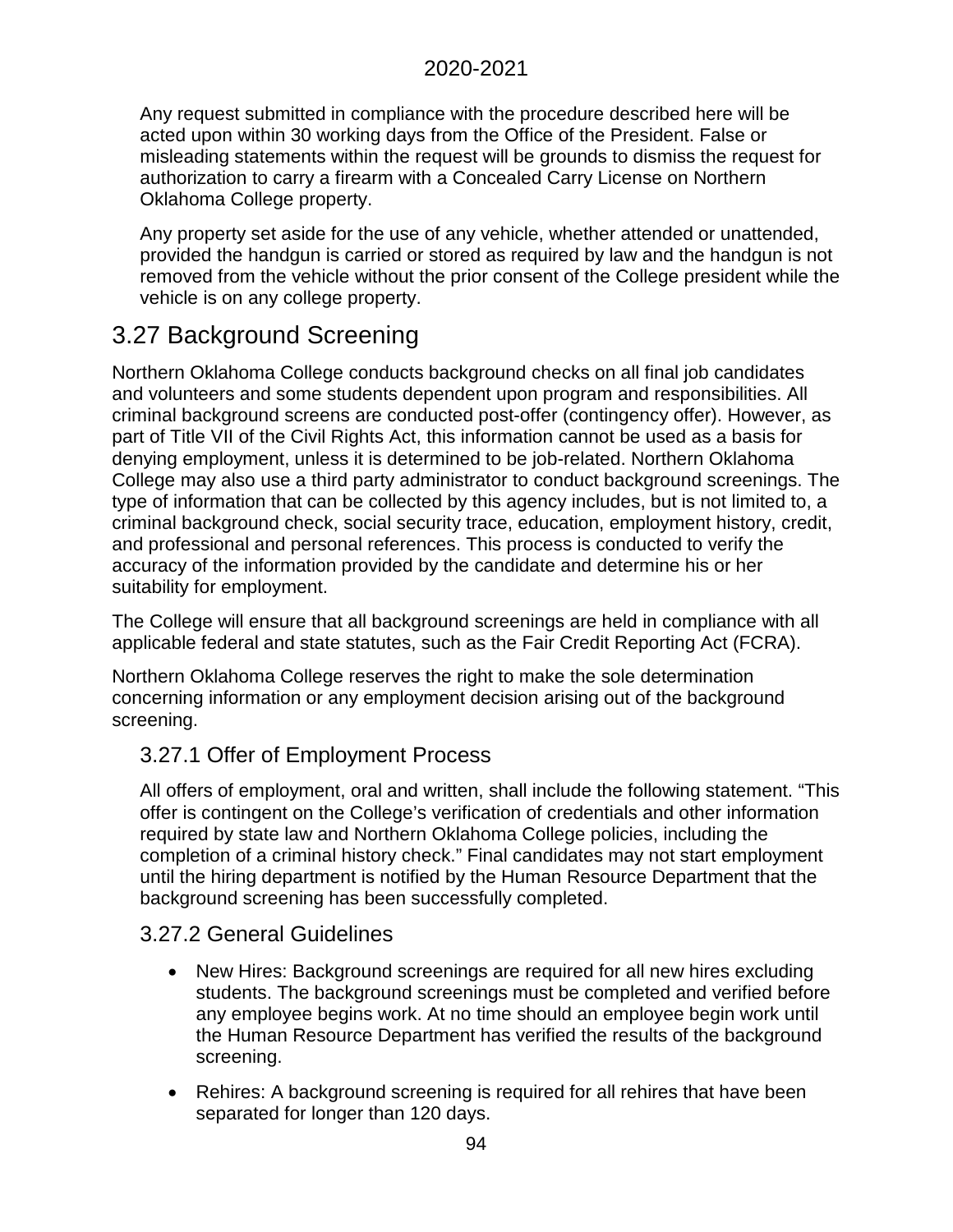- Current Employees: A background screening on employees will be required when they transfer to, or are promoted to a new position or role which includes new or first-time responsibilities. Background screenings can be required for other current employees at the discretion of the President with consultation from the Vice President for Financial Affairs and the Human Resource Department. The results of the previously performed verifications and/or history check will be considered in any pending employment decision.
- Employment Contingency: Background screenings are to be processed after a contingent offer of employment has been extended to the applicant.

#### *Note: The offer of employment is contingent upon the successful results of the background screening.*

- Authorization by Applicant: The candidate must authorize the background screening. This is done by having the applicant complete the Fair Credit Reporting Act Disclosure and Candidate/Employee Authorization form. This form is available to the applicant on the Northern Oklahoma College website and can be sent via e-mail to the candidate as well. To expedite the process, the candidate may fax the completed and signed form to the Human Resource Department.
- Background Screening: The standard background checks for final candidates will include social security trace, criminal records search, and sexual offender search. For those individuals who will occupy a position that may expose the College to significant liability, a standard background screening including a credit report will be required.

#### 3.27.3 Verification of Background Screening

- The results of the background screening will be sent directly to the Human Resource Department.
- The Director of Human Resources will review the report. If any discrepancies or criminal history are noted, the Director will notify the hiring department and President for final determination.
- If the background screening is favorable, the Human Resource Department will notify the hiring department that the candidate is approved to begin employment.

#### 3.27.4 Adverse Action Notification

- If a background screening is returned with unfavorable results, the Human Resource Department will notify the hiring department.
- The hiring department will contact the candidate to inform him or her that Northern Oklahoma College is rescinding its contingent offer of employment and that he or she will receive written notification that the Northern Oklahoma College third party administrator will send a summary of the candidate's rights under the Fair Credit Reporting Act. The third party administrator will give the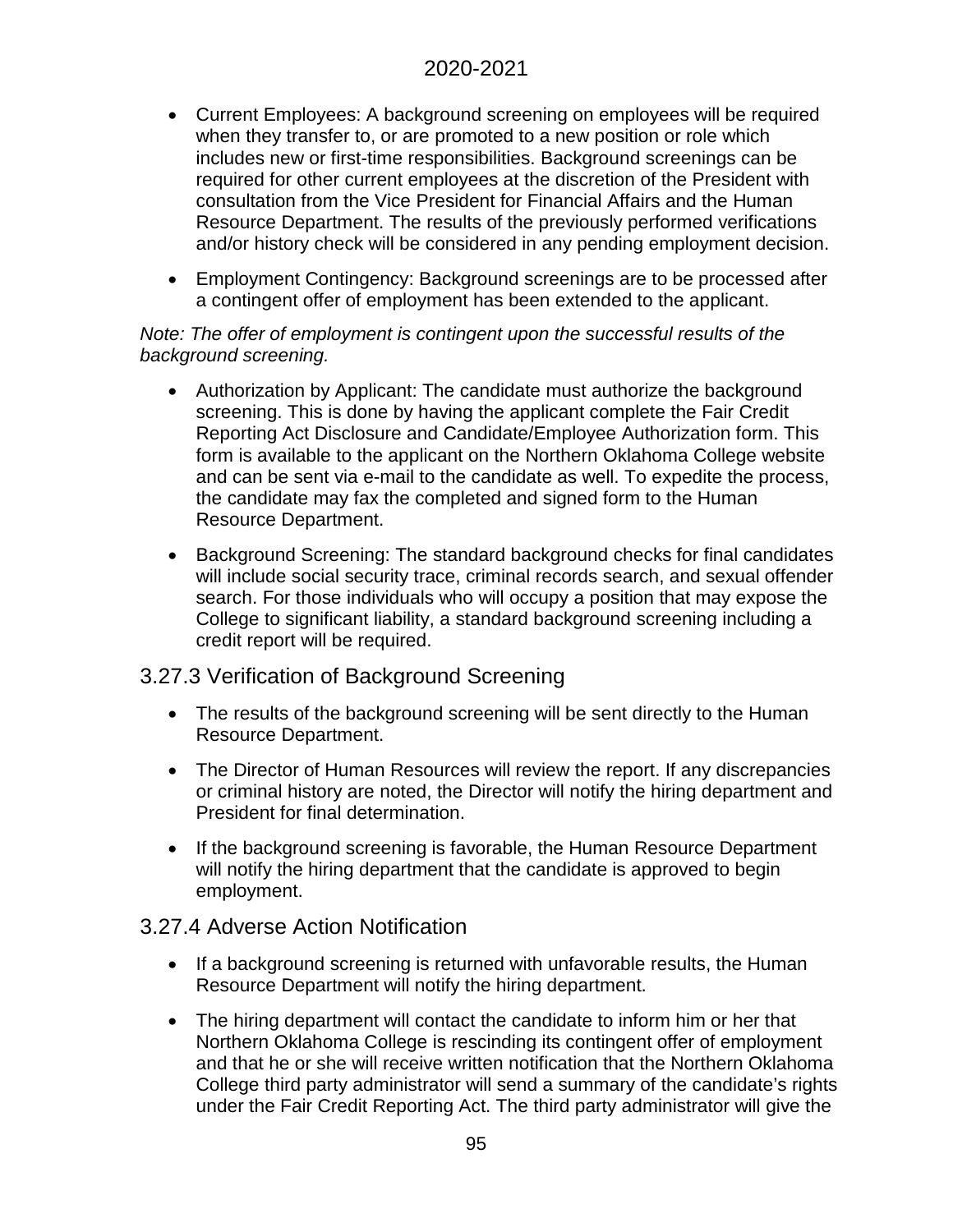candidate the opportunity to review a copy of the report, which informs him or her of his or her rights to dispute inaccurate information.

# 3.28 NOC Security

Northern Oklahoma College maintains full-time CLEET-certified security officers in Tonkawa and Enid who work directly with the Office of Student Affairs. The Tonkawa and Enid Police departments are available for assistance with campus security matters. The Stillwater location works directly with the Oklahoma State University Police Department, Stillwater Police Department and the Payne County Sheriff's Department. The essential function of NOC security officers is the protection of persons and property on the College campuses.

# 3.29 Pet Policy

A pet is any domesticated or tamed animal that would normally be expected to belong to someone whether or not there is any acknowledged ownership.

Pets under the control of an adult are permitted on College property, but are not permitted within College-owned or leased buildings, or College-owned or leased vehicles.

- a. Exceptions to this policy are:
	- 1. Animals trained to assist persons with disabilities as defined in Title II and Title III of the Americans with Disabilities Act. The Service Animal Policy can be found on the NOC website at [Accreditation and Compliance web page](http://www.noc.edu/compliance) [\(http://www.noc.edu/compliance\).](http://www.noc.edu/compliance)
	- 2. Animals used for classroom or observation purposes.
	- 3. Animals used in instruction at the Agricultural Center.
- b. Animals must be leashed and under the control of an adult.
- c. A loose animal trailing a leash, or one tied to a fixed object, is not under the control of an adult.
- d. Animals which are unleashed, or leashed and unattended, on College property are subject to impoundment.
- e. Animals left unattended in motor vehicles on College property are subject to the same rules and regulations if they become a nuisance or if the welfare of the animal is threatened.
- f. Any pet found within a college-owned or leased building may be impounded. Impounded pets may be reclaimed by the owner at the local animal shelter upon payment in full of all costs incurred as a result of the impoundment, including any veterinary expenses.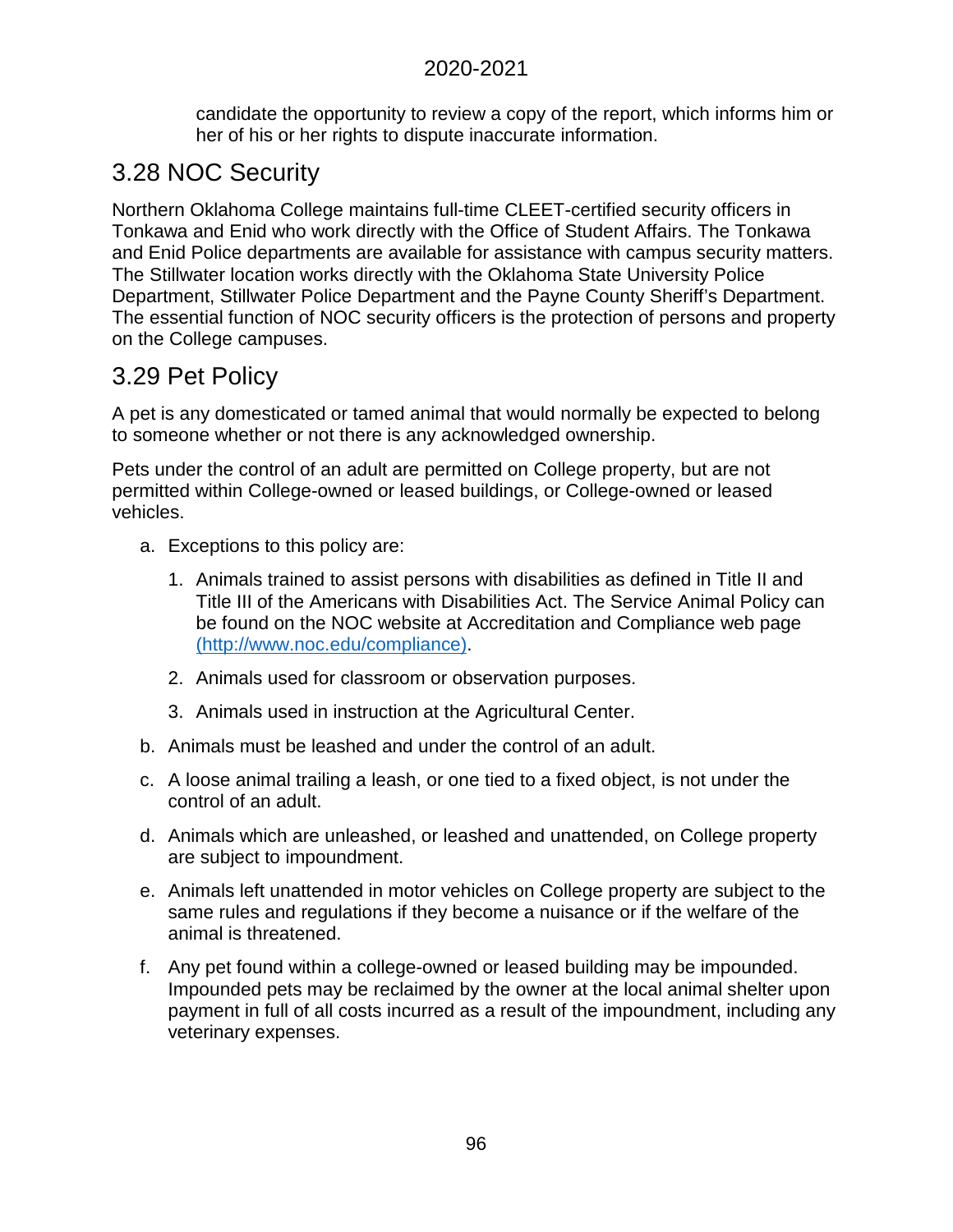# 3.30 Visitors and Children in the Workplace

The practice of family members or friends spending excessive time with an employee during the employee's work period is discouraged and may lead to disciplinary actions. Employees should not bring children to the worksite as a substitute for childcare, and faculty are asked to include the following statement in their syllabi: "To insure a classroom environment conducive to learning, children are not permitted to attend class with their parents."

# 3.31 Tobacco-Free Policy

## 3.31.1 Purpose

The purpose of this institutional policy is to eliminate all tobacco use whether indoors or outdoors on property owned, leased or contracted for use by Northern Oklahoma College and in state vehicles used for College business.

## 3.31.2 Tobacco-Free Environment

The use of tobacco products (including, but not limited to, cigarettes, cigars, pipes, smokeless tobacco including chewing on an unlit cigar, or other tobacco products) is prohibited throughout all indoor and outdoor areas of property owned, leased, rented, maintained, or under the control of the College, including parking lots owned or under the control of the College, facilities leased by the College and in College vehicles. This policy also prohibits the use of e-cigarettes as well as herbal tobacco products, and simulated tobacco products that imitate or mimic tobacco products.

This policy applies to all faculty, staff, students, guests, contractors, vendors, visitors, or anyone else on Northern Oklahoma College property. NOC will not accept donations, gifts, money, or materials intended to promote the use of tobacco. NOC will not participate in any activity that promotes the use of tobacco. The sale of tobacco products or tobacco-related merchandise on NOC property is prohibited.

Northern Oklahoma College employees will not use tobacco products while providing services regardless of location.

Northern Oklahoma College is committed to providing support to all College employees and students who wish to stop using tobacco products. The College is committed to ensuring that its employees and students have access to several types of assistance, including cessation options and telephone counseling through the Oklahoma Tobacco Helpline (1-800-QUIT-NOW 1-800-784-8669). Individuals are encouraged to refer employees or students to the Helpline as appropriate or to the NOC Counseling Office at their respective NOC location.

Noncompliance by an employee will be cause for management/supervisor intervention and may result in corrective or disciplinary action in accordance with Northern Oklahoma College Policies and Procedures. Faculty shall be directed to and handled by the Office of Academic Affairs. Staff shall be directed to and handled by the Office of Human Resources.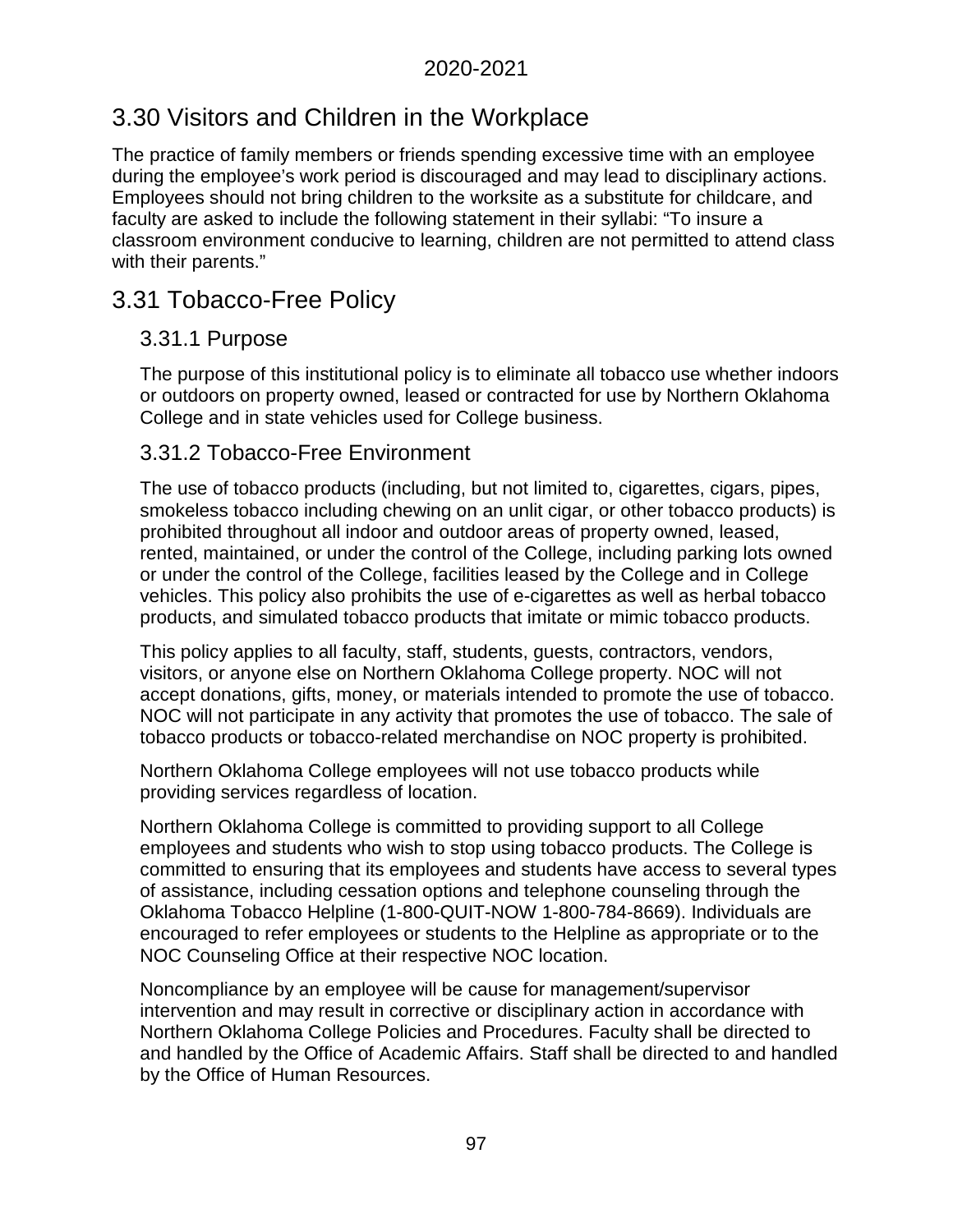Noncompliance by students will be cause for intervention and may result in corrective or disciplinary action in accordance with Northern Oklahoma College Policies and Procedures. Students shall be directed to and handled by the Office of Student Affairs. Violations occurring within College Housing shall be directed to and handled by the Office of Student Affairs. College Housing may refer complaints to the Office of Student Affairs.

Noncompliance by guests, contractors, vendors, visitors or anyone else on Northern Oklahoma College property shall be directed to and handled by NOC Security or the Office of Student Affairs.

# 3.32 Open Records Request

As a state agency, Northern Oklahoma College is subject to the Open Records Act. This law is set out in Title 51, Section 24 of the Oklahoma State Statutes. Northern welcomes the public's right to know and be informed about certain operations of the College. The College is committed to protecting that basic right and upholding the state's Open Records Act. The following details Northern Oklahoma College's policy for fulfilling the public's right of accessibility, review, and copying of records relating to business operations.

In promoting openness in its operations, Northern Oklahoma College also has a legal responsibility to deny public access to certain records. Records that are confidential and sealed to public accessibility include proprietary information, information which is privileged and non-discoverable, and information that is of private interest to individuals, or other information restricted by state or federal statutes. Records in these restricted categories include, but are not limited to, the following:

- a. Teacher lesson plans, tests, and other teaching material\*
- b. Individual student records\*
- c. Personal communications about individual students\*
- d. Material gathered in anticipation or preparation for trial or adversarial administrative proceedings\*
- e. Records protected under law, such as attorney-client and physician-patient
- f. Records of meetings that occurred during lawfully closed meetings as authorized under the Oklahoma Open Meeting Act
- g. Personnel records of individuals relating to internal personnel management considerations and including examination and selection material for employment, hiring, appointment, promotion, performance evaluations, discipline, resignation or retirement
- h. Personnel records that would constitute an invasion of personal privacy. This category includes employee evaluations, payroll deductions, and employment applications submitted by persons not hired
- i. Contents of sealed bids prior to date established for public opening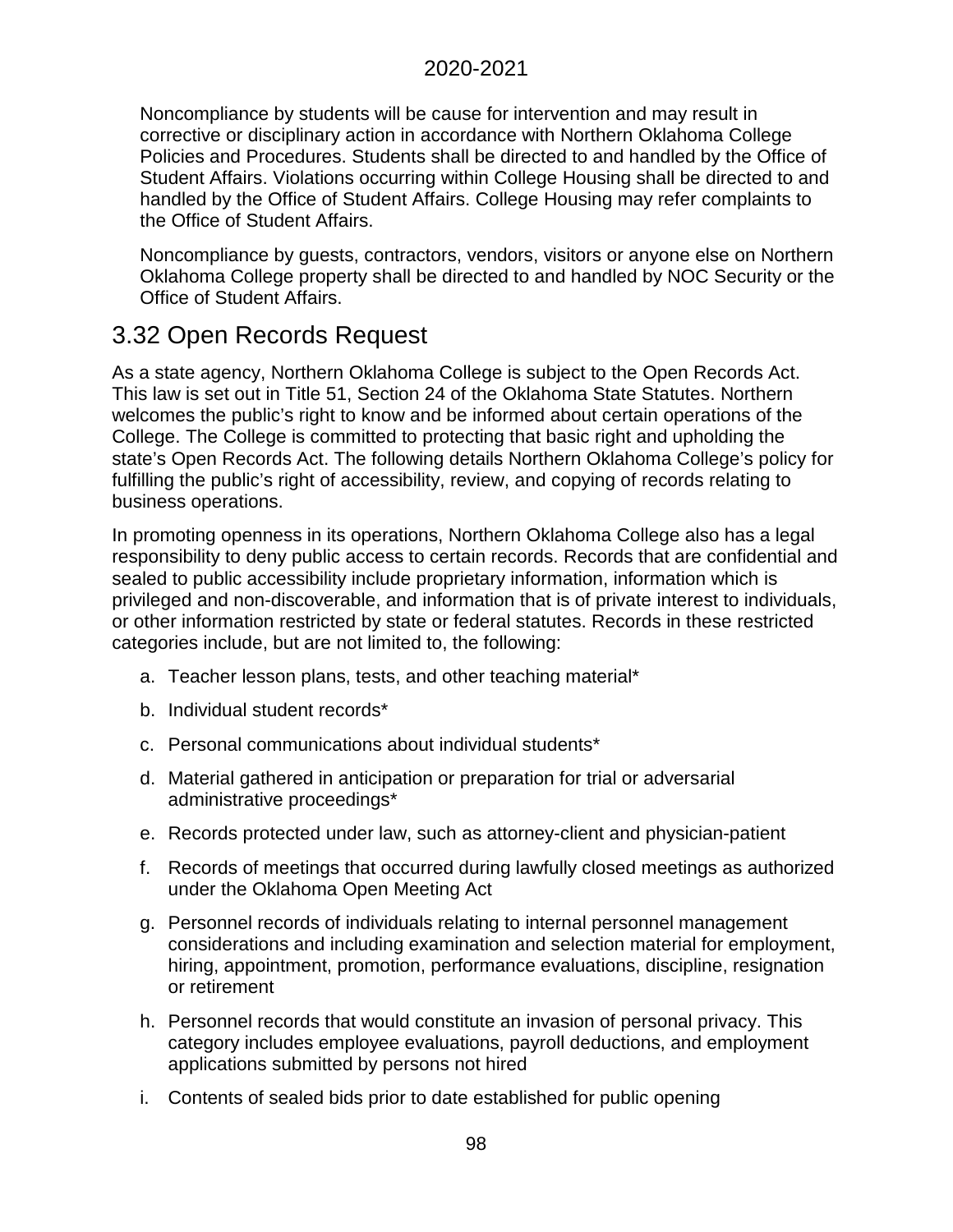- j. Computer software and programs
- k. Donor records
- l. Records controlled by confidentiality agreements

The format of the information being supplied will be determined by Northern Oklahoma College to be the most appropriate and least disruptive to the functions of the unit(s) providing the information.

\*If kept, statistical information not identified with a particular student and directory information shall be open for inspection and copying. The items below are designated as directory information and may be released for any student for any purpose at the discretion of Northern Oklahoma College unless a written request for non-disclosure is on file:

Category 1: Student, address, telephone listing, dates of attendance, classification, NOC email

Category II: Most recent previous institution(s) attended, major field of study, awards, honors, degree(s) conferred

Category III: Past and present participation in officially recognized sports and activities, physical factors of athletes (height and weight), date and place of birth.

#### 3.32.1 Procedure

Requests for copying and document review are to be made to the office of the Vice President for Development and Community Relations, Northern Oklahoma College, Vineyard Library Administration Building, Rm. 107B, Tonkawa, OK 74653-0310 during regular business hours. The office of the Vice President for Development and Community Relations will coordinate with the College President and other appropriate unit(s) to fulfill the request. Some requests may be referred to legal counsel for advice on accessibility.

Northern Oklahoma College charges a fee for the direct cost of copying. Any request for materials that will be used solely for commercial purposes, or those requests that will cause excessive disruption of work will be charged at a rate to recover the direct costs of document search plus copying costs.

Fees for copying and excessive document search are set out on a schedule displayed on the Public Notice Board in the Office of Financial Affairs, 1220 East Grand Avenue in Tonkawa, Oklahoma as well as under the compliance section of the NOC Website.

# 3.33 Handling of Gifts to the College

The Northern Oklahoma College Foundation, Inc. (Tax ID 73-0770227) is a charitable and nonprofit corporation organized under the laws in the state of Oklahoma and existing solely for the purpose of promoting and benefiting Northern Oklahoma College. It is a 501(c)3 organization headquartered in Tonkawa, Oklahoma.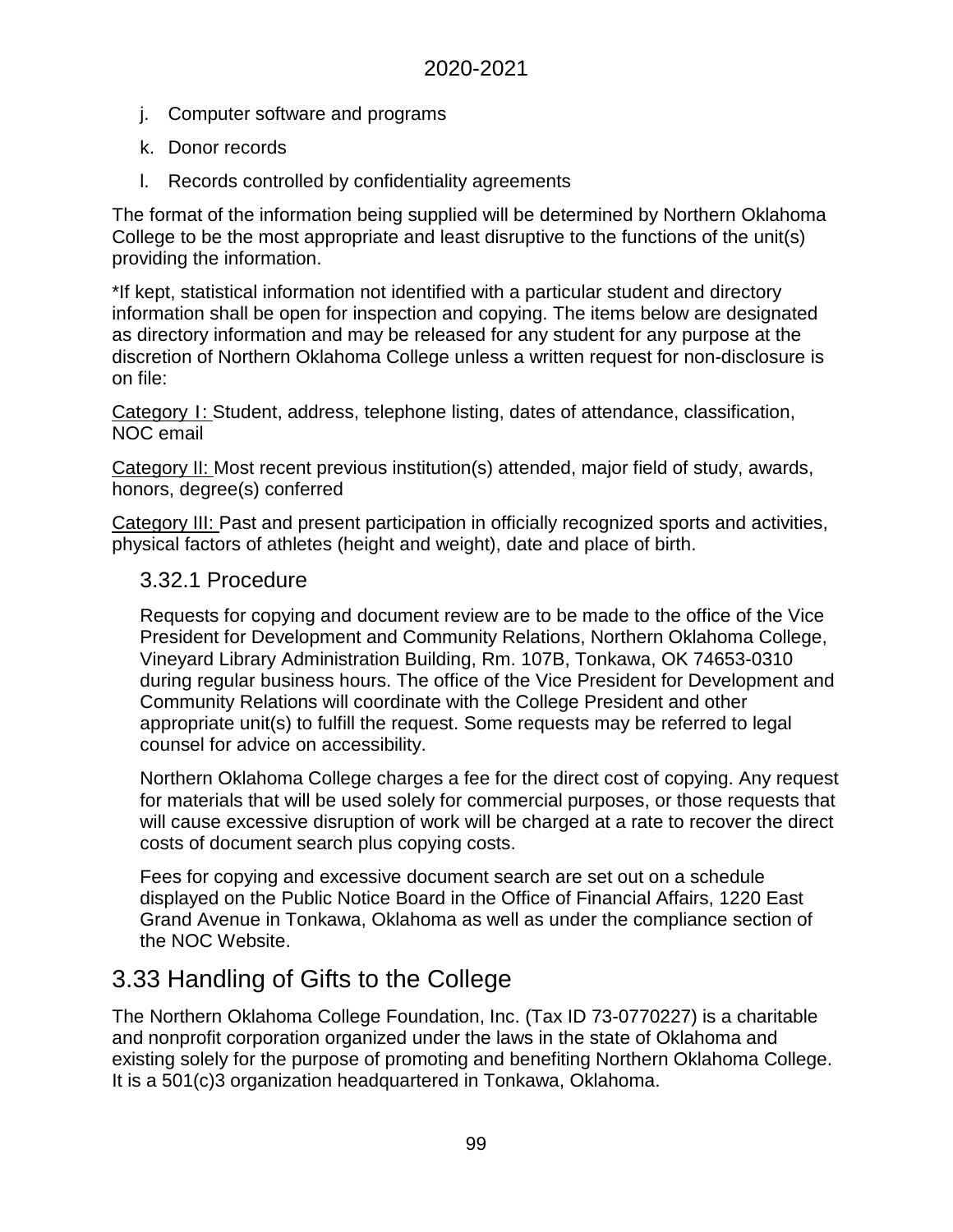It is the intention and desire of the Northern Oklahoma College Board of Regents to collaborate with the Northern Oklahoma College Foundation, Inc. to the fullest extent, to promote and encourage contributions to the Northern Oklahoma College Foundation, Inc.

It is the belief and judgment of the Northern Oklahoma College Board of Regents that all gifts of money, security, and other funds to Northern Oklahoma College can be handled most economically and expeditiously and can be invested to the greatest advantage of the College if said gifts are made to the Northern Oklahoma College Foundation, Inc. for the use and benefit of Northern Oklahoma College rather than directly to the College.

#### 3.33.1 Procedure

To the fullest extent permitted by law and by any controlling documents, all gifts and donations to Northern Oklahoma College should be managed, invested, reinvested, and distributed by and through the Northern Oklahoma College Foundation, Inc.

The Board of Regents recommends to all persons or corporations desiring to make gifts or donations for the benefit of Northern Oklahoma College that such gifts or donations are made to the Northern Oklahoma College Foundation, Inc. rather than to Northern Oklahoma College.

Gifts should be delivered to the following address:

Northern Oklahoma College Foundation, Inc. P.O. Box 310 1220 E. Grand Ave. Tonkawa, OK 74653-0310

# 3.34 Nepotism

Except as prohibited by the laws of the State of Oklahoma, relationship by consanguinity (blood) or affinity (marriage) shall not, in itself, be a bar to appointment, employment, or advancement at Northern Oklahoma College or, in the case of faculty members, to eligibility for tenure. The College recognizes, however, that there is an inherent conflict of interest when an employee makes hiring, promotion, or salary decisions about a family member, although there may be extremely rare circumstances when the potential benefit to the College of having an employee supervise a family member outweighs the potential harm.

Therefore, no two persons who are related by consanguinity or affinity within the third degree shall be given positions in which either is directly responsible for making recommendations regarding employment, promotion, salary, or tenure for the other; nor shall either of two persons so related who hold positions in the same budgetary unit be appointed to an executive or administrative position in that unit or to a position involving administrative responsibility over it, as long as the other person remains in the unit, without first receiving a waiver that has been recommended by the appropriate vice president and approved by the President.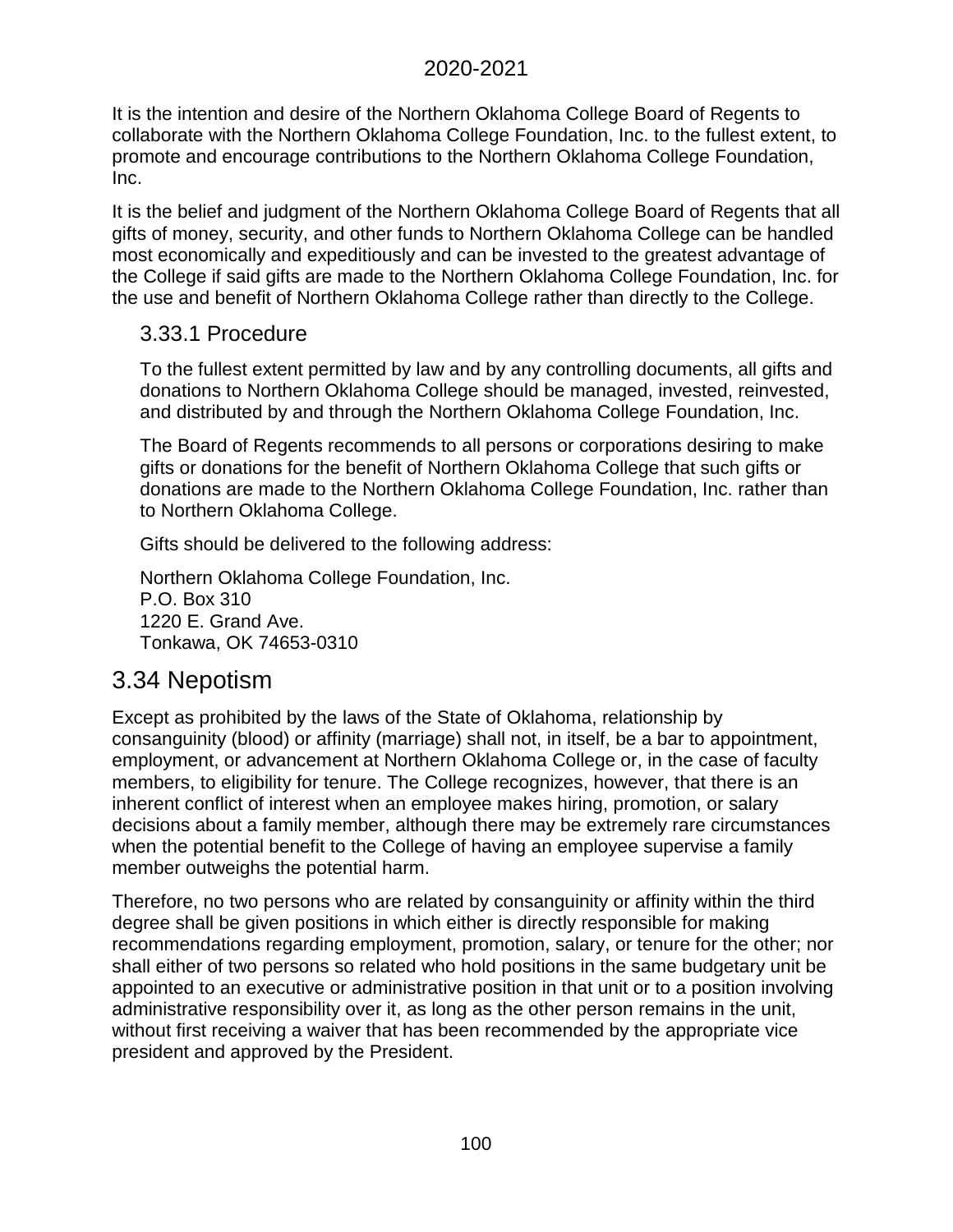## 3.34.1 Policy

The basic criteria for appointment and promotion of all College faculty, staff, and student employees will be appropriate qualifications and performance. The intent of this policy is to emphasize that selection of personnel will be based on job-related qualifications. Relationship by family, marriage, or domestic partnership will not preclude hiring or promotion/transfer, as long as the individual meets and fulfills the appropriate appointment standards.

Family members, whose qualifications rank them first for the positions under consideration may be employed, so long as neither family member is immediately responsible for or influences any employment action. In such instances, all decisions will be referred to the Human Resource Department and the appropriate vice president; this includes dual career, spouse/partner, and any other family hiring. All decisions will be sent to the President for final approval.

### 3.34.2 Definitions

- a. Nepotism Favoritism applied, without regard to merit, through authority or influence by someone in a position of power, toward family members or others for whom the employee is legally responsible. Favoritism is shown by giving preferential treatment in any employment action to family members and others as defined in the policy.
- b. Employment Action Hire, promote, reclassify, supervise, direct, evaluate, make a salary recommendation, assign work or resources, approve leave requests, give any benefit, or terminate employment.
- c. Family Member Family member Spouse; domestic partner; mother; father; sister; brother; biological, adopted, or foster child; stepchild; legal ward; grandparent; grandchild; first cousin; aunt; uncle; niece; nephew; mother-inlaw; father-in-law; sister-in-law; brother-in-law; daughter-in-law; son-in-law; grandparent-in-law; grandchild-in-law; or corresponding step-relatives; or corresponding relatives of the employee's partner; other persons for whom the employee is legally responsible; and anyone who stood in loco parentis (acting in place of a parent and assuming the parent's rights, duties, and responsibilities) to the employee as a child.

#### 3.34.3 Procedure

- a. Disclosure
	- 1. Individuals must notify their supervisor if any family member applies for a position for which they will be responsible or may influence the employment actions referred to in this policy.
	- 2. Internal and external applicants are required to self-disclose, at the time of application, if the position for which they are applying reports to or supervises a family member.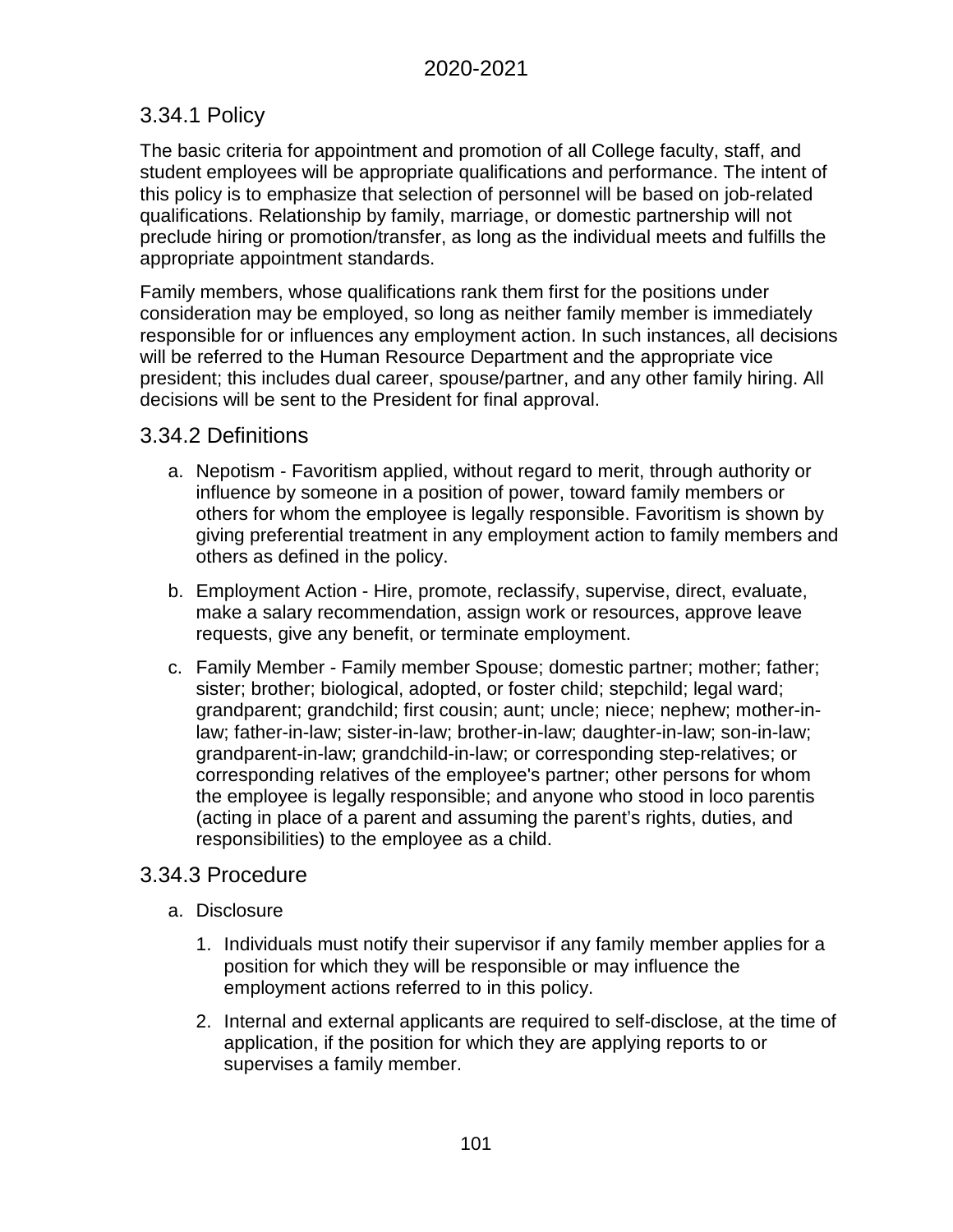- 3. Individuals who do not notify their supervisor are in violation of this policy and will be subject to corrective action in accordance with college policies and procedures.
- b. Waiver

In recommending the waiver, the appropriate vice president must make a written statement of the facts that have led him or her to conclude that the benefit to the College in granting the waiver outweighs the potential harm. In addition, the appropriate vice president must propose in writing a means by which a qualified, objective person, unrelated to the employee at issue, shall make performance evaluations and recommendations for compensation, promotion, and awards for that employee, and must state in writing how that means will avoid the conflict of interest. Waiver requests will be sent to the President for final approval.

c. Duty to Act

Any employee of Northern Oklahoma College who becomes aware of information regarding nepotism must notify the appropriate vice president within five work days of becoming aware of the information. The appropriate vice president will work with the Human Resource Department to determine how to eliminate the conflict. All decisions will be sent to the President for final approval.

d. Accountability

Individuals violating this policy will be held accountable through the selection and corrective action processes, with consequences ranging from nonselection to discipline up to and including termination.

# 3.35 Fundraising

This Policy applies to any and all members of Northern Oklahoma College, as well as to any other individuals or organizations who may represent themselves to be members of the College or who claim to be acting on behalf the College. This Policy does not apply to members of the College when they are engaged in fundraising activities for other organizations and/or when they have explicitly stated that their fundraising activities are unrelated to the College. This Policy also pertains to Northern Oklahoma College Foundation, Inc.

#### 3.35.1 Definition of "College Fundraising" Activities

A College fundraising activity is one that employs the name, image or reputation of Northern Oklahoma College in an effort to secure financial contributions and also meets at least one of the following criteria:

- a. The activity claims to be for the benefit of Northern Oklahoma College and/or its students, employees, or programs;
- b. The activity does in fact benefit the College;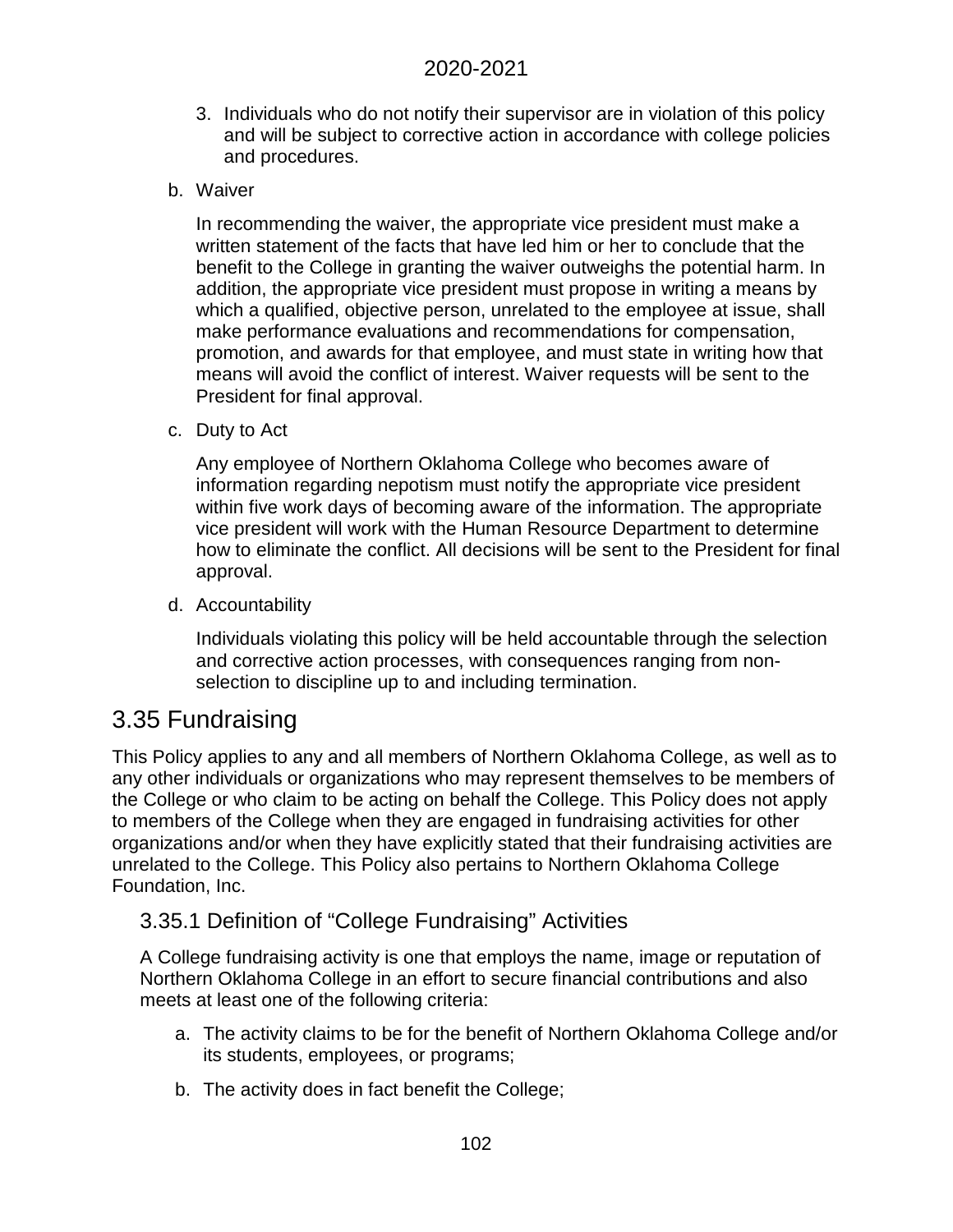- c. Checks are made payable to Northern Oklahoma College Foundation, Inc. or Northern Oklahoma College;
- d. Donors expect a gift receipt for tax purposes or are promised a gift receipt or,
- e. The organization uses the College's taxpayer identification number or the Foundation's federal identification number.

## 3.35.2 Process for Seeking Approval of Fundraising Activities

All fundraising activities meeting the definition of "College fundraising activity" must be approved in advance utilizing the Institutional Fundraising Activity Request Form. To avoid duplication and proliferation, all Northern Oklahoma College faculty, staff, and student organizational fundraising shall be coordinated through the Office of Development and Community Relations. Any potential fundraising activities on behalf of a college program or initiative must first be formally communicated to the Vice President for Development and Community Relations. When seeking grant assistance, notify the Vice President for Development and Community Relations and follow procedures outlined by the Grants Oversight Committee. Upon approval, all fundraising activities will be reported to the NOC Executive Council.

## 3.35.3 Gift Receipting

Receipts will be issued by the NOC Foundation only when a donor's gift has been given for a purpose consistent with the College's mission and when the donor has not retained any control over the gift's use or demanded goods or services in consideration for their gift.

## 3.35.4 Use of College or Foundation Name on All Fundraising Materials

Letters, brochures, and all materials to be used in fundraising campaigns must include the logo of Northern Oklahoma College and/or the Northern Oklahoma College Foundation, Inc. as outlined in the Graphic Standards Guide. All promotional materials for NOC fundraising efforts shall be approved by the Office of Development and Community Relations.

#### 3.35.5 Lists of Donors and Potential Donors

Northern Oklahoma College Foundation, Inc. will not share lists of donors or other constituents with individuals and organizations not affiliated with approved College fundraising activities. Lists may be provided to the fundraising coordinator working on approved fundraising projects. The College will honor the wishes of donors who request their giving to the College be anonymous.

#### 3.35.6 Contributions to Northern Oklahoma College Foundation, Inc.

All private contributions are to be made directly to Northern Oklahoma College Foundation, Inc. and may be specifically designated to the College program of the donor's choice.

Northern Oklahoma College Foundation, Inc. is a non-profit corporation (Oklahoma) for support of NOC and has been granted 501c status. Contributions to the Northern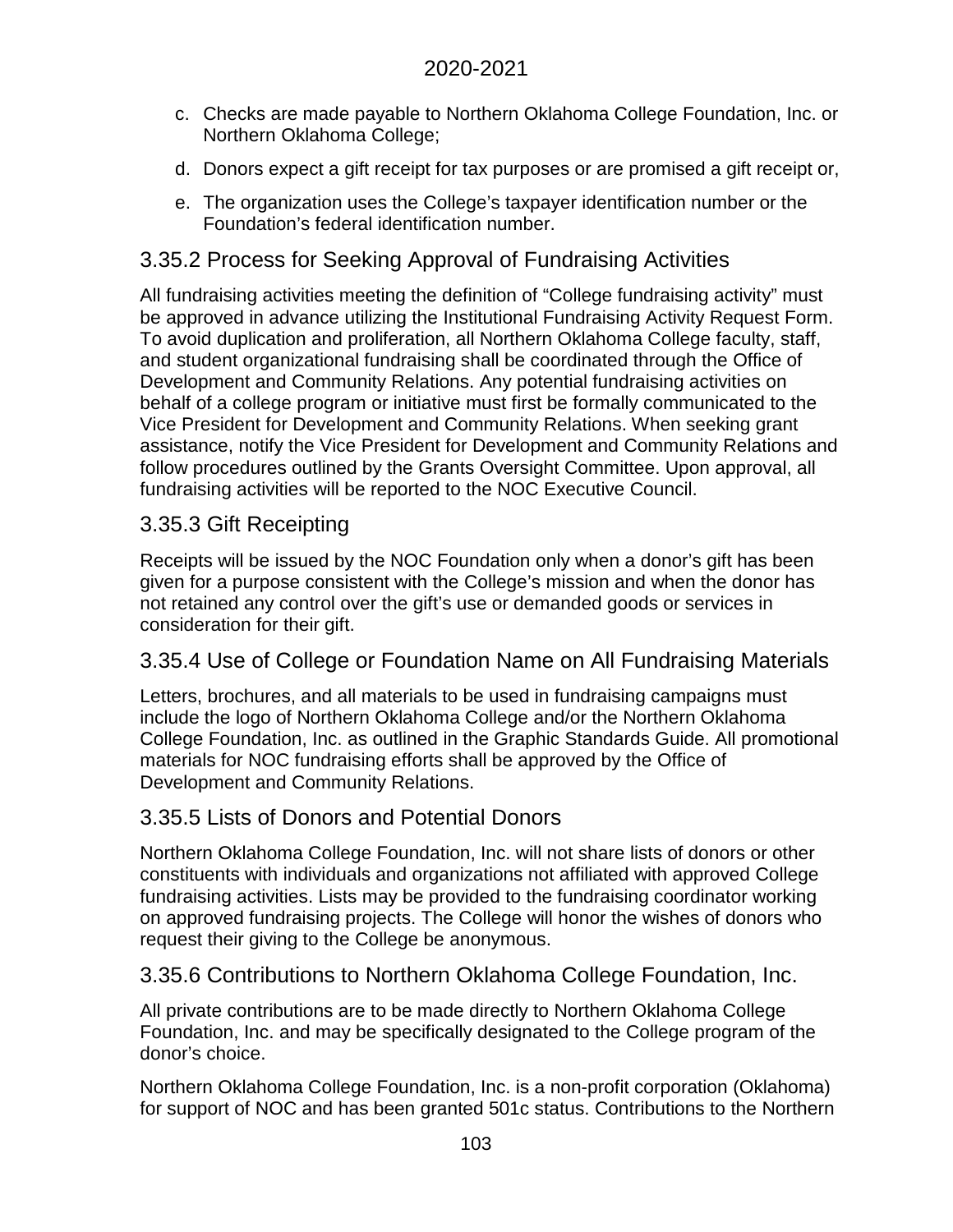Oklahoma College Foundation for scholarship programs and other uses related to NOC are tax deductible under IRS regulations. Some contributions may not be taxdeductible or only a portion of the contribution qualifies as a tax deduction. Contact the Foundation for clarification on all types of contributions to the College. The Northern Oklahoma College Foundation shall receive contributions, acknowledge receipt to the donor(s), and will credit contributions to accounts established for approved fundraising groups.

#### 3.35.7 Processing of Gifts

Contributions submitted to the Foundation office must be received within 48 hours. Cash contributions must be accompanied by the original envelope in which they are received. The donor's name and address must be clearly written on the envelope. In cases where at-will contributions are made, or in any other case where the donor cannot be identified, such cash contributions will be classified as anonymous. All monies deposited must be verified with a receipt completed by the Foundation office.

In conformity with IRS regulations, the NOC Foundation must process and record all gifts received by the College. This includes producing a written acknowledgement for any contribution of \$1.00 or more, less the value of any quid pro quo benefits received by the donor.

Contributions submitted to Northern Oklahoma College shall be deposited with the Northern Oklahoma College Bursar office into a properly designated account on the same banking day as received. (Title 62, Oklahoma State Statutes, Section 7.1, C, 1 2000 Supplement). If contributions are collected during a weekend or holiday, the monies must be kept in a secured environment and deposited with Northern Oklahoma College Bursar office on the ensuing working day.

#### 3.35.8 Disbursement of Designated Funds from the Foundation

Funds given to the NOC Foundation, but designated for academic or other College programs, may be disbursed by a written request utilizing the purchase authorization form process. Costs associated with the fundraising campaign (i.e. banners, liability insurance, printing, postage, etc.) will be expensed from the fundraiser revenue generated.

# 3.36 Naming or Renaming Opportunities

Naming opportunities exist to recognize the dedication, accomplishment, or generosity of extraordinary individuals and entities whose support is valuable to the mission and programs of Northern Oklahoma College. This procedure will guide the President, the Northern Oklahoma College Board of Regents, and the Northern Oklahoma College Foundation in establishing consistent definitions, minimum standards and general guidelines to be used in approving naming proposals. Nothing in this policy is intended to restrict the Board of Regents from initiating and approving a naming action for any naming opportunity covered by this policy. The following guidelines will apply for naming or renaming facilities.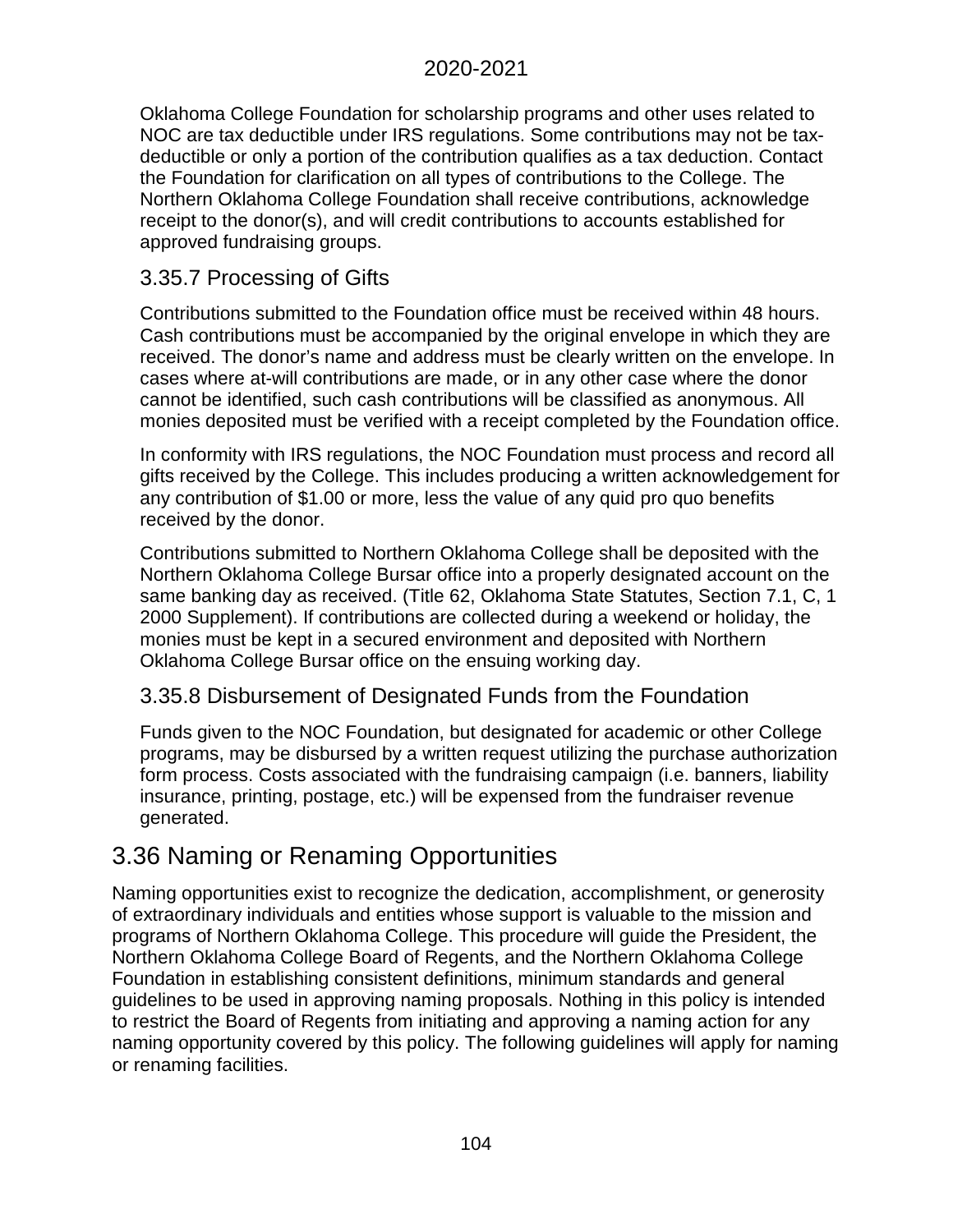#### 3.36.1 Definitions

- a. Donor The person, including a person's estate, or entity [a corporation, a foundation or other organization] that is seeking to make a significant gift to the College.
- b. Nominee A person (currently alive) or entity for whom or for which a building, space, or program is proposed to be named, including the donor him or herself.
- c. Honoree A deceased person for whom a building, space, or program is proposed to be named.
- d. Facility Buildings, areas or rooms within buildings, streets, courts, athletic fields, etc.
- e. Gift A voluntary, philanthropic transfer of assets received from an individual or entity. A gift may be made through a number of vehicles, including but not limited to cash, stock, estates, trusts, in-kind and real estate.
- f. Naming The conferral of an individual's or organization's name to a building, room, or another initiative or property to honor the philanthropic support and/ or distinguished contributions of that individual or organization.
- g. Programs Credit or non-credit curricula, administrative units, or the cultural or civic activities of the College.
- h. Positions Faculty or staff titles. Positions may include endowed chairs.
- i. Permanent Life of existence of the named facilities, positions, or programs, absent any exceptional circumstances.

#### 3.36.2 Policy/General Conditions

- a. The final responsibility for naming or renaming of any facility, position, or program at Northern Oklahoma College for a person or entity rests with the Board of Regents and must follow established administrative procedures.
- b. The Board of Regents shall consider all relevant circumstances and it reserves the right to determine naming rights on a case-by-case basis.
- c. Facilities may be named for persons who have rendered significant service to education in Oklahoma or the nation; or who have distinguished themselves in the work of a college, discipline, department or elsewhere; or who are indigenous to the area and hold a unique place in history.
- d. Facilities also may be named for persons who have made a substantial gift to the College through the Northern Oklahoma College Foundation. A "substantial gift" is usually defined as at least 50 percent of the cost of a construction project, although it is appropriate to negotiate this percentage with the College through the NOC Foundation. A financial gift will not necessarily result in the naming of a building in honor of a donor.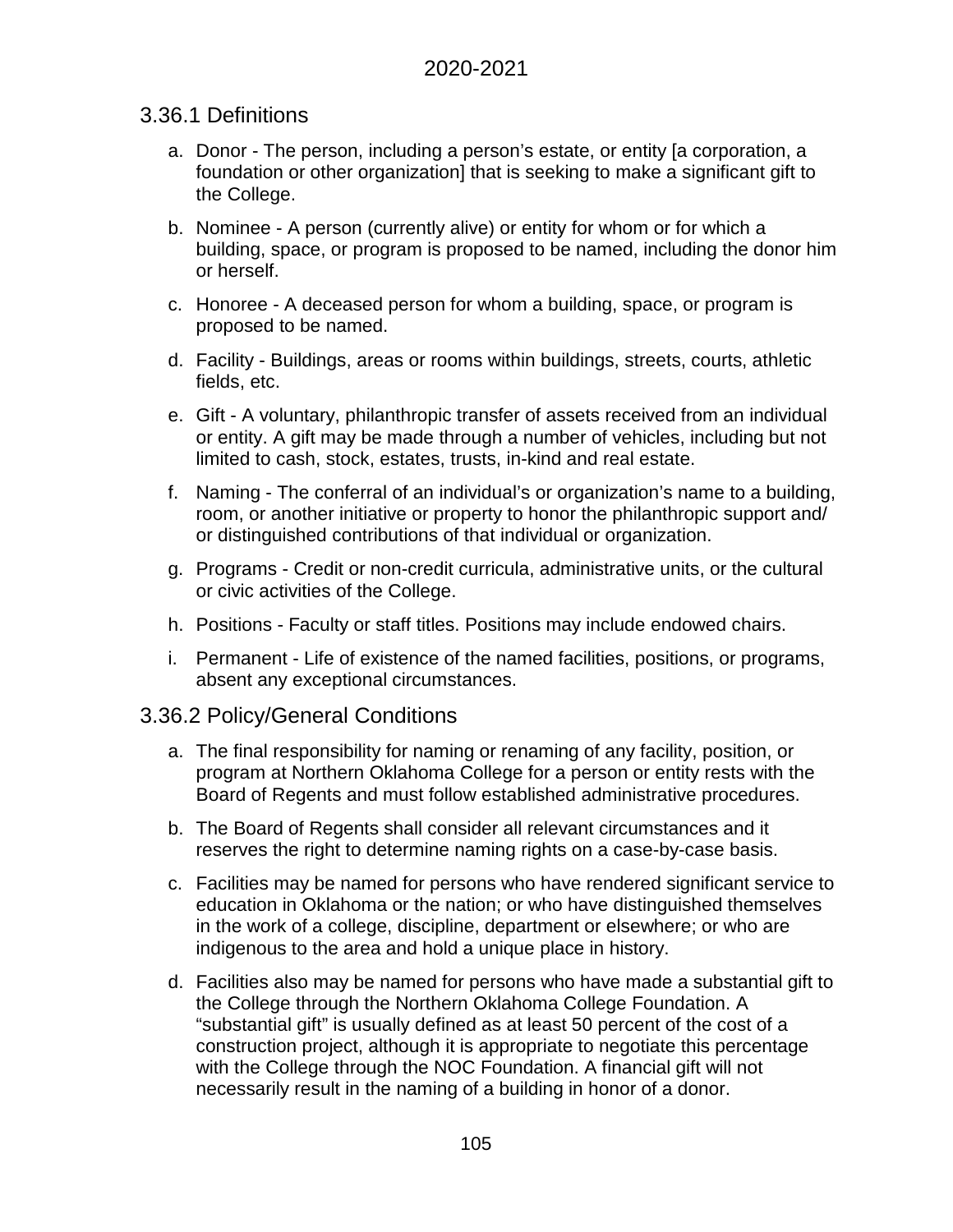- e. College facilities shall not be named for persons active as NOC faculty, staff or administrators, active members of the Board, or persons active in positions relating to College operations, such as legislators and members of the State Regents for Higher Education.
- f. A prospective donor may indicate to the President of Northern Oklahoma College and/or Executive Director of the Northern Oklahoma College Foundation an interest in making a gift of significance to benefit the College, either in response to a formal solicitation by the College or on his, her, or its own volition. The President and/or Executive Director of the Foundation will determine the exact nature of the gift and the intentions of the donor and will discuss the College's Naming Policy with the donor to identify naming opportunities that may be of interest to him, her, or it.
- g. A specific proposal for naming will be developed by the Facilities and Program Naming Taskforce appointed by the President in accordance with the College's naming policy and the naming procedures described herein, as well as with the NOC Foundation's Gift Acceptance policy and procedures and the Oklahoma State Regents for Higher Education policies and procedures.
- h. To minimize exterior lettering and space required for listings in databases, directories, mailing addresses, class schedules, and so forth, the Board prefers (but does not require) that a building name assigned to honor an individual should include the person's surname only, such as "Wilkin Hall" and "Kinzer Performing Arts Center."
- i. When buildings are named to honor individuals, the designation of "Hall" also should be considered. In some instances, the "Hall" designation is not appropriate. In those cases, it may be best to include in the building name a preference to its use or function, e.g., "Gantz Student Center."
- j. Institutional buildings, or parts thereof, and streets shall not be named for persons active as faculty members or administrators, active members of the Board, or persons active in positions relating to institutional operations such as legislators and members of the State Regents for Higher Education.
- k. If the proposed donor, nominee, and/or honoree is one or more individuals, or the estate of one or more individuals, the proposal must include:
	- 1. The full name and contact information for the donor or his or her estate, and for the nominee or honoree
	- 2. The date of birth of the donor and of the nominee or honoree and, in the case of a proposed honoree, the date of death
	- 3. Relevant history, information, and experience of the donor
	- 4. Relevant history, information, and experience of the proposed nominee or honoree which would justify naming a building, space, or program for him, her, or it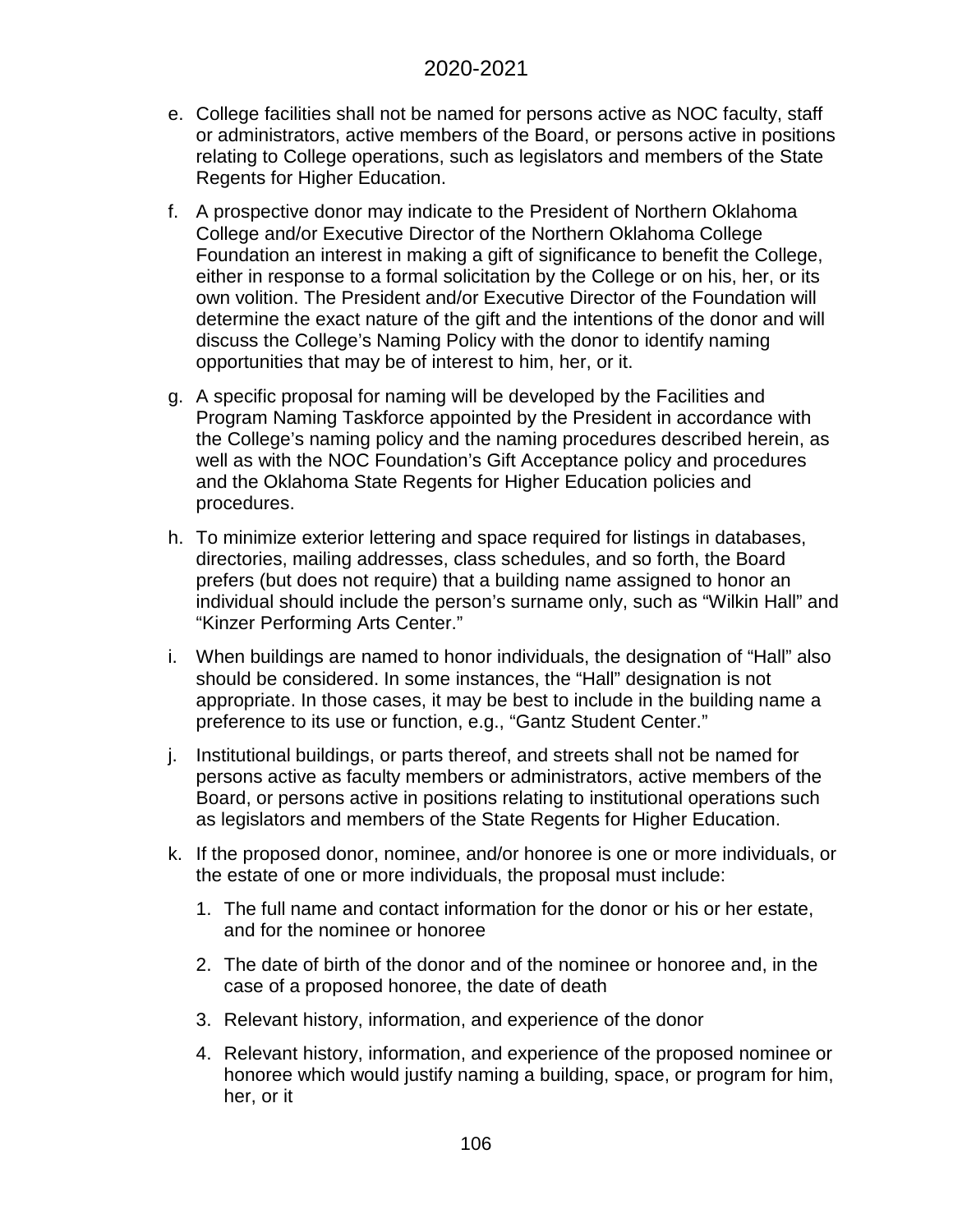- 5. List of significant honors received by, and a resume of the proposed nominee or honoree
- 6. The gift that is proposed to be given-if a financial gift, the amount must be specified
- 7. The name of the building, space, or program to be considered for name
- 8. Other information related to the nomination, as may be requested
- l. In the case of a proposed donation by, and/or a nominee that is a business or corporation, the proposal must include, in all cases, for both the proposed donor and prospective nominee:
	- 1. Name(s) of the business or corporation and its leadership
	- 2. Summary of community standing
	- 3. Relationship of the business or corporation to the College
	- 4. Previous and/or proposed contributions of service or gifts to the College
	- 5. The gift that is proposed to be given-if a financial gift, the amount must be specified
	- 6. The name of the building, space, or program to be considered for naming
	- 7. Other information related to the nomination, as may be requested

#### 3.36.3 Procedure

- a. Proposals for the naming or renaming of any facility, position, or program must be directed to the office of the President.
- b. The President will then submit his or her recommendation to the College's Board of Regents for its consideration. Upon approval of the naming opportunity by the Board of Regents, the President and/or the Executive Director of the Foundation may accept the proposed gift.
- c. Upon agreement, a formal contractual commitment will be executed that sets forth the gift in support of the College, as well as the named recognition.

#### 3.36.4 Responsibility

a. The credentials, character, and/or reputation of each individual, corporation, or group for whom or which naming is being considered, as well as the credentials, character, and/or reputation of each prospective donor, will be researched thoroughly. The College President, upon advice and consent from the College Board of Regents, may require that a background check be performed on a donor (living or deceased) or prospective nominee or honoree based upon particular facts and circumstances. If a background check is determined to be necessary, the donor (or donor's executor) or prospective nominee or honoree shall be required to sign an authorization allowing the background check.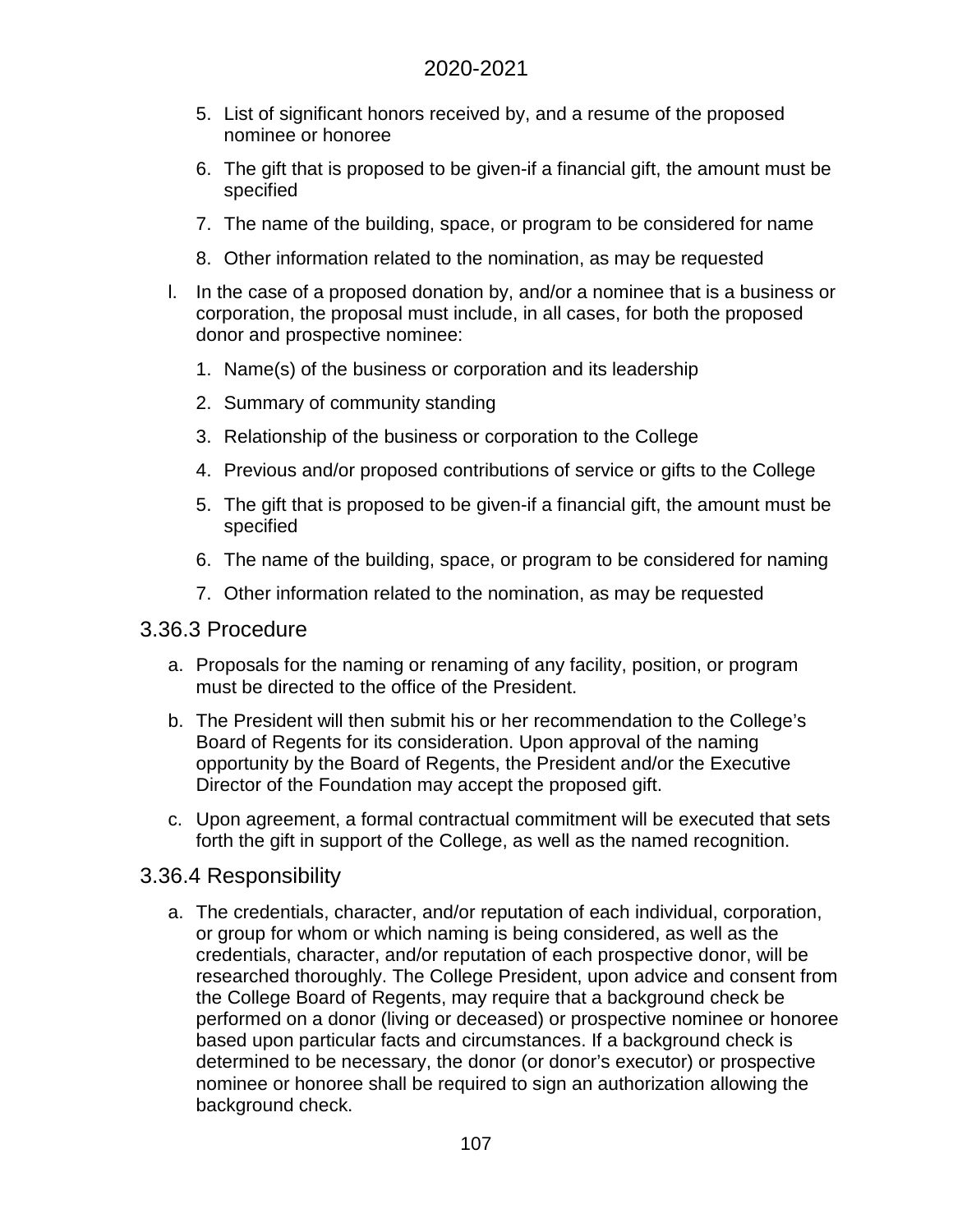- b. Only the College President and/or the Executive Director of the Foundation may negotiate a gift with a donor. It is the responsibility of the President and/or Executive Director of the Foundation, when leading or negotiating on behalf of the College, to advise potential benefactors that their gift may be recognized by naming, subject to approvals and decisions consistent with College and/or Northern Oklahoma College Foundation, Inc. policy and procedures.
- c. No commitment regarding naming will be made to a donor or a non-donor prior to approval of the related proposal for naming. Formal proposals, naming recommendations, and final naming agreements will be in writing and maintained as part of the permanent archives of the College. Official communication with donors or nominees during the proposal and negotiation process will originate from the President and/or Executive Director. No individual unit of the College may independently negotiate or commit to a naming opportunity. All negotiations and commitments will follow College policies and procedures. Levels of support for naming buildings, spaces, or programs will be determined by the Executive Committee of the Northern Oklahoma College Foundation, Inc.
- d. The College President, in collaboration with the Northern Oklahoma College Foundation, has the right to:
	- 1. determine the content, timing, location and frequency of any public announcements associated with the gift;
	- 2. approve the color, design, and size of any physical marker that provides information about the donor, prospective nominee or honoree and/or nature of the gift of the donor;
	- 3. determine and carry out the exact nature of any ongoing care and maintenance of any memorial or tribute gifts or their physical markers.
- e. A plan for media announcements, additional ceremonial recognitions, installation of signage in accordance to the institutional graphic standards and wayfinding signage guidelines, and other appropriate tasks will be developed by the appropriate College departments (e.g., Marketing and Public Information).
- f. Any signage or exterior memorials to recognize the names and historical significance of Malls, Plazas, and Architectural Landscapes shall be approved only after the Facilities and Program Naming Taskforce Committee has made a thorough investigation into the implications of their construction on campus character, beautification, safety, and site maintenance.
- g. Other than building name lettering affixed to the exterior of a building conforming to sections above, other external memorials to a building name's honoree in the form of free-standing statuary, kiosks, signs, pedestals, and so forth are discouraged.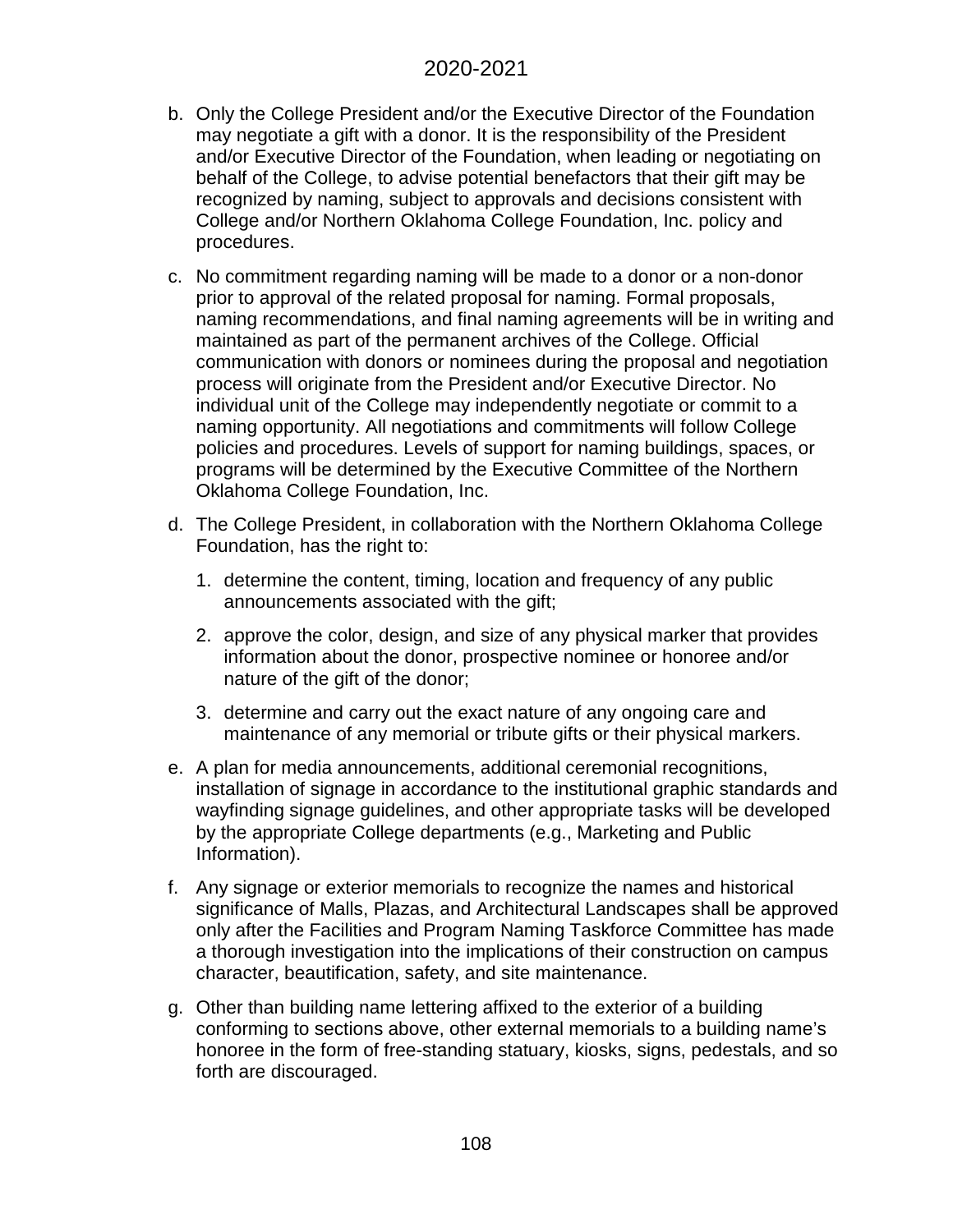# 3.36.5 Financial Contributions

Gifts for naming must be realized by the College before naming becomes official or any further action is taken. Legally binding pledges normally should be paid within five (5) years of naming the building, space, or program. Trusts, bequests and other assets will be considered. In general, a completed gift of cash or assets that can be readily converted to cash or its future transfer legally assured is required prior to a naming action being taken. Acceptance of gifts will be in compliance with the Northern Oklahoma College Foundation, Inc.'s gift acceptance policy and procedures.

# 3.36.6 Changed Circumstances and Renaming

At the request of the President and/or Executive Director, and with the approval of the Board of Regents, Northern Oklahoma College may rename a facility based on any of the following conditions and circumstances:

- a. if a donor for whom a facility is named fails to fulfill a financial commitment to the College, the Board may remove his or her name, and the facility may be renamed;
- b. if a donor's reputation changes substantially so that the continued use of the name may compromise the public trust, bring dishonor to Northern Oklahoma College, or be contrary to the best interests of the College, the Board reserves the right to revoke the name, and the facility may be renamed. Northern Oklahoma College would have no financial responsibility to the returning of any received contributions;
- c. when NOC buildings and other facilities are demolished, their names shall be retired from service for historical purposes. The College may offer the original naming donor an opportunity to retain naming rights by making a gift at the requisite level. If a facility is renamed, the College may choose to recognize the previous facility name with a plaque and/ or by naming a space in the renamed facility.

# 3.37 Energy Management

Northern Oklahoma College embraces energy conservation and endorses the concept that it is everyone's responsibility to ensure every reasonable effort is made to conserve energy and natural resources while exercising sound financial management.

# 3.37.1 Responsibilities

Every person is expected to be an "energy saver" as well as an "energy consumer."

Faculty and staff members are responsible for implementing the guidelines during the time within their classrooms and respective offices.

# 3.37.2 General

a. Classroom doors shall remain closed when HVAC is operating. Ensure doors between conditioned space and non-conditioned space remain closed at all times, for example, between hallways and the gym or pool area.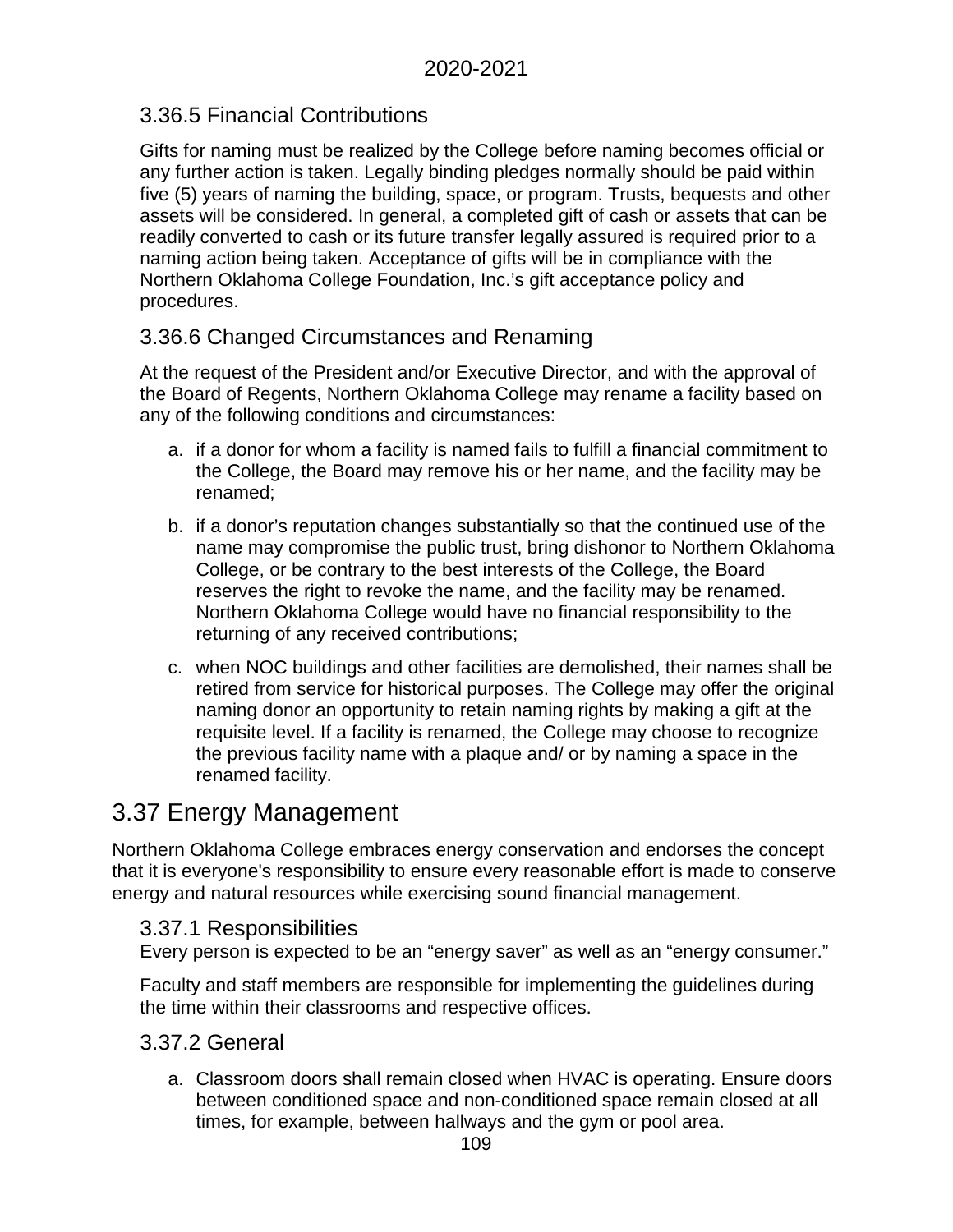- b. All office machines (copy machines, laminating equipment, etc.) shall be switched off each night and during unoccupied times. Fax machines should remain on.
- c. All computers should be turned off each night. This includes the monitor, local printer, and speakers. Network or sensitive equipment is excluded.
- d. All capable PC's should be programmed for the "energy saver" mode using the power management feature. If network constraints restrict this for the PC, ensure the monitor "sleeps" after 10-minutes of inactivity.
- e. Air conditioning occupied temperature settings shall NOT be set below 74°F unless that area is identified as a critical environment that requires cooling below 74°F.
- f. During unoccupied times, the air conditioning equipment shall be off.
- g. Air conditioning should not be utilized in classrooms during the summer sessions unless the classrooms are being used for instruction or extracurricular activities.
- h. Heating occupied temperature settings shall NOT be above 72°F unless it is a critically controlled environment.
- i. All unnecessary lighting in unoccupied areas will be turned off. Faculty and students should make certain that lights are turned off when leaving an empty classroom. Utilize natural lighting where appropriate. "Lights off in unoccupied areas" is the theme to spread around campus.
- j. Refrain from turning lights on unless definitely needed. Remember that lights not only consume electricity, but also give off heat that places an additional load on the air conditioning equipment and thereby increases the use of electricity necessary to cool the room.

The full Energy Policy can be found on the Northern Oklahoma College website at [http://www.noc.edu/facilities.](http://www.noc.edu/facilities)

# 3.38 Grants and Contracts

In order for Northern Oklahoma College to enhance the College's ability to achieve the vision of high quality, accessible, and affordable educational opportunities and services, NOC encourages faculty, staff, and administrators to be aware of external funding opportunities supporting projects, programs, and activities that will deepen and enhance our institutional mission. NOC hopes to strengthen the College's ability to secure a broad base of external funding to assist those in search of such funding. Grants can help you accomplish identified community needs, build strong community partnerships, establish new connections and supporters, and increase sustainability of your personal research goals. NOC also hopes to achieve financial benefits for all departments at NOC, and to enhance the student experience, especially in the areas of recruitment, retention and graduation. Even small grants can be worth the effort as they may be easier to obtain, be a better fit for your project scope and intent, lead to other grant opportunities, and may even result in increased support from community and NOC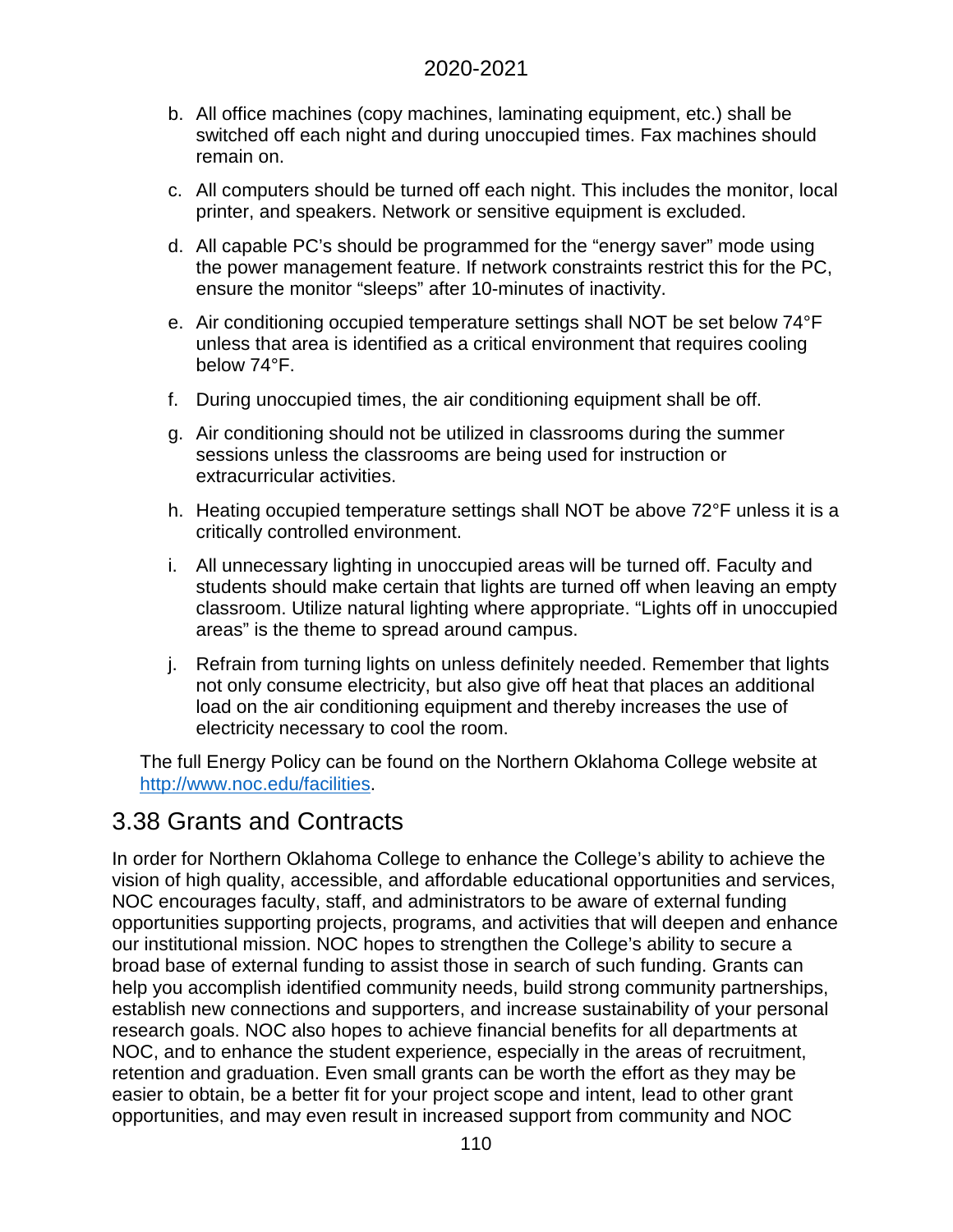officials. The full version of the Grants and Contracts Policies and Procedures can be found at the [Grant Development web page \(http://www.noc.edu/grant-development\).](http://www.noc.edu/grant-development)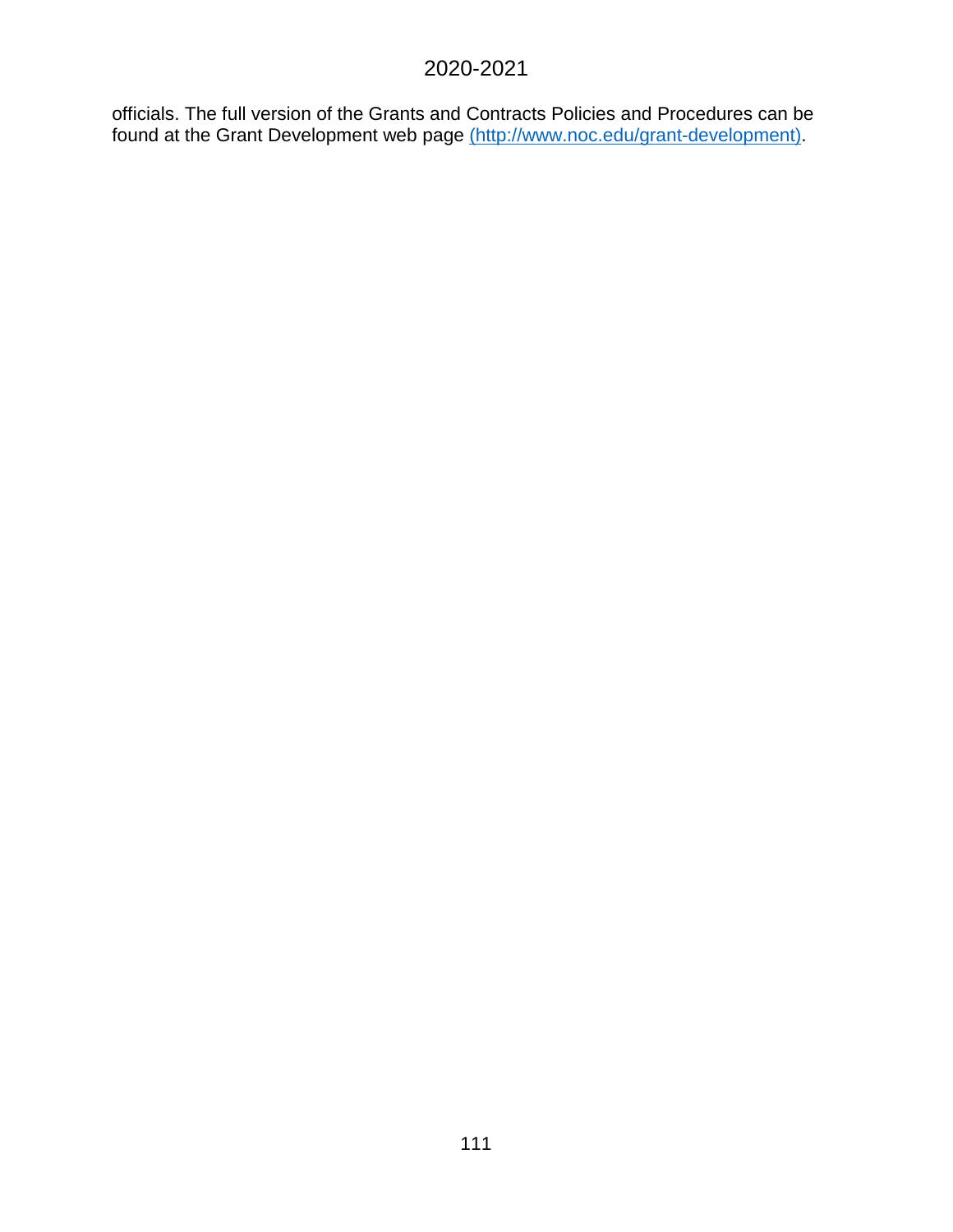# 4.0 FACULTY POLICIES AND GENERAL INFORMATION

# 4.1 Faculty Personnel Policy

Each faculty member files a form supplying personal data to be maintained as confidential information in the Office of the Vice President for Academic Affairs and the Office of Human Resources. Forms for this report are obtainable from the Executive Assistant to the President. Transcripts and personal data forms will not be returned when a faculty member leaves the institution. They are retained as part of the permanent records of the College. All original documents for full-time faculty shall be kept in the Office of Human Resources. Official transcripts for adjunct and part-time faculty are kept in the Office of Academic Affairs.

Employees in higher education institutions who are teachers will not be affected by the Final Rule of the U.S. Department of Education in accordance with the Fair Labor Standards Act. The salary level and salary basis requirements do not apply to bona fide teachers. See 29 CFR 541.303(d),.600(e). Accordingly, the increase in the standard salary level in this Final Rule will not affect the overtime exemptions of bona fide teachers.

Teachers are exempt if their primary duty is teaching, tutoring, instructing, or lecturing in the activity of imparting knowledge, and if they are employed and engaged in this activity as a teacher in an educational establishment. See 29 CFR 541.204(b),.303. Educational establishments include institutions of higher education.

Exempt teachers in higher education may include college and university professors or adjunct instructors. Faculty members who are engaged as teachers but also spend a considerable amount of their time in extracurricular activities are still engaged in the primary duty of teaching. In addition, coaches and assistant coaches qualify as exempt teachers as their primary role includes instructing athletes, students in performing arts, and students participating in other organized activities, such as the Livestock Judging Team. Extracurricular activities might include coaching athletic teams or acting as advisors for journalism, academic contests, performing arts groups; such activities are a recognized part of the College's responsibility in contributing to the educational development of the student. In all situations, examining the particular duties of the employee is how the applicability of an exemption must be determined (rather than location, job title, or other criteria).

# 4.1.1 Membership

The faculty is composed of four categories. These classifications include full-time faculty, part-time faculty, adjunct faculty, contractual faculty.

### a. Full-Time Faculty

The full-time faculty includes members of the faculty who are full-time employees of the College. Authority to make appointments to the regular faculty is delegated to the President with recommendations from the Vice President for Academic Affairs. Appointments to the regular faculty are reported to the Board at the next regular meeting following the appointment.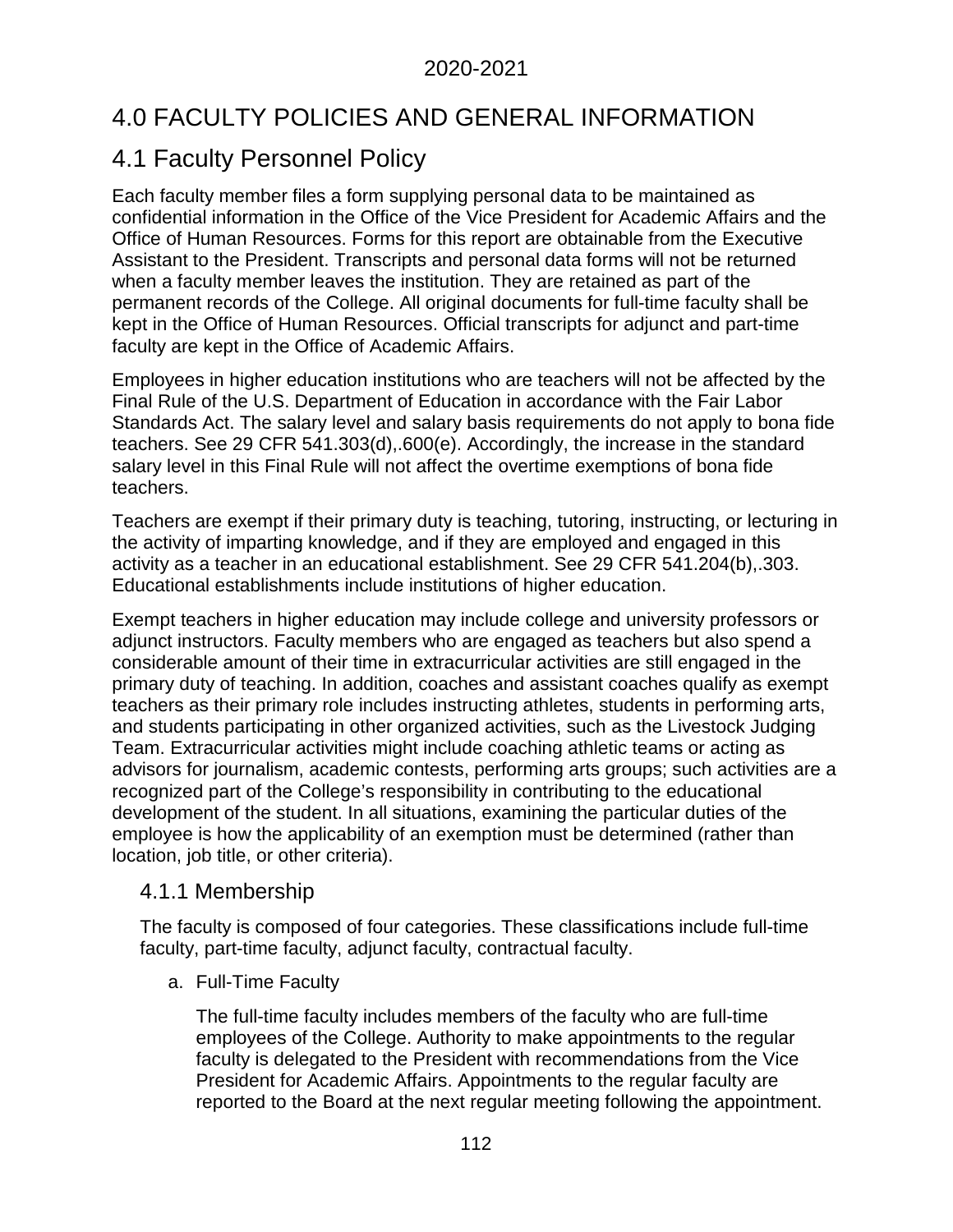Full-time faculty have instructional and non-instructional duties as assigned by the College. Instructional duties include but are not limited to the teaching of assigned classes, with a 15-credit hour per semester standard load in each of the fall and spring semesters [adjusted as needed for 30 credit hours per academic year when enrollment needs are greater in either the fall or spring term], evaluating the students in the classes, and meeting with those students who require assistance in the classes. Non-instructional duties include but are not limited to advising students toward graduation, serving on committees, sponsoring organizations, and participating in professional organizations, professional development, recruitment and retention of students.

b. Part-Time Faculty

Part-time faculty are generally employed only for the purpose of teaching classes. The assigned responsibilities are to provide instruction, evaluate students' performance to that instruction, and to meet with those students who require assistance in their classes.

c. Adjunct Faculty

Adjunct appointments are temporary appointments made for one semester or summer session only and involve instructional duties for certain course sections only. A standard maximum load for an adjunct faculty member is 12 credit hours, considered equivalent to 2/3 (approximately 24 hours of a 40 hour work week) of the teaching load of a full-time faculty member with the same expectations that instructors will meet with students who need additional assistance in their classes but without the additional obligations of academic advisement or required participation in committee work and student organizations. Adjunct faculty who are employed in hourly positions within the College may be further restricted in teaching load to maintain the workload equivalent to adjunct status and in time slots that do not conflict with other work responsibilities.

d. Contractual Faculty

NOC staff members who also have teaching assignments as a part of their contracted job duties are classified as Contractual Faculty. Job responsibilities will be defined per the individual term of agreement.

# 4.1.2 Types of Appointments to Faculty

Full-time faculty hold one of three types of appointments; however, the President may recommend exceptions.

a. Tenured

A tenured appointment is reserved for those full-time faculty members who have been granted tenure after completing the application process and obtaining administrative approval. Tenured faculty members are on continuous appointment unless their appointment is being terminated; however, both tenured and non-tenured faculty will be notified of their annual reappointment through a letter of intent to reappoint pending budget approval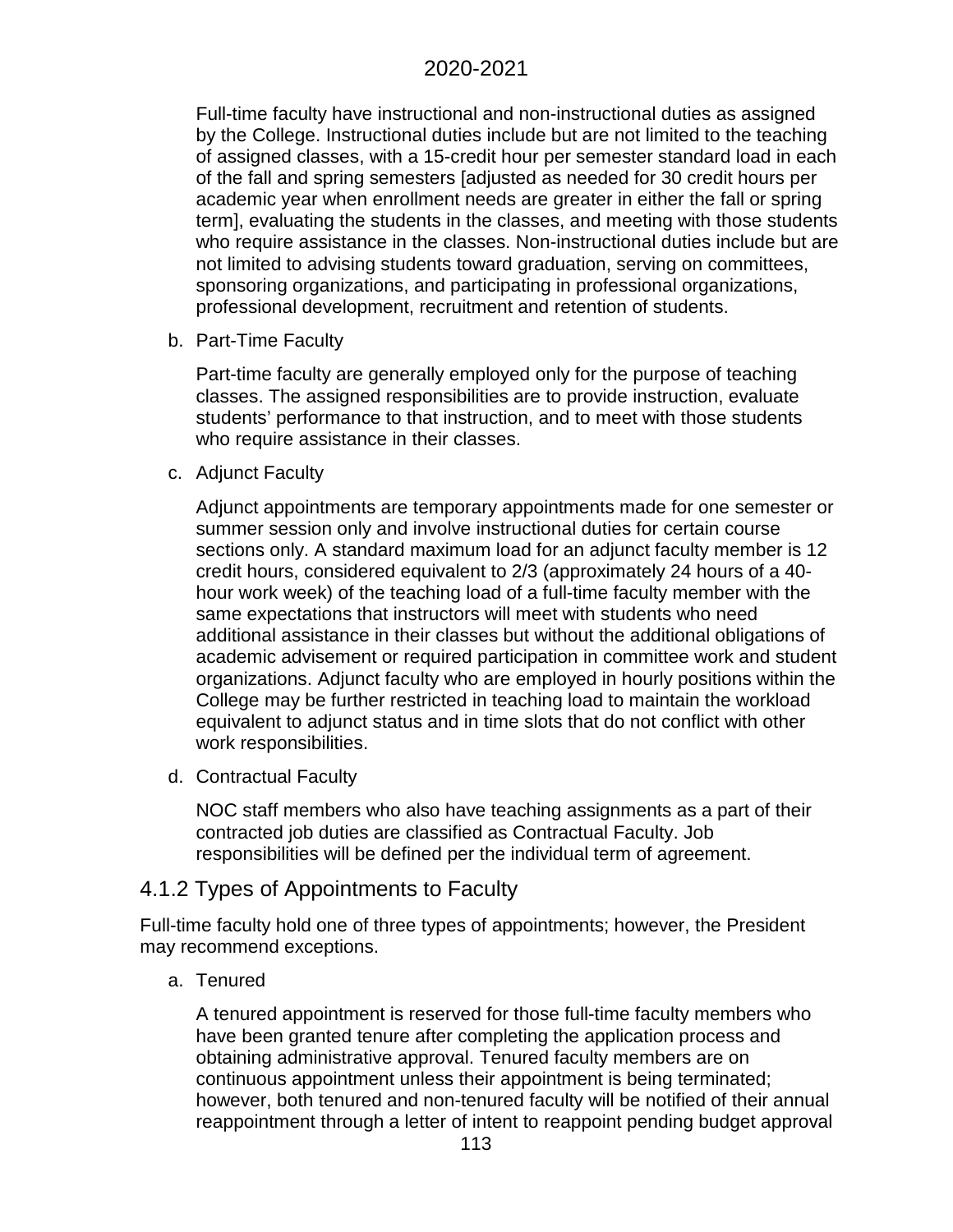sent from the Office of Academic Affairs after board review of faculty rehire list. This letter will be sent no later than June 15 of each year. Tenured faculty are required to have at least an earned master's degree in a field appropriate to their teaching assignment and three years of full-time experience with the master's degree at Northern Oklahoma College.

Note: The procedures for tenure application and the procedures for dismissal of tenured faculty are covered in Sections 4.6.3 and 4.6.4.

b. Tenure Track

Tenure track appointments are for one year, renewable annually at the option of the College. A person on tenure track will be given written notification of non-reappointment by June 15, prior to the termination of the current appointment. Recommendations for tenure are usually made at the close of the spring semester.

#### c. Non-Tenure Track

A non-tenure track appointment is one in which the faculty member is appointed to the regular faculty but is not eligible to receive tenure and is classified as on a non-tenure track. Non-tenure track may be assigned for a coaching position or a split staff/faculty position. Faculty with this type of appointment will be given written notification of non-reappointment by June 15, prior to the termination of the current appointment. A non-tenure track appointment may be changed to a tenure-track appointment upon written agreement signed by both the President and the faculty member.

# 4.1.3 Faculty Credentials

Institutional, State Regents' and HLC guidelines dictate that faculty members whether full-time, part-time, or adjunct be "appropriately" credentialed or qualified, with a minimum of a master's degree in the teaching field or a master's degree in a related field and at least 18 graduate hours in the teaching field.

For accredited programs, such as Business and Nursing, guidelines for faculty credentialing will meet the above guidelines plus any additional standards required by the program accrediting agency (e.g. ACBSP and ACEN) for degrees and/or experience. Examples: Faculty teaching within the Business Division will have a master's degree in a business field, a minimum of 18 graduate hours in the specific Business discipline taught, and/or a bachelor's degree plus in-field research in peerreviewed journals, licensures (e.g. CPAs), or a minimum of 2 years of documented work experience in the specific field being taught—e.g. Marketing, Computer programming, etc. For the Nursing Program, all full-time faculty will have a minimum of an MSN degree, and will have at least 2 years of experience as a practicing nurse. Clinical supervisors must have a minimum of a BSN degree.

For non-accredited programs (currently all other than Business and Nursing), exceptions to the minimum master's degree will be rare and will be granted only in fields for which a high level of proficiency can be verified through licensures,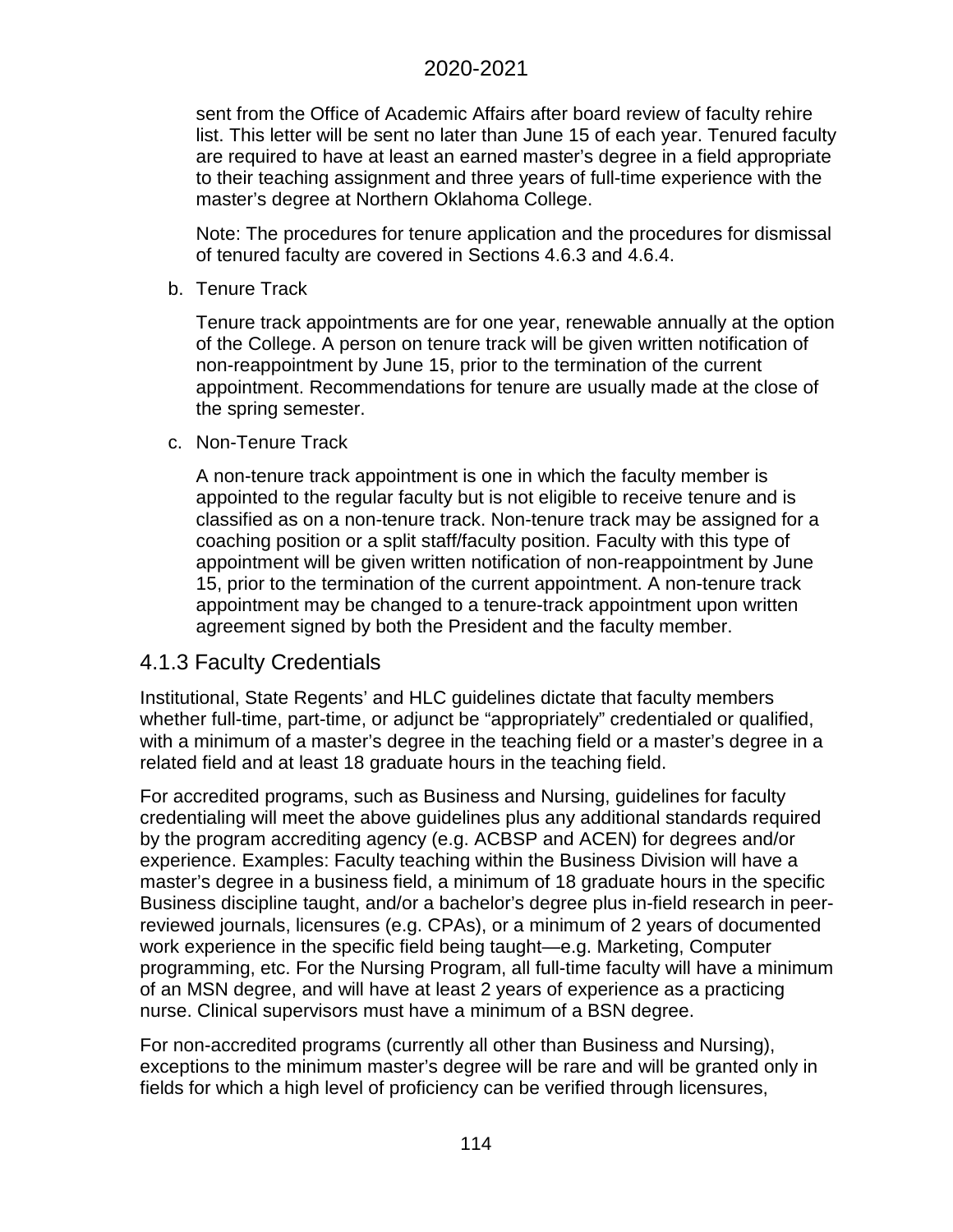certifications, or professional experience, as illustrated by examples below approved by faculty within the discipline:

- A minimum of two years of diagnostic laboratory experience in a hospital or government lab
- Foreign language proficiency demonstrated by a standardized exam equivalent to college credit at graduate level
- For courses in the humanities that may address multiple content areas (e.g. art, literature, philosophy, music), faculty will have a minimum of 18 graduate hours in one of the fields of study and/or 18 graduate hours in a combination of those fields
- Performing Arts—a bachelor-degreed applicant may meet two of the following to meet the qualifications for master's level instruction in Music and/or Theatre:
	- o Hold a chair in a symphony orchestra, professional or semi-professional.
	- o Soloist for a symphony orchestra, professional or semi-professional.
	- o Perform in a national tour for two or more years
	- o Perform with major leading actors, recording artists, opera stars, etc., in a professional setting, i.e., soloist, Canterbury choral, OKC Pops Chorale, Mormon Tabernacle Choir.
	- o Play host to own broadcast, television or radio show, on regional or national scene.
	- $\circ$  Set design/construction for major productions on the regional or national scene.
	- o Lighting/sound design for major productions on the regional or national scene.
	- o Collaborative pianist for 10 or more years for instrumental and vocal recitalists.
	- o Direct and perform piano and/or organ with a large congregation for 10 or more years.
- Dance/Theatre Dance—a bachelor-degreed applicant must meet three of the following to qualify for master's level instruction in dance or theatre dance courses:
	- $\circ$  Be a member of a dance company of professional status for one or more years and in good status.
	- o Choreograph or assist in choreographing at a professionally recognized organization for one or more years, i.e. television dance show, major cruise line, Las Vegas main stage show, Broadway or off-Broadway musical.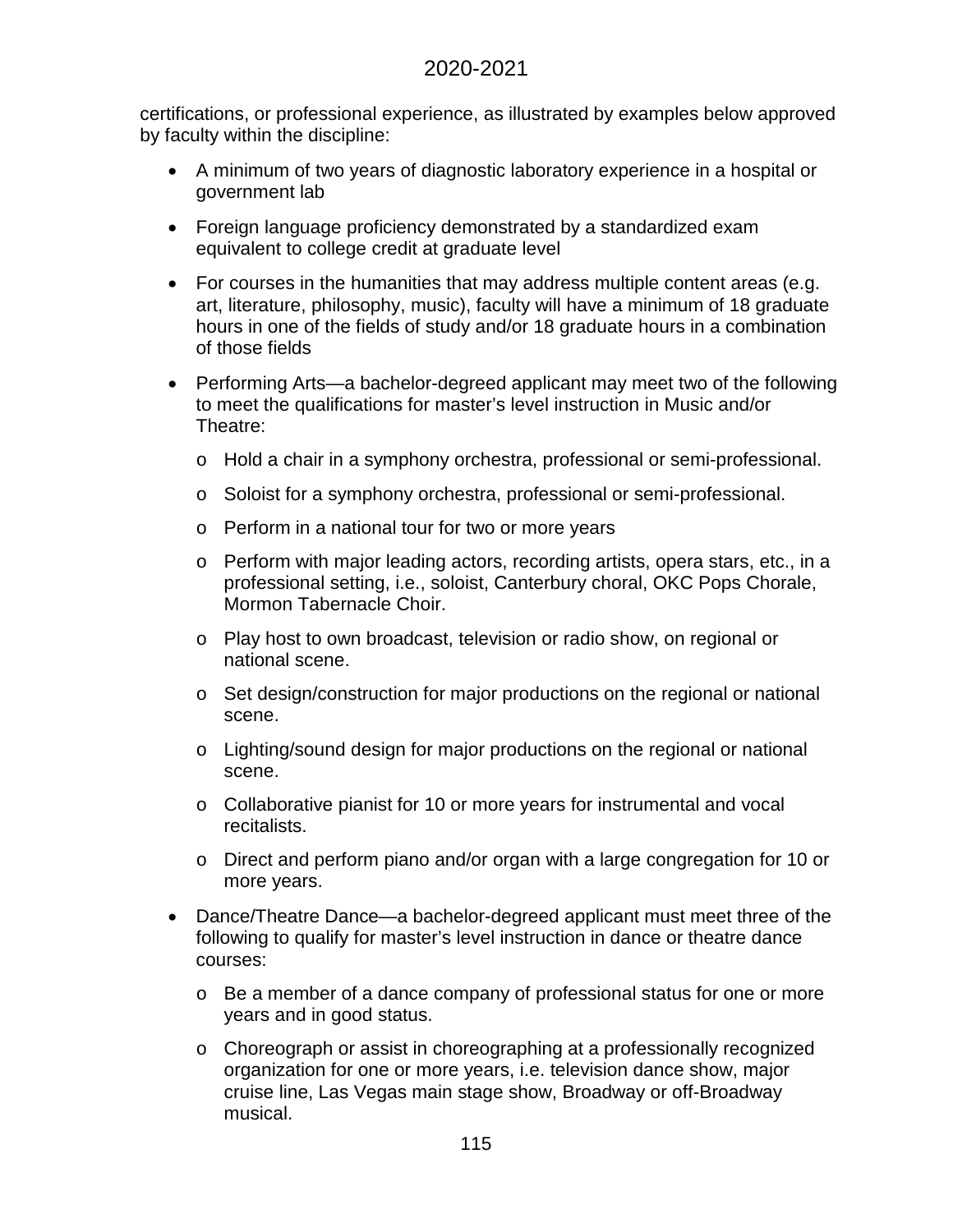- o Dance in a professionally recognized organization for one or more years, i.e., television dance show, major cruise line, Las Vegas main state show, Broadway or off-Broadway musical.
- o Produce, manage, or facilitate dance routine for professional music video, commercial, or film.
- o Perform as a member or solo dancer for a professional music video, commercial, or film.
- Visual Arts—a bachelor-degreed applicant must meet two of the following to meet the qualifications for master's level instruction in Art.
	- o Be recognized as an outstanding artist on a state or national level.
	- o Have art on exhibit in major galleries in the region.
	- o Be featured in publications as an outstanding artist.
	- o Have art published in peer-juried publications.
	- o Have lectured on art at major events, conventions, or seminars.
	- o Have brought new and/or inventive ideas to art in a regional or national workshop medium.
- For the nursing program, all faculty requirements must comply with those set forth by the Oklahoma Board of Nursing and the Accreditation Commission for Education in Nursing (ACEN). All nursing faculty shall:
	- o Hold a valid unencumbered license to practice as a Registered Nurse in the State of Oklahoma;
	- o Present evidence of a minimum of two years of full-time equivalent practice as a Registered Nursing in a clinical setting preceding the first date of first employment as a nursing faculty member.

The nursing program's minimal educational requirements shall be as follows:

- o At least one-half of the full-time faculty will have a master's or higher degree in nursing; and
- o Part-time clinical instructors, regardless of the title used, will have a minimum of a BSN (baccalaureate degree in nursing).
- o Exceptions for tested experience may be made for the following:
	- a. A baccalaureate degree in nursing plus evidence of continued progress toward a master's or higher degree in nursing with the completion of a minimum of six semester hours per calendar year and, a national nursing certification, or a minimum of three years of supervisory experience in an acute care setting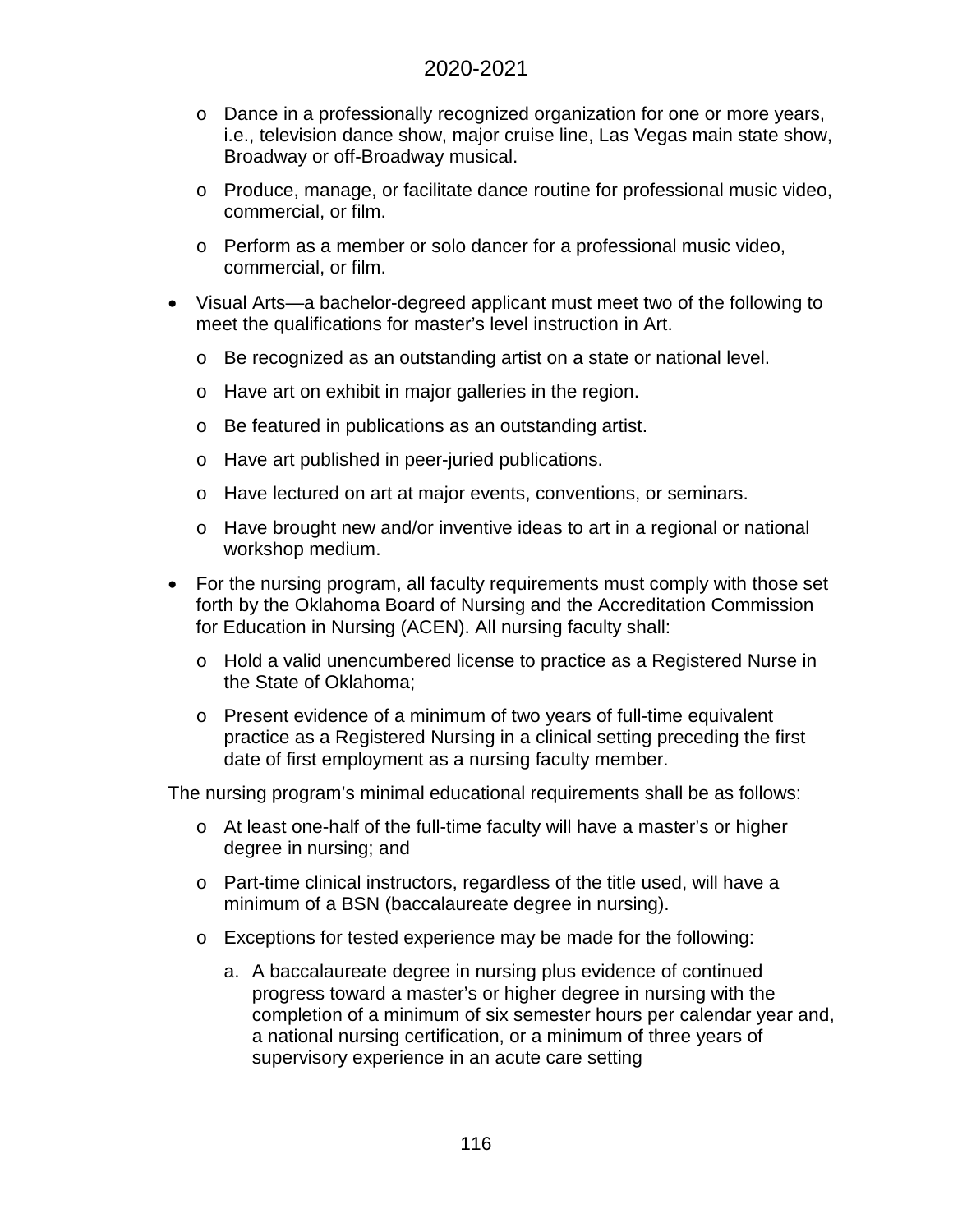b. Part-time clinical instructors, under the guidance of full-time instructors will meet requirements with a minimum of a bachelor's degree in Nursing and three years of work.

Faculty teaching technical classes in an applied science degree program may be considered credentialed with a bachelor's degree and relevant professional experience, certifications, or licensures, as determined by the division. Faculty teaching non-transferrable coursework (including physical activity courses and remedial coursework) may meet minimum credentialing guidelines with a bachelor's degree in field and master's degree in education and/or prior teaching experience, with additional qualifications determined by the division.

# 4.1.4 Length of Appointments

The Board may not obligate itself beyond a current fiscal year for salaries or compensation in any amount to its employees except as authorized by the Oklahoma Constitution.

# 4.2 Faculty Responsibilities

Faculty are expected to follow institutional policies that apply to all employees (see section 3.12.1) and are subject to the same disciplinary procedures for failure to comply.

Additionally, Northern Oklahoma College establishes the following standards as the minimum requirements of professional academic performance of faculty within the institution. The standards outline the faculty behavior necessary for the College to achieve its mission, goals, and objectives.

# 4.2.1 Roles and Responsibilities of Instructors

a. Instructors will demonstrate an understanding and support for the philosophy and mission of the comprehensive community college, as stated below:

Northern Oklahoma College, the State's first public community college, is a multi-campus, land-grant institution that provides high quality, accessible, and affordable educational opportunities and services which create life-changing experiences and develop students as effective learners and leaders within their communities in a connected, ever-changing world.

Instructors will be expected to support this mission in the following ways:

- 1. Developing a basic understanding of transfer, career education, and community service programs of the College.
- 2. Being "student-centered" in creating classroom policies and procedures that encourage student success and assist in the recruitment and retention of students through degree completion.
- 3. Placing obligations to students ahead of their pursuit of ancillary or vested interests within their professional group or association.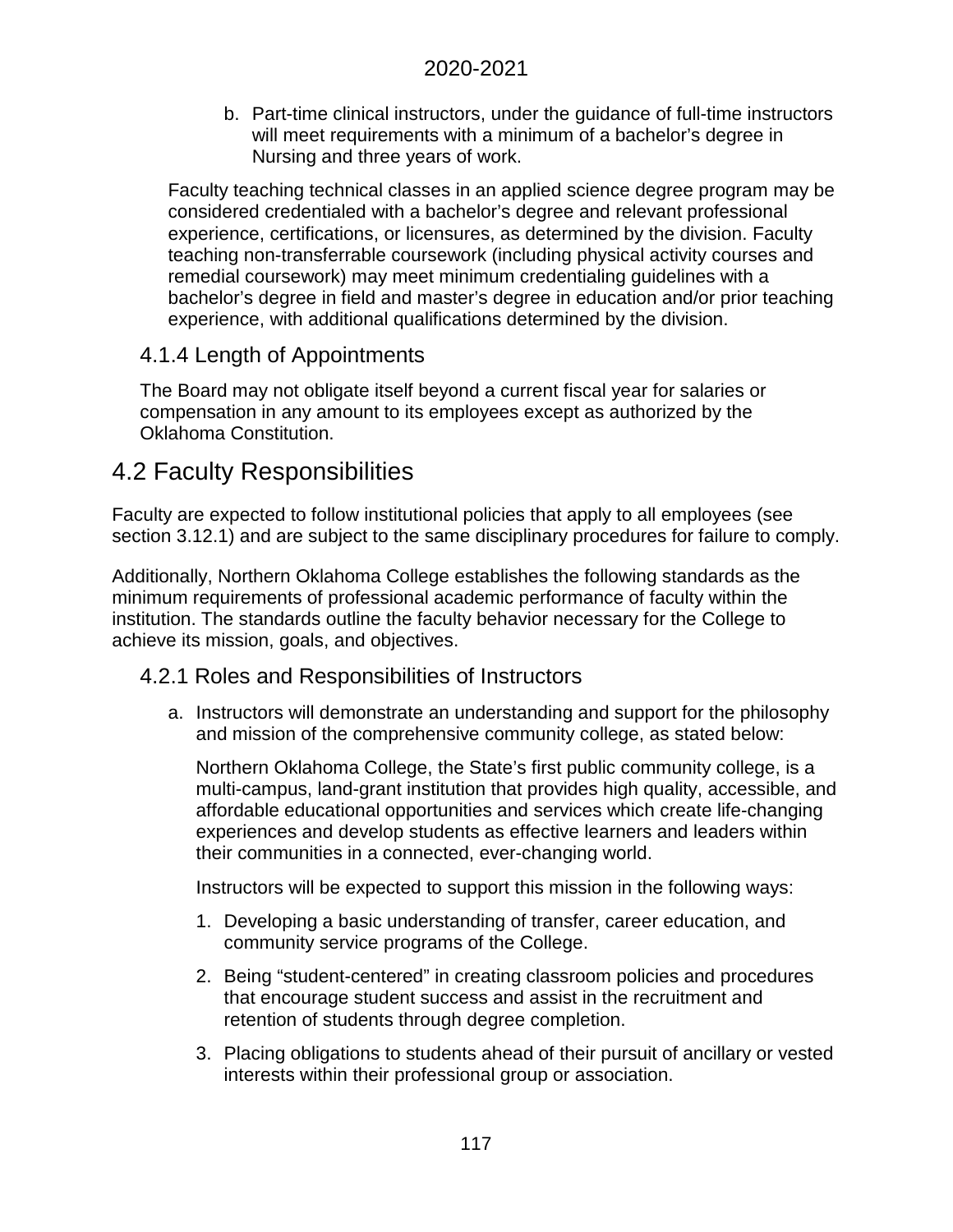- 4. Taking the role of student advisement and retention seriously and working intensively with each advisee.
- 5. Being available to students in the office or classroom for individual help during the scheduled and posted office hours of each day.
- 6. Being able to explain the role, purposes, and programs of the College to the students and the community.
- 7. Using appropriate channels of communication to make positive suggestions for improving functions within division and for the institution as a whole.
- 8. Assuming additional responsibilities (e.g. sponsoring student activities or organizations, chairing or serving on committees, etc.) as needed by division and/or institution.
- b. Instructors will demonstrate knowledge of the subject matter being presented in such ways as:
	- 1. Providing evidence of preparation in their academic area(s)
	- 2. Indicating familiarity with current research and developments in their area of specialization.
	- 3. Making the body of knowledge relevant to contemporary life and issues and relating new concepts to previous learning.
	- 4. Maintaining the respect of colleagues in their discipline area.
- c. Instructors will demonstrate an understanding of the basic elements of the teaching and learning process in such ways as:
	- 1. Preparing measurable instructional objectives for each course and each individual class session.
	- 2. Developing a variety of methods, techniques, and teaching materials for accomplishing course objectives, including field trips or other environmental experiences when appropriate.
	- 3. Varying the assignments in class projects each year to keep material fresh.
	- 4. Preparing appropriate criterion tests for evaluating student performance and updating measurements as needed.
- d. Instructors will demonstrate that their instructional activities are carefully planned in accordance with the College Catalog descriptions, course outlines, and class schedules in such ways as:
	- 1. Following the standard syllabus template provided by the Office of Academic Affairs and turning in copies of all syllabi to division chairs by the Monday prior to when classes begin (or at the end of the prior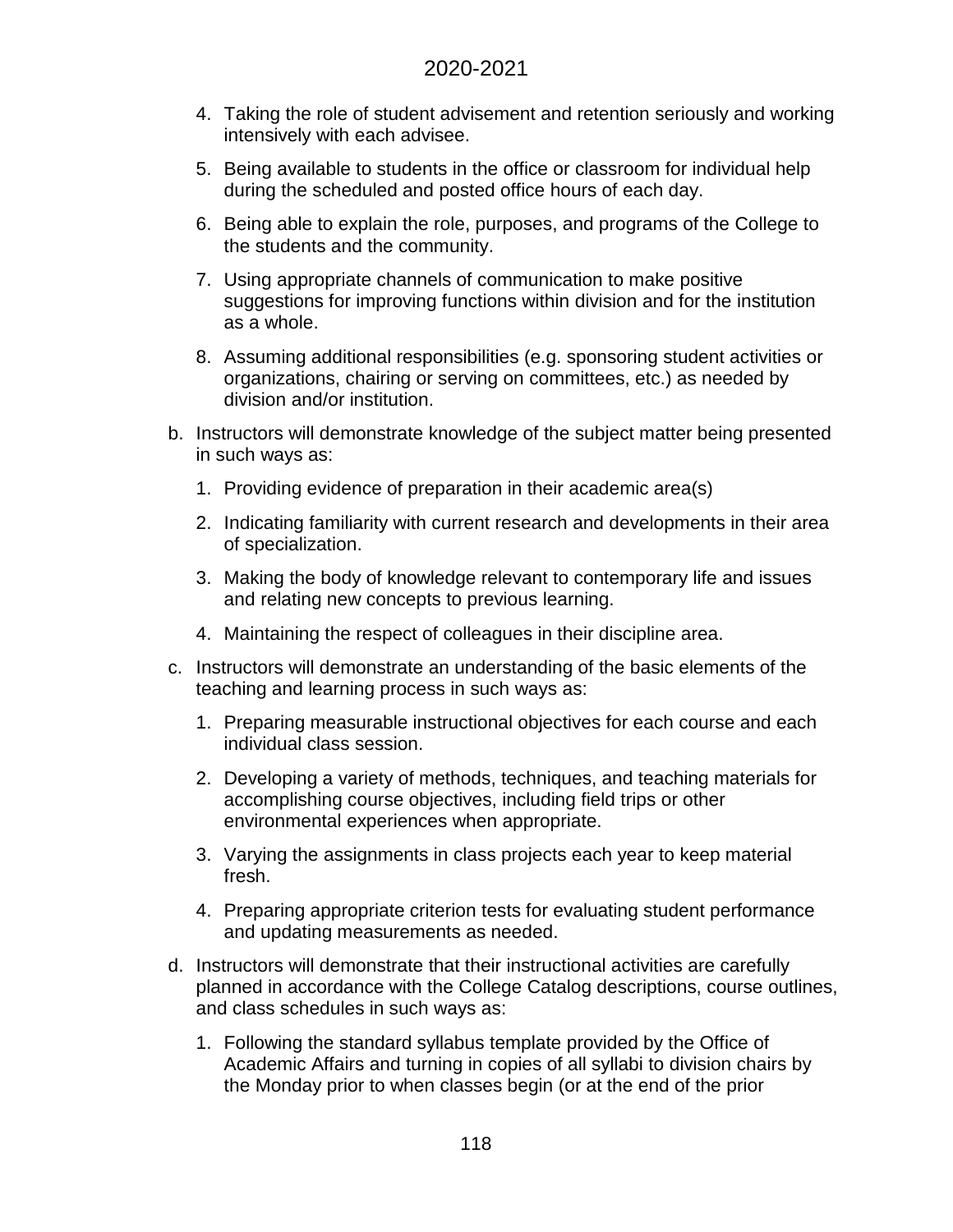semester). Division chairs will review all syllabi prior to submission and submit to Academic Affairs by the first day of class.

- 2. Preparing or obtaining relevant instructional material before instruction begins.
- 3. Meeting classes for the full duration of the scheduled class period.
- 4. Submitting an absence report and, when possible, a plan for who will cover the class missed and what assignment will be done for any days missed. The form for reporting faculty absences can be found under the "Employee Information" link of the portal with Human Resources forms.
- 5. Utilizing Blackboard for posting assignments, grade reports and/or notes for any class missed due to inclement weather college closings or other unplanned absences and communicating this procedure to students at the beginning of the semester.
- 6. Submitting no-show reports, midterm grade rosters, and final grades on time, and utilizing the Early Alert System to communicate with students and their advisors when early adjustments need to be made in attendance, classroom participation, and/or quality of work so that tutoring and other resources can be assessed.
- e. Instructors will enhance the student learning environment in such ways as:
	- 1. Providing a safe learning environment
	- 2. Setting reasonable and appropriate behavior standards for students in their classes and enforcing those standards in a fair and professional manner.
	- 3. Challenging students to set realistic goals and purposes in relationship to their learning activities.
	- 4. Conducting classes in such a manner as to allow students to share in the excitement of learning.
	- 5. Encouraging participation by all students in classroom learning experiences, rather than allowing a few individuals to dominate a class.
	- 6. Encouraging the use of the available physical facilities, including the tutoring services available within each discipline.
	- 7. Enriching the classroom experience through the use of appropriate technology (e.g. the use of Clickers to encourage active learning, the use of the discussion board in Blackboard, etc.).
- f. Instructors will demonstrate the ability to judge student performance in such ways as:
	- 1. Explaining at the beginning of each semester how grades will be determined and informing students, approximately every two weeks, of their progress and ways in which they can improve.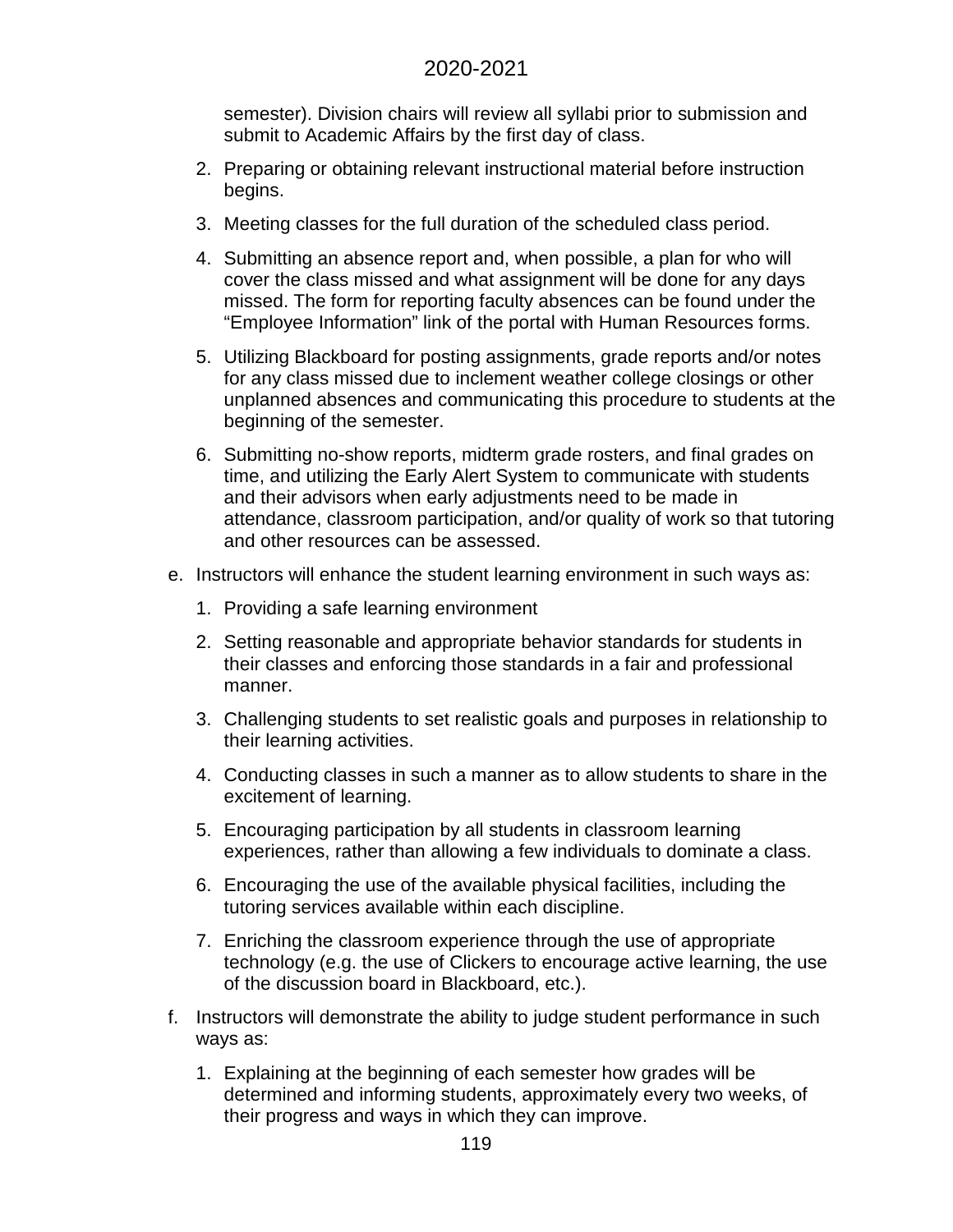- 2. Evaluating student performance as objectively as possible and in relationship to standards established by the academic division.
- 3. Using written assignments, projects, oral reports, demonstrations, and exams that accurately determine whether course objectives have been met.
- 4. Assigning grades to students on the basis of composite evaluation of student performance based on a clear description of how grades are calculated as stated in the syllabus.
- g. Instructors will furnish evidence of professional growth and development in such ways as:
	- 1. Participating in conferences, workshops, seminars, college-sponsored development activities, etc. which focus on their subject matter and/or the improvement of college instruction and college policies.
	- 2. Enrolling for credit in related courses in colleges or universities.
	- 3. Welcoming suggestions and constructive criticism which are intended to improve their role as teachers.
	- 4. Completing the annual faculty service report and self-evaluation, with criteria also evaluated by and discussed with division chairs.
	- 5. Participating in in-service activities and the first semester teacher academy.
- h. Instructors will display personal characteristics which reflect positively on the faculty of the College in such ways as:
	- 1. Respecting all other employees of the institution and observing ethical principles of a faculty member.
	- 2. Participating in community activities and organizations.
	- 3. Using appropriate vocabulary which is free from profanity and slang.
	- 4. Displaying good judgment, tact, and an appropriate sense of humor in meeting situations.
	- 5. Dressing appropriately and recognizing their responsibility to present a favorable personal appearance.
	- 6. Presenting a positive view of the College, its leadership, and personnel in contacts with students, the public, and with outside agencies or persons.
	- 7. Avoiding involvement of the College in personal legal or business matters (e.g. unsatisfied creditors) and preserving the good image generally enjoyed by all college employees.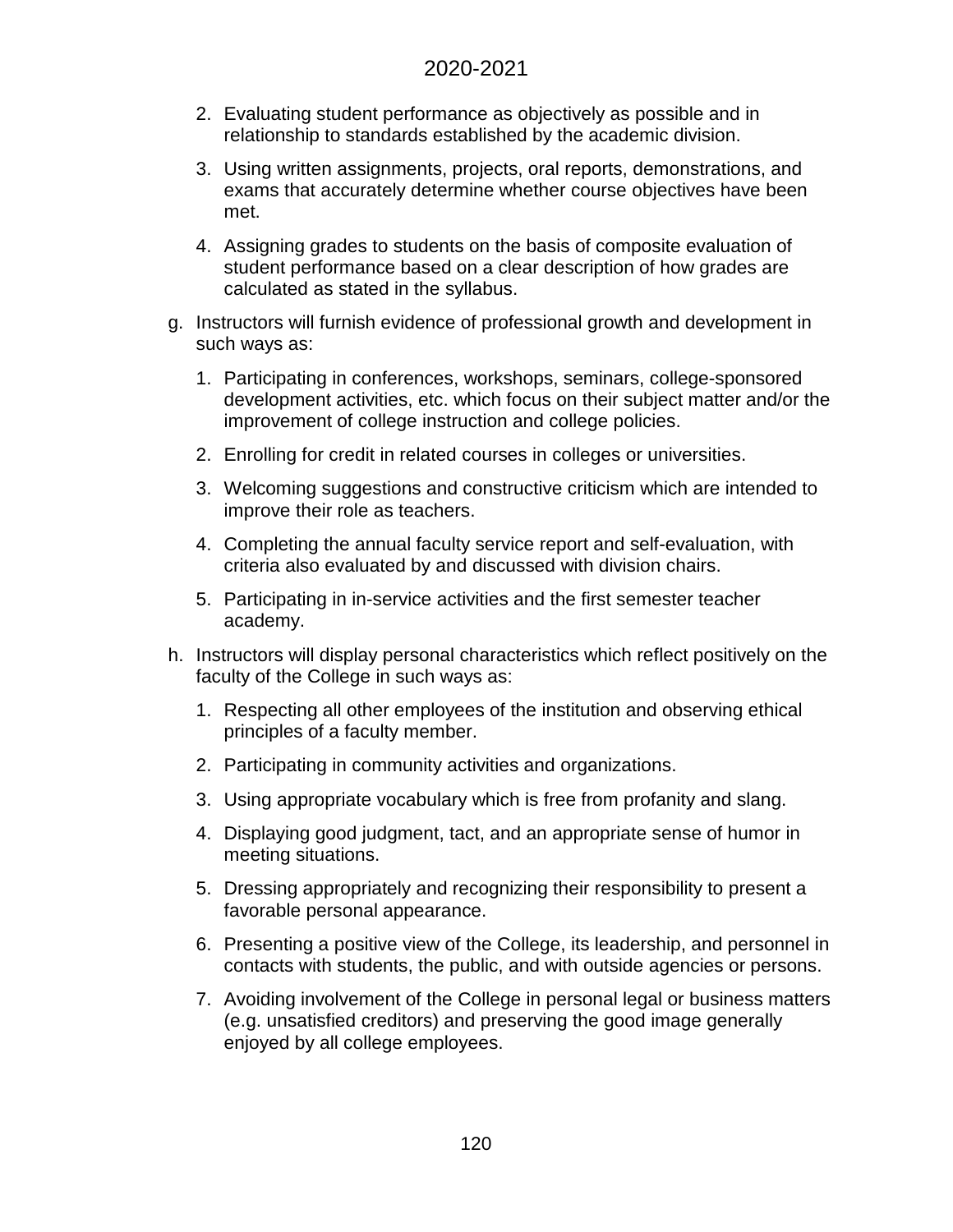# 4.2.2 Time Obligation

The time obligation of a faculty member is that specified in the appointment letter, based upon official action. For most faculty, this is nine months beginning in August and ending in May. Each year the administration will define the beginning and end of the work obligation, giving consideration to the College academic calendar and other relevant matters. A full-time faculty member will generally carry an instructional load of fifteen (15) credit hours per semester or 30 per academic year including summer teaching when needed to complete teaching load (or an equivalent through service responsibilities), and a non-instructional equivalent load of fifteen instruction hours. At least 10 hours must be posted as dedicated office hours. Any exceptions to the prior listed requirements must be approved by the Division Chair, and the Vice President for Academic Affairs.

The administration will also announce holidays and/or days when faculty have no formal class, office, in-service education, or other obligations of a work nature to the College. Under current calendar practices, faculty have five days at Thanksgiving, one or more week(s) at Christmas, one week during spring break, one day for fall break, one day at Labor Day, and one day honoring the birthday of Dr. Martin Luther King.

Persons on contracts longer than nine months and/or functioning in administrative, directive, or general services roles may have time obligations for days during class recesses when academic faculty may not. College offices and services are closed only during days and times announced by the President.

Faculty members are required to attend all general faculty meetings and to participate in commencement activities unless excused by prior arrangement with the Office of Academic Affairs.

Any faculty member who will be away from his or her classes or other duties should file a request for leave as early as possible. The faculty member should counsel with the Division Chair and/or Faculty Liaison about arrangements made to take care of classes and clear absences with the Office of Academic Affairs and the respective location vice president. A faculty member who deliberately misses a class, makes a habit of dismissing classes early, does not maintain proper office hours, or who is absent from the campus without clearance will not be retained.

An important aspect of institutional service is participation in campus activities. Faculty will be expected to participate in campus events such as career nights, fair booths, and academic contests. Faculty members are also expected to support student activities such as performing arts, athletic events, lecture series, and cultural enrichment activities. Those persons with identified or shared responsibility for individual programs are expected to exercise initiative and leadership in recruitment and placement of students.

**Teleworking Policy:** NOC's Telework Policy, noted in Chapter 3 of the Handbook, will apply to faculty to the degree that it aligns with faculty role (non-exempt employee status) and responsibilities (including 30 hours of on-campus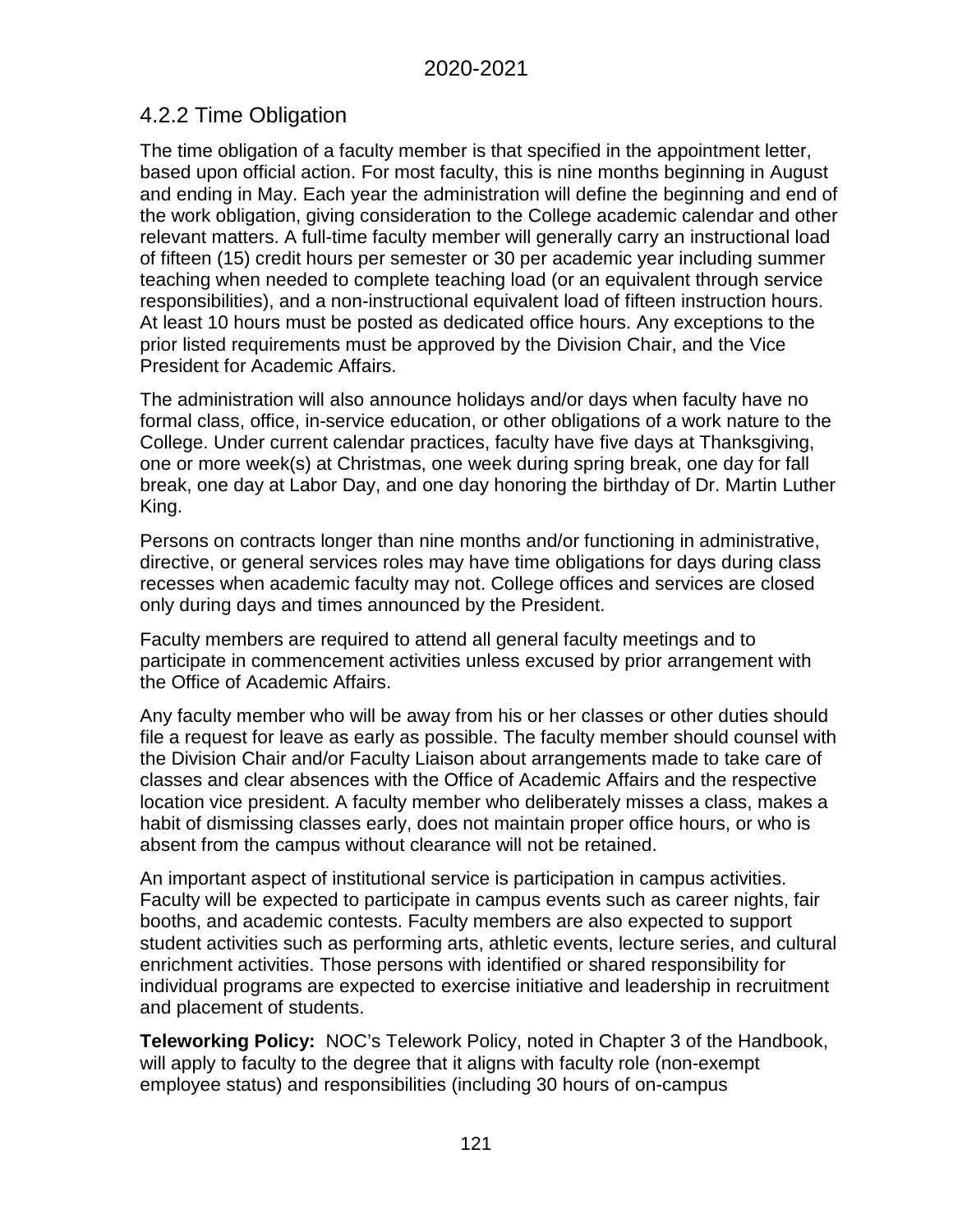responsibility) and length of contract (normally 9 months unless teaching summer classes).

# 4.2.3 Guidelines for Faculty Instructional Loads

A number of factors influence faculty instructional load. Among these are:

- 1. Number of credit hours taught;
- 2. Total contact hours, including labs;
- 3. Number of students per class or lab;
- 4. Other assignments and duties;
- 5. Number of different preparations;
- 6. Nature of the discipline taught.

The following are general policy guidelines in this area:

a. Standard faculty instructional loads will be 15 credit hours per semester and evening and online courses can be a part of a normal load.

If the instructional load exceeds 15 credit hours, faculty will be compensated; however, availability of overloads can never be guaranteed as they are dependent upon enrollment.

As one example, the Nursing Division is unique in implementing a team approach to instruction. This includes theory lecture, lab instruction, and practicum hours. Each full-time nursing faculty member is required to have 2 clinical groups along with lecture and lab duties. Practicum hours may range from 9-13 hours one to two times per week. This may vary depending on healthcare facility requirements.

The nursing faculty ascertain that the faculty/student ratios are sufficient for adequate teaching, supervision, and evaluation. These ratios adhere to the requirements placed upon NOC by the following bodies: Oklahoma Board of Nursing, the Accreditation Commission for Education in Nursing, and participating hospitals/agencies.

Due to the unique aspect of the nursing program, standard faculty instructional load will be greater than 15 credit hours per semester. Nursing faculty members will be compensated for this additional load.

- b. In fields involving laboratories, contact loads of 18 to 25 hours are normal. Contact loads beyond 25 hours should not occur.
- c. All faculty are subject to assignments which best meet the needs of students. Convenience of faculty is considered but must be subordinate to institutional objectives and student and program needs.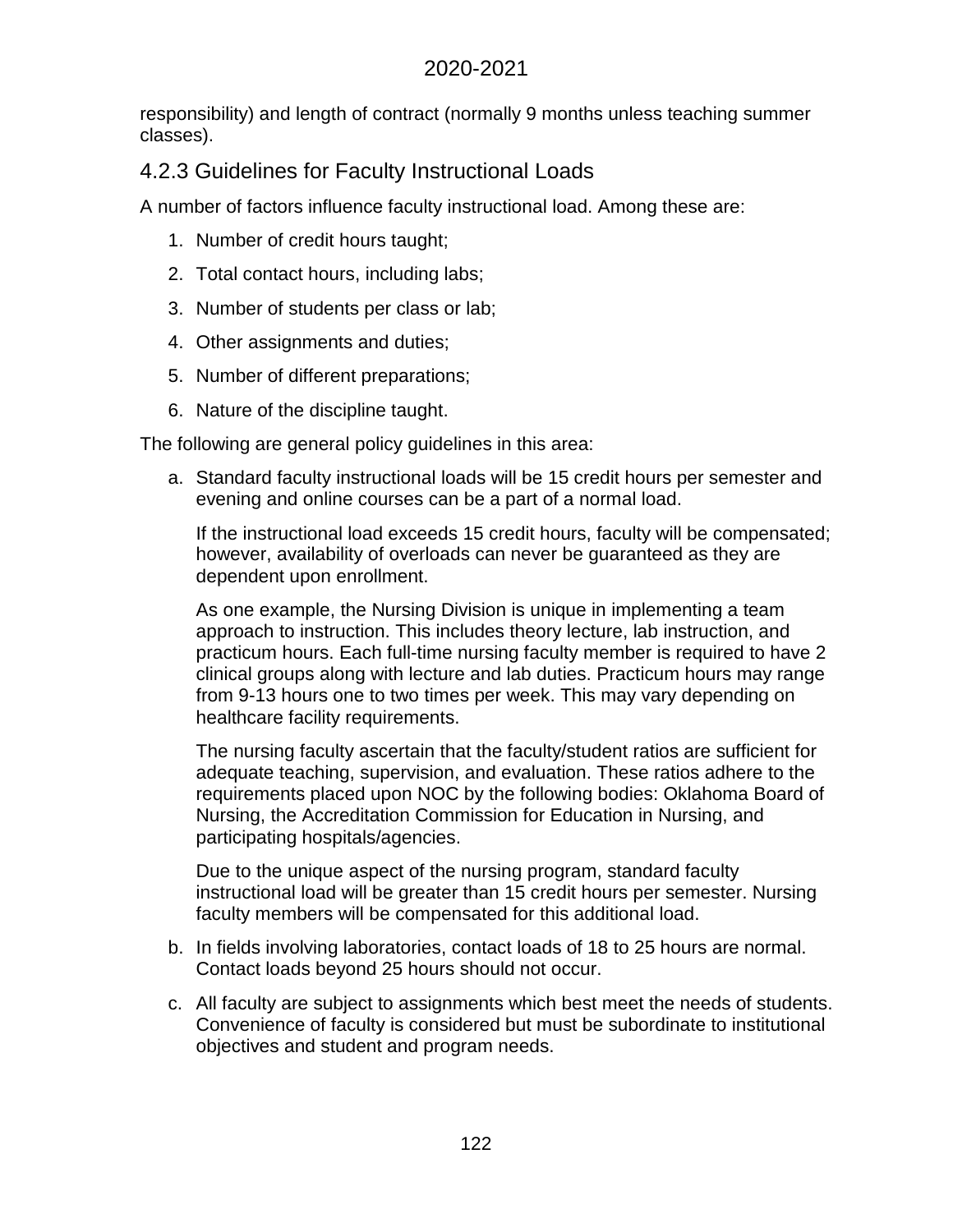d. Payment for services will be at the currently prevailing rate of compensation for overload and/or summer instruction. Course days and times are finalized by Academic Affairs.

4.2.4 System for Compensation of Instructional Overloads and Special **Assignments** 

- a. Payment is made for overloads which are beyond the normal fifteen (15) credit hours per semester.
- b. As of the Fall 2016 term, adjunct/overload payments will be paid at \$1900 per 3-credit hour class for all faculty within the first 5 years of employment and \$2000 for all faculty within the 6th or later year of employment. The pay scales below for full-time and adjunct (as approved in Fall 2014) will be reverted to when budget conditions allow.
- c. During summer terms, full-time faculty may be paid at overload rates with assignment of advising hours on a 1:1 ratio (3 hours total of advising hours per 3 credit hours taught). Faculty may opt out of advisement responsibility with the adjunct rate.

| <b>Full-Time Faculty Overload Scale For All NOC Locations</b> |                            |                             |                              |                              |
|---------------------------------------------------------------|----------------------------|-----------------------------|------------------------------|------------------------------|
|                                                               | 0-5 years of<br>experience | $5+$ years of<br>experience | $10+$ years of<br>experience | $15+$ years of<br>experience |
| Master's Degree                                               | \$1900                     | \$2000                      | \$2100                       | \$2200                       |
| Doctorate Degree                                              | \$2150                     | \$2250                      | \$2350                       | \$2450                       |

Note: Amounts are based on payment for a 3-credit hour course. Payment for other than 3-credit hour courses will be prorated.

Adjunct Pay Scale

1. All NOC Locations

\$1900 per 3-credit hour course. (\$633 per 1-credit hour course)

\$850 per lab hour for all sciences except Microbiology, which is paid at \$1100 per lab hour

\$100 additional per 3, 4, and 5 credit hour course with five or more years or ten semesters of experience

2. Emeritus for all NOC locations (retired having met OTRS requirements and 10 years with NOC)

\$2500 per 3-credit hour course

All overload, adjunct, and part-time emeritus positions are determined on a semester basis, renewable as budget permits.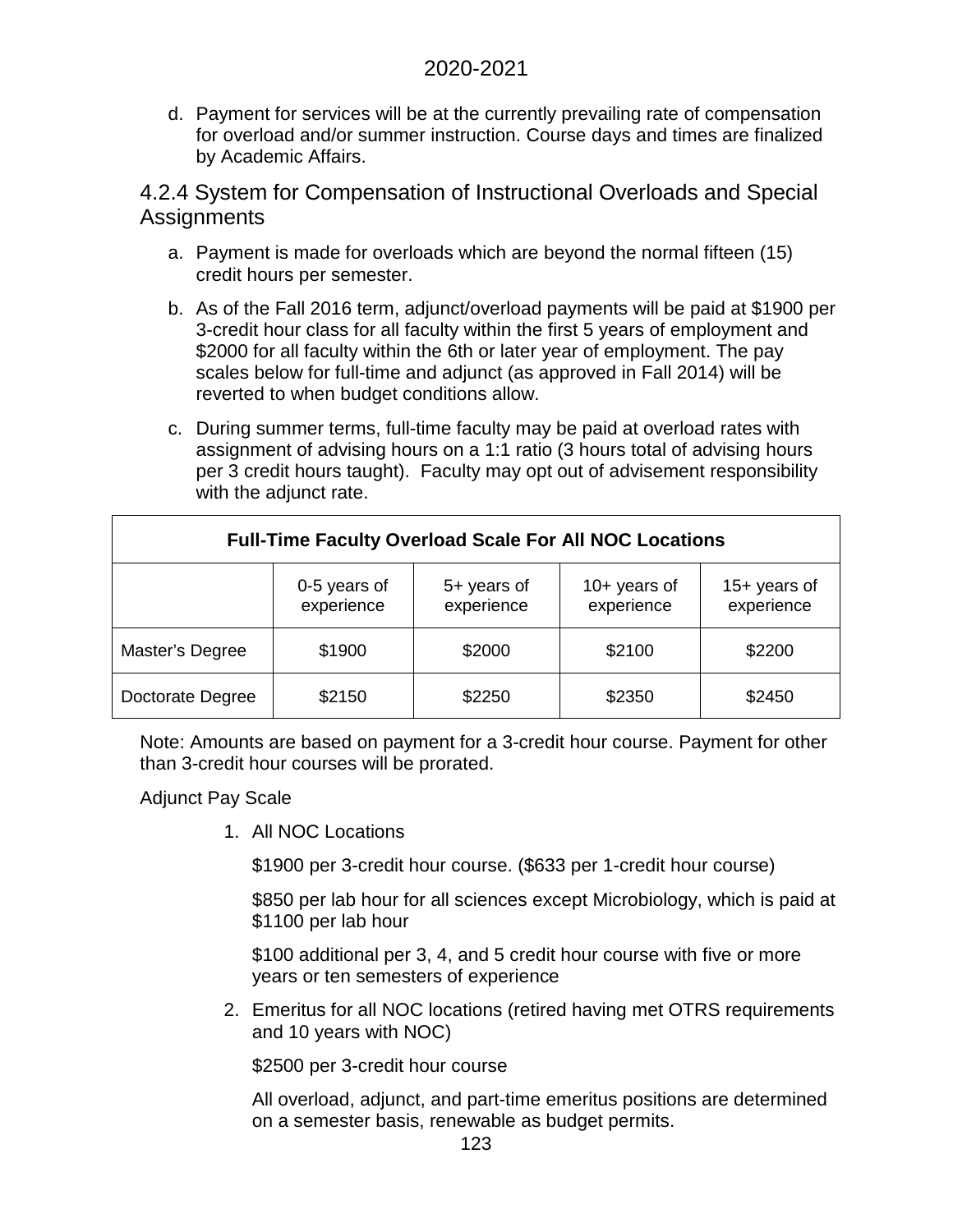- 3. Emeritus Returning Full-Time (and fulfilling all duties of a full-time instructor) who no longer have salary cap set by OTRS may be employed in non-tenure track, one-year appointments, renewable annually as needed and as budget permits. Pay will be determined by degree classification and years of experience, with up to 20 years total of prior teaching experience credited.
- 4. If a course does not meet the required minimum of 12 students, it may be paid at a prorated amount per student based on the current overload rate divided by 12. The contract amount will be based on the number of students enrolled after the add/drop period. Faculty who do not wish to teach an overload course on a per-student rate should notify their division chair when they determine that a course has borderline enrollment; exceptions for full payment of classes with fewer than 12 may be made in instances when a program course is offered only once in an academic year and is needed for graduation. Single sections of summer and evening general education core courses may be allowed to make with a minimum of 10 to allow students the coursework needed to graduate in a timely manner.
- 5. Instruction for credit offered in alternative formats such as seminars, weekend workshops, independent study, and applied music courses will be paid at the current approved rate.
- 6. Compensation for community service instruction will be paid by the clock hour at the current approved rate.
- 7. Instructors with ITV distant sites or online courses may receive additional compensation based on the number of distant sites and/or the number of students enrolled.

# 4.2.5 Processes Related to Division Chairs and Faculty Liaisons

In selecting new division chairs, the following procedure will be followed:

- a. Priority will be given to candidates who are tenured. If no candidate within the division meets this qualification, if no current faculty member within the division is interested in the position, and/or if internal candidates are interviewed and the interview committee determines that reopening the position is desirable, the position may be advertised externally and/or appointed by the Vice President of Academic Affairs.
- b. Candidates must agree to be physically present for all division chair meetings. College transportation will be provided.
- c. Any full-time faculty member in the division who meets criteria #a can request to be considered.
- d. All current division chairs will be invited, but not required, to sit in on interviews of the candidates conducted by the Vice President for Academic Affairs.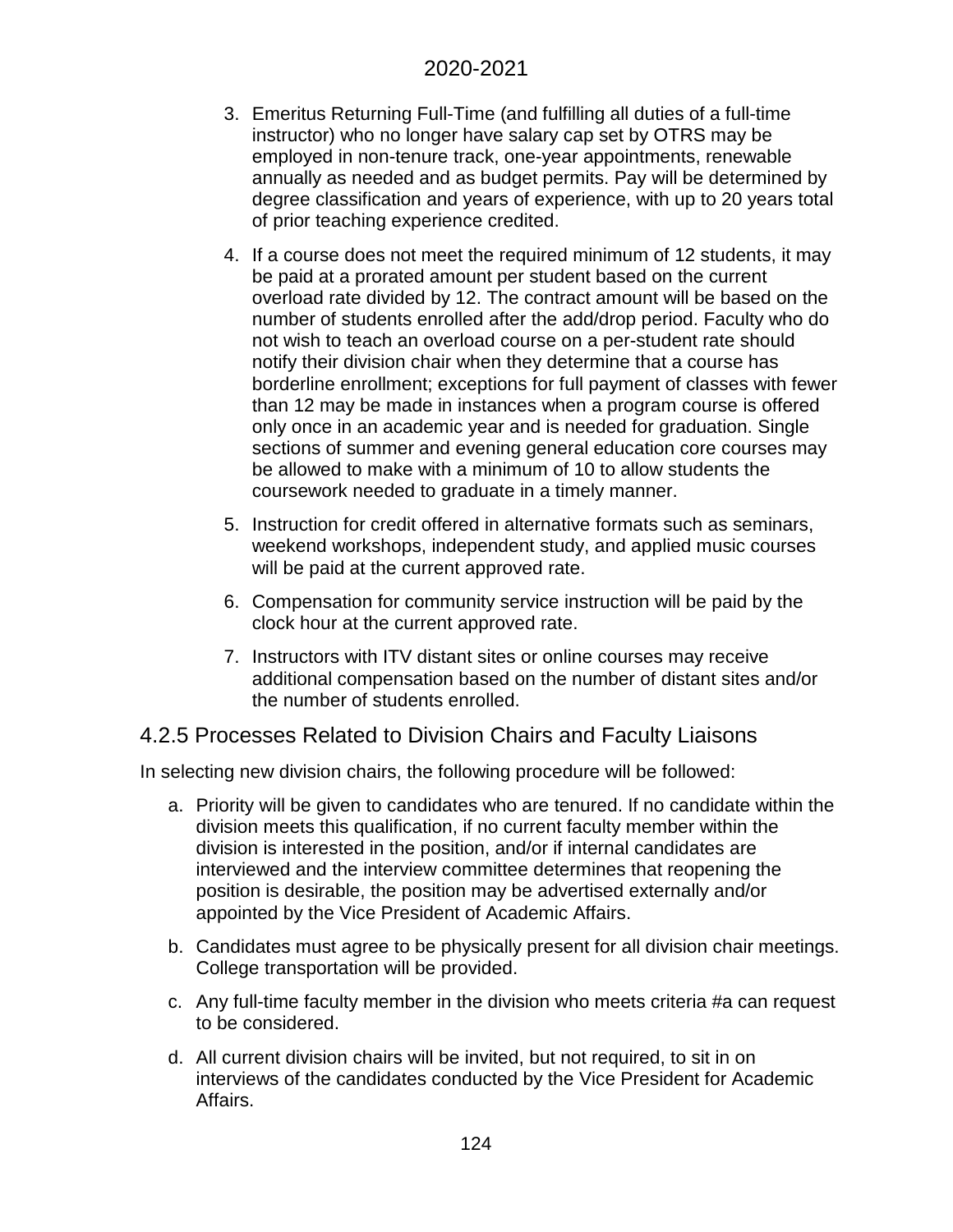- e. At least one full-time faculty member from the division per campus may be invited to sit in on interviews for input.
- f. The final responsibility for selecting the division chair will be made by the Vice President with consideration given to experience, degrees earned, faculty input, input from those sitting in on interview, and program presence on each campus.
- g. Division chairs will be compensated for their extra duties with a course release and stipend. As of fall 2008, a full-time load for a division chair is 9 hours with any additional hours taught paid as an overload. (For a coach, who is also a division chair, a full-time load will be 6 hours, although no courses related to coaching duties will count toward that 6 as these are covered in a separate contract. For nursing, a full-time load will be 3 hours. Courses taught beyond the regular load will be compensated through an overload contract. As part of the compensation, chairs are required to be on campus the standard minimum 30-hour work week for two weeks beyond the final report date for the spring semester to complete the budgeting process, assessment reports, and other year-end obligations.
- h. Number of advisees will be monitored in recognition of other duties.
- i. Division chairs will be responsible for all of the following at all three locations with input from liaisons and campus vice presidents.
	- Advertising and hiring for all full-time positions, with position offered after a clear background check and Vice President for Academic Affairs and President's approval.
	- Conducting classroom observations for all non-tenured, full time faculty.
	- Determining tenure recommendations, in conjunction with campus vice presidents when faculty member is on alternate campus, for all full-time faculty.
	- Creating and monitoring plans of improvement for any faculty member with identified weaknesses, and submitting written plan to the Academic Affairs Office annually or until problem has been corrected.
	- Dismissing full-time faculty who fail to meet improvement standards set in plan of improvement in consultation with the Vice President for Academic Affairs, and/or Vice Presidents for NOC Stillwater or NOC Enid.
	- Dismissing adjunct faculty (in conjunction with campus vice presidents and with liaison input when faculty are on alternate campus) who fail to meet divisional performance standards.
	- Resolving student issues in conjunction with the faculty member involved, (or authorizing liaison to do so).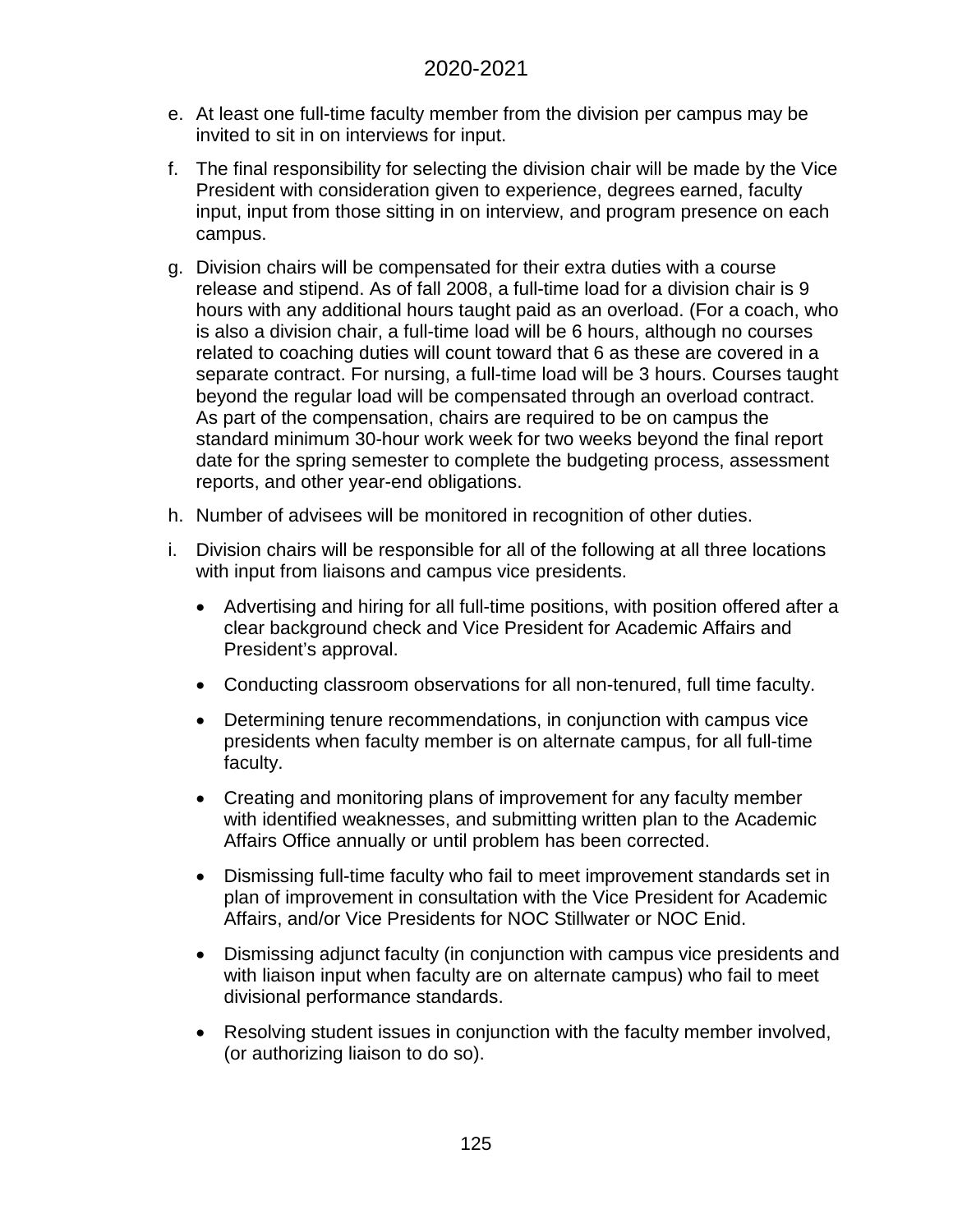- Meeting with full-time and adjunct faculty for all disciplines within the division from all three NOC locations a minimum of twice a year to review curriculum and regularly visiting other learning locations.
- Involving faculty from all three locations in textbook considerations, distribution of travel funds, and curriculum changes.
- Signing off on all textbook order forms.
- Submitting annual strategic plan and budget request, with input from faculty within division at all NOC locations.
- Reviewing division course schedule for all three locations campuses to insure required courses are offered in proper rotation at needed times and ITV courses are coordinated.
- Meeting as needed with Academic Affairs administrators and Faculty Liaisons.
- Approving all new courses offered within the division, with input from Vice President for Academic Affairs, Vice President for NOC Enid, and Vice President for NOC Stillwater.
- Fulfilling other duties as assigned by the President and the Vice President for Academic Affairs.
- Notifying administration as soon as possible when retirement or resignation will open his or her position so that "ex-officio chair" can sit in on meetings and in other ways prepare for upcoming role.

In addition, division chairs will be responsible for the following at their base location:

- Advertising for and hiring adjuncts
- Conducting classroom observations for all adjuncts.
- Scheduling courses for all full-time and adjunct faculty and coordinating rooms for input from Academic Affairs and Registrar's Office.
- Meeting annually with all full-time faculty to review self-evaluations and supervisor evaluations, and maintaining records of those evaluations.
- Ordering materials and maintaining needs of the campus department.

In selecting new faculty liaisons, the following procedure will be followed:

- Priority will be given to candidates who are tenured.
- Liaisons must agree to attend regular division chair meetings via electronic connection or with physical presence. College transportation will be provided.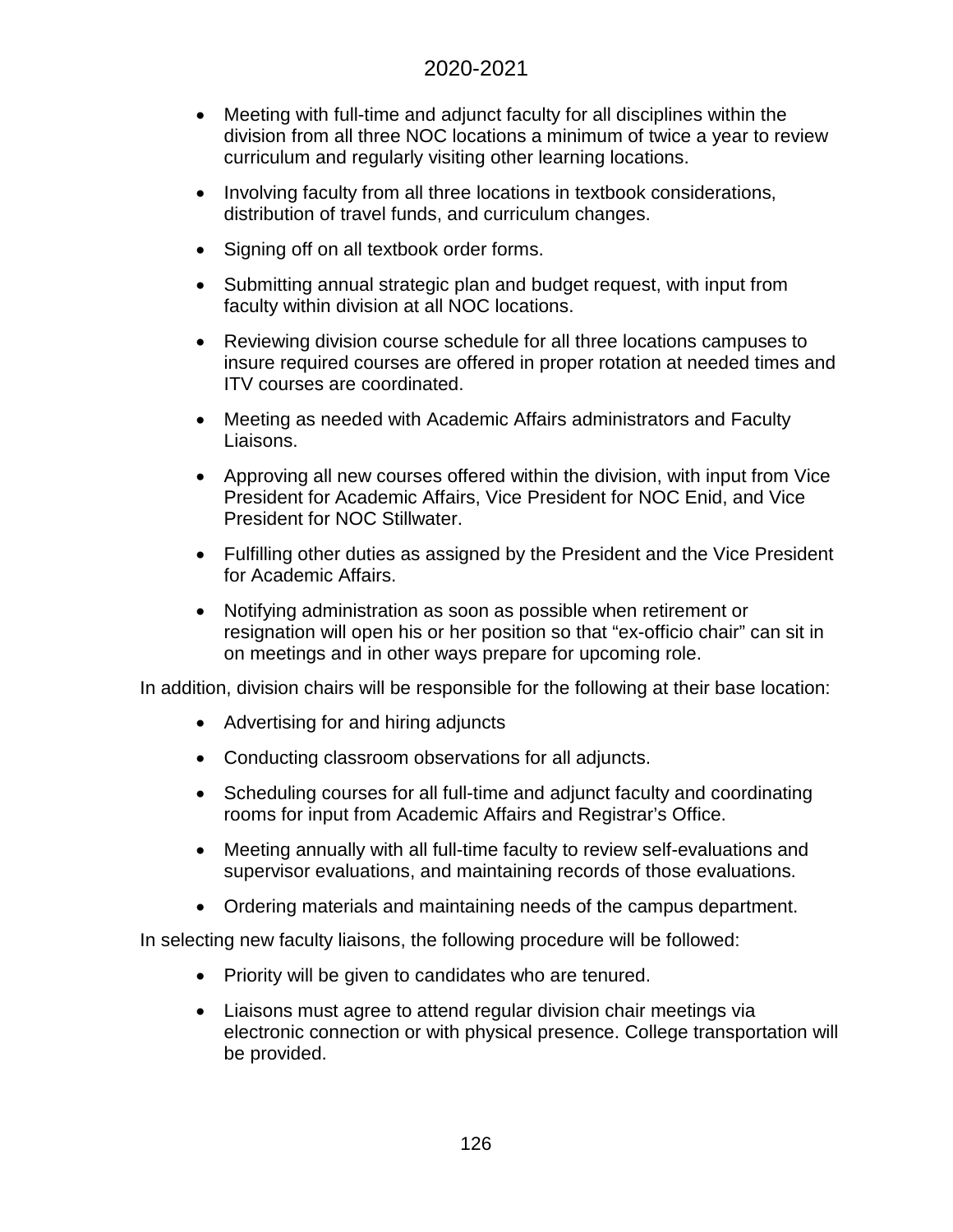- Candidates for the position will be recommended by the Vice President for Academic Affairs, or Vice President for NOC Enid or NOC Stillwater, with input from current division chairs and faculty liaisons.
- Faculty liaisons will be compensated with a course release and stipend. A full-time load for a faculty liaison is 12 hours per semester with any additional hours taught paid as an overload.

Division chairs may determine the need for a liaison in their subject area at alternate NOC locations; however, division chairs who choose not to have a liaison at alternate locations from which they are located will be responsible for visiting each of the locations regularly, as well as fulfilling the following duties on that campus, typically addressed by liaisons:

- Advertising and hiring for adjunct positions with input from division chair and campus vice president, with position offered after a clear background check and Vice President for Academic Affairs and President's approval.
- Recommending termination of adjuncts to division chair and campus vice presidents.
- Conducting classroom observations for all adjuncts.
- Collaborating with division chairs to schedule courses for all full-time and adjunct faculty and coordinating rooms with input from campus vice president.
- Communicating all policies and other important reminders to all faculty within division on campus.
- Acting as first intermediary when faculty/student issues cannot be resolved by the student discussing the problem with the instructor.
- Fulfilling other duties as assigned by Vice President for Academic Affairs, campus Vice President, or Division Chair.
- Collaborating with division chairs to order materials and maintain needs of campus department.

# 4.2.6 Outside Employment and Activities

A faculty member may engage in outside business or financial interest as long as it does not create a conflict of interest or interfere with the duties for which he or she was hired or detract from the ability to perform his or her job at Northern Oklahoma College. None of the outside work can be done during scheduled NOC work hours or using NOC facilities or equipment.

An employee may engage in outside activities; however, the College may collect information routinely. Advance documentation of employment through an additional state agency or other educational institution outside of Northern Oklahoma College should be cleared through the faculty member's division chair, the Office of Academic Affairs, and should be on file in the Office of Human Resources. If the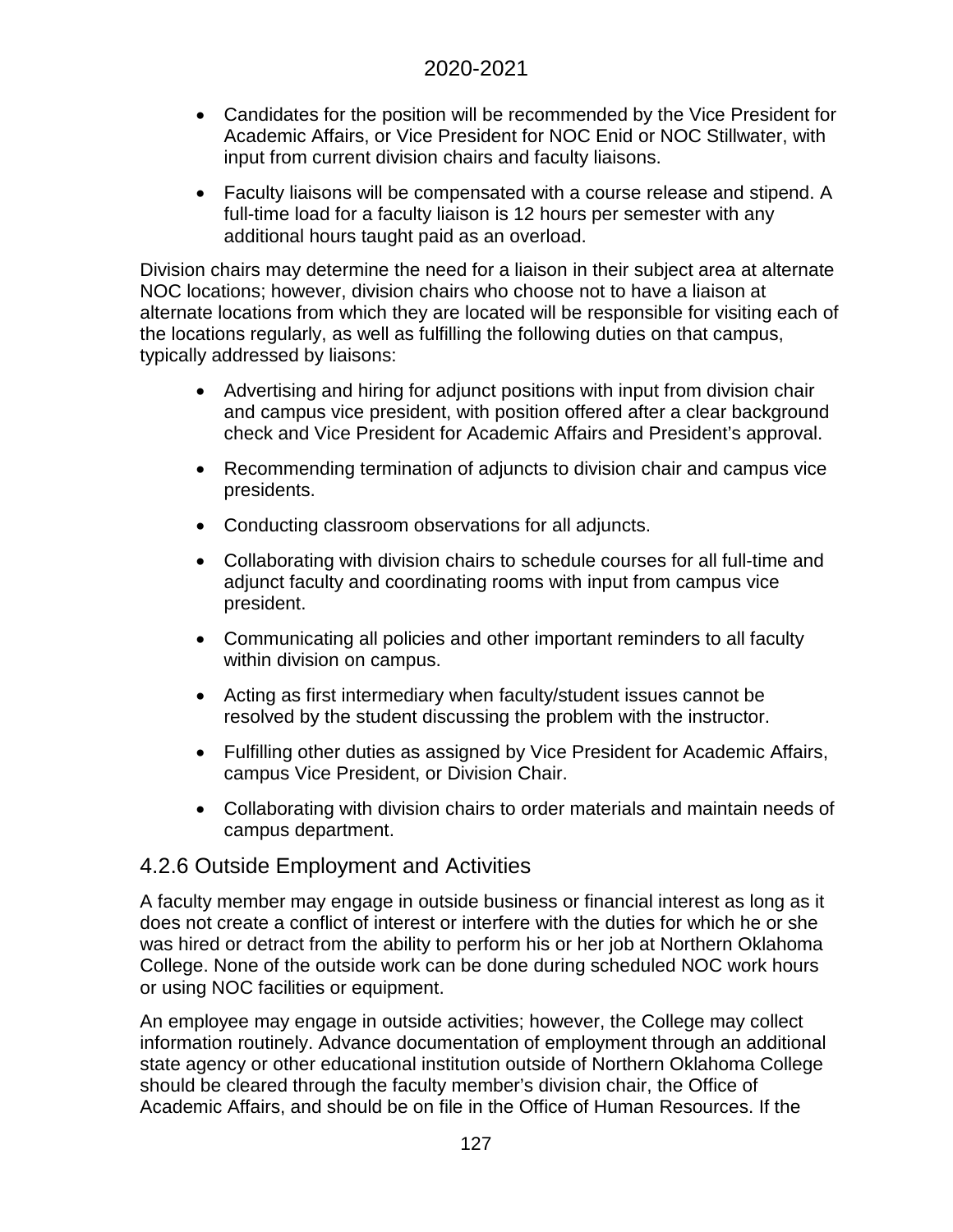nature of the extra activity, or the time and effort on the part of the employee result in a conflict with his or her primary employment with Northern, the activity may require reduction or elimination. In addition, no college resources (e.g. copying, printing, email) should be used to conduct business outside of the faculty member's primary responsibilities with Northern.

# 4.3 Evaluation of Faculty

The purpose of the evaluation of faculty is to provide a mechanism through which continual improvement of instruction can be fostered. The process is designed to enable faculty to assess their teaching and learning effectiveness, identify opportunities for improvement, and make changes based upon the feedback provided.

# 4.3.1 Evaluation of New Full-Time and New Adjunct Faculty

It is the intent of this institution to provide the most effective and efficient level of instruction possible in each course. The following process will be utilized each semester during the first year and annually during the remaining two or more years of their probationary period to assess the effectiveness of each new full-time and each new adjunct faculty member. The process may be continued in subsequent years at the discretion of the faculty liaison (in the supervision of adjunct faculty), division chair, or campus vice president.

### 4.3.1.1 Process and Timelines

- a. Week 8 of 16-week class or week 3-4 of 8-week class: Division chair or campus vice president sends an informational letter to each full-time and each adjunct instructor to be assessed explaining the process and window of dates for observation.
- b. Week 10-12 of 16-week class or week 5-6 of 8-week class: Division chair or campus vice president (or, for adjunct faculty, a faculty liaison) makes an official observation of at least one section of each of the full-time or adjunct instructor's classes and completes the "Assessment of Instructor Effectiveness."
- c. Week 13-14 of 16-week class or week 7-8 of 8 week class: Division chair or campus vice president schedules a meeting with each observed fulltime and adjunct instructor to discuss the "Assessment of Instructor Effectiveness" and overall instructor performance. If someone other than the division chair or campus vice president conducted the official observation, that person should be included in the meeting. The mentor assigned to each new full-time and adjunct instructor may also be included in the meeting at the division chair's and/or campus vice president's discretion.
- d. Week following the observation: Both the division chair or campus vice president and the instructor sign and date the "Assessment of Instructor Effectiveness" instrument. The original instrument will be kept in the instructor's personnel folder and copies will be provided to the instructor,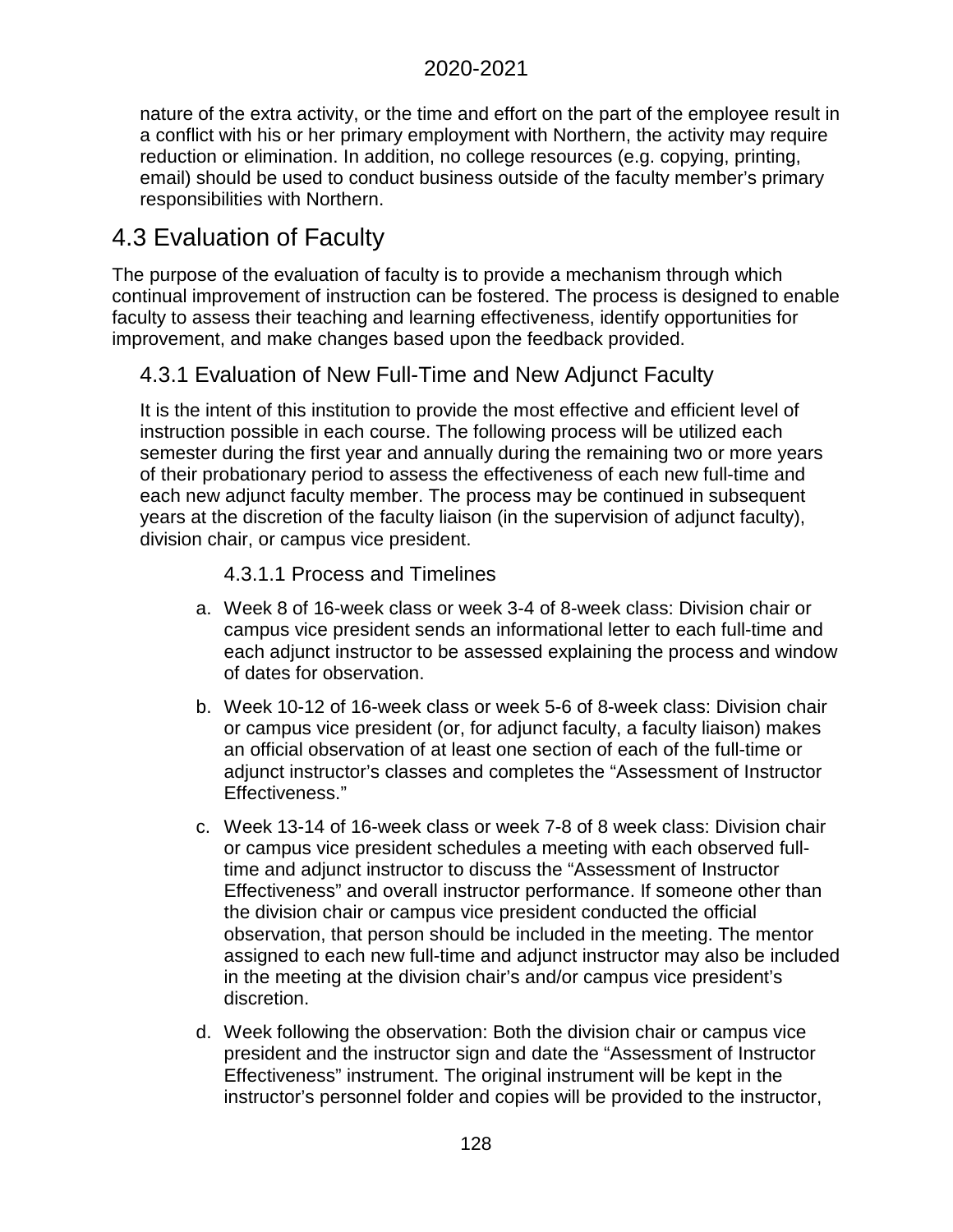the division chair, the campus vice president, and to the Office of Academic Affairs.

# 4.3.2 Evaluation of Continuing Full-Time Faculty

The evaluation process for full-time faculty consists of three parts: (1) student evaluations; (2) self-evaluation and service report; (3) division chair and/or campus vice president evaluation. Student evaluations are conducted each semester while the others are done in the spring semester. All full-time faculty, including new faculty, will be subject to this process. Adjunct faculty will have classes observed by their supervisors, and they are responsible for having classes complete the student evaluations but are not required to turn in self evaluations or service reports.

a. Student Evaluations

Student evaluation forms will allow students to respond to a set of questions about classroom performance on a scale from "Strongly Disagree" to "Strongly Agree" and will also allow students to write in comments about what they like and dislike about the course and whether or not they recommend the instructor.

The following procedure was adopted in December 2010 by division chairs and faculty liaisons as the means of choosing which courses would be evaluated:

### **Components of the Faculty Evaluation by Students**

### Faculty to be Evaluated

The following categories of faculty members will be evaluated as follows:

• Adjunct Faculty in years 1-3 years of service: Every class, every semester

With Approval of Liaison and division chair after year 3:

- Adjunct Faculty teaching 1-2 classes: One class per semester
- Adjunct Faculty teaching 3-4 classes: Two classes per semester
- First year full-time Faculty: Every class, every semester
- Non-Tenured Faculty: Every class, every semester
- Tenured Faculty: Two classes per semester selected by the division chair or supervisor

Selection of Classes in which Tenured Faculty Member is to be Evaluated

The classes per faculty that will be evaluated are as follows:

- Online Classes: Every class, every semester\*
- ITV Classes: Minimum of 1 per instructor teaching ITV\*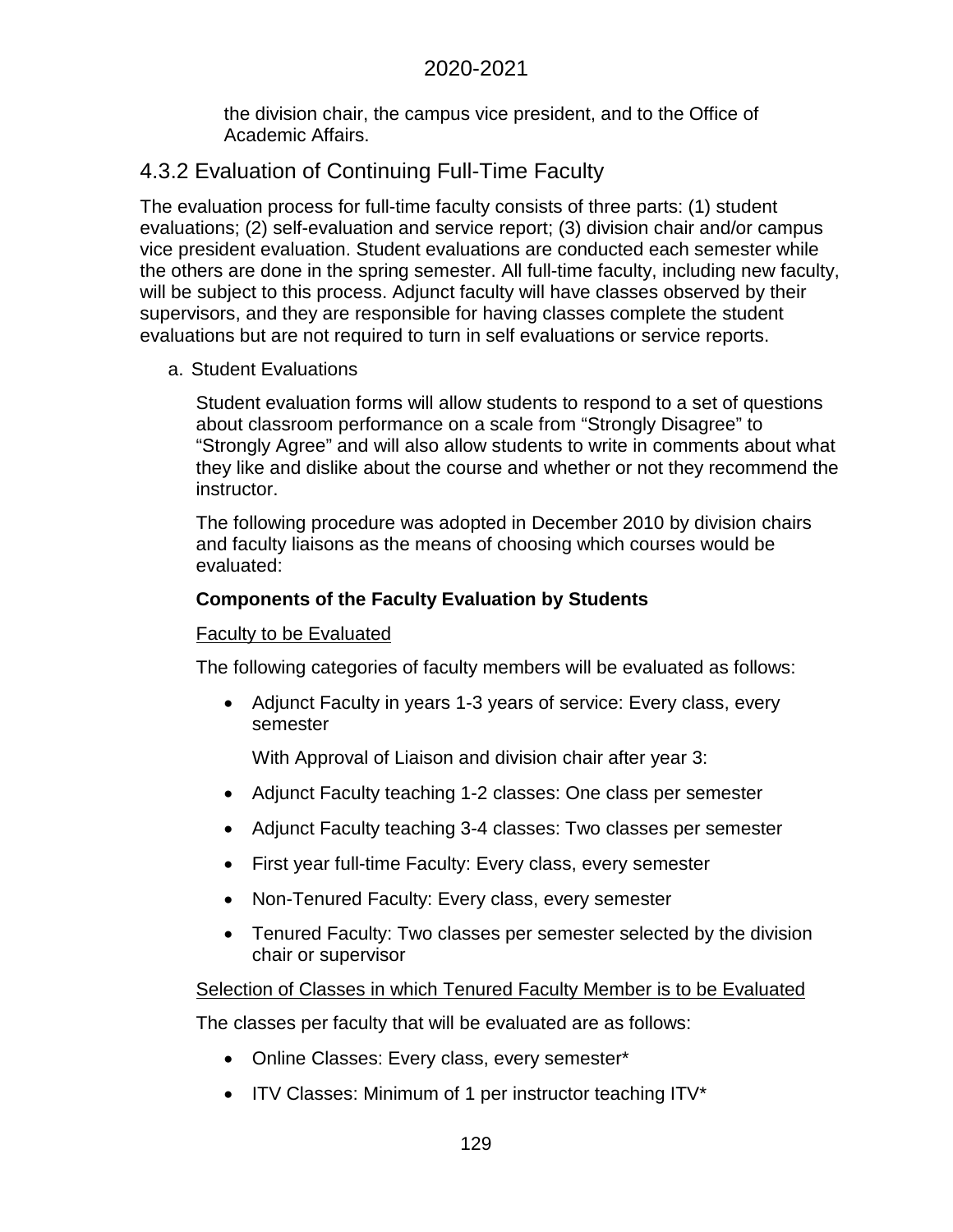Results from Online and ITV Class evaluations will be assessed in a different group from the faculty member's other classes.

- Faculty member's classes: Faculty selects one class and
- Division Chairs and/or Director of Institutional Research selects one to two classes

\*Required ITV and Online Evaluations may count toward the two class minimum course evaluations for tenured faculty.

#### Timelines for Evaluations

The evaluation instruments will be disseminated to students in the following weeks of the semester:

- $\bullet$  Eight Week Classes:  $6<sup>th</sup>$ -8<sup>th</sup> week
- Full Semester Classes (on-site and online):  $12<sup>th</sup>$ -14<sup>th</sup> week
- Seminars: At the conclusion of the class

#### Evaluation Instruments to be Utilized

The evaluation instruments to be utilized have been designed and developed as a collaborative effort of the Faculty Affairs & Personnel Policies Committee, the President, the Vice President for Academic Affairs, and the Division Chairs of Northern Oklahoma College.

#### b. Self-Evaluation

This form requires faculty to assess their current year performance in a series of broad areas relating to their effectiveness as a faculty member and service to the institution.

c. Division Chair Evaluation

The division chair (with input from the campus vice president when the faculty member is based on an alternate campus from the chair) will evaluate the faculty member on the same form used by the faculty for their self-evaluation.

If the evaluation process reveals significant deficiencies in professional performance, an official plan of improvement will be developed and monitored during subsequent academic year.

# 4.4 Faculty Association

The purpose of the Faculty Association is to foster a working relationship with the community, the College administration, and the students in matters of curriculum development, subject matter, methods of instruction, professional development, and aspects of student life related to the educational process.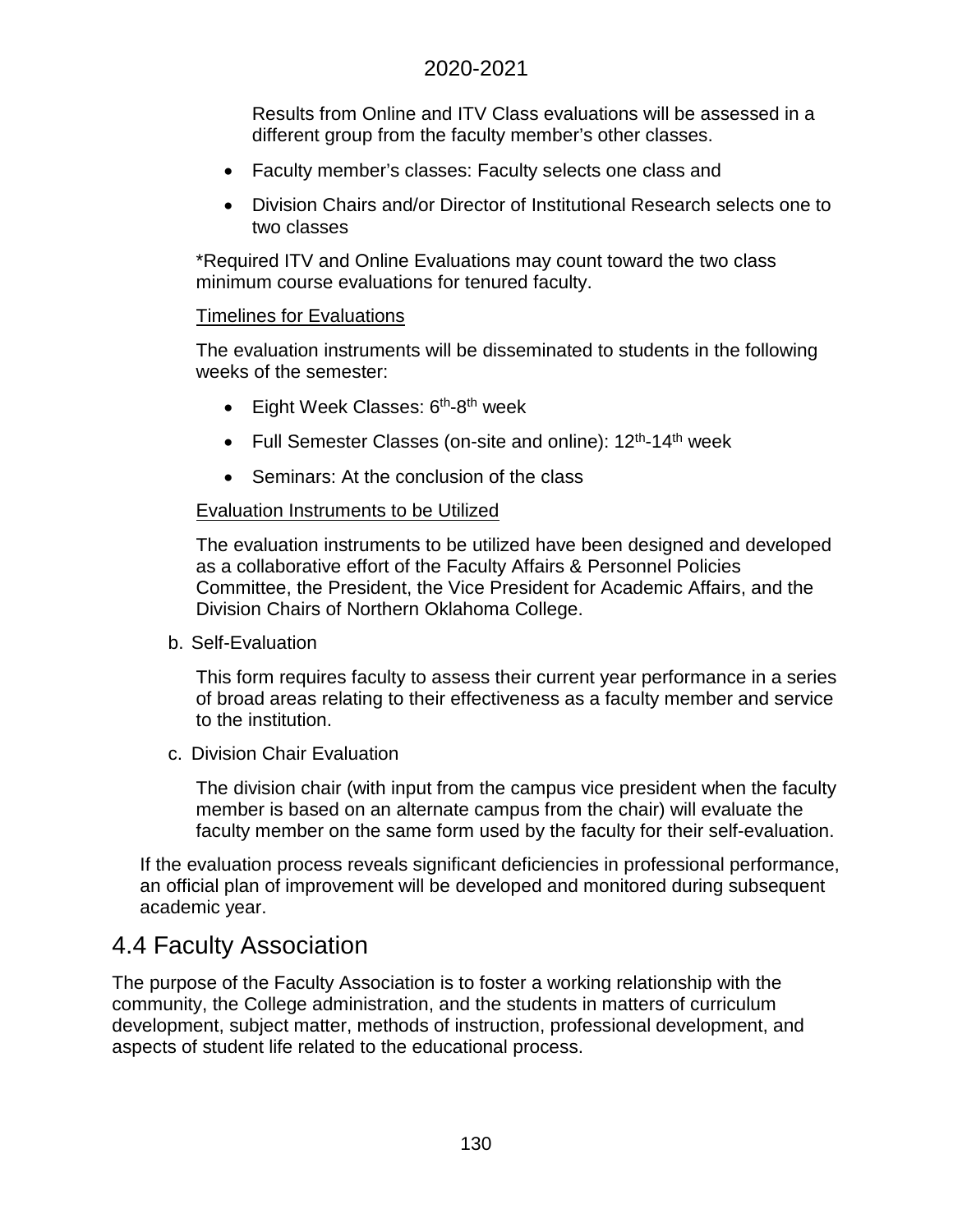# 4.4.1 Membership

Faculty Association Members consist of all instructional employees. Only full-time faculty members have voting privileges.

### 4.4.2 Officers

a. Chair

The Vice President for Academic Affairs is designated as the Chair.

b. Vice-Chairs

The full-time faculty members from each campus location shall elect a Vice-Chair (Vice-Chair for Tonkawa, Vice-Chair for Enid, and Vice-Chair for Stillwater). The term of office for these positions is one year, beginning June 1 and ending May 31. The Vice-Chairs are each elected by a majority vote of the full-time faculty from the campus where he or she has primary instructional responsibility.

1. Qualifications

Each Vice-Chair must be full-time, tenured faculty with the institution prior to taking office

- 2. Duties
	- Preside over meetings of the Faculty Association members at their respective campus.
	- Serve as liaison between the faculty members on his or her respective campus and the Vice President for Academic Affairs and/or appropriate administrators for issues that are campus specific.
	- Serve as Vice-Chair of the Faculty Affairs Subcommittee of the Policies and Procedures Institutional Committee.
	- Establish a nominating committee, develop a slate of nominees, and provide a ballot at the final faculty meeting of the year at which time other nominees may be added and a formal vote can be taken to determine the Vice Chair for each campus for the upcoming year.

# 4.5 Academic Freedom and Responsibility

# 4.5.1 Academic Freedom

- a. Faculty members are entitled to freedom regarding research and in the publication of the results, subject to the adequate performance of instructional and non-instructional duties.
- b. Faculty members are entitled to freedom in the classroom in discussing their subject, but faculty should be objective in teaching of a controversial matter, which has relation to that subject, and of controversial topics introduced by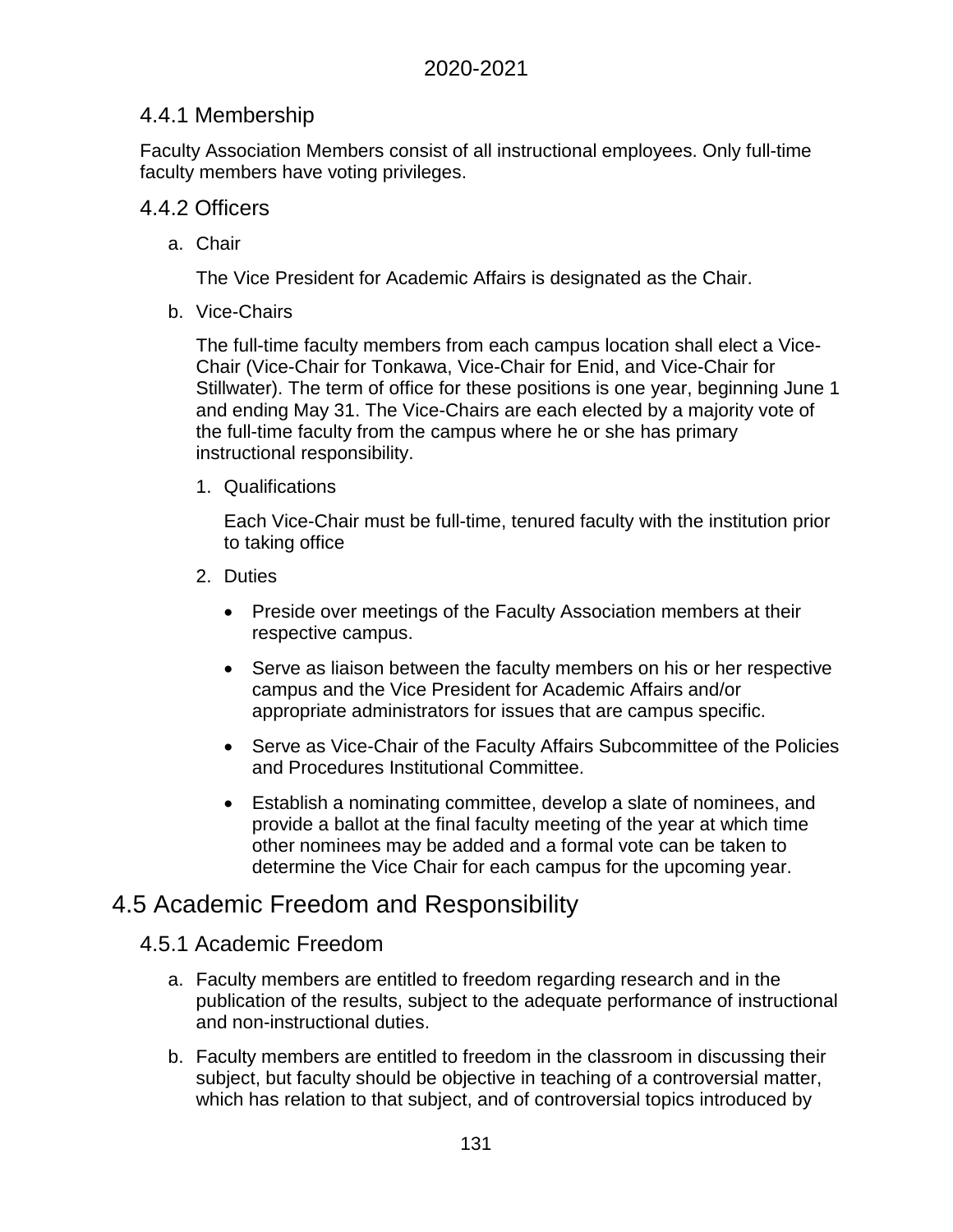students. The faculty member should not introduce controversial matters which have little or no relation to the subject of instruction.

- c. Faculty members are individuals, members of a learned profession, and representatives of a college. When faculty members speak or write as individuals, they should be free from institutional censorship or discipline, but faculty position in the community imposes special obligations. As persons of learning and education representatives, the faculty members should remember that the public might judge the profession and the College by what is said off campus as well. Hence, each faculty member should, at all times, be accurate, should exercise appropriate restraint, should show respect for the opinions of others, and should make every effort to indicate that faculty do not speak on behalf of the College. See Social Media Policy in Section 3.21.12 at [www.noc.edu/socialmedia.](http://www.noc.edu/socialmedia)
- d. Academic freedom should be distinguished clearly from constitutional freedoms, which all citizens enjoy equally under the law. Academic freedom is an additional assurance to those who teach and pursue knowledge and, thus, pertains to rights of expression regarding teaching and research within specific areas of recognized professional competencies.
- e. Intellectual Property--Courses that are certified through Quality Matters with institutional resources used in development, and institutional or grant funds provided as stipends, are considered jointly owned by the instructor and institution through the period of certification (typically five years). Instructors developing the course will be given the first opportunity to teach the course; however, if the instructor is unable or unwilling to teach the course when needed, or if additional sections of the course are needed to help create a teaching load for other faculty, the master course may be shared. At the end of the certification period, ownership of course materials created by the instructor will revert to the instructor who developed them.

### 4.5.2 Academic Responsibility

- a. The concept of academic freedom must be accompanied by an equally demanding concept of academic responsibility. The concern of the College and its members for academic freedom safeguards must extend equally to requiring responsible service, consistent with the objectives of the College.
- b. Faculty members have responsibilities to their discipline and to the advancement of knowledge generally. Their primary obligation in this respect is to seek and to state the truth as they see it. To this end, they shall devote their energies to developing and improving their scholarly competence. They shall exercise critical self-discipline and judgment in using, extending, and transmitting knowledge and they shall practice intellectual honesty.
- c. Faculty members have responsibilities to their students. They shall encourage in students the free pursuit of learning and independence of mind, while holding before them the highest scholarly and professional standards. Faculty members shall show respect for the student as an individual and adhere to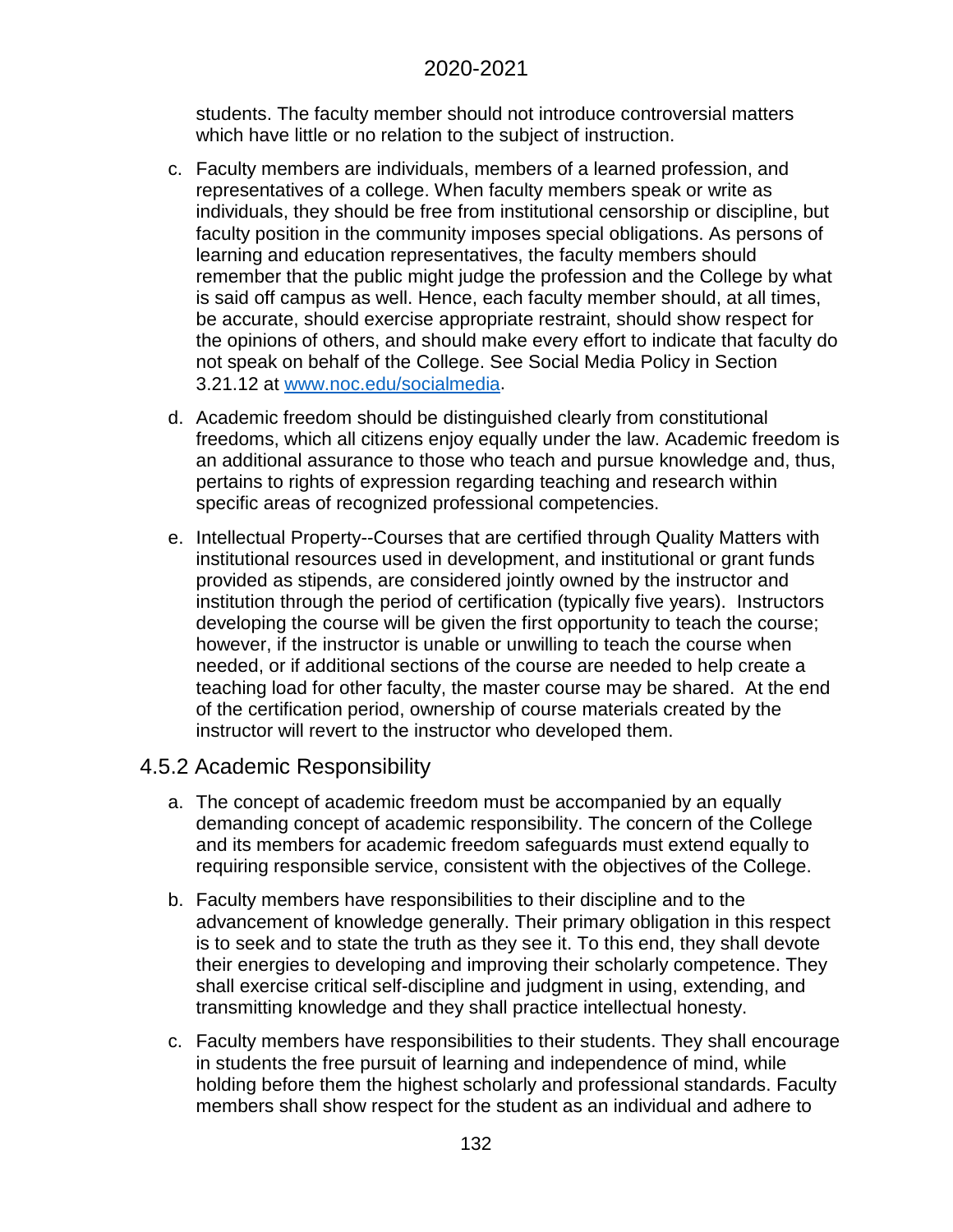their proper role as intellectual guides and counselors. Faculty members shall make every reasonable effort to foster honest academic conduct and to assure that their evaluations of students reflect their true merit. They shall not exploit students for private advantage, and they must acknowledge when they have received significant assistance from them in academic research. They shall protect students' academic freedom.

- d. Faculty members have responsibilities to their colleagues, deriving from common membership in a community of scholars. They shall respect and defend the free inquiry of their associates. In the exchange of criticism and ideas, they should show due respect for the opinions of others. They shall acknowledge their academic debts and strive to be objective in the professional judgment of their colleagues. Faculty members shall accept a reasonable share of faculty responsibilities for the governance of the College.
- e. Institutions of higher education are committed to open and rational discussion as a principal means of clarification of issues and the solution of problems. In the solution of certain difficult problems, all members of the academic community must take note of their responsibility to society, to the institution, and to each other and must recognize that at times the interests of each may vary and will have to be reconciled. The use of physical force, harassment of any kind, or other disruptive acts which interfere with ordinary institutional activities, with freedom of movement from place to place on the campus, or with freedom of all members of the academic community to pursue their rightful goals, are the antithesis of academic freedom and responsibility. So, also, are acts, which, in effect, deny freedom to speak, to be heard, to study, to teach, to administer, and to pursue research.
- f. Faculty members have responsibilities to their community. As a person engaged in a profession that depends upon freedom for its health and integrity, the faculty members have a particular obligation to promote conditions of free inquiry and to further public understanding of academic freedom.
- g. Administrators must protect, defend, and promote academic freedom.

# 4.6 Faculty Employment Process, Status, Tenure, and Dismissal

# 4.6.1 Faculty Employment Process: Hiring Procedures

#### **Pre-Interview**

- a. The Division Chair will provide the Vice President for Academic Affairs the job description/announcement of the vacant position, and the Vice President for Academic Affairs will seek approval from the President to add the position or advertise for a replacement position.
- b. In collaboration with the Office of Human Resources, the Office of Academic Affairs will make the appropriate contacts to publicize the vacancy in appropriate national, regional, local, and professional publications.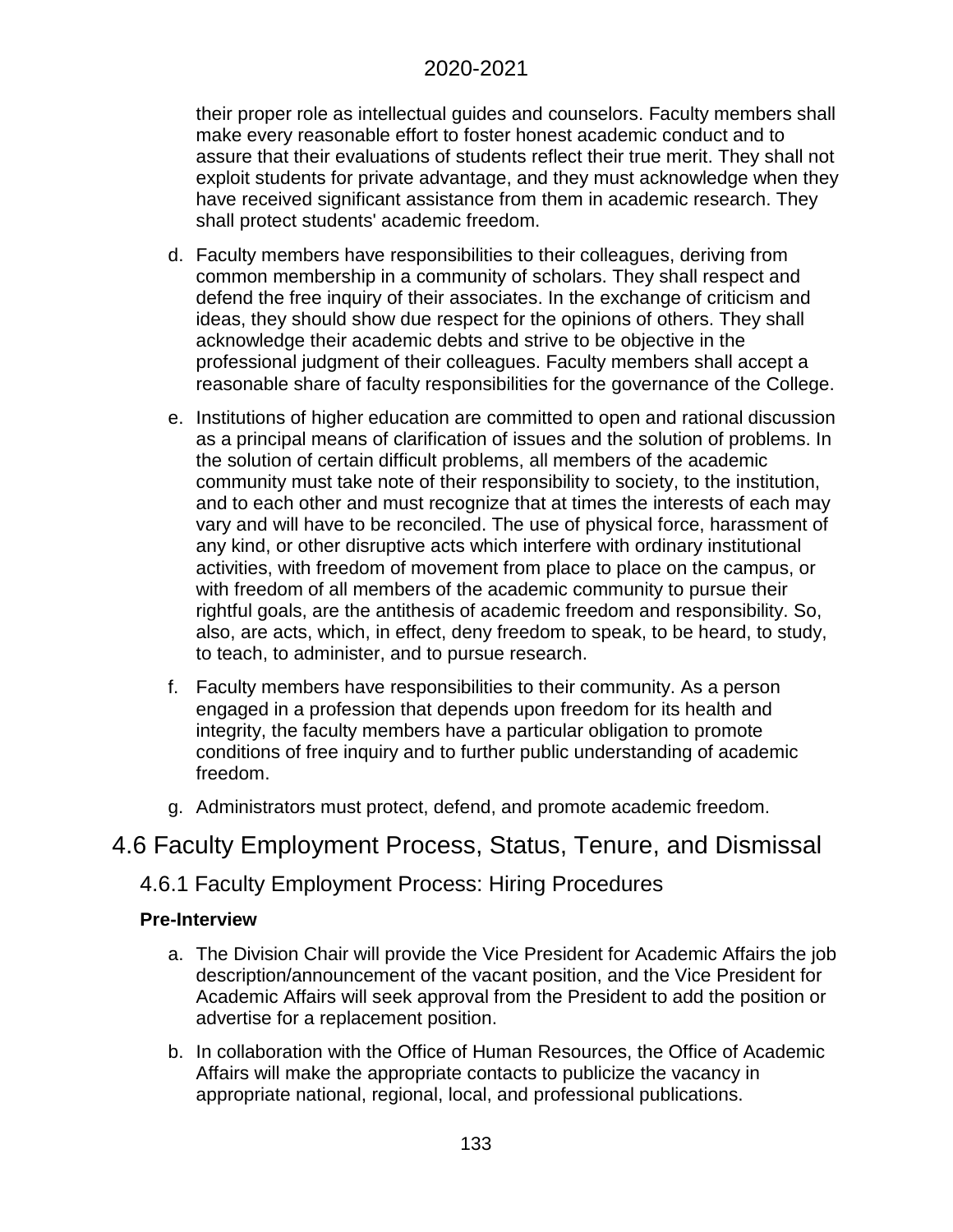- c. A selection committee, appointed by the division chair, may wish to have a discussion about the qualifications of a successful candidate.
- d. All applications should be sent to the Office of Human Resources. The H.R. Office will send each applicant a letter of acknowledgement that materials have been received and that the letter serves as the notification that they will be contacted for an interview if being considered for the position.
- e. The selection committee will review all applications and select candidates to interview.
- f. Upon approval of the Vice President for Academic Affairs, the selection committee chair will contact each candidate to schedule interviews.
- g. Division chairs may ask each candidate selected for an interview to write a statement of his or her teaching philosophy and how it fits with Northern's mission statement.

#### **Interview**

- a. Separate interview sessions should be scheduled with the selection committee and Vice President for Academic Affairs. The committee and the Vice President for Academic Affairs should all be given copies of the candidate's application materials prior to the interview.
- b. It is highly recommended that each candidate make a presentation or a lecture as a part of the interview process to demonstrate teaching ability
- c. Candidates who are not familiar with the campus and community may be given tours.
- d. During the interview, questions about race, age, sexual orientation, medical conditions or disabilities, marriage status, family, or citizenship should be avoided. However, candidates may be asked if there is any part of the job that they would not be able to perform and if they are eligible to work in this country.
- e. Fundamental questions asked of interviewees should be the same for all candidates for the same position. Consistency must be maintained in the interview process.
- f. In the interview with the Vice President of Academic Affairs, candidates will be given information on institutional requirements, including institutional assessment procedures, time obligations, advising and retention responsibilities, and requirements for participation in new teacher academy sessions in the first semester of employment.

#### **Post-Interview**

a. The Division Chair will recommend to the Vice President for Academic Affairs which candidate the committee prefers to be hired.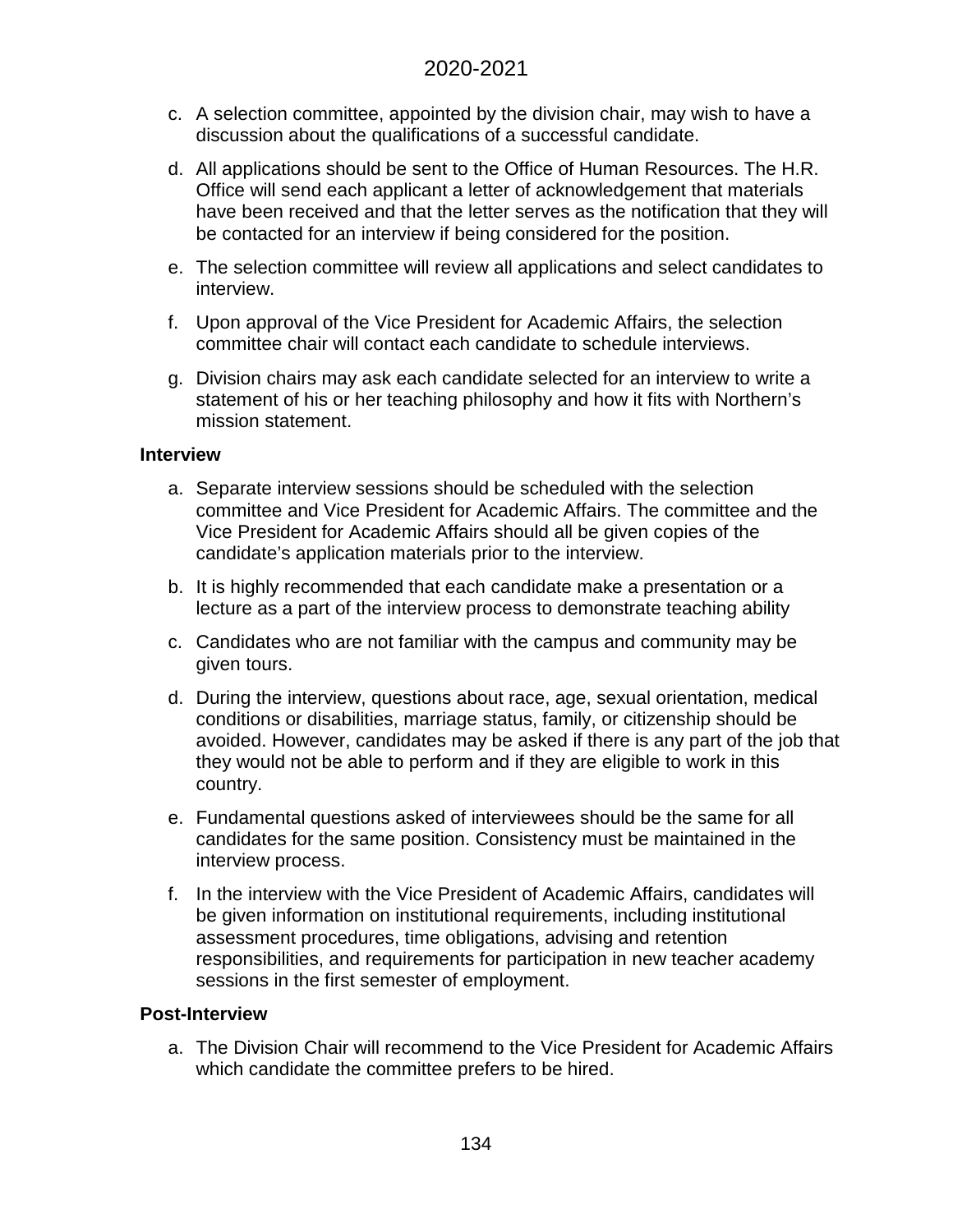- b. If needed, the Vice President for Academic Affairs may ask the search committee to re-evaluate their selection and submit another name.
- c. Once the Division Chair and the Vice President for Academic Affairs have agreed on a successful candidate, the Vice President for Academic Affairs will submit the name to the President. The President also has the right to accept or reject any candidate.
- d. Once the President has approved a successful candidate, the Vice President for Academic Affairs will contact the candidate with a conditional offer contingent upon a state and federal background check.
- e. The candidate will be directed to Human Resources to sign a waiver as soon as possible so the screening can be initiated. Upon a favorable screening and upon approval from the President, the Vice President for Academic Affairs will make an official job offer, providing a written and signed salary computation sheet.
- f. If the successful candidate responds to the Vice President for Academic Affairs with his or her acceptance of the job offer, the Vice President for Academic Affairs will then notify the President of the acceptance and the appointment will be reported to the Board of Regents at the next regular meeting.
- g. After the candidate selection has been finalized, the Vice President for Academic Affairs or Division Chair will complete the form for "NOC Request for Personnel Action" available on the NOC website by logging in to myNOC.
- h. In the event the search process does not produce an acceptable candidate or the candidate chosen declines the job offer, the Division Chair will recommend to the Vice President for Academic Affairs whether to make an offer to the search committee's second choice, to reopen (and/or re-advertise) the position, or to discontinue the search.
- i. The search committee will make every effort to support a culturally diverse faculty.

#### **Post-Hire**

- a. Once a successful candidate has accepted a job offer, the Office of Human Resources will notify all other candidates who were interviewed that the position has been filled.
- b. The Administrative Assistant in the Office of Academic Affairs will complete an Employee Record form for the new faculty member.
- c. The new faculty member will complete and provide appropriate paperwork in the Office of Human Resources.
- d. The Division Chair and faculty mentor will meet with the new faculty member as soon as possible to begin orienting him or her to the new position.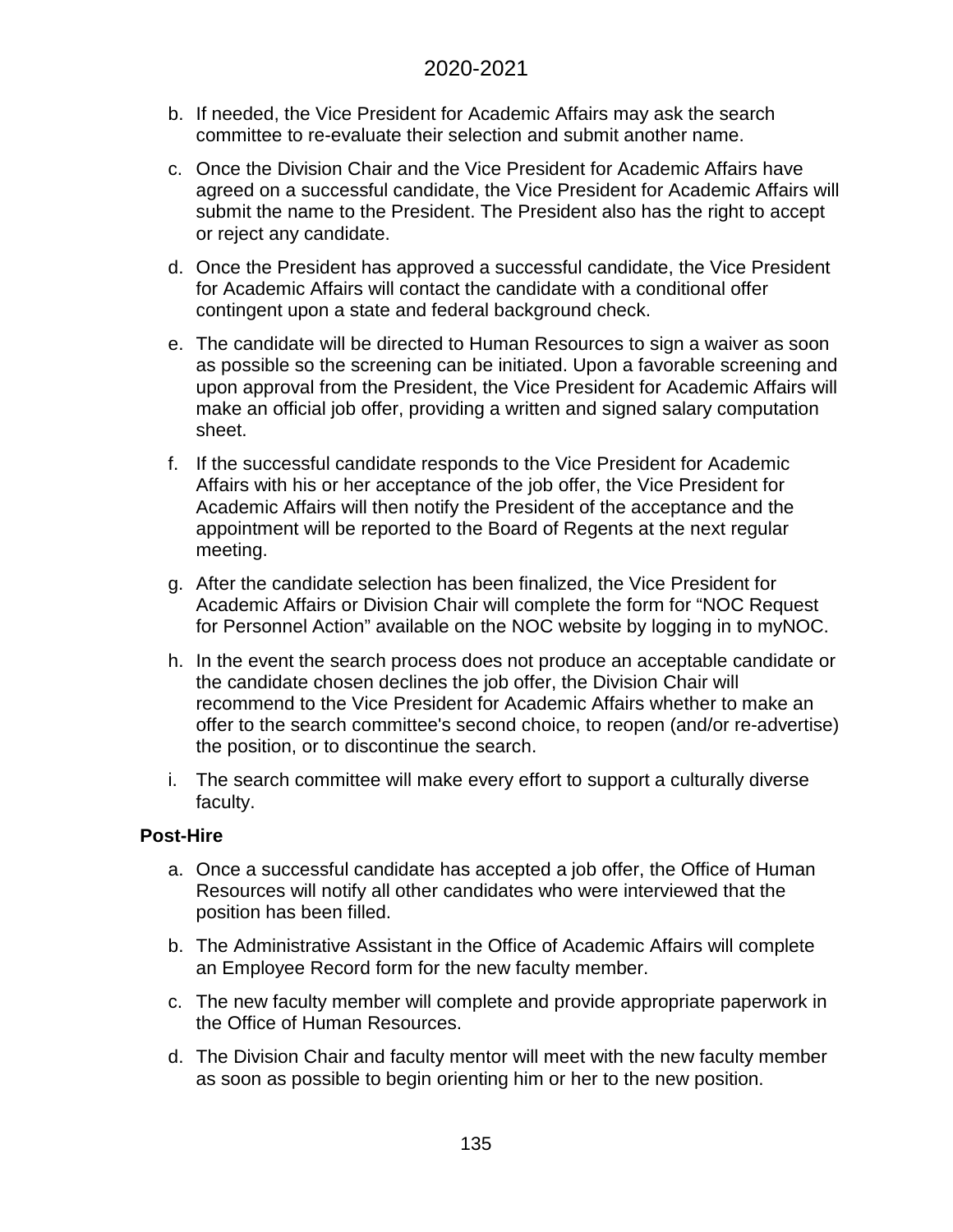e. All records for full-time faculty are maintained in the Office of Human Resources.

# 4.6.2 Faculty Status

All new instructors are employed on a probationary status for a minimum of three years. Each year during the probationary period faculty members are carefully evaluated. Initial employment carries no obligation for continuance. Employment is on an annual basis. Continuance of employment requires approval by the President, who will inform the Board of Regents at their May meeting through an official list of faculty to be rehired for the next academic year. Faculty who have turned in notices of resignation or retirement, or who have not been approved for rehire, will not be included on the official rehire list.

The President charges the Vice President for Academic Affairs with responsibility for ensuring that probationary faculty are properly evaluated and supervised. Employment may be terminated at the end of any academic year during this time without statement of cause and during any given academic year for cause as defined later in this policy statement. After completion of three years of satisfactory service and re-employment for a fourth year, the faculty member is eligible to apply for tenure providing other requirements such as degree qualifications have also been in place for three years. The probationary period may be longer than three years. Tenure is not automatically awarded because a faculty member has accrued three years of service. To be considered for tenure, faculty members must complete the application process as described below.

# 4.6.3 Faculty Tenure

Tenure is a privilege and a distinctive honor. Tenure is defined as continuous reappointment, which may be granted to a faculty member in a tenure-track position, subject to the terms and conditions of appointment. The tenure decision shall be based on a thorough evaluation of the candidate's total contribution to the mission of the College. While specific responsibilities of faculty members may vary because of special assignments or because of the particular mission of an academic unit upon eligibility after three years of service (with a minimum of a master's degree for those three years as well) a candidate applying for tenure must submit a typed letter no later than April 1 to his or her division chair requesting that consideration and attaching a portfolio of evidence to support excellence in the following areas, using headings or cover pages for each numbered item:

- a. Evidence of effective classroom teaching, for example, supervisor evaluations, student evaluations, results of classroom-based research comparing teaching strategies, and assessment data.
- b. Student involvement, for example, academic advisement, sponsorship of and/or involvement in student activities, hosting study groups, and providing individual assistance to students as needed.
- c. Evidence of professional development, for example, research/publications, presentations, conferences attended, webinar participation, continuing education, and participation in on-site professional development.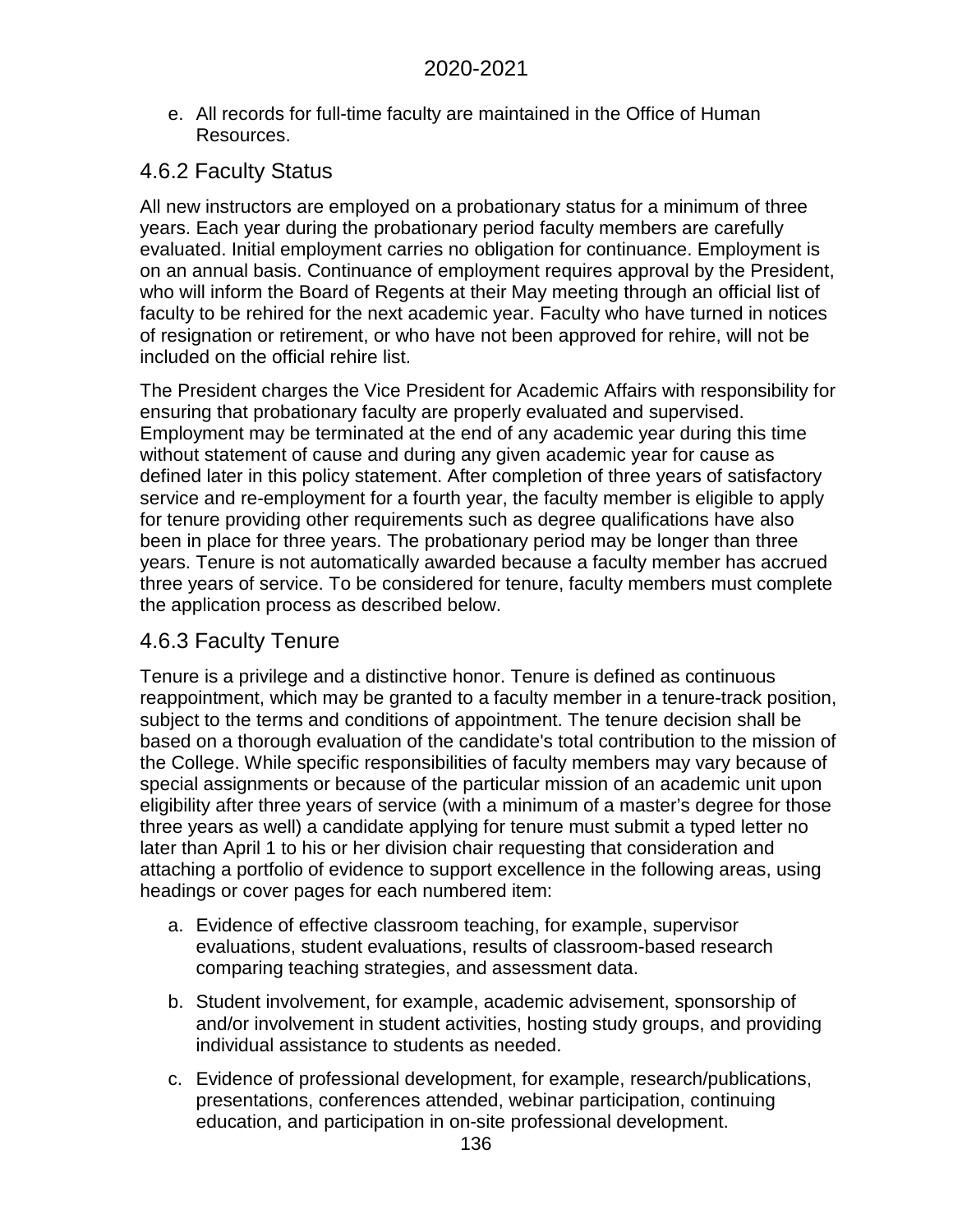d. Evidence of institutional contributions, for example, adherence to college policies, committee participation, timely submission for deadlines, such as grades, no show rosters, feedback on schedules, assessment data, and other divisional contributions.

Supervisors may provide candidates additional information on the weight of each element as appropriate to the specific needs of the discipline in which he or she teaches and can verify what evidence might already be on file (e.g. student evaluations). No application for tenure should exceed 100 pages, including the evidence file.

No instructor may be granted tenure if he or she has been on a plan of improvement in the 12 months preceding the tenure request, and an instructor who is denied tenure should meet with his or her division chair to determine areas of improvement for future applications. Non-tenured faculty will remain in the probationary stage of employment, and division chairs may recommend that they not be rehired if there is evidence they do not fit the mission of the College nor the expectations for Northern faculty.

After reviewing tenure applications, supervising division chairs, in consultation with a review committee of the chair, two colleagues, and campus vice presidents when appropriate, should make tenure recommendations in writing to the Office of Academic Affairs no later than May 31. Chairs may wish to select one person on the review committee who represents a different academic division for feedback on the applicant's overall level of collegiality in other areas such as committee work. Tenure is granted by the Board of Regents for Northern Oklahoma College upon the further endorsement and recommendation of the Vice President for Academic Affairs. Determination of merit and recommendation for granting tenure shall comport with the minimum criteria and policies and procedures contained in this chapter. Tenure status is imparted to the instructor by a letter from the Vice President for Academic Affairs to this effect, and in this manner only.

Tenure does not apply to administrative positions, but a tenured faculty member appointed to an administrative position retains tenured status previously granted as a member of the faculty.

The President intends that tenured personnel are reappointed to the faculty the next academic year but reserves the right to terminate tenured faculty at the end of any fiscal year if the Legislature fails to appropriate or the Oklahoma State Regents for Higher Education fails to allocate sufficient funds to meet obligations for compensation.

### 4.6.4 Faculty Discipline and Dismissal

Any person given tenured faculty status may be removed from his or her position of employment or his or her services otherwise terminated at any time, at the discretion of the President with subsequent approval of the Board of Regents, for any of the following causes:

a. Personal misconduct; unethical or unprofessional conduct; failure to exercise proper professional courtesies and restraints; failure to meet legitimate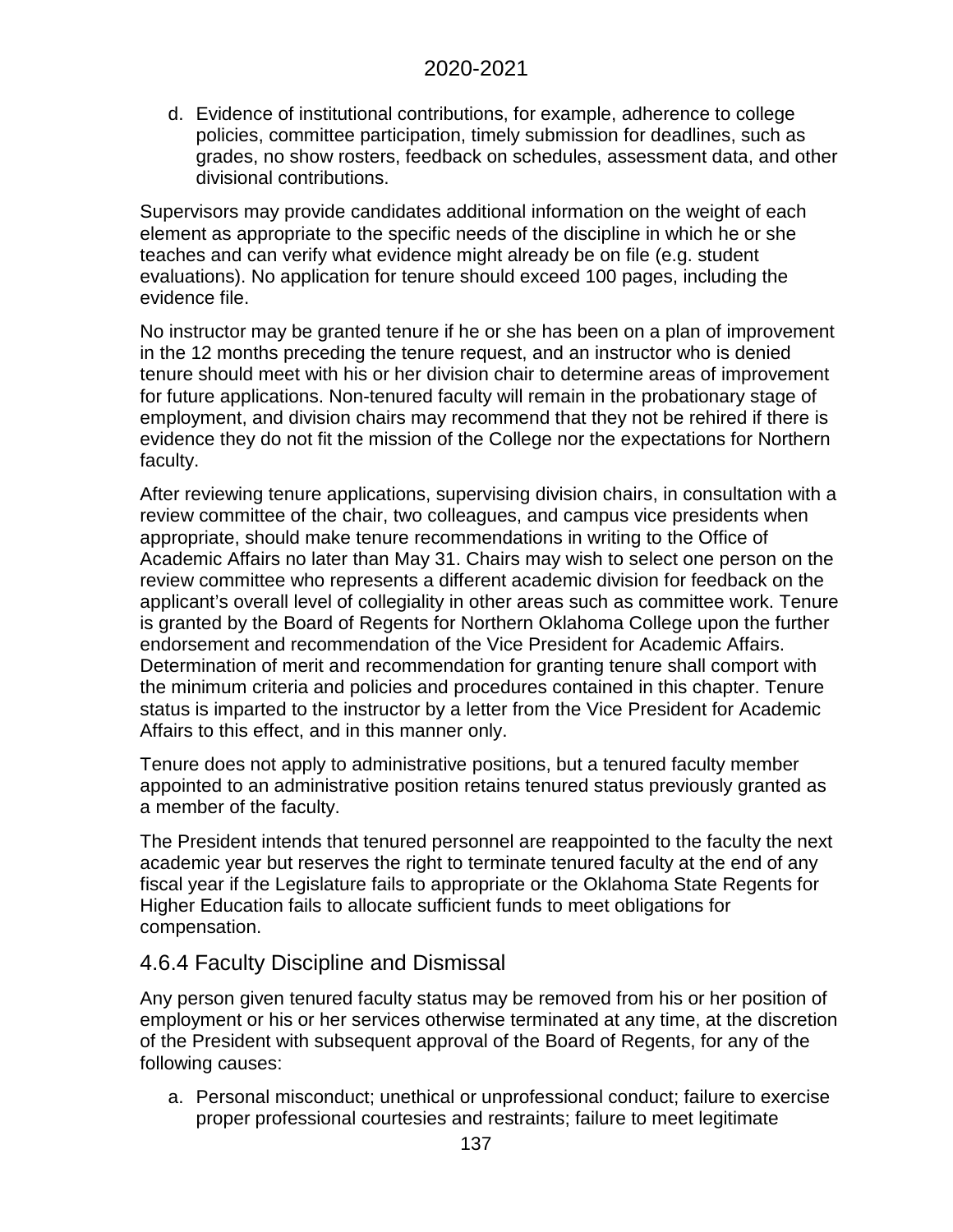personal obligations or debts in a timely manner; conduct which materially and adversely affects one's value or usefulness to the College; abuse of academic freedom as defined in college policies.

- b. Professional incompetence; failure to perform one's duties in an acceptable manner; capricious or unjust dealing with students; evidence that personal relationships with students have jeopardized instructor objectivity in assigning grades (In addition to this guideline see Section 3.4 of this handbook for the policy on sexual harassment as it applies to all employees); failure to perform assigned duties or functions; failure to fulfill time obligations; failure to maintain office hours; habitually dismissing classes early; absence from the campus without clearance; deliberately missing class; failure to comply with deadlines for no-shows, grade submission, and retention initiatives such as using the early alert system.
- c. Failure to obey the law as materially and adversely to affect one's value or usefulness to the College (e.g. use of illegal substances, purchasing alcohol for a minor and/or providing alcohol to any student on College grounds or on any College-sponsored activity or trip).
- d. Insubordination or non-cooperation affecting professional effectiveness or working relationships within the institution; failure to observe defined or established institutional channels; failure to follow institutional policies and procedures; unwillingness to accept supervision; failure to follow administrative directives, written or oral, when such administrators are acting within their province of authority or discretion.
- e. Failure to meet the standards or requirements of a formal Plan of Improvement.
- f. Encouragement of or participation in student protest matters or other activities inconsistent with the harmonious conduct of college activities, business, or other affairs; attempting to involve or involving students in staff, staffadministrative, personal, or other controversies within the institution; actions or activities adversely affecting the institution's relationship and rapport with outside agencies, offices, organizations, institutions, constituency, or the general public or groupings thereof.
- g. Inability or unwillingness to adjust to changes in the institutional program, philosophy, or purposes.
- h. Bona fide lack of need for one's services e.g. the program of tenured faculty is discontinued.
- i. Bona fide necessity for reduction in faculty force (e.g. RIF).
- j. Normal retirement as defined in other Board policies.
- k. Significant weaknesses or gaps in professional performance revealed in the evaluation process as referred to in Section 4.3.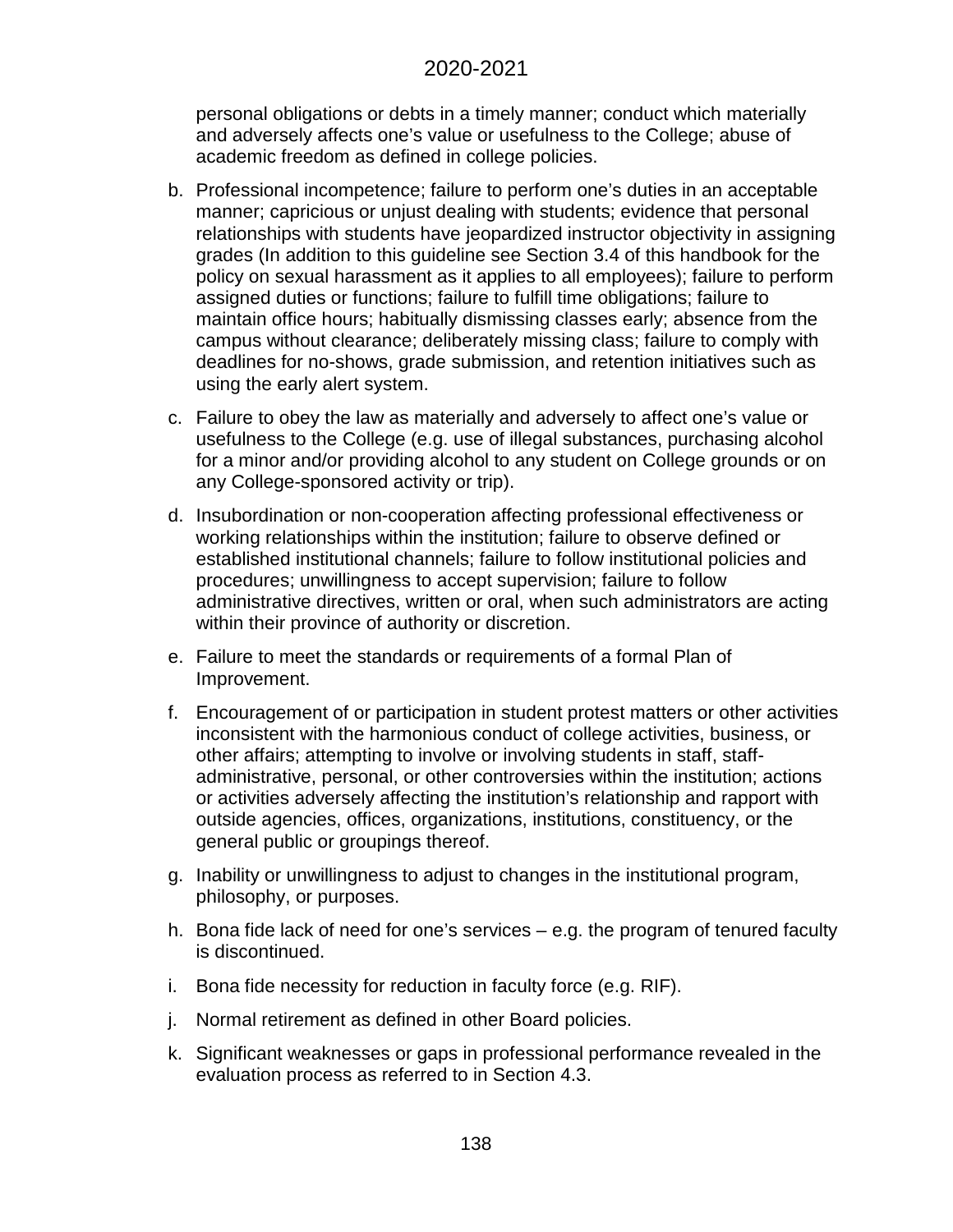For infractions of any of the foregoing list of causes by tenured faculty, the Vice President for Academic Affairs may have the option of returning the faculty member to probationary status when such an action is merited as an alternative to dismissal.

The decision of the Vice President for Academic Affairs to return a tenured faculty member to probationary status must be approved by the President. A tenured faculty member informed of such action or recommendation may request a hearing before the President, who may also appoint a hearing committee of three tenured faculty to meet within thirty (30) days of notification of the status change. The request for a hearing shall be in writing, made through the President, and shall summarize in concise form the reasons for requesting such a hearing. Both action on the request and the conduct of a hearing, if allowed, shall be fully within the discretionary province of the President. The judgment of the President in such cases shall be final, including their right to alter the recommendation of the Vice President for Academic Affairs to a dismissal action.

In dismissal procedures involving tenured faculty, at whatever time the action is taken, it is expected that such employee(s) shall be informed by the Vice President for Academic Affairs of the reasons for this action and has thirty (30) days to request a hearing before the President. This request shall be in writing and shall state concisely and in summary form the principal points of defense and main reasons why a hearing should be held. The granting of such a hearing and the form of its conduct is at the discretion of the President whose decision is considered final. The decision and judgment of the President relating to the interpretation of terms of this policy and to the discharge or removal of a faculty member shall be final for all purposes.

These regulations are a part of all future employment conditions by implications, whether or not referred to specifically in letters and contracts.

# 4.7 Faculty/Student Instructional Procedures

# 4.7.1 Class Attendance

Responsibility for attending class rests upon the student. Absence does not excuse the student from the obligation to do all the work required by the instructor for the course. Attendance in class is expected and faculty are required to keep attendance records for each class meeting. Only authorized absences— e.g. College-related absence or documented illness--will entitle students to perform make-up work. Such make-up work shall be scheduled at the discretion of the course instructor.

# 4.7.2 Admission and Withdrawal from Classes

A student should not be admitted to a class after the Wednesday of the first week of a semester except by special permission from the instructor and Vice President for Academic Affairs. The student should be sent to the Registrar's Office if there is any question concerning his or her enrollment so that records may be corrected or enrollment completed.

Withdrawal from a class will be permitted until Friday before the start of final exams. To withdraw from a class, a student must obtain the appropriate form from the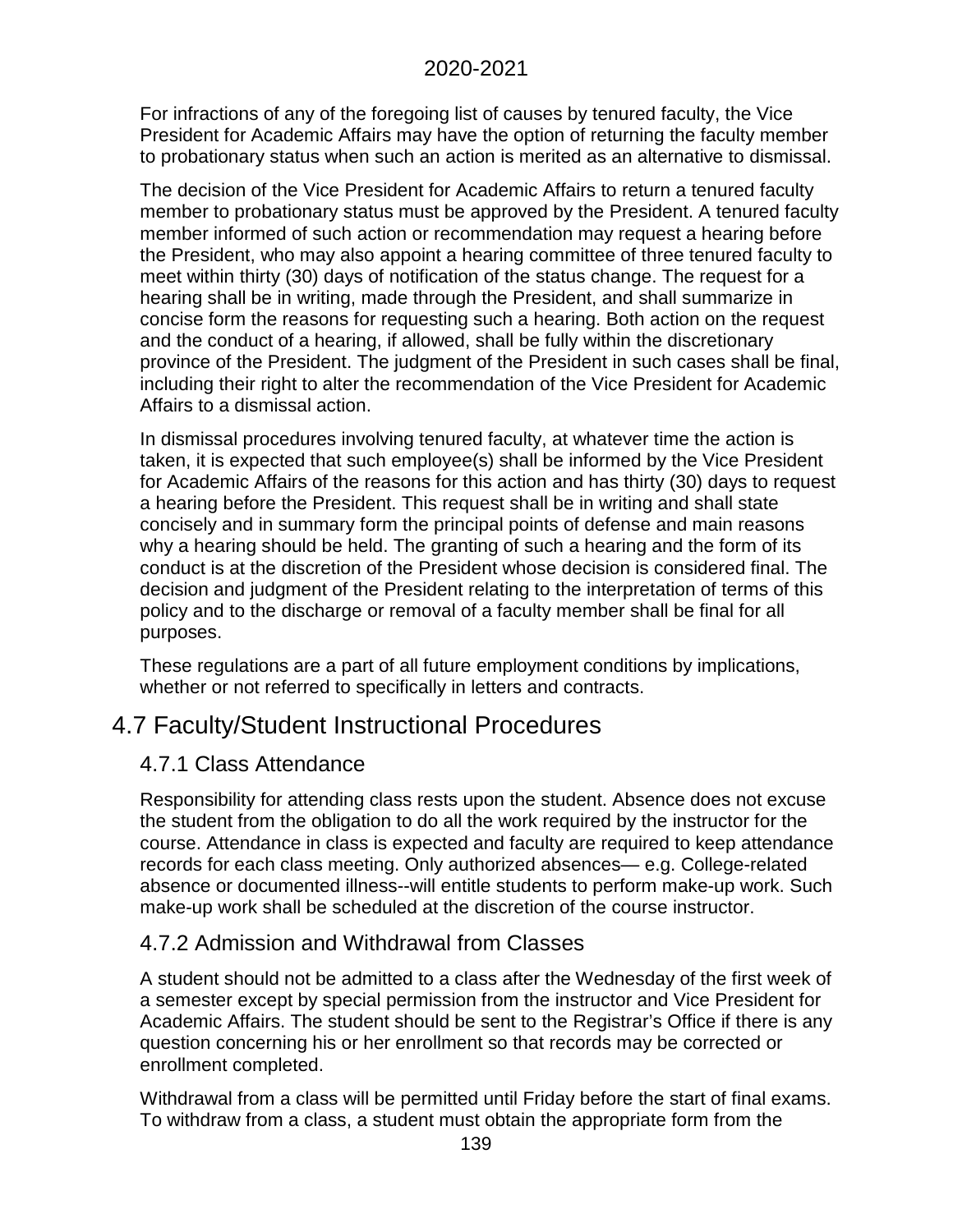Registrar's Office, process it as instructed, and return it to the Registrar's Office. The grade to be recorded by the instructor may be "W" (withdrawal with passing grade) the third through eleventh week. From the beginning of the twelfth week through the Friday prior to Finals, the instructor's signature on the withdrawal form indicates approval to award "WP" for the final grade. Instructors may choose not to sign the document, indicating students have earned a "WF," which will convert to an "F" on the transcript. The date for last attendance is required for all W, WP and WF grades. For a student to withdraw from all classes, he or she must secure a withdrawal sheet from the Registrar's Office.

Per academic policy established by the Oklahoma State Regents, instructors, authorized by the Office of Academic Affairs, may also assign an "AW" [an involuntary administrative withdrawal that is GPA neutral] for students who fail to attend a single class within the first two weeks. Instructors may also assign an "AW" in weeks 3-12 for those students whose absences will prevent them from attending a minimum of 75% of instructional time for the semester. While instructors may establish a more stringent attendance policy that will preempt the minimum of 75% if such policy is clearly stated in the class syllabus, the maximum number of absences for a 3-credit hour course is noted below (based on attending a minimum of 1800 minutes of the 2400 minutes required by State Regents).

16-week courses meeting MWF: 12 absences

16-week courses meeting TR: 8 absences

8-week courses meeting MWF: 6 absences

8-week courses meeting TR: 4 absences

4-week courses meeting MTWR: 4 absences

An "AW" may not be assigned after week 12 in a 16-week course (or after week 6 in an 8-week course). Another option exists, however, for students who have stayed in the class, tried hard, but are struggling to pass. In this situation, after consultation with the instructor, the student can sign a "WP" drop slip that the **instructor** can turn in prior to submitting final grades. There must also be a very clear, written agreement between instructor and student of the conditions under which the student would like for the drop slip to be submitted. The pre-signed drop slip should not become a standard default for students. Under most circumstances, a student not satisfied with his or her grade should withdraw from the class prior to finals week. Students who have not withdrawn, or made other arrangements with the instructor prior to final exams, shall receive the grade earned in the course. We are to encourage student responsibility, and it is each student's individual responsibility to protect his or her transcript through a proper withdrawal. Neither an "I" (Incomplete) nor an "AW" should be recorded as a final grade for a student who has stopped attending in the final weeks of class and cannot be contacted to determine the reason. In that situation, students should receive the grade earned in this course. If instructors later learn of an emergency that contributed to the attendance problems, that instructor has the prerogative to submit a grade change after working with the student to complete coursework.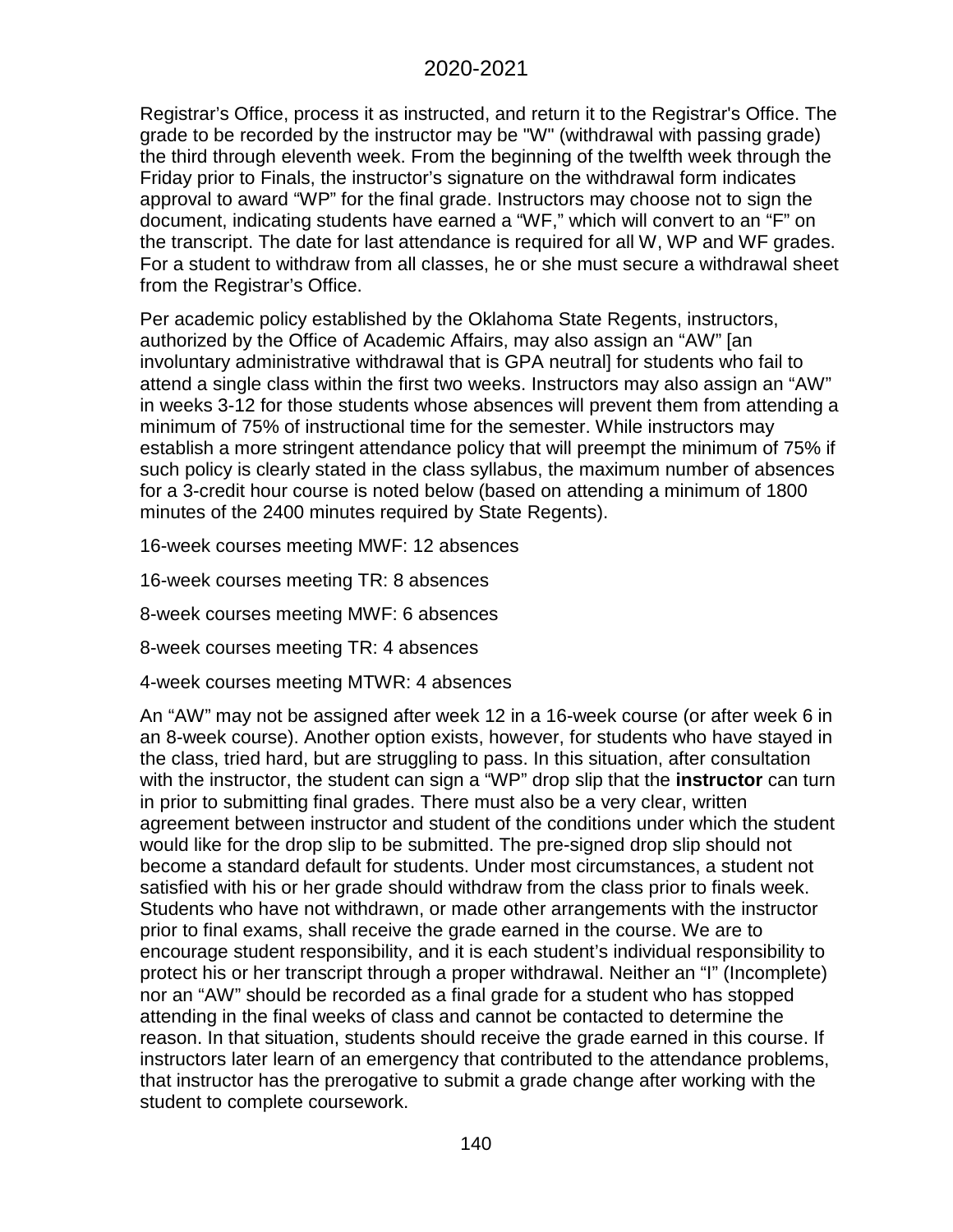Oklahoma State Regent Policy can be found in Chapter 3, on page 117 of the [Policy](http://www.okhighered.org/state-system/policy-procedures/2011/Chapter%203-%20March%202011.pdf)  [and Procedures Manual \(http://www.okhighered.org/state-system/policy](http://www.okhighered.org/state-system/policy-procedures/2011/Chapter%203-%20March%202011.pdf)[procedures/2011/Chapter%203-](http://www.okhighered.org/state-system/policy-procedures/2011/Chapter%203-%20March%202011.pdf) March%202011.pdf).

# 4.7.3 Examinations

Final examinations will be given at the regular periods scheduled by the Office of Academic Affairs. Any exceptions to the finals schedule must have prior approval from the Office of Academic Affairs. Changes in final exam schedule will be approved only for emergencies or circumstances beyond a student's control. This schedule is posted online each semester. Summer session examinations may be given either in the last class period, or last two class periods, as the instructor desires.

Make-up examinations are given at the discretion of the instructor but must not be scheduled so that they interfere with the regular class periods of other instructors of the same students.

# 4.7.4 Student Advisement

Each student, upon entering Northern, is assigned an academic adviser. All full-time faculty serve as academic advisors. In this role, faculty should encourage students to schedule appointments with them each semester to discuss their plan of study and should be proactive in tracking advisees' progress toward degree as well as any issues related to the early alert system. Students are encouraged to confer with academic advisors on all matters relating to course programs.

# 4.7.5 Disciplinary Action

Non-academic student disciplinary procedures, when deemed necessary, should be referred to the Dean of Students for the Tonkawa or Enid campus or Student Conduct Officer for the Stillwater location. Academic integrity issues should be reported to the direct academic supervisor (faculty liaisons for adjuncts or division chairs for full-time faculty), or the VPAA. If disciplinary action results in dismissal or suspension, the student may submit a written appeal following the procedures noted in the Course Catalog and Student Handbook, found at the following link: <http://www.noc.edu/academics>

# 4.7.6 Student Complaints

Students who wish to lodge complaints against an instructor should be encouraged to follow an appropriate chain of command. For complaints against the instructor, students should first speak directly to the instructor in question and try to resolve the issue. If the issue cannot be resolved, the student should next be directed to the division chair and then the Vice President for Academic Affairs. The instructor and/or division chair might be asked to participate in later meetings with the student present if deemed appropriate for resolving the issue.

Students who wish to lodge a complaint against an institutional policy or procedure should contact the supervisor most closely related to the issue and then follow the chain of authority if further assistance is required.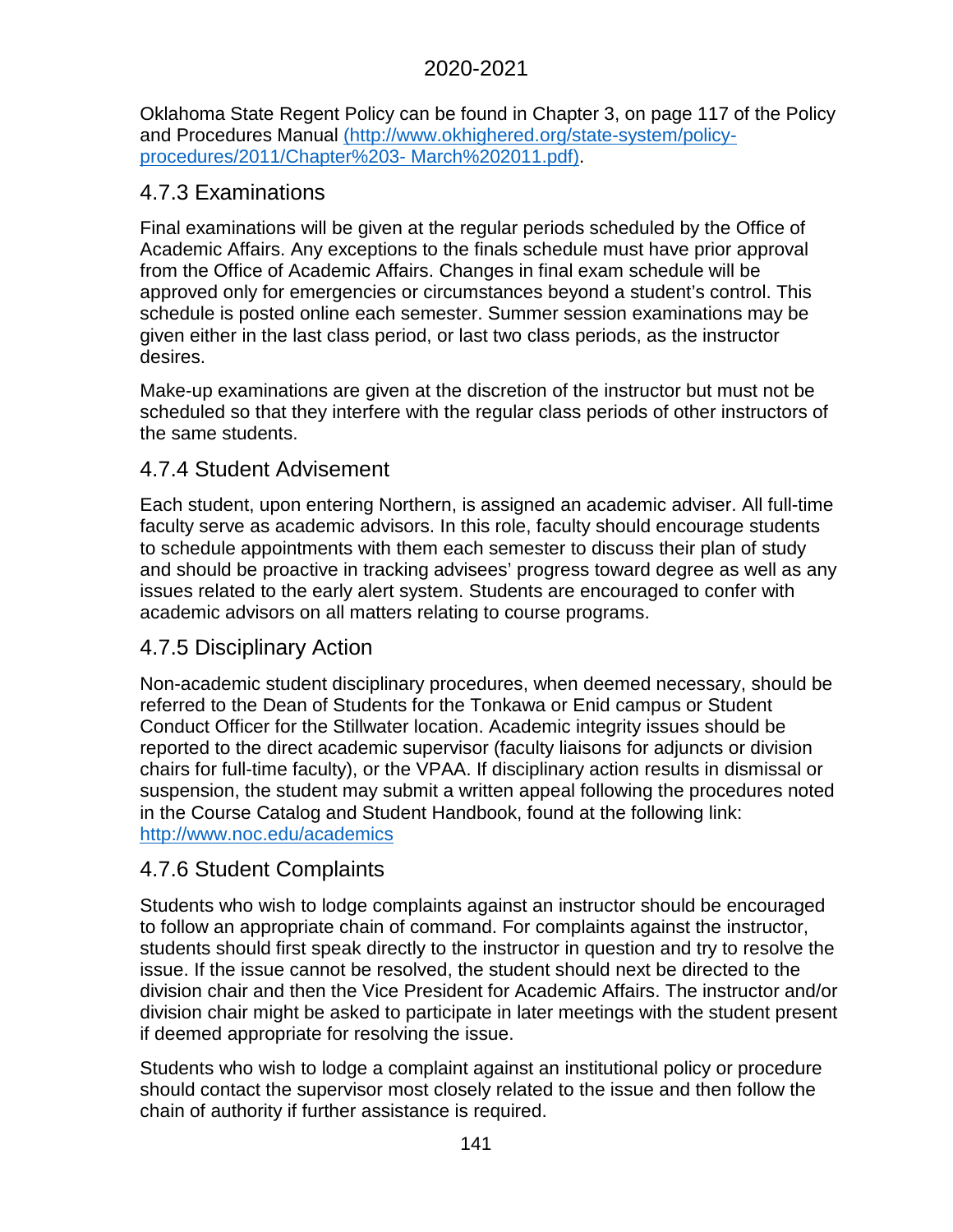While many issues can be quickly resolved by discussing the matter with an appropriate supervisor, students who wish to lodge a formal institutional complaint whether it be related to the classroom experience, student support services, ADA guidelines, or any other matter—should be directed to complete the online Student Grievance Form, including the required signature and contact information so they can be notified of any resolution related to the issue. Students unable to complete the form may receive assistance in doing so by visiting the Office of Student Affairs on the Tonkawa campuses, the Administration Office in Enid, or the Administration Office in Stillwater. All Student Grievance Forms are reviewed by a supervisor in the appropriate area, both to address individual issues and to identify common areas where procedures may need to be revised.

In addition, students should refer to the procedures in the "Student Guide to Rights and Responsibilities" to lodge a complaint against an institution at the state or federal level.

The State policy for handling student complaints is reflected in the following Wording from the Oklahoma State Regents for Higher Education:

"At this time, current and prospective student complaints are handled through OSRHE Academic Affairs Office by reviewing the circumstances of the complaint and providing the individual with contact information for the most appropriate campus office with the authority to resolve the complaint. If the individual has exhausted the process for review and appeal at the institution and believes the complaint is unresolved, OSRHE staff requests permission to contact the institution on their behalf to identify any possible resolution. OSRHE staff remains in contact with the student to determine if their issue has been resolved or adequately addressed."

The Higher Learning Commission, serving as the accrediting agency for the institution, has established the following procedure for complaints:

Each year, the Commission receives a number of complaints about institutions from faculty, students, and other parties. The Commission has established a clear distinction between individual grievances and complaints that appear to involve broad institutional practices. Where a complaint does raise issues regarding the institution's ongoing ability to meet the Criteria of Accreditation, the Commission forwards the complaint to the institution and requests a formal response.

Source: [Higher Learning Commission: Statement of Accreditation Status](http://www.higherlearningcommission.org/information-for-thepublic/complaints.html) [\(http://www.higherlearningcommission.org/information-for-thepublic/complaints.html\)](http://www.higherlearningcommission.org/information-for-thepublic/complaints.html)

Questions about HLC policy can be emailed to [complaints@hlcommission.org.](mailto:complaints@hlcommission.org)

# 4.7.7 Student Records and Reports

Transcripts of student records are kept on file in the Registrar's Office. Faculty may consult the records of their advisees.

Records of disciplinary problems and organizations in which a student is active are compiled and kept in the Office of Student Affairs in Tonkawa and in the office of the Vice President in Enid and Stillwater.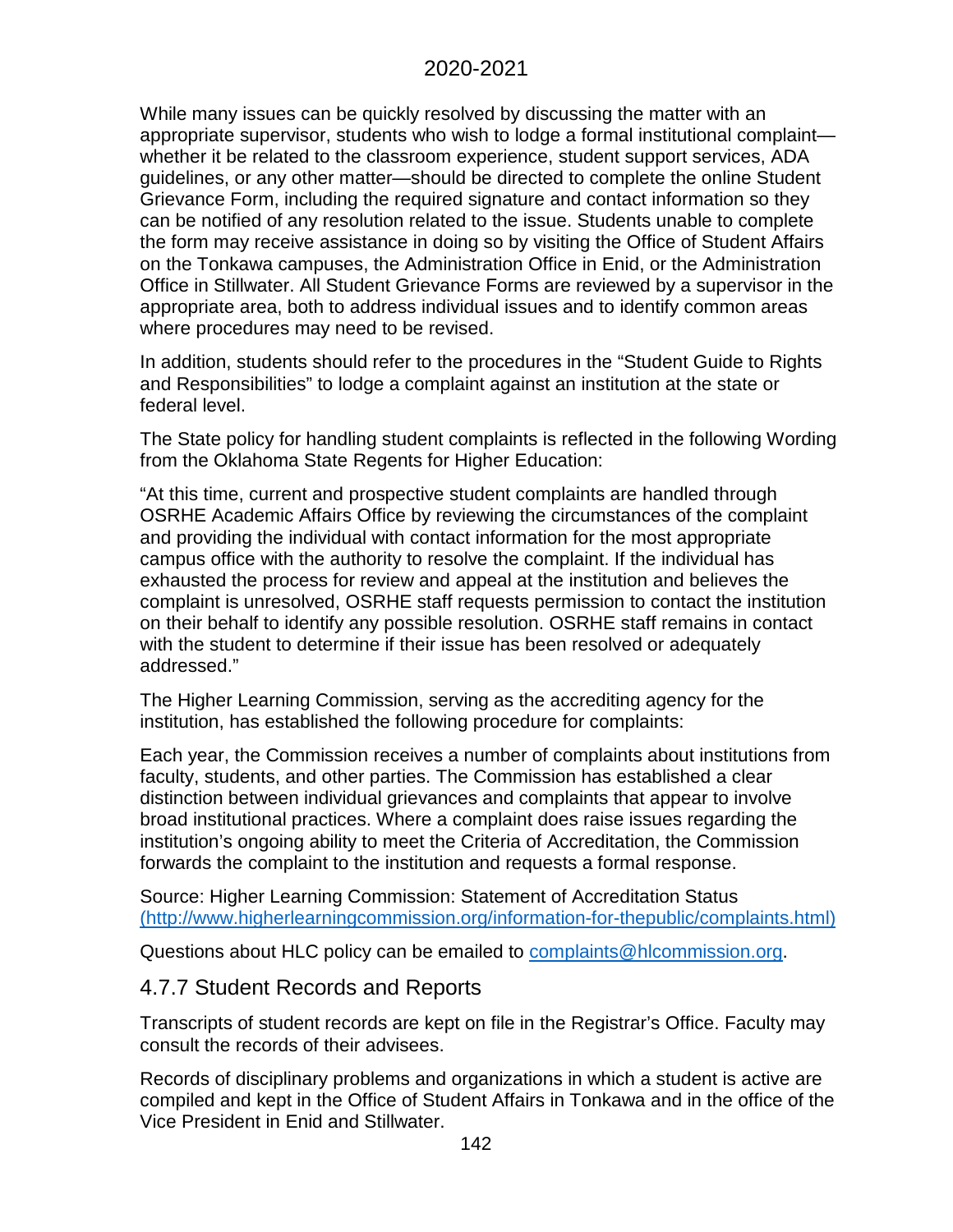At the close of a semester or session each faculty member completes a grade report on Campus Connect, showing the names of students having enrolled in each course taught, the grade assigned in the course, and the last date of attendance for students who have withdrawn. Timely completion of this grade report is vital so that grades can be submitted to partner institutions and students can remain eligible for scholarships and transfer of credits. Failure to meet the deadline for a final grade report may be considered reason for dismissal unless extreme extenuating circumstances exist.

The deadline for final grade reports is announced each semester and is posted on the academic calendar distributed during faculty orientation and in-service meetings. Faculty members may also verify these dates with their supervisors, the Office of Academic Affairs, and/or the Registrar's Office. The faculty's promptness in submitting the final grade reports is very important. The final evaluation and assignment of grades recorded rest wholly with the individual instructor.

# 4.7.8 Grades and Grade Points

A – Superior: 4 grade points per semester hour. Highest level of achievement, indicative of originality, resourcefulness, and exceptional general competence.

B – Above Average: 3 grade points per semester hour. Achievement of excellent rank; better than average, but somewhat less marked than that of "A" rank.

C – Average: 2 grade points per semester hour. Scholastic attainment of medium quality, representative of the large middle segment of the student group; clearly better than minimum, but not outstanding.

D – Below Average: 1 grade point per semester hour. Achievement of a minimum "passing" grade, although lower than average of all grades required for graduation.

F – Failing: No grade points. Unsatisfactory achievement in the course; failure to meet minimum course requirements for credit allowance; course, if required, must be repeated with higher grade.

P: These grades are used in specific courses at the discretion of the instructor with prior approval of the Vice President for Academic Affairs. The Pass grade indicates hours earned but does not contribute the GPA.

I – Incomplete: An "I" may be assigned as a grade to allow the student to complete the course no later than eight weeks after the final date of the semester in which the course was taken. Guidelines for conditions warranting an "I" include the following:

- a. Prolonged illness,
- b. Personal emergencies preventing completion of final papers or projects. The issuance of an "I" is a decision made by the instructor after conferring with the student. Incomplete course work should be completed within eight (8) weeks after the final date of semester in which the course was taken unless extreme circumstances exist and are documented by the instructor at the time the Incomplete is assigned. If work has not been completed by the eight-week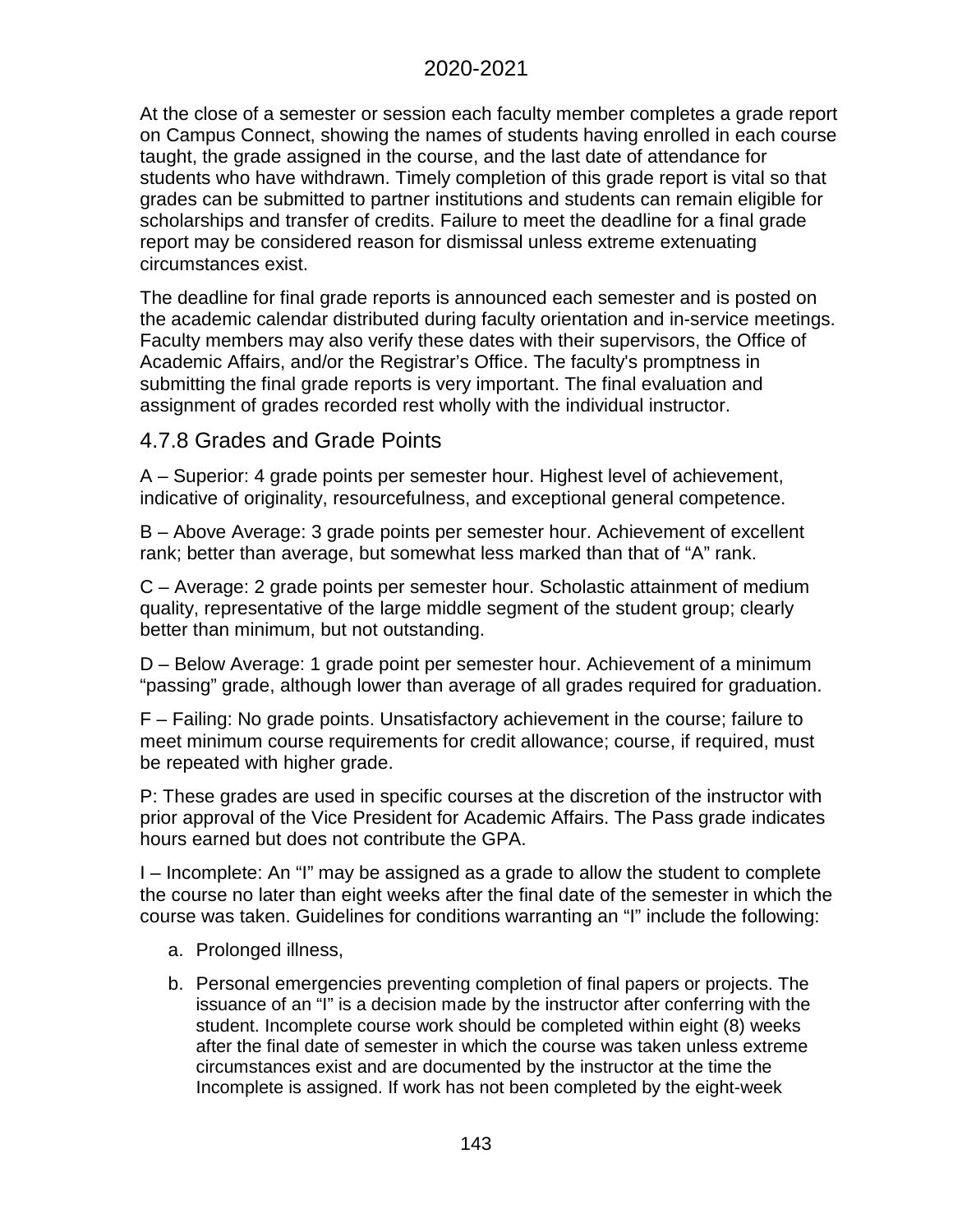deadline, the instructor may assign a letter grade based on the grade earned or allow the "I" to become a permanent grade.

W – Withdrawn: Disregarded in computing grade average. No grade assigned.

Faculty Record-Keeping Policy: All faculty should retain copies of any graded work (including papers and exams) that is part of the final grade calculation but was not returned to students for a minimum of one year. These records should be retained in the event of a grade appeal. Adjunct faculty should provide a copy of complete grade records for all assignments included in the calculation of final grades to their direct supervisor (faculty liaison or division chair) at the end of each semester. Nonreturning full-time faculty should provide a copy of these complete grade records to their supervising division chair or to Academic Affairs for the last full academic year of their service.

# 4.7.9 Academic Appeals

While at Northern instructors are expected to be fair in their grading systems and grading practices, occasionally a student may question whether or not he/she has received a proper grade in a course and may question whether there is an error in the recording, averaging or information transfer process. The first step is to go to the instructor personally and request that the grade be checked for error. If there is no error in processing, the student may ask the instructor to explain how the grade was calculated and to reconsider. The student may courteously present his/her rationale as to why he/she believes a different grade would be more fair or appropriate.

After the conference with the instructor, if a student still feels that the grade is unfair, he/she may go to the instructor's division chair and present his/her views. The division chair will investigate and attempt to adjudicate the situation with an outcome satisfactory to both the student and the instructor. If the issue cannot be satisfactorily resolved by the division chair, it may be referred to the Vice President for Academic Affairs, who will ask the student to present his/her appeal in written form. Official academic appeals must be submitted in writing from the student to the Vice President of Academic Affairs no later than one month following the date the final grade is recorded for the semester in question.

The written appeal will be reviewed by the Vice President for Academic Affairs. If the appeal is determined to have validity, the Vice President will call an advisory or hearing committee including professional staff and one student to consider the matter. Upon receiving the advice and counsel of the group, the Vice President may or may not direct the Registrar to change the grade. In either case, the Vice President will report the findings of the appeal to the student in writing.

# 4.7.10 Course Auditors

A student who wishes to audit a class must inform the instructor and apply to the Registrar Office for enrollment. Students who audit a course pay the regular enrollment fee. Full-time faculty members may audit courses without charge.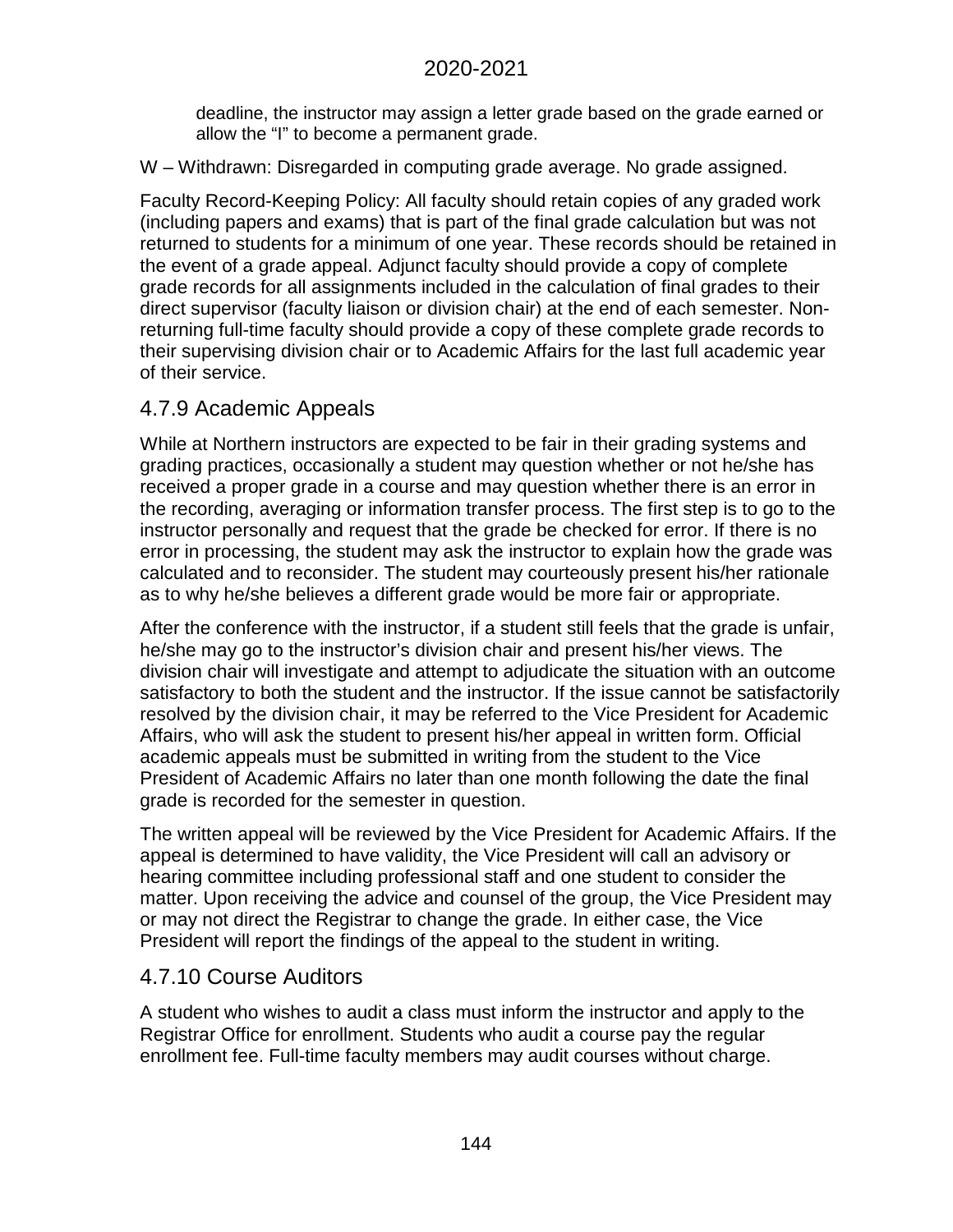## 4.7.11 Veterans

Veteran students who are receiving veterans' benefits are referred to the Veteran's Coordinator for specific regulations concerning their matriculation requirements.

## 4.7.12 Field Trip Regulations

Field trips refer to all extra-class activities such as organizational travel, athletic trips, and music appearances.

Field trips that are no longer than the regular class period may be planned at any time. Academic field trips that result in absence from other classes must be approved by the Office of Academic Affairs; student organization field trips must be approved by the Dean of Students in Tonkawa and Enid or the Vice President for NOC Stillwater; and athletic trips must be approved by the Athletic Director. Arrangements should be made as follows:

- a. At least two weeks prior to a trip, a travel form is to be filed in order to reserve the transportation.
- b. At least three days before the trip, all faculty members will be notified of absentees via email or hardcopy.

## 4.7.13 Course Modes of Delivery

Note: In all of the following modes of delivery, Northern faculty members are required to post syllabi to their Blackboard pages and to use Blackboard to post schedule updates and assignments in the event of inclement weather. The following definitions describe existing modes of delivery; however, all Northern classes are either web-enhanced, hybrid, or online due to requirements for the use of Blackboard and HLC accreditation guidelines. In addition, all modes of delivery require adherence to minimum course competencies and objectives as established by the academic division and supported by syllabi submitted to the division chair and Academic Affairs.

a. Traditional

A class is considered "traditional" when instruction relies solely upon face-toface instruction with 800 minutes of seat time per credit hour issued—e.g. 50 minutes of a class meeting 3 times a week for 16 weeks, 75 minutes of a class meeting 2 times a week for 16 weeks, or 150 minutes of a class meeting 1 time a week for 16 weeks.

b. Web-enhanced

A web-enhanced class is one in which a Learning Management System (e.g. Blackboard) is used for posting notes and/or homework assignments as a supplement to traditional class meetings. Because faculty are required to post syllabi and grade updates on Blackboard for classes, all classes may be considered web-enhanced.

c. Hybrid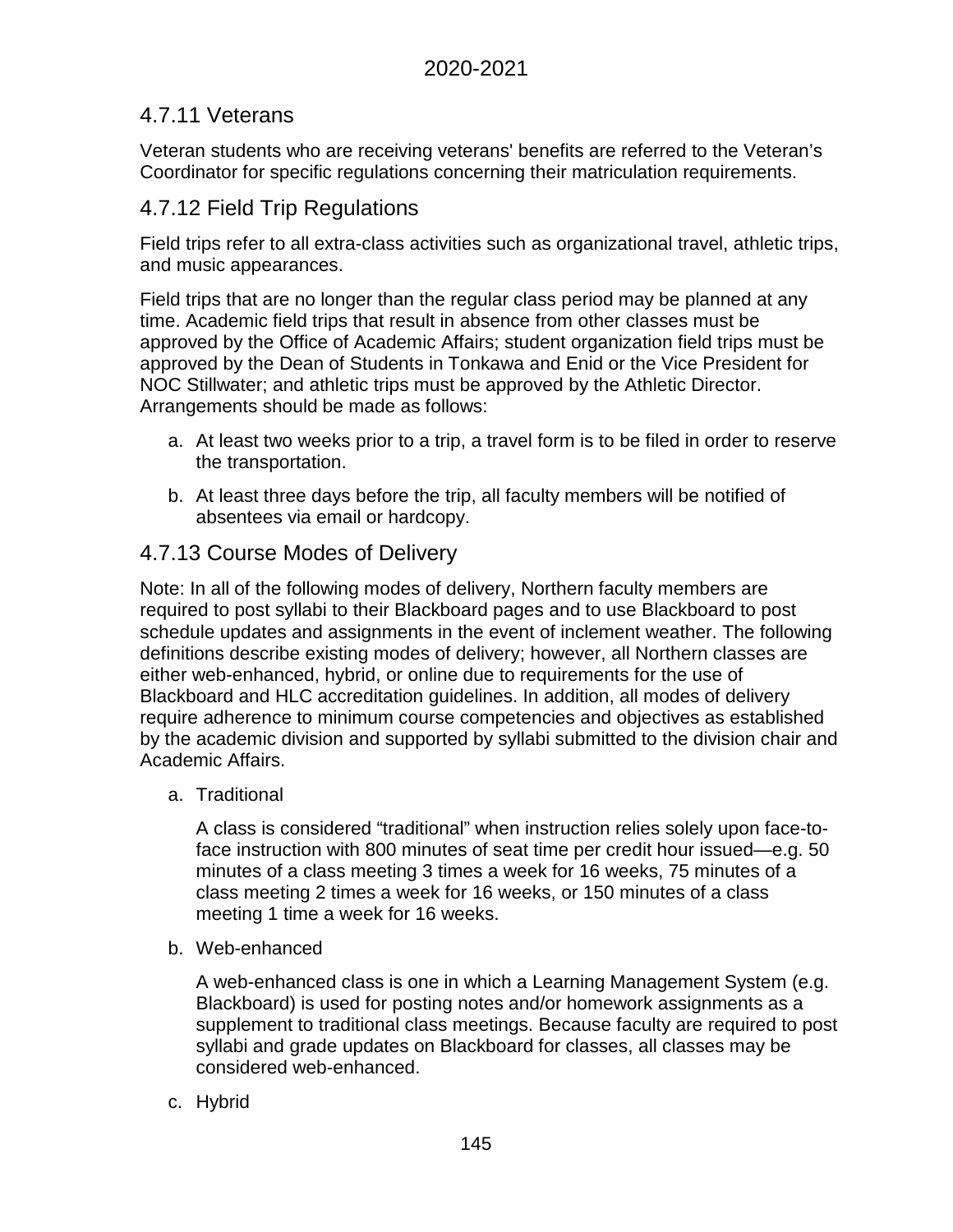A hybrid class represents a mixture of traditional and online elements with a minimum of 65% face-to-face instructional time and the use of a Learning Management System (e.g. Blackboard) as a supplement for either synchronous or asynchronous learning with the expectation of student interaction with other students and the teacher.

d. Online Live

An online live class is one that meets at established times as noted for traditional class delivery but allows web access for students to attend class from their homes or other non-campus locations through delivery modes such as Zoom.

e.

#### **Online**

An online class is one in which 75% or more of the instruction occurs through the use of a Learning Management System such as Blackboard. All faculty who wish to teach an online course must complete a Quality Matters training prior to offering the course. Learning in an online course may be both synchronous and asynchronous but with internal deadlines requiring students to log in a minimum average of once a week. As with traditional classes, instructors teaching online courses are expected to provide regular feedback to students as part of the instructional process. In addition, instructors are expected to respond to emails, voicemails, and/or text messages in a timely manner, preferably within 48 hours.

Note: All online courses also require students to take one proctored exam to authenticate identity of students enrolled in distance education. Instructors should provide further information about this requirement in their syllabi as students must make arrangements early in the semester for this proctored exam to insure adequate scheduling of testing center hours. Students may test at any Northern campus testing site—the Enid location, the Stillwater location, or the Tonkawa campus—or at another official testing site (e.g. a university in another community) if pre-approved by the instructor. Students should be made aware in the syllabus of the potential for a small testing fee if they do not take the exam at an NOC site.

f. Correspondence

A correspondence course is a self-paced course in which instructional materials are delivered by mail or electronic transmission with limited studentinstructor interaction, primarily initiated by the student. Currently, Northern is not authorized by its accrediting agency, the Higher Learning Commission, to offer correspondence courses.

- 4.7.13.1 Other Definitions for Coursework
- a. ITV: Interactive television courses—delivery might be traditional, webenhanced, or hybrid.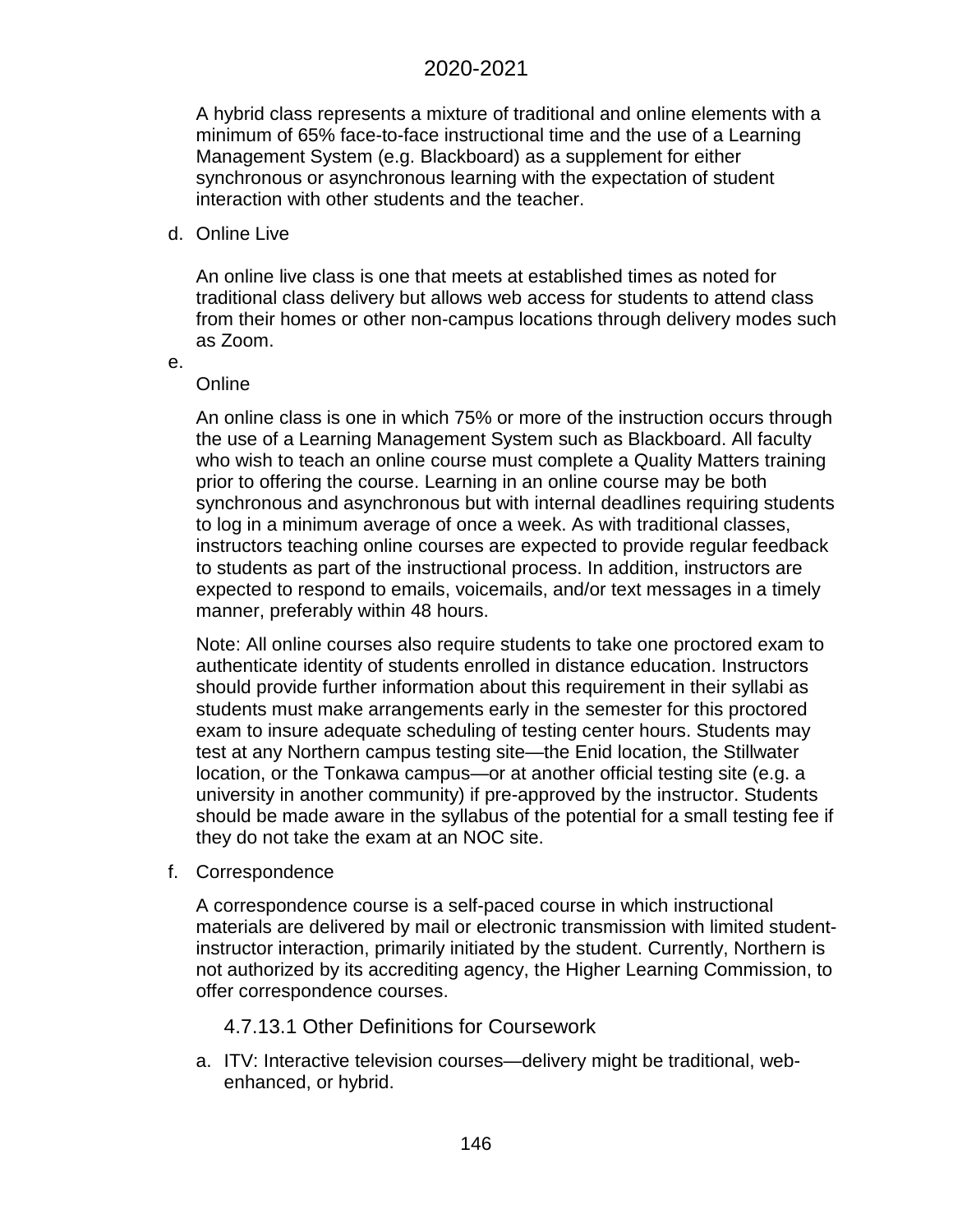- b. Supervised Study: Project-based courses allowing students opportunity to investigate topics in depth not covered in other coursework. All supervised study courses must have prior approval from the division chair and Academic Affairs with submission of a syllabus to clarify meeting times required, whether face-to-face or online. Documentation submitted should support how the assignments will be appropriate for the number of credit hours awarded, based on the anticipated hours required to complete the work and the competencies addressed.
- c. Arranged: Individualized instruction used to meet program requirements for graduation—i.e. a private voice or music lesson or program course out of sequence for the student's timely completion of degree. Any course taught by arrangement must be approved by the instructor, division chair, and Vice President for Academic Affairs. Only courses required for the degree program will be considered for arrangement. Only courses that have not been scheduled in the current year or in which there is a schedule conflict may be considered for arrangement. No course being repeated may be taken by arrangement. A student may appeal to the Office of Academic Affairs in the event of a special situation not covered by the preceding guidelines.

## 4.7.14 Study Abroad Program

Northern Oklahoma College has as part of its mission a commitment to help students "create life-changing experiences and develop as effective learners and leaders within their communities in a connected, ever-changing" (Mission Statement) both within the classroom environment and with experiential learning programs.

Study abroad programs demonstrate Northern's commitment to its Vision Statement of being "a model institution and leader in academic quality and cultural enrichment, promoting student success, collaborative learning, creative and forward thinking, and community responsiveness."

4.7.14.1 Objectives

- a. Advance learning and scholarship
- b. Link academic learning with actual experience.
- c. Expand perspectives on people, culture, and events in a way no other experience can equal.
- d. Generate respect among different people.
- e. Enhance the resume when seeking entrance to academic and professional programs or when seeking employment.
- f. Build the confidence, leadership qualities, and critical thinking skills employers desires.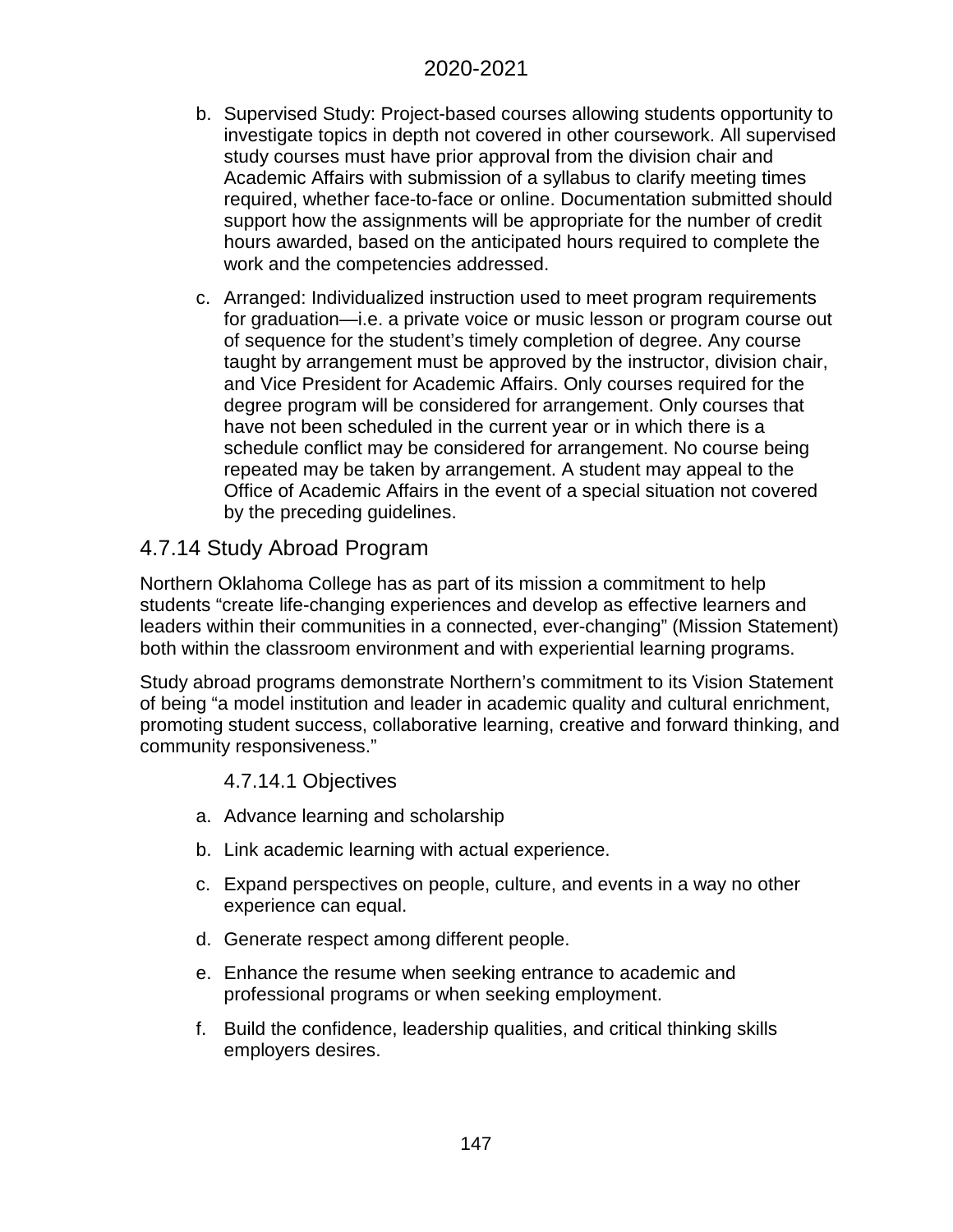#### 4.7.14.2 Types of Study Abroad Programs

- a. Short Term--These programs are normally arranged through a travel company. These companies provide escorted tours to help student groups to "learn it by living it" when they experience firsthand the historic, cultural and natural sights in the world. These contracts include flights, ground transportation, comfortable hotel accommodations, most meals, and the guidance and support of a full-time tour director.
- b. Semester or Summer Program--These programs are established and led by individual full-time Northern faculty members through their relationships with colleagues throughout the world. Students typically live in college or university housing, attend class on a daily basis, and have the use of college dining and library facilities while participating in these programs. Tour and travel are part of the academic experience within the location, and on weekends students can experience the surrounding environs. The faculty member directs the entire experience.

The Guidelines for conducting Study Abroad Programs can be found by logging in to myNOC, selecting the employee tab, and choosing the Study Abroad Guidelines link.

## 4.8 Academic Integrity

Northern as an academic community considers student learning its utmost priority and considers academic integrity a major catalyst to the higher education process. To that end, all forms of academic misconduct and dishonesty are serious matters and warrant serious attention. Academic dishonesty includes, but is not limited to, cases of cheating and plagiarism and is, at the very least, subject to disciplinary action by the instructor of record. More serious infractions will warrant disciplinary actions by the College. The distinction of an intentional or unintentional academic infraction originates with the instructor of record. Consultation with faculty liaisons, division chairs and/or other faculty members may be needed to clarify the nature of said infraction. Note that all faculty are required to use this statement as a foundation for academic infractions; however, due to the differing missions and policies within each department/division, specific procedures may be more stringent. The definitions of cheating and plagiarism are further discussed, as well as the protocol for dealing with these infractions.

a. Cheating

Cheating is a serious infraction of academic integrity and as such is not tolerated at NOC. Generally, cheating exists when someone fabricates and or manipulates his or her work, or the work of others, in order to impact grades or standing in the academic process. Specifically, cheating includes, but is not limited to, instances where work is turned in that is not one's own, copying others' answers in exams and/or papers, infiltration of grading systems, use of deception in acquisition of answers in course requirements, and/or instances of forgery. Instances of cheating should never be accepted for credit without review. In more grievous forms, sanctions should be employed by the instructor of record. Protocols for both unintentional and intentional academic infractions are set forth below.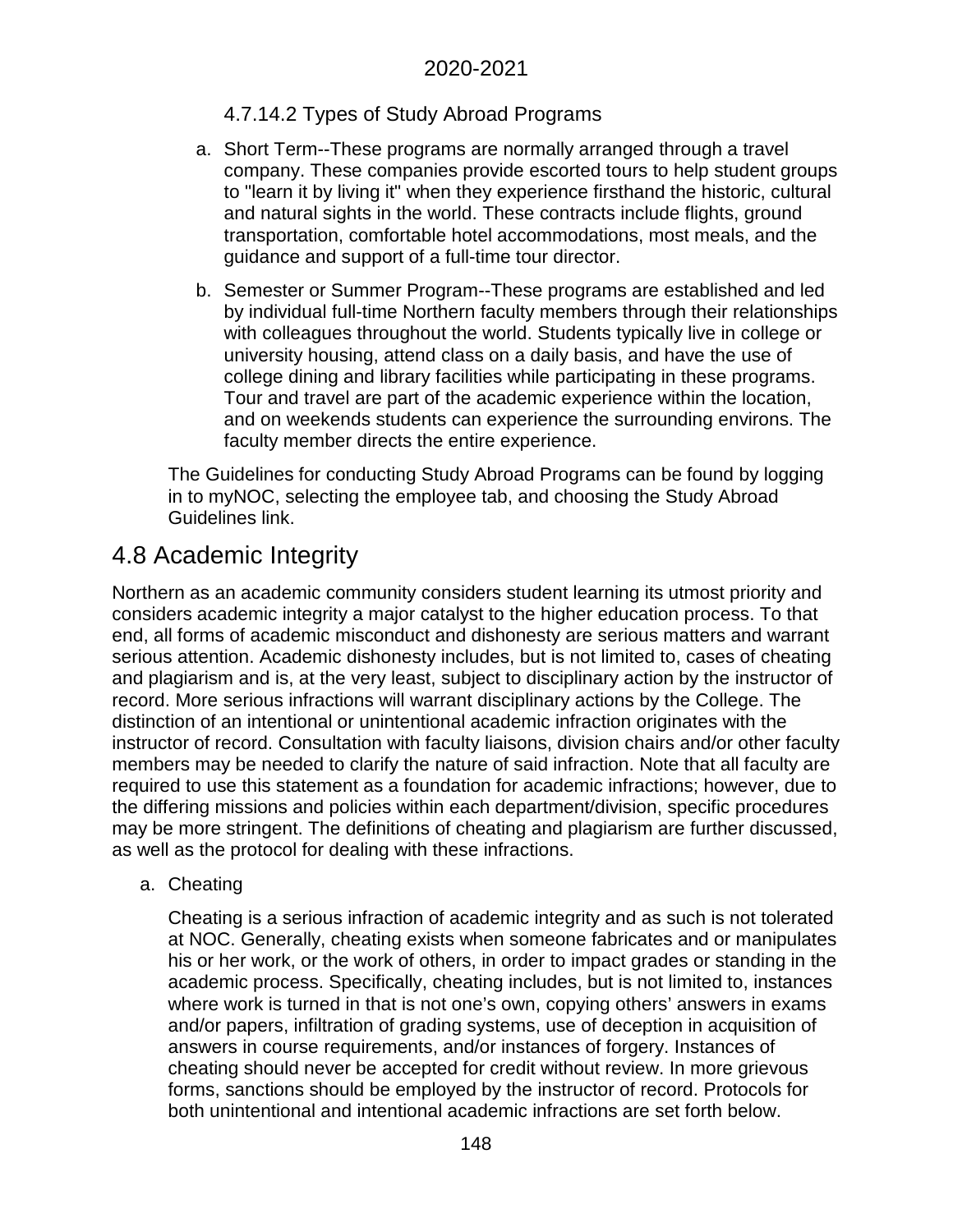#### b. Plagiarism

Plagiarism is an unacceptable and prohibited practice and incompatible with the educational mission of Northern. Since plagiarism always carries with it consequences, all students are expected to be familiar, at a functional level, with the rules for avoiding plagiarism.

Instructors should distinguish between unintentional and intentional plagiarism.

- a. Unintentional plagiarism (i.e., the incidental use of another's ideas or works without proper attribution) arises from a lack of understanding of the rules of citation and quotation and/or poor revision or proofreading. Unintentional plagiarism can often occur as well when students write summaries or paraphrases that too closely resemble the original version or when students do not understand where a writer's ideas end and another's begin. While unintentionally plagiarized work should not be accepted for credit and must be revised, instructors will deal with it as an educational issue.
- b. Intentional plagiarism is a deliberate act of academic dishonesty in which an individual knowingly represents the work or knowledge of another person as one's own, knowingly incorporates into one's work the words or ideas of another person without clear attribution, fails to acknowledge clearly the partial or full authorship of someone else when submitting a work, and/or consistently fails to cite or quote textual resources properly.

## 4.8.1 Unintentional Academic Infractions

As noted above, unintentional plagiarism is to be regarded as an educational matter. No plagiarized work, whether intentional or not, will be counted toward a passing grade; however, in the case of unintentional plagiarism, the student should normally be allowed to revise or rewrite the work for credit, correcting all plagiarism problems in consultation with the instructor. The instructor should impose clear guidelines, including a deadline for any rewritten or revised material in such a case. In these instances the following protocol should be utilized:

- a. The work in question should be brought to the attention of the student by the instructor.
- b. The instructor should discuss and demonstrate the correct manner in which the student is required to have completed the questioned academic work so that the student has an example of the academic expectations and the proper way to complete them.
- c. The instructor should make documentation noting the incident and the steps taken to rectify the situation.

## 4.8.2 Intentional Academic Infractions

Any student deemed to have knowingly and intentionally engaged in academic misconduct or dishonesty shall be subject to the following procedures at the discretion of the instructor of record. The instructor of record will need to have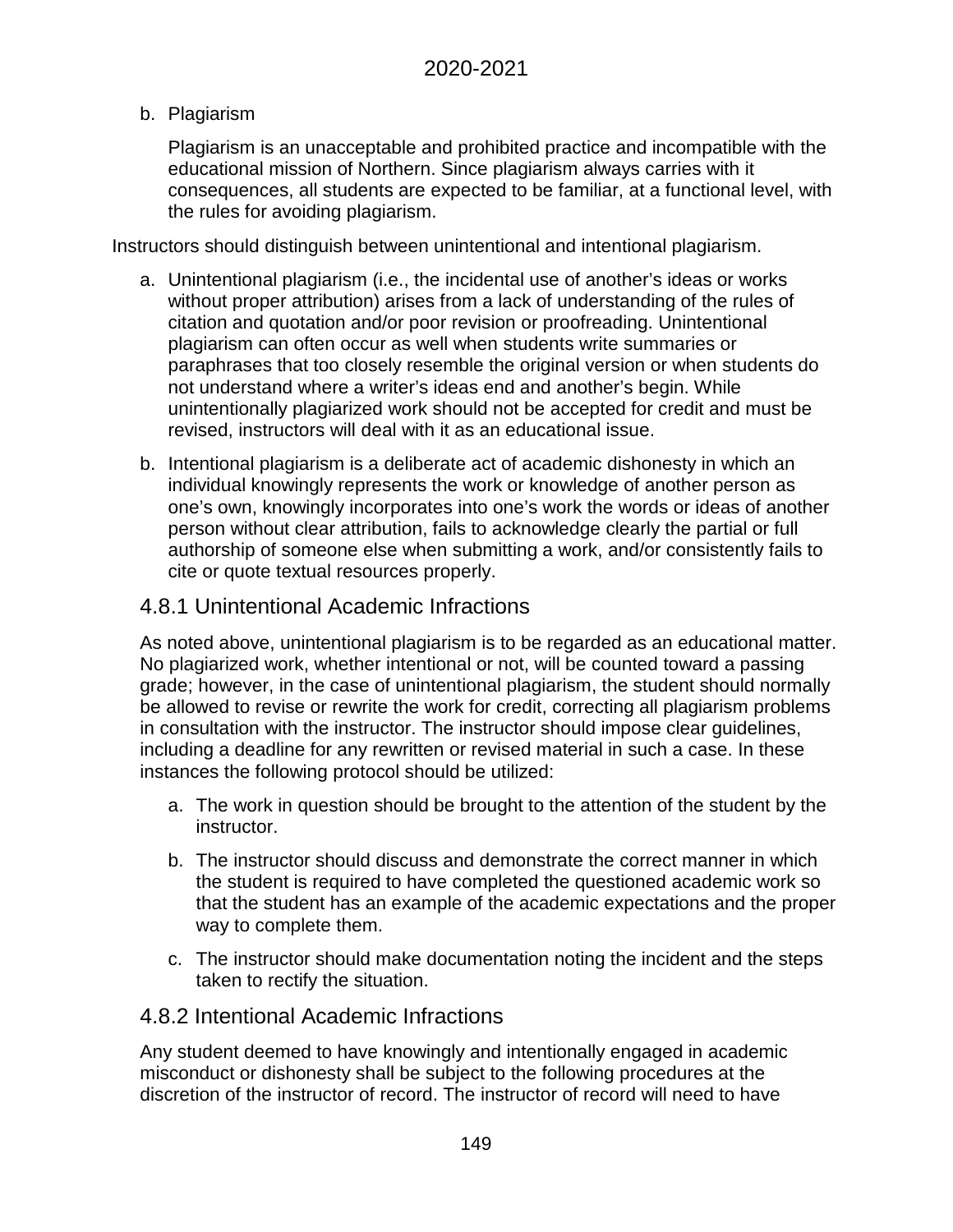convincing evidence of the infraction. For example, originality report, copy of suspected exams, or witness statements of infraction.

- a. The student in question will be contacted by the instructor of record and made aware of the nature of the infraction. It is recommended that the instructor consult with the chair of the division and ask the chair to be present at the student meeting if deemed necessary.
- b. At any time an intentional act of plagiarism has occurred, it is the instructor's responsibility to notify the Vice President for Academic Affairs.
- c. The instructor will inform the student of any disciplinary action to be initiated. The instructor of record will exercise one of the following options:
	- 1. Require student to complete additional work that may or may not be worth the same number of points possible for the original assignment.
	- 2. Award a grade reduction for the assignment, exam, or course.\*
	- 3. Award a grade of "F" for the course.\*
	- 4. Recommend to the Vice President for Academic Affairs that suspension or expulsion actions be taken by the College, including for grievous instances a notation on the transcript that students were expelled for academic dishonesty.

\*The instructor of record shall document the incident whether intentional or unintentional. Any intentional infraction meriting a grade reduction should be forwarded to the division chair.

# 4.9 Textbook Adoption and Rental

After divisional schedules are submitted to the Office of Academic Affairs each semester, the bookstore requests course booklists from each faculty member. The book approval process is outlined on the book adoption form. Faculty members should anticipate special needs (i.e., outline maps, paperback books, use of e-books, etc.) well in advance and advise the Bookstore Manager in writing. If possible, these special needs should be included with the semester booklists.

Given the cost of new textbooks for students, instructors are expected to use a given text for a minimum of two years unless special circumstances dictate a change. Exceptions must be approved by the division chair and the Office of Academic Affairs. Some courses provide the option for the rental of texts as described below.

Faculty members should order desk copies of textbooks from the publisher prior to the start of the semester. The division chair can assist faculty members with the process. In the event that a desk copy is not available at the start of the semester, faculty members may receive desk copies of textbooks from the bookstore. At the end of each semester, the Bookstore Manager will charge the department/division for the books not returned to the bookstore. When the desk copy arrives, the faculty member should return the bookstore copy to the bookstore and credit will be issued to the appropriate division/department.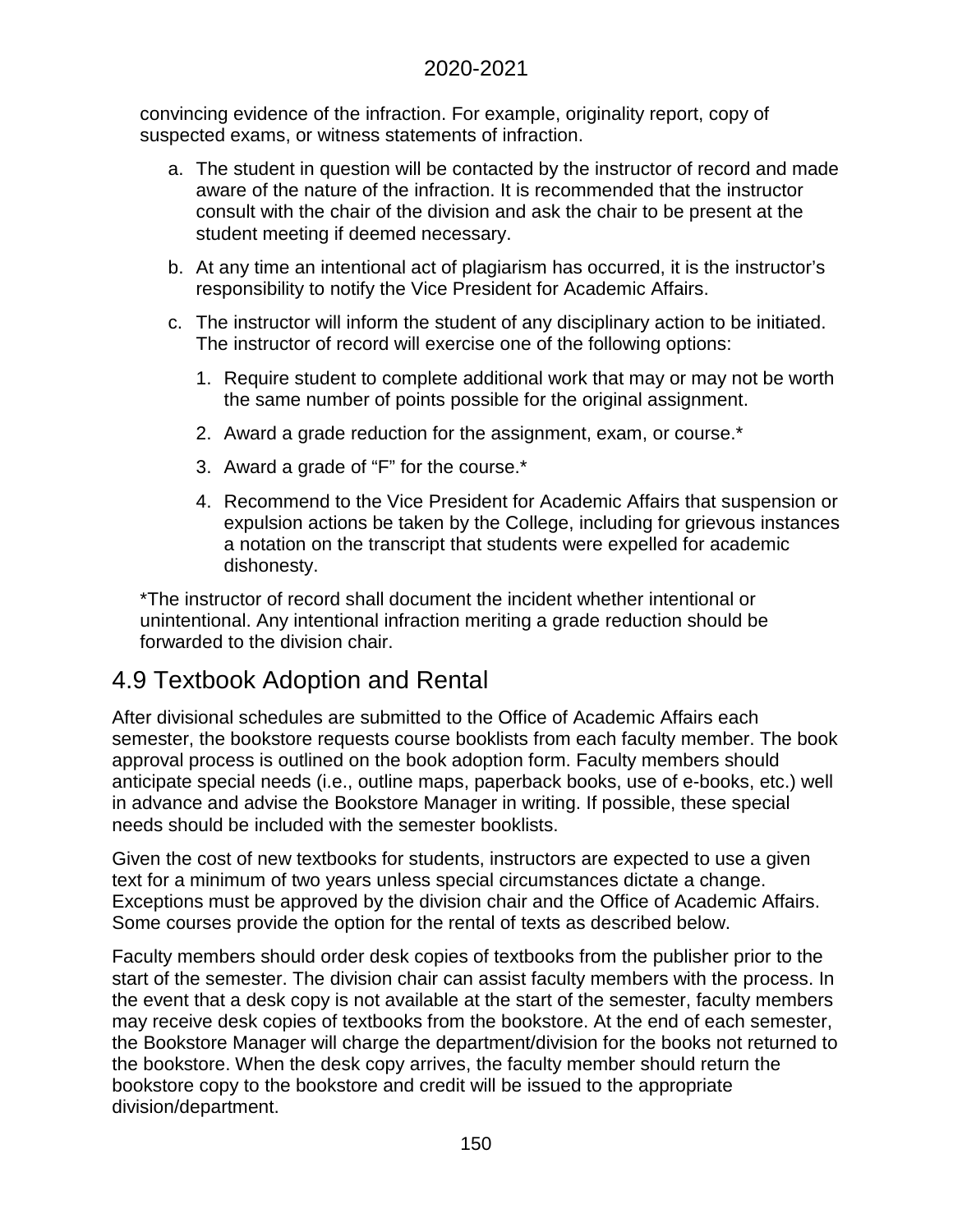## 4.9.1 Textbook Rental Guidelines

- a. The textbook rental adoption policy requires that titles normally be retained for a minimum of a two-year period. Exceptions must be approved by the Office of Academic Affairs unless a title becomes unavailable to the Bookstore.
- c. Books are not automatically updated when a new edition becomes available. A request for a new edition may be submitted as a new book order, subject to the two-year policy.
- d. Books will be purchased from used book companies when available. A request for all new books will be evaluated on an individual basis.
- e. There is a \$10 minimum for any book purchased for the rental service.
- f. Supplemental texts covered by the rental program may be ordered through the bookstore to be purchased by students.
- g. When a book is no longer used, the text will be discarded at the discretion of the bookstore.
- h. Textbooks for workshops, seminars, workbooks, books containing software access codes, and other one-time offerings are not available through the rental program.

# 4.10 Instructional Support- Library

## 4.10.1 Northern Oklahoma College Libraries

The College libraries provide support of instruction at all levels of commitment. The College library on the Tonkawa campus houses circulation materials, reference materials, bound and current periodicals, periodical indexes, and computers for access to the electronic card catalog, electronic databases, and the internet. Individual study carrels are available on the east side of the library along with media equipment. Other study areas are available throughout the library. The library at NOC Enid is located on the second floor of the Zollars building. The Zollars Library houses circulation material, reference materials, current periodicals, and computers for access to the electronic card catalog, electronic databases and the internet. Study tables are available on the west side of the library, while individual study carrels are available on the north side. Media rooms are accessible on the east side of the library.

## 4.10.2 Circulation Policies

General collection materials are checked out to faculty on a two-week basis. However, if the faculty member requests it, the material may be checked out for up to one year. Reference materials will be checked out to faculty if needed. Current and bound periodicals may be checked out to faculty or staff only.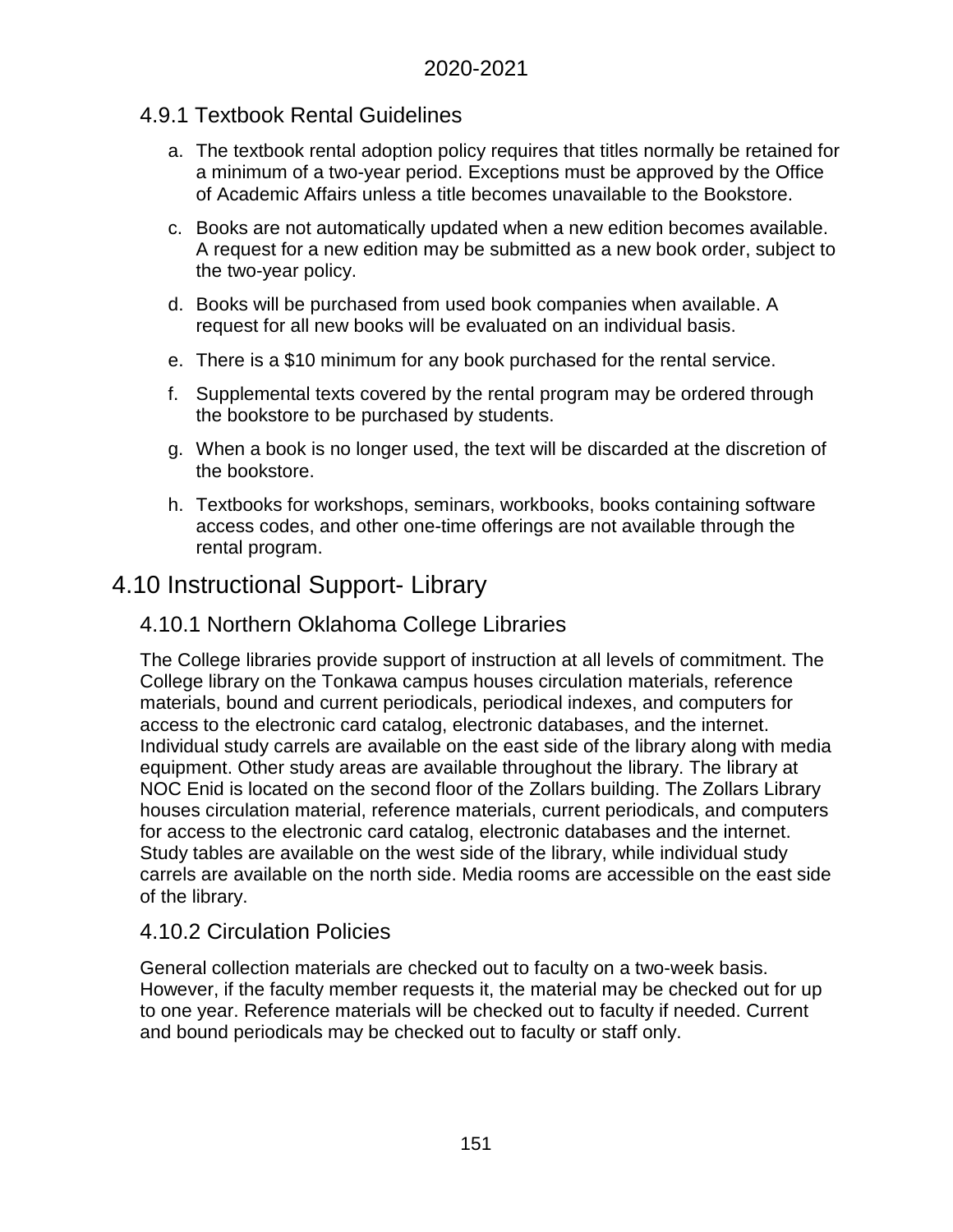## 4.10.3 Reserve Collections

Reserve collections are maintained at the circulation desks of Tonkawa and Enid libraries. If an instructor wishes to place books on reserve, he or she should contact the Access Service Librarian at the desired location. The faculty must decide what type of reserve checkout is needed: in-library use only, one day, one week, etc. The faculty will be contacted at the end of each semester to pick up personal items on reserve or to resubmit the items for the next term.

## 4.10.4 Collection Development

The collection development policy is intended to be a statement of the guidelines used for acquiring and maintaining material for the library collections at Northern Oklahoma College. These guidelines are based upon the ALA Guidelines for University Library Services to Undergraduate Students. The library in cooperation with college teaching faculty is responsible for developing the monographs collection; coordinating the collection review process; and acquiring library materials. College faculty are expected to take an active role in selecting library materials. Any faculty member may request material be added to the libraries' collections. All requests should be designated for the Tonkawa library or the Enid library or, if necessary, both.

## 4.10.5 Library Instruction

Librarians or library aides are available in Tonkawa and Enid for classroom instruction, library orientation, or other specialized instruction. Faculty should contact the library prior to bringing classes to either library.

## 4.10.6 Intra-Library or Inter-Library Loans

All material owned by the College are available through courier service to any faculty member, regardless of campus assignment. These intra-library loans may be facilitated through the Tonkawa library or the Enid library, and material may be returned at either location. Interlibrary loans may be processed for material not owned by Northern Oklahoma College libraries.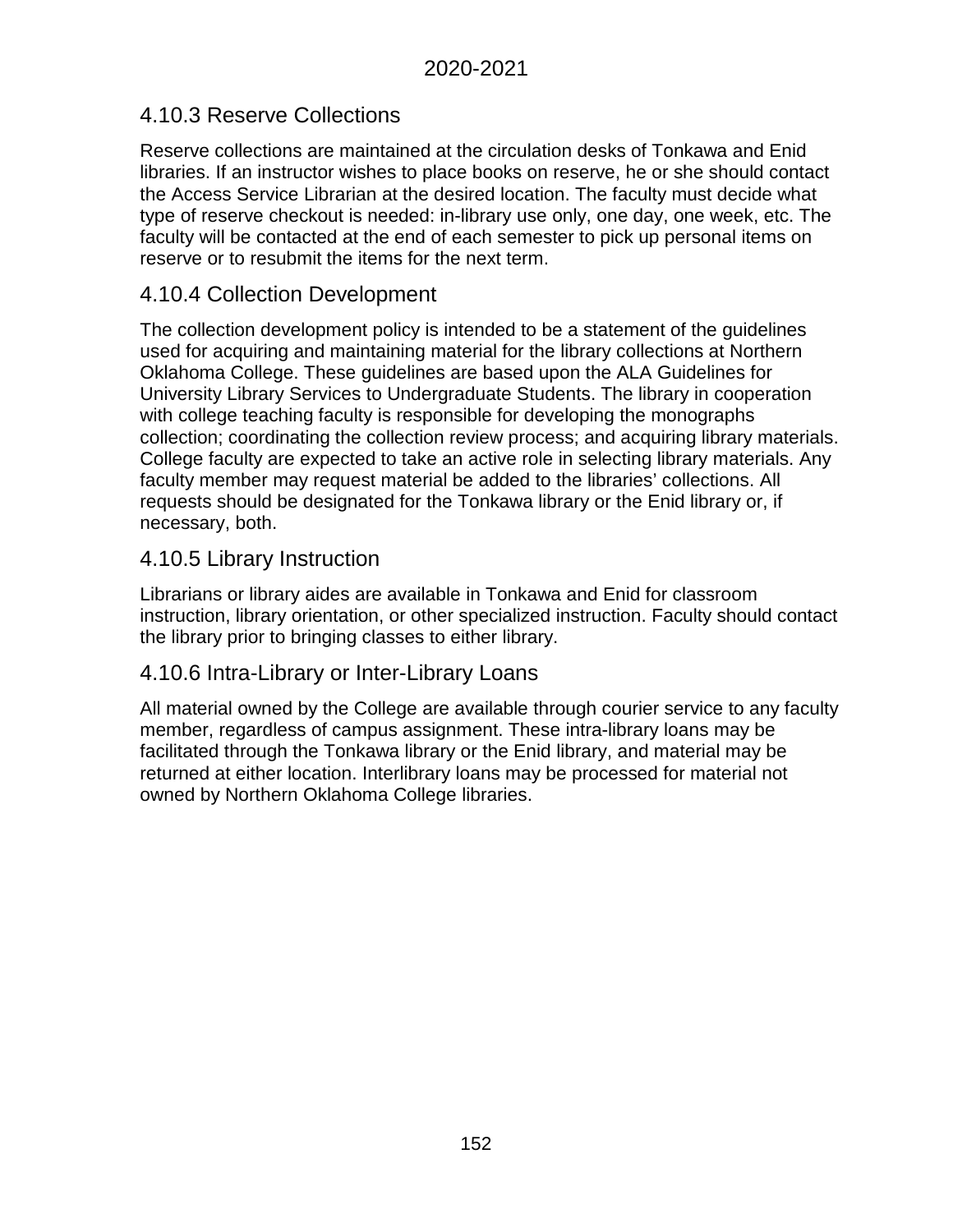# 5.0 STAFF POLICIES AND PROCEDURES

# 5.1 Recruitment and Selection

## 5.1.1 Advertising

Vacant position notices for all jobs shall be posted internally for three work days prior to posting the position externally.

For all locations, the internal posting requirement will be met with an email to NOC employees notifying of the job opportunity. In addition, a printed posting will normally be placed on the bulletin board located in the Office of Human Resources. For external posting the job will be placed on the Northern Oklahoma College website on the Human Resources: Prospective Employee web page (www.noc.edu/prospectiveemployee), along with local newspapers.

The Staff Assistant for Human Resources will place any advertisements and the budget of the appropriate department will pay for the advertisement.

## 5.1.2 Selection and Employment

## 5.1.2.1 Application for Employment

Persons who wish to be considered for employment should complete and submit to the Office of Human Resources the Application for Employment form, which can be found at the NOC website on the [Employment Opportunities web page](http://www.noc.edu/employment-opportunities/)  [\(http://www.noc.edu/employment-opportunities/\)](http://www.noc.edu/employment-opportunities/)

## 5.1.2.2 Interview Process

Supervisors shall review applications for employment on file with the Office of Human Resources. The supervisor and the appropriate vice president will complete interviews and recommend an applicant for the position by completing the Position Interview Sheet indicating all applicants interviewed and the selected potential new employee.

## 5.1.2.3 Recommendation for Employment

The supervisor shall submit the Position Interview Sheet to the Office of Human Resources upon completion. In addition, the Request for Personnel Action Form must be completed by both the supervisor and the potential new employee. The potential new employee must complete the Background Authorization forms. Employment is contingent upon a satisfactory Background and is not to begin until these forms are routed through the assigned channels to the President for employment approval.

## 5.1.2.4 Employment

After final approval from the President of the Request for Personnel Action Form, Position Interview Sheet, and Background Screening, the supervisor notifies the employee that the screening process is complete and he or she is able to begin work. For full-time employees, the supervisor will call and schedule an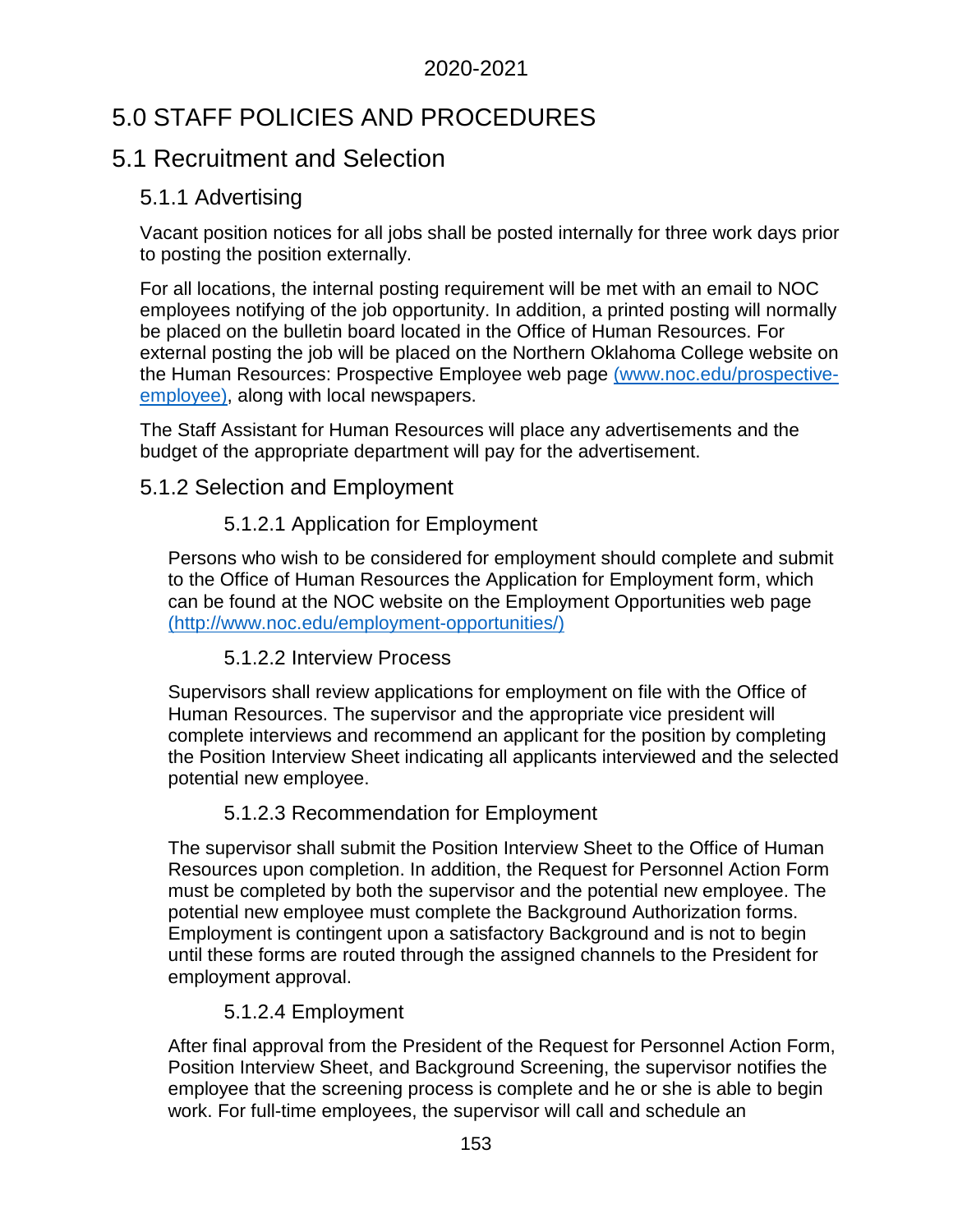appointment for the new employee with the Benefits Coordinator to complete the official employment process. Hourly employees should contact the Office of Human Resources or designated personnel in Enid or Stillwater. The immediate supervisor will begin the new employee orientation utilizing the new employee checklist.

## 5.1.3 Follow-Up

Once the selection has been made, all applications and supporting documents shall be forwarded to the Office of Human Resources for reference and filing. The Office of Human Resources will file all applications in the personnel file. The Staff Assistant for Human Resources is responsible for sending letters to the unsuccessful applicants notifying them that the position has been filled. The Office of Human Resources shall verify that all necessary employment documents are complete before directing the information to the Payroll Officer for State of Oklahoma payroll processing.

## 5.1.4 Conditions of Employment

The following forms must be completed in the Office of Human Resources, or as otherwise designated. Other forms may be required in addition to those listed:

5.1.4.1 Employee's Withholding Allowance Certification (W-4 form)

Federal law requires all employees to complete and sign a W-4 form. When the W-4 form is changed, an additional state form must be completed as well. The employee must present a current Social Security card with the completed W-4 form. A copy of the Social Security card will be placed in the employee's personnel file.

5.1.4.2 Employment Eligibility Verification (I-9 form)

Federal law requires all persons employed after November 6, 1986, to complete Form I-9 and to provide certain documents that prove identity and eligibility for employment in the United States.

5.1.4.3 Drug-Free Workplace Policy

All employees are required to sign an Acknowledgment of Understanding and Compliance with the Drug-Free Workplace Policy.

5.1.4.4 Health Policy

The College may request a physical, psychological, or psychiatric examination from an applicant for employment after a job offer is extended or from an employee returning to work from leave that resulted from an injury or illness. Whether such a request is made will be determined solely by the administration and the examination will be at College expense. Compliance with a request for examination is a condition of employment.

If the examination shows that the individual is unable to perform the principal job duties, with or without reasonable accommodation, the job offer will be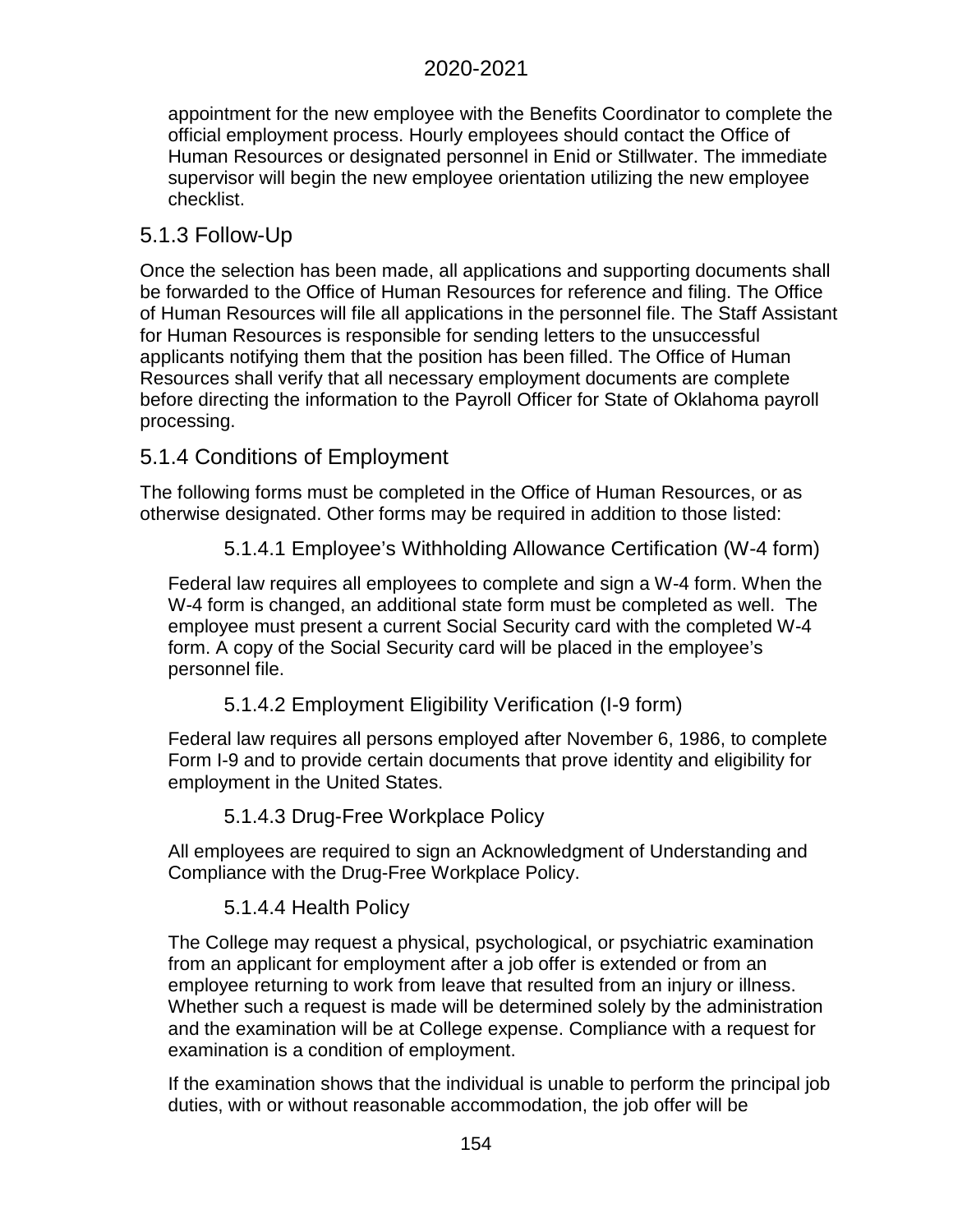withdrawn, or in the case of a returning employee, he or she may not be permitted to return. Questions regarding accommodation for disabilities (under the Americans with Disabilities Act) may be presented to the Vice President for Student Affairs at 580.628.6240.

#### 5.1.4.5 Background Screening

Northern Oklahoma College conducts background checks on all final job candidates excluding students. All criminal background screens are conducted post-offer (contingency offer). However, as part of Title VII of the Civil Rights Act, this information cannot be used as a basis for denying employment, unless it is determined to be job-related. Northern Oklahoma College may also use a third party administrator to conduct background screenings. The type of information that can be collected by this agency includes, but is not limited to, a criminal background check, social security trace, education, employment history, credit, and professional and personal references. This process is conducted to verify the accuracy of the information provided by the candidate and determine his or her suitability for employment.

## 5.1.5 Types of Appointments

Appointments are for the fiscal year, July 1 through June 30, unless otherwise stated on the Employee Action Form. This appointment does not change an employee's "at-will" status.

Northern Oklahoma College is an "at-will" employer. The contents included in this Handbook in no way modify or amend the right of the College as an "at-will" employer in originating or terminating employment of personnel. "At-will" employment is for no specified term and is terminable at the will of either the employee or employer. Promises or representations made by anyone except the President of Northern Oklahoma College concerning the conditions of employment, express or implied, do not negate the right of the College to terminate employment at any time, without notice and with or without cause.

Positions at Northern Oklahoma College are categorized as one of the following:

#### 5.1.5.1 Full-Time Salaried Employees

Full-time salaried employees are those employees who work at least 40 hours per week and maintain continuous regular employment status.

## 5.1.5.2 Part-Time Salaried Employees

Part-time salaried employees are those employees who work 30 hours or less per week and who maintain continuous regular employment status. Employees in this classification are designated either certain working hours or a task assignment to perform with flexible hours. Compensation is based upon monthly salary.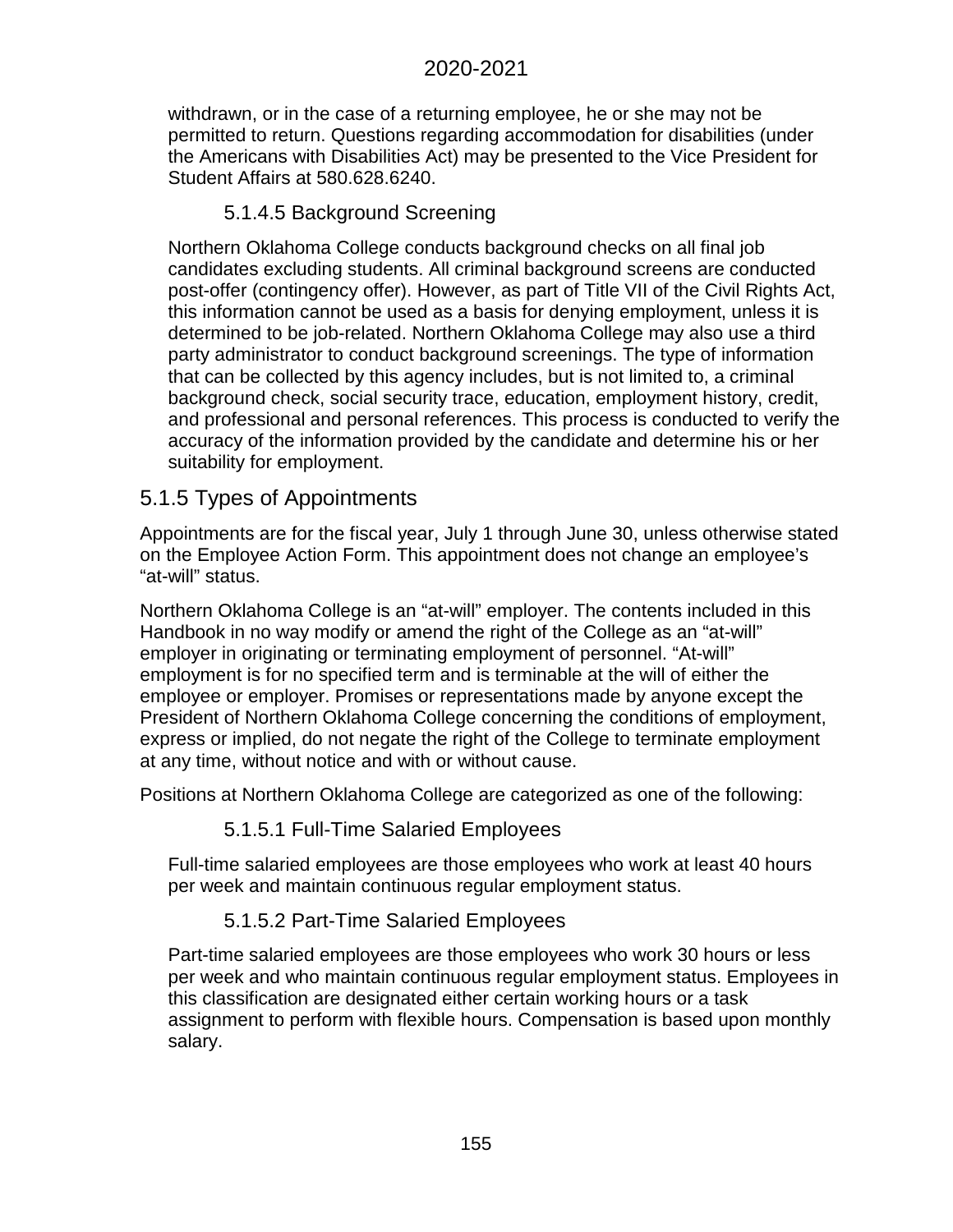## 5.1.5.3 Hourly Employees

Hourly employees are those employees who normally work fewer than 30 hours per week, are considered temporary, and have job assignments with an hourly rate of compensation. Hourly employees are not eligible for retirement, leave, vacation, insurance, or other similar benefits. The President is authorized by the Board of Regents to select full-time employees and to make appointments. Parttime and temporary employees may be employed by the President as required to carry on institutional programs. The President is encouraged to seek the advice and counsel of others in the selection process. Involvement of the proper vice president and supervisor is appropriate in the selection of staff. An advisory committee should be of assistance in choosing a vice president or other major administrator with supervisory authority over a number of employees. The Board must utilize an advisory committee of internal and external persons in selection of a president.

## 5.1.5.4 Volunteers

Occasionally, volunteers assist with activities or programs. These volunteers must comply with the policies and procedures of the College. Volunteers do not receive compensation or benefits.

## 5.1.6 Overload Teaching for Staff

An employee may teach a class as contractual faculty in a subject area for which he or she is qualified if his or her services are needed and it does not interfere with the duties for which the employee was hired or detract from the employee's ability to do his or her job at Northern Oklahoma College. Employees are limited to teaching 3 credit hours per semester. The class must meet after 5:30 p.m. or outside the staff member's designated working hours. Preparation, grading and all other activities associated with the class should not be done during regular office hours.

Per Fair Labor Standards Act, employees classified as Exempt will be compensated at the adjunct rate. Non-exempt employees will be compensated at time and onehalf of their primary job responsibility hourly rate. These teaching assignments are approved at the discretion of the President.

To apply for an adjunct teaching position, the employee will need to submit a transcript and letter of interest to the Division Chair in that area and must have a completed application packet on file before the semester begins. If there is a need for course coverage, eighteen hours of completed coursework in the discipline are normally required for all adjunct positions, and a master's degree is required in most areas. Compensation for this teaching will be detailed and paid on an overload pay schedule. A Request for Personnel Action must be completed for the available coursework with signatures of the employee being considered, the division chair, and the Vice President for Academic Affairs.

## 5.1.7 Outside Employment

An employee may engage in outside business or financial interest as long as it does not create a conflict of interest or interfere with the duties for which the employee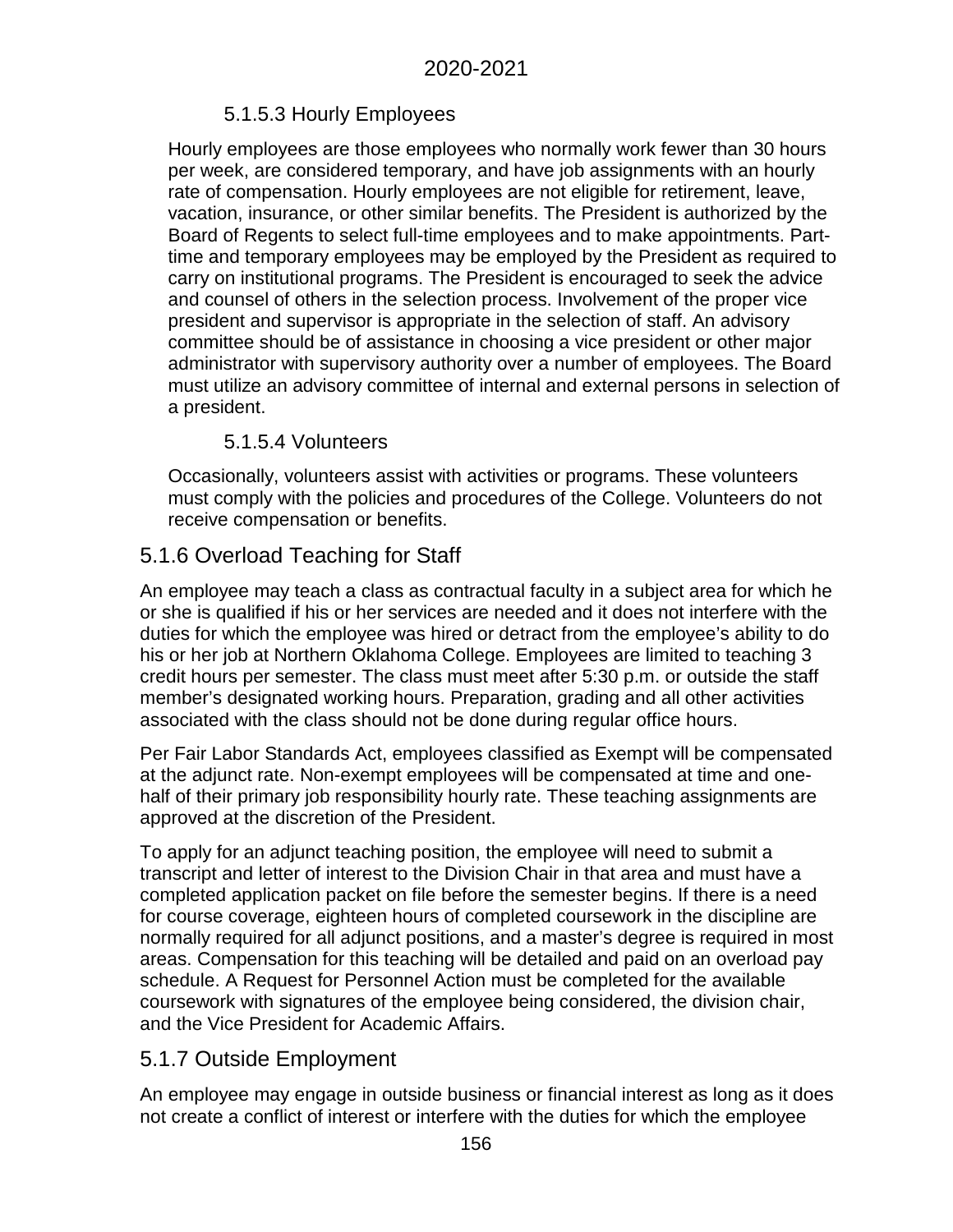was hired or detract from the employee's ability to perform his or her job at Northern Oklahoma College.

An employee may engage in outside activities; however, the College may collect information routinely. Procedures for advance clearance of certain types of activities may be required and arranged. If the nature of the extra activity, or the time and effort on the part of the employee result in a conflict with his or her college employment, the activity may require reduction or elimination. Use of college resources including supplies and equipment is prohibited.

# 5.2 Employment Policies

Northern Oklahoma College is an "at will" employer. The contents included in this Handbook in no way modify or amend the right of the College as an "at will" employer in originating or terminating employment of personnel. "At will" employment is for no specified term and is terminable at the will of either the employee or employer. Promises or representations made by anyone except the President of Northern Oklahoma College concerning the conditions of employment, express or implied, do not negate the right of the College to terminate employment at any time, without notice, and with or without cause.

## 5.2.1 Management Provisions

The College has the right to exercise customary functions of management, which include, but are not limited to, the following:

- a. Hiring, promoting, transferring, disciplining, and terminating employees in accordance with college policies;
- b. Reassigning an employee from one position to another position;
- c. Directing the work force; determining its composition, organization, and structure; and scheduling and assigning work;
- d. Establishing reasonable job standards, expectations, work rules, policies, and regulations;
- e. Determining the extent and schedule of its operations;
- f. Maintaining the orderly conduct of the work force, requiring job performance which meets job requirements, and terminating employees in accordance with college policies; and
- g. Amending, revising, revoking, or issuing policies and rules governing college employees.

## 5.2.2 Employee Provisions

Full-time salaried employees may:

- 1. Be appraised on job-related criteria;
- 2. Express employee concerns and complaints;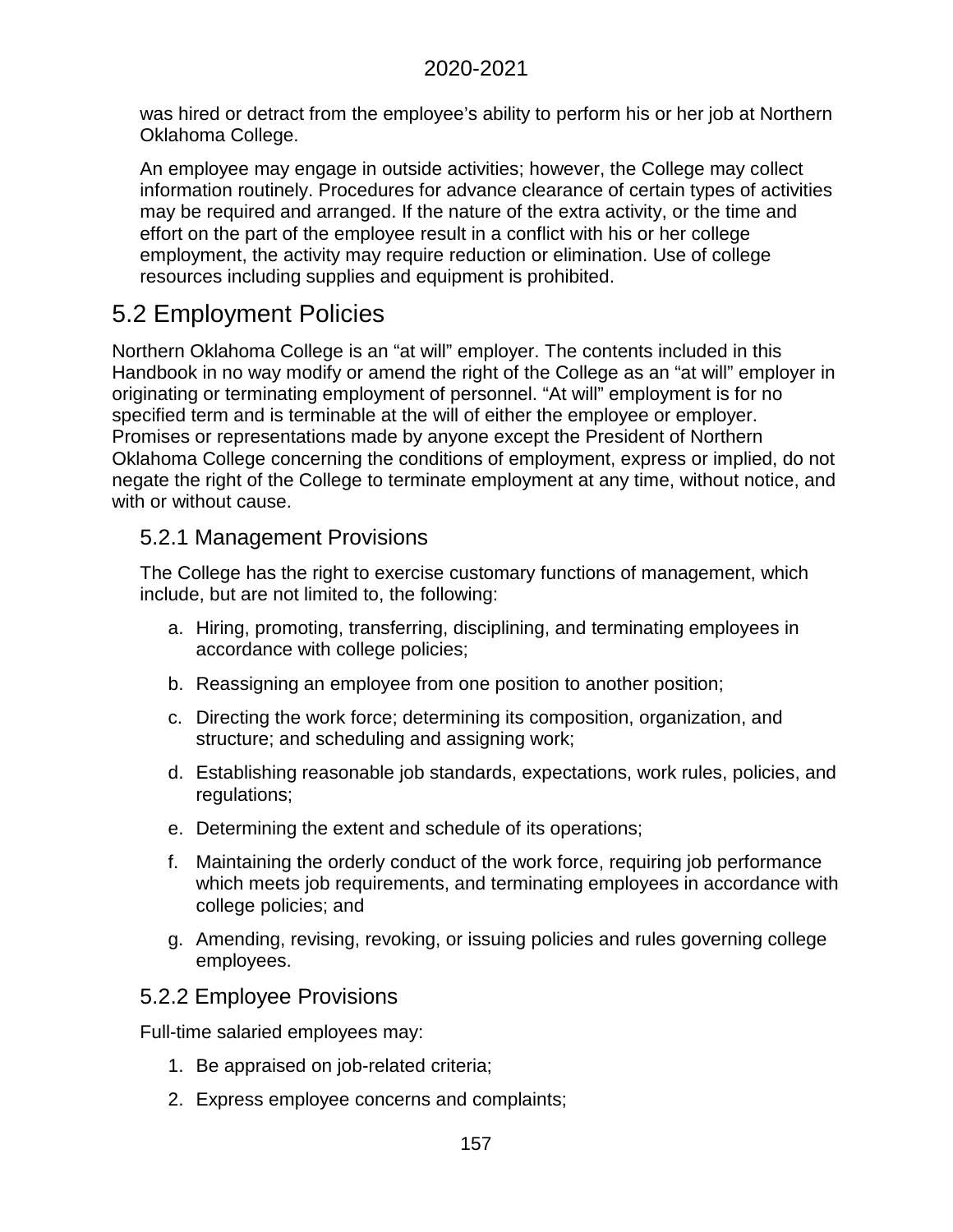- 3. Be expected to work in a safe environment;
- 4. expect reasonable and nondiscriminatory application of the Northern Oklahoma College Board of Regents, College, and departmental policies and rules; and
- 5. Expect termination proceedings and other disciplinary action to be made in accordance with the Northern Oklahoma College Board of Regents and College policies.

## 5.2.3 Falsification

Any false, incomplete, or incorrect statement, answer or representation, given intentionally or unintentionally by any person, either orally or in writing, pertaining to availability, acceptability, or eligibility for employment in any department, school, classification, or position at Northern Oklahoma College, or pertaining to personal information or background information on any authorized form, record or file, may result in refusal of employment by Northern Oklahoma College. If such information is found after employment, appropriate disciplinary action up to, and including, termination may be taken.

## 5.2.4 Vacancies

In order to be considered for a vacancy, an employee should apply through the Office of Human Resources.

## 5.2.5 Definitions

- a. Employment
	- 1. Initial Employment

Initial Employment Initial Employment refers to placing an individual on the payroll for the first time.

2. Reinstatement

Reinstatement refers to placing a former employee with at least two years of continuous service on the payroll after a break in service of six months or less.

3. Re-employment

Re-employment refers to placing a former employee on the payroll after a break in service of more than six months.

- b. Promotion Promotion is defined as the advancement of an employee to a classification with a higher pay range.
- c. Transfer A transfer occurs when an employee moves from one position to another position of equivalent responsibility within the same pay range.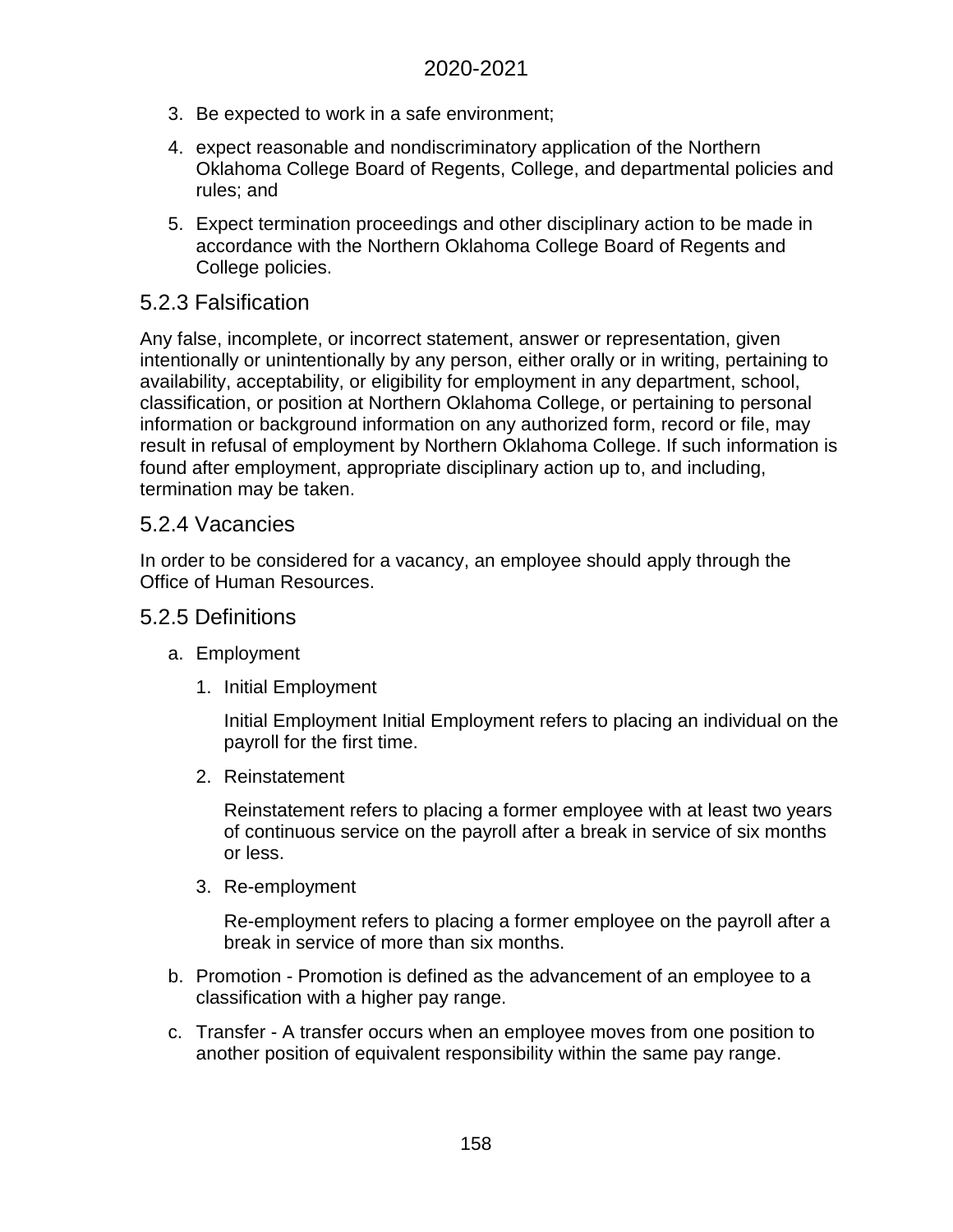d. Demotion - Demotion is defined as the movement of an employee to a classification with a lower pay range. Demotions may be either disciplinary or non-disciplinary.

## 5.2.6 Promotions and Transfers

Transfers can be made in order to provide equitable consideration and opportunity for qualified employees to fill job vacancies at Northern Oklahoma College. An employee desiring to transfer should discuss possibilities with his or her supervisor. Employees being considered for promotions or transfers will be required to agree to a background screening check and the promotion/transfer is contingent upon receiving necessary approvals on a completed Personnel Action Form.

The College encourages the upward mobility of employees to positions for which they are qualified and which meet their career interests and objectives.

Promotion will be based on qualifications such as experience, education, attendance, ability, and other job-related factors.

- a. An employee interested in promotional opportunities must provide the Office of Human Resources with updated employment application material as positions open.
- b. When an employee transfers to a different department, all sick leave and annual leave balances transfer with the employee.

## 5.2.7 Reinstatement

An employee with two or more years of continuous full-time service before termination under satisfactory conditions, upon application and completion of proper documents, may be reinstated by the College within six (6) months following termination, contingent on recommendation of the department supervisor and approval of the President. Reinstatement is possible only if a vacancy for which the person is qualified exists. Such an employee will have sick and annual leave accrual rates restored to his or her employment record.

## 5.2.8 Re-Employment

An employee who terminates his or her employment under satisfactory conditions and who desires to return after six months, may do so upon application and completion of proper documents, with a recommendation from the department supervisor and approval by the President, if a vacancy exists for which the person is qualified. The returning employee in this category would return with no restoration of previous sick and annual leave accrual rates.

## 5.2.9 Probationary Period

A probationary period is used to evaluate an individual's ability to perform his or her assigned duties; communicate effectively with co-workers; follow directions, rules, and policies; work in harmony with co-workers; and present a positive image of the College. The end of the probationary period does not indicate permanent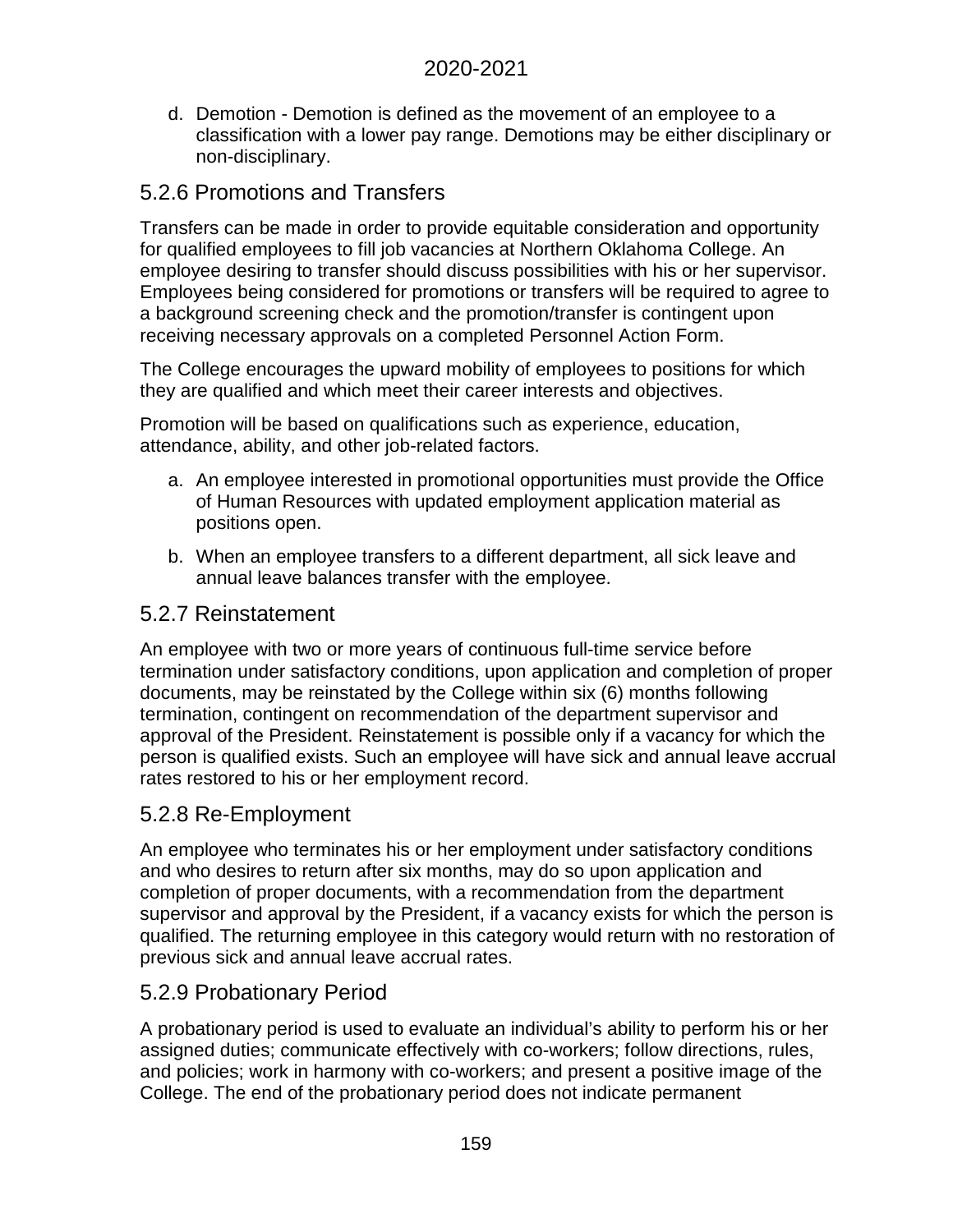employment. The College maintains its right to employ "at-will" and may choose not to renew an appointment to a position, regardless of probationary status.

All full-time salaried and part-time, new-hire and rehire employees are considered to be on probation during the first twelve months of employment. During this period, a supervisor will closely monitor the performance of the probationary employee to determine fitness for the position. Probationary fulltime employees are eligible for benefits.

The probationary period is a time during which the employee demonstrates the skills and abilities necessary to perform the duties assigned. Every supervisor should routinely keep notes on each employee's performance, and especially document counseling sessions. As an employee's evaluation period, prior to completion of the first twelve months of service, approaches, those notes should be reviewed to consider whether the probationary employee should be retained. All Performance Evaluation Forms are to be forwarded to the Office of Human Resources, where they become a part of the employee's permanent file.

#### 5.2.9.1 Promotion

Upon promotion to a new classification, an employee shall be placed in a threemonth probationary period to allow the department supervisor a sufficient amount of time to measure the efficiency and productivity of the probationary employee. Such probationary periods do not affect an employee's eligibility for accrual or use of college benefits.

## 5.2.9.2 Transfer or Demotion

A three-month probationary period is also served each time an employee receives a transfer or demotion. Such probationary periods do not affect an employee's eligibility for accrual or use of college benefits.

## 5.2.10 Performance Evaluations

A Performance Evaluation Form reflecting an employee's progress becomes a permanent part of his or her personnel file. This file is referred to for salary review and promotional considerations and is also used as background material should a supervisor feel the need to discuss improvement in an individual's work.

## 5.2.10.1 Probationary and Annual Evaluations

Supervisors will evaluate a new employee after ninety (90) days and prior to the first twelve months of service. Annual evaluations will be completed each April thereafter. In addition, supervisors may evaluate an employee more often at his or her discretion.

## 5.2.11 Termination Clearance Process

Employees should submit resignations to the College in writing. Management personnel are requested to provide one month notice and all others are requested to provide ten work days' notice of resignation. For pay calculation purposes, the employee must be physically present at work on the official date of resignation.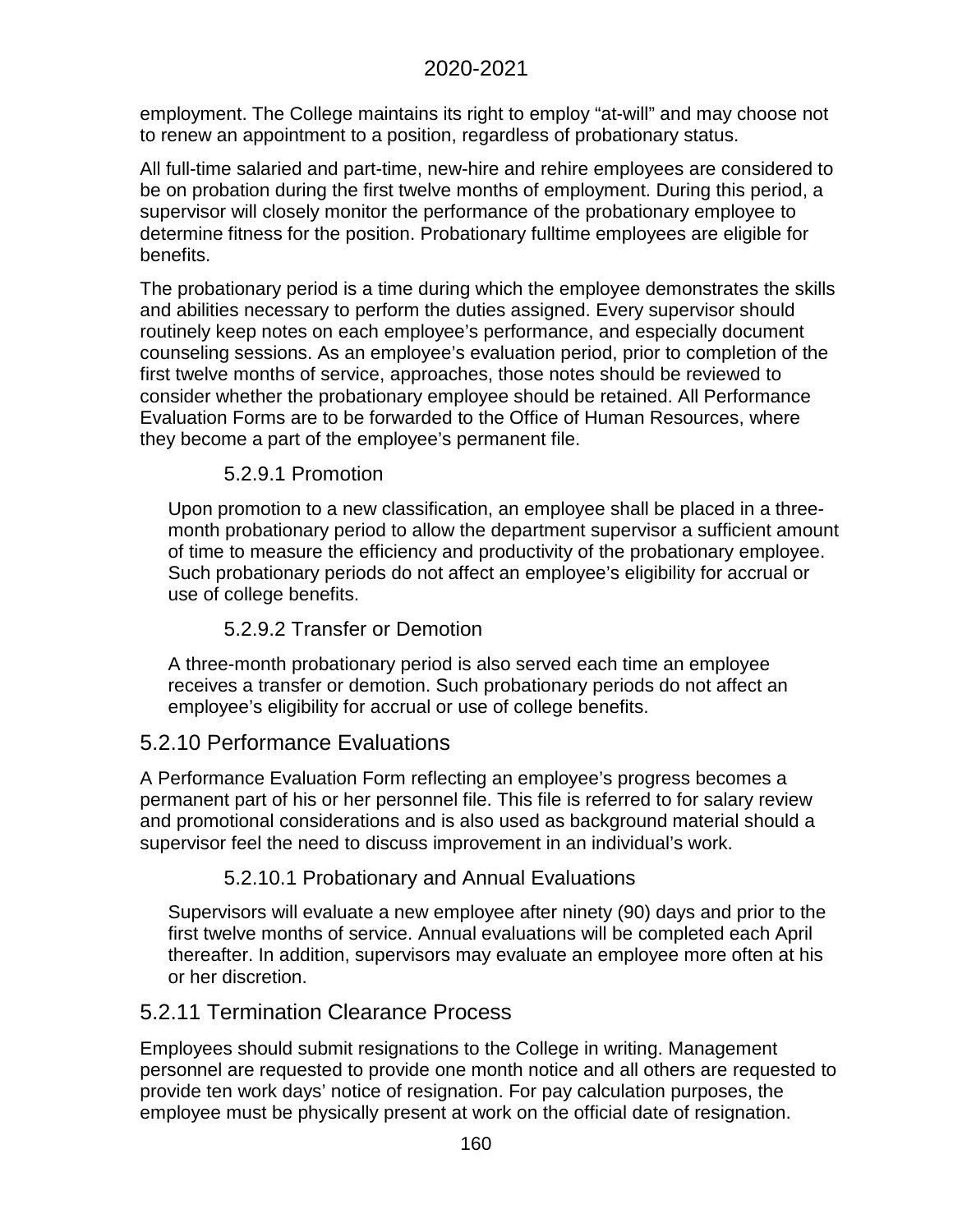The exiting employee should submit a signed letter of resignation indicating last day of employment to the President's Office with a copy of the resignation letter to the department supervisor and appropriate vice president. The original resignation letter will be forwarded to the Office of Human Resources for inclusion in the employee's permanent record. The salary of an employee whose services are terminated before the end of the month will be pro-rated on the basis of hours worked during the month of termination.

The employee must complete a Faculty and Staff Checkout Clearance Form before the last regular paycheck can be processed. The clearance procedure includes turning in keys, electronic device, parking permits, etc. and clearing all college debts. The form is available in the Office of Human Resources and must be returned there when completed.

Supervisors are responsible for completing the Personnel Action Form and submitting to the Director of Human Resources.

## 5.3 Compensation and Classification

The compensation and classification program of Northern Oklahoma College is administered by the Vice President for Financial Affairs. The program also provides recognition for differences in individual ability and performance.

## 5.3.1 Job Descriptions

The College classifies each position in accordance with its functions, duties, responsibilities, and relationship to other positions. Supervisors, with assistance from the Office of Human Resources, develop descriptions for positions specifying the duties, responsibilities, supervision received, supervision given, and the education, training, and experience necessary for a person to function effectively in that position.

## 5.3.2 Employee Classification

The Vice President for Financial Affairs shall determine and specify, subject to the provisions of the Fair Labor Standards Act, those classifications which shall be exempt. All classifications not specifically determined to be exempt classifications shall be considered non-exempt classifications.

## 5.3.2.1 Exempt Classification

Exempt classifications are those classifications which shall neither be entitled to the earning of, accrual of nor credit for overtime and/or compensatory time.

## 5.3.2.2 Non-Exempt Classification

Non-exempt classifications are those classifications which shall be eligible for earning of, and credit for, appropriately authorized overtime and/or compensatory time. These employees, whose work must be documented and maintained in accordance with federal regulations, must maintain detailed records reflecting the actual time worked. The employee's supervisor and the appropriate vice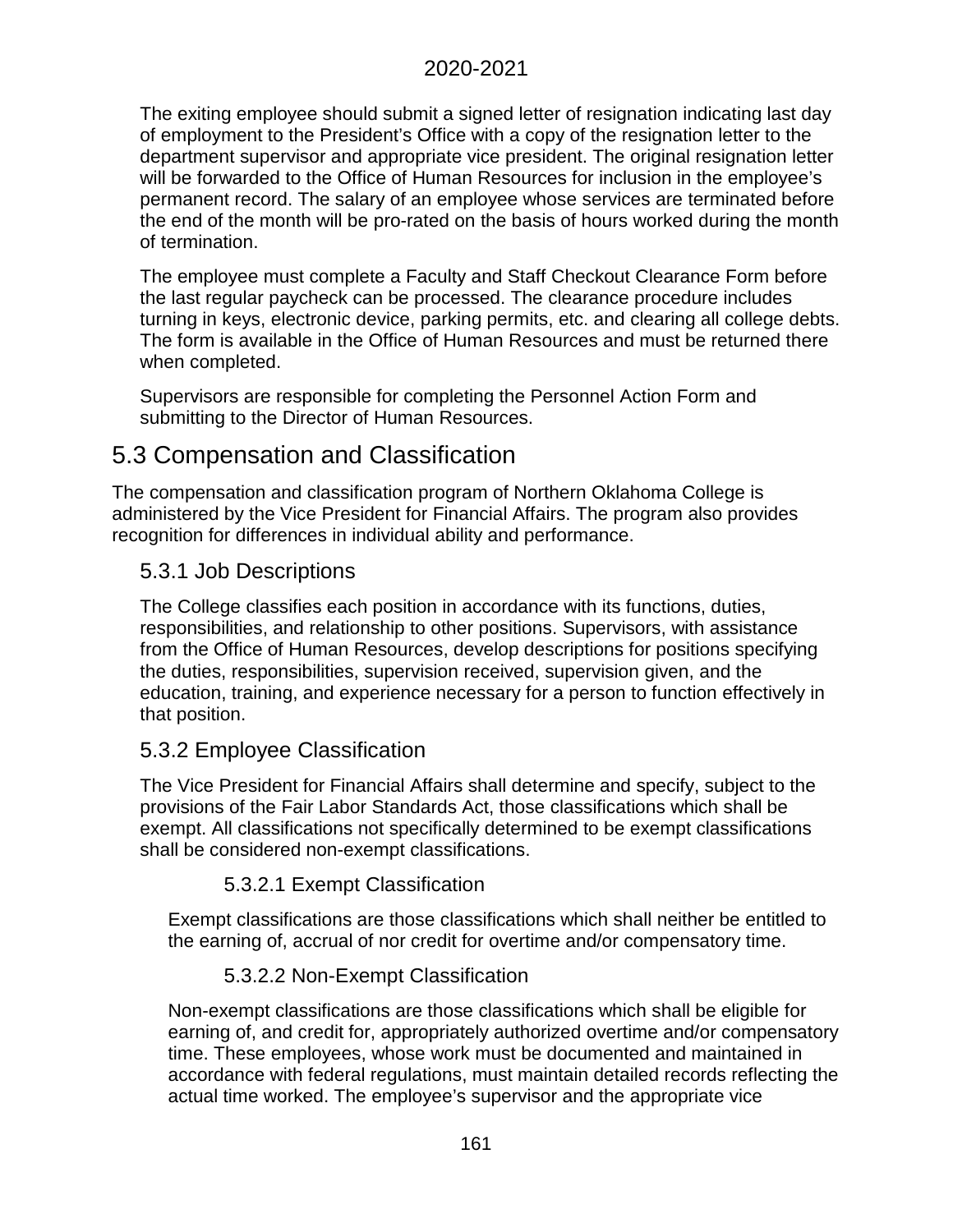president must approve overtime work in advance, except in cases of emergency.

## 5.4 Hours of Work

#### 5.4.1 Work Week

For payroll record-keeping purposes, the work week at Northern Oklahoma College begins at 12:01 a.m., Saturday, and ends at 12 midnight, Friday. A full-time salaried employee will normally be scheduled to work 40 hours per work week. Regular daily work hours are from 8 a.m. to 5 p.m., Monday through Friday, with one hour off for lunch, coordinated within the department to maintain more coverage for support services. At the discretion of the President, the official work hours may vary during summer months and by location.

In order to accommodate for college activities and events scheduled during evenings or weekends, full-time non-exempt salaried employees may be required to work a flexible 40-hour work week schedule. This 40-hour work week schedule shall be scheduled and approved in advance by the immediate supervisor and appropriate vice president. See below for definitions and policies on altered work weeks.

#### Definitions:

Core Work Schedule: Defined by the hours when support services are most in demand, the core work schedule is 9-4. Flex time scheduling and alternative work schedules that are approved should focus on maintaining and supporting these hours of operation when possible.

Flex Time: Release time earned when an employee is asked to vary the normal work week by fulfilling a work-related obligation outside of the normal work hours of 8-5 and then is allowed to take an equal amount of time in work release (e.g. working one hour later in the evening to sponsor an institutional event and coming in to work one hour later the following morning). Flex time applies to non-exempt employees only.

Compensatory time: When employees work more than 40 hours a week to meet institutional obligations and are unable to adjust their work week through release time to stay within the 40 hours. Compensatory time applies to non-exempt employees only.

Alternative Work Schedule: A varied work schedule that is based not on institutional obligations but an employee's request for adjustment (e.g. coursework, child care drop-off, or other routine obligations that might fall within the normal 8-5 workday). For purposes of this policy, an alternative work schedule is an ongoing schedule adjustment that lasts one semester or longer. Adjustments for individual days should normally be addressed through the personal leave or annual leave policy.

#### 5.4.1.A Flex time for Non-Exempt Employees

If actual hours worked plus hours paid for but not worked (holidays, annual leave, etc.) exceed 40, the employee will be given flex time at the rate of one hour for each hour worked. Flex time off must be taken during the time designated as the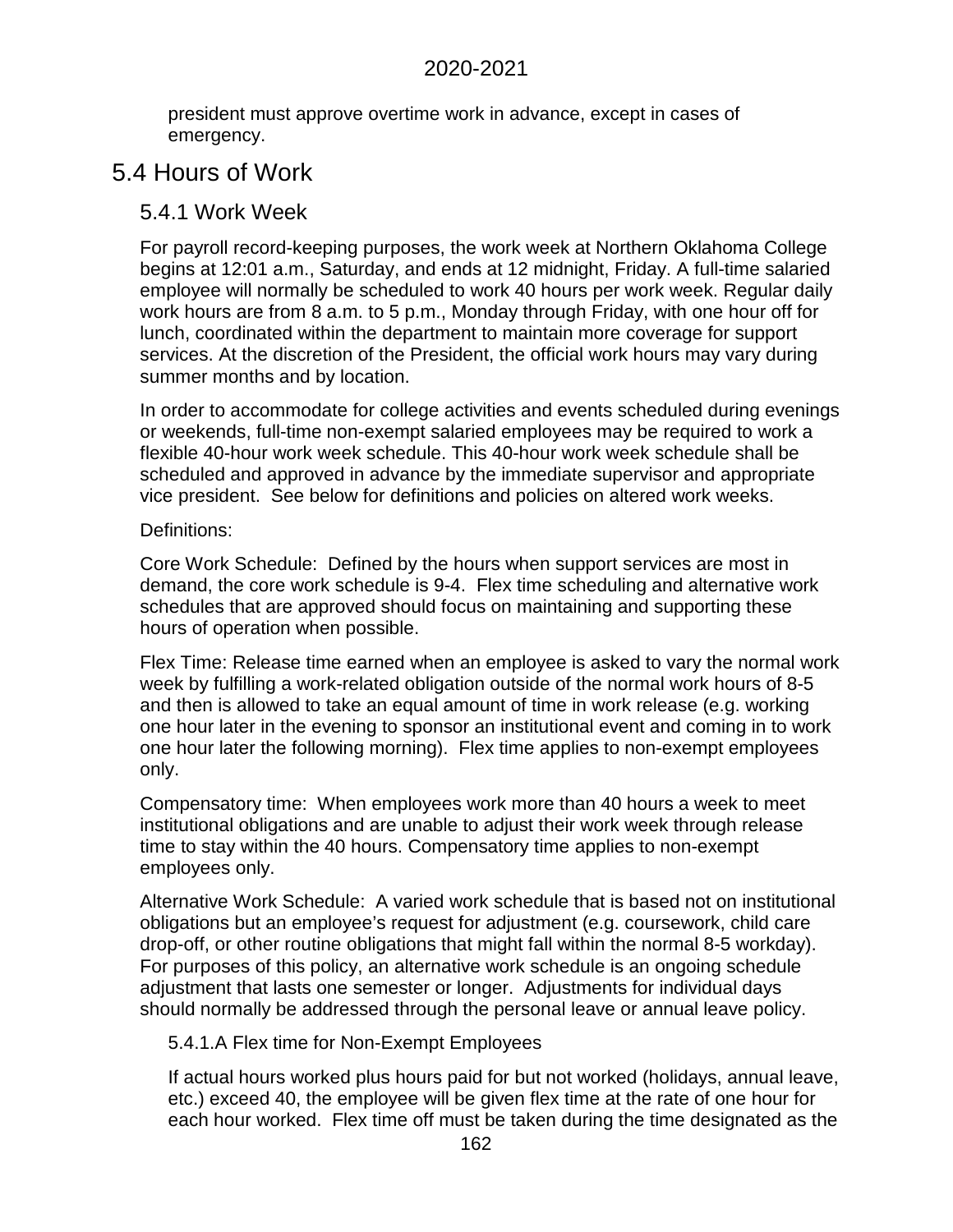employee's normal work week. The College's policy of giving flex time off in lieu of payment for overtime worked should be followed in every possible situation. Direct any policy exception request to the Vice President for Financial Affairs.

5.4.1.B Compensatory time or Overload Pay for Non-Exempt Employees

Should a non-exempt employee work more than 40 hours during the established work week (See Section 5.4.1, Work Week), he or she will be given compensatory time at the rate of one and one-half hours for each hour worked beyond 40. Holidays, annual leave, sick leave, and flex time off will not be treated as hours worked for the purpose of computing compensatory time at one and one half.

Compensatory time off is to be taken within one year of the date of accumulation. The maximum compensatory time which may be accrued by any affected employee shall be 60 hours. Compensatory time accrued must be used before vacation time. The employee must be permitted to use compensatory time on the date requested by the employee unless the time off would unduly disrupt the operations of the department. Use of compensatory time can also be assigned by a supervisor to allow an employee to be absent from work.

An employee transferring from one department to another is required to use accumulated compensatory time prior to transferring.

If payment of overtime is approved rather than compensatory time, the rate of pay will be calculated using an hourly rate. For regular, salaried 12-month employees, hourly rate equals the annual salary divided by 2080, the product of 52 weeks times 40 hours.

5.4.1.B.1 Authorization

Overtime hours worked and compensated with compensatory time, at a time mutually agreeable between the employee and his or her supervisor, must be approved in advance by the employee's supervisor except in cases of emergency. If a department cannot allow an employee to take flex time off in lieu of working over 40 hours within the work week, the Vice President for Financial Affairs must authorize approval prior to the performance of the overtime work in order to receive authorization to pay overtime wages. Appeals of the decision of the Vice President of Financial Affairs may be made to the President.

5.4.1.C. Alternative Work Schedule Guidelines

Employees (both exempt and non-exempt) may submit a request for an alternative work schedule when they seek a longer-term adjustment that will alter the normal work schedule (e.g. arriving one hour later and leaving one hour later). To be eligible for an alternative work schedule, a request must be submitted each semester and all of the following conditions must be met:

A. Requests for an alternative work schedule are made by completing the online request form and submitting to both HR and direct supervisor for approval. If approved by the vice president in the area, the signed form must be filed in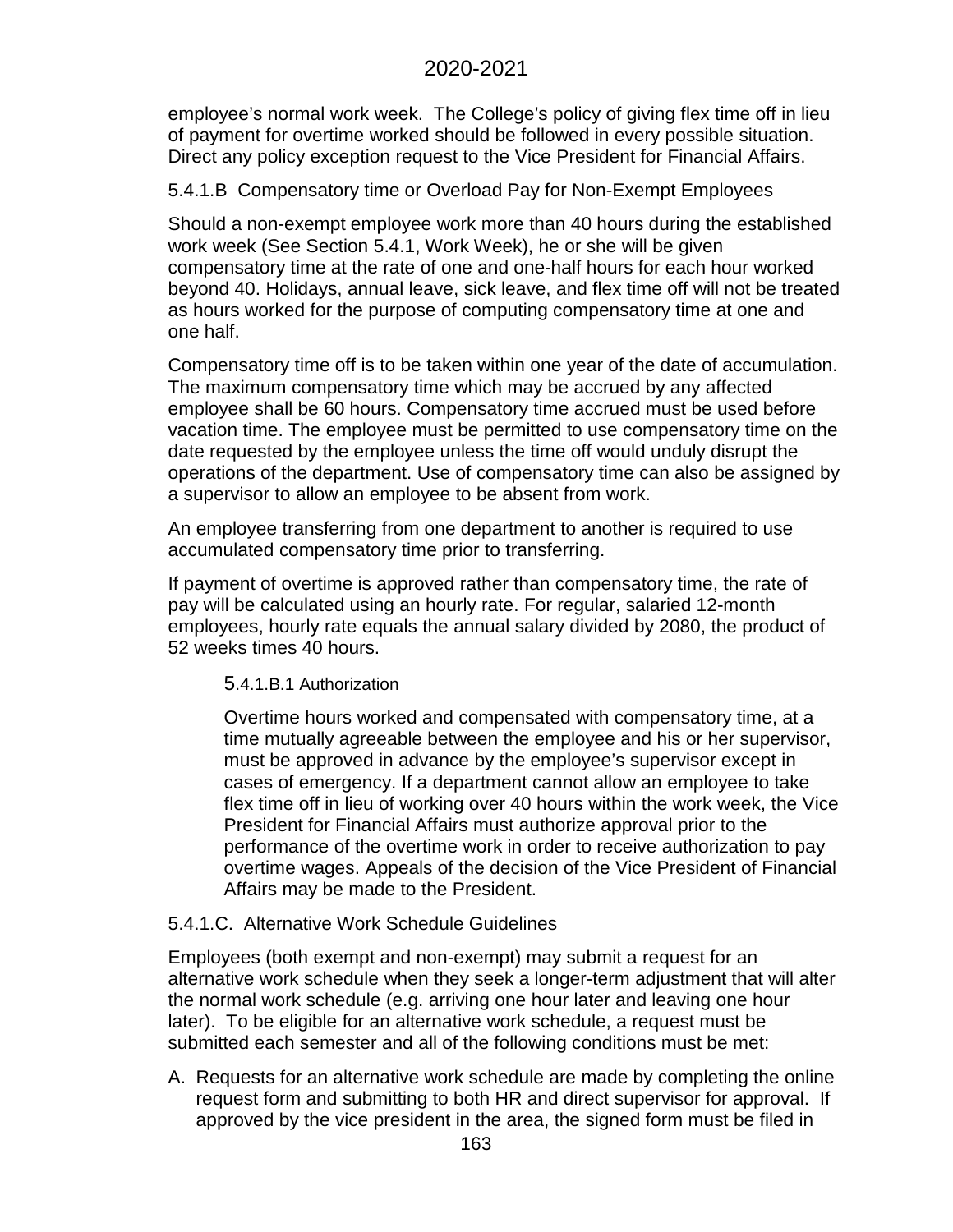the Human Resource Office for the duration of the time during which the alternative schedule will apply. All requests, whether approved or denied, will be compiled in a quarterly report to be shared with the President.

- B. Alternative work schedules must be adjusted within the work week so that the minimum 40 hours of work (or approved number of hours for summer work week) are completed.
- C. The employee must be in good standing with strong performance evaluations and no plan of improvement or disciplinary action in place for the prior year.
- D. While all employees are eligible to apply for alternative work schedules, not all positions may lend themselves to a flexible work week. The nature of the employee's work area must be considered and whether or not work can be done outside of the normal working hours (8-5) and, in particular, the core service hours (9-4) or if services would be affected negatively by the altered hours.
- E. If it is determined that services or productivity is being negatively affected, an approved alternative work schedule may be rescinded.

## 5.4.2 Absenteeism

An employee who expects to be late or absent from work shall be responsible for notifying his or her supervisor in advance or within one hour of the start of the work day indicating when he or she will report back to work. This allows the supervisor to make other work arrangements as necessary. Any employee who fails to comply with this rule will be subject to disciplinary action.

In chronic or unusual cases of absenteeism, the College reserves the right to require documentation or verification of the reasons for absence. Excessive absenteeism must be noted on the Employee Performance Evaluation Form and may lead to dismissal.

## 5.4.3 Tardiness

An employee is expected to be at his or her work station at the scheduled work time. Excessive tardiness must be documented in written counseling report and placed in employee's HR personnel file and may lead to disciplinary action, including dismissal.

## 5.4.4 Abandonment of Position

An employee who has failed to report to work for three consecutive work days without notifying his or her supervisor will be considered to have voluntarily resigned his or her position.

## 5.4.5 Lunch Period

The lunch period consists of one hour daily unless otherwise scheduled by the supervisor to meet special needs. An employee may not forego the lunch period to shorten the work day or work week. Offices consisting of more than one employee must stay open during the lunch period.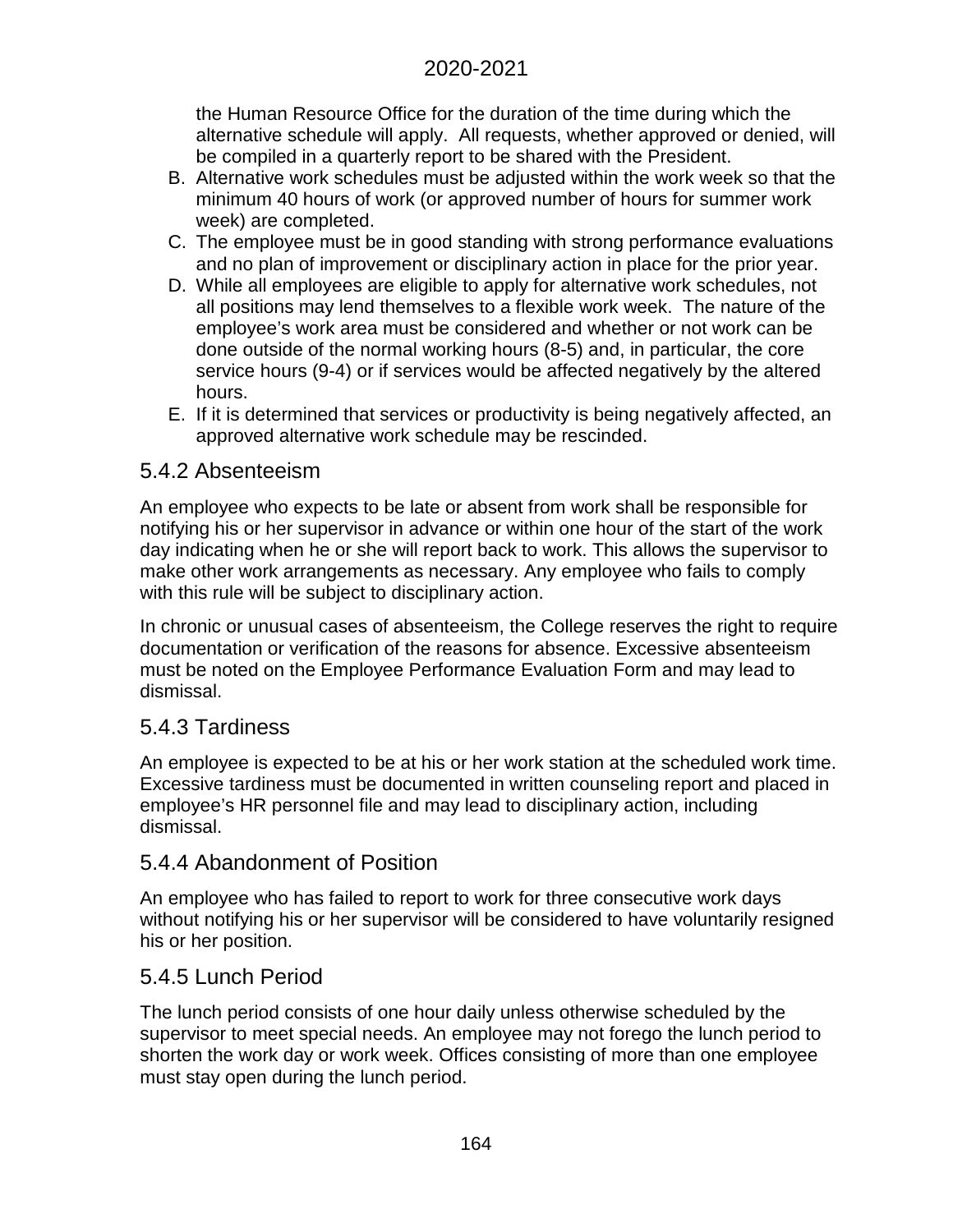## 5.4.6 Work Breaks

Employees are granted a work break during each four-hour work period. Work breaks are scheduled by departmental or unit supervisors and are subject to revocation or modification as work load demands vary. Work breaks may not be accumulated to extend lunch periods or to shorten the work day. Working through scheduled rest periods either voluntarily or because of necessity does not entitle an employee to additional compensation or compensatory time off. Work breaks should not exceed fifteen minutes per four-hour period.

## 5.4.7 Monthly Time and Leave Reporting

Non-exempt full-time employees must accurately maintain their own Monthly Time Sheet. This timesheet is an important, legal, time-recording document. Completed timesheets must be received by the Payroll Officer by the fifth day of the following month so the regular employee payroll processing can begin. The timesheet must be signed by both the employee and the supervisor. Failure to submit timesheets by the specified deadline will result in not receiving compensation at the scheduled pay dates. Compensation will be paid at the next scheduled pay date.

Full-time staff employees are required to continually maintain a minimum balance of 40 hours of annual leave and 40 hours of medical leave to remain on the Main Payroll that is paid the last working day of each month. Any employee using leave without pay and falling below the 40 hours of annual leave and 40 hours of medical leave will be required to complete weekly timesheets and could be moved to the Supplemental Payroll for the remainder of the fiscal year at the discretion of the Office of Human Resources and the Vice President for Financial Affairs. Employees placed on the Supplemental Payroll are required to submit an approved weekly time sheet on the following Tuesday of each week. The direct deposit for employees on the Supplemental Payroll will be paid by the 12th of the following month.

New full-time staff employees will fill out weekly timesheets and are placed on the Main Payroll with leave balances being monitored until the employee accrues a total of 40 hours of annual leave and 40 hours of medical leave.

Employees must complete an Annual Leave Request Form or an Absence Report Form when absent from work. Absences from work are to be anticipated as much as possible and scheduled with the supervisor. In any case, the supervisor should be notified promptly. Requests for annual leave or special leave should be submitted fifteen working days in advance.

## 5.4.8 On Call

Some jobs require an employee to be placed "on call," subject to being available should his or her services be required for duty outside of the normal work week for emergency situations.

## 5.4.9 Remote Access/Cell Phones/Smartphones

The College expects that accessing networks remotely and using cellphones and smartphones be restricted to a non-exempt employee's normal 40-hour work week